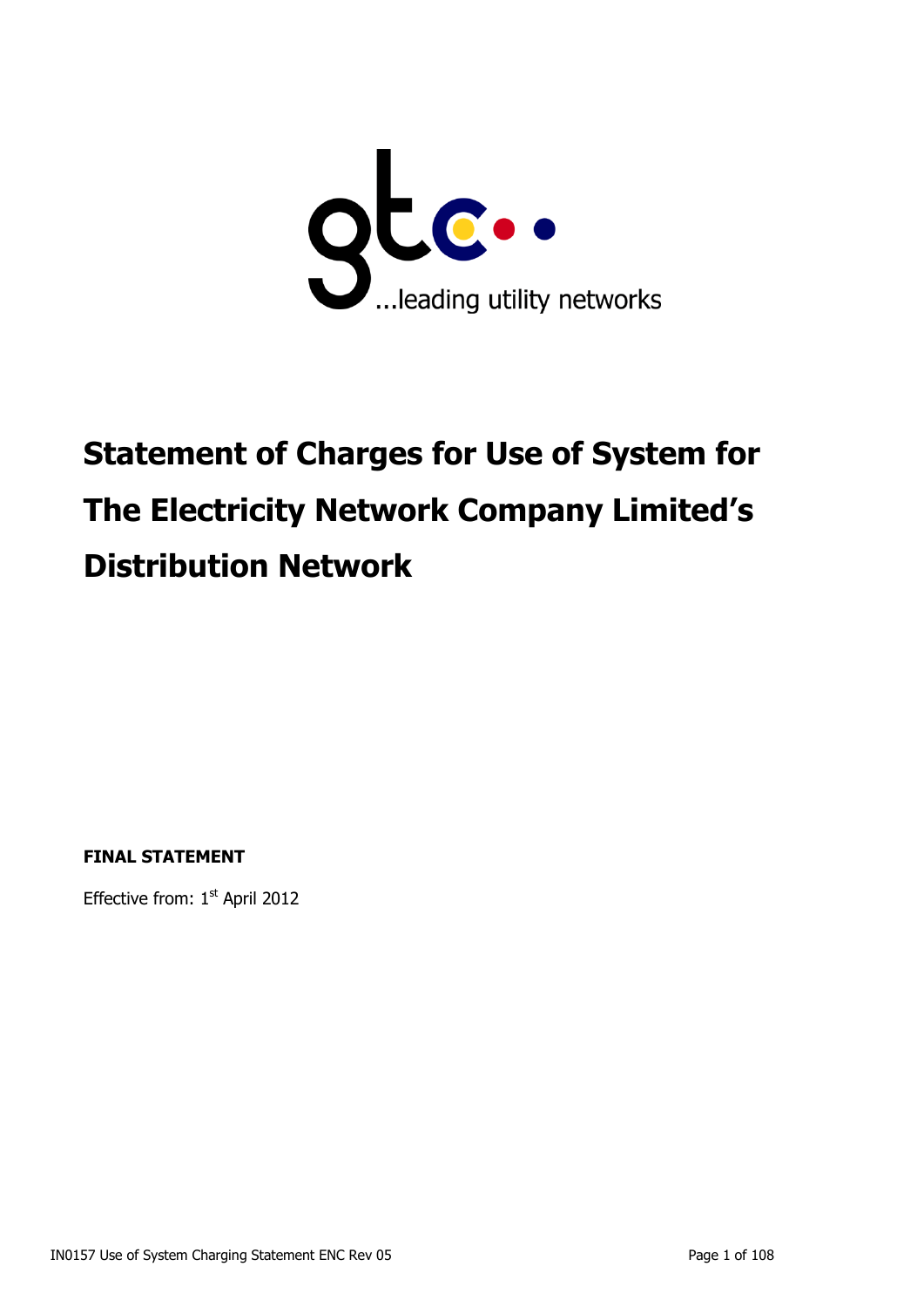# **Table of Contents**

| 2. |                                                                                          |
|----|------------------------------------------------------------------------------------------|
|    |                                                                                          |
|    |                                                                                          |
|    |                                                                                          |
|    |                                                                                          |
|    |                                                                                          |
|    |                                                                                          |
|    |                                                                                          |
|    |                                                                                          |
|    |                                                                                          |
|    |                                                                                          |
|    |                                                                                          |
|    |                                                                                          |
|    |                                                                                          |
|    |                                                                                          |
|    |                                                                                          |
|    |                                                                                          |
|    |                                                                                          |
|    |                                                                                          |
|    |                                                                                          |
|    |                                                                                          |
|    |                                                                                          |
| 4. | SCHEDULE OF LINE LOSS FACTORS ROLE OF LINE LOSS FACTORS IN THE SUPPLY OF<br>ELECTRICITY  |
|    |                                                                                          |
|    |                                                                                          |
|    |                                                                                          |
| 5. | NOTES FOR DESIGNATED EHV PROPERTIES EDCM [NODAK/NETWORK GROUP] COSTS13                   |
| 6. |                                                                                          |
| 7. |                                                                                          |
| 8. | CHARGES FOR ELECTRICAL PLANT PROVIDED ANCILLARY TO THE GRANT OF USE OF SYSTEM13          |
| 9. |                                                                                          |
|    | Annex 1 - Schedule of Charges for use of the Distribution System by LV and HV Designated |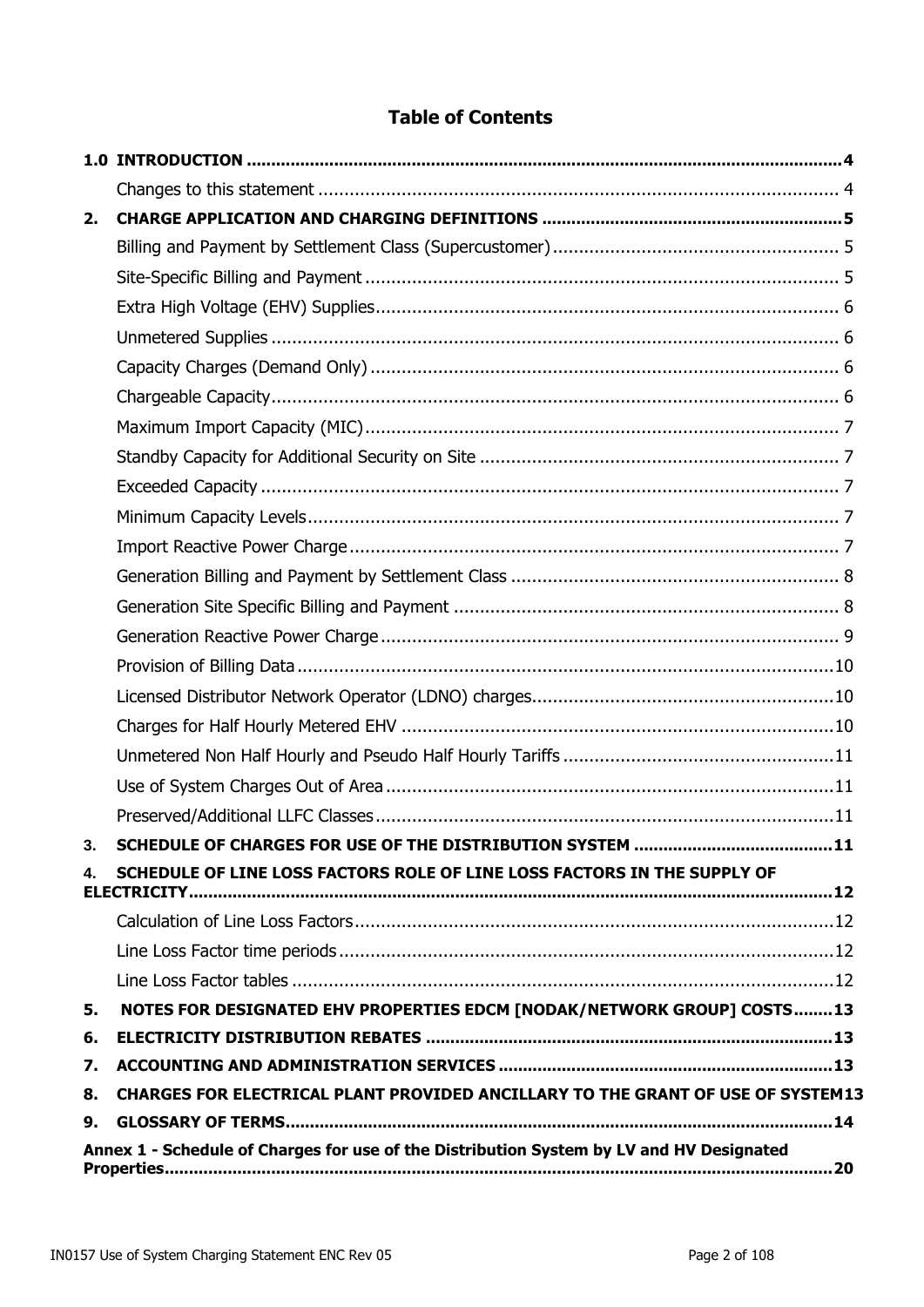| Annex 2 - Schedule of Charges for use of the Distribution System by Designated EHV Properties |  |
|-----------------------------------------------------------------------------------------------|--|
| Annex 3 - Schedule of Charges for use of the Distribution System to Preserved/Additional LLFC |  |
|                                                                                               |  |
|                                                                                               |  |
|                                                                                               |  |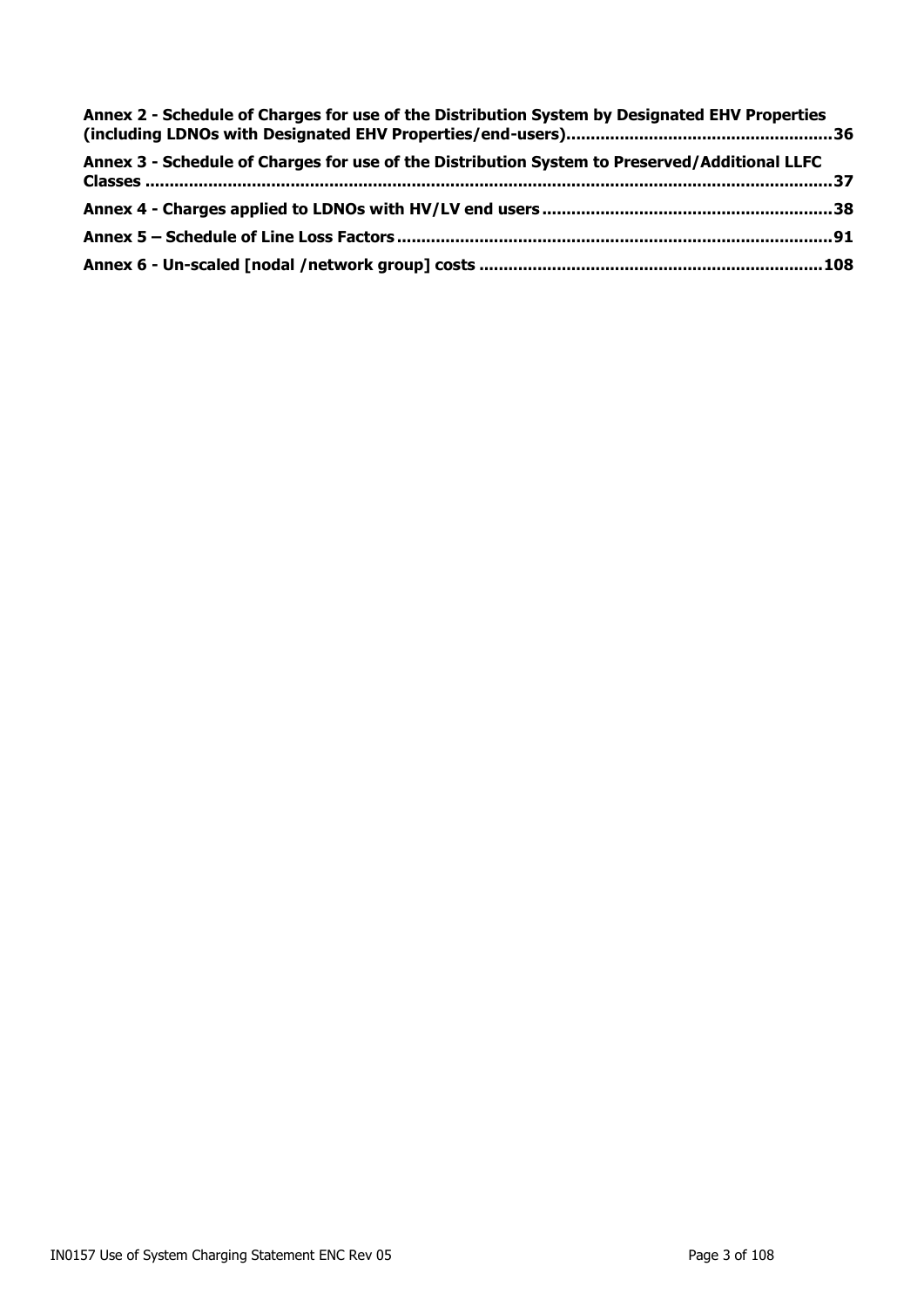# <span id="page-3-0"></span>**1.0 INTRODUCTION**

This notice has been prepared in order to discharge the obligation of The Electricity Network Company Limited (ENC), hereafter referred to as "ENC", under Standard Licence Condition 14 of our Distribution Licence. It contains information on our charges for Demand Use of System (DUoS), Generation Use of System and Embedded Networks. It also contains information on charging principles and our Loss Adjustment Factors.

If you have any questions about this notice please contact us at the address shown below:

> Customer Services GTC Energy House Woolpit Business Park Woolpit, Bury St Edmunds **Suffolk** IP30 9UP

Telephone 01359 240363 E-mail: encadmin@gtc-uk.co.uk

#### <span id="page-3-1"></span>**Changes to this statement**

Charges shown are current at the time of publication. The licence requires that the terms and charges contained in Annex 1 are reviewed at least once each year. Changes to these charges will be subject to the provisions of the relevant agreement for use of system. The Company shall give 30 days notice of any changes to the charges in Annex 1.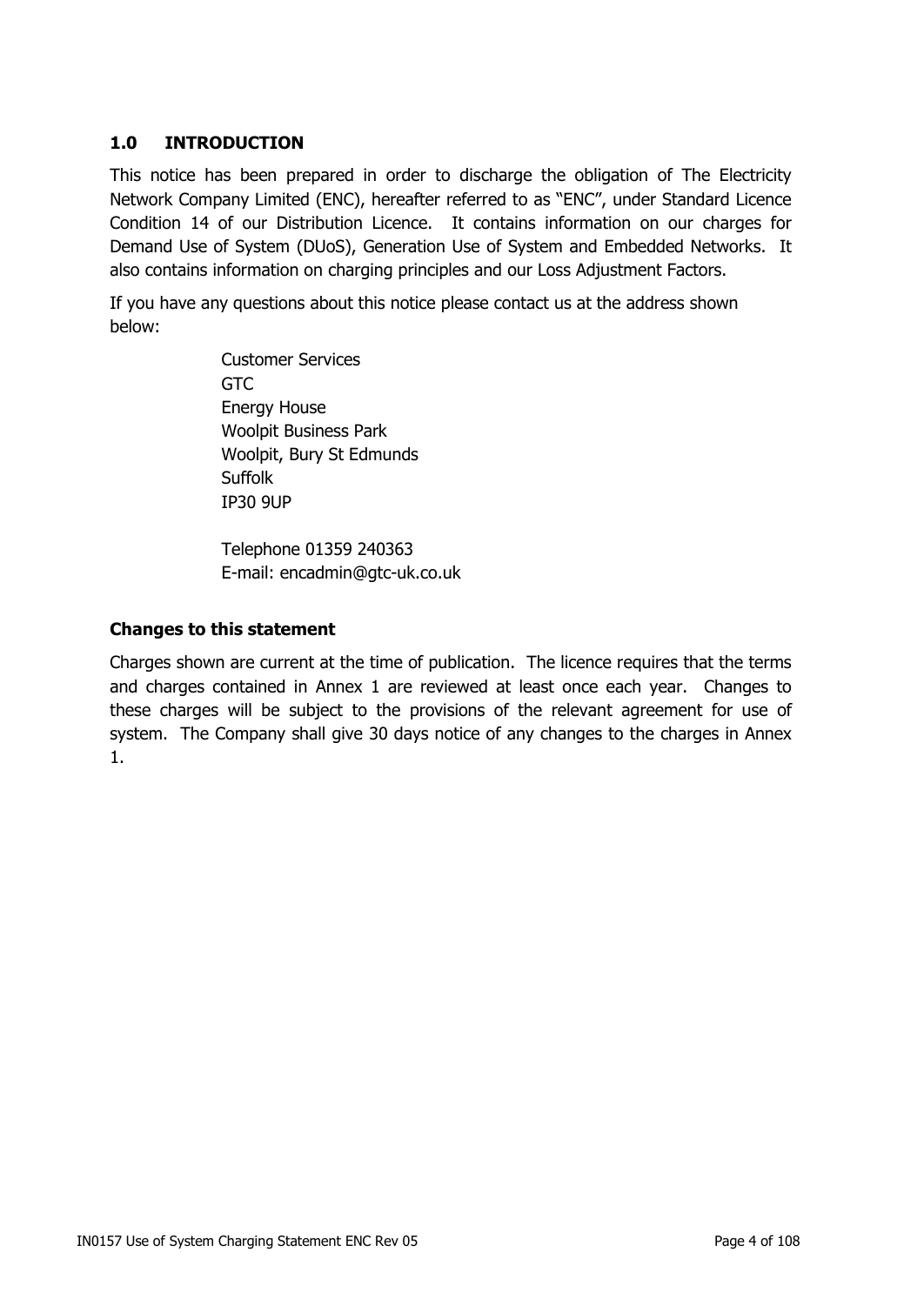# <span id="page-4-0"></span>**2. CHARGE APPLICATION AND CHARGING DEFINITIONS**

## <span id="page-4-1"></span>**Billing and Payment by Settlement Class (Supercustomer)**

- 2.1. The Supercustomer approach to Non-Half Hourly (NHH) Use of System (DUoS) billing makes use of the way that Suppliers' energy settlements are calculated. Supercustomer charges are generally billed through two main charging components: fixed charges and unit charges. The fixed charge is applied to each Metering Point Administration Number (MPAN) registered to a Supplier.
- 2.2 The charges are based on the following charge components:
	- A fixed charge in pence(p)/MPAN/day; and
	- Unit charges in p/kilowatt hour (kWh) based on the active import registers as provided by the metering system on site. More than one kWh charge will be applied to those charges that are classed as multi-rate.
- 2.3 Invoices are calculated on a periodic basis and sent to each supplier, for whom ENC is conveying supplies of electricity through its distribution system. The charges applied are determined by the combination of the Line Loss Factor Class (LLFC), Profile Class (PC) and Standard Settlement Configuration (SSC) registered to the MPAN, and the units consumed within the time periods specified in this notice. All charges are assigned at the sole discretion of ENC. The charges in this document are shown exclusive of VAT. Invoices take account of previous reconciliation runs and include VAT.
- 2.4. Reconciliation is the process that ensures the cash positions of suppliers and ENC are continually corrected to reflect later and more accurate consumption figures.
- 2.5. Tables relating to NHH Supercustomer billed charges are shown for each GSP Group in Annex 1 of this statement.
- 2.6. Unless otherwise stated, where an MPAN has an invalid settlement combination, the 'Domestic Unrestricted' charge for the relevant GSP Group will be applied as default until the invalid combination is corrected.

#### <span id="page-4-2"></span>**Site-Specific Billing and Payment**

- 2.7. These charges apply to exit points where Half Hourly (HH) metering is installed. Invoices for HH metered sites may include the following elements:
	- A fixed charge in p/MPAN/day;
	- A capacity charge in p/kVA/day, for agreed Maximum Import Capacity (MIC);
	- An Excess Capacity Charge, if a site exceeds its MIC;
	- Unit charges in p/kWh for conveying electricity over the system; and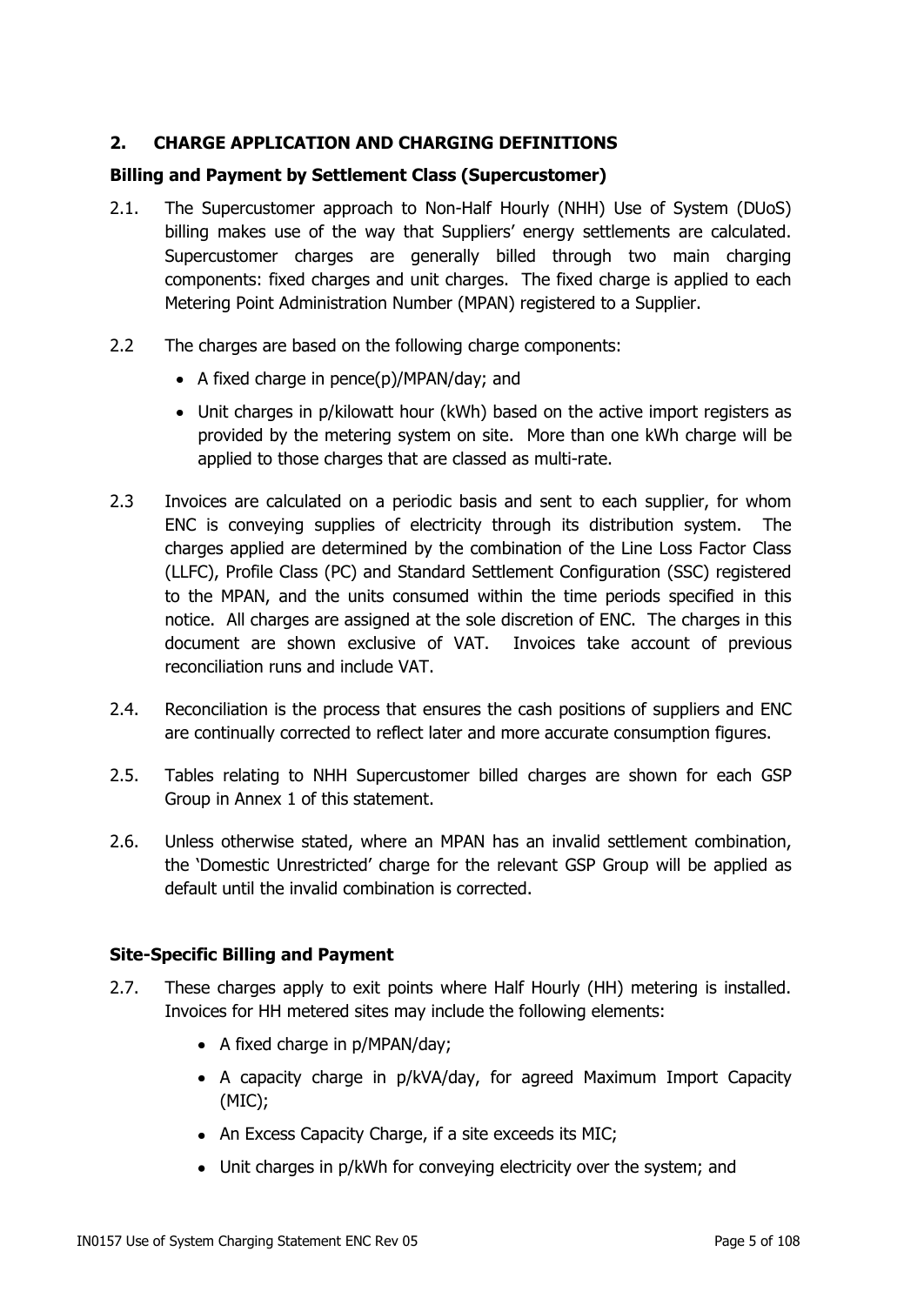- An excess reactive power charge.
- 2.8. Tables that relate to site-specific charges are shown for each GSP Group in Annex 1 of this statement.

# <span id="page-5-0"></span>**Extra High Voltage (EHV) Supplies**

- 2.9 EHV Connections are allocated site specific DUoS Charges. These are defined as any of the following:
	- 2.9.1. Distribution Systems connected to assets on the Licensee's Distribution System at a voltage level of 22 kilovolts or more;
	- 2.9.2. Premises connected to assets on the Licensee's Distribution System at a voltage level of 22 kilovolts or more.

#### <span id="page-5-1"></span>**Unmetered Supplies**

- 2.10. These charges are available in respect of supplies of electricity to premises or unlicensed distribution systems which ENC has agreed, subject to conditions, to dispense with metering. In line with The Electricity (Unmetered Supply) Regulations (SI 2001 No.3263), we may only consider providing an unmetered supply where:
	- 2.10.1. there is a known, predictable load which is either continuous or controlled in a manner approved by ENC, and
	- 2.10.2. the electrical load is less than 500W or it is otherwise financially or technically impractical to install meters or carry out meter reading.
- 2.11. Supplies where consumption is dependent on other factors, temperature for example, or where the load could be easily increased without the knowledge of ENC, will not normally be allowed to be connected without a meter.
- 2.12. The privilege of being connected without a meter is conditional on the customer providing and maintaining an accurate, detailed and auditable inventory in a form agreed with ENC.

# <span id="page-5-2"></span>**Capacity Charges (Demand Only)**

#### <span id="page-5-3"></span>**Chargeable Capacity**

- 2.13. The standard charge will be a site's Maximum Import Capacity (MIC) multiplied by a p/kVA/day rate.
- 2.14. For each billing period the chargeable capacity is the highest of either the MIC or the actual capacity taken.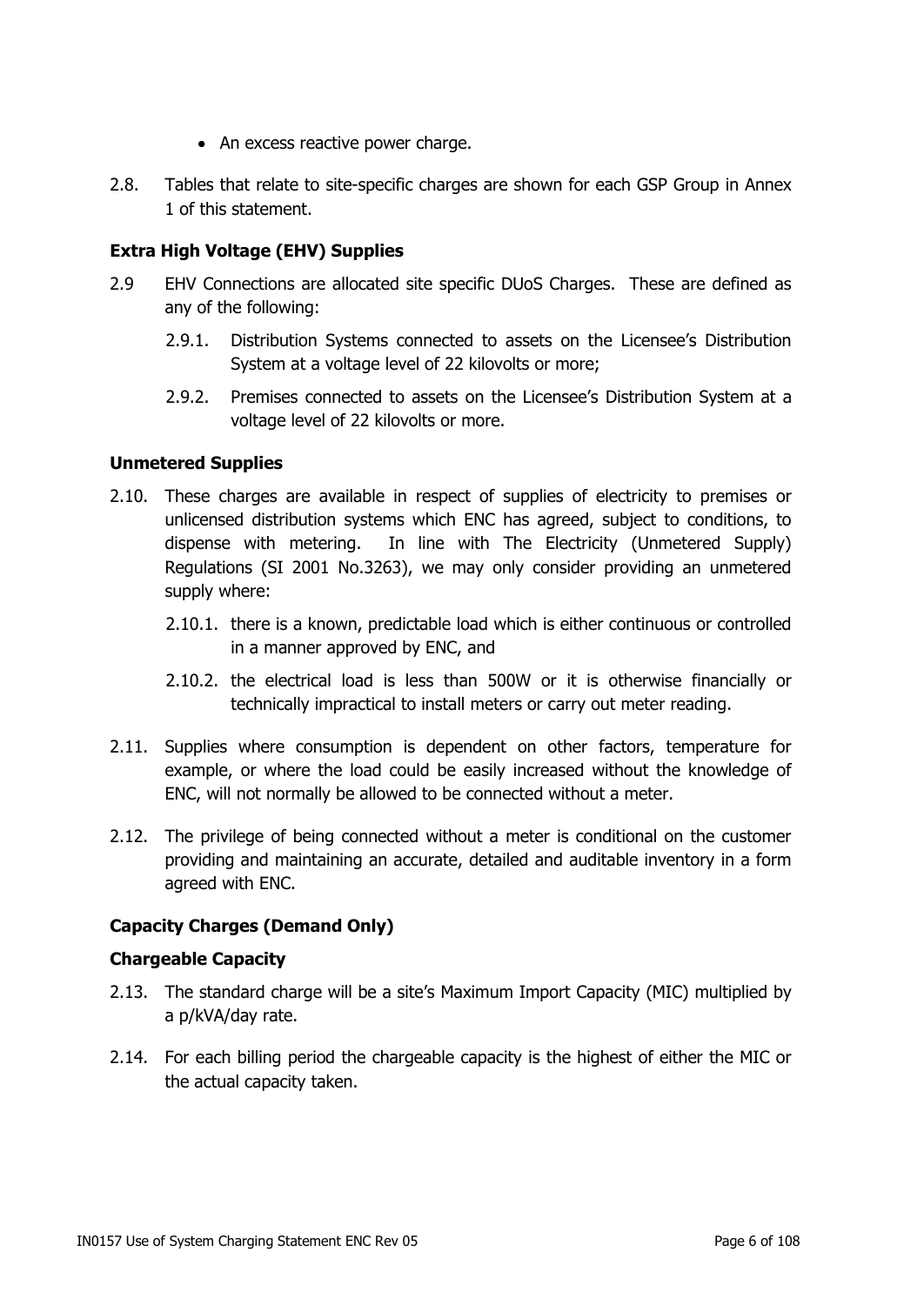# <span id="page-6-0"></span>**Maximum Import Capacity (MIC)**

- 2.15. The MIC will be charged in p/kVA/day on a site basis.
- 2.16. The level of MIC will be agreed at the time of connection or when an increase has been approved. Following such an agreement (be it at the time of connection or an increase) no reduction in MIC will be allowed for a period of one year.
- 2.17. Reductions to the MIC may only be permitted once in a 12 month period and no retrospective changes will be allowed. Where MIC is reduced the new lower level will be agreed with reference to the level of the customers' maximum demand. It should be noted that where a new lower level is agreed, the original capacity may not be available in the future without the need for network reinforcement and associated cost.
- 2.18. For embedded networks, if capacity ramping has been agreed with ENC, the phasing profile will apply instead of the above rules. Where a phasing of capacity is agreed this will be captured in the bilateral connection agreement with ENC.

#### <span id="page-6-1"></span>**Standby Capacity for Additional Security on Site**

2.19. Where standby capacity charges are applied, the charge will be set at the same rate as that applied to the normal MIC.

#### <span id="page-6-2"></span>**Exceeded Capacity**

2.20. Where a customer takes additional capacity over and above the MIC without authorisation, the excess will be classed as exceeded capacity. The exceeded portion of the capacity will be charged at the same p/kVA/day rate, based on the difference between the MIC and the actual capacity. This will be charged for the duration of the month in which the breach occurs.

#### <span id="page-6-3"></span>**Minimum Capacity Levels**

2.21. There is no Minimum Capacity threshold.

# <span id="page-6-4"></span>**Import Reactive Power Charge**

2.22. The Excess Reactive Power charge applies when a site's reactive power (measured in kVArh) exceeds 33% of total active power (measured in kWh) in any half-hourly period. This threshold is equivalent to an average power factor of 0.95 during the period. Any reactive units in excess of the 33% threshold are charged at the rate appropriate to the particular charge.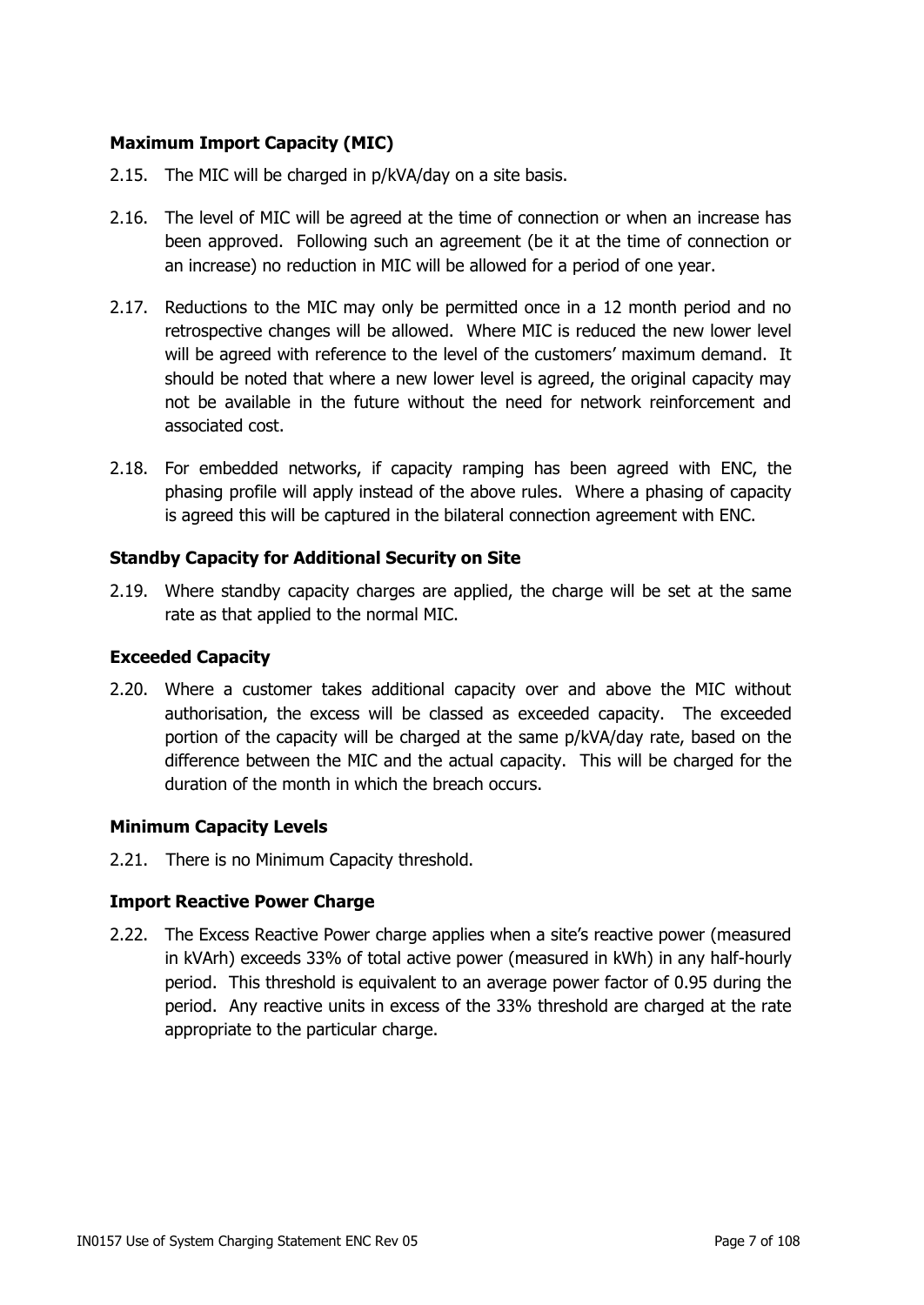2.23. Power Factor is calculated as follows:



2.24. The chargeable Reactive Power is calculated as follows:

2.25 Where:

 $AI =$  Active Import in kWh RI = Reactive Import in kVArh

- RE = Reactive Export in kVArh
- 2.26. This calculation is completed for every half hour and the values summated over the billing period.
- 2.27. Only kVArh Import and kVArh Export values occurring at times of kWh Import are used.
- 2.28. The square root calculation will be to two decimal places.

#### <span id="page-7-0"></span>**Generation Billing and Payment by Settlement Class**

- 2.29. UoS charges for NHH Low Voltage (LV) generation Charges will be billed via Supercustomer.
- 2.30. The structure of NHH generation charges will be as follows:
	- A fixed charge in p/MPAN/day; and
	- Unit charges in p/kWh for transport of electricity over the system.
- 2.31. Details of our charges for NHH Generation can be found in Annex 1 by GSP Group.

#### <span id="page-7-1"></span>**Generation Site Specific Billing and Payment**

- 2.32. Use of System (UoS) charges for HH Low Voltage (LV) and High Voltage (HV) generation charges will be billed via the HH billing systems.
- 2.33. The structure of HH generation charges will be as follows:
	- A fixed charge in p/MPAN/day;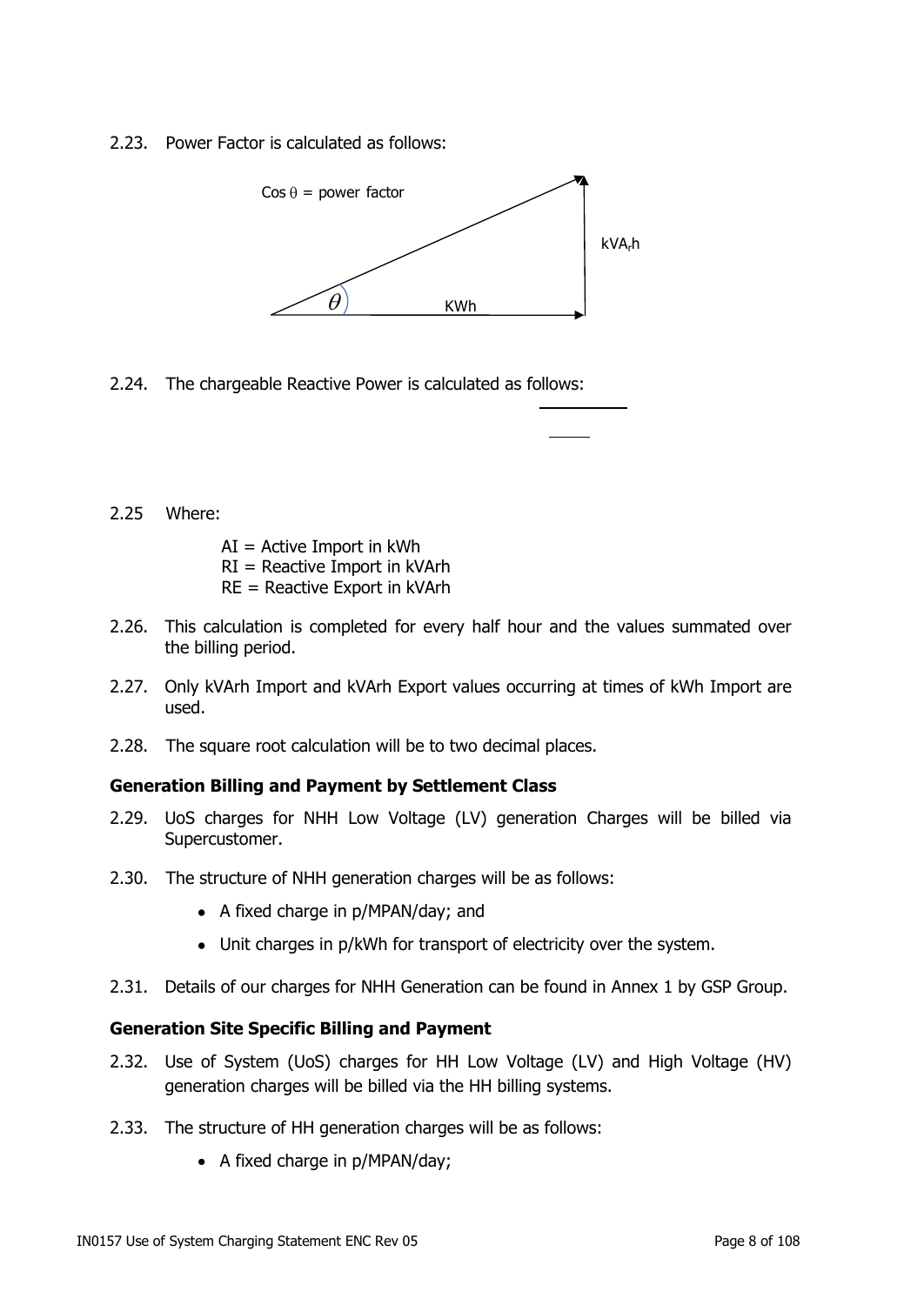- Unit charges in p/kWh for transport of electricity over the system; and
- An excess reactive power charge.
- 2.34. Details of our charges for HH Generation can be found in Annex 1 under each GSP Group.

#### <span id="page-8-0"></span>**Generation Reactive Power Charge**

- 2.35. The Excess Reactive Power Charge applies when a site's reactive power (measured in kVArh) exceeds 33% of total active power (measured in kWh) in any half-hourly period. This threshold is equivalent to an average power factor of 0.95 during the period. Any reactive units in excess of the 33% threshold are charged for at the rate appropriate to the particular Charge.
- 2.36. Power Factor is calculated as follows:



2.37. The chargeable reactive power is calculated as follows:

#### 2.38. Where:

- AE = Active Export in kWh RI = Reactive Import in kVArh RE = Reactive Export in kVArh
- 2.39. This calculation is completed for every half hour and the values summated over the billing period.
- 2.40. Only kVArh Import and kVArh Export values occurring at times of kWh Export are used.
- 2.41. The square root calculation will be to two decimal places.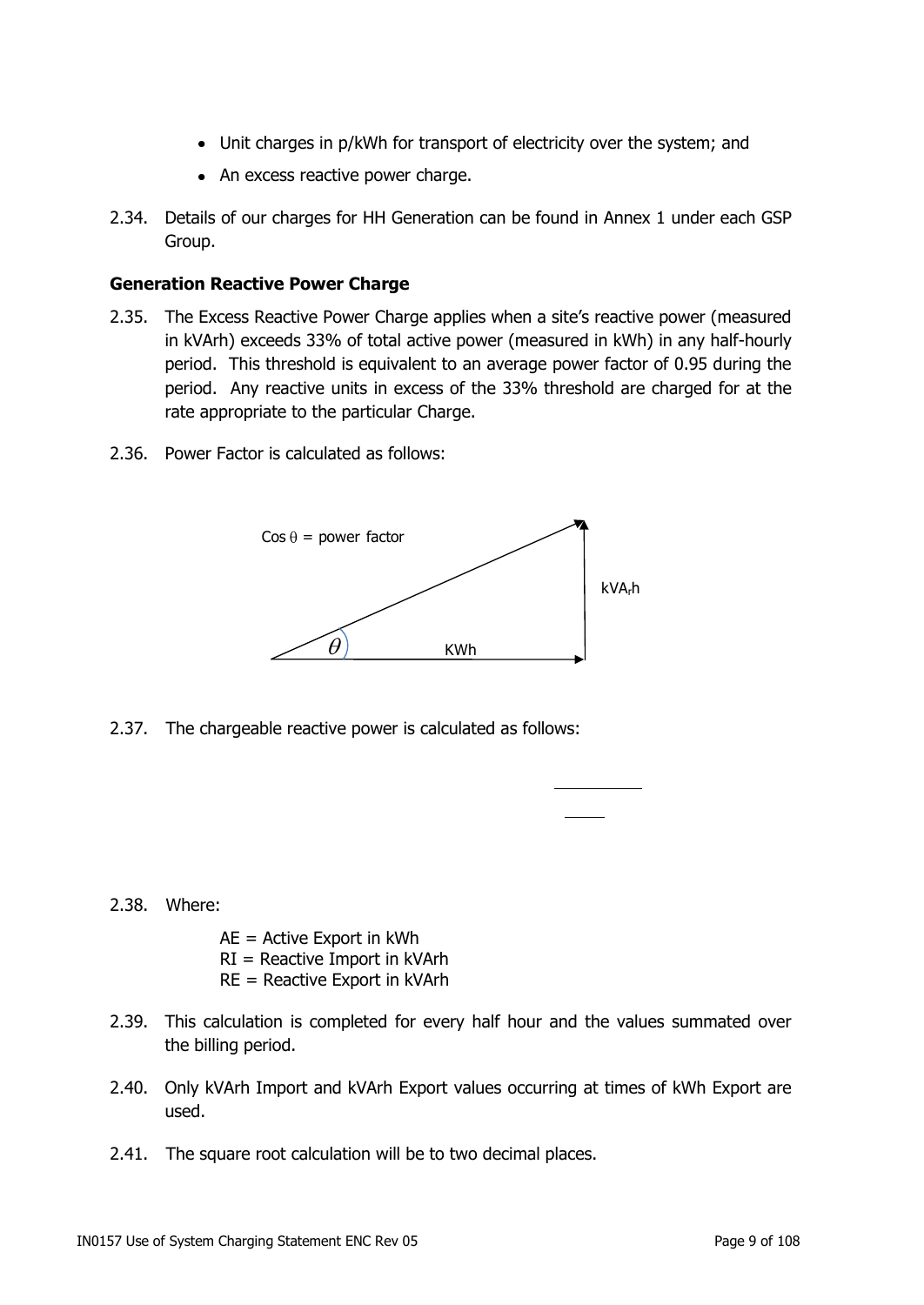## <span id="page-9-0"></span>**Provision of Billing Data**

- 2.42. Where HH metering data is required for Use of System charging and this is not provided through settlements processes, such metering data shall be provided by the user of the system to ENC in respect of each calendar month and within five working days of the end of that calendar month. The metering data shall identify the amount consumed in each half hour of each day in the charging period and shall separately identify active and reactive import and export. Metering data provided to the company shall be consistent with that received through the metering equipment installed. Metering data shall be provided in an electronic format specified by ENC from time to time and in the absence of such specification, metering data shall be provided in a comma separated text file in the format of D0036 MRA data flow (and as agreed with ENC). This can be e-mailed to [encadmin@gtc-uk.co.uk](mailto:encadmin@gtc-uk.co.uk)
- 2.43. ENC requires reactive consumption or production to be provided for all Measurement Class C (mandatory half hourly metered) sites. ENC reserves the right to levy a charge on suppliers who fail to provide such reactive data after a reasonable period of notice. In order to estimate missing reactive consumption, a Power Factor of 0.9 lag will be applied to the active consumption in any half hour.

#### <span id="page-9-1"></span>**Licensed Distributor Network Operator (LDNO) charges**

- 2.44. LDNO charges are applied to LDNOs who operate Embedded Networks within The ENC's area.
- 2.45. The charge structure for LV and HV Designated Properties end users embedded in Networks operated by LDNOs will mirror the structure of the 'all-the-way' charge and is dependent upon the voltage of connection of each Embedded Network to the Host DNO's network. The same charge elements will apply as those that match the LDNO's end Customer charges.
- 2.46. The charge structure for Designated EHV Properties end-users embedded in Networks operated by LDNOs will be calculated individually using the EDCM.
- 2.47. For Nested Networks the Host DNO charges (or pays) the Nested LDNO on the basis of discounted charges for the voltage of connection of the Intermediate LDNO to the Host DNO, irrespective of the connection of the Nested LDNO to the Intermediate LDNO. Additional arrangements might exist between the Nested LDNO and the Intermediate LDNO; these arrangements are not covered in this statement.

#### <span id="page-9-2"></span>**Charges for Half Hourly Metered EHV**

2.48. Sites connected at EHV will incur Site Specific Charges. As of 01 April 2012, ENC has no MPANs connected at EHV.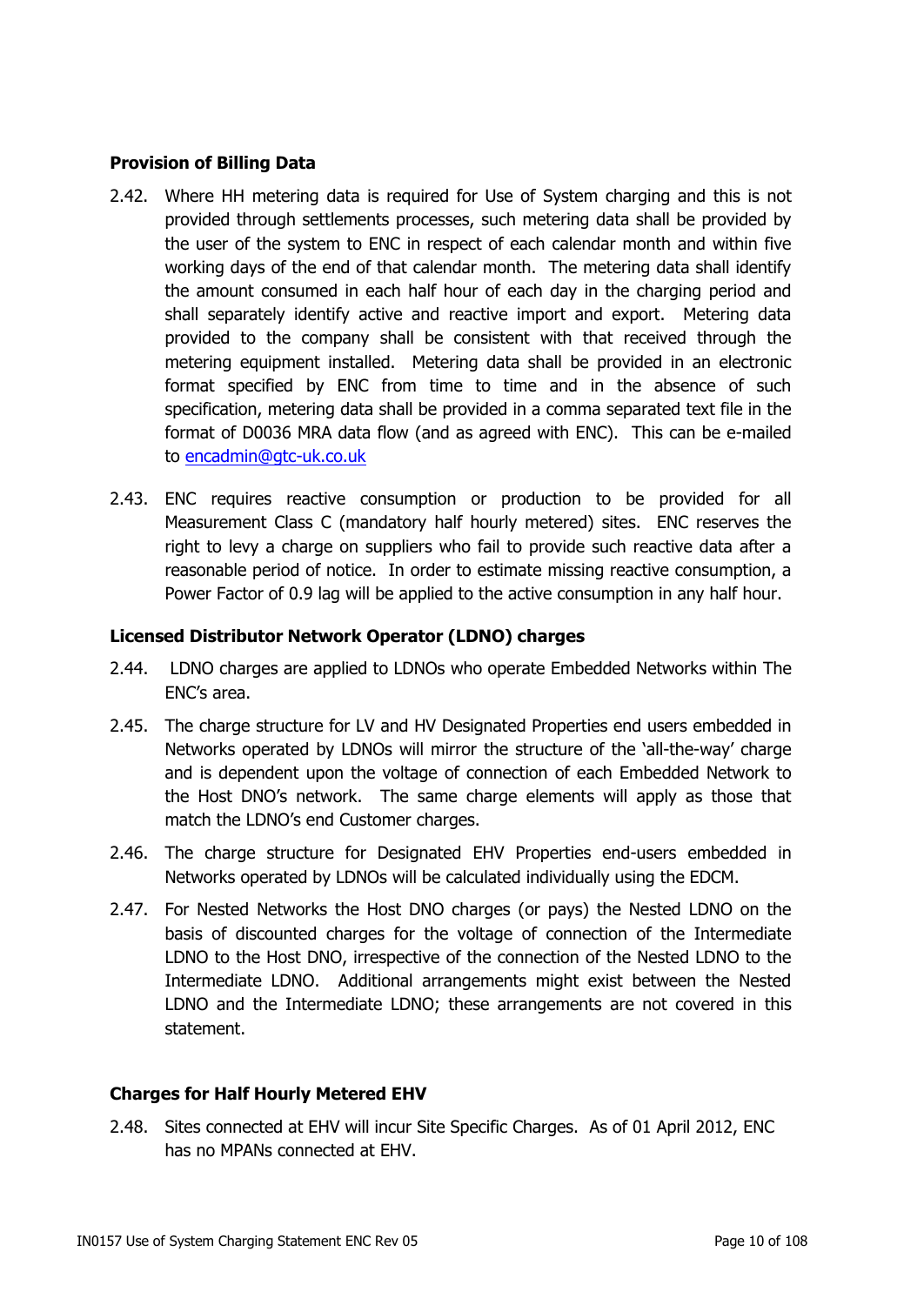# <span id="page-10-0"></span>**Unmetered Non Half Hourly and Pseudo Half Hourly Tariffs**

2.49. Suppliers who wish to supply electricity to customers where a non Half Hourly unmetered (Measurement Class B) or pseudo Half Hourly (Measurement Class D) supply is provided may adopt one of the charging structures in Annex 1 for the relevant GSP Group.

### <span id="page-10-1"></span>**Use of System Charges Out of Area**

2.50. ENC does not have a distribution service area.

#### <span id="page-10-2"></span>**Preserved/Additional LLFC Classes**

2.51. ENC has no preserved LLFCs at 1 April 2012.

#### <span id="page-10-3"></span>**3. SCHEDULE OF CHARGES FOR USE OF THE DISTRIBUTION SYSTEM**

- 3.1. Tables listing the charges for the distribution of electricity under use of system are published in annexes of this document.
- 3.2. These charges are also listed in a spreadsheet which is published with this statement and can be downloaded from [our website.](http://www.gtc-uk.co.uk/about-us/our-regulated-businesses)
- 3.3. Annex 1 contains charges to LV and HV Designated Properties.
- 3.4. Annex 2 contains the charges to Designated EHV Properties and charges applied to LDNOs with Designated EHV Properties/end-users embedded in Networks. ENC does not currently levy such charges.
- 3.5. Annex 3 contains details of any preserved and additional charges that are valid at this time. Preserved charges are mapped to an appropriate charge and are closed to new Customers. ENC currently has no such charges.
- 3.6 Annex 4 contains the charges applied to LDNOs with LV and HV Designated Properties end users embedded in Networks within ENC's area.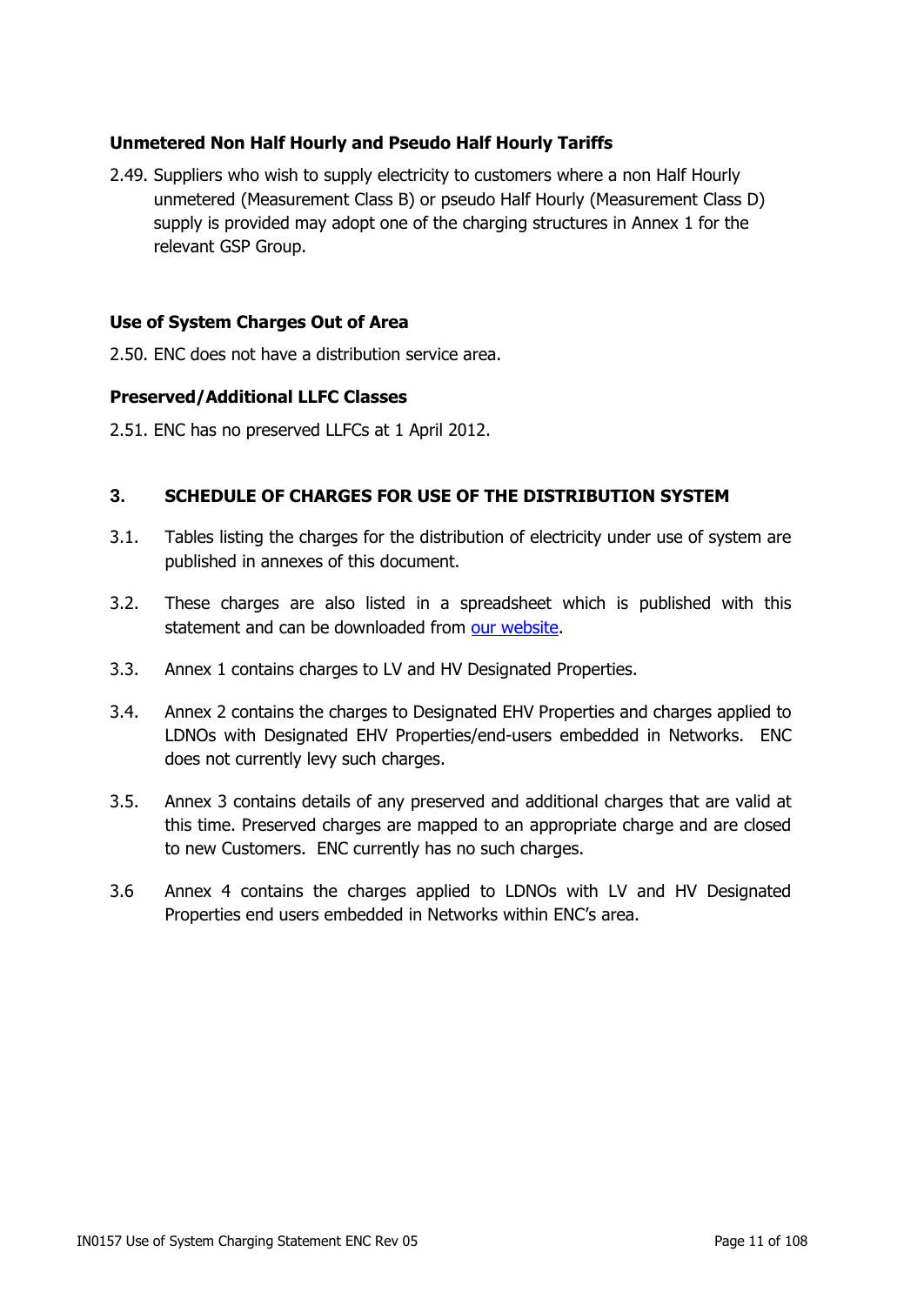## <span id="page-11-0"></span>**4. SCHEDULE OF LINE LOSS FACTORS ROLE OF LINE LOSS FACTORS IN THE SUPPLY OF ELECTRICITY**

- 4.1 Electricity entering or exiting the DNOs' networks is adjusted to take account of energy which is lost $^1$  as it is distributed through the network.
- 4.2. This adjustment is made to ensure that energy bought or sold by a User, from/to a Customer, accounts for energy lost as part of distributing energy to and from the Customer's premises.
- 4.3. DNOs are responsible for calculating the Line Loss Factors (LLFs) and providing these factors to Elexon. Elexon manage the Balancing and Settlement Code. The code covers the governance and rules for the balancing and settlement arrangements.
- 4.4. Annex 5 provides the LLFs which must be used to adjust the Metering System volumes to take account of losses on the Distribution Network.

#### <span id="page-11-1"></span>**Calculation of Line Loss Factors**

- 4.5 LLFs are calculated in accordance with BSC Procedure (BSCP) 128. BSCP 128 determines the principles which DNOs must comply with when calculating LLFs.
- 4.6 LLFs are either calculated using a generic method or a site specific method. The generic method is used for sites connected at LV or HV and the site specific method is used for sites connected at EHV or where a request for site specific LLFs has been agreed. Generic LLFs will be applied to all new EHV sites until sufficient data is available for a site specific calculation.
- 4.7 The Elexon website [\(http://www.elexon.co.uk/pages/losses.aspx\)](http://www.elexon.co.uk/pages/losses.aspx) contains more information on LLFs. This page also has links to BSCP 128 and to our LLF methodology.

#### <span id="page-11-2"></span>**Line Loss Factor time periods**

4.8 LLFs are calculated for a set number of time periods during the year. These time periods are detailed in Annex 5.

#### <span id="page-11-3"></span>**Line Loss Factor tables**

4.9 When using the LLF tables in Annex 5 reference should be made to the LLFC allocated to the MPAN to find the appropriate LLF.

 $1$  Energy can be lost for technical and non-technical reasons and losses normally occur by heat dissipation through power flowing in conductors and transformers. Losses can also reduce if a customer's action reduces power flowing in the distribution network. This might happen when a customer generates electricity and the produced energy is consumed locally.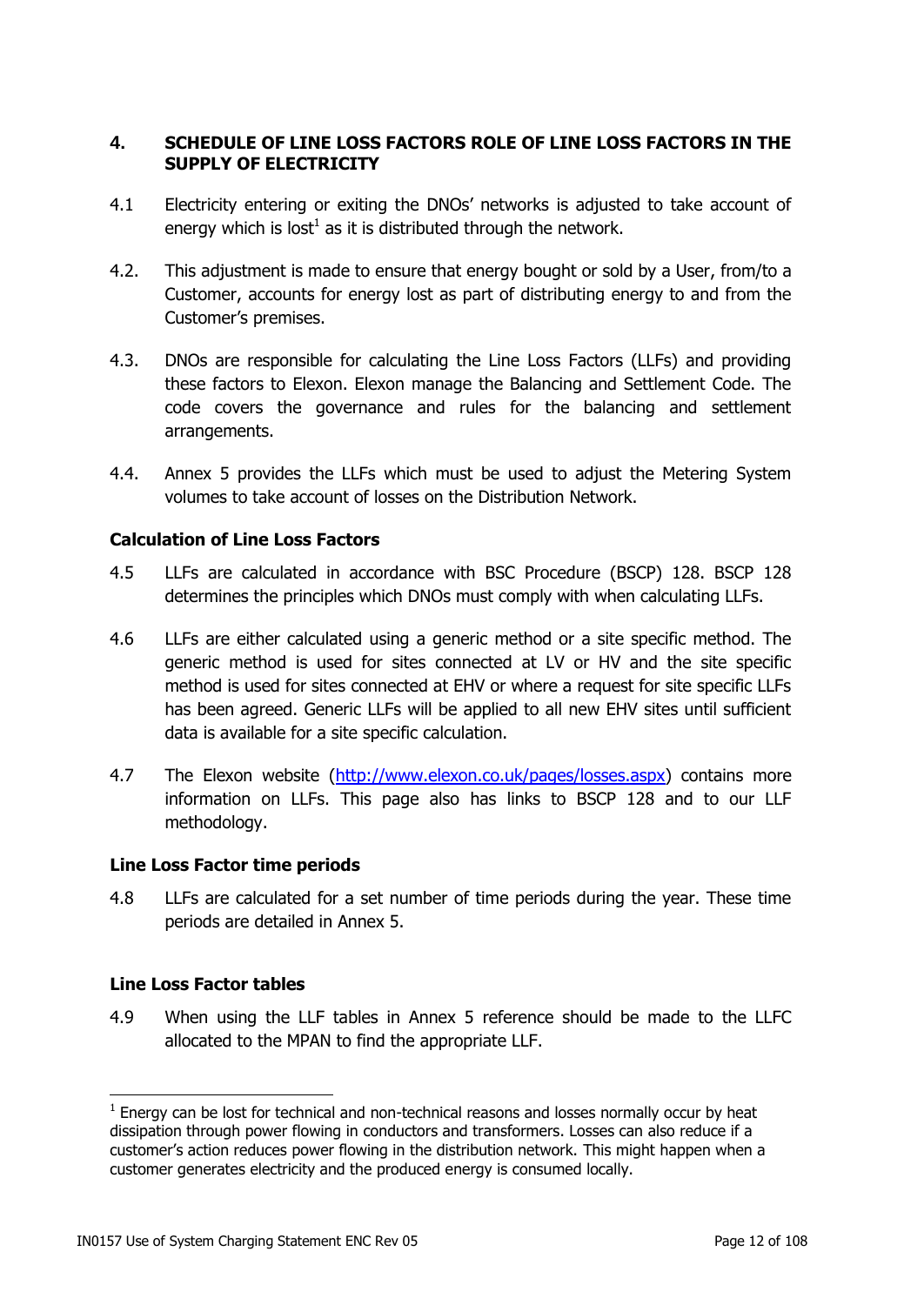4.10. The Elexon Portal website, [https://www.bsccentralservices.com/,](https://www.bsccentralservices.com/) contains the LLFs in standard industry data format (D0265). A user guide with details on registering and using the portal can be downloaded from [https://www.bsccentralservices.com/index.php/userguide/download.](https://www.bsccentralservices.com/index.php/userguide/download)

### <span id="page-12-0"></span>**5. NOTES FOR DESIGNATED EHV PROPERTIES EDCM [NODAK/NETWORK GROUP] COSTS**

- 5.1. The table in Annex 6 shows the un-scaled [nodal /network group] costs used to calculate the current EDCM charges.
- 5.2. These are illustrative of the modelled costs at the time that this statement was published. A new connection will result in changes to current network utilisations which will then form the basis of future prices, i.e. the charge determined in this statement will not necessarily be the charge in subsequent years because of the interaction between new and existing network connections. ENC does not currently calculate these costs or make use of this Annex.

# <span id="page-12-1"></span>**6. ELECTRICITY DISTRIBUTION REBATES**

6.1 ENC has neither given nor announced any distribution system rebates to authorised electricity operators in the 12 months preceding the date of publication of this revision of the statement.

#### <span id="page-12-2"></span>**7. ACCOUNTING AND ADMINISTRATION SERVICES**

- 7.1. Currently, ENC makes no administration charges to cover the associated credit control, administration, invoicing and collection costs incurred where a User has failed to settle a DUoS invoice or notify ENC of a bona fide dispute.
- 7.2. Interest charges for late payment will be made in accordance with clause 23.3 or 46.3 (as appropriate) of the Distribution Connection and Use of System Agreement (DCUSA).

# <span id="page-12-3"></span>**8. CHARGES FOR ELECTRICAL PLANT PROVIDED ANCILLARY TO THE GRANT OF USE OF SYSTEM**

<span id="page-12-4"></span>8.1. Currently ENC offers no services under this category.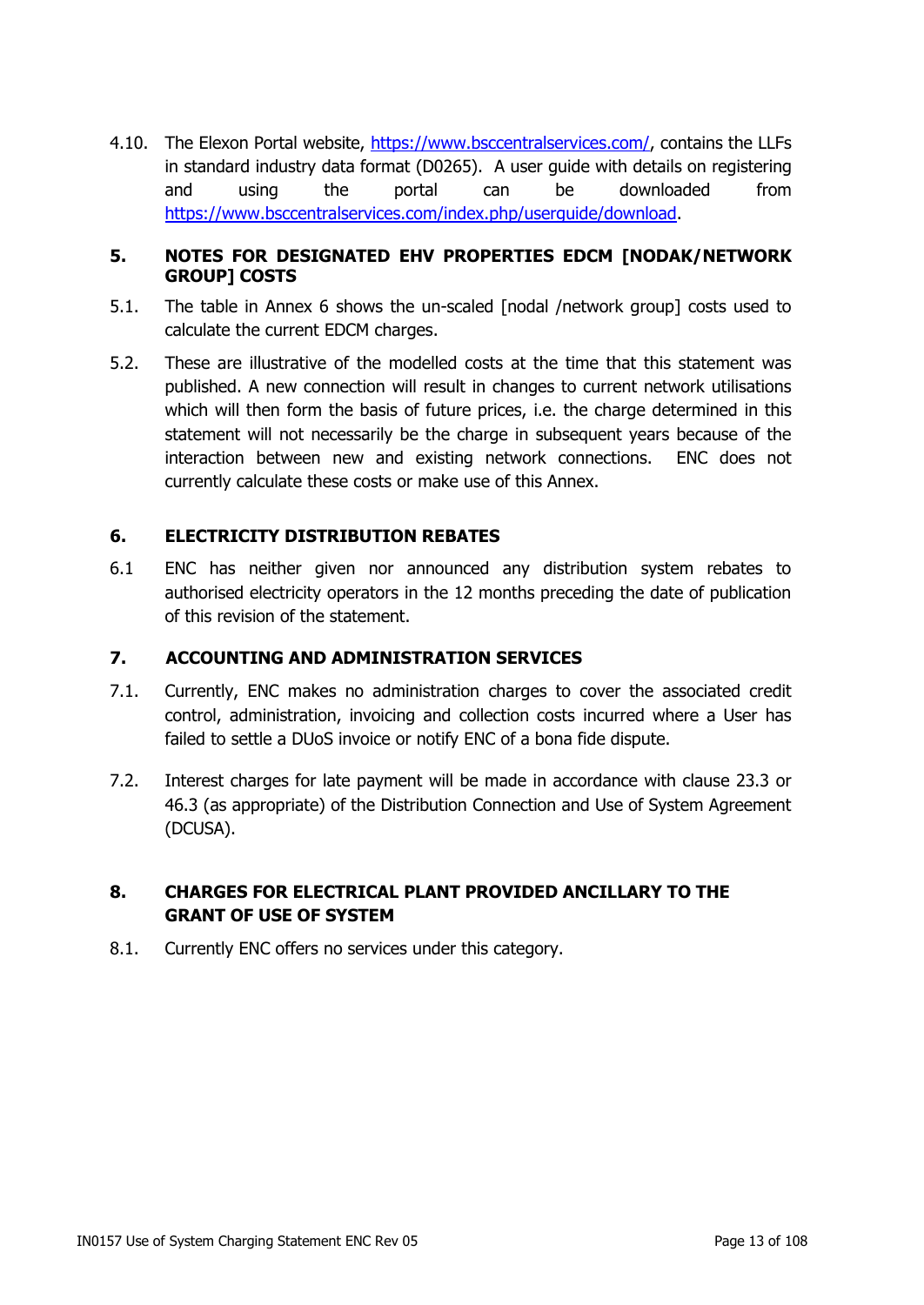# **9. GLOSSARY OF TERMS**

9.1. The following definitions are included to aid understanding:

| <b>Term</b>                                                             | <b>Definition</b>                                                                                                                                                                                                                                                                                                                                                                                                                                                                                                                                                               |
|-------------------------------------------------------------------------|---------------------------------------------------------------------------------------------------------------------------------------------------------------------------------------------------------------------------------------------------------------------------------------------------------------------------------------------------------------------------------------------------------------------------------------------------------------------------------------------------------------------------------------------------------------------------------|
| Balancing and<br>Settlement<br>Code (BSC)                               | The Balancing and Settlement Code contains the governance<br>arrangements for electricity balancing and settlement in Great Britain.<br>An over view document is available from<br>"http://www.elexon.co.uk/ELEXON%20Documents/electricity_trading_a<br>rrangements a beginners quide.pdf".                                                                                                                                                                                                                                                                                     |
| <b>CDCM</b>                                                             | The Common Distribution Charging Methodology used for calculating<br>charges to Designated Properties as required by standard licence<br>condition 13A of the Electricity Distribution Licence.                                                                                                                                                                                                                                                                                                                                                                                 |
| Customer                                                                | A person to whom a User proposers to supply, or for the time being<br>supplies, electricity through an Exit Point, or from who, a User or any<br>relevant exempt Supplier, is entitled to recover charges, compensation<br>or an account of profits in respect of electricity supplied though an Exit<br>Point.<br><b>Or</b><br>A person from whom a User purchases, or proposes to purchase, electricity, at<br>an Entry Point (who may from time to time be supplied with electricity as a<br>Customer of that User (or another electricity supplier) through an Exit Point). |
| <b>CVA</b>                                                              | Central volume allocation in accordance with the BSC.                                                                                                                                                                                                                                                                                                                                                                                                                                                                                                                           |
| Designated EHV<br>Properties                                            | As defined in standard condition 13B of the Electricity Distribution<br>Licence.                                                                                                                                                                                                                                                                                                                                                                                                                                                                                                |
| Designated<br>Properties                                                | As defined in standard condition 13A of the Electricity Distribution<br>Licence.                                                                                                                                                                                                                                                                                                                                                                                                                                                                                                |
| <b>Distributed</b><br>Generator                                         | A generator directly connected or embedded within the Distribution<br>System.                                                                                                                                                                                                                                                                                                                                                                                                                                                                                                   |
| Distribution<br>Connection and<br>Use of System<br>Agreement<br>(DCUSA) | The Distribution Connection and Use of System Agreement (DCUSA) is<br>a multi-party contract between the licensed electricity distributors,<br>suppliers and generators of Great Britain.<br>It is a requirement that all licensed electricity distributors and suppliers<br>become parties to the DCUSA.                                                                                                                                                                                                                                                                       |
| Electricity<br>Distribution<br>Licence                                  | The Electricity Distribution Licence granted or treated as granted<br>pursuant to section 6(1) of the Electricity Act 1989.                                                                                                                                                                                                                                                                                                                                                                                                                                                     |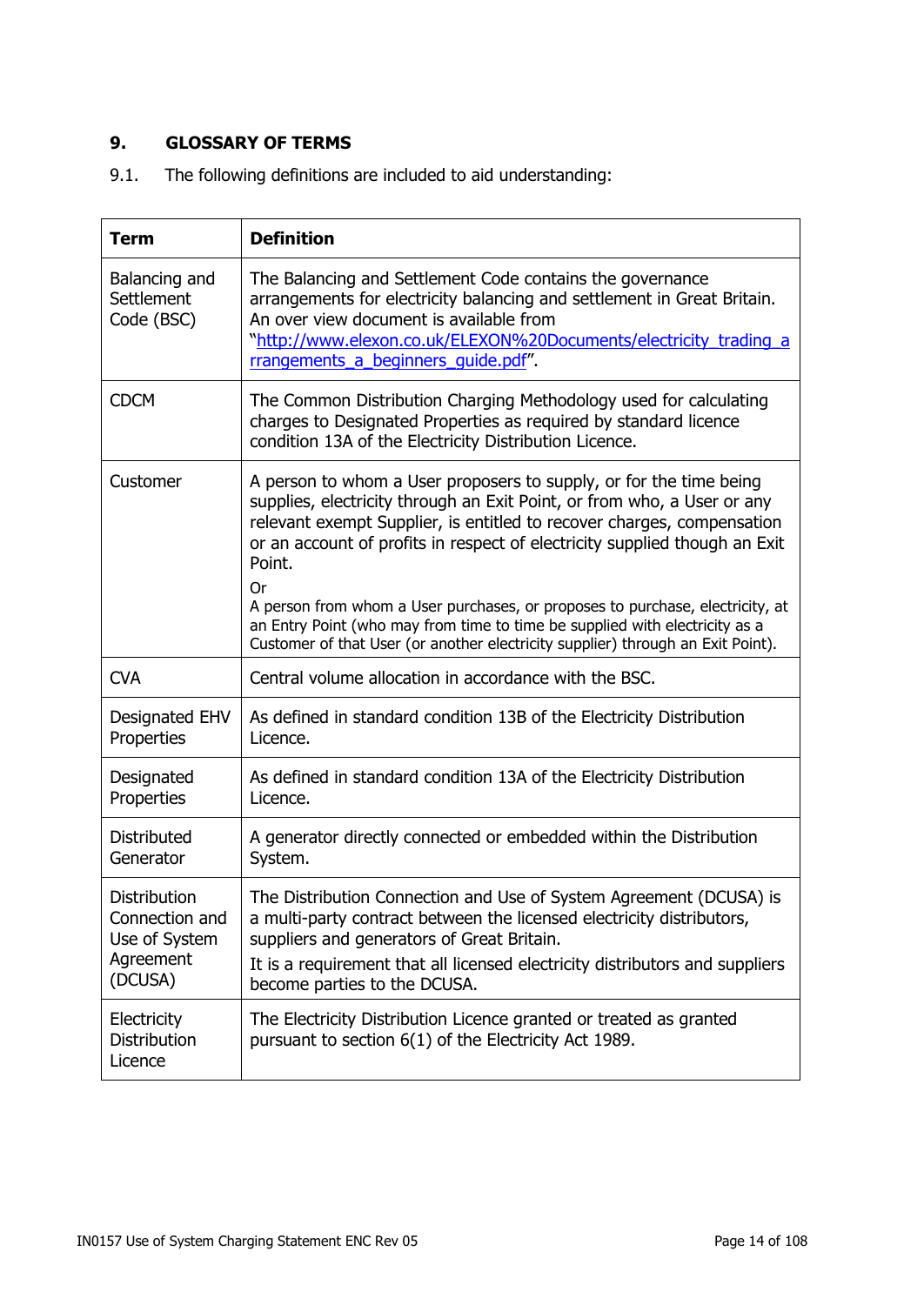| <b>Term</b>                                        | <b>Definition</b>                                                                                                                                                                                                                                                                                                                                                                                                                                                                                                                                                                                                                                                                                                                                                                                                                         |
|----------------------------------------------------|-------------------------------------------------------------------------------------------------------------------------------------------------------------------------------------------------------------------------------------------------------------------------------------------------------------------------------------------------------------------------------------------------------------------------------------------------------------------------------------------------------------------------------------------------------------------------------------------------------------------------------------------------------------------------------------------------------------------------------------------------------------------------------------------------------------------------------------------|
| Distribution<br><b>Network</b><br>Operator (DNO)   | An Electricity Distributor who operates one of the fourteen Distribution<br>Services Areas and in whose Electricity Distribution Licence the<br>requirements of Section B of the standard conditions of that licence<br>have effect.                                                                                                                                                                                                                                                                                                                                                                                                                                                                                                                                                                                                      |
| <b>Distribution</b><br>Services Area               | The area specified by the Authority that a DNO as Distribution Services<br>Provider will operate.                                                                                                                                                                                                                                                                                                                                                                                                                                                                                                                                                                                                                                                                                                                                         |
| <b>Distribution</b><br><b>Services</b><br>Provider | An Electricity Distributor in whose Electricity Distribution Licence the<br>requirements of Section B of the standard conditions of that licence<br>have effect.                                                                                                                                                                                                                                                                                                                                                                                                                                                                                                                                                                                                                                                                          |
| Distribution<br>System                             | The system consisting (wholly or mainly) of:<br>electric lines owned or operated by an authorised distributor<br>that is used for the distribution of electricity from grid supply<br>points or generation sets or other Entry Points to the points of<br>delivery to Customers or Users; or<br>any transmission licensee in its capacity as operator of that<br>٠<br>licensee's transmission system or the GB transmission system;<br>and includes any remote transmission assets (owned by a<br>$\bullet$<br>transmission licensee within England and Wales) that are<br>operated by that authorised distributor and any electrical plant,<br>electricity meters, and Metering Equipment owned or operated<br>by it in connection with the distribution of electricity, but does<br>not include any part of the GB transmission system. |
| <b>EDCM</b>                                        | The EHV Distribution Charging Methodology used for calculating<br>charges to Designated EHV Properties as required by standard licence<br>condition 13B of the Electricity Distribution Licence                                                                                                                                                                                                                                                                                                                                                                                                                                                                                                                                                                                                                                           |
| Electricity<br>Distributor                         | Any person who is authorised by an Electricity Distribution Licence to<br>distribute electricity.                                                                                                                                                                                                                                                                                                                                                                                                                                                                                                                                                                                                                                                                                                                                         |
| Embedded<br><b>LDNO</b>                            | This refers to an LDNO operating a distribution network which is<br>embedded within another distribution network.                                                                                                                                                                                                                                                                                                                                                                                                                                                                                                                                                                                                                                                                                                                         |
| Embedded<br><b>Network</b>                         | An electricity Distribution System operated by an LDNO and embedded<br>within another distribution network.                                                                                                                                                                                                                                                                                                                                                                                                                                                                                                                                                                                                                                                                                                                               |
| <b>Entry Point</b>                                 | A boundary point at which electricity is exported onto a Distribution<br>System to a connected installation or to another Distribution System,<br>not forming part of the total system (boundary point and total system<br>having the meaning given to those terms in the BSC)                                                                                                                                                                                                                                                                                                                                                                                                                                                                                                                                                            |
| <b>Exit Point</b>                                  | A point of connection at which a supply of electricity may flow from the<br>Distribution System to the Customer's Installation or User's Installation<br>or the Distribution System of another person.                                                                                                                                                                                                                                                                                                                                                                                                                                                                                                                                                                                                                                    |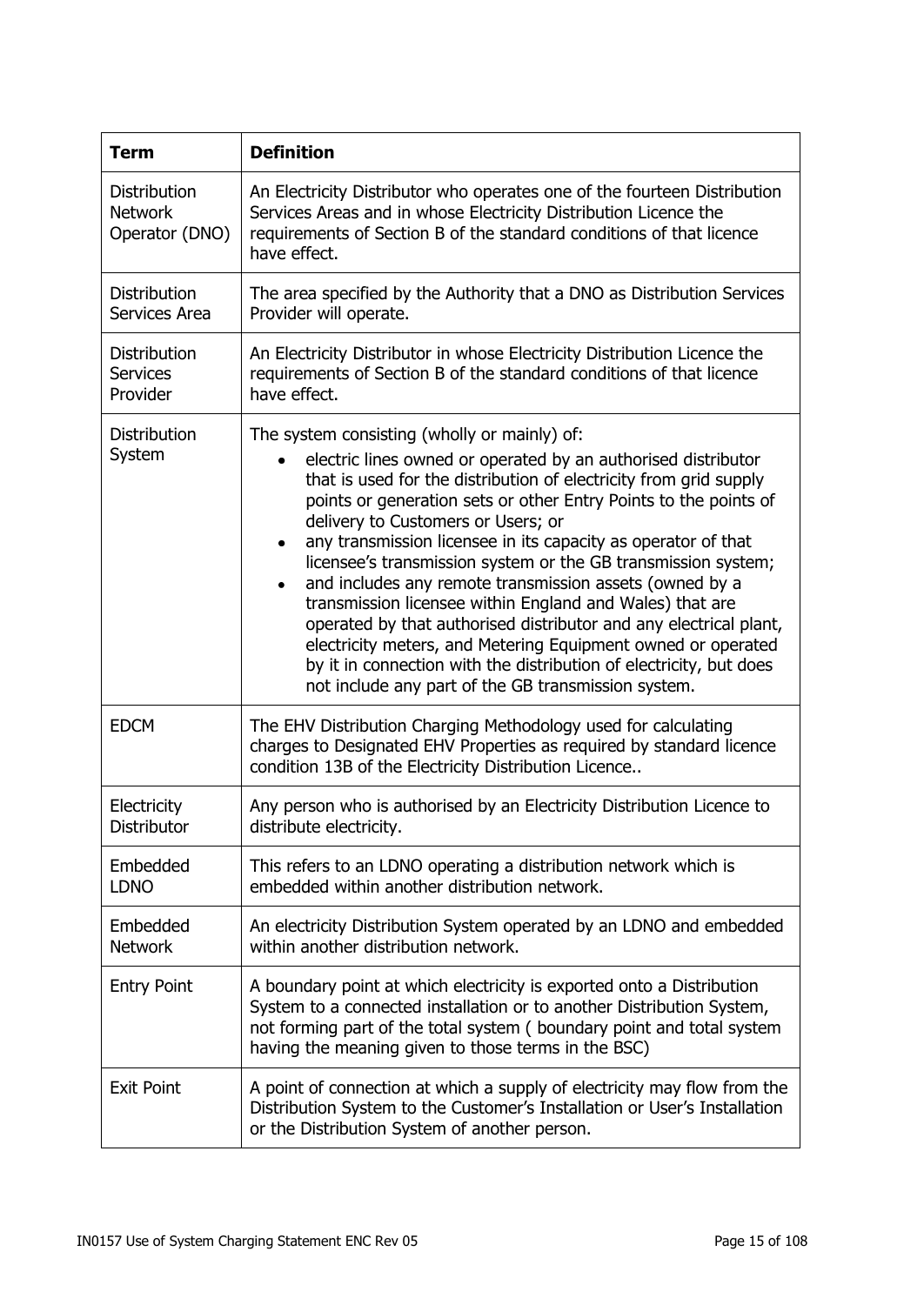| <b>Term</b>                                                                        | <b>Definition</b>                                                                                                                                                                                                                                                                                                                                                                                                                                                                      |
|------------------------------------------------------------------------------------|----------------------------------------------------------------------------------------------------------------------------------------------------------------------------------------------------------------------------------------------------------------------------------------------------------------------------------------------------------------------------------------------------------------------------------------------------------------------------------------|
| Extra High<br>Voltage (EHV)                                                        | Nominal voltages of 22kV and above.                                                                                                                                                                                                                                                                                                                                                                                                                                                    |
| Gas and<br>Electricity<br><b>Markets</b><br>Authority<br>(GEMA) (the<br>Authority) | As established by the Utilities Act.                                                                                                                                                                                                                                                                                                                                                                                                                                                   |
| <b>Grid Supply</b><br>Point                                                        | A metered connection between the National Grid Electricity<br>Transmission (NGET) system and The licensee's Distribution System at<br>which electricity flows to or from the Distribution System.                                                                                                                                                                                                                                                                                      |
| <b>GSP Group</b>                                                                   | Grid Supply Point Group; a distinct electrical system, that is supplied<br>from one or more Grid Supply Points for which total supply into the<br>GSP Group can be determined for each half-hour.                                                                                                                                                                                                                                                                                      |
| High Voltage<br>(HV)                                                               | Nominal voltages of at least 1kV and less than 22kV                                                                                                                                                                                                                                                                                                                                                                                                                                    |
| High Voltage<br>Sub Station                                                        | HV Sub applies to customers connected to the licensee's distribution<br>system at a voltage of at least 1kV and less than 22kV at a substation<br>with a primary voltage (the highest operating voltage present at the<br>substation) of at least 22kV and less than 66kV, where the current<br>transformer used for the customer's settlement metering or for<br>metering used in the calculation of the customer's use of system<br>charges or credits is located at the substation. |
| Host DNO                                                                           | A distribution network operator that is responsible for a Distribution<br>Services Area as defined in Standard conditions of the Electricity<br><b>Distribution Licence</b>                                                                                                                                                                                                                                                                                                            |
| Intermediate<br><b>LDNO</b>                                                        | An embedded licensed distribution network operator that is responsible<br>for a Distribution System between a Host DNO and another Embedded<br>Distribution System.                                                                                                                                                                                                                                                                                                                    |
| Invalid<br>Settlement<br>Combination                                               | A Settlement combination that is not recognised as a valid combination<br>in Market Domain Data. http://mddonline.elexon.co.uk/default.aspx                                                                                                                                                                                                                                                                                                                                            |
| <b>kVA</b>                                                                         | Kilovolt amperes                                                                                                                                                                                                                                                                                                                                                                                                                                                                       |
| kVArh                                                                              | Kilovolt ampere reactive hour                                                                                                                                                                                                                                                                                                                                                                                                                                                          |
| kW                                                                                 | Kilowatt                                                                                                                                                                                                                                                                                                                                                                                                                                                                               |
| kWh                                                                                | Kilowatt hour (equivalent to one "unit" of electricity)                                                                                                                                                                                                                                                                                                                                                                                                                                |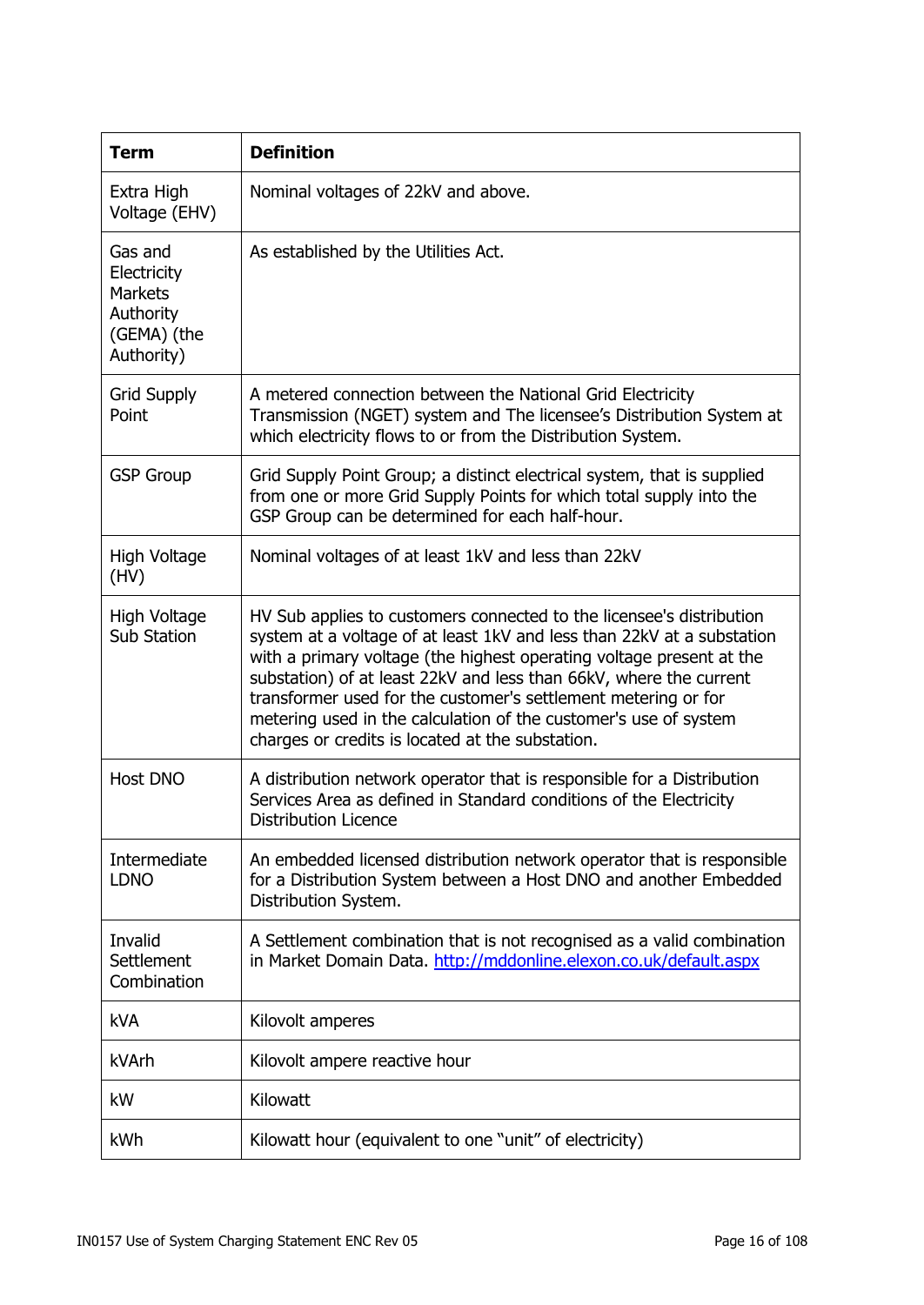| <b>Term</b>                                                  | <b>Definition</b>                                                                                                                                                                                                                                                                                                                                                                                                                                                                                                                                 |
|--------------------------------------------------------------|---------------------------------------------------------------------------------------------------------------------------------------------------------------------------------------------------------------------------------------------------------------------------------------------------------------------------------------------------------------------------------------------------------------------------------------------------------------------------------------------------------------------------------------------------|
| <b>LDNO</b>                                                  | Licensed Distribution Network Operator.                                                                                                                                                                                                                                                                                                                                                                                                                                                                                                           |
| Line Loss Factor<br>Class (LLFC)                             | An identifier assigned to an SVA Metering System which is used to<br>assign the LLF and Use of System Charges.                                                                                                                                                                                                                                                                                                                                                                                                                                    |
| Line Loss Factor<br>(LLF)                                    | The factor which is used in Settlement to adjust the Metering System<br>volumes to take account of losses on the Distribution System.                                                                                                                                                                                                                                                                                                                                                                                                             |
| Low Voltage<br>(LV)                                          | Nominal voltages below 1kV                                                                                                                                                                                                                                                                                                                                                                                                                                                                                                                        |
| Low Voltage<br>Sub-Station                                   | LV Sub applies to customers connected to the licensee's distribution<br>system at a voltage of less than 1kV at a substation with a primary<br>voltage (the highest operating voltage present at the substation) of at<br>least 1kV and less than 22kV, where the current transformer used for<br>the customer's settlement metering is located at the substation.                                                                                                                                                                                |
| Licensed<br><b>Distributor</b><br><b>Network</b><br>Operator | Licensed distribution network operator. This refers to an independent<br>distribution network operator (IDNO) or to a distribution network<br>operator (DNO) operating embedded distribution network outside its<br>distribution service area                                                                                                                                                                                                                                                                                                     |
| Market Domain<br>Data (MDD)                                  | Market Domain Data is a central repository of reference data used by<br>all Users involved in Settlement. It is essential to the operation of<br>Supplier Volume Allocation (SVA) Trading Arrangements.                                                                                                                                                                                                                                                                                                                                           |
| Maximum<br><b>Export Capacity</b><br>(MEC)                   | The Maximum Export Capacity of apparent power expressed in kVA<br>that has been agreed can flow through the Entry Point to the<br>Distribution System from the Customer's installation as specified in the<br>connection agreement.                                                                                                                                                                                                                                                                                                               |
| Maximum<br><b>Import Capacity</b><br>(MIC)                   | The Maximum Import Capacity of apparent power expressed in kVA<br>that has been agreed can flow through the Exit Point from the<br>Distribution System to the Customer's installation as specified in the<br>connection agreement.                                                                                                                                                                                                                                                                                                                |
| Measurement<br>Class                                         | A classification of Metering Systems which indicates how Consumption<br>is measured <i>i.e.</i><br>Non Half Hourly Metering Equipment (equivalent to Measurement Class<br>" $A''$ )<br>Non Half Hourly Unmetered Supplies (equivalent to Measurement Class<br>"B")<br>Half Hourly Metering Equipment at above 100kW Premises (equivalent<br>to Measurement Class "C")<br>Half Hourly Unmetered Supplies (equivalent to Measurement Class "D")<br>Half Hourly Metering Equipment at below 100kW Premises (equivalent<br>to Measurement Class "E"). |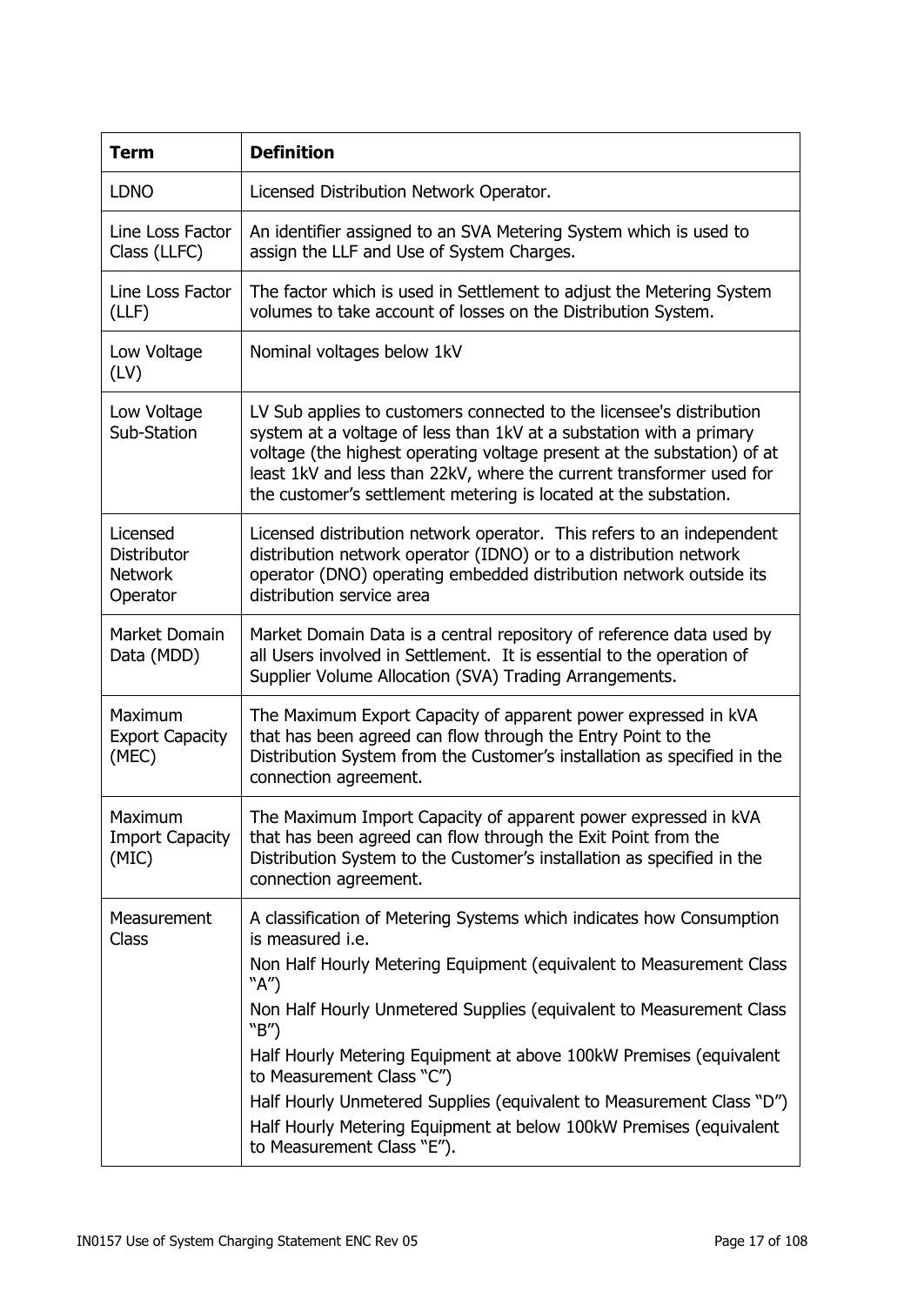| <b>Term</b>                                      | <b>Definition</b>                                                                                                                                                                                                                                                                                                                   |
|--------------------------------------------------|-------------------------------------------------------------------------------------------------------------------------------------------------------------------------------------------------------------------------------------------------------------------------------------------------------------------------------------|
| Metering Point                                   | The point at which electricity is exported to or imported from the<br>licensee's Distribution System is measured, is deemed to be measured,<br>or is intended to be measured and which is registered pursuant to the<br>provisions of the MRA. (For the purposes of this statement Grid Supply<br>Points are not 'Metering Points') |
| Metering<br>System                               | Particular commissioned metering equipment installed for the purposes<br>of measuring the quantities of Exports and Imports at the Boundary<br>Point.                                                                                                                                                                               |
| <b>MPAN</b>                                      | Metering Point Administration Number. A number relating to a<br>Metering Point under the MRA.                                                                                                                                                                                                                                       |
| <b>MRA</b>                                       | The Master Registration Agreement.                                                                                                                                                                                                                                                                                                  |
| <b>MTC</b>                                       | Meter Timeswitch Codes (MTCs) are three digit codes allowing<br>Suppliers to identify the metering installed in Customers' premises.<br>They indicate whether the meter is single or multi rate, pre-payment or<br>credit, or whether it is 'related' to another meter.                                                             |
| <b>Nested LDNO</b>                               | A distribution system operator that is responsible for a Nested Network.                                                                                                                                                                                                                                                            |
| <b>Nested</b><br><b>Networks</b>                 | This refers to a situation where there is more than one level of<br>Embedded Network and therefore nested distribution systems between<br>LDNOs (e.g. Host DNO→intermediate LDNO→nested<br>LDNO→Customer).                                                                                                                          |
| Ofgem                                            | Office of Gas and Electricity Markets - Ofgem is governed by GEMA and<br>is responsible for the regulation of the distribution companies.                                                                                                                                                                                           |
| <b>Profile Class</b><br>(PC)                     | A categorisation applied to NHH MPANs and used in Settlement to<br>group customers with similar consumption patterns to enable the<br>calculation of consumption profiles.                                                                                                                                                          |
| Settlement                                       | The determination and settlement of amounts payable in respect of<br>charges (including reconciling charges) in accordance with the<br>Balancing and Settlement Code                                                                                                                                                                |
| Settlement<br>Class (SC)                         | The combination of Profile Class, Line Loss Factor Class, Time Pattern<br>Regime and Standard Settlement Configuration, by Supplier within GSP<br>Group and used for Settlement.                                                                                                                                                    |
| Standard<br>Settlement<br>Configuration<br>(SSC) | A standard metering configuration relating to a specific combination of<br>TPRs.                                                                                                                                                                                                                                                    |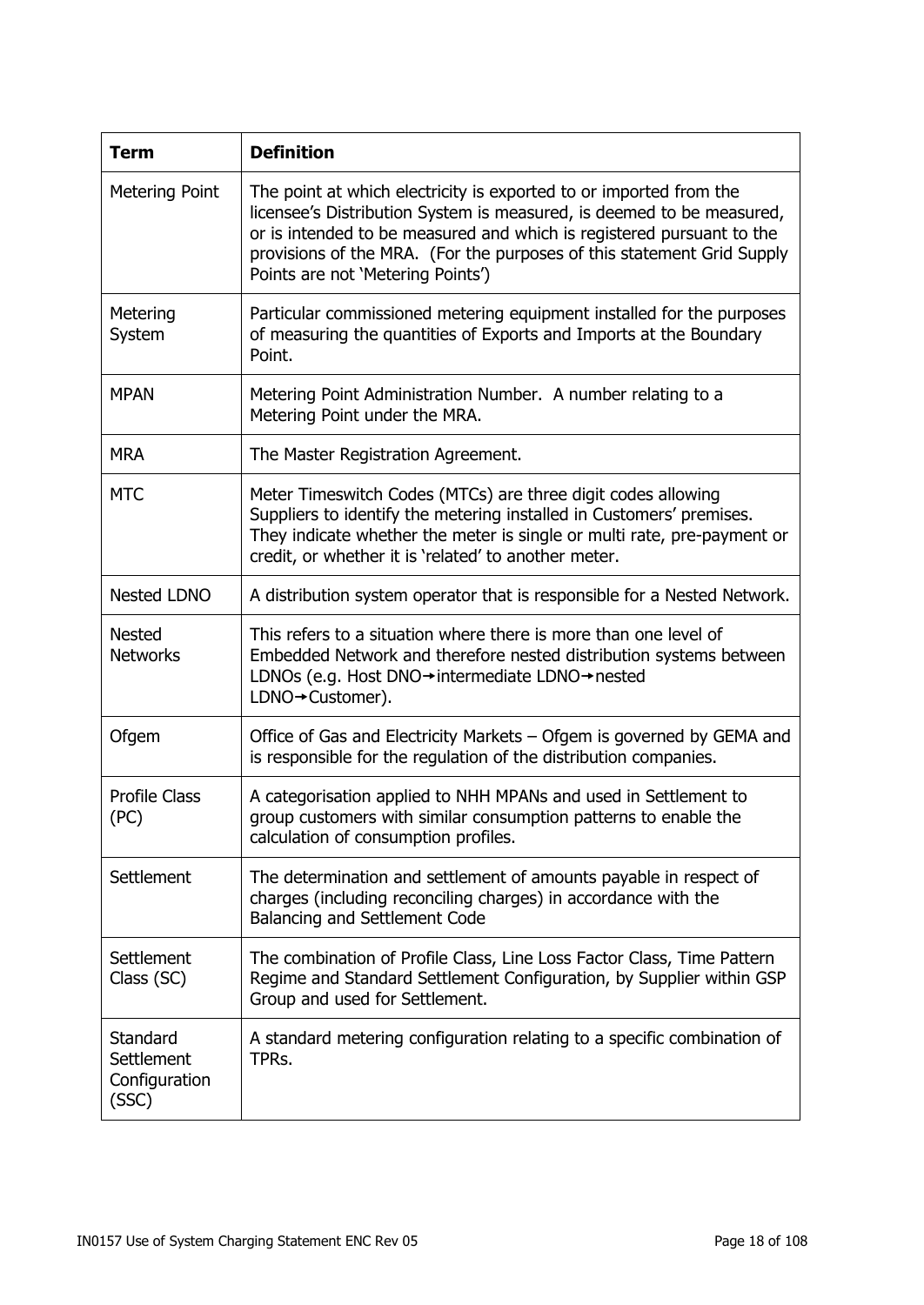| Term                                                 | <b>Definition</b>                                                                                                                                                                                                                                                                       |
|------------------------------------------------------|-----------------------------------------------------------------------------------------------------------------------------------------------------------------------------------------------------------------------------------------------------------------------------------------|
| Supercustomer                                        | The method of billing Users for Use of System on an aggregated basis,<br>grouping consumption and standing charges for all similar NHH<br>metered Customers together.                                                                                                                   |
| Supercustomer<br><b>DUoS Report</b>                  | A report of profiled data by Settlement Class providing counts of<br>MPANs and units consumed.                                                                                                                                                                                          |
| Supplier                                             | An organisation with a Supply License which can register itself as<br>supplying electricity to a Metering Point.                                                                                                                                                                        |
| Supplier Volume<br>Allocation (SVA)                  | As defined in the Balancing and Settlement Code.                                                                                                                                                                                                                                        |
| Supplier Volume<br><b>Allocation Agent</b><br>(SVAA) | The agency which uses aggregated consumption data from the Data<br>Aggregator to calculate Supplier purchases by Settlement Class for<br>each Settlement day, and then passes this information to the relevant<br>distributors and Suppliers across the national data transfer network. |
| Time Pattern<br>Regime (TPR)                         | The pattern of switching behaviour though time that one or more<br>meter registers follow.                                                                                                                                                                                              |
| Use of System<br>Charges                             | Charges for demand and generation Customers which are connected to<br>and utilising the distribution network.                                                                                                                                                                           |
| User/s                                               | Someone who has a use of system agreement with the DNO e.g. A<br>Supplier, Generator or LDNO.                                                                                                                                                                                           |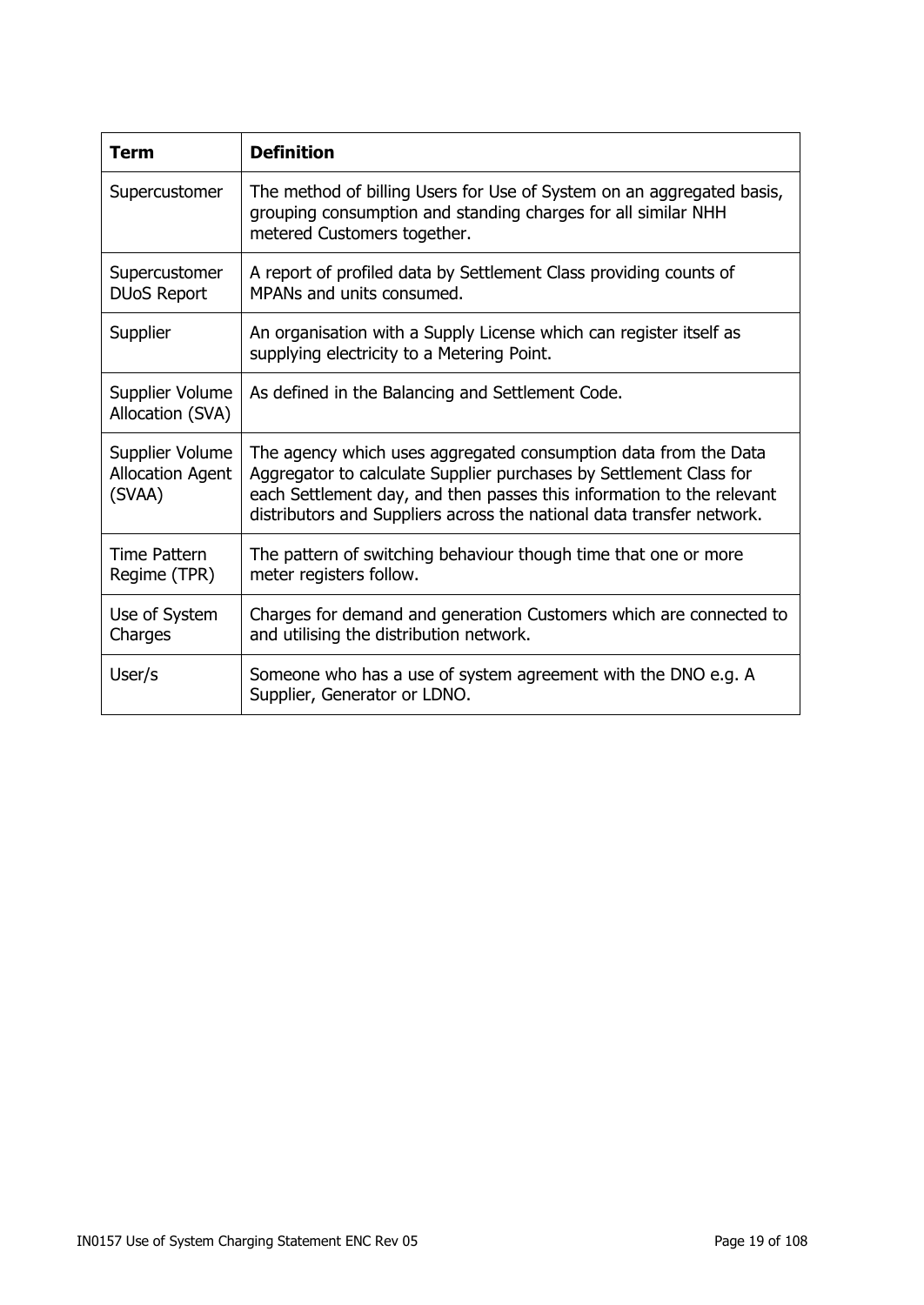# **Annex 1 - Schedule of Charges for use of the Distribution System by LV and HV Designated Properties**

<span id="page-19-0"></span>Any charges surrounded by brackets should be treated as a negative value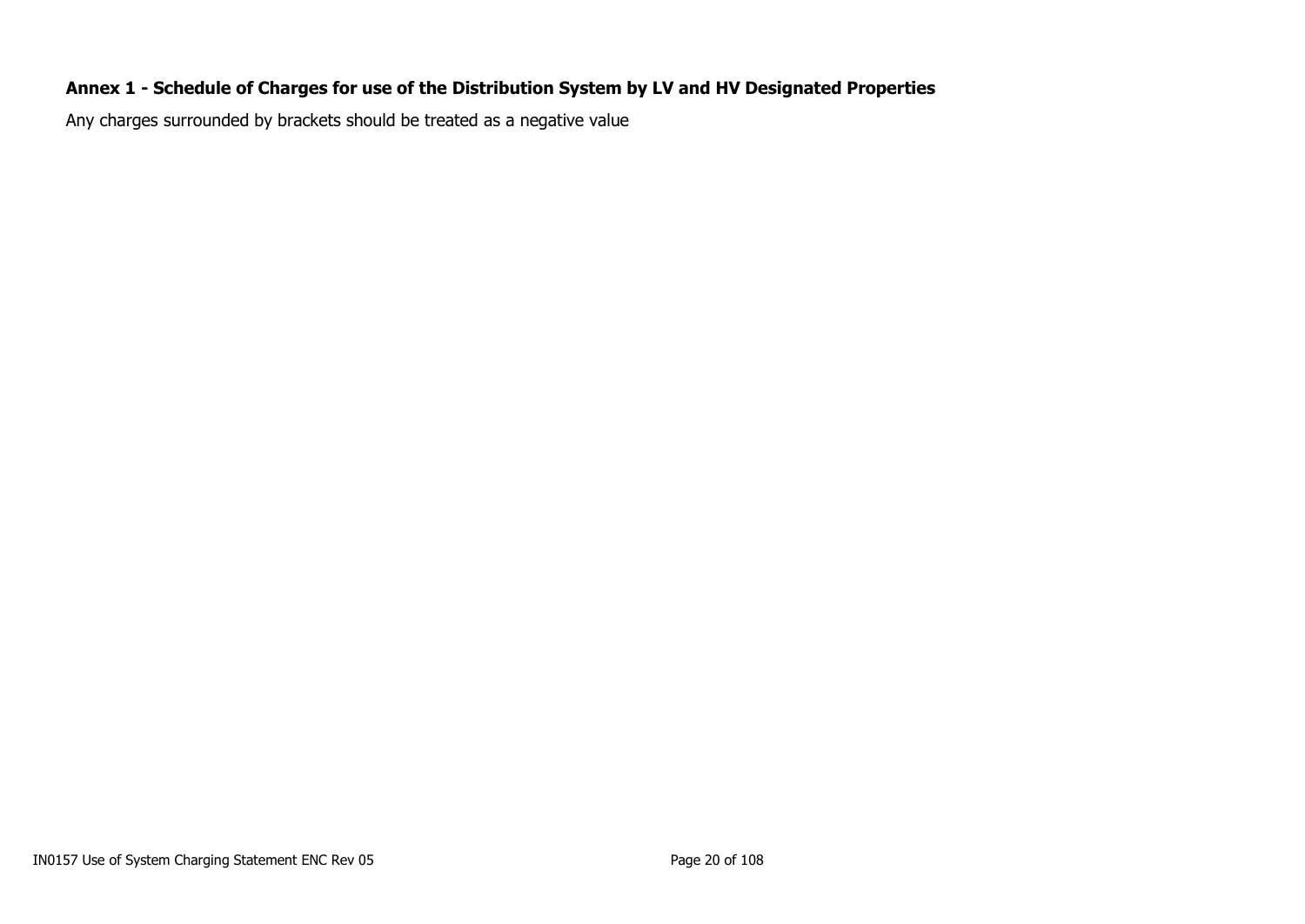# GSP A

| The Electricity Network Company - Effective from April 2012 - FINAL LV/HV Charges |                                                          |                |                   |                      |                   |                                   |                                     |                                         |                                             |                     |                           |  |
|-----------------------------------------------------------------------------------|----------------------------------------------------------|----------------|-------------------|----------------------|-------------------|-----------------------------------|-------------------------------------|-----------------------------------------|---------------------------------------------|---------------------|---------------------------|--|
|                                                                                   | <b>Open LLFCs</b>                                        | <b>PCs</b>     | Unit rate 1 p/kWh | Unit rate 2<br>p/kWh | Unit rate 3 p/kWh | <b>Fixed charge</b><br>p/MPAN/day | <b>Capacity charge</b><br>p/kVA/day | <b>Reactive power</b><br>charge p/kVArh | <b>Excess Capacity</b><br>charge<br>(p/kVA) | <b>Closed LLFCs</b> | <b>ENC Billing Code</b>   |  |
| <b>Domestic Unrestricted</b>                                                      | 100, 102, 105,<br>400,900, 101,<br>103, 106, 401,<br>901 | $\mathbf{1}$   | 1.684             |                      |                   | 4.29                              |                                     |                                         |                                             |                     | A100, A101, A106          |  |
| <b>Domestic Two Rate</b>                                                          | 100, 102, 105,<br>400,900, 101,<br>103, 106, 401,<br>901 | $\overline{2}$ | 2.141             | 0.200                |                   | 4.29                              |                                     |                                         |                                             |                     | A102, A103, A104,<br>A105 |  |
| <b>Domestic Off Peak (related MPAN)</b>                                           |                                                          |                |                   |                      |                   |                                   |                                     |                                         |                                             |                     |                           |  |
| <b>Small Non Domestic Unrestricted</b>                                            | 100, 102, 105,<br>400,900, 101,<br>103, 106, 401,<br>901 | $3, 5-8$       | 1.453             |                      |                   | 4.58                              |                                     |                                         |                                             |                     | A200, A201                |  |
| <b>Small Non Domestic Two Rate</b>                                                | 100, 102, 105,<br>400,900, 101,<br>103, 106, 401,<br>901 | $4, 5-8$       | 1.630             | 0.177                |                   | 4.58                              |                                     |                                         |                                             |                     | A202, A203                |  |
| <b>Small Non Domestic Off Peak (related MPAN)</b>                                 |                                                          |                |                   |                      |                   |                                   |                                     |                                         |                                             |                     |                           |  |
| <b>LV Medium Non-Domestic</b>                                                     | 100, 102, 105,<br>400,900, 101,<br>103, 106, 401,<br>901 | $5-8$          | 1.443             | 0.175                |                   | 35.23                             |                                     |                                         |                                             |                     | A212, A213                |  |
| <b>LV Sub Medium Non-Domestic</b>                                                 | 540, 541                                                 | $5 - 8$        |                   |                      |                   |                                   |                                     |                                         |                                             |                     | A216                      |  |
| <b>HV Medium Non-Domestic</b>                                                     |                                                          |                |                   |                      |                   |                                   |                                     |                                         |                                             |                     |                           |  |
| <b>LV HH Metered</b>                                                              | 100, 102, 105,<br>400,900, 101,<br>103, 106, 401,<br>901 | $\mathbf{o}$   | 7.744             | 0.216                | 0.109             | 11.95                             | 2.58                                | 0.259                                   | 2.58                                        |                     | A300                      |  |
| <b>LV Sub HH Metered</b>                                                          | 540, 541                                                 | $\mathbf 0$    | 6.881             | 0.172                | 0.070             | 8.19                              | 3.75                                | 0.209                                   | 3.75                                        |                     | A302                      |  |
| <b>HV HH Metered</b>                                                              | 104, 107, 108,<br>402, 403, 903                          | $\mathbf 0$    | 4.665             | 0.112                | 0.038             | 82.40                             | 3.54                                | 0.139                                   | 3.54                                        |                     | A301                      |  |
| <b>HV Sub HH Metered</b>                                                          | 542                                                      | $\mathbf 0$    |                   |                      |                   |                                   |                                     |                                         |                                             |                     | A303                      |  |
| <b>NHH UMS</b>                                                                    | 405,406, 407,<br>408, 902                                | 1&8            | 1.759             |                      |                   |                                   |                                     |                                         |                                             |                     | A400, A401, A402,<br>A403 |  |
| LV UMS (Pseudo HH Metered)                                                        | 405,406, 407,<br>408, 902                                | $\mathbf O$    | 15.545            | 0.884                | 0.692             |                                   |                                     |                                         |                                             |                     | A404                      |  |
| <b>LV Generation NHH</b>                                                          | 700, 701, 703,<br>706                                    | 8              | $-0.800$          |                      |                   |                                   |                                     |                                         |                                             |                     | A500                      |  |
| <b>LV Sub Generation NHH</b>                                                      | 545, 546                                                 | 8              |                   |                      |                   |                                   |                                     |                                         |                                             |                     | A505                      |  |
| <b>LV Generation Intermittent</b>                                                 | 700, 701, 703,<br>706                                    | $\mathbf O$    | $-0.800$          |                      |                   |                                   |                                     | 0.257                                   |                                             |                     | A501                      |  |
| <b>LV Generation Non-Intermittent</b>                                             | 700, 701, 703,<br>706                                    | $\mathbf{o}$   | $-7.361$          | $-0.215$             | $-0.118$          |                                   |                                     | 0.257                                   |                                             |                     | A502                      |  |
| <b>LV Sub Generation Intermittent</b>                                             | 545, 546                                                 | $\mathbf 0$    | $-0.734$          |                      |                   |                                   |                                     | 0.236                                   |                                             |                     | A506                      |  |
| <b>LV Sub Generation Non-Intermittent</b>                                         | 545, 546                                                 | $\mathbf 0$    | $-6.813$          | $-0.193$             | $-0.1$            |                                   |                                     | 0.236                                   |                                             |                     | A507                      |  |
| <b>HV Generation Intermittent</b>                                                 | 702, 704, 705,<br>707, 708                               | $\mathbf 0$    | $-0.551$          |                      |                   | 39.34                             |                                     | 0.198                                   |                                             |                     | A503                      |  |
| <b>HV Generation Non-Intermittent</b>                                             | 702, 704, 705,<br>707, 708                               | $\mathbf 0$    | $-5.318$          | $-0.132$             | $-0.051$          | 39.34                             |                                     | 0.198                                   |                                             |                     | A504                      |  |
| <b>HV Sub Generation Non-Intermittent</b>                                         | 547                                                      | $\mathbf 0$    | $-5.204$          | $-0.125$             | $-0.045$          | 39.34                             |                                     | 0.157                                   |                                             |                     | A509                      |  |
| <b>HV Sub Generation Intermittent</b>                                             | 547                                                      | $\mathbf{o}$   | $-0.535$          |                      |                   | 39.34                             |                                     | 0.157                                   |                                             |                     | A508                      |  |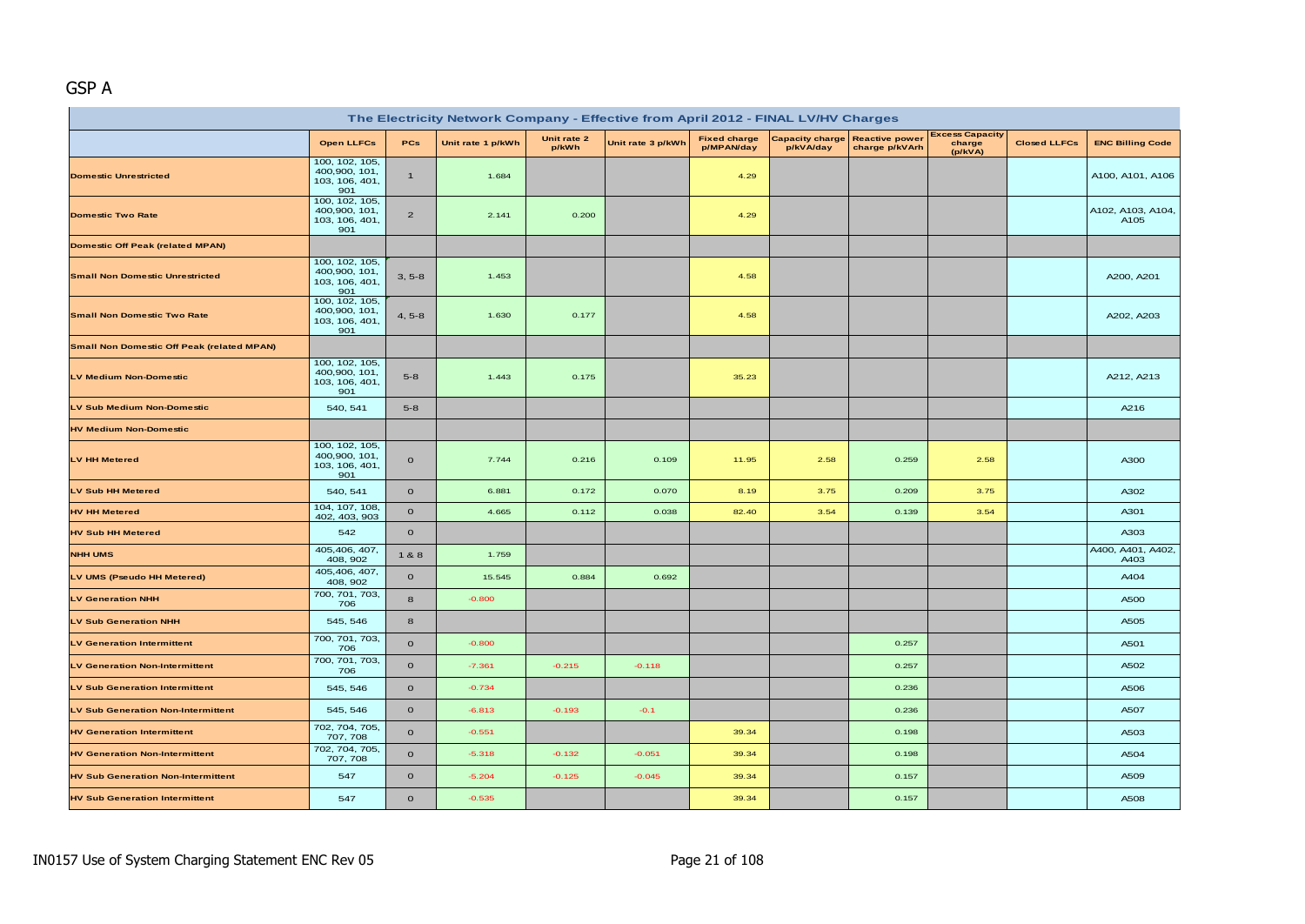#### GSP B

| The Electricity Network Company - Effective from April 2012 - FINAL LV/HV Charges |                                                           |                |                   |                      |                   |                                   |           |                                                  |                                             |                     |                                  |  |
|-----------------------------------------------------------------------------------|-----------------------------------------------------------|----------------|-------------------|----------------------|-------------------|-----------------------------------|-----------|--------------------------------------------------|---------------------------------------------|---------------------|----------------------------------|--|
|                                                                                   | <b>Open LLFCs</b>                                         | <b>PCs</b>     | Unit rate 1 p/kWh | Unit rate 2<br>p/kWh | Unit rate 3 p/kWh | <b>Fixed charge</b><br>p/MPAN/day | p/kVA/day | Capacity charge Reactive power<br>charge p/kVArh | <b>Excess Capacity</b><br>charge<br>(p/kVA) | <b>Closed LLFCs</b> | <b>ENC Billing Code</b>          |  |
| <b>Domestic Unrestricted</b>                                                      | 110, 112, 115,<br>410, 910, 111,<br>113, 116, 411,<br>911 | $\mathbf{1}$   | 1.931             |                      |                   | 3.72                              |           |                                                  |                                             |                     | B100, B101, B106                 |  |
| <b>Domestic Two Rate</b>                                                          | 110, 112, 115,<br>410, 910, 111,<br>113, 116, 411,<br>911 | $\overline{2}$ | 2.413             | 0.057                |                   | 3.72                              |           |                                                  |                                             |                     | B102, B103, B104,<br><b>B105</b> |  |
| <b>Domestic Off Peak (related MPAN)</b>                                           |                                                           |                |                   |                      |                   |                                   |           |                                                  |                                             |                     |                                  |  |
| <b>Small Non Domestic Unrestricted</b>                                            | 110, 112, 115,<br>410, 910, 111,<br>113, 116, 411,<br>911 | $3, 5-8$       | 1.695             |                      |                   | 5.00                              |           |                                                  |                                             |                     | B200, B201                       |  |
| <b>Small Non Domestic Two Rate</b>                                                | 110, 112, 115,<br>410, 910, 111,<br>113, 116, 411,<br>911 | $4, 5-8$       | 1.861             | 0.049                |                   | 5.00                              |           |                                                  |                                             |                     | B202, B203                       |  |
| <b>Small Non Domestic Off Peak (related MPAN)</b>                                 |                                                           |                |                   |                      |                   |                                   |           |                                                  |                                             |                     |                                  |  |
| <b>LV Medium Non-Domestic</b>                                                     | 110, 112, 115,<br>410, 910, 111,<br>113, 116, 411,<br>911 | $5 - 8$        | 1.763             | 0.043                |                   | 31.18                             |           |                                                  |                                             |                     | B212, B213                       |  |
| LV Sub Medium Non-Domestic                                                        | 550, 551                                                  | $5-8$          | 1.242             | 0.029                |                   | 9.31                              |           |                                                  |                                             |                     | <b>B216</b>                      |  |
| <b>HV Medium Non-Domestic</b>                                                     |                                                           |                |                   |                      |                   |                                   |           |                                                  |                                             |                     |                                  |  |
| <b>LV HH Metered</b>                                                              | 110, 112, 115,<br>410, 910, 111,<br>113, 116, 411,<br>911 | $\mathbf{o}$   | 8.255             | 0.569                | 0.033             | 9.31                              | 2.21      | 0.314                                            | 2.21                                        |                     | <b>B300</b>                      |  |
| LV Sub HH Metered                                                                 | 550, 551                                                  | $\mathbf{O}$   | 6.683             | 0.409                | 0.022             | 9.31                              | 3.00      | 0.256                                            | 3.00                                        |                     | <b>B302</b>                      |  |
| <b>HV HH Metered</b>                                                              | 114, 117, 118, 41<br>2,413, 913                           | $\mathbf{o}$   | 4.934             | 0.231                | 0.010             | 93.62                             | 3.86      | 0.159                                            | 3.86                                        |                     | <b>B301</b>                      |  |
| <b>HV Sub HH Metered</b>                                                          | 552                                                       | $\mathbf{o}$   |                   |                      |                   |                                   |           |                                                  |                                             |                     | <b>B303</b>                      |  |
| <b>NHH UMS</b>                                                                    | 415,416, 417,<br>418, 912                                 | 1&8            | 2.481             |                      |                   |                                   |           |                                                  |                                             |                     | B400, B401, B402,<br>B403        |  |
| LV UMS (Pseudo HH Metered)                                                        | 415,416, 417,<br>418, 912                                 | $\mathbf{o}$   | 25.432            | 2.479                | 0.686             |                                   |           |                                                  |                                             |                     | <b>B404</b>                      |  |
| <b>LV Generation NHH</b>                                                          | 710, 711, 713,<br>716                                     | 8              | $-0.771$          |                      |                   |                                   |           |                                                  |                                             |                     | <b>B500</b>                      |  |
| <b>LV Sub Generation NHH</b>                                                      | 555, 556                                                  | 8              | $-0.664$          |                      |                   |                                   |           |                                                  |                                             |                     | <b>B505</b>                      |  |
| <b>LV Generation Intermittent</b>                                                 | 710, 711, 713,<br>716                                     | $\mathbf{o}$   | $-0.771$          |                      |                   |                                   |           | 0.272                                            |                                             |                     | <b>B501</b>                      |  |
| <b>LV Generation Non-Intermittent</b>                                             | 710, 711, 713,<br>716                                     | $\mathbf{o}$   | $-6.353$          | $-0.592$             | $-0.035$          |                                   |           | 0.272                                            |                                             |                     | <b>B502</b>                      |  |
| <b>LV Sub Generation Intermittent</b>                                             | 555, 556                                                  | $\mathbf{o}$   | $-0.664$          |                      |                   |                                   |           | 0.246                                            |                                             |                     | <b>B506</b>                      |  |
| <b>LV Sub Generation Non-Intermittent</b>                                         | 555, 556                                                  | $\mathbf{o}$   | $-5.522$          | $-0.497$             | $-0.029$          |                                   |           | 0.246                                            |                                             |                     | <b>B507</b>                      |  |
| <b>HV Generation Intermittent</b>                                                 | 712, 714, 715,<br>717, 718                                | $\mathbf{o}$   | $-0.482$          |                      |                   | 16.07                             |           | 0.195                                            |                                             |                     | <b>B503</b>                      |  |
| <b>HV Generation Non-Intermittent</b>                                             | 712, 714, 715,<br>717, 718                                | $\mathbf{o}$   | $-4.153$          | $-0.328$             | $-0.017$          | 16.07                             |           | 0.195                                            |                                             |                     | <b>B504</b>                      |  |
| <b>HV Sub Generation Non-Intermittent</b>                                         | 557                                                       | $\mathbf{o}$   |                   |                      |                   |                                   |           |                                                  |                                             |                     | <b>B509</b>                      |  |
| <b>HV Sub Generation Intermittent</b>                                             | 557                                                       | $\mathbf{o}$   |                   |                      |                   |                                   |           |                                                  |                                             |                     | <b>B508</b>                      |  |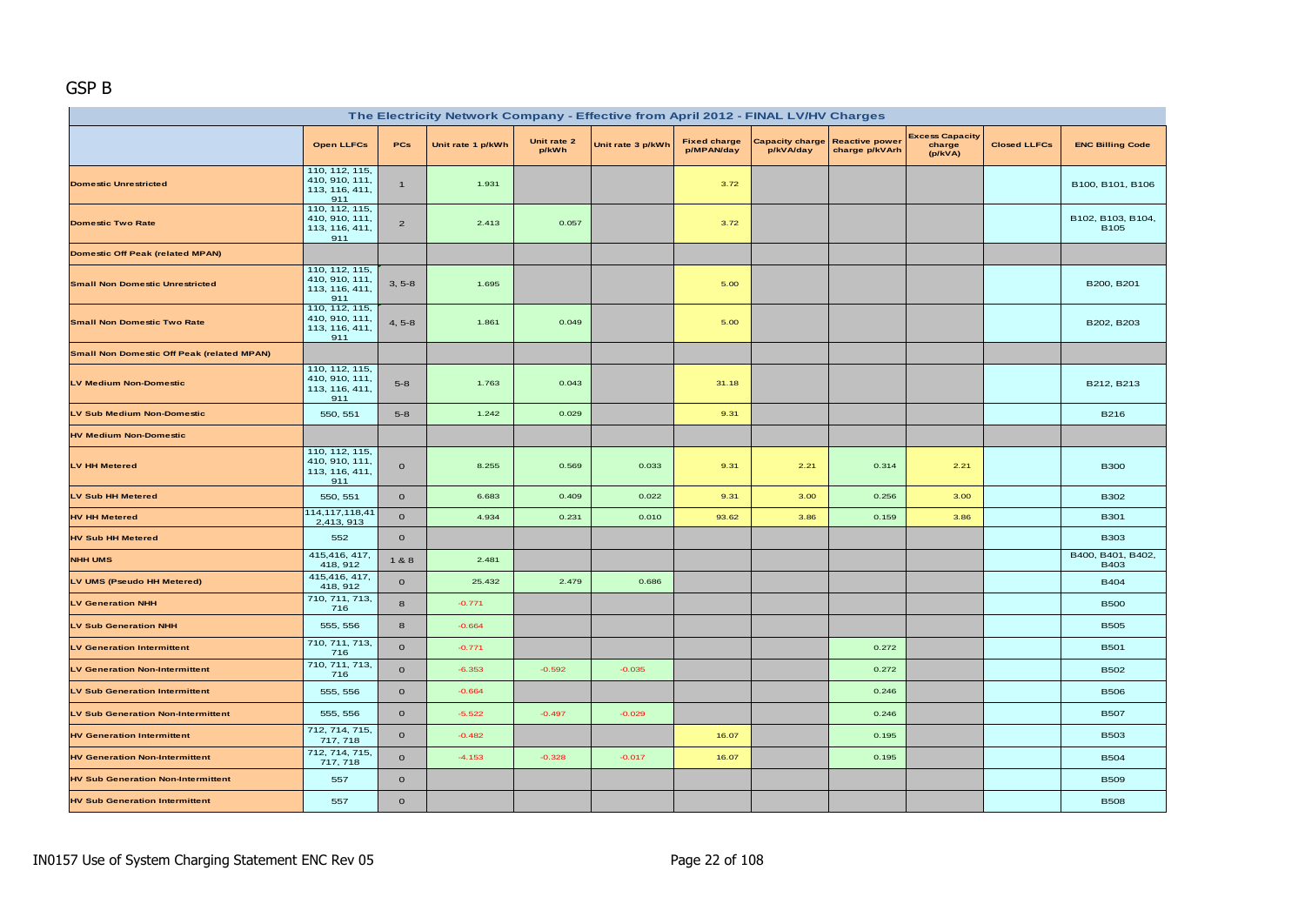# GSP C

| The Electricity Network Company - Effective from April 2012 - FINAL LV/HV Charges |                                                           |                |                   |                      |                   |                                   |                                     |                                         |                                             |                     |                                 |  |
|-----------------------------------------------------------------------------------|-----------------------------------------------------------|----------------|-------------------|----------------------|-------------------|-----------------------------------|-------------------------------------|-----------------------------------------|---------------------------------------------|---------------------|---------------------------------|--|
|                                                                                   | <b>Open LLFCs</b>                                         | <b>PCs</b>     | Unit rate 1 p/kWh | Unit rate 2<br>p/kWh | Unit rate 3 p/kWh | <b>Fixed charge</b><br>p/MPAN/day | <b>Capacity charge</b><br>p/kVA/day | <b>Reactive power</b><br>charge p/kVArh | <b>Excess Capacity</b><br>charge<br>(p/kVA) | <b>Closed LLFCs</b> | <b>ENC Billing</b><br>Code      |  |
| <b>Domestic Unrestricted</b>                                                      | 120, 122, 125,<br>420, 920, 121,<br>123, 126, 421,<br>921 | $\blacksquare$ | 1.834             |                      |                   | 3.24                              |                                     |                                         |                                             |                     | C100, C101,<br>C <sub>106</sub> |  |
| <b>Domestic Two Rate</b>                                                          | 120, 122, 125,<br>420, 920, 121,<br>123, 126, 421,<br>921 | $\overline{2}$ | 2.376             | 0.211                |                   | 3.24                              |                                     |                                         |                                             |                     | C102, C103,<br>C104, C105       |  |
| <b>Domestic Off Peak (related MPAN)</b>                                           |                                                           |                |                   |                      |                   |                                   |                                     |                                         |                                             |                     |                                 |  |
| <b>Small Non Domestic Unrestricted</b>                                            | 120, 122, 125,<br>420, 920, 121,<br>123, 126, 421,<br>921 | $3, 5-8$       | 1.218             |                      |                   | 3.45                              |                                     |                                         |                                             |                     | C200, C201                      |  |
| <b>Small Non Domestic Two Rate</b>                                                | 120, 122, 125,<br>420, 920, 121,<br>123, 126, 421,<br>921 | $4, 5-8$       | 1.394             | 0.100                |                   | 3.45                              |                                     |                                         |                                             |                     | C202, C203                      |  |
| <b>Small Non Domestic Off Peak (related MPAN)</b>                                 |                                                           |                |                   |                      |                   |                                   |                                     |                                         |                                             |                     |                                 |  |
| <b>LV Medium Non-Domestic</b>                                                     | 120, 122, 125,<br>420, 920, 121,<br>123, 126, 421,<br>921 | $5 - 8$        | 1.522             | 0.156                |                   | 29.97                             |                                     |                                         |                                             |                     | C212, C213                      |  |
| LV Sub Medium Non-Domestic                                                        | 560, 561                                                  | $5 - 8$        |                   |                      |                   |                                   |                                     |                                         |                                             |                     | C216                            |  |
| <b>HV Medium Non-Domestic</b>                                                     |                                                           |                |                   |                      |                   |                                   |                                     |                                         |                                             |                     |                                 |  |
| <b>LV HH Metered</b>                                                              | 120, 122, 125,<br>420, 920, 121,<br>123, 126, 421,<br>921 | $\circ$        | 3.535             | 0.386                | 0.068             | 8.73                              | 2.70                                | 0.277                                   | 2.70                                        |                     | C300                            |  |
| <b>LV Sub HH Metered</b>                                                          | 560, 561                                                  | $\mathbf{o}$   | 2.200             | 0.188                | 0.023             | 5.98                              | 5.15                                | 0.198                                   | 5.15                                        |                     | C302                            |  |
| <b>HV HH Metered</b>                                                              | 124, 127, 128,<br>422, 423, 913                           | $\mathbf{o}$   | 1.771             | 0.137                | 0.013             | 64.11                             | 5.44                                | 0.119                                   | 5.44                                        |                     | C301                            |  |
| <b>HV Sub HH Metered</b>                                                          | 562                                                       | $\mathbf{o}$   |                   |                      |                   |                                   |                                     |                                         |                                             |                     | C303                            |  |
| <b>NHH UMS</b>                                                                    | 425,426, 427,<br>428.922                                  | 1 & 8          | 1.690             |                      |                   |                                   |                                     |                                         |                                             |                     | C400, C401<br>C402, C403        |  |
| LV UMS (Pseudo HH Metered)                                                        | 425,426, 427,<br>428.922                                  | $\mathbf{o}$   | 13.541            | 1.930                | 0.633             |                                   |                                     |                                         |                                             |                     | C404                            |  |
| <b>LV Generation NHH</b>                                                          | 720, 721, 723,<br>726                                     | 8              | $-0.925$          |                      |                   |                                   |                                     |                                         |                                             |                     | C500                            |  |
| <b>LV Sub Generation NHH</b>                                                      | 565, 566                                                  | $\bf{8}$       |                   |                      |                   |                                   |                                     |                                         |                                             |                     | C505                            |  |
| <b>LV Generation Intermittent</b>                                                 | 720, 721, 723,<br>726                                     | $\mathbf{o}$   | $-0.925$          |                      |                   |                                   |                                     | 0.309                                   |                                             |                     | C501                            |  |
| <b>LV Generation Non-Intermittent</b>                                             | 720, 721, 723,<br>726                                     | $\mathbf{o}$   | $-4.154$          | $-0.471$             | $-0.086$          |                                   |                                     | 0.309                                   |                                             |                     | C502                            |  |
| <b>LV Sub Generation Intermittent</b>                                             | 565, 566                                                  | $\mathbf{o}$   | $-0.842$          |                      |                   |                                   |                                     | 0.285                                   |                                             |                     | C506                            |  |
| <b>LV Sub Generation Non-Intermittent</b>                                         | 565, 566                                                  | $\mathbf{o}$   | $-3.820$          | $-0.416$             | $-0.073$          |                                   |                                     | 0.285                                   |                                             |                     | C507                            |  |
| <b>HV Generation Intermittent</b>                                                 | 722, 724, 725,<br>727, 728                                | $\mathbf{o}$   | $-0.581$          |                      |                   | 30.61                             |                                     | 0.245                                   |                                             |                     | C503                            |  |
| <b>HV Generation Non-Intermittent</b>                                             | 722, 724, 725,<br>727, 728                                | $\mathbf{o}$   | $-2.800$          | $-0.232$             | $-0.025$          | 30.61                             |                                     | 0.245                                   |                                             |                     | C504                            |  |
| <b>HV Sub Generation Non-Intermittent</b>                                         | 567                                                       | $\mathbf{o}$   | $-3.013$          | $-0.239$             | $-0.025$          | 30.61                             |                                     | 0.186                                   |                                             |                     | C509                            |  |
| <b>HV Sub Generation Intermittent</b>                                             | 567                                                       | $\mathbf{o}$   | $-0.621$          |                      |                   | 30.61                             |                                     | 0.186                                   |                                             |                     | C508                            |  |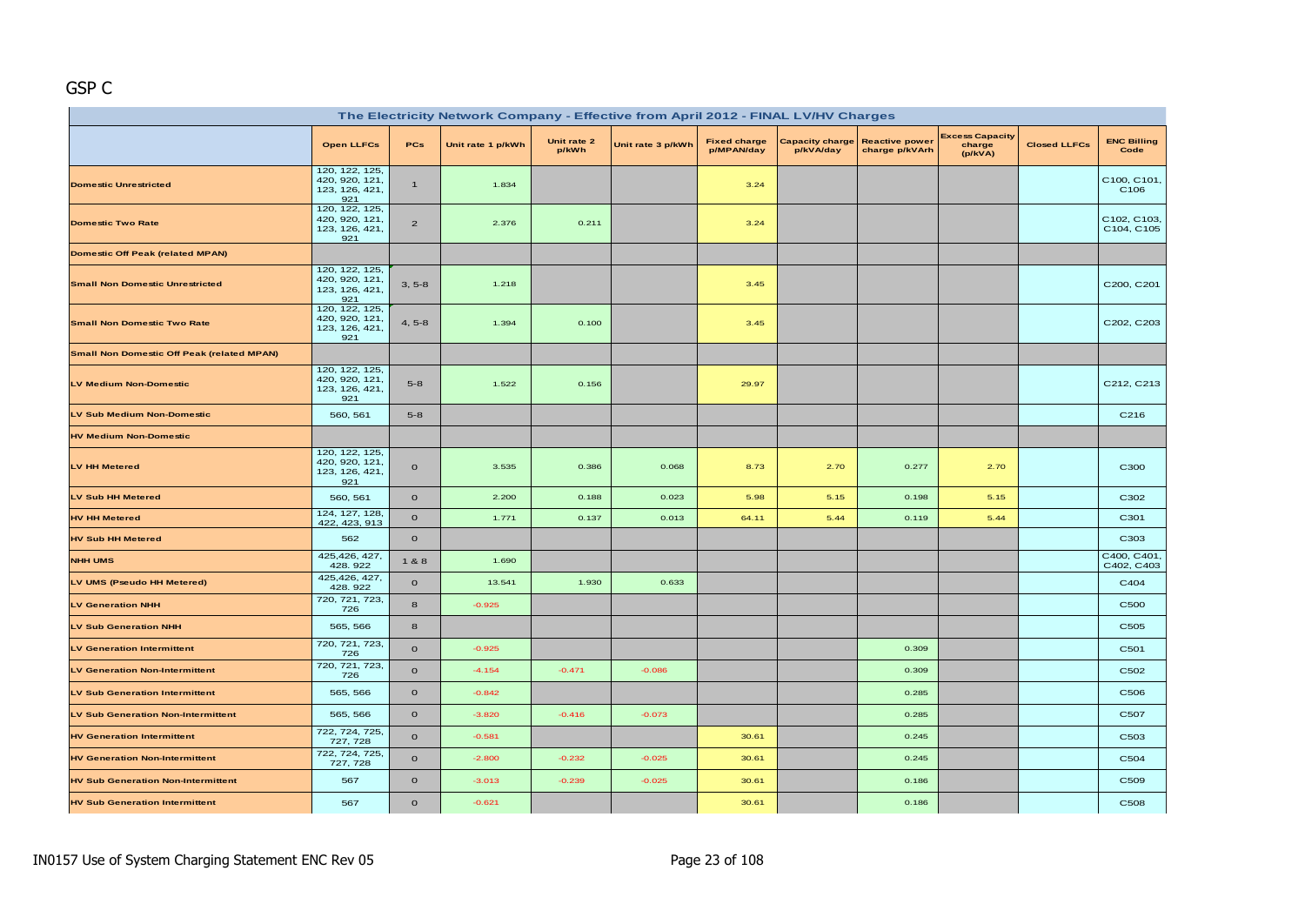### GSP D

| The Electricity Network Company - Effective from April 2012 - FINAL LV/HV Charges |                                                           |                |                   |                      |                   |                                   |                                     |                                         |                                             |                     |                                 |  |
|-----------------------------------------------------------------------------------|-----------------------------------------------------------|----------------|-------------------|----------------------|-------------------|-----------------------------------|-------------------------------------|-----------------------------------------|---------------------------------------------|---------------------|---------------------------------|--|
|                                                                                   | <b>Open LLFCs</b>                                         | PCs            | Unit rate 1 p/kWh | Unit rate 2<br>p/kWh | Unit rate 3 p/kWh | <b>Fixed charge</b><br>p/MPAN/day | <b>Capacity charge</b><br>p/kVA/day | <b>Reactive power</b><br>charge p/kVArh | <b>Excess Capacity</b><br>charge<br>(p/kVA) | <b>Closed LLFCs</b> | <b>ENC Billing Code</b>         |  |
| <b>Domestic Unrestricted</b>                                                      | 130, 132, 135,<br>430. 930, 131,<br>133, 136, 431,<br>931 | $\mathbf{1}$   | 3.030             |                      |                   | 3.55                              |                                     |                                         |                                             |                     | D100, D101,<br>D <sub>106</sub> |  |
| <b>Domestic Two Rate</b>                                                          | 130, 132, 135,<br>430. 930, 131,<br>133, 136, 431,<br>931 | $\overline{2}$ | 3.786             | 0.363                |                   | 3.55                              |                                     |                                         |                                             |                     | D102, D103,<br>D104, D105       |  |
| <b>Domestic Off Peak (related MPAN)</b>                                           |                                                           |                |                   |                      |                   |                                   |                                     |                                         |                                             |                     |                                 |  |
| <b>Small Non Domestic Unrestricted</b>                                            | 130, 132, 135,<br>430. 930, 131,<br>133, 136, 431,<br>931 | $3, 5-8$       | 2.722             |                      |                   | 4.51                              |                                     |                                         |                                             |                     | D200, D201                      |  |
| <b>Small Non Domestic Two Rate</b>                                                | 130, 132, 135,<br>430. 930, 131,<br>133, 136, 431,<br>931 | $4, 5-8$       | 2.923             | 0.214                |                   | 4.51                              |                                     |                                         |                                             |                     | D202, D203                      |  |
| <b>Small Non Domestic Off Peak (related MPAN)</b>                                 |                                                           |                |                   |                      |                   |                                   |                                     |                                         |                                             |                     |                                 |  |
| <b>LV Medium Non-Domestic</b>                                                     | 130, 132, 135,<br>430. 930, 131,<br>133, 136, 431,<br>931 | $5-8$          | 3.099             | 0.206                |                   | 22.20                             |                                     |                                         |                                             |                     | D212, D213                      |  |
| <b>LV Sub Medium Non-Domestic</b>                                                 | 570, 571                                                  | $5-8$          | 2.736             | 0.179                |                   | 28.53                             |                                     |                                         |                                             |                     | D216                            |  |
| <b>HV Medium Non-Domestic</b>                                                     |                                                           |                |                   |                      |                   |                                   |                                     |                                         |                                             |                     |                                 |  |
| <b>LV HH Metered</b>                                                              | 130, 132, 135,<br>430. 930, 131.<br>133, 136, 431,<br>931 | $\mathbf{o}$   | 12.403            | 0.908                | 0.155             | 17.35                             | 2.34                                | 0.666                                   | 2.34                                        |                     | D300                            |  |
| LV Sub HH Metered                                                                 | 570, 571                                                  | $\mathbf{o}$   | 10.531            | 0.592                | 0.117             | 6.12                              | 4.86                                | 0.505                                   | 4.86                                        |                     | D302                            |  |
| <b>HV HH Metered</b>                                                              | 134, 137, 138,<br>432, 433, 933                           | $\mathbf{o}$   | 8.097             | 0.363                | 0.082             | 92.72                             | 3.72                                | 0.353                                   | 3.72                                        |                     | D301                            |  |
| <b>HV Sub HH Metered</b>                                                          | 572                                                       | $\mathbf{o}$   |                   |                      |                   |                                   |                                     |                                         |                                             |                     | D303                            |  |
| <b>NHH UMS</b>                                                                    | 435, 436, 437,<br>438, 932                                | 1&8            | 2.373             |                      |                   |                                   |                                     |                                         |                                             |                     | D400, D401,<br>D402, D403       |  |
| LV UMS (Pseudo HH Metered)                                                        | 435, 436, 437,<br>438, 932                                | $\mathbf{o}$   | 15.658            | 1.588                | 0.524             |                                   |                                     |                                         |                                             |                     | D404                            |  |
| <b>LV Generation NHH</b>                                                          | 730, 731, 733,<br>736                                     | $\bf8$         | $-1.154$          |                      |                   |                                   |                                     |                                         |                                             |                     | <b>D500</b>                     |  |
| <b>LV Sub Generation NHH</b>                                                      | 575, 576                                                  | 8              | $-1.030$          |                      |                   |                                   |                                     |                                         |                                             |                     | D505                            |  |
| <b>LV Generation Intermittent</b>                                                 | 730, 731, 733,<br>736                                     | $\mathbf{o}$   | $-1.154$          |                      |                   |                                   |                                     | 0.434                                   |                                             |                     | D501                            |  |
| <b>LV Generation Non-Intermittent</b>                                             | 730, 731, 733,<br>736                                     | $\mathbf{o}$   | $-8.537$          | $-0.844$             | $-0.125$          |                                   |                                     | 0.434                                   |                                             |                     | D502                            |  |
| <b>LV Sub Generation Intermittent</b>                                             | 575, 576                                                  | $\mathbf{o}$   | $-1.030$          |                      |                   |                                   |                                     | 0.404                                   |                                             |                     | D506                            |  |
| <b>LV Sub Generation Non-Intermittent</b>                                         | 575, 576                                                  | $\mathbf{o}$   | $-7.737$          | $-0.729$             | $-0.110$          |                                   |                                     | 0,404                                   |                                             |                     | <b>D507</b>                     |  |
| <b>HV Generation Intermittent</b>                                                 | 732,734, 735,<br>737, 738                                 | $\mathbf{o}$   | $-0.664$          |                      |                   | 67.71                             |                                     | 0.307                                   |                                             |                     | D503                            |  |
| <b>HV Generation Non-Intermittent</b>                                             | 732,734, 735<br>737, 738                                  | $\mathbf{o}$   | $-5.522$          | $-0.356$             | $-0.065$          | 67.71                             |                                     | 0.307                                   |                                             |                     | D504                            |  |
| <b>HV Sub Generation Non-Intermittent</b>                                         | 577                                                       | $\mathbf{o}$   | $-5.224$          | $-0.310$             | $-0.060$          | 67.71                             |                                     | 0.226                                   |                                             |                     | D509                            |  |
| <b>HV Sub Generation Intermittent</b>                                             | 577                                                       | $\mathbf{o}$   | $-0.617$          |                      |                   | 67.71                             |                                     | 0.226                                   |                                             |                     | <b>D508</b>                     |  |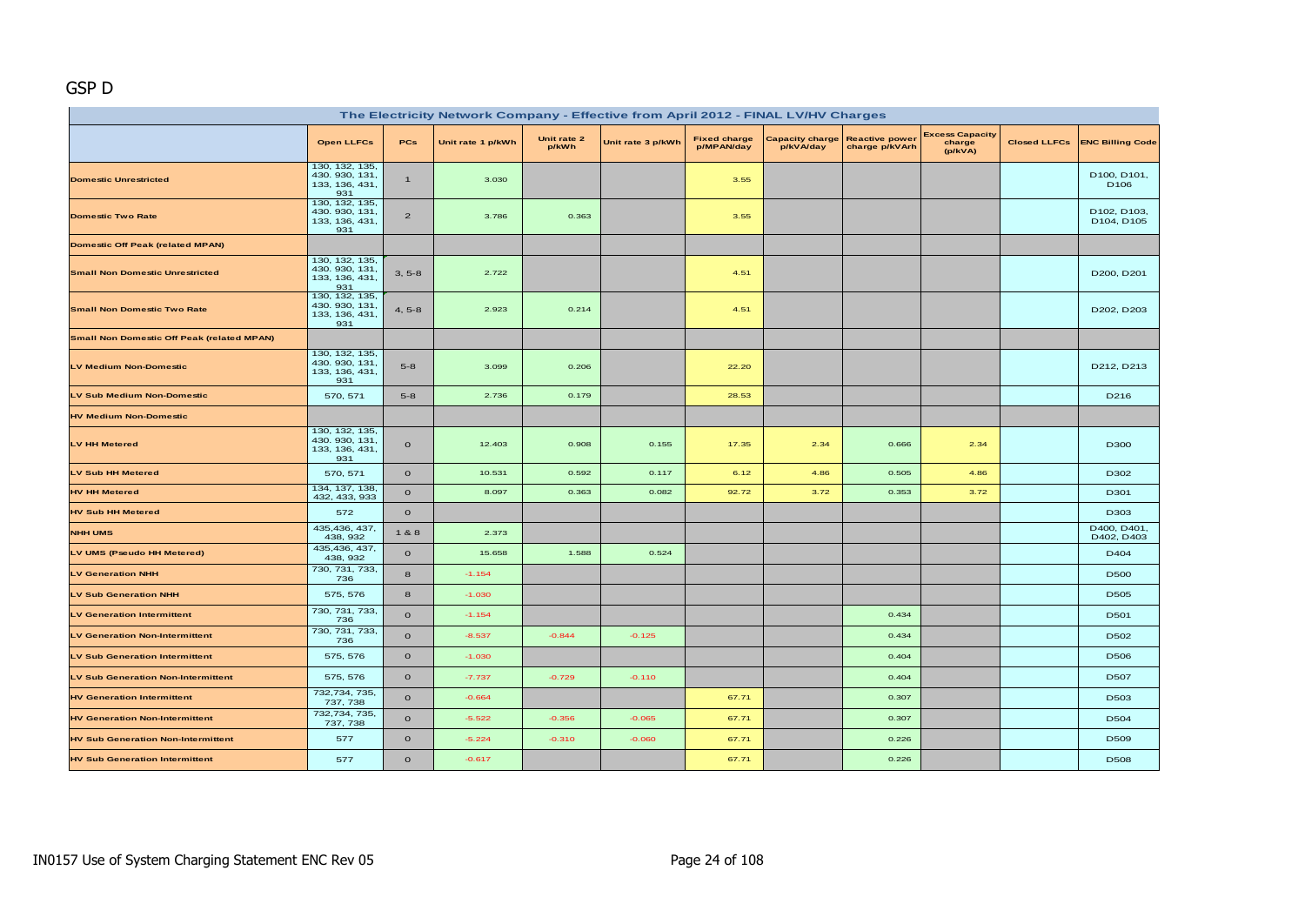#### GSP E

| The Electricity Network Company - Effective from April 2012 - FINAL LV/HV Charges |                                                           |                |                   |                      |                   |                                   |                              |                                         |                                             |                     |                           |  |
|-----------------------------------------------------------------------------------|-----------------------------------------------------------|----------------|-------------------|----------------------|-------------------|-----------------------------------|------------------------------|-----------------------------------------|---------------------------------------------|---------------------|---------------------------|--|
|                                                                                   | <b>Open LLFCs</b>                                         | <b>PCs</b>     | Unit rate 1 p/kWh | Unit rate 2<br>p/kWh | Unit rate 3 p/kWh | <b>Fixed charge</b><br>p/MPAN/day | Capacity charge<br>p/kVA/day | <b>Reactive power</b><br>charge p/kVArh | <b>Excess Capacity</b><br>charge<br>(p/kVA) | <b>Closed LLFCs</b> | <b>ENC Billing Code</b>   |  |
| <b>Domestic Unrestricted</b>                                                      | 140, 142, 145,<br>440, 940, 141,<br>143, 146, 441,<br>941 | $\mathbf{1}$   | 1.920             |                      |                   | 4.76                              |                              |                                         |                                             |                     | E100, E101,<br>E106       |  |
| <b>Domestic Two Rate</b>                                                          | 140, 142, 145,<br>440, 940, 141,<br>143, 146, 441,<br>941 | $\overline{2}$ | 2.349             | 0.095                |                   | 4.76                              |                              |                                         |                                             |                     | E102, E103,<br>E104, E105 |  |
| <b>Domestic Off Peak (related MPAN)</b>                                           |                                                           |                |                   |                      |                   |                                   |                              |                                         |                                             |                     |                           |  |
| <b>Small Non Domestic Unrestricted</b>                                            | 140, 142, 145,<br>440, 940, 141,<br>143, 146, 441,<br>941 | $3, 5-8$       | 1.729             |                      |                   | 6.15                              |                              |                                         |                                             |                     | E200, E201                |  |
| <b>Small Non Domestic Two Rate</b>                                                | 140, 142, 145,<br>440, 940, 141,<br>143, 146, 441,<br>941 | $4, 5-8$       | 2.007             | 0.084                |                   | 6.15                              |                              |                                         |                                             |                     | E202, E203                |  |
| <b>Small Non Domestic Off Peak (related MPAN)</b>                                 |                                                           |                |                   |                      |                   |                                   |                              |                                         |                                             |                     |                           |  |
| <b>LV Medium Non-Domestic</b>                                                     | 140, 142, 145,<br>440, 940, 141,<br>143, 146, 441,<br>941 | $5-8$          | 1.783             | 0.073                |                   | 35.86                             |                              |                                         |                                             |                     | E212, E213                |  |
| LV Sub Medium Non-Domestic                                                        | 580, 581                                                  | $5 - 8$        | 1.221             | 0.044                |                   | 10.13                             |                              |                                         |                                             |                     | E216                      |  |
| <b>HV Medium Non-Domestic</b>                                                     |                                                           |                |                   |                      |                   |                                   |                              |                                         |                                             |                     |                           |  |
| LV HH Metered                                                                     | 140, 142, 145,<br>440, 940, 141,<br>143, 146, 441,<br>941 | $\mathbf{o}$   | 7.706             | 0.604                | 0.048             | 10.13                             | 3.16                         | 0.298                                   | 3.16                                        |                     | E300                      |  |
| LV Sub HH Metered                                                                 | 580, 581                                                  | $\mathbf{o}$   | 7.110             | 0.497                | 0.029             | 10.13                             | 4.16                         | 0.234                                   | 4.16                                        |                     | E302                      |  |
| <b>HV HH Metered</b>                                                              | 144, 147, 148,<br>442, 443, 943                           | $\mathbf{o}$   | 4.438             | 0.260                | 0.012             | 101.91                            | 4.90                         | 0.143                                   | 4.90                                        |                     | E301                      |  |
| <b>HV Sub HH Metered</b>                                                          | 582                                                       | $\mathbf{o}$   |                   |                      |                   |                                   |                              |                                         |                                             |                     | E303                      |  |
| <b>NHH UMS</b>                                                                    | 445,446, 447,<br>448, 942                                 | 1&8            | 2.500             |                      |                   |                                   |                              |                                         |                                             |                     | E400, E401,<br>E402, E403 |  |
| LV UMS (Pseudo HH Metered)                                                        | 445,446, 447,<br>448, 942                                 | $\mathbf{o}$   | 24.404            | 2.679                | 0.820             |                                   |                              |                                         |                                             |                     | E404                      |  |
| <b>LV Generation NHH</b>                                                          | 740, 741, 743,<br>746                                     | 8              | $-0.692$          |                      |                   |                                   |                              |                                         |                                             |                     | E500                      |  |
| <b>LV Sub Generation NHH</b>                                                      | 585, 586                                                  | 8              | $-0.583$          |                      |                   |                                   |                              |                                         |                                             |                     | E505                      |  |
| <b>LV Generation Intermittent</b>                                                 | 740, 741, 743,<br>746                                     | $\mathbf{o}$   | $-0.692$          |                      |                   |                                   |                              | 0.275                                   |                                             |                     | E501                      |  |
| <b>LV Generation Non-Intermittent</b>                                             | 740, 741, 743,<br>746                                     | $\mathbf{o}$   | $-5.339$          | $-0.584$             | $-0.057$          |                                   |                              | 0.275                                   |                                             |                     | E502                      |  |
| <b>LV Sub Generation Intermittent</b>                                             | 585, 586                                                  | $\mathbf{o}$   | $-0.583$          |                      |                   |                                   |                              | 0.248                                   |                                             |                     | E506                      |  |
| <b>LV Sub Generation Non-Intermittent</b>                                         | 585, 586                                                  | $\mathbf{o}$   | $-4.540$          | $-0.489$             | $-0.044$          |                                   |                              | 0.248                                   |                                             |                     | E507                      |  |
| <b>HV Generation Intermittent</b>                                                 | 742, 744, 745,<br>747, 748                                | $\mathbf{o}$   | $-0.379$          |                      |                   | 17.50                             |                              | 0.203                                   |                                             |                     | E503                      |  |
| <b>HV Generation Non-Intermittent</b>                                             | 742, 744, 745,<br>747, 748                                | $\mathbf{o}$   | $-3.046$          | $-0.309$             | $-0.020$          | 17.50                             |                              | 0.203                                   |                                             |                     | E504                      |  |
| <b>HV Sub Generation Non-Intermittent</b>                                         | 587                                                       | $\mathbf{o}$   |                   |                      |                   |                                   |                              |                                         |                                             |                     | E509                      |  |
| <b>HV Sub Generation Intermittent</b>                                             | 587                                                       | $\mathbf 0$    |                   |                      |                   |                                   |                              |                                         |                                             |                     | E508                      |  |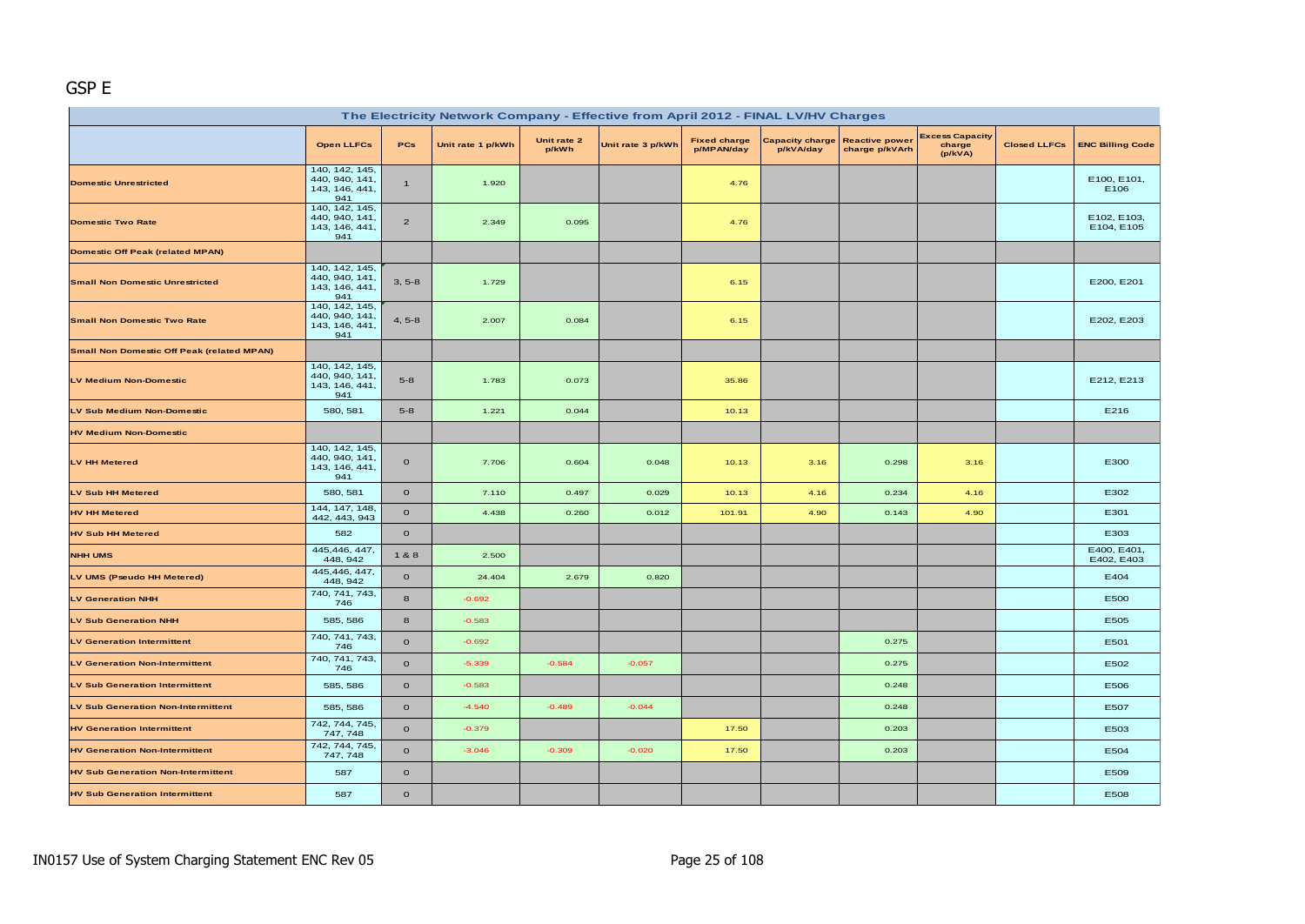#### GSP F

| The Electricity Network Company - Effective from April 2012 - FINAL LV/HV Charges |                                                           |                |                   |                      |                   |                                   |                                     |                                         |                                             |                     |                           |  |
|-----------------------------------------------------------------------------------|-----------------------------------------------------------|----------------|-------------------|----------------------|-------------------|-----------------------------------|-------------------------------------|-----------------------------------------|---------------------------------------------|---------------------|---------------------------|--|
|                                                                                   | <b>Open LLFCs</b>                                         | PCs            | Unit rate 1 p/kWh | Unit rate 2<br>p/kWh | Unit rate 3 p/kWh | <b>Fixed charge</b><br>p/MPAN/day | <b>Capacity charge</b><br>p/kVA/day | <b>Reactive power</b><br>charge p/kVArh | <b>Excess Capacity</b><br>charge<br>(p/kVA) | <b>Closed LLFCs</b> | <b>ENC Billing Code</b>   |  |
| <b>Domestic Unrestricted</b>                                                      | 150, 152, 155,<br>450, 950, 151,<br>153, 156, 451,<br>951 | $\mathbf{1}$   | 2.218             |                      |                   | 4.16                              |                                     |                                         |                                             |                     | F100, F101, F106          |  |
| <b>Domestic Two Rate</b>                                                          | 150, 152, 155,<br>450, 950, 151,<br>153, 156, 451,<br>951 | $\overline{2}$ | 2.644             | 0.167                |                   | 4.16                              |                                     |                                         |                                             |                     | F102, F103,<br>F104, F105 |  |
| <b>Domestic Off Peak (related MPAN)</b>                                           |                                                           |                |                   |                      |                   |                                   |                                     |                                         |                                             |                     |                           |  |
| <b>Small Non Domestic Unrestricted</b>                                            | 150, 152, 155,<br>450, 950, 151,<br>153, 156, 451,<br>951 | $3, 5-8$       | 2.137             |                      |                   | 3.83                              |                                     |                                         |                                             |                     | F200, F201                |  |
| <b>Small Non Domestic Two Rate</b>                                                | 150, 152, 155,<br>450, 950, 151,<br>153, 156, 451,<br>951 | $4, 5-8$       | 2.646             | 0.292                |                   | 3.83                              |                                     |                                         |                                             |                     | F202, F203                |  |
| <b>Small Non Domestic Off Peak (related MPAN)</b>                                 |                                                           |                |                   |                      |                   | $\mathbf{o}$                      |                                     |                                         |                                             |                     |                           |  |
| <b>LV Medium Non-Domestic</b>                                                     | 150, 152, 155,<br>450, 950, 151,<br>153, 156, 451,<br>951 | $5 - 8$        | 1.996             | 0.157                |                   | 21.97                             |                                     |                                         |                                             |                     | F212, F213                |  |
| LV Sub Medium Non-Domestic                                                        | 590, 591                                                  | $5-8$          | 1.729             | 0.152                |                   | 54.05                             |                                     |                                         |                                             |                     | F216                      |  |
| <b>HV Medium Non-Domestic</b>                                                     |                                                           |                |                   |                      |                   |                                   |                                     |                                         |                                             |                     |                           |  |
| LV HH Metered                                                                     | 150, 152, 155,<br>450, 950, 151,<br>153, 156, 451,<br>951 | $\mathbf{o}$   | 7.747             | 1.057                | 0.107             | 11.54                             | 1.34                                | 0.282                                   | 1.34                                        |                     | F300                      |  |
| <b>LV Sub HH Metered</b>                                                          | 590, 591                                                  | $\mathbf{o}$   | 7.038             | 0.838                | 0.074             | 38.57                             | 1.97                                | 0.232                                   | 1.97                                        |                     | F302                      |  |
| <b>HV HH Metered</b>                                                              | 154, 157, 158,<br>452, 453, 953                           | $\mathbf{o}$   | 5.720             | 0.598                | 0.045             | 98.08                             | 1.76                                | 0.173                                   | 1.76                                        |                     | F301                      |  |
| <b>HV Sub HH Metered</b>                                                          | 592                                                       | $\mathbf{o}$   |                   |                      |                   |                                   |                                     |                                         |                                             |                     | F303                      |  |
| <b>NHH UMS</b>                                                                    | 455,456, 457,<br>458, 952                                 | 1&8            | 2.088             |                      |                   |                                   |                                     |                                         |                                             |                     | F400, F401,<br>F402, F403 |  |
| LV UMS (Pseudo HH Metered)                                                        | 455,456, 457,<br>458, 952                                 | $\mathbf{o}$   | 18.430            | 2.749                | 0.300             |                                   |                                     |                                         |                                             |                     | F404                      |  |
| <b>LV Generation NHH</b>                                                          | 750, 751, 753,<br>756                                     | 8              | $-0.617$          |                      |                   |                                   |                                     |                                         |                                             |                     | F500                      |  |
| <b>LV Sub Generation NHH</b>                                                      | 595, 596                                                  | 8              | $-0.540$          |                      |                   |                                   |                                     |                                         |                                             |                     | F505                      |  |
| <b>LV Generation Intermittent</b>                                                 | 750, 751, 753,<br>756                                     | $\mathbf{o}$   | $-0.617$          |                      |                   |                                   |                                     | 0.131                                   |                                             |                     | F501                      |  |
| <b>LV Generation Non-Intermittent</b>                                             | 750, 751, 753,<br>756                                     | $\mathbf{o}$   | $-2.655$          | $-0.893$             | $-0.107$          |                                   |                                     | 0.131                                   |                                             |                     | F502                      |  |
| <b>LV Sub Generation Intermittent</b>                                             | 595, 596                                                  | $\mathbf{o}$   | $-0.540$          |                      |                   |                                   |                                     | 0.124                                   |                                             |                     | F506                      |  |
| <b>LV Sub Generation Non-Intermittent</b>                                         | 595, 596                                                  | $\mathbf{o}$   | $-2.320$          | $-0.785$             | $-0.092$          |                                   |                                     | 0.124                                   |                                             |                     | F507                      |  |
| <b>HV Generation Intermittent</b>                                                 | 752, 754, 755,<br>757, 758                                | $\mathbf{o}$   | $-0.355$          |                      |                   | 103.68                            |                                     | 0.092                                   |                                             |                     | F503                      |  |
| <b>HV Generation Non-Intermittent</b>                                             | 752, 754, 755,<br>757, 758                                | $\mathbf{o}$   | $-1.509$          | $-0.533$             | $-0.055$          | 103.68                            |                                     | 0.092                                   |                                             |                     | F504                      |  |
| <b>HV Sub Generation Non-Intermittent</b>                                         | 597                                                       | $\mathbf{o}$   | $-1.338$          | $-0.479$             | $-0.047$          | 103.68                            |                                     | 0.063                                   |                                             |                     | F509                      |  |
| <b>HV Sub Generation Intermittent</b>                                             | 597                                                       | $\mathbf{o}$   | $-0.316$          |                      |                   | 103.68                            |                                     | 0.063                                   |                                             |                     | F508                      |  |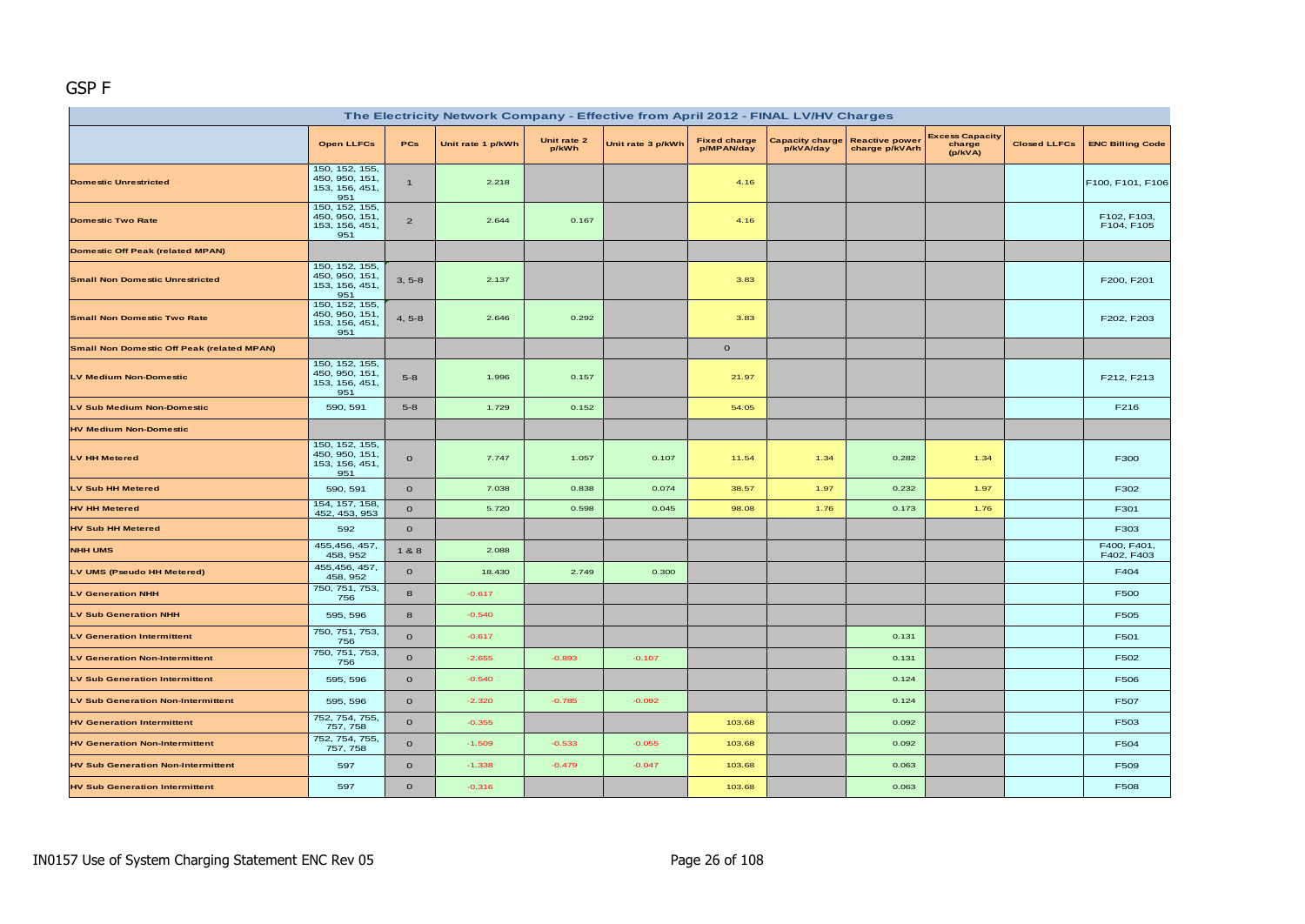## GSP G

| The Electricity Network Company - Effective from April 2012 - FINAL LV/HV Charges |                                                           |                |                   |                      |                   |                                   |                                     |                                         |                                             |                     |                           |  |
|-----------------------------------------------------------------------------------|-----------------------------------------------------------|----------------|-------------------|----------------------|-------------------|-----------------------------------|-------------------------------------|-----------------------------------------|---------------------------------------------|---------------------|---------------------------|--|
|                                                                                   | <b>Open LLFCs</b>                                         | PCs            | Unit rate 1 p/kWh | Unit rate 2<br>p/kWh | Unit rate 3 p/kWh | <b>Fixed charge</b><br>p/MPAN/day | <b>Capacity charge</b><br>p/kVA/day | <b>Reactive power</b><br>charge p/kVArh | <b>Excess Capacity</b><br>charge<br>(p/kVA) | <b>Closed LLFCs</b> | <b>ENC Billing Code</b>   |  |
| <b>Domestic Unrestricted</b>                                                      | 160, 162, 165,<br>460, 960, 161,<br>163, 166, 461,<br>961 | $\mathbf{1}$   | 2.540             |                      |                   | 3.32                              |                                     |                                         |                                             |                     | G100, G101,<br>G106       |  |
| <b>Domestic Two Rate</b>                                                          | 160, 162, 165,<br>460, 960, 161,<br>163, 166, 461,<br>961 | $\overline{2}$ | 2.875             | 0.258                |                   | 3.32                              |                                     |                                         |                                             |                     | G102, G103,<br>G104, G105 |  |
| <b>Domestic Off Peak (related MPAN)</b>                                           |                                                           |                |                   |                      |                   |                                   |                                     |                                         |                                             |                     |                           |  |
| <b>Small Non Domestic Unrestricted</b>                                            | 160, 162, 165,<br>460, 960, 161,<br>163, 166, 461,<br>961 | $3, 5-8$       | 2.056             |                      |                   | 3.32                              |                                     |                                         |                                             |                     | G200, G201                |  |
| <b>Small Non Domestic Two Rate</b>                                                | 160, 162, 165,<br>460, 960, 161,<br>163, 166, 461,<br>961 | $4, 5-8$       | 2.282             | 0.211                |                   | 3.32                              |                                     |                                         |                                             |                     | G202, G203                |  |
| <b>Small Non Domestic Off Peak (related MPAN)</b>                                 |                                                           |                |                   |                      |                   |                                   |                                     |                                         |                                             |                     |                           |  |
| <b>LV Medium Non-Domestic</b>                                                     | 160, 162, 165,<br>460, 960, 161,<br>163, 166, 461,<br>961 | $5 - 8$        | 1.972             | 0.170                |                   | 25.03                             |                                     |                                         |                                             |                     | G212, G213                |  |
| LV Sub Medium Non-Domestic                                                        | 600, 601                                                  | $5-8$          | 1.633             | 0.134                |                   | 59.25                             |                                     |                                         |                                             |                     | G216                      |  |
| <b>HV Medium Non-Domestic</b>                                                     |                                                           |                |                   |                      |                   |                                   |                                     |                                         |                                             |                     |                           |  |
| <b>LV HH Metered</b>                                                              | 160, 162, 165,<br>460, 960, 161,<br>163, 166, 461,<br>961 | $\mathbf{o}$   | 8.918             | 0.622                | 0.095             | 11.50                             | 3.38                                | 0.242                                   | 3.38                                        |                     | G300                      |  |
| <b>LV Sub HH Metered</b>                                                          | 600, 601                                                  | $\mathbf{o}$   | 9.693             | 0.612                | 0.094             | 33.69                             | 3.29                                | 0.245                                   | 3.29                                        |                     | G302                      |  |
| <b>HV HH Metered</b>                                                              | 164, 167, 168,<br>462, 463, 963                           | $\mathbf 0$    | 7.442             | 0.378                | 0.060             | 98.93                             | 3.14                                | 0.169                                   | 3.14                                        |                     | G301                      |  |
| <b>HV Sub HH Metered</b>                                                          | 602                                                       | $\mathbf{o}$   |                   |                      |                   |                                   |                                     |                                         |                                             |                     | G303                      |  |
| <b>NHH UMS</b>                                                                    | 465,466, 467,<br>468, 962                                 | 1&8            | 3.059             |                      |                   |                                   |                                     |                                         |                                             |                     | G400, G401,<br>G402, G403 |  |
| LV UMS (Pseudo HH Metered)                                                        | 465,466, 467,<br>468, 962                                 | $\mathbf{o}$   | 27.498            | 3.570                | 1.878             |                                   |                                     |                                         |                                             |                     | G404                      |  |
| <b>LV Generation NHH</b>                                                          | 760, 761, 763,<br>766                                     | 8              | $-0.903$          |                      |                   |                                   |                                     |                                         |                                             |                     | G500                      |  |
| <b>LV Sub Generation NHH</b>                                                      | 605, 606                                                  | 8              | $-0.698$          |                      |                   |                                   |                                     |                                         |                                             |                     | G505                      |  |
| <b>LV Generation Intermittent</b>                                                 | 760, 761, 763,<br>766                                     | $\mathbf{o}$   | $-0.903$          |                      |                   |                                   |                                     | 0.231                                   |                                             |                     | G501                      |  |
| <b>LV Generation Non-Intermittent</b>                                             | 760, 761, 763,<br>766                                     | $\mathbf 0$    | $-9.263$          | $-0.881$             | $-0.132$          |                                   |                                     | 0.231                                   |                                             |                     | G502                      |  |
| <b>LV Sub Generation Intermittent</b>                                             | 605, 606                                                  | $\mathbf{o}$   | $-0.698$          |                      |                   |                                   |                                     | 0.185                                   |                                             |                     | G506                      |  |
| <b>LV Sub Generation Non-Intermittent</b>                                         | 605, 606                                                  | $\mathbf O$    | $-7.246$          | $-0.666$             | $-0.100$          |                                   |                                     | 0.185                                   |                                             |                     | G507                      |  |
| <b>HV Generation Intermittent</b>                                                 | 762, 764, 765,<br>767, 768                                | $\mathbf{o}$   | $-0.440$          |                      |                   | 6.13                              |                                     | 0.125                                   |                                             |                     | G503                      |  |
| <b>HV Generation Non-Intermittent</b>                                             | 762, 764, 765,<br>767, 768                                | $\mathbf{o}$   | $-4.750$          | $-0.392$             | $-0.060$          | 6.13                              |                                     | 0.125                                   |                                             |                     | G504                      |  |
| <b>HV Sub Generation Non-Intermittent</b>                                         | 607                                                       | $\mathbf{o}$   | $-3.293$          | $-0.233$             | $-0.037$          | 6.13                              |                                     | 0.071                                   |                                             |                     | G509                      |  |
| <b>HV Sub Generation Intermittent</b>                                             | 607                                                       | $\mathbf 0$    | $-0.290$          |                      |                   | 6.13                              |                                     | 0.071                                   |                                             |                     | G508                      |  |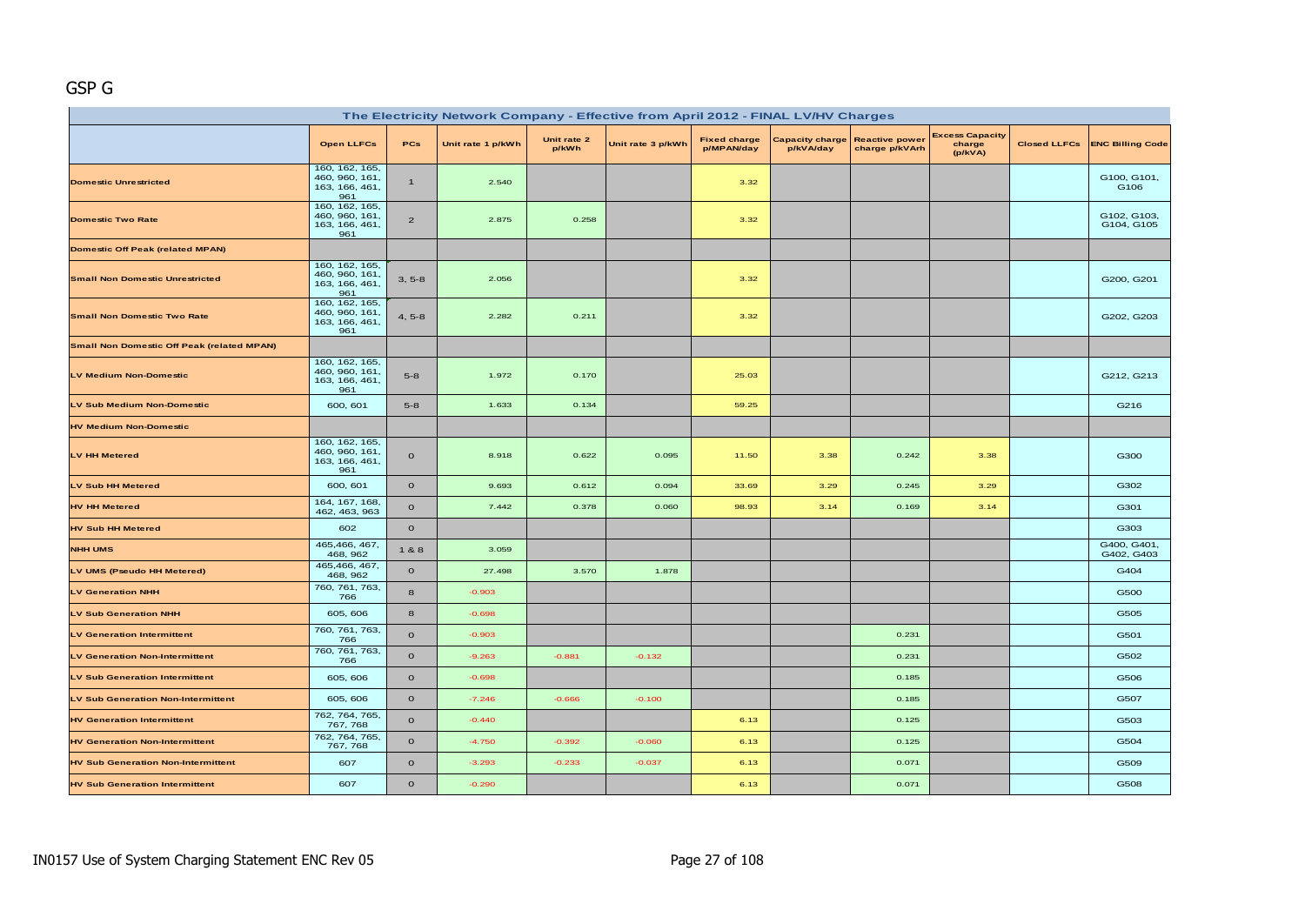# GSP H

| The Electricity Network Company - Effective from April 2012 - FINAL LV/HV Charges |                                                           |                |                   |                      |                   |                                   |                              |                                         |                                             |                     |                            |  |
|-----------------------------------------------------------------------------------|-----------------------------------------------------------|----------------|-------------------|----------------------|-------------------|-----------------------------------|------------------------------|-----------------------------------------|---------------------------------------------|---------------------|----------------------------|--|
|                                                                                   | <b>Open LLFCs</b>                                         | PCs            | Unit rate 1 p/kWh | Unit rate 2<br>p/kWh | Unit rate 3 p/kWh | <b>Fixed charge</b><br>p/MPAN/day | Capacity charge<br>p/kVA/day | <b>Reactive power</b><br>charge p/kVArh | <b>Excess Capacity</b><br>charge<br>(p/kVA) | <b>Closed LLFCs</b> | <b>ENC Billing</b><br>Code |  |
| <b>Domestic Unrestricted</b>                                                      | 200, 202, 205,<br>500, 860, 201,<br>203, 206, 501,<br>861 | $\mathbf{1}$   | 2.319             |                      |                   | 2.55                              |                              |                                         |                                             |                     | H100, H101,<br>H106        |  |
| <b>Domestic Two Rate</b>                                                          | 200, 202, 205,<br>500, 860, 201<br>203, 206, 501,<br>861  | $\overline{2}$ | 2.503             | 0.117                |                   | 2.55                              |                              |                                         |                                             |                     | H102, H103,<br>H104, H105  |  |
| Domestic Off Peak (related MPAN)                                                  |                                                           |                |                   |                      |                   |                                   |                              |                                         |                                             |                     |                            |  |
| <b>Small Non Domestic Unrestricted</b>                                            | 200, 202, 205,<br>500, 860, 201,<br>203, 206, 501,<br>861 | $3, 5-8$       | 1.817             |                      |                   | 4.02                              |                              |                                         |                                             |                     | H200, H201                 |  |
| <b>Small Non Domestic Two Rate</b>                                                | 200, 202, 205,<br>500, 860, 201,<br>203, 206, 501,<br>861 | $4, 5-8$       | 2.491             | 0.120                |                   | 4.02                              |                              |                                         |                                             |                     | H202, H203                 |  |
| <b>Small Non Domestic Off Peak (related MPAN)</b>                                 |                                                           |                |                   |                      |                   |                                   |                              |                                         |                                             |                     |                            |  |
| LV Medium Non-Domestic                                                            | 200, 202, 205,<br>500, 860, 201<br>203, 206, 501,<br>861  | $5-8$          | 1.744             | 0.092                |                   | 21.57                             |                              |                                         |                                             |                     | H212, H213                 |  |
| LV Sub Medium Non-Domestic                                                        | 640, 641                                                  | $5-8$          | 1.245             | 0.059                |                   | 3.29                              |                              |                                         |                                             |                     | H <sub>216</sub>           |  |
| <b>HV Medium Non-Domestic</b>                                                     |                                                           |                |                   |                      |                   |                                   |                              |                                         |                                             |                     |                            |  |
| LV HH Metered                                                                     | 200, 202, 205,<br>500, 860, 201,<br>203, 206, 501,<br>861 | $\mathbf{o}$   | 9.729             | 1.078                | 0.061             | 8.34                              | 2.38                         | 0.309                                   | 2.38                                        |                     | <b>H300</b>                |  |
| <b>LV Sub HH Metered</b>                                                          | 640, 641                                                  | $\mathbf{o}$   | 8.357             | 0.606                | 0.027             | 3.29                              | 4.55                         | 0.243                                   | 4.55                                        |                     | H302                       |  |
| <b>HV HH Metered</b>                                                              | 204, 207, 208,<br>502, 503, 863                           | $\mathbf{o}$   | 6.871             | 0.431                | 0.017             | 80.04                             | 5.09                         | 0.177                                   | 5.09                                        |                     | H301                       |  |
| <b>HV Sub HH Metered</b>                                                          | 642                                                       | $\mathbf{o}$   |                   |                      |                   |                                   |                              |                                         |                                             |                     | H <sub>303</sub>           |  |
| <b>NHH UMS</b>                                                                    | 505, 506, 507,<br>508, 862                                | 1&8            | 2.478             |                      |                   |                                   |                              |                                         |                                             |                     | H400, H401,<br>H402, H403  |  |
| LV UMS (Pseudo HH Metered)                                                        | 505, 506, 507,<br>508, 862                                | $\mathbf{o}$   | 21.613            | 3.296                | 0.527             |                                   |                              |                                         |                                             |                     | H404                       |  |
| <b>LV Generation NHH</b>                                                          | 800, 801, 803,<br>806                                     | 8              | $-0.676$          |                      |                   |                                   |                              |                                         |                                             |                     | <b>H500</b>                |  |
| <b>LV Sub Generation NHH</b>                                                      | 645, 646                                                  | 8              | $-0.590$          |                      |                   |                                   |                              |                                         |                                             |                     | <b>H505</b>                |  |
| <b>LV Generation Intermittent</b>                                                 | 800, 801, 803,<br>806                                     | $\mathbf{o}$   | $-0.676$          |                      |                   |                                   |                              | 0.186                                   |                                             |                     | H501                       |  |
| <b>LV Generation Non-Intermittent</b>                                             | 800, 801, 803,<br>806                                     | $\mathbf{o}$   | $-4.946$          | $-0.987$             | $-0.068$          |                                   |                              | 0.186                                   |                                             |                     | H502                       |  |
| <b>LV Sub Generation Intermittent</b>                                             | 645, 646                                                  | $\mathbf{o}$   | $-0.590$          |                      |                   |                                   |                              | 0.173                                   |                                             |                     | <b>H506</b>                |  |
| <b>LV Sub Generation Non-Intermittent</b>                                         | 645, 646                                                  | $\mathbf{o}$   | $-4.526$          | $-0.813$             | 0.056             |                                   |                              | 0.173                                   |                                             |                     | <b>H507</b>                |  |
| <b>HV Generation Intermittent</b>                                                 | 802, 804, 805,<br>807, 808                                | $\mathbf{o}$   | $-0.354$          |                      |                   | 99.13                             |                              | 0.147                                   |                                             |                     | H <sub>503</sub>           |  |
| <b>HV Generation Non-Intermittent</b>                                             | 802, 804, 805,<br>807, 808                                | $\mathbf{o}$   | $-3.408$          | $-0.330$             | $-0.020$          | 99.13                             |                              | 0.147                                   |                                             |                     | H <sub>504</sub>           |  |
| <b>HV Sub Generation Non-Intermittent</b>                                         | 647                                                       | $\mathbf{o}$   | $-2.761$          | $-0.232$             | $-0.014$          | 99.13                             |                              | 0.072                                   |                                             |                     | <b>H509</b>                |  |
| <b>HV Sub Generation Intermittent</b>                                             | 647                                                       | $\mathbf{o}$   | $-0.276$          |                      |                   | 99.13                             |                              | 0.072                                   |                                             |                     | <b>H508</b>                |  |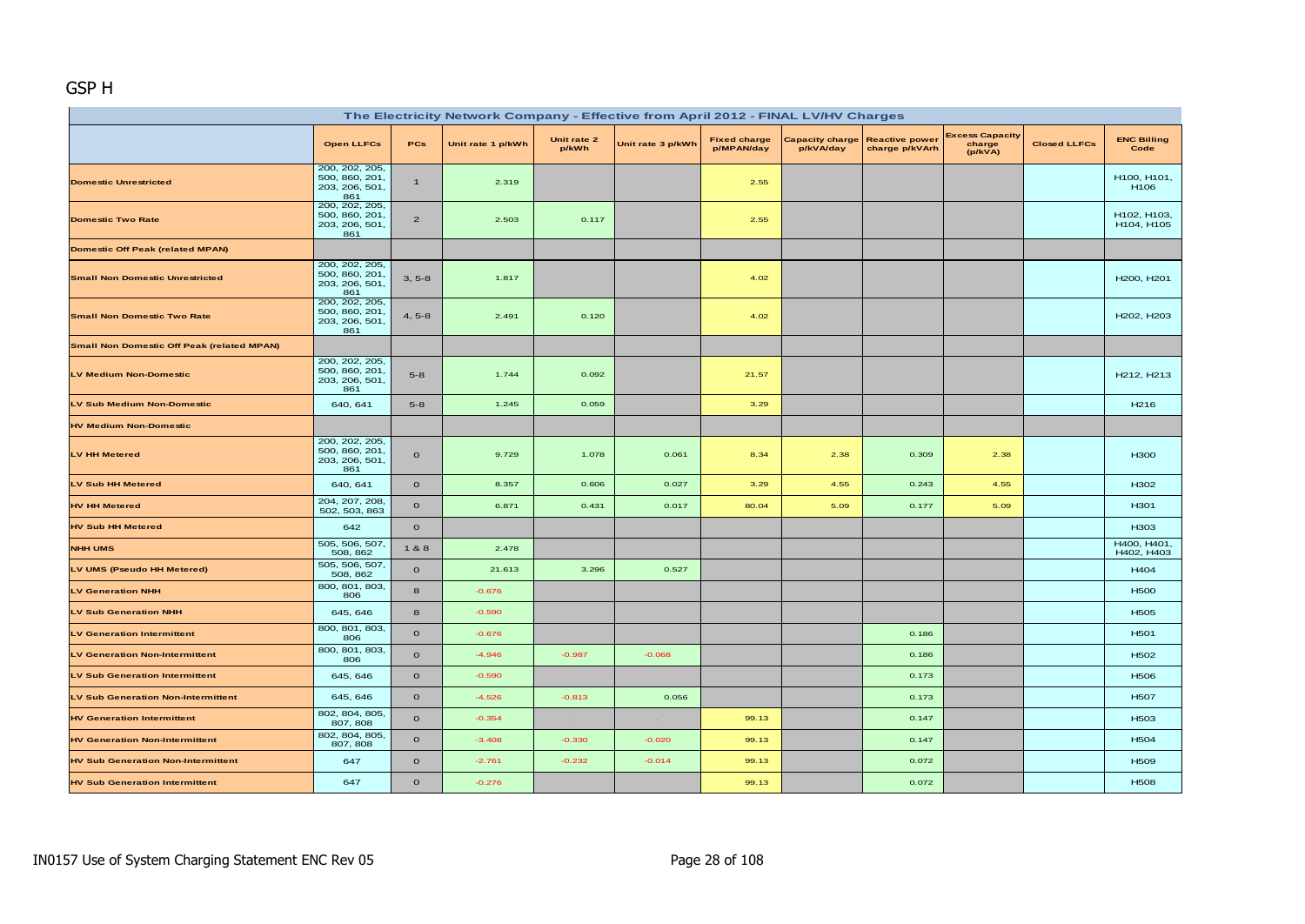#### GSP J

| The Electricity Network Company - Effective from April 2012 - FINAL LV/HV Charges |                                                           |                |                   |                      |                   |                                   |                              |                                         |                                             |  |                                 |  |
|-----------------------------------------------------------------------------------|-----------------------------------------------------------|----------------|-------------------|----------------------|-------------------|-----------------------------------|------------------------------|-----------------------------------------|---------------------------------------------|--|---------------------------------|--|
|                                                                                   | <b>Open LLFCs</b>                                         | <b>PCs</b>     | Unit rate 1 p/kWh | Unit rate 2<br>p/kWh | Unit rate 3 p/kWh | <b>Fixed charge</b><br>p/MPAN/day | Capacity charge<br>p/kVA/day | <b>Reactive power</b><br>charge p/kVArh | <b>Excess Capacity</b><br>charge<br>(p/kVA) |  | Closed LLFCs   ENC Billing Code |  |
| <b>Domestic Unrestricted</b>                                                      | 190, 192, 195,<br>490, 990, 191,<br>193, 196, 491,<br>991 | $\mathbf{1}$   | 1.962             |                      |                   | 4.03                              |                              |                                         |                                             |  | J100, J101, J106                |  |
| <b>Domestic Two Rate</b>                                                          | 190, 192, 195,<br>490, 990, 191<br>193, 196, 491,<br>991  | $\overline{a}$ | 2.487             | 0.129                |                   | 4.03                              |                              |                                         |                                             |  | J102, J103,<br>J104, J105       |  |
| <b>Domestic Off Peak (related MPAN)</b>                                           |                                                           |                |                   |                      |                   |                                   |                              |                                         |                                             |  |                                 |  |
| <b>Small Non Domestic Unrestricted</b>                                            | 190, 192, 195,<br>490, 990, 191<br>193, 196, 491,<br>991  | $3, 5-8$       | 1.510             |                      |                   | 4.33                              |                              |                                         |                                             |  | J200, J201                      |  |
| <b>Small Non Domestic Two Rate</b>                                                | 190, 192, 195,<br>490, 990, 191,<br>193, 196, 491,<br>991 | $4, 5-8$       | 1.572             | 0.091                |                   | 4.33                              |                              |                                         |                                             |  | J202, J203                      |  |
| <b>Small Non Domestic Off Peak (related MPAN)</b>                                 |                                                           |                |                   |                      |                   |                                   |                              |                                         |                                             |  |                                 |  |
| <b>LV Medium Non-Domestic</b>                                                     | 190, 192, 195,<br>490, 990, 191<br>193, 196, 491,<br>991  | $5-8$          | 1.501             | 0.080                |                   | 30.43                             |                              |                                         |                                             |  | J212, J213                      |  |
| LV Sub Medium Non-Domestic                                                        | 630, 631                                                  | $5-8$          |                   |                      |                   |                                   |                              |                                         |                                             |  | J216                            |  |
| <b>HV Medium Non-Domestic</b>                                                     |                                                           |                |                   |                      |                   |                                   |                              |                                         |                                             |  |                                 |  |
| LV HH Metered                                                                     | 190, 192, 195,<br>490, 990, 191,<br>193, 196, 491,<br>991 | $\mathbf{o}$   | 8.858             | 0.295                | 0.055             | 12.64                             | 2.38                         | 0.276                                   | 2.38                                        |  | <b>J300</b>                     |  |
| <b>LV Sub HH Metered</b>                                                          | 630, 631                                                  | $\mathbf{o}$   | 8.798             | 0.235                | 0.041             | 8.67                              | 3.64                         | 0.241                                   | 3.64                                        |  | J302                            |  |
| <b>HV HH Metered</b>                                                              | 194, 197, 198,<br>492, 493, 993                           | $\mathbf{o}$   | 6.442             | 0.151                | 0.025             | 67.95                             | 3.09                         | 0.185                                   | 3.09                                        |  | J301                            |  |
| <b>HV Sub HH Metered</b>                                                          | 632                                                       | $\mathbf{o}$   |                   |                      |                   |                                   |                              |                                         |                                             |  | J303                            |  |
| <b>NHH UMS</b>                                                                    | 495,496, 497,<br>498, 992                                 | 1&8            | 2.032             |                      |                   |                                   |                              |                                         |                                             |  | J400, J401,<br>J402, J403       |  |
| LV UMS (Pseudo HH Metered)                                                        | 495,496, 497,<br>498, 992                                 | $\mathbf{o}$   | 18.576            | 1.174                | 0.592             |                                   |                              |                                         |                                             |  | J404                            |  |
| <b>LV Generation NHH</b>                                                          | 790, 791, 793,<br>796                                     | 8              | $-0.696$          |                      |                   |                                   |                              |                                         |                                             |  | <b>J500</b>                     |  |
| <b>LV Sub Generation NHH</b>                                                      | 635, 636                                                  | 8              |                   |                      |                   |                                   |                              |                                         |                                             |  | <b>J505</b>                     |  |
| <b>LV Generation Intermittent</b>                                                 | 790, 791, 793,<br>796                                     | $\mathbf 0$    | $-0.696$          |                      |                   |                                   |                              | 0.204                                   |                                             |  | J501                            |  |
| <b>LV Generation Non-Intermittent</b>                                             | 790, 791, 793,<br>796                                     | $\Omega$       | $-6.270$          | $-0.282$             | $-0.056$          |                                   |                              | 0.204                                   |                                             |  | J502                            |  |
| <b>LV Sub Generation Intermittent</b>                                             | 635, 636                                                  | $\mathbf 0$    | $-0.632$          |                      |                   |                                   |                              | 0.189                                   |                                             |  | <b>J506</b>                     |  |
| <b>LV Sub Generation Non-Intermittent</b>                                         | 635, 636                                                  | $\mathbf 0$    | $-5.774$          | $-0.241$             | $-0.047$          |                                   |                              | 0.189                                   |                                             |  | <b>J507</b>                     |  |
| <b>HV Generation Intermittent</b>                                                 | 792, 794, 795,<br>797, 798                                | $\mathbf{o}$   | $-0.473$          |                      |                   | 32.44                             |                              | 0.161                                   |                                             |  | <b>J503</b>                     |  |
| <b>HV Generation Non-Intermittent</b>                                             | 792, 794, 795,<br>797, 798                                | $\mathbf{o}$   | $-4.560$          | $-0.139$             | $-0.025$          | 32.44                             |                              | 0.161                                   |                                             |  | J504                            |  |
| <b>HV Sub Generation Non-Intermittent</b>                                         | 637                                                       | $\mathbf 0$    | $-4.442$          | $-0.126$             | $-0.022$          | 32.44                             |                              | 0.133                                   |                                             |  | <b>J509</b>                     |  |
| <b>HV Sub Generation Intermittent</b>                                             | 637                                                       | $\mathbf{o}$   | $-0.456$          |                      |                   | 32.44                             |                              | 0.133                                   |                                             |  | <b>J508</b>                     |  |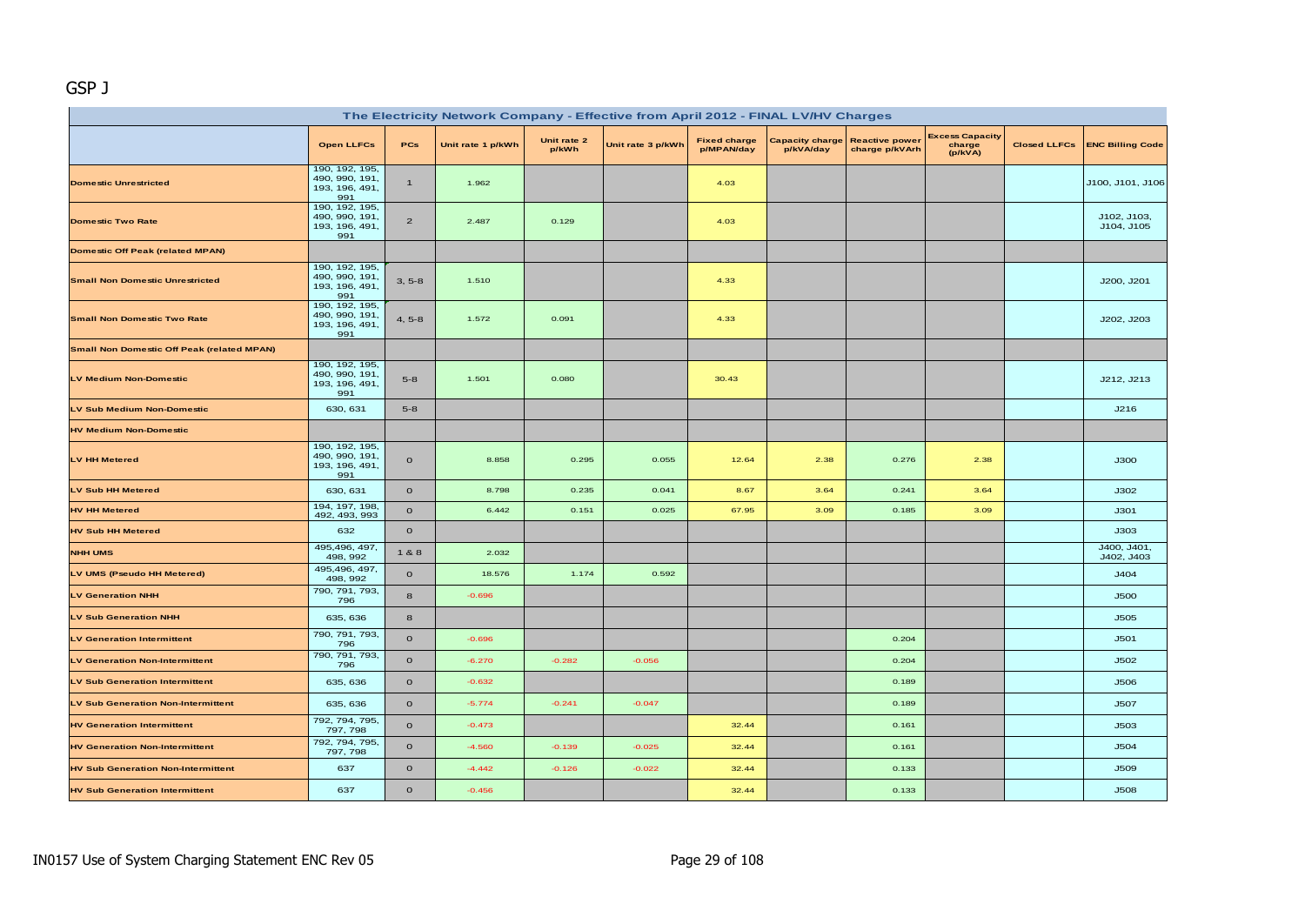#### GSP K

| The Electricity Network Company - Effective from April 2012 - FINAL LV/HV Charges |                                                           |                |                   |                      |                   |                                   |           |                                                         |                                             |  |                               |  |
|-----------------------------------------------------------------------------------|-----------------------------------------------------------|----------------|-------------------|----------------------|-------------------|-----------------------------------|-----------|---------------------------------------------------------|---------------------------------------------|--|-------------------------------|--|
|                                                                                   | <b>Open LLFCs</b>                                         | PCs            | Unit rate 1 p/kWh | Unit rate 2<br>p/kWh | Unit rate 3 p/kWh | <b>Fixed charge</b><br>p/MPAN/day | p/kVA/day | <b>Capacity charge Reactive power</b><br>charge p/kVArh | <b>Excess Capacity</b><br>charge<br>(p/kVA) |  | Closed LLFCs ENC Billing Code |  |
| <b>Domestic Unrestricted</b>                                                      | 210, 212, 215,<br>510, 870, 211,<br>213, 216, 511,<br>871 | $\mathbf{1}$   | 2.770             |                      |                   | 3.72                              |           |                                                         |                                             |  | K100, K101,<br>K106           |  |
| <b>Domestic Two Rate</b>                                                          | 210, 212, 215,<br>510, 870, 211,<br>213, 216, 511,<br>871 | $\overline{2}$ | 3.111             | 0.227                |                   | 3.72                              |           |                                                         |                                             |  | K102, K103,<br>K104, K105     |  |
| <b>Domestic Off Peak (related MPAN)</b>                                           |                                                           |                |                   |                      |                   |                                   |           |                                                         |                                             |  |                               |  |
| <b>Small Non Domestic Unrestricted</b>                                            | 210, 212, 215,<br>510, 870, 211,<br>213, 216, 511,<br>871 | $3, 5-8$       | 2.226             |                      |                   | 6.17                              |           |                                                         |                                             |  | K200, K201                    |  |
| <b>Small Non Domestic Two Rate</b>                                                | 210, 212, 215,<br>510, 870, 211,<br>213, 216, 511,<br>871 | $4, 5-8$       | 2.839             | 0.264                |                   | 6.17                              |           |                                                         |                                             |  | K202, K203                    |  |
| <b>Small Non Domestic Off Peak (related MPAN)</b>                                 |                                                           |                |                   |                      |                   |                                   |           |                                                         |                                             |  |                               |  |
| LV Medium Non-Domestic                                                            | 210, 212, 215,<br>510, 870, 211,<br>213, 216, 511,<br>871 | $5-8$          | 2.604             | 0.184                |                   | 44.69                             |           |                                                         |                                             |  | K212, K213                    |  |
| LV Sub Medium Non-Domestic                                                        | 650, 651                                                  | $5-8$          | 1.758             | 0.124                |                   | 3.65                              |           |                                                         |                                             |  | K216                          |  |
| <b>HV Medium Non-Domestic</b>                                                     |                                                           |                |                   |                      |                   |                                   |           |                                                         |                                             |  |                               |  |
| LV HH Metered                                                                     | 210, 212, 215,<br>510, 870, 211,<br>213, 216, 511,<br>871 | $\mathbf{o}$   | 13.796            | 0.972                | 0.144             | 9.41                              | 2.45      | 0.443                                                   | 2.45                                        |  | K300                          |  |
| <b>LV Sub HH Metered</b>                                                          | 650, 651                                                  | $\mathbf{o}$   | 13.778            | 0.934                | 0.141             | 6.80                              | 2.93      | 0.386                                                   | 2.93                                        |  | K302                          |  |
| <b>HV HH Metered</b>                                                              | 214, 217, 218,<br>512, 513, 873                           | $\mathbf{o}$   | 10.169            | 0.662                | 0.098             | 75.82                             | 2.95      | 0.299                                                   | 2.95                                        |  | K301                          |  |
| <b>HV Sub HH Metered</b>                                                          | 652                                                       | $\mathbf{o}$   |                   |                      |                   |                                   |           |                                                         |                                             |  | K303                          |  |
| <b>NHH UMS</b>                                                                    | 515, 516, 517,<br>518, 872                                | 1 & 8          | 3.561             |                      |                   |                                   |           |                                                         |                                             |  | K400, K401,<br>K402, K403     |  |
| LV UMS (Pseudo HH Metered)                                                        | 515, 516, 517,<br>518, 872                                | $\mathbf{o}$   | 30.903            | 2.914                | 1.028             |                                   |           |                                                         |                                             |  | K404                          |  |
| <b>LV Generation NHH</b>                                                          | 810, 811, 813,<br>816                                     | 8              | $-0.700$          |                      |                   |                                   |           |                                                         |                                             |  | <b>K500</b>                   |  |
| <b>LV Sub Generation NHH</b>                                                      | 655, 656                                                  | 8              | $-0.643$          |                      |                   |                                   |           |                                                         |                                             |  | K505                          |  |
| <b>LV Generation Intermittent</b>                                                 | 810, 811, 813,<br>816                                     | $\mathbf{o}$   | $-0.700$          |                      |                   |                                   |           | 0.231                                                   |                                             |  | K501                          |  |
| <b>LV Generation Non-Intermittent</b>                                             | 810, 811, 813,<br>816                                     | $\circ$        | $-5.570$          | $-0.550$             | $-0.103$          |                                   |           | 0.231                                                   |                                             |  | K502                          |  |
| <b>LV Sub Generation Intermittent</b>                                             | 655, 656                                                  | $\mathbf{o}$   | $-0.643$          |                      |                   |                                   |           | 0.202                                                   |                                             |  | K506                          |  |
| <b>LV Sub Generation Non-Intermittent</b>                                         | 655, 656                                                  | $\mathbf{o}$   | $-5.099$          | $-0.505$             | $-0.097$          |                                   |           | 0.202                                                   |                                             |  | K507                          |  |
| <b>HV Generation Intermittent</b>                                                 | 812, 814, 815,<br>817, 818                                | $\mathbf{o}$   | $-0.425$          |                      |                   | 32.59                             |           | 0.162                                                   |                                             |  | K503                          |  |
| <b>HV Generation Non-Intermittent</b>                                             | 812, 814, 815,<br>817, 818                                | $\mathbf{o}$   | $-3.304$          | $-0.334$             | $-0.073$          | 32.59                             |           | 0.162                                                   |                                             |  | K504                          |  |
| <b>HV Sub Generation Non-Intermittent</b>                                         | 657                                                       | $\mathbf O$    |                   |                      |                   |                                   |           |                                                         |                                             |  | K509                          |  |
| <b>HV Sub Generation Intermittent</b>                                             | 657                                                       | $\mathbf O$    |                   |                      |                   |                                   |           |                                                         |                                             |  | K508                          |  |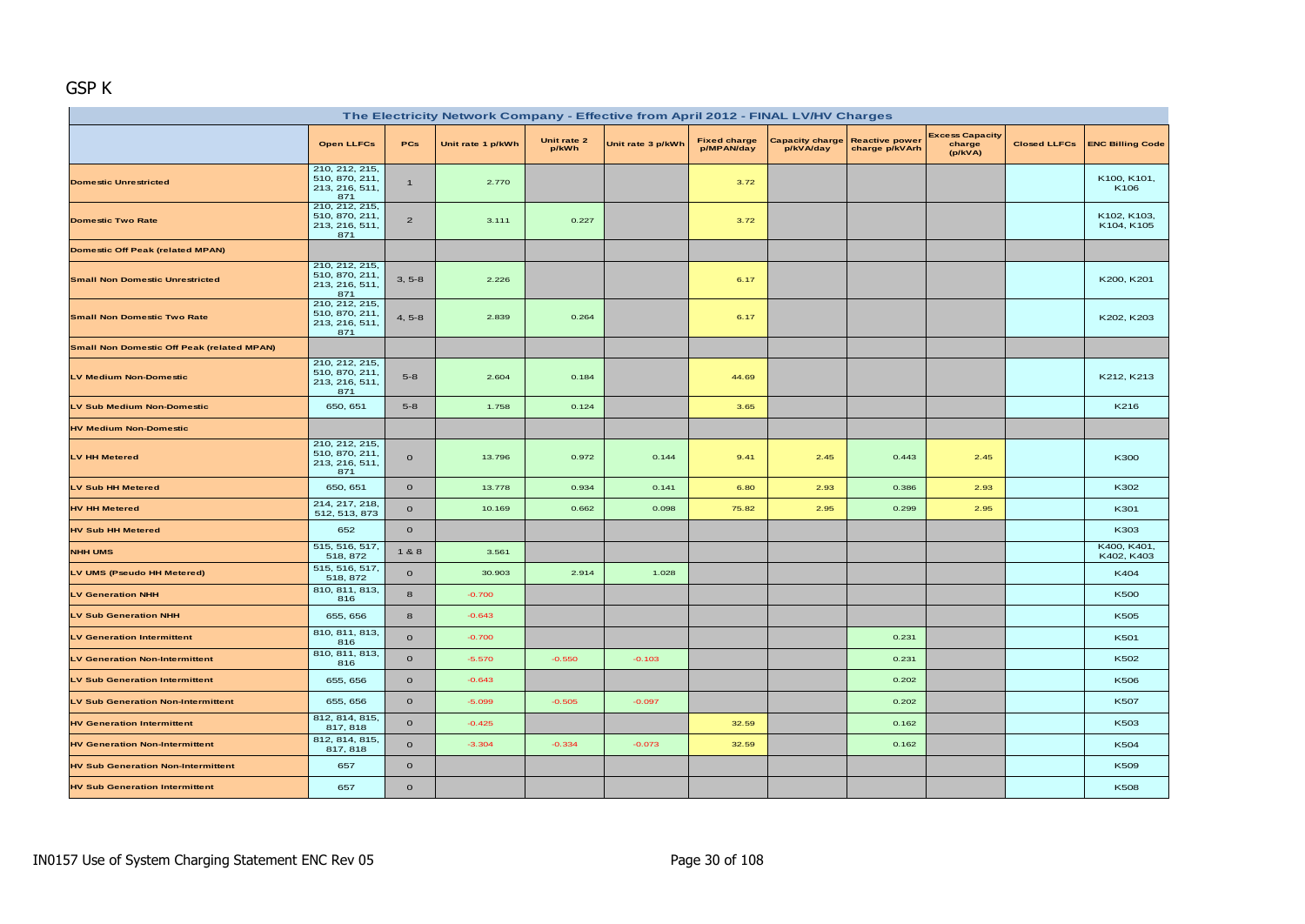| The Electricity Network Company - Effective from April 2012 - FINAL LV/HV Charges |                                                           |                |                   |                      |                   |                                   |                              |                                         |                                             |                     |                                 |  |
|-----------------------------------------------------------------------------------|-----------------------------------------------------------|----------------|-------------------|----------------------|-------------------|-----------------------------------|------------------------------|-----------------------------------------|---------------------------------------------|---------------------|---------------------------------|--|
|                                                                                   | <b>Open LLFCs</b>                                         | PCs            | Unit rate 1 p/kWh | Unit rate 2<br>p/kWh | Unit rate 3 p/kWh | <b>Fixed charge</b><br>p/MPAN/day | Capacity charge<br>p/kVA/day | <b>Reactive power</b><br>charge p/kVArh | <b>Excess Capacity</b><br>charge<br>(p/kVA) | <b>Closed LLFCs</b> | <b>ENC Billing</b><br>Code      |  |
| <b>Domestic Unrestricted</b>                                                      | 220, 222, 225,<br>520, 880, 221<br>223, 226, 521,<br>881  | $\mathbf{1}$   | 2.754             |                      |                   | 4.07                              |                              |                                         |                                             |                     | L100, L101,<br>L <sub>106</sub> |  |
| <b>Domestic Two Rate</b>                                                          | 220, 222, 225,<br>520, 880, 221,<br>223, 226, 521,<br>881 | $\overline{a}$ | 3.417             | 0.247                |                   | 4.07                              |                              |                                         |                                             |                     | L102, L103,<br>L104, L105       |  |
| <b>Domestic Off Peak (related MPAN)</b>                                           |                                                           |                |                   |                      |                   |                                   |                              |                                         |                                             |                     |                                 |  |
| <b>Small Non Domestic Unrestricted</b>                                            | 220, 222, 225,<br>520, 880, 221,<br>223, 226, 521,<br>881 | $3, 5-8$       | 2.512             |                      |                   | 6.26                              |                              |                                         |                                             |                     | L200, L201                      |  |
| <b>Small Non Domestic Two Rate</b>                                                | 220, 222, 225,<br>520, 880, 221,<br>223, 226, 521,<br>881 | $4, 5-8$       | 2.606             | 0.246                |                   | 6.26                              |                              |                                         |                                             |                     | L202, L203                      |  |
| <b>Small Non Domestic Off Peak (related MPAN)</b>                                 |                                                           |                |                   |                      |                   |                                   |                              |                                         |                                             |                     |                                 |  |
| <b>LV Medium Non-Domestic</b>                                                     | 220, 222, 225,<br>520, 880, 221<br>223, 226, 521,<br>881  | $5 - 8$        | 2.273             | 0.236                |                   | 34.02                             |                              |                                         |                                             |                     | L212, L213                      |  |
| LV Sub Medium Non-Domestic                                                        | 660, 661                                                  | $5 - 8$        | 2.136             | 0.211                |                   | 22.12                             |                              |                                         |                                             |                     | L216                            |  |
| <b>HV Medium Non-Domestic</b>                                                     |                                                           |                |                   |                      |                   |                                   |                              |                                         |                                             |                     |                                 |  |
| LV HH Metered                                                                     | 220, 222, 225,<br>520, 880, 221,<br>223, 226, 521,<br>881 | $\circ$        | 20.727            | 0.251                | 0.161             | 8.43                              | 2.43                         | 0.329                                   | 2.43                                        |                     | L300                            |  |
| LV Sub HH Metered                                                                 | 660, 661                                                  | $\mathbf{o}$   | 18.692            | 0.149                | 0.114             | 6.09                              | 2.73                         | 0.269                                   | 2.73                                        |                     | L302                            |  |
| <b>HV HH Metered</b>                                                              | 224, 227, 228,<br>522, 523, 883                           | $\mathbf{o}$   | 15.398            | 0.063                | 0.068             | 67.97                             | 2.08                         | 0.208                                   | 2.08                                        |                     | L301                            |  |
| <b>HV Sub HH Metered</b>                                                          | 662                                                       | $\mathbf{o}$   |                   |                      |                   |                                   |                              |                                         |                                             |                     | L303                            |  |
| <b>NHH UMS</b>                                                                    | 525,526, 527,<br>528, 882                                 | 1&8            | 3.214             |                      |                   |                                   |                              |                                         |                                             |                     | L400, L401,<br>L402, L403       |  |
| LV UMS (Pseudo HH Metered)                                                        | 525,526, 527,<br>528, 882                                 | $\circ$        | 46.218            | 1.446                | 1.104             |                                   |                              |                                         |                                             |                     | L404                            |  |
| <b>LV Generation NHH</b>                                                          | 820, 821, 823,<br>826                                     | 8              | $-0.625$          |                      |                   |                                   |                              |                                         |                                             |                     | L500                            |  |
| <b>LV Sub Generation NHH</b>                                                      | 665, 666                                                  | 8              | $-0.577$          |                      |                   |                                   |                              |                                         |                                             |                     | L505                            |  |
| <b>LV Generation Intermittent</b>                                                 | 820, 821, 823,<br>826                                     | $\mathbf{o}$   | $-0.625$          |                      |                   |                                   |                              | 0.141                                   |                                             |                     | L501                            |  |
| <b>LV Generation Non-Intermittent</b>                                             | 820, 821, 823,<br>826                                     | $\mathbf{o}$   | $-7.363$          | $-0.260$             | $-0.156$          |                                   |                              | 0.141                                   |                                             |                     | L502                            |  |
| <b>LV Sub Generation Intermittent</b>                                             | 665, 666                                                  | $\mathbf{o}$   | $-0.577$          |                      |                   |                                   |                              | 0.121                                   |                                             |                     | L506                            |  |
| <b>LV Sub Generation Non-Intermittent</b>                                         | 665, 666                                                  | $\mathbf{o}$   | $-6.902$          | $-0.228$             | $-0.142$          |                                   |                              | 0.121                                   |                                             |                     | L507                            |  |
| <b>HV Generation Intermittent</b>                                                 | 822, 824, 825,<br>827, 828                                | $\mathbf{o}$   | $-0.354$          |                      |                   | 29.21                             |                              | 0.088                                   |                                             |                     | L503                            |  |
| <b>HV Generation Non-Intermittent</b>                                             | 822, 824, 825,<br>827, 828                                | $\mathbf{o}$   | $-4.708$          | $-0.083$             | $-0.076$          | 29.21                             |                              | 0.088                                   |                                             |                     | L504                            |  |
| <b>HV Sub Generation Non-Intermittent</b>                                         | 667                                                       | $\mathbf{o}$   |                   |                      |                   |                                   |                              |                                         |                                             |                     | L509                            |  |
| <b>HV Sub Generation Intermittent</b>                                             | 667                                                       | $\mathbf{o}$   |                   |                      |                   |                                   |                              |                                         |                                             |                     | <b>L508</b>                     |  |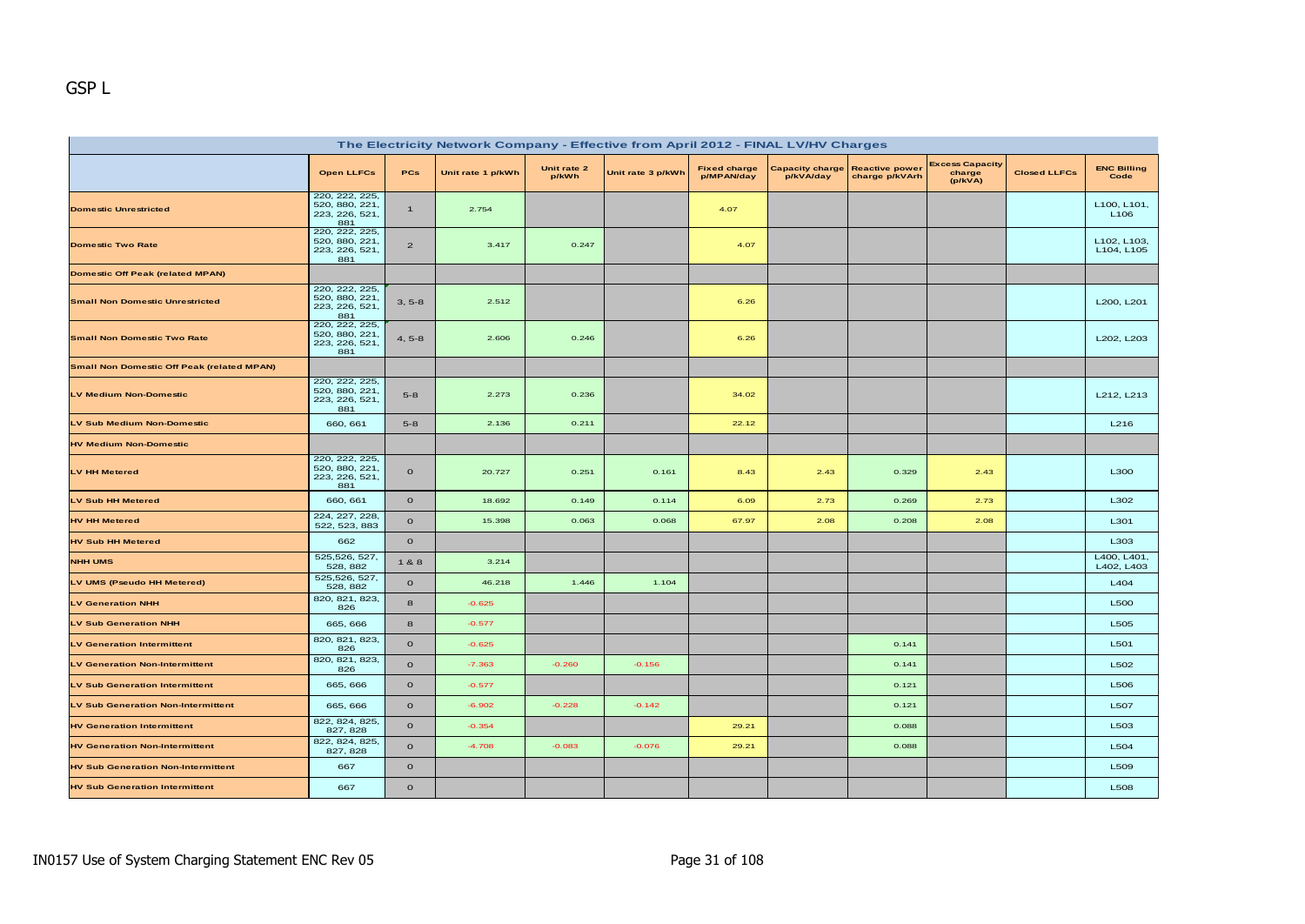# GSP M

| The Electricity Network Company - Effective from April 2012 - FINAL LV/HV Charges |                                                           |                |                   |                      |                   |                                   |                                     |                                         |                                             |                     |                            |  |  |
|-----------------------------------------------------------------------------------|-----------------------------------------------------------|----------------|-------------------|----------------------|-------------------|-----------------------------------|-------------------------------------|-----------------------------------------|---------------------------------------------|---------------------|----------------------------|--|--|
|                                                                                   | <b>Open LLFCs</b>                                         | PCs            | Unit rate 1 p/kWh | Unit rate 2<br>p/kWh | Unit rate 3 p/kWh | <b>Fixed charge</b><br>p/MPAN/day | <b>Capacity charge</b><br>p/kVA/day | <b>Reactive power</b><br>charge p/kVArh | <b>Excess Capacity</b><br>charge<br>(p/kVA) | <b>Closed LLFCs</b> | <b>ENC Billing</b><br>Code |  |  |
| <b>Domestic Unrestricted</b>                                                      | 230, 232, 235,<br>530, 890, 231,<br>233, 236, 531,<br>891 | $\mathbf{1}$   | 1.840             |                      |                   | 4.34                              |                                     |                                         |                                             |                     | M100, M101,<br>M106        |  |  |
| <b>Domestic Two Rate</b>                                                          | 230, 232, 235,<br>530, 890, 231,<br>233, 236, 531,<br>891 | $\overline{2}$ | 2.324             | 0.081                |                   | 4.34                              |                                     |                                         |                                             |                     | M102, M103,<br>M104, M105  |  |  |
| <b>Domestic Off Peak (related MPAN)</b>                                           |                                                           |                |                   |                      |                   |                                   |                                     |                                         |                                             |                     |                            |  |  |
| <b>Small Non Domestic Unrestricted</b>                                            | 230, 232, 235,<br>530, 890, 231,<br>233, 236, 531,<br>891 | $3, 5-8$       | 1.890             |                      |                   | 3.99                              |                                     |                                         |                                             |                     | M200, M201                 |  |  |
| <b>Small Non Domestic Two Rate</b>                                                | 230, 232, 235,<br>530, 890, 231<br>233, 236, 531<br>891   | $4, 5-8$       | 2.378             | 0.270                |                   | 3.99                              |                                     |                                         |                                             |                     | M202, M203                 |  |  |
| <b>Small Non Domestic Off Peak (related MPAN)</b>                                 |                                                           |                |                   |                      |                   |                                   |                                     |                                         |                                             |                     |                            |  |  |
| <b>LV Medium Non-Domestic</b>                                                     | 230, 232, 235,<br>530, 890, 231,<br>233, 236, 531,<br>891 | $5-8$          | 1.824             | 0.060                |                   | 27.93                             |                                     |                                         |                                             |                     | M212, M213                 |  |  |
| LV Sub Medium Non-Domestic                                                        | 670, 671                                                  | $5-8$          | 1.190             | 0.038                |                   | 39.82                             |                                     |                                         |                                             |                     | M216                       |  |  |
| <b>HV Medium Non-Domestic</b>                                                     |                                                           |                |                   |                      |                   |                                   |                                     |                                         |                                             |                     |                            |  |  |
| LV HH Metered                                                                     | 230, 232, 235,<br>530, 890, 231,<br>233, 236, 531,<br>891 | $\mathbf{o}$   | 7.216             | 0.734                | 0.044             | 11.91                             | 1.29                                | 0.284                                   | 1.29                                        |                     | <b>M300</b>                |  |  |
| <b>LV Sub HH Metered</b>                                                          | 670, 671                                                  | $\mathbf{O}$   | 6.036             | 0.566                | 0.031             | 39.82                             | 1.72                                | 0.218                                   | 1.72                                        |                     | M302                       |  |  |
| <b>HV HH Metered</b>                                                              | 234, 237, 238,<br>532, 533, 893                           | $\mathbf{o}$   | 4.954             | 0.426                | 0.021             | 101.26                            | 1.61                                | 0.169                                   | 1.61                                        |                     | M301                       |  |  |
| <b>HV Sub HH Metered</b>                                                          | 672                                                       | $\mathbf{o}$   |                   |                      |                   |                                   |                                     |                                         |                                             |                     | M303                       |  |  |
| <b>NHH UMS</b>                                                                    | 535,536, 537,<br>538, 892                                 | 1&8            | 1.861             |                      |                   |                                   |                                     |                                         |                                             |                     | M400, M401,<br>M402, M403  |  |  |
| LV UMS (Pseudo HH Metered)                                                        | 535,536, 537,<br>538, 892                                 | $\mathbf{o}$   | 19.104            | 2.071                | 0.133             |                                   |                                     |                                         |                                             |                     | M404                       |  |  |
| <b>LV Generation NHH</b>                                                          | 830, 831, 833,<br>836                                     | 8              | $-0.554$          |                      |                   |                                   |                                     |                                         |                                             |                     | <b>M500</b>                |  |  |
| <b>LV Sub Generation NHH</b>                                                      | 675, 676                                                  | 8              | $-0.490$          |                      |                   |                                   |                                     |                                         |                                             |                     | M505                       |  |  |
| <b>LV Generation Intermittent</b>                                                 | 830, 831, 833,<br>836                                     | $\mathbf{O}$   | $-0.554$          |                      |                   |                                   |                                     | 0.141                                   |                                             |                     | M501                       |  |  |
| <b>LV Generation Non-Intermittent</b>                                             | 830, 831, 833,<br>836                                     | $\mathbf{o}$   | $-3.511$          | $-0.533$             | $-0.039$          |                                   |                                     | 0.141                                   |                                             |                     | M502                       |  |  |
| <b>LV Sub Generation Intermittent</b>                                             | 675, 676                                                  | $\mathbf{o}$   | $-0.490$          |                      |                   |                                   |                                     | 0.135                                   |                                             |                     | M506                       |  |  |
| <b>LV Sub Generation Non-Intermittent</b>                                         | 675, 676                                                  | $\mathbf{O}$   | $-3.121$          | $-0.469$             | $-0.034$          |                                   |                                     | 0.135                                   |                                             |                     | M507                       |  |  |
| <b>HV Generation Intermittent</b>                                                 | 832, 834, 835,<br>837, 838                                | $\mathbf{O}$   | $-0.349$          |                      |                   | 107.04                            |                                     | 0.105                                   |                                             |                     | M503                       |  |  |
| <b>HV Generation Non-Intermittent</b>                                             | 832, 834, 835,<br>837, 838                                | $\mathbf{o}$   | $-2.267$          | $-0.323$             | $-0.021$          | 107.04                            |                                     | 0.105                                   |                                             |                     | M504                       |  |  |
| <b>HV Sub Generation Non-Intermittent</b>                                         | 677                                                       | $\mathbf{o}$   | $-2.057$          | $-0.287$             | $-0.018$          | 107.04                            |                                     | 0.078                                   |                                             |                     | M509                       |  |  |
| <b>HV Sub Generation Intermittent</b>                                             | 677                                                       | $\mathbf O$    | $-0.314$          |                      |                   | 107.04                            |                                     | 0.078                                   |                                             |                     | <b>M508</b>                |  |  |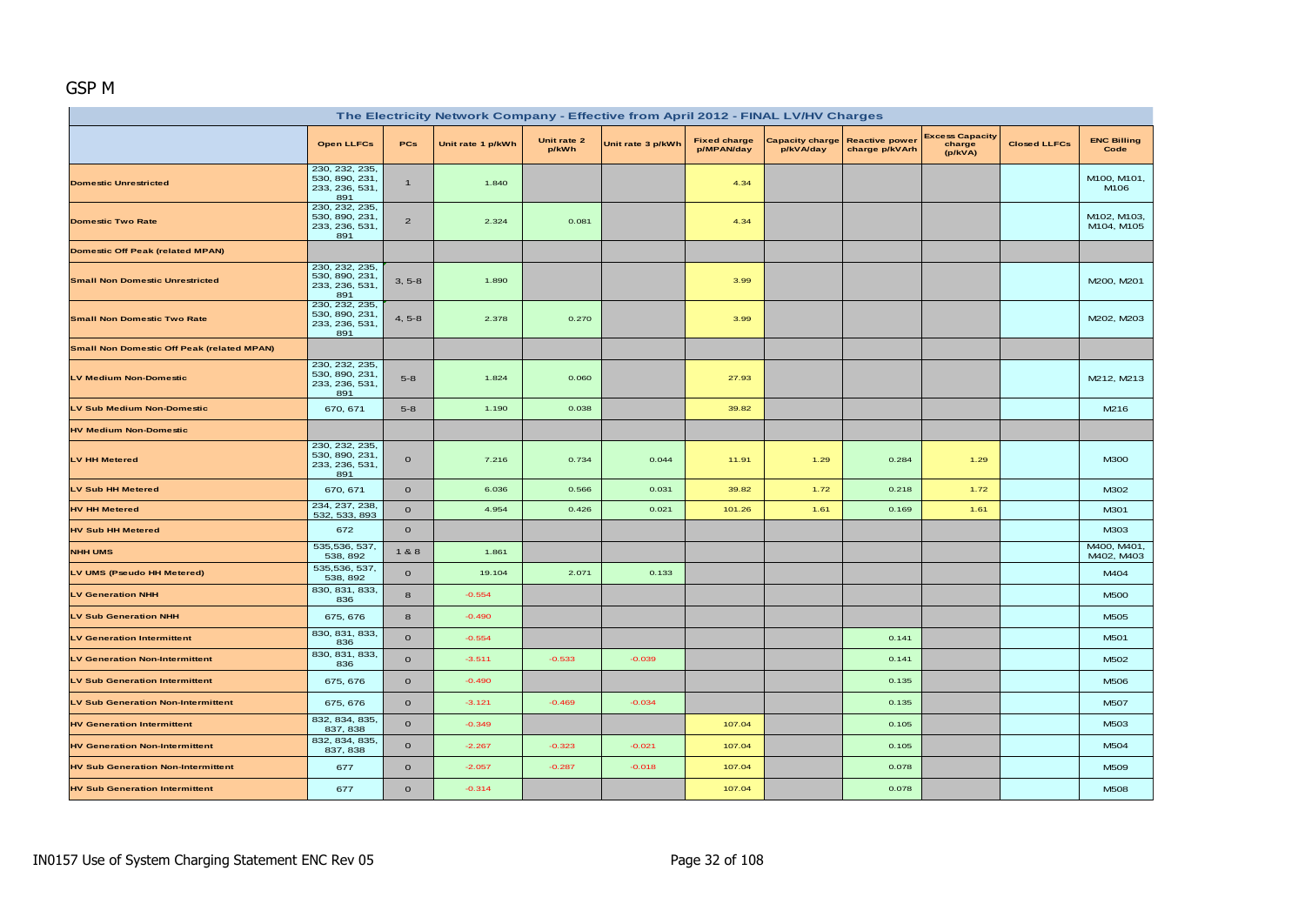# GSP N

| The Electricity Network Company - Effective from April 2012 - FINAL LV/HV Charges |                                                           |                |                   |                      |                   |                                   |                                     |                                         |                                             |                     |                                 |  |  |
|-----------------------------------------------------------------------------------|-----------------------------------------------------------|----------------|-------------------|----------------------|-------------------|-----------------------------------|-------------------------------------|-----------------------------------------|---------------------------------------------|---------------------|---------------------------------|--|--|
|                                                                                   | <b>Open LLFCs</b>                                         | PCs            | Unit rate 1 p/kWh | Unit rate 2<br>p/kWh | Unit rate 3 p/kWh | <b>Fixed charge</b><br>p/MPAN/day | <b>Capacity charge</b><br>p/kVA/day | <b>Reactive power</b><br>charge p/kVArh | <b>Excess Capacity</b><br>charge<br>(p/kVA) | <b>Closed LLFCs</b> | <b>ENC Billing</b><br>Code      |  |  |
| <b>Domestic Unrestricted</b>                                                      | 180, 182, 185,<br>480, 980, 181,<br>183, 186, 481,<br>981 | $\mathbf{1}$   | 2.319             |                      |                   | 4.45                              |                                     |                                         |                                             |                     | N100, N101,<br>N <sub>106</sub> |  |  |
| <b>Domestic Two Rate</b>                                                          | 180, 182, 185,<br>480, 980, 181,<br>183, 186, 481,<br>981 | $\overline{a}$ | 3.035             | 0.352                |                   | 4.45                              |                                     |                                         |                                             |                     | N102, N103,<br>N104, N105       |  |  |
| <b>Domestic Off Peak (related MPAN)</b>                                           | 180, 182, 185,<br>480, 980, 181,<br>183, 186, 481,<br>981 | $\overline{a}$ | 0.234             |                      |                   | $\mathcal{L}$                     |                                     |                                         |                                             |                     | N <sub>107</sub>                |  |  |
| <b>Small Non Domestic Unrestricted</b>                                            | 180, 182, 185,<br>480, 980, 181,<br>183, 186, 481,<br>981 | $3, 5-8$       | 2.085             |                      |                   | 5.64                              |                                     |                                         |                                             |                     | N200, N201                      |  |  |
| <b>Small Non Domestic Two Rate</b>                                                | 180, 182, 185,<br>480, 980, 181,<br>183, 186, 481,<br>981 | $4, 5-8$       | 2.769             | 0.401                |                   | 5.64                              |                                     |                                         |                                             |                     | N202, N203                      |  |  |
| <b>Small Non Domestic Off Peak (related MPAN)</b>                                 |                                                           |                |                   |                      |                   |                                   |                                     |                                         |                                             |                     |                                 |  |  |
| <b>LV Medium Non-Domestic</b>                                                     | 180, 182, 185,<br>480, 980, 181<br>183, 186, 481,<br>981  | $5-8$          | 1.532             | 0.222                |                   | 28.96                             |                                     |                                         |                                             |                     | N212, N213                      |  |  |
| LV Sub Medium Non-Domestic                                                        | 620, 621                                                  | $5-8$          | 1.369             | 0.186                |                   | n.                                |                                     |                                         |                                             |                     | N216                            |  |  |
| <b>HV Medium Non-Domestic</b>                                                     |                                                           |                |                   |                      |                   |                                   |                                     |                                         |                                             |                     |                                 |  |  |
| <b>LV HH Metered</b>                                                              | 180, 182, 185,<br>480, 980, 181<br>183, 186, 481<br>981   | $\mathbf{o}$   | 8.582             | 0.787                | 0.156             | 21.73                             | 2.24                                | 0.247                                   | 2.24                                        |                     | <b>N300</b>                     |  |  |
| <b>LV Sub HH Metered</b>                                                          | 620, 621                                                  | $\mathbf O$    | 5.717             | 0.415                | 0.056             | 7.67                              | 4.17                                | 0.190                                   | 4.17                                        |                     | N302                            |  |  |
| <b>HV HH Metered</b>                                                              | 184, 187, 188,<br>482, 483, 983                           | $\circ$        | 5.585             | 0.406                | 0.054             | 116.11                            | 4.53                                | 0.140                                   | 4.53                                        |                     | N301                            |  |  |
| <b>HV Sub HH Metered</b>                                                          | 622                                                       | $\mathbf{o}$   |                   |                      |                   |                                   |                                     |                                         |                                             |                     | N303                            |  |  |
| <b>NHH UMS</b>                                                                    | 485,486, 487,<br>488, 982                                 | 1 & 8          | 1.996             |                      |                   |                                   |                                     |                                         |                                             |                     | N400, N401<br>N402, N403        |  |  |
| LV UMS (Pseudo HH Metered)                                                        | 485,486, 487,<br>488, 982                                 | $\circ$        | 14.684            | 1.883                | 0.739             |                                   |                                     |                                         |                                             |                     | N404                            |  |  |
| <b>LV Generation NHH</b>                                                          | 780, 781, 783,<br>786                                     | 8              | $-0.671$          |                      |                   |                                   |                                     |                                         |                                             |                     | <b>N500</b>                     |  |  |
| <b>LV Sub Generation NHH</b>                                                      | 625, 626                                                  | 8              | $-0.588$          |                      |                   |                                   |                                     |                                         |                                             |                     | <b>N505</b>                     |  |  |
| <b>LV Generation Intermittent</b>                                                 | 780, 781, 783,<br>786                                     | $\circ$        | $-0.671$          |                      |                   |                                   |                                     | 0.138                                   |                                             |                     | <b>N501</b>                     |  |  |
| <b>LV Generation Non-Intermittent</b>                                             | 780, 781, 783,<br>786                                     | $\circ$        | $-4.381$          | $-0.535$             | $-0.14$           |                                   |                                     | 0.138                                   |                                             |                     | N502                            |  |  |
| <b>LV Sub Generation Intermittent</b>                                             | 625, 626                                                  | $\circ$        | $-0.588$          |                      |                   |                                   |                                     | 0.124                                   |                                             |                     | <b>N506</b>                     |  |  |
| <b>LV Sub Generation Non-Intermittent</b>                                         | 625, 626                                                  | $\circ$        | $-3.953$          | $-0.455$             | $-0.114$          |                                   |                                     | 0.124                                   |                                             |                     | <b>N507</b>                     |  |  |
| <b>HV Generation Intermittent</b>                                                 | 782, 784, 785,<br>787, 788                                | $\mathbf{o}$   | $-0.339$          |                      |                   | 84.79                             |                                     | 0.101                                   |                                             |                     | <b>N503</b>                     |  |  |
| <b>HV Generation Non-Intermittent</b>                                             | 782, 784, 785,<br>787, 788                                | $\mathbf{o}$   | $-2.768$          | $-0.201$             | $-0.027$          | 84.79                             |                                     | 0.101                                   |                                             |                     | N <sub>504</sub>                |  |  |
| <b>HV Sub Generation Non-Intermittent</b>                                         | 627                                                       | $\circ$        | $-2.281$          | $-0.166$             | $-0.022$          | 84.79                             |                                     | 0.053                                   |                                             |                     | <b>N509</b>                     |  |  |
| <b>HV Sub Generation Intermittent</b>                                             | 627                                                       | $\mathbf{o}$   | $-0.279$          |                      |                   | 84.79                             |                                     | 0.053                                   |                                             |                     | <b>N508</b>                     |  |  |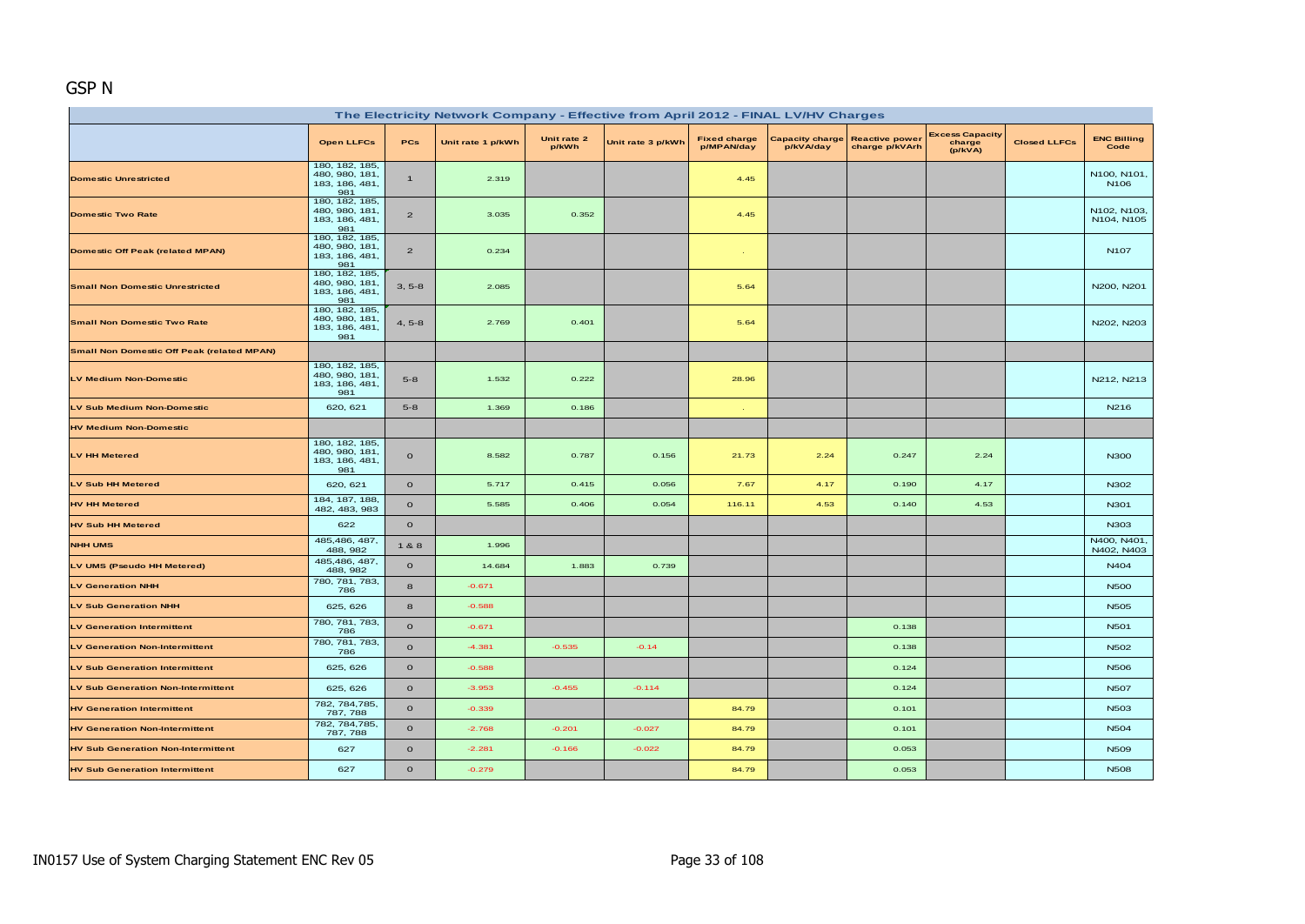#### GSP P

| The Electricity Network Company - Effective from April 2012 - FINAL LV/HV Charges |                                                           |                |                   |                      |                   |                                   |                                     |                                         |                                             |                     |                                 |  |
|-----------------------------------------------------------------------------------|-----------------------------------------------------------|----------------|-------------------|----------------------|-------------------|-----------------------------------|-------------------------------------|-----------------------------------------|---------------------------------------------|---------------------|---------------------------------|--|
|                                                                                   | <b>Open LLFCs</b>                                         | <b>PCs</b>     | Unit rate 1 p/kWh | Unit rate 2<br>p/kWh | Unit rate 3 p/kWh | <b>Fixed charge</b><br>p/MPAN/day | <b>Capacity charge</b><br>p/kVA/day | <b>Reactive power</b><br>charge p/kVArh | <b>Excess Capacity</b><br>charge<br>(p/kVA) | <b>Closed LLFCs</b> | <b>ENC Billing</b><br>Code      |  |
| <b>Domestic Unrestricted</b>                                                      | 170, 172, 175,<br>470, 970, 171,<br>173, 176, 471,<br>971 | $\mathbf{1}$   | 3.560             |                      |                   | 6.25                              |                                     |                                         |                                             |                     | P100, P101,<br>P <sub>106</sub> |  |
| <b>Domestic Two Rate</b>                                                          | 170, 172, 175,<br>470, 970, 171,<br>173, 176, 471,<br>971 | $\overline{c}$ | 4.120             | 2.139                |                   | 6.25                              |                                     |                                         |                                             |                     | P102, P103,<br>P104, P105       |  |
| <b>Domestic Off Peak (related MPAN)</b>                                           |                                                           |                |                   |                      |                   |                                   |                                     |                                         |                                             |                     |                                 |  |
| <b>Small Non Domestic Unrestricted</b>                                            | 170, 172, 175,<br>470, 970, 171,<br>173, 176, 471,<br>971 | $3, 5-8$       | 2.972             |                      |                   | 9.72                              |                                     |                                         |                                             |                     | P200, P201                      |  |
| <b>Small Non Domestic Two Rate</b>                                                | 170, 172, 175,<br>470, 970, 171,<br>173, 176, 471<br>971  | $4, 5-8$       | 4.150             | 1.034                |                   | 9.72                              |                                     |                                         |                                             |                     | P202, P203                      |  |
| <b>Small Non Domestic Off Peak (related MPAN)</b>                                 |                                                           |                |                   |                      |                   |                                   |                                     |                                         |                                             |                     |                                 |  |
| <b>LV Medium Non-Domestic</b>                                                     | 170, 172, 175,<br>470, 970, 171,<br>173, 176, 471,<br>971 | $5 - 8$        | 3.407             | 1.118                |                   | 60.60                             |                                     |                                         |                                             |                     | P212, P213                      |  |
| LV Sub Medium Non-Domestic                                                        | 610, 611                                                  | $5-8$          | 2.041             | 0.675                |                   | 7.62                              |                                     |                                         |                                             |                     | P216                            |  |
| <b>HV Medium Non-Domestic</b>                                                     |                                                           |                |                   |                      |                   |                                   |                                     |                                         |                                             |                     |                                 |  |
| <b>LV HH Metered</b>                                                              | 170, 172, 175,<br>470, 970, 171,<br>173, 176, 471,<br>971 | $\mathbf 0$    | 6.387             | 1.865                | 0.535             | 19.34                             | 3.48                                | 0.412                                   | 3.48                                        |                     | P300                            |  |
| <b>LV Sub HH Metered</b>                                                          | 610, 611                                                  | $\mathbf 0$    | 5.237             | 1.554                | 0.483             | 7.62                              | 6.31                                | 0.326                                   | 6.31                                        |                     | P302                            |  |
| <b>HV HH Metered</b>                                                              | 174, 177, 178,<br>472, 473, 973                           | $\mathbf 0$    | 3.695             | 1.115                | 0.372             | 185.62                            | 9.22                                | 0.233                                   | 9.22                                        |                     | P301                            |  |
| <b>HV Sub HH Metered</b>                                                          | 612                                                       | $\mathbf{o}$   |                   |                      |                   |                                   |                                     |                                         |                                             |                     | P303                            |  |
| <b>NHH UMS</b>                                                                    | 475,476, 477,<br>478, 972                                 | 1&8            | 4.335             |                      |                   |                                   |                                     |                                         |                                             |                     | P400, P401,<br>P402, P403       |  |
| LV UMS (Pseudo HH Metered)                                                        | 475,476, 477,<br>478, 972                                 | $\mathbf O$    | 17.176            | 5.478                | 2.020             |                                   |                                     |                                         |                                             |                     | P404                            |  |
| <b>LV Generation NHH</b>                                                          | 770, 771, 773,<br>776                                     | 8              | $-0.916$          |                      |                   |                                   |                                     |                                         |                                             |                     | P500                            |  |
| <b>LV Sub Generation NHH</b>                                                      | 615, 616                                                  | 8              | $-0.816$          |                      |                   |                                   |                                     |                                         |                                             |                     | P505                            |  |
| <b>LV Generation Intermittent</b>                                                 | 770, 771, 773,<br>776                                     | $\mathbf 0$    | $-0.916$          |                      |                   |                                   |                                     | 0.195                                   |                                             |                     | P501                            |  |
| <b>LV Generation Non-Intermittent</b>                                             | 770, 771, 773,<br>776                                     | $\mathbf 0$    | $-3.065$          | $-0.845$             | $-0.171$          |                                   |                                     | 0.195                                   |                                             |                     | P502                            |  |
| <b>LV Sub Generation Intermittent</b>                                             | 615, 616                                                  | $\mathbf{o}$   | $-0.816$          |                      |                   |                                   |                                     | 0.170                                   |                                             |                     | P506                            |  |
| <b>LV Sub Generation Non-Intermittent</b>                                         | 615, 616                                                  | $\mathbf O$    | $-2.728$          | $-0.753$             | $-0.154$          |                                   |                                     | 0.170                                   |                                             |                     | P507                            |  |
| <b>HV Generation Intermittent</b>                                                 | 772, 774, 775,<br>777, 778                                | $\mathbf 0$    | $-0.422$          |                      |                   | 229.88                            |                                     | 0.154                                   |                                             |                     | P503                            |  |
| <b>HV Generation Non-Intermittent</b>                                             | 772, 774, 775,<br>777, 778                                | $\mathbf{o}$   | $-1.393$          | $-0.389$             | $-0.086$          | 229.88                            |                                     | 0.154                                   |                                             |                     | P504                            |  |
| <b>HV Sub Generation Non-Intermittent</b>                                         | 617                                                       | $\mathbf 0$    | $-0.797$          | $-0.227$             | $-0.056$          | 229.88                            |                                     | 0.047                                   |                                             |                     | P509                            |  |
| <b>HV Sub Generation Intermittent</b>                                             | 617                                                       | $\mathbf{o}$   | $-0.246$          |                      |                   | 229.88                            |                                     | 0.047                                   |                                             |                     | P508                            |  |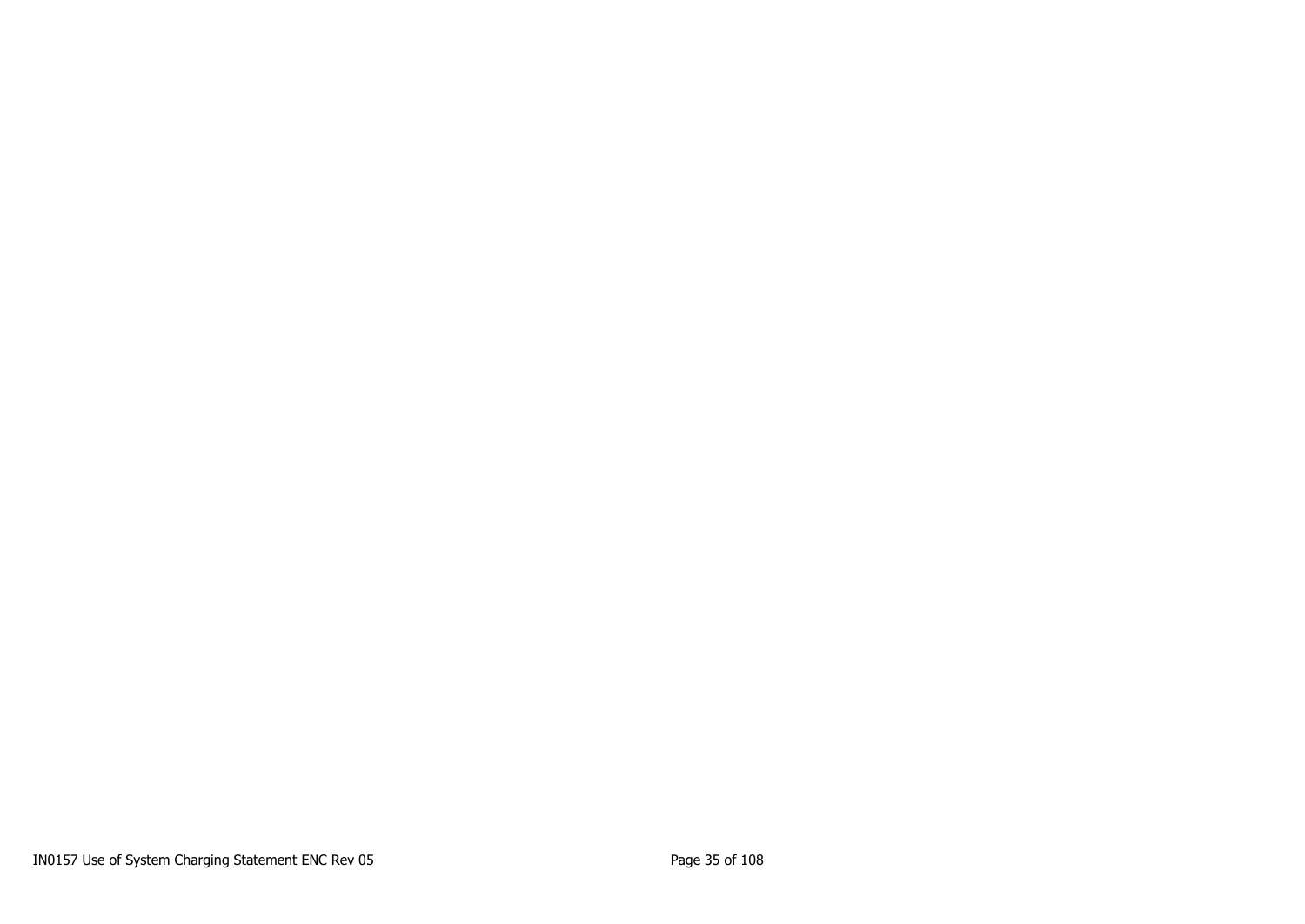# **Annex 2 - Schedule of Charges for use of the Distribution System by Designated EHV Properties (including LDNOs with Designated EHV Properties/end-users).**

<span id="page-35-0"></span>ENC does not have any customers connected at EHV at this time.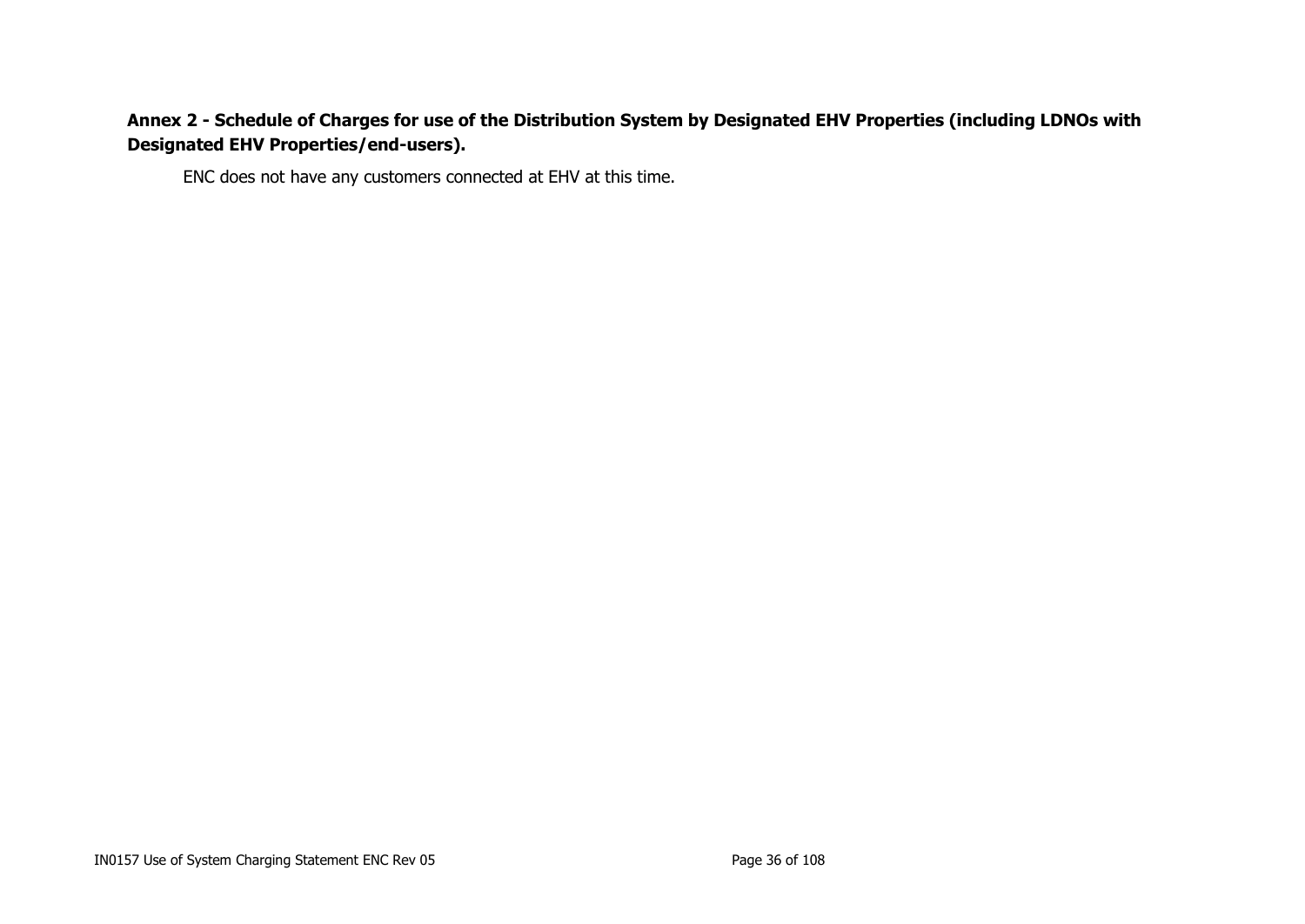# **Annex 3 - Schedule of Charges for use of the Distribution System to Preserved/Additional LLFC Classes**

ENC does not have any customers on preserved tariffs.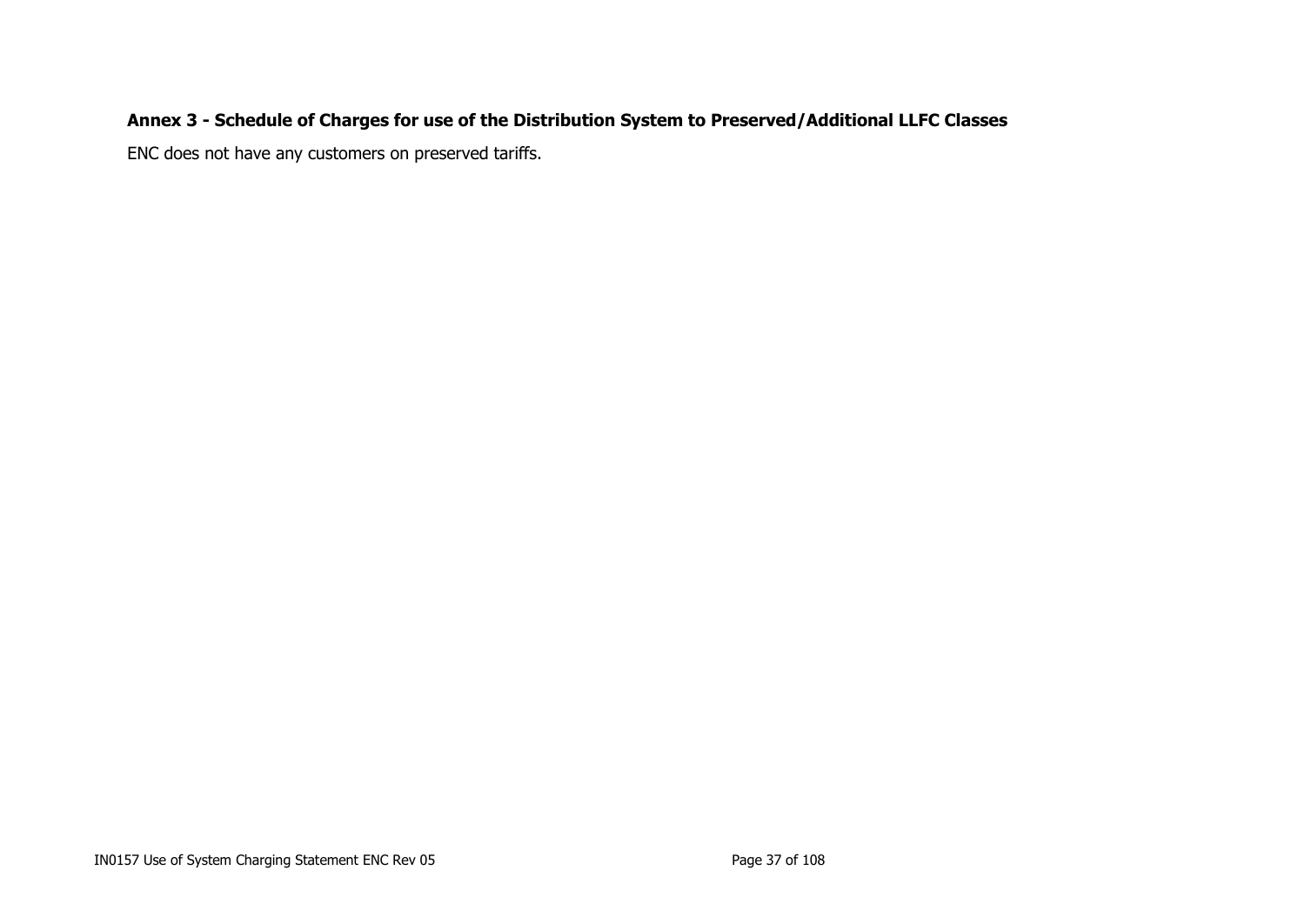# **Annex 4 - Charges applied to LDNOs with HV/LV end users**

Any charges surrounded by brackets should be treated as a negative value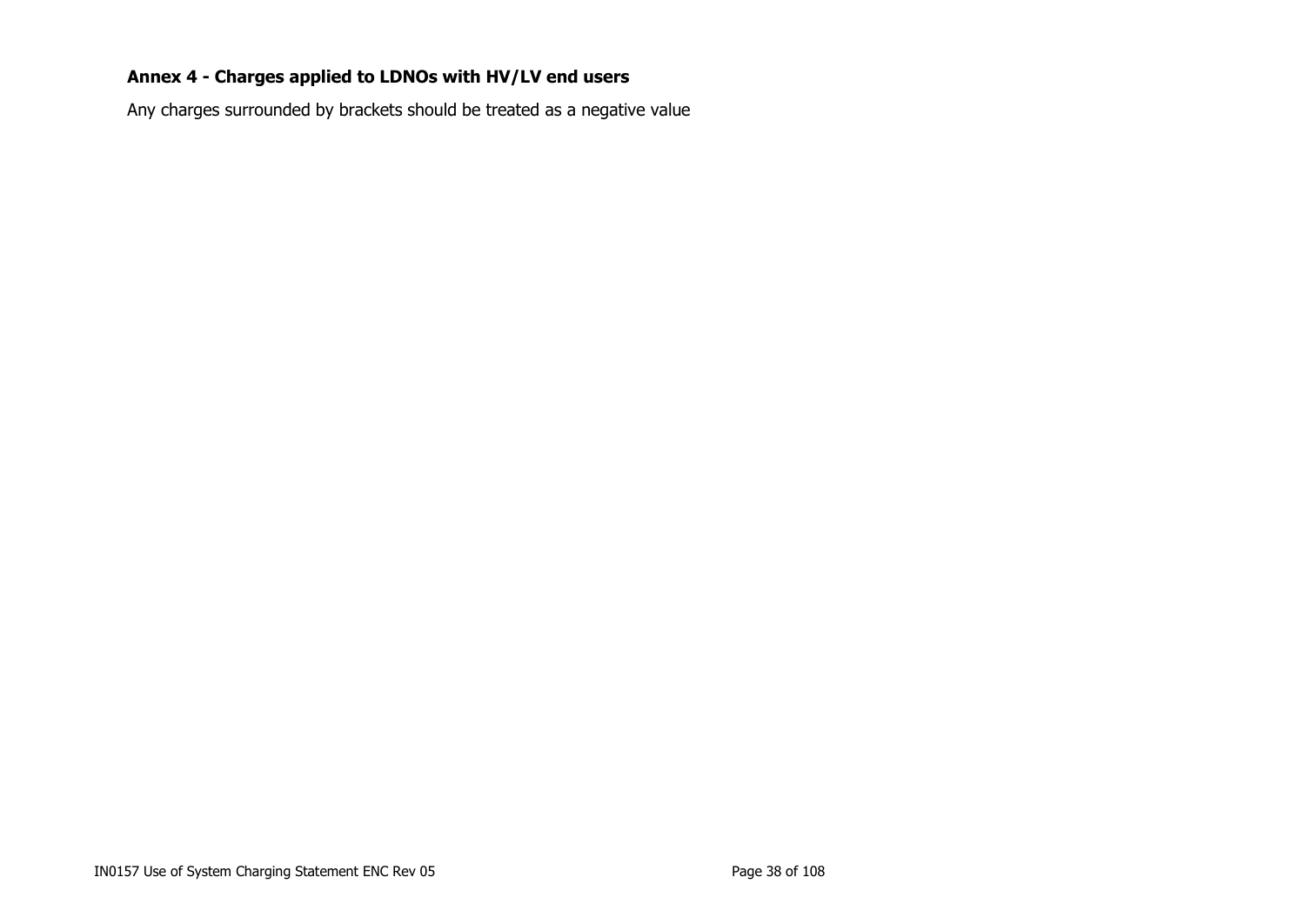## GSP A sheet 1 of 4

| The Electricity Network Company - Effective from April 2012 - FINAL LDNO Tariffs |                         |                      |                      |                      |                                   |                                     |                                         |                                             |  |  |
|----------------------------------------------------------------------------------|-------------------------|----------------------|----------------------|----------------------|-----------------------------------|-------------------------------------|-----------------------------------------|---------------------------------------------|--|--|
|                                                                                  | <b>PCs</b>              | Unit rate 1<br>p/kWh | Unit rate 2<br>p/kWh | Unit rate 3<br>p/kWh | <b>Fixed charge</b><br>p/MPAN/day | <b>Capacity charge</b><br>p/kVA/day | <b>Reactive power</b><br>charge p/kVArh | <b>Excess Capacity</b><br>charge<br>(p/kVA) |  |  |
| <b>LDNO LV: Domestic Unrestricted</b>                                            | $\mathbf{1}$            | 1.193                |                      |                      | 3.04                              |                                     |                                         |                                             |  |  |
| <b>LDNO LV: Domestic Two Rate</b>                                                | $\overline{a}$          | 1.517                | 0.142                |                      | 3.04                              |                                     |                                         |                                             |  |  |
| <b>LDNO LV: Domestic Off Peak (related MPAN)</b>                                 | $\overline{a}$          | 0.104                |                      |                      |                                   |                                     |                                         |                                             |  |  |
| LDNO LV: Small Non Domestic Unrestricted                                         | 3                       | 1.029                |                      |                      | 3.24                              |                                     |                                         |                                             |  |  |
| <b>LDNO LV: Small Non Domestic Two Rate</b>                                      | $\overline{\mathbf{4}}$ | 1.155                | 0.125                |                      | 3.24                              |                                     |                                         |                                             |  |  |
| LDNO LV: Small Non Domestic Off Peak (related MPAN)                              | $\overline{a}$          | 0.125                |                      |                      |                                   |                                     |                                         |                                             |  |  |
| <b>LDNO LV: LV Medium Non-Domestic</b>                                           | $5 - 8$                 | 1.022                | 0.124                |                      | 24.96                             |                                     |                                         |                                             |  |  |
| <b>LDNO LV: LV HH Metered</b>                                                    | $\mathbf{o}$            | 5.486                | 0.153                | 0.077                | 8.47                              | 1.83                                | 0.183                                   | 1.83                                        |  |  |
| <b>LDNO LV: NHH UMS</b>                                                          | 1&8                     | 1.246                |                      |                      |                                   |                                     |                                         |                                             |  |  |
| LDNO LV: LV UMS (Pseudo HH Metered)                                              | $\circ$                 | 11.013               | 0.626                | 0.490                |                                   |                                     |                                         |                                             |  |  |
| <b>LDNO LV: LV Generation NHH</b>                                                | 8                       | $-0.800$             |                      |                      |                                   |                                     |                                         |                                             |  |  |
| <b>LDNO LV: LV Generation Intermittent</b>                                       | $\circ$                 | $-0.800$             |                      |                      |                                   |                                     | 0.257                                   |                                             |  |  |
| <b>LDNO LV: LV Generation Non-Intermittent</b>                                   | $\circ$                 | $-7.361$             | $-0.215$             | $-0.118$             |                                   |                                     | 0.257                                   |                                             |  |  |
| <b>LDNO HV: Domestic Unrestricted</b>                                            | $\mathbf{1}$            | 0.851                |                      |                      | 2.17                              |                                     |                                         |                                             |  |  |
| <b>LDNO HV: Domestic Two Rate</b>                                                | $\overline{\mathbf{z}}$ | 1.081                | 0.101                |                      | 2.17                              |                                     |                                         |                                             |  |  |
| <b>LDNO HV: Domestic Off Peak (related MPAN)</b>                                 | $\overline{\mathbf{z}}$ | 0.074                |                      |                      |                                   |                                     |                                         |                                             |  |  |
| <b>LDNO HV: Small Non Domestic Unrestricted</b>                                  | з                       | 0.734                |                      |                      | 2.31                              |                                     |                                         |                                             |  |  |
| <b>LDNO HV: Small Non Domestic Two Rate</b>                                      | $\overline{a}$          | 0.823                | 0.089                |                      | 2.31                              |                                     |                                         |                                             |  |  |
| <b>LDNO HV: Small Non Domestic Off Peak (related MPAN)</b>                       | $\overline{a}$          | 0.089                |                      |                      |                                   |                                     |                                         |                                             |  |  |
| <b>LDNO HV: LV Medium Non-Domestic</b>                                           | $5 - 8$                 | 0.729                | 0.088                |                      | 17.79                             |                                     |                                         |                                             |  |  |
| LDNO HV: LV HH Metered                                                           | $\circ$                 | 3.911                | 0.109                | 0.055                | 6.04                              | 1.30                                | 0.131                                   | 1.30                                        |  |  |
| LDNO HV: LV Sub HH Metered                                                       | $\circ$                 | 5.067                | 0.127                | 0.052                | 6.03                              | 2.76                                | 0.154                                   | 2.76                                        |  |  |
| LDNO HV: HV HH Metered                                                           | $\circ$                 | 3.823                | 0.092                | 0.031                | 67.53                             | 2.90                                | 0.114                                   | 2.90                                        |  |  |
| <b>LDNO HV: NHH UMS</b>                                                          | 1&8                     | 0.888                |                      |                      |                                   |                                     |                                         |                                             |  |  |
| LDNO HV: LV UMS (Pseudo HH Metered)                                              | $\mathbf{o}$            | 7.852                | 0.446                | 0.350                |                                   |                                     |                                         |                                             |  |  |
| <b>LDNO HV: LV Generation NHH</b>                                                | 8                       | $-0.800$             |                      |                      |                                   |                                     |                                         |                                             |  |  |
| <b>LDNO HV: LV Sub Generation NHH</b>                                            | 8                       | $-0.734$             |                      |                      |                                   |                                     |                                         |                                             |  |  |
| <b>LDNO HV: LV Generation Intermittent</b>                                       | $\circ$                 | $-0.800$             |                      |                      |                                   |                                     | 0.257                                   |                                             |  |  |
| <b>LDNO HV: LV Generation Non-Intermittent</b>                                   | $\circ$                 | $-7.361$             | $-0.215$             | $-0.118$             |                                   |                                     | 0.257                                   |                                             |  |  |
| <b>LDNO HV: LV Sub Generation Intermittent</b>                                   | $\circ$                 | $-0.734$             |                      |                      |                                   |                                     | 0.236                                   |                                             |  |  |
| <b>LDNO HV: LV Sub Generation Non-Intermittent</b>                               | $\circ$                 | $-6.813$             | $-0.193$             | $-0.100$             |                                   |                                     | 0.236                                   |                                             |  |  |
| <b>LDNO HV: HV Generation Intermittent</b>                                       | $\circ$                 | $-0.551$             |                      |                      |                                   |                                     | 0.198                                   |                                             |  |  |
| <b>LDNO HV: HV Generation Non-Intermittent</b>                                   | $\circ$                 | $-5.318$             | $-0.132$             | $-0.051$             |                                   |                                     | 0.198                                   |                                             |  |  |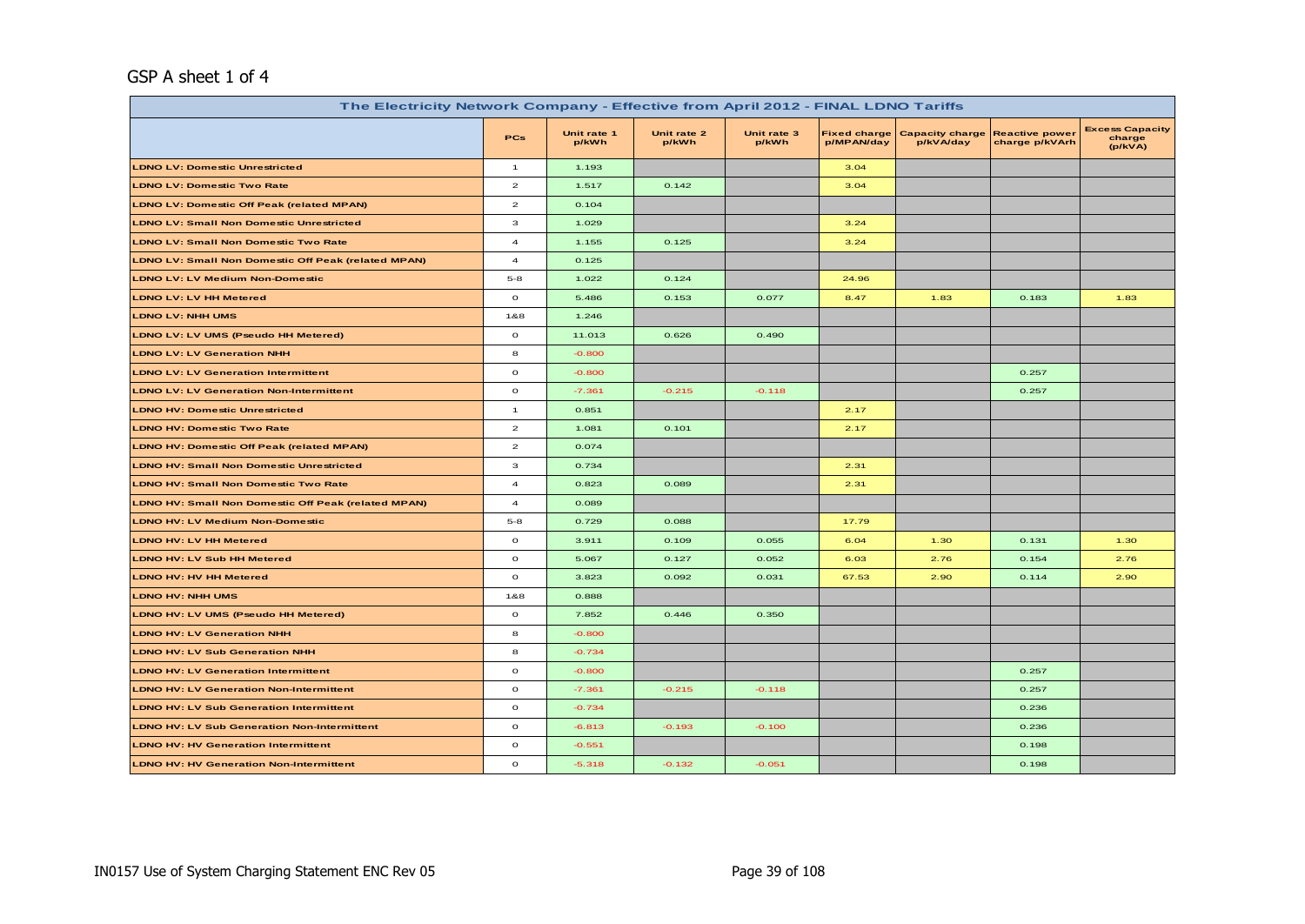# GSP A sheet 2 of 4

| The Electricity Network Company - Effective from April 2012 - FINAL LDNO Tariffs |                         |                      |                      |                      |                                   |                                     |                                         |                                             |  |
|----------------------------------------------------------------------------------|-------------------------|----------------------|----------------------|----------------------|-----------------------------------|-------------------------------------|-----------------------------------------|---------------------------------------------|--|
|                                                                                  | <b>PCs</b>              | Unit rate 1<br>p/kWh | Unit rate 2<br>p/kWh | Unit rate 3<br>p/kWh | <b>Fixed charge</b><br>p/MPAN/day | <b>Capacity charge</b><br>p/kVA/day | <b>Reactive power</b><br>charge p/kVArh | <b>Excess Capacity</b><br>charge<br>(p/kVA) |  |
| <b>LDNO HVplus: Domestic Unrestricted</b>                                        | $\mathbf{1}$            | 0.757                |                      |                      | 1.93                              |                                     |                                         |                                             |  |
| <b>LDNO HVplus: Domestic Two Rate</b>                                            | $\mathbf{z}$            | 0.962                | 0.090                |                      | 1.93                              |                                     |                                         |                                             |  |
| LDNO HVplus: Domestic Off Peak (related MPAN)                                    | $\overline{\mathbf{c}}$ | 0.066                |                      |                      |                                   |                                     |                                         |                                             |  |
| <b>LDNO HVplus: Small Non Domestic Unrestricted</b>                              | з                       | 0.653                |                      |                      | 2.06                              |                                     |                                         |                                             |  |
| <b>LDNO HVplus: Small Non Domestic Two Rate</b>                                  | $\overline{a}$          | 0.733                | 0.080                |                      | 2.06                              |                                     |                                         |                                             |  |
| LDNO HVplus: Small Non Domestic Off Peak (related MPAN)                          | $\overline{\mathbf{4}}$ | 0.080                |                      |                      |                                   |                                     |                                         |                                             |  |
| <b>LDNO HVplus: LV Medium Non-Domestic</b>                                       | $5 - 8$                 | 0.649                | 0.079                |                      | 15.83                             |                                     |                                         |                                             |  |
| <b>LDNO HVplus: LV Sub Medium Non-Domestic</b>                                   |                         |                      |                      |                      |                                   |                                     |                                         |                                             |  |
| <b>LDNO HVplus: HV Medium Non-Domestic</b>                                       |                         |                      |                      |                      |                                   |                                     |                                         |                                             |  |
| <b>LDNO HVplus: LV HH Metered</b>                                                | $\circ$                 | 3.481                | 0.097                | 0.049                | 5.37                              | 1.16                                | 0.116                                   | 1.16                                        |  |
| <b>LDNO HVplus: LV Sub HH Metered</b>                                            | $\mathbf{o}$            | 4.509                | 0.113                | 0.046                | 5.36                              | 2.46                                | 0.137                                   | 2.46                                        |  |
| <b>LDNO HVplus: HV HH Metered</b>                                                | $\mathbf{o}$            | 3.403                | 0.082                | 0.028                | 60.06                             | 2.58                                | 0.101                                   | 2.58                                        |  |
| <b>LDNO HVplus: NHH UMS</b>                                                      | 1&8                     | 0.791                |                      |                      |                                   |                                     |                                         |                                             |  |
| <b>LDNO HVplus: LV UMS (Pseudo HH Metered)</b>                                   | $\circ$                 | 6.987                | 0.398                | 0.311                |                                   |                                     |                                         |                                             |  |
| <b>LDNO HVplus: LV Generation NHH</b>                                            | 8                       | $-0.524$             |                      |                      |                                   |                                     |                                         |                                             |  |
| <b>LDNO HVplus: LV Sub Generation NHH</b>                                        | 8                       | $-0.535$             |                      |                      |                                   |                                     |                                         |                                             |  |
| <b>LDNO HVplus: LV Generation Intermittent</b>                                   | $\mathbf{o}$            | $-0.524$             |                      |                      |                                   |                                     | 0.168                                   |                                             |  |
| <b>LDNO HVplus: LV Generation Non-Intermittent</b>                               | $\mathbf{o}$            | $-4.821$             | $-0.141$             | $-0.077$             |                                   |                                     | 0.168                                   |                                             |  |
| <b>LDNO HVplus: LV Sub Generation Intermittent</b>                               | $\circ$                 | $-0.535$             |                      |                      |                                   |                                     | 0.172                                   |                                             |  |
| <b>LDNO HVplus: LV Sub Generation Non-Intermittent</b>                           | $\mathbf{o}$            | $-4.966$             | $-0.141$             | $-0.073$             |                                   |                                     | 0.172                                   |                                             |  |
| <b>LDNO HVplus: HV Generation Intermittent</b>                                   | $\mathbf{o}$            | $-0.551$             |                      |                      | 39.34                             |                                     | 0.198                                   |                                             |  |
| <b>LDNO HVplus: HV Generation Non-Intermittent</b>                               | $\mathbf{o}$            | $-5.318$             | $-0.132$             | $-0.051$             | 39.34                             |                                     | 0.198                                   |                                             |  |
| <b>LDNO EHV: Domestic Unrestricted</b>                                           | $\mathbf{1}$            | 0.579                |                      |                      | 1.47                              |                                     |                                         |                                             |  |
| <b>LDNO EHV: Domestic Two Rate</b>                                               | $\mathbf{z}$            | 0.736                | 0.069                |                      | 1.47                              |                                     |                                         |                                             |  |
| LDNO EHV: Domestic Off Peak (related MPAN)                                       | $\mathbf{z}$            | 0.050                |                      |                      |                                   |                                     |                                         |                                             |  |
| <b>LDNO EHV: Small Non Domestic Unrestricted</b>                                 | з                       | 0.499                |                      |                      | 1.57                              |                                     |                                         |                                             |  |
| LDNO EHV: Small Non Domestic Two Rate                                            | $\overline{\mathbf{4}}$ | 0.560                | 0.061                |                      | 1.57                              |                                     |                                         |                                             |  |
| LDNO EHV: Small Non Domestic Off Peak (related MPAN)                             | $\overline{\mathbf{4}}$ | 0.061                |                      |                      |                                   |                                     |                                         |                                             |  |
| <b>LDNO EHV: LV Medium Non-Domestic</b>                                          | $5 - 8$                 | 0.496                | 0.060                |                      | 12.10                             |                                     |                                         |                                             |  |
| LDNO EHV: LV Sub Medium Non-Domestic                                             |                         |                      |                      |                      |                                   |                                     |                                         |                                             |  |
| <b>LDNO EHV: HV Medium Non-Domestic</b>                                          |                         |                      |                      |                      |                                   |                                     |                                         |                                             |  |
| LDNO EHV: LV HH Metered                                                          | $\circ$                 | 2.662                | 0.074                | 0.037                | 4.10                              | 0.89                                | 0.089                                   | 0.89                                        |  |
| LDNO EHV: LV Sub HH Metered                                                      | $\mathbf{o}$            | 3.448                | 0.086                | 0.035                | 4.10                              | 1.88                                | 0.105                                   | 1.88                                        |  |
| LDNO EHV: HV HH Metered                                                          | $\circ$                 | 2.602                | 0.062                | 0.021                | 45.93                             | 1.97                                | 0.077                                   | 1.97                                        |  |
| LDNO EHV: NHH UMS                                                                | 1&8                     | 0.605                |                      |                      |                                   |                                     |                                         |                                             |  |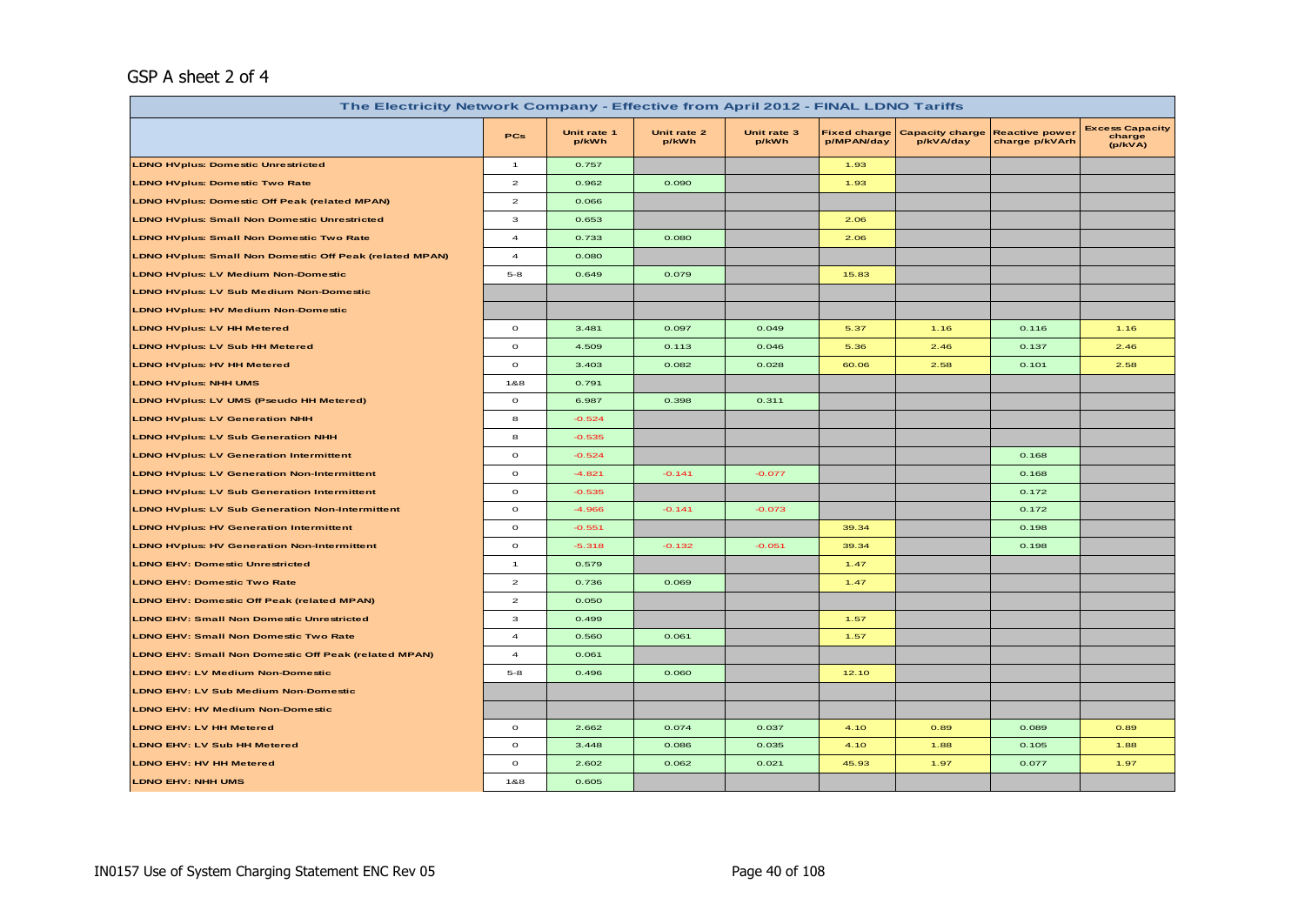## GSP A sheet 3 of 4

| The Electricity Network Company - Effective from April 2012 - FINAL LDNO Tariffs |                                    |                      |                      |                      |                                   |                                     |                                         |                                             |  |  |
|----------------------------------------------------------------------------------|------------------------------------|----------------------|----------------------|----------------------|-----------------------------------|-------------------------------------|-----------------------------------------|---------------------------------------------|--|--|
|                                                                                  | <b>PCs</b>                         | Unit rate 1<br>p/kWh | Unit rate 2<br>p/kWh | Unit rate 3<br>p/kWh | <b>Fixed charge</b><br>p/MPAN/day | <b>Capacity charge</b><br>p/kVA/day | <b>Reactive power</b><br>charge p/kVArh | <b>Excess Capacity</b><br>charge<br>(p/kVA) |  |  |
| LDNO EHV: LV UMS (Pseudo HH Metered)                                             | $\mathbf{o}$                       | 5.343                | 0.304                | 0.238                |                                   |                                     |                                         |                                             |  |  |
| <b>LDNO EHV: LV Generation NHH</b>                                               | 8                                  | $-0.401$             |                      |                      |                                   |                                     |                                         |                                             |  |  |
| <b>LDNO EHV: LV Sub Generation NHH</b>                                           | 8                                  | $-0.409$             |                      |                      |                                   |                                     |                                         |                                             |  |  |
| <b>LDNO EHV: LV Generation Intermittent</b>                                      | $\mathbf{o}$                       | $-0.401$             |                      |                      |                                   |                                     | 0.129                                   |                                             |  |  |
| <b>LDNO EHV: LV Generation Non-Intermittent</b>                                  | $\mathbf{o}$                       | $-3.686$             | $-0.108$             | $-0.059$             |                                   |                                     | 0.129                                   |                                             |  |  |
| <b>LDNO EHV: LV Sub Generation Intermittent</b>                                  | $\mathbf{o}$                       | $-0.409$             |                      |                      |                                   |                                     | 0.132                                   |                                             |  |  |
| <b>LDNO EHV: LV Sub Generation Non-Intermittent</b>                              | $\circ$                            | $-3.797$             | $-0.108$             | $-0.056$             |                                   |                                     | 0.132                                   |                                             |  |  |
| <b>LDNO EHV: HV Generation Intermittent</b>                                      | $\mathbf{o}$                       | $-0.421$             |                      |                      | 30.08                             |                                     | 0.151                                   |                                             |  |  |
| <b>LDNO EHV: HV Generation Non-Intermittent</b>                                  | $\circ$                            | $-4.066$             | $-0.101$             | $-0.039$             | 30.08                             |                                     | 0.151                                   |                                             |  |  |
| LDNO 132kV/EHV: Domestic Unrestricted                                            | $\mathbf{1}$                       | 0.429                |                      |                      | 1.09                              |                                     |                                         |                                             |  |  |
| LDNO 132kV/EHV: Domestic Two Rate                                                | $\mathbf{z}$                       | 0.545                | 0.051                |                      | 1.09                              |                                     |                                         |                                             |  |  |
| LDNO 132kV/EHV: Domestic Off Peak (related MPAN)                                 | $\overline{a}$                     | 0.037                |                      |                      |                                   |                                     |                                         |                                             |  |  |
| LDNO 132kV/EHV: Small Non Domestic Unrestricted                                  | з                                  | 0.370                |                      |                      | 1.17                              |                                     |                                         |                                             |  |  |
| LDNO 132kV/EHV: Small Non Domestic Two Rate                                      | $\overline{\mathbf{4}}$            | 0.415                | 0.045                |                      | 1.17                              |                                     |                                         |                                             |  |  |
| LDNO 132kV/EHV: Small Non Domestic Off Peak (related MPAN)                       | $\overline{a}$                     | 0.045                |                      |                      |                                   |                                     |                                         |                                             |  |  |
| LDNO 132kV/EHV: LV Medium Non-Domestic                                           | $5 - 8$                            | 0.368                | 0.045                |                      | 8.97                              |                                     |                                         |                                             |  |  |
| LDNO 132kV/EHV: LV Sub Medium Non-Domestic                                       |                                    |                      |                      |                      |                                   |                                     |                                         |                                             |  |  |
| LDNO 132kV/EHV: HV Medium Non-Domestic                                           |                                    |                      |                      |                      |                                   |                                     |                                         |                                             |  |  |
| LDNO 132kV/EHV: LV HH Metered                                                    | $\mathbf{o}$                       | 1.973                | 0.055                | 0.028                | 3.04                              | 0.66                                | 0.066                                   | 0.66                                        |  |  |
| LDNO 132kV/EHV: LV Sub HH Metered                                                | $\mathbf{o}$                       | 2.555                | 0.064                | 0.026                | 3.04                              | 1.39                                | 0.078                                   | 1.39                                        |  |  |
| LDNO 132kV/EHV: HV HH Metered                                                    | $\circ$                            | 1.928                | 0.046                | 0.016                | 34.03                             | 1.46                                | 0.057                                   | 1.46                                        |  |  |
| LDNO 132kV/EHV: NHH UMS                                                          | 1&8                                | 0.448                |                      |                      |                                   |                                     |                                         |                                             |  |  |
| LDNO 132kV/EHV: LV UMS (Pseudo HH Metered)                                       | $\circ$                            | 3.959                | 0.225                | 0.176                |                                   |                                     |                                         |                                             |  |  |
| LDNO 132kV/EHV: LV Generation NHH                                                | 8                                  | $-0.297$             |                      |                      |                                   |                                     |                                         |                                             |  |  |
| LDNO 132kV/EHV: LV Sub Generation NHH                                            | 8                                  | $-0.303$             |                      |                      |                                   |                                     |                                         |                                             |  |  |
| LDNO 132kV/EHV: LV Generation Intermittent                                       | $\mathbf{o}$                       | $-0.297$             |                      |                      |                                   |                                     | 0.095                                   |                                             |  |  |
| LDNO 132kV/EHV: LV Generation Non-Intermittent                                   | $\mathbf{o}$                       | $-2.732$             | $-0.080$             | $-0.044$             |                                   |                                     | 0.095                                   |                                             |  |  |
| LDNO 132kV/EHV: LV Sub Generation Intermittent                                   | $\mathbf{o}$                       | $-0.303$             |                      |                      |                                   |                                     | 0.097                                   |                                             |  |  |
| LDNO 132kV/EHV: LV Sub Generation Non-Intermittent                               | $\mathbf{o}$                       | $-2.814$             | $-0.080$             | $-0.041$             |                                   |                                     | 0.097                                   |                                             |  |  |
| LDNO 132kV/EHV: HV Generation Intermittent                                       | $\mathbf{o}$                       | $-0.312$             |                      |                      | 22.29                             |                                     | 0.112                                   |                                             |  |  |
| LDNO 132kV/EHV: HV Generation Non-Intermittent                                   | $\mathbf{o}$                       | $-3.013$             | $-0.075$             | $-0.029$             | 22.29                             |                                     | 0.112                                   |                                             |  |  |
| LDNO 132kV: Domestic Unrestricted                                                | $\overline{1}$                     | 0.290                |                      |                      | 0.74                              |                                     |                                         |                                             |  |  |
| LDNO 132kV: Domestic Two Rate                                                    | $\mathbf{2}% ^{T}(\mathbf{1}_{T})$ | 0.369                | 0.034                |                      | 0.74                              |                                     |                                         |                                             |  |  |
| LDNO 132kV: Domestic Off Peak (related MPAN)                                     | $\overline{a}$                     | 0.025                |                      |                      |                                   |                                     |                                         |                                             |  |  |
| LDNO 132kV: Small Non Domestic Unrestricted                                      | з                                  | 0.250                |                      |                      | 0.79                              |                                     |                                         |                                             |  |  |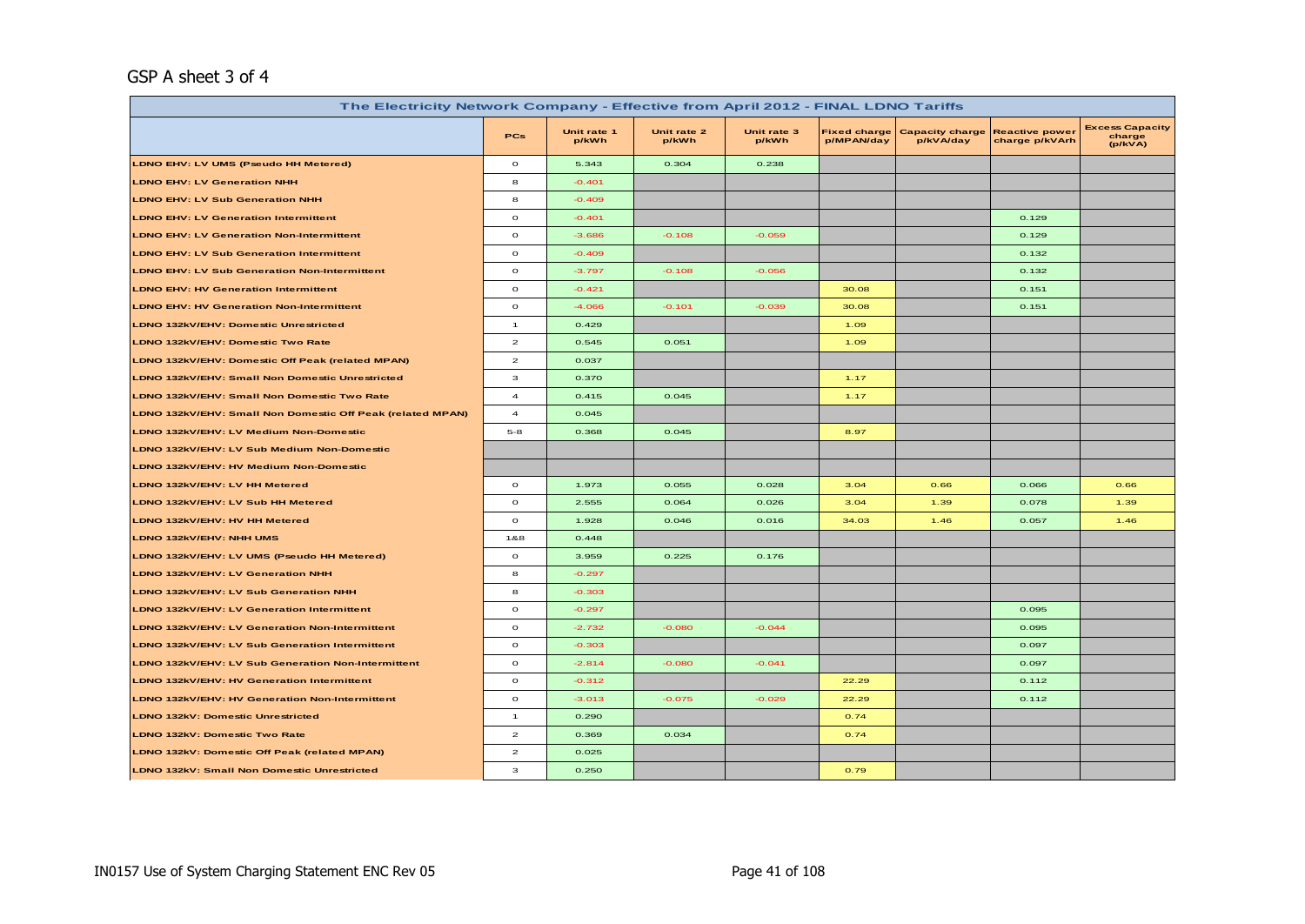#### GSP A sheet 4 of 4

| The Electricity Network Company - Effective from April 2012 - FINAL LDNO Tariffs |                |                      |                      |                      |                                   |                                     |                                         |                                             |  |  |
|----------------------------------------------------------------------------------|----------------|----------------------|----------------------|----------------------|-----------------------------------|-------------------------------------|-----------------------------------------|---------------------------------------------|--|--|
|                                                                                  | PCs            | Unit rate 1<br>p/kWh | Unit rate 2<br>p/kWh | Unit rate 3<br>p/kWh | <b>Fixed charge</b><br>p/MPAN/day | <b>Capacity charge</b><br>p/kVA/day | <b>Reactive power</b><br>charge p/kVArh | <b>Excess Capacity</b><br>charge<br>(p/kVA) |  |  |
| LDNO 132kV: Small Non Domestic Two Rate                                          | $\overline{4}$ | 0.281                | 0.030                |                      | 0.79                              |                                     |                                         |                                             |  |  |
| LDNO 132kV: Small Non Domestic Off Peak (related MPAN)                           | $\overline{a}$ | 0.030                |                      |                      |                                   |                                     |                                         |                                             |  |  |
| LDNO 132kV: LV Medium Non-Domestic                                               | $5 - 8$        | 0.249                | 0.030                |                      | 6.06                              |                                     |                                         |                                             |  |  |
| LDNO 132kV: LV Sub Medium Non-Domestic                                           |                |                      |                      |                      |                                   |                                     |                                         |                                             |  |  |
| LDNO 132kV: HV Medium Non-Domestic                                               |                |                      |                      |                      |                                   |                                     |                                         |                                             |  |  |
| LDNO 132kV: LV HH Metered                                                        | $\circ$        | 1.334                | 0.037                | 0.019                | 2.06                              | 0.44                                | 0.045                                   | O.44                                        |  |  |
| LDNO 132kV: LV Sub HH Metered                                                    | $\mathbf{o}$   | 1.728                | 0.043                | 0.018                | 2.06                              | 0.94                                | 0.052                                   | 0.94                                        |  |  |
| LDNO 132kV: HV HH Metered                                                        | $\circ$        | 1.304                | 0.031                | 0.011                | 23.02                             | 0.99                                | 0.039                                   | 0.99                                        |  |  |
| LDNO 132kV: NHH UMS                                                              | 1&8            | 0.303                |                      |                      |                                   |                                     |                                         |                                             |  |  |
| LDNO 132kV: LV UMS (Pseudo HH Metered)                                           | $\circ$        | 2.677                | 0.152                | 0.119                |                                   |                                     |                                         |                                             |  |  |
| LDNO 132kV: LV Generation NHH                                                    | 8              | $-0.201$             |                      |                      |                                   |                                     |                                         |                                             |  |  |
| <b>LDNO 132kV: LV Sub Generation NHH</b>                                         | 8              | $-0.205$             |                      |                      |                                   |                                     |                                         |                                             |  |  |
| <b>LDNO 132kV: LV Generation Intermittent</b>                                    | $\mathbf{o}$   | $-0.201$             |                      |                      |                                   |                                     | 0.064                                   |                                             |  |  |
| <b>LDNO 132kV: LV Generation Non-Intermittent</b>                                | $\mathbf{o}$   | $-1.847$             | $-0.054$             | $-0.030$             |                                   |                                     | 0.064                                   |                                             |  |  |
| <b>LDNO 132kV: LV Sub Generation Intermittent</b>                                | $\circ$        | $-0.205$             |                      |                      |                                   |                                     | 0.066                                   |                                             |  |  |
| <b>LDNO 132kV: LV Sub Generation Non-Intermittent</b>                            | $\circ$        | $-1.903$             | $-0.054$             | $-0.028$             |                                   |                                     | 0.066                                   |                                             |  |  |
| LDNO 132kV: HV Generation Intermittent                                           | $\circ$        | $-0.211$             |                      |                      | 15.07                             |                                     | 0.076                                   |                                             |  |  |
| <b>LDNO 132kV: HV Generation Non-Intermittent</b>                                | $\mathbf{o}$   | $-2.038$             | $-0.051$             | $-0.020$             | 15.07                             |                                     | 0.076                                   |                                             |  |  |
| <b>LDNO 0000: Domestic Unrestricted</b>                                          | $\mathbf{1}$   | 0.057                |                      |                      | 0.14                              |                                     |                                         |                                             |  |  |
| LDNO 0000: Domestic Two Rate                                                     | $\mathbf{z}$   | 0.072                | 0.007                |                      | 0.14                              |                                     |                                         |                                             |  |  |
| LDNO 0000: Domestic Off Peak (related MPAN)                                      | $\mathbf{z}$   | 0.005                |                      |                      |                                   |                                     |                                         |                                             |  |  |
| <b>LDNO 0000: Small Non Domestic Unrestricted</b>                                | з              | 0.049                |                      |                      | 0.15                              |                                     |                                         |                                             |  |  |
| <b>LDNO 0000: Small Non Domestic Two Rate</b>                                    | $\overline{a}$ | 0.055                | 0.006                |                      | 0.15                              |                                     |                                         |                                             |  |  |
| LDNO 0000: Small Non Domestic Off Peak (related MPAN)                            | $\overline{4}$ | 0.006                |                      |                      |                                   |                                     |                                         |                                             |  |  |
| LDNO 0000: LV Medium Non-Domestic                                                | $5 - 8$        | 0.049                | 0.006                |                      | 1.18                              |                                     |                                         |                                             |  |  |
| LDNO 0000: LV Sub Medium Non-Domestic                                            |                |                      |                      |                      |                                   |                                     |                                         |                                             |  |  |
| LDNO 0000: HV Medium Non-Domestic                                                |                |                      |                      |                      |                                   |                                     |                                         |                                             |  |  |
| LDNO 0000: LV HH Metered                                                         | $\circ$        | 0.260                | 0.007                | 0.004                | O.4O                              | 0.09                                | 0.009                                   | 0.09                                        |  |  |
| LDNO 0000: LV Sub HH Metered                                                     | $\circ$        | 0.337                | 0.008                | 0.003                | O.4O                              | 0.18                                | 0.010                                   | 0.18                                        |  |  |
| LDNO 0000: HV HH Metered                                                         | $\circ$        | 0.255                | 0.006                | 0.002                | 4.49                              | 0.19                                | 0.008                                   | 0.19                                        |  |  |
| LDNO 0000: NHH UMS                                                               | 1&8            | 0.059                |                      |                      |                                   |                                     |                                         |                                             |  |  |
| LDNO 0000: LV UMS (Pseudo HH Metered)                                            | $\circ$        | 0.523                | 0.030                | 0.023                |                                   |                                     |                                         |                                             |  |  |
| <b>LDNO 0000: LV Generation NHH</b>                                              | 8              | $-0.039$             |                      |                      |                                   |                                     |                                         |                                             |  |  |
| <b>LDNO 0000: LV Sub Generation NHH</b>                                          | 8              | $-0.040$             |                      |                      |                                   |                                     |                                         |                                             |  |  |
| <b>LDNO 0000: LV Generation Intermittent</b>                                     | $\circ$        | $-0.039$             |                      |                      |                                   |                                     | 0.013                                   |                                             |  |  |
| <b>LDNO 0000: LV Generation Non-Intermittent</b>                                 | $\circ$        | $-0.361$             | $-0.011$             | $-0.006$             |                                   |                                     | 0.013                                   |                                             |  |  |
| <b>LDNO 0000: LV Sub Generation Intermittent</b>                                 | $\circ$        | $-0.040$             |                      |                      |                                   |                                     | 0.013                                   |                                             |  |  |
| <b>LDNO 0000: LV Sub Generation Non-Intermittent</b>                             | $\circ$        | $-0.371$             | $-0.011$             | $-0.005$             |                                   |                                     | 0.013                                   |                                             |  |  |
| <b>LDNO 0000: HV Generation Intermittent</b>                                     | $\circ$        | $-0.041$             |                      |                      | 2.94                              |                                     | 0.015                                   |                                             |  |  |
| <b>LDNO 0000: HV Generation Non-Intermittent</b>                                 | $\circ$        | $-0.398$             | $-0.010$             | $-0.004$             | 2.94                              |                                     | 0.015                                   |                                             |  |  |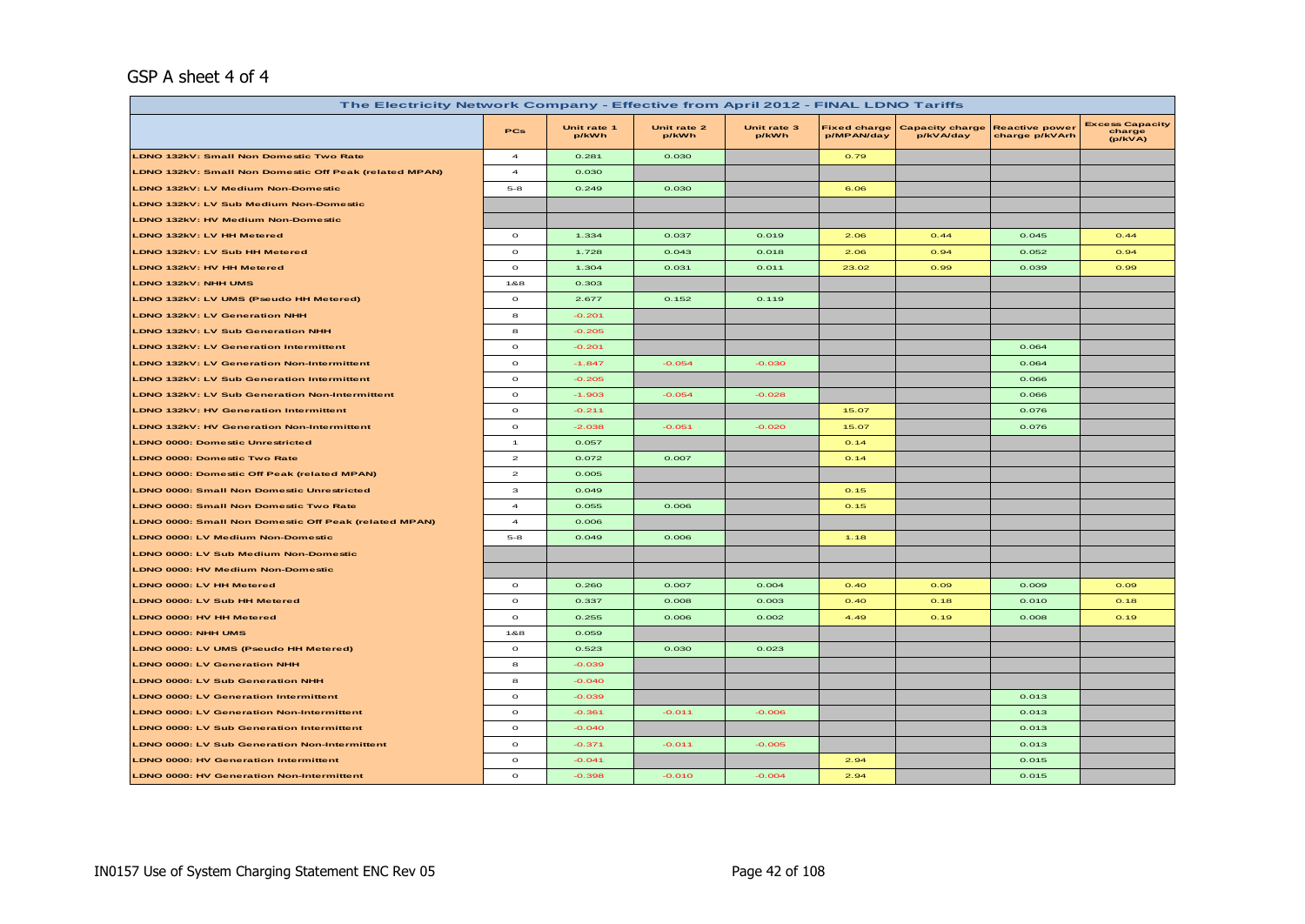#### GSP B sheet 1 of 4

| The Electricity Network Company - Effective from April 2012 - FINAL LDNO Tariffs |                         |                      |                      |                      |                                   |                                     |                                         |                                             |  |  |
|----------------------------------------------------------------------------------|-------------------------|----------------------|----------------------|----------------------|-----------------------------------|-------------------------------------|-----------------------------------------|---------------------------------------------|--|--|
|                                                                                  | PCs                     | Unit rate 1<br>p/kWh | Unit rate 2<br>p/kWh | Unit rate 3<br>p/kWh | <b>Fixed charge</b><br>p/MPAN/day | <b>Capacity charge</b><br>p/kVA/day | <b>Reactive power</b><br>charge p/kVArh | <b>Excess Capacity</b><br>charge<br>(p/kVA) |  |  |
| <b>LDNO LV: Domestic Unrestricted</b>                                            | $\mathbf{1}$            | 1.382                |                      |                      | 2.66                              |                                     |                                         |                                             |  |  |
| <b>LDNO LV: Domestic Two Rate</b>                                                | $\overline{a}$          | 1.727                | 0.041                |                      | 2.66                              |                                     |                                         |                                             |  |  |
| <b>LDNO LV: Domestic Off Peak (related MPAN)</b>                                 | $\overline{\mathbf{z}}$ | 0.299                |                      |                      |                                   |                                     |                                         |                                             |  |  |
| <b>LDNO LV: Small Non Domestic Unrestricted</b>                                  | $\mathbf 3$             | 1.213                |                      |                      | 3.58                              |                                     |                                         |                                             |  |  |
| <b>LDNO LV: Small Non Domestic Two Rate</b>                                      | $\overline{a}$          | 1.332                | 0.035                |                      | 3.58                              |                                     |                                         |                                             |  |  |
| LDNO LV: Small Non Domestic Off Peak (related MPAN)                              | $\overline{\mathbf{4}}$ | 0.198                |                      |                      |                                   |                                     |                                         |                                             |  |  |
| <b>LDNO LV: LV Medium Non-Domestic</b>                                           | $5 - 8$                 | 1.262                | 0.031                |                      | 22.32                             |                                     |                                         |                                             |  |  |
| <b>LDNO LV: LV HH Metered</b>                                                    | $\circ$                 | 5.909                | 0.407                | 0.024                | 6.66                              | 1.58                                | 0.225                                   | 1.58                                        |  |  |
| <b>LDNO LV: NHH UMS</b>                                                          | 1&8                     | 1.776                |                      |                      |                                   |                                     |                                         |                                             |  |  |
| LDNO LV: LV UMS (Pseudo HH Metered)                                              | $\circ$                 | 18.203               | 1.774                | 0.491                |                                   |                                     |                                         |                                             |  |  |
| <b>LDNO LV: LV Generation NHH</b>                                                | 8                       | $-0.771$             |                      |                      |                                   |                                     |                                         |                                             |  |  |
| <b>LDNO LV: LV Generation Intermittent</b>                                       | $\mathbf{o}$            | $-0.771$             |                      |                      |                                   |                                     | 0.272                                   |                                             |  |  |
| <b>LDNO LV: LV Generation Non-Intermittent</b>                                   | $\circ$                 | $-6.353$             | $-0.592$             | $-0.035$             |                                   |                                     | 0.272                                   |                                             |  |  |
| <b>LDNO HV: Domestic Unrestricted</b>                                            | $\mathbf{1}$            | 0.997                |                      |                      | 1.92                              |                                     |                                         |                                             |  |  |
| <b>LDNO HV: Domestic Two Rate</b>                                                | $\overline{a}$          | 1.246                | 0.029                |                      | 1.92                              |                                     |                                         |                                             |  |  |
| LDNO HV: Domestic Off Peak (related MPAN)                                        | $\overline{\mathbf{z}}$ | 0.216                |                      |                      |                                   |                                     |                                         |                                             |  |  |
| <b>LDNO HV: Small Non Domestic Unrestricted</b>                                  | 3                       | 0.875                |                      |                      | 2.58                              |                                     |                                         |                                             |  |  |
| <b>LDNO HV: Small Non Domestic Two Rate</b>                                      | $\overline{a}$          | 0.961                | 0.025                |                      | 2.58                              |                                     |                                         |                                             |  |  |
| <b>LDNO HV: Small Non Domestic Off Peak (related MPAN)</b>                       | $\overline{4}$          | 0.143                |                      |                      |                                   |                                     |                                         |                                             |  |  |
| <b>LDNO HV: LV Medium Non-Domestic</b>                                           | $5 - 8$                 | 0.910                | 0.022                |                      | 16.09                             |                                     |                                         |                                             |  |  |
| LDNO HV: LV HH Metered                                                           | $\mathbf{o}$            | 4.261                | 0.294                | 0.017                | 4.81                              | 1.14                                | 0.162                                   | 1.14                                        |  |  |
| LDNO HV: LV Sub HH Metered                                                       | $\circ$                 | 4.883                | 0.299                | 0.016                | 6.80                              | 2.19                                | 0.187                                   | 2.19                                        |  |  |
| <b>LDNO HV: HV HH Metered</b>                                                    | $\mathbf{o}$            | 4.054                | 0.190                | 0.008                | 76.91                             | 3.17                                | 0.131                                   | 3.17                                        |  |  |
| <b>LDNO HV: NHH UMS</b>                                                          | 1&8                     | 1.281                |                      |                      |                                   |                                     |                                         |                                             |  |  |
| LDNO HV: LV UMS (Pseudo HH Metered)                                              | $\circ$                 | 13.127               | 1.280                | 0.354                |                                   |                                     |                                         |                                             |  |  |
| <b>LDNO HV: LV Generation NHH</b>                                                | 8                       | $-0.771$             |                      |                      |                                   |                                     |                                         |                                             |  |  |
| <b>LDNO HV: LV Sub Generation NHH</b>                                            | 8                       | $-0.664$             |                      |                      |                                   |                                     |                                         |                                             |  |  |
| <b>LDNO HV: LV Generation Intermittent</b>                                       | $\circ$                 | $-0.771$             |                      |                      |                                   |                                     | 0.272                                   |                                             |  |  |
| <b>LDNO HV: LV Generation Non-Intermittent</b>                                   | $\mathbf{o}$            | $-6.353$             | $-0.592$             | $-0.035$             |                                   |                                     | 0.272                                   |                                             |  |  |
| <b>LDNO HV: LV Sub Generation Intermittent</b>                                   | $\circ$                 | $-0.664$             |                      |                      |                                   |                                     | 0.246                                   |                                             |  |  |
| <b>LDNO HV: LV Sub Generation Non-Intermittent</b>                               | $\circ$                 | $-5.522$             | $-0.497$             | $-0.029$             |                                   |                                     | 0.246                                   |                                             |  |  |
| <b>LDNO HV: HV Generation Intermittent</b>                                       | $\mathbf{o}$            | $-0.482$             |                      |                      |                                   |                                     | 0.195                                   |                                             |  |  |
| <b>LDNO HV: HV Generation Non-Intermittent</b>                                   | $\mathbf{o}$            | $-4.153$             | $-0.328$             | $-0.017$             |                                   |                                     | 0.195                                   |                                             |  |  |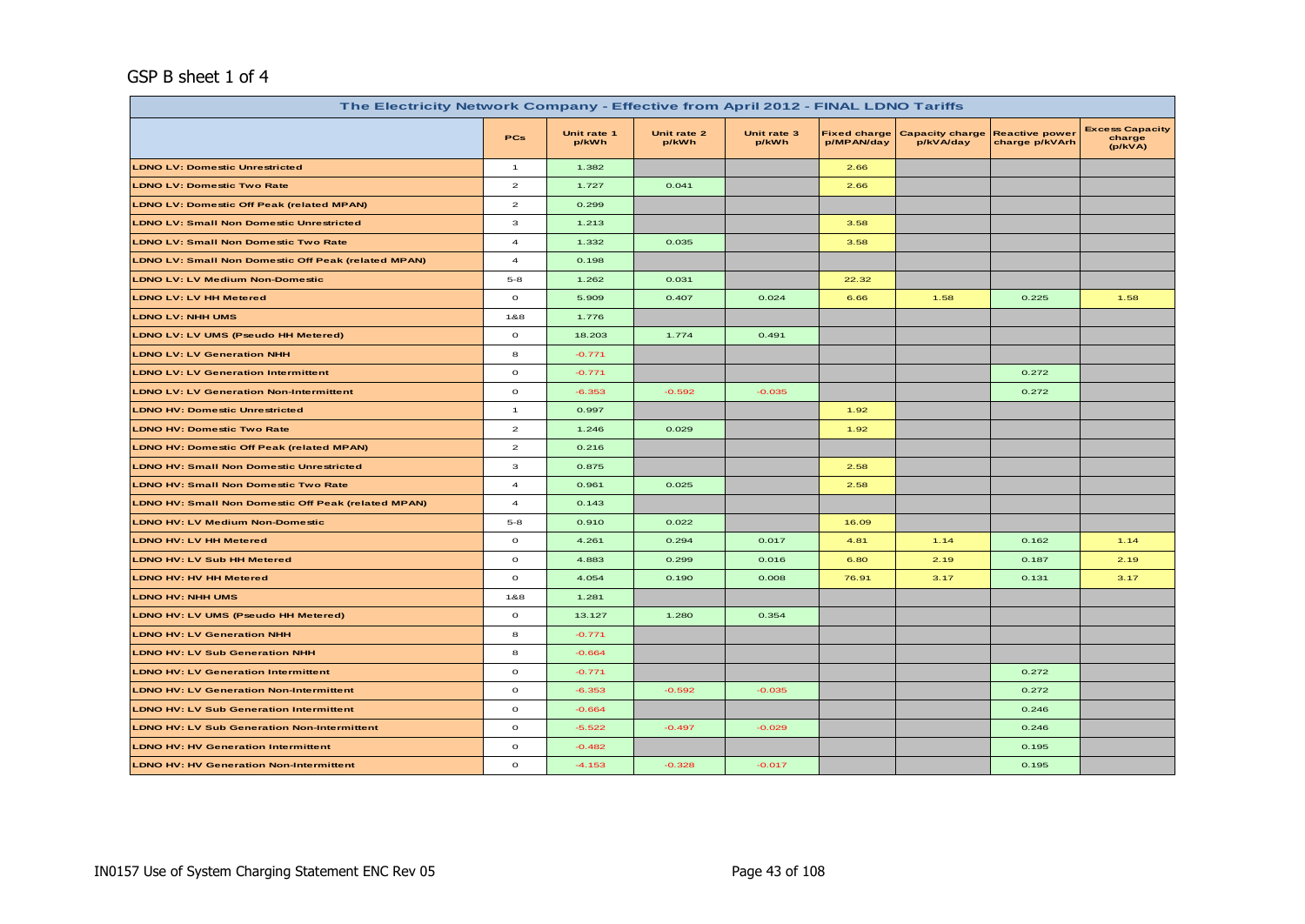## GSP B sheet 2 of 4

| The Electricity Network Company - Effective from April 2012 - FINAL LDNO Tariffs |                         |                      |                      |                      |                                   |                                     |                                         |                                             |  |
|----------------------------------------------------------------------------------|-------------------------|----------------------|----------------------|----------------------|-----------------------------------|-------------------------------------|-----------------------------------------|---------------------------------------------|--|
|                                                                                  | <b>PCs</b>              | Unit rate 1<br>p/kWh | Unit rate 2<br>p/kWh | Unit rate 3<br>p/kWh | <b>Fixed charge</b><br>p/MPAN/day | <b>Capacity charge</b><br>p/kVA/day | <b>Reactive power</b><br>charge p/kVArh | <b>Excess Capacity</b><br>charge<br>(p/kVA) |  |
| <b>LDNO HVplus: Domestic Unrestricted</b>                                        | $\overline{1}$          | 0.838                |                      |                      | 1.62                              |                                     | 0.000                                   |                                             |  |
| <b>LDNO HVplus: Domestic Two Rate</b>                                            | $\overline{a}$          | 1.048                | 0.025                |                      | 1.62                              |                                     |                                         |                                             |  |
| <b>LDNO HVplus: Domestic Off Peak (related MPAN)</b>                             | $\mathbf{z}$            | 0.181                |                      |                      |                                   |                                     |                                         |                                             |  |
| <b>LDNO HVplus: Small Non Domestic Unrestricted</b>                              | 3                       | 0.736                |                      |                      | 2.17                              |                                     |                                         |                                             |  |
| LDNO HVplus: Small Non Domestic Two Rate                                         | $\overline{\mathbf{4}}$ | 0.808                | 0.021                |                      | 2.17                              |                                     |                                         |                                             |  |
| LDNO HVplus: Small Non Domestic Off Peak (related MPAN)                          | $\overline{a}$          | 0.120                |                      |                      |                                   |                                     |                                         |                                             |  |
| <b>LDNO HVplus: LV Medium Non-Domestic</b>                                       | $5 - 8$                 | 0.765                | 0.019                |                      | 13.54                             |                                     |                                         |                                             |  |
| <b>LDNO HVplus: LV Sub Medium Non-Domestic</b>                                   |                         |                      |                      |                      |                                   |                                     |                                         |                                             |  |
| <b>LDNO HVplus: HV Medium Non-Domestic</b>                                       |                         |                      |                      |                      |                                   |                                     |                                         |                                             |  |
| <b>LDNO HVplus: LV HH Metered</b>                                                | $\circ$                 | 3.584                | 0.247                | 0.014                | 4.04                              | 0.96                                | 0.136                                   | 0.96                                        |  |
| LDNO HVplus: LV Sub HH Metered                                                   | $\mathbf{o}$            | 4.108                | 0.251                | 0.014                | 5.72                              | 1.84                                | 0.157                                   | 1.84                                        |  |
| <b>LDNO HVplus: HV HH Metered</b>                                                | $\mathbf{o}$            | 3.410                | 0.160                | 0.007                | 64.70                             | 2.67                                | 0.110                                   | 2.67                                        |  |
| <b>LDNO HVplus: NHH UMS</b>                                                      | 1&8                     | 1.077                |                      |                      |                                   |                                     |                                         |                                             |  |
| LDNO HVplus: LV UMS (Pseudo HH Metered)                                          | $\mathbf{o}$            | 11.042               | 1.076                | 0.298                |                                   |                                     |                                         |                                             |  |
| <b>LDNO HVplus: LV Generation NHH</b>                                            | 8                       | $-0.474$             |                      |                      |                                   |                                     |                                         |                                             |  |
| <b>LDNO HVplus: LV Sub Generation NHH</b>                                        | 8                       | $-0.459$             |                      |                      |                                   |                                     |                                         |                                             |  |
| <b>LDNO HVplus: LV Generation Intermittent</b>                                   | $\circ$                 | $-0.474$             |                      |                      |                                   |                                     | 0.167                                   |                                             |  |
| <b>LDNO HVplus: LV Generation Non-Intermittent</b>                               | $\mathbf{o}$            | $-3.905$             | $-0.364$             | $-0.022$             |                                   |                                     | 0.167                                   |                                             |  |
| LDNO HVplus: LV Sub Generation Intermittent                                      | $\mathbf{o}$            | $-0.459$             |                      |                      |                                   |                                     | 0.170                                   |                                             |  |
| <b>LDNO HVplus: LV Sub Generation Non-Intermittent</b>                           | $\mathbf{o}$            | $-3.816$             | $-0.343$             | $-0.020$             |                                   |                                     | 0.170                                   |                                             |  |
| <b>LDNO HVplus: HV Generation Intermittent</b>                                   | $\mathbf{o}$            | $-0.482$             |                      |                      | 16.07                             |                                     | 0.195                                   |                                             |  |
| <b>LDNO HVplus: HV Generation Non-Intermittent</b>                               | $\mathbf{o}$            | $-4.153$             | $-0.328$             | $-0.017$             | 16.07                             |                                     | 0.195                                   |                                             |  |
| <b>LDNO EHV: Domestic Unrestricted</b>                                           | $\overline{1}$          | 0.728                |                      |                      | 1.40                              |                                     |                                         |                                             |  |
| <b>LDNO EHV: Domestic Two Rate</b>                                               | $\mathbf{z}$            | 0.910                | 0.021                |                      | 1.40                              |                                     |                                         |                                             |  |
| LDNO EHV: Domestic Off Peak (related MPAN)                                       | $\mathbf{z}$            | 0.158                |                      |                      |                                   |                                     |                                         |                                             |  |
| <b>LDNO EHV: Small Non Domestic Unrestricted</b>                                 | 3                       | 0.639                |                      |                      | 1.88                              |                                     |                                         |                                             |  |
| <b>LDNO EHV: Small Non Domestic Two Rate</b>                                     | $\overline{4}$          | 0.702                | 0.018                |                      | 1.88                              |                                     |                                         |                                             |  |
| LDNO EHV: Small Non Domestic Off Peak (related MPAN)                             | 4                       | 0.104                |                      |                      |                                   |                                     |                                         |                                             |  |
| <b>LDNO EHV: LV Medium Non-Domestic</b>                                          | $5 - 8$                 | 0.665                | 0.016                |                      | 11.75                             |                                     |                                         |                                             |  |
| LDNO EHV: LV Sub Medium Non-Domestic                                             |                         |                      |                      |                      |                                   |                                     |                                         |                                             |  |
| <b>LDNO EHV: HV Medium Non-Domestic</b>                                          |                         |                      |                      |                      |                                   |                                     |                                         |                                             |  |
| LDNO EHV: LV HH Metered                                                          | $\circ$                 | 3.112                | 0.215                | 0.012                | 3.51                              | 0.83                                | 0.118                                   | 0.83                                        |  |
| LDNO EHV: LV Sub HH Metered                                                      | $\mathbf{o}$            | 3.566                | 0.218                | 0.012                | 4.97                              | 1.60                                | 0.137                                   | 1.60                                        |  |
| LDNO EHV: HV HH Metered                                                          | $\mathbf{o}$            | 2.961                | 0.139                | 0.006                | 56.17                             | 2.32                                | 0.095                                   | 2.32                                        |  |
| LDNO EHV: NHH UMS                                                                | 1&8                     | 0.935                |                      |                      |                                   |                                     |                                         |                                             |  |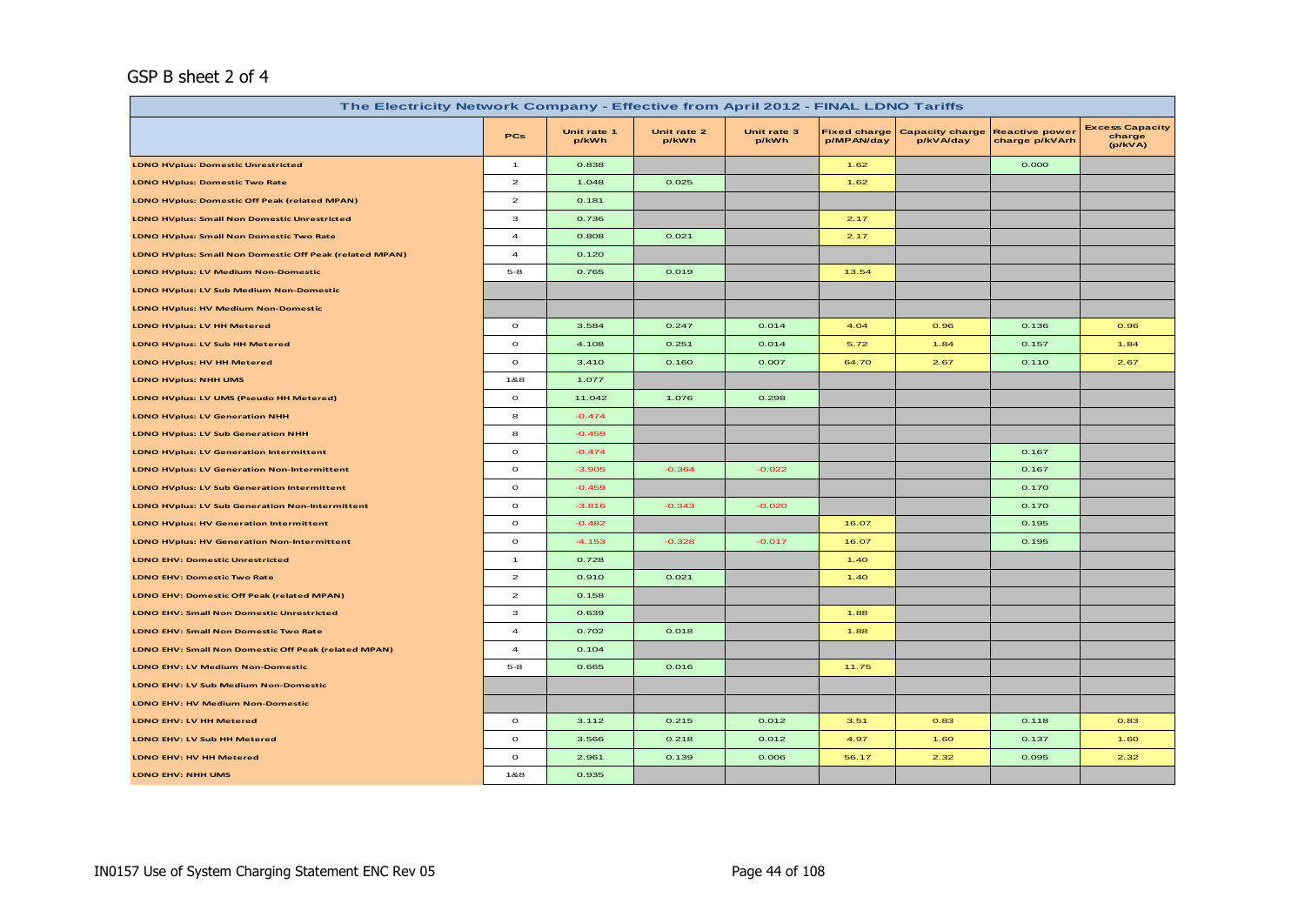#### GSP B sheet 3 of 4

| The Electricity Network Company - Effective from April 2012 - FINAL LDNO Tariffs |                         |                      |                      |                      |                                   |                                     |                                         |                                             |  |  |
|----------------------------------------------------------------------------------|-------------------------|----------------------|----------------------|----------------------|-----------------------------------|-------------------------------------|-----------------------------------------|---------------------------------------------|--|--|
|                                                                                  | PCs                     | Unit rate 1<br>p/kWh | Unit rate 2<br>p/kWh | Unit rate 3<br>p/kWh | <b>Fixed charge</b><br>p/MPAN/day | <b>Capacity charge</b><br>p/kVA/day | <b>Reactive power</b><br>charge p/kVArh | <b>Excess Capacity</b><br>charge<br>(p/kVA) |  |  |
| LDNO EHV: LV UMS (Pseudo HH Metered)                                             | $\mathbf{o}$            | 9.587                | 0.935                | 0.259                |                                   |                                     |                                         |                                             |  |  |
| <b>LDNO EHV: LV Generation NHH</b>                                               | 8                       | $-0.411$             |                      |                      |                                   |                                     |                                         |                                             |  |  |
| <b>LDNO EHV: LV Sub Generation NHH</b>                                           | 8                       | $-0.398$             |                      |                      |                                   |                                     |                                         |                                             |  |  |
| <b>LDNO EHV: LV Generation Intermittent</b>                                      | $\circ$                 | $-0.411$             |                      |                      |                                   |                                     | 0.145                                   |                                             |  |  |
| LDNO EHV: LV Generation Non-Intermittent                                         | $\mathbf{o}$            | $-3.390$             | $-0.316$             | $-0.019$             |                                   |                                     | 0.145                                   |                                             |  |  |
| <b>LDNO EHV: LV Sub Generation Intermittent</b>                                  | $\circ$                 | $-0.398$             |                      |                      |                                   |                                     | 0.148                                   |                                             |  |  |
| LDNO EHV: LV Sub Generation Non-Intermittent                                     | $\mathbf{o}$            | $-3.313$             | $-0.298$             | $-0.017$             |                                   |                                     | 0.148                                   |                                             |  |  |
| <b>LDNO EHV: HV Generation Intermittent</b>                                      | $\mathbf{o}$            | $-0.418$             |                      |                      | 13.95                             |                                     | 0.169                                   |                                             |  |  |
| <b>LDNO EHV: HV Generation Non-Intermittent</b>                                  | $\circ$                 | $-3.606$             | $-0.285$             | $-0.015$             | 13.95                             |                                     | 0.169                                   |                                             |  |  |
| LDNO 132kV/EHV: Domestic Unrestricted                                            | $\mathbf{1}$            | 0.680                |                      |                      | 1.31                              |                                     |                                         |                                             |  |  |
| LDNO 132kV/EHV: Domestic Two Rate                                                | $\mathbf{2}$            | 0.849                | 0.020                |                      | 1.31                              |                                     |                                         |                                             |  |  |
| LDNO 132kV/EHV: Domestic Off Peak (related MPAN)                                 | $\mathbf{z}$            | 0.147                |                      |                      |                                   |                                     |                                         |                                             |  |  |
| LDNO 132kV/EHV: Small Non Domestic Unrestricted                                  | з                       | 0.597                |                      |                      | 1.76                              |                                     |                                         |                                             |  |  |
| LDNO 132kV/EHV: Small Non Domestic Two Rate                                      | $\overline{\mathbf{4}}$ | 0.655                | 0.017                |                      | 1.76                              |                                     |                                         |                                             |  |  |
| LDNO 132kV/EHV: Small Non Domestic Off Peak (related MPAN)                       | $\overline{a}$          | 0.098                |                      |                      |                                   |                                     |                                         |                                             |  |  |
| LDNO 132kV/EHV: LV Medium Non-Domestic                                           | $5 - 8$                 | 0.621                | 0.015                |                      | 10.98                             |                                     |                                         |                                             |  |  |
| LDNO 132kV/EHV: LV Sub Medium Non-Domestic                                       |                         |                      |                      |                      |                                   |                                     |                                         |                                             |  |  |
| LDNO 132kV/EHV: HV Medium Non-Domestic                                           |                         |                      |                      |                      |                                   |                                     |                                         |                                             |  |  |
| LDNO 132kV/EHV: LV HH Metered                                                    | $\circ$                 | 2.906                | 0.200                | 0.012                | 3.28                              | 0.78                                | 0.111                                   | 0.78                                        |  |  |
| LDNO 132kV/EHV: LV Sub HH Metered                                                | $\mathbf{o}$            | 3.330                | 0.204                | 0.011                | 4.64                              | 1.50                                | 0.128                                   | 1.50                                        |  |  |
| LDNO 132kV/EHV: HV HH Metered                                                    | $\mathbf{o}$            | 2.765                | 0.129                | 0.006                | 52.46                             | 2.16                                | 0.089                                   | 2.16                                        |  |  |
| LDNO 132kV/EHV: NHH UMS                                                          | 1&8                     | 0.873                |                      |                      |                                   |                                     |                                         |                                             |  |  |
| LDNO 132kV/EHV: LV UMS (Pseudo HH Metered)                                       | $\mathbf{o}$            | 8.953                | 0.873                | 0.241                |                                   |                                     |                                         |                                             |  |  |
| LDNO 132kV/EHV: LV Generation NHH                                                | 8                       | $-0.384$             |                      |                      |                                   |                                     |                                         |                                             |  |  |
| LDNO 132kV/EHV: LV Sub Generation NHH                                            | 8                       | $-0.372$             |                      |                      |                                   |                                     |                                         |                                             |  |  |
| LDNO 132kV/EHV: LV Generation Intermittent                                       | $\mathbf{o}$            | $-0.384$             |                      |                      |                                   |                                     | 0.136                                   |                                             |  |  |
| LDNO 132kV/EHV: LV Generation Non-Intermittent                                   | $\mathbf{o}$            | $-3.166$             | $-0.295$             | $-0.017$             |                                   |                                     | 0.136                                   |                                             |  |  |
| LDNO 132kV/EHV: LV Sub Generation Intermittent                                   | $\mathbf{o}$            | $-0.372$             |                      |                      |                                   |                                     | 0.138                                   |                                             |  |  |
| LDNO 132kV/EHV: LV Sub Generation Non-Intermittent                               | $\mathbf{o}$            | $-3.094$             | $-0.278$             | $-0.016$             |                                   |                                     | 0.138                                   |                                             |  |  |
| LDNO 132kV/EHV: HV Generation Intermittent                                       | $\mathbf{o}$            | $-0.391$             |                      |                      | 13.03                             |                                     | 0.158                                   |                                             |  |  |
| LDNO 132kV/EHV: HV Generation Non-Intermittent                                   | $\circ$                 | $-3.367$             | $-0.266$             | $-0.014$             | 13.03                             |                                     | 0.158                                   |                                             |  |  |
| LDNO 132kV: Domestic Unrestricted                                                | $\mathbf{1}$            | 0.507                |                      |                      | 0.98                              |                                     |                                         |                                             |  |  |
| LDNO 132kV: Domestic Two Rate                                                    | $\overline{a}$          | 0.634                | 0.015                |                      | 0.98                              |                                     |                                         |                                             |  |  |
| LDNO 132kV: Domestic Off Peak (related MPAN)                                     | $\mathbf{z}$            | 0.110                |                      |                      |                                   |                                     |                                         |                                             |  |  |
| LDNO 132kV: Small Non Domestic Unrestricted                                      | з                       | 0.445                |                      |                      | 1.31                              |                                     |                                         |                                             |  |  |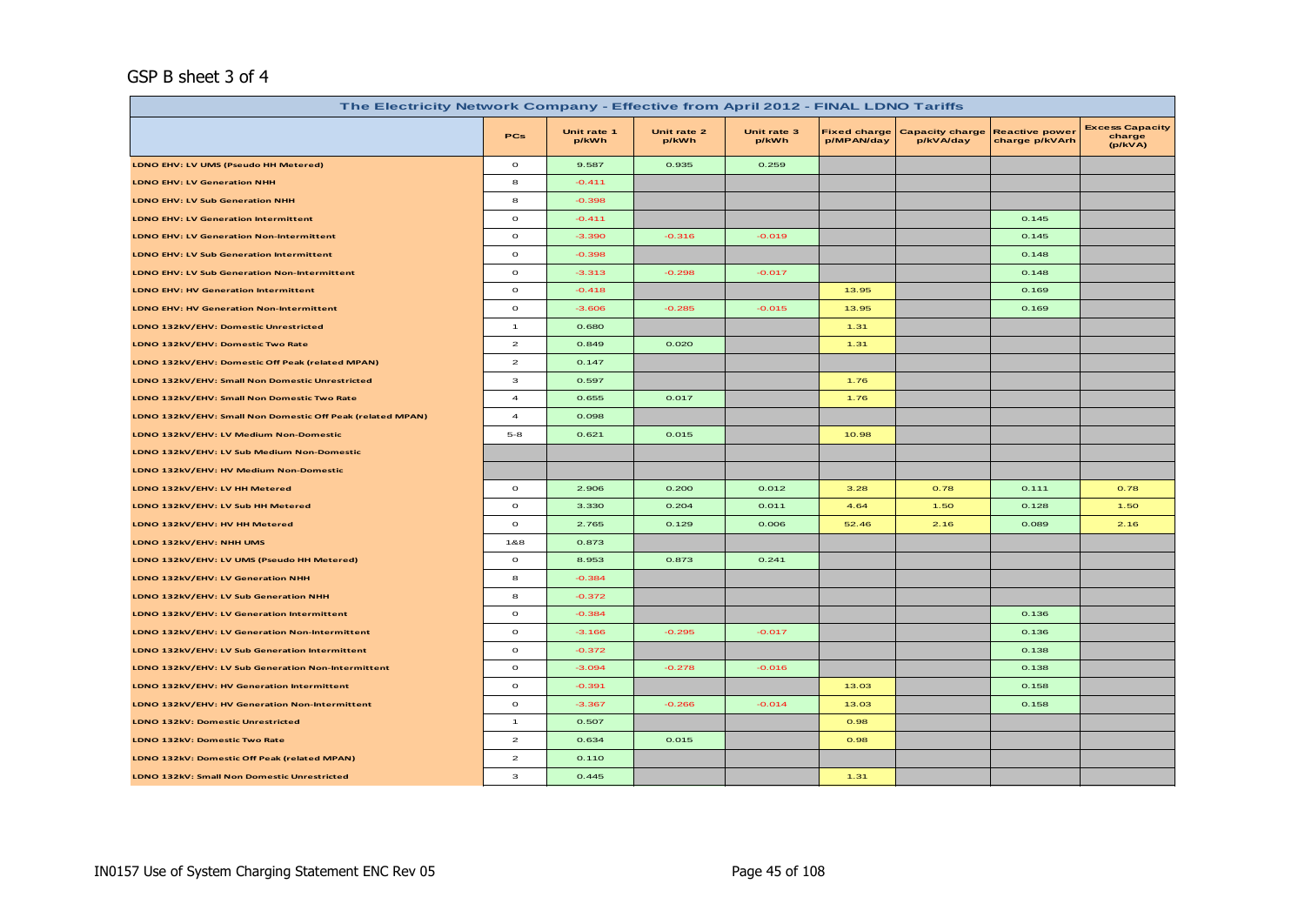#### GSP B sheet 4 of 4

| The Electricity Network Company - Effective from April 2012 - FINAL LDNO Tariffs |                          |                      |                      |                      |                                   |                                     |                                         |                                             |  |
|----------------------------------------------------------------------------------|--------------------------|----------------------|----------------------|----------------------|-----------------------------------|-------------------------------------|-----------------------------------------|---------------------------------------------|--|
|                                                                                  | PCs                      | Unit rate 1<br>p/kWh | Unit rate 2<br>p/kWh | Unit rate 3<br>p/kWh | <b>Fixed charge</b><br>p/MPAN/day | <b>Capacity charge</b><br>p/kVA/day | <b>Reactive power</b><br>charge p/kVArh | <b>Excess Capacity</b><br>charge<br>(p/kVA) |  |
| LDNO 132kV: Small Non Domestic Two Rate                                          | $\overline{a}$           | 0.489                | 0.013                |                      | 1.31                              |                                     |                                         |                                             |  |
| LDNO 132kV: Small Non Domestic Off Peak (related MPAN)                           | 4                        | 0.073                |                      |                      |                                   |                                     |                                         |                                             |  |
| LDNO 132kV: LV Medium Non-Domestic                                               | $5 - 8$                  | 0.463                | 0.011                |                      | 8.19                              |                                     |                                         |                                             |  |
| LDNO 132kV: LV Sub Medium Non-Domestic                                           |                          |                      |                      |                      |                                   |                                     |                                         |                                             |  |
| LDNO 132kV: HV Medium Non-Domestic                                               |                          |                      |                      |                      |                                   |                                     |                                         |                                             |  |
| LDNO 132kV: LV HH Metered                                                        | $\circ$                  | 2.168                | 0.149                | 0.009                | 2.44                              | 0.58                                | 0.082                                   | 0.58                                        |  |
| LDNO 132kV: LV Sub HH Metered                                                    | $\mathbf{o}$             | 2.484                | 0.152                | 0.008                | 3,46                              | 1.12                                | 0.095                                   | 1.12                                        |  |
| LDNO 132kV: HV HH Metered                                                        | $\mathbf{o}$             | 2.062                | 0.097                | 0.004                | 39.13                             | 1.61                                | 0.066                                   | 1.61                                        |  |
| LDNO 132kV: NHH UMS                                                              | 1&8                      | 0.651                |                      |                      |                                   |                                     |                                         |                                             |  |
| LDNO 132kV: LV UMS (Pseudo HH Metered)                                           | $\circ$                  | 6.678                | 0.651                | 0.180                |                                   |                                     |                                         |                                             |  |
| LDNO 132kV: LV Generation NHH                                                    | 8                        | $-0.287$             |                      |                      |                                   |                                     |                                         |                                             |  |
| LDNO 132kV: LV Sub Generation NHH                                                | 8                        | $-0.278$             |                      |                      |                                   |                                     |                                         |                                             |  |
| LDNO 132kV: LV Generation Intermittent                                           | $\circ$                  | $-0.287$             |                      |                      |                                   |                                     | 0.101                                   |                                             |  |
| LDNO 132kV: LV Generation Non-Intermittent                                       | $\circ$                  | $-2.361$             | $-0.220$             | $-0.013$             |                                   |                                     | 0.101                                   |                                             |  |
| LDNO 132kV: LV Sub Generation Intermittent                                       | $\mathbf{o}$             | $-0.278$             |                      |                      |                                   |                                     | 0.103                                   |                                             |  |
| LDNO 132kV: LV Sub Generation Non-Intermittent                                   | $\circ$                  | $-2.308$             | $-0.208$             | $-0.012$             |                                   |                                     | 0.103                                   |                                             |  |
| LDNO 132kV: HV Generation Intermittent                                           | $\circ$                  | $-0.291$             |                      |                      | 9.72                              |                                     | 0.118                                   |                                             |  |
| LDNO 132kV: HV Generation Non-Intermittent                                       | $\circ$                  | $-2.511$             | $-0.198$             | $-0.010$             | 9.72                              |                                     | 0.118                                   |                                             |  |
| <b>LDNO 0000: Domestic Unrestricted</b>                                          | $\mathbf{1}$             | 0.176                |                      |                      | 0.34                              |                                     |                                         |                                             |  |
| LDNO 0000: Domestic Two Rate                                                     | $\mathbf{z}$             | 0.220                | 0.005                |                      | 0.34                              |                                     |                                         |                                             |  |
| LDNO 0000: Domestic Off Peak (related MPAN)                                      | $\mathbf{z}$             | 0.038                |                      |                      |                                   |                                     |                                         |                                             |  |
| LDNO 0000: Small Non Domestic Unrestricted                                       | з                        | 0.155                |                      |                      | 0.46                              |                                     |                                         |                                             |  |
| LDNO 0000: Small Non Domestic Two Rate                                           | $\overline{\phantom{a}}$ | 0.170                | 0.004                |                      | 0.46                              |                                     |                                         |                                             |  |
| LDNO 0000: Small Non Domestic Off Peak (related MPAN)                            | 4                        | 0.025                |                      |                      |                                   |                                     |                                         |                                             |  |
| LDNO 0000: LV Medium Non-Domestic                                                | $5 - 8$                  | 0.161                | 0.004                |                      | 2.84                              |                                     |                                         |                                             |  |
| LDNO 0000: LV Sub Medium Non-Domestic                                            |                          |                      |                      |                      |                                   |                                     |                                         |                                             |  |
| LDNO 0000: HV Medium Non-Domestic                                                |                          |                      |                      |                      |                                   |                                     |                                         |                                             |  |
| LDNO 0000: LV HH Metered                                                         | $\circ$                  | 0.753                | 0.052                | 0.003                | 0.85                              | O.2O                                | 0.029                                   | 0.20                                        |  |
| LDNO 0000: LV Sub HH Metered                                                     | $\mathbf{o}$             | 0.863                | 0.053                | 0.003                | 1.20                              | 0.39                                | 0.033                                   | 0.39                                        |  |
| LDNO 0000: HV HH Metered                                                         | $\mathbf{o}$             | 0.717                | 0.034                | 0.001                | 13.60                             | 0.56                                | 0.023                                   | 0.56                                        |  |
| LDNO 0000: NHH UMS                                                               | 1&8                      | 0.226                |                      |                      |                                   |                                     |                                         |                                             |  |
| LDNO 0000: LV UMS (Pseudo HH Metered)                                            | $\circ$                  | 2.320                | 0.226                | 0.063                |                                   |                                     |                                         |                                             |  |
| LDNO 0000: LV Generation NHH                                                     | 8                        | $-0.100$             |                      |                      |                                   |                                     |                                         |                                             |  |
| LDNO 0000: LV Sub Generation NHH                                                 | 8                        | $-0.096$             |                      |                      |                                   |                                     |                                         |                                             |  |
| LDNO 0000: LV Generation Intermittent                                            | $\mathbf{o}$             | $-0.100$             |                      |                      |                                   |                                     | 0.035                                   |                                             |  |
| LDNO 0000: LV Generation Non-Intermittent                                        | $\circ$                  | $-0.821$             | $-0.076$             | $-0.005$             |                                   |                                     | 0.035                                   |                                             |  |
| LDNO 0000: LV Sub Generation Intermittent                                        | $\circ$                  | $-0.096$             |                      |                      |                                   |                                     | 0.036                                   |                                             |  |
| LDNO 0000: LV Sub Generation Non-Intermittent                                    | $\circ$                  | $-0.802$             | $-0.072$             | $-0.004$             |                                   |                                     | 0.036                                   |                                             |  |
| LDNO 0000: HV Generation Intermittent                                            | $\circ$                  | $-0.101$             |                      |                      | 3.38                              |                                     | 0.041                                   |                                             |  |
| LDNO 0000: HV Generation Non-Intermittent                                        | $\circ$                  | $-0.873$             | $-0.069$             | $-0.004$             | 3.38                              |                                     | 0.041                                   |                                             |  |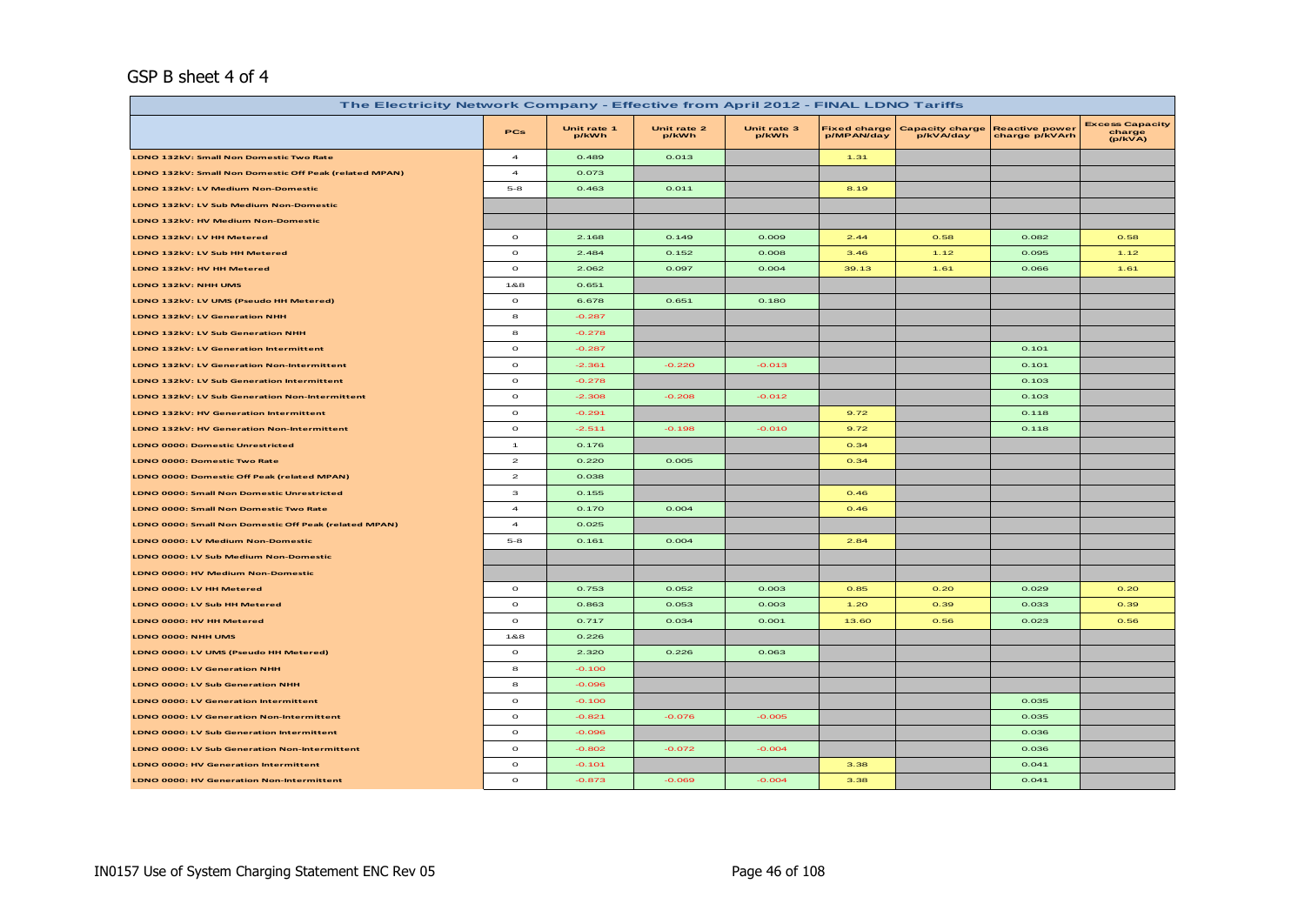# GSP C sheet 1 of 4

| The Electricity Network Company - Effective from April 2012 - FINAL LDNO Tariffs |                         |                      |                      |                      |                                   |                                     |                                         |                                             |  |
|----------------------------------------------------------------------------------|-------------------------|----------------------|----------------------|----------------------|-----------------------------------|-------------------------------------|-----------------------------------------|---------------------------------------------|--|
|                                                                                  | <b>PCs</b>              | Unit rate 1<br>p/kWh | Unit rate 2<br>p/kWh | Unit rate 3<br>p/kWh | <b>Fixed charge</b><br>p/MPAN/day | <b>Capacity charge</b><br>p/kVA/day | <b>Reactive power</b><br>charge p/kVArh | <b>Excess Capacity</b><br>charge<br>(p/kVA) |  |
| <b>LDNO LV: Domestic Unrestricted</b>                                            | $\mathbf{1}$            | 1.406                |                      |                      | 2.48                              |                                     |                                         |                                             |  |
| <b>LDNO LV: Domestic Two Rate</b>                                                | $\overline{a}$          | 1.821                | 0.162                |                      | 2.48                              |                                     |                                         |                                             |  |
| <b>LDNO LV: Domestic Off Peak (related MPAN)</b>                                 | $\overline{\mathbf{z}}$ | 0.156                |                      |                      |                                   |                                     |                                         |                                             |  |
| <b>LDNO LV: Small Non Domestic Unrestricted</b>                                  | 3                       | 0.934                |                      |                      | 2.64                              |                                     |                                         |                                             |  |
| <b>LDNO LV: Small Non Domestic Two Rate</b>                                      | $\overline{\mathbf{4}}$ | 1.069                | 0.077                |                      | 2.64                              |                                     |                                         |                                             |  |
| <b>LDNO LV: Small Non Domestic Off Peak (related MPAN)</b>                       | $\overline{\mathbf{4}}$ | 0.230                |                      |                      |                                   |                                     |                                         |                                             |  |
| <b>LDNO LV: LV Medium Non-Domestic</b>                                           | $5 - 8$                 | 1.167                | 0.120                |                      | 22.97                             |                                     |                                         |                                             |  |
| <b>LDNO LV: LV HH Metered</b>                                                    | $\circ$                 | 2.710                | 0.296                | 0.052                | 6.69                              | 2.07                                | 0.212                                   | 2.07                                        |  |
| <b>LDNO LV: NHH UMS</b>                                                          | 1&8                     | 1.295                |                      |                      |                                   |                                     |                                         |                                             |  |
| LDNO LV: LV UMS (Pseudo HH Metered)                                              | $\circ$                 | 10.380               | 1.479                | 0.485                |                                   |                                     |                                         |                                             |  |
| <b>LDNO LV: LV Generation NHH</b>                                                | 8                       | $-0.925$             |                      |                      |                                   |                                     |                                         |                                             |  |
| <b>LDNO LV: LV Generation Intermittent</b>                                       | $\mathbf{o}$            | $-0.925$             |                      |                      |                                   |                                     | 0.309                                   |                                             |  |
| <b>LDNO LV: LV Generation Non-Intermittent</b>                                   | $\circ$                 | $-4.154$             | $-0.471$             | $-0.086$             |                                   |                                     | 0.309                                   |                                             |  |
| <b>LDNO HV: Domestic Unrestricted</b>                                            | $\mathbf{1}$            | 1.004                |                      |                      | 1.77                              |                                     |                                         |                                             |  |
| <b>LDNO HV: Domestic Two Rate</b>                                                | $\overline{a}$          | 1.301                | 0.116                |                      | 1.77                              |                                     |                                         |                                             |  |
| <b>LDNO HV: Domestic Off Peak (related MPAN)</b>                                 | $\mathbf{z}$            | 0.112                |                      |                      |                                   |                                     |                                         |                                             |  |
| <b>LDNO HV: Small Non Domestic Unrestricted</b>                                  | 3                       | 0.667                |                      |                      | 1.89                              |                                     |                                         |                                             |  |
| <b>LDNO HV: Small Non Domestic Two Rate</b>                                      | $\overline{a}$          | 0.763                | 0.055                |                      | 1.89                              |                                     |                                         |                                             |  |
| <b>LDNO HV: Small Non Domestic Off Peak (related MPAN)</b>                       | $\overline{a}$          | 0.164                |                      |                      |                                   |                                     |                                         |                                             |  |
| <b>LDNO HV: LV Medium Non-Domestic</b>                                           | $5 - 8$                 | 0.834                | 0.085                |                      | 16.41                             |                                     |                                         |                                             |  |
| LDNO HV: LV HH Metered                                                           | $\circ$                 | 1.936                | 0.211                | 0.037                | 4.78                              | 1.48                                | 0.152                                   | 1.48                                        |  |
| <b>LDNO HV: LV Sub HH Metered</b>                                                | $\mathbf{o}$            | 1.642                | 0.140                | 0.017                | 4.46                              | 3.84                                | 0.148                                   | 3.84                                        |  |
| <b>LDNO HV: HV HH Metered</b>                                                    | $\mathbf{o}$            | 1.475                | 0.114                | 0.011                | 53.39                             | 4.53                                | 0.099                                   | 4.53                                        |  |
| <b>LDNO HV: NHH UMS</b>                                                          | 1&8                     | 0.926                |                      |                      |                                   |                                     |                                         |                                             |  |
| LDNO HV: LV UMS (Pseudo HH Metered)                                              | $\mathbf{o}$            | 7.416                | 1.057                | 0.347                |                                   |                                     |                                         |                                             |  |
| <b>LDNO HV: LV Generation NHH</b>                                                | 8                       | $-0.925$             |                      |                      |                                   |                                     |                                         |                                             |  |
| <b>LDNO HV: LV Sub Generation NHH</b>                                            | 8                       | $-0.842$             |                      |                      |                                   |                                     |                                         |                                             |  |
| <b>LDNO HV: LV Generation Intermittent</b>                                       | $\circ$                 | $-0.925$             |                      |                      |                                   |                                     | 0.309                                   |                                             |  |
| <b>LDNO HV: LV Generation Non-Intermittent</b>                                   | $\mathbf{o}$            | $-4.154$             | $-0.471$             | $-0.086$             |                                   |                                     | 0.309                                   |                                             |  |
| <b>LDNO HV: LV Sub Generation Intermittent</b>                                   | $\circ$                 | $-0.842$             |                      |                      |                                   |                                     | 0.285                                   |                                             |  |
| <b>LDNO HV: LV Sub Generation Non-Intermittent</b>                               | $\mathbf{o}$            | $-3.820$             | $-0.416$             | $-0.073$             |                                   |                                     | 0.285                                   |                                             |  |
| <b>LDNO HV: HV Generation Intermittent</b>                                       | $\circ$                 | $-0.581$             |                      |                      |                                   |                                     | 0.245                                   |                                             |  |
| <b>LDNO HV: HV Generation Non-Intermittent</b>                                   | $\mathbf{o}$            | $-2.800$             | $-0.232$             | $-0.025$             |                                   |                                     | 0.245                                   |                                             |  |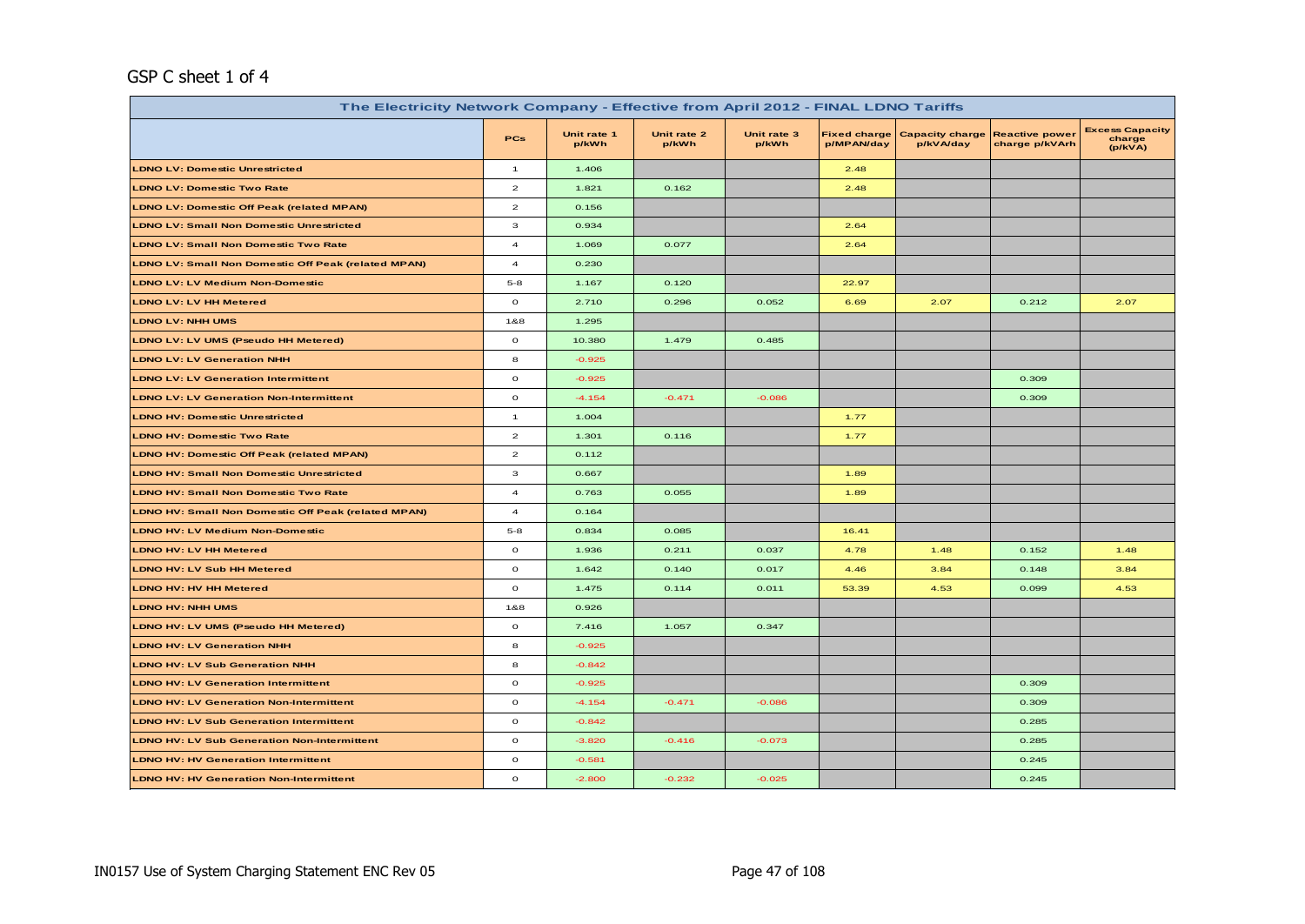# GSP C sheet 2 of 4

| The Electricity Network Company - Effective from April 2012 - FINAL LDNO Tariffs |                                    |                      |                      |                      |                                   |                                     |                                         |                                             |  |  |
|----------------------------------------------------------------------------------|------------------------------------|----------------------|----------------------|----------------------|-----------------------------------|-------------------------------------|-----------------------------------------|---------------------------------------------|--|--|
|                                                                                  | <b>PCs</b>                         | Unit rate 1<br>p/kWh | Unit rate 2<br>p/kWh | Unit rate 3<br>p/kWh | <b>Fixed charge</b><br>p/MPAN/day | <b>Capacity charge</b><br>p/kVA/day | <b>Reactive power</b><br>charge p/kVArh | <b>Excess Capacity</b><br>charge<br>(p/kVA) |  |  |
| <b>LDNO HVplus: Domestic Unrestricted</b>                                        | $\mathbf{1}$                       | 0.917                |                      |                      | 1.62                              |                                     |                                         |                                             |  |  |
| <b>LDNO HVplus: Domestic Two Rate</b>                                            | $\mathbf{z}$                       | 1.188                | 0.105                |                      | 1.62                              |                                     |                                         |                                             |  |  |
| <b>LDNO HVplus: Domestic Off Peak (related MPAN)</b>                             | $\mathbf{z}$                       | 0.102                |                      |                      |                                   |                                     |                                         |                                             |  |  |
| <b>LDNO HVplus: Small Non Domestic Unrestricted</b>                              | з                                  | 0.609                |                      |                      | 1.72                              |                                     |                                         |                                             |  |  |
| <b>LDNO HVplus: Small Non Domestic Two Rate</b>                                  | $\overline{\mathbf{4}}$            | 0.697                | 0.050                |                      | 1.72                              |                                     |                                         |                                             |  |  |
| <b>LDNO HVplus: Small Non Domestic Off Peak (related MPAN)</b>                   | $\overline{4}$                     | 0.150                |                      |                      |                                   |                                     |                                         |                                             |  |  |
| <b>LDNO HVplus: LV Medium Non-Domestic</b>                                       | $5 - 8$                            | 0.761                | 0.078                |                      | 14.99                             |                                     |                                         |                                             |  |  |
| <b>LDNO HVplus: LV Sub Medium Non-Domestic</b>                                   |                                    |                      |                      |                      |                                   |                                     |                                         |                                             |  |  |
| <b>LDNO HVplus: HV Medium Non-Domestic</b>                                       |                                    |                      |                      |                      |                                   |                                     |                                         |                                             |  |  |
| <b>LDNO HVplus: LV HH Metered</b>                                                | $\circ$                            | 1.768                | 0.193                | 0.034                | 4.36                              | 1.35                                | 0.139                                   | 1.35                                        |  |  |
| <b>LDNO HVplus: LV Sub HH Metered</b>                                            | $\circ$                            | 1.500                | 0.128                | 0.016                | 4.07                              | 3.51                                | 0.135                                   | 3.51                                        |  |  |
| <b>LDNO HVplus: HV HH Metered</b>                                                | $\mathbf{o}$                       | 1.347                | 0.104                | 0.010                | 48.76                             | 4.14                                | 0.090                                   | 4.14                                        |  |  |
| <b>LDNO HVplus: NHH UMS</b>                                                      | 1&8                                | 0.845                |                      |                      |                                   |                                     |                                         |                                             |  |  |
| LDNO HVplus: LV UMS (Pseudo HH Metered)                                          | $\mathbf{o}$                       | 6.773                | 0.965                | 0.316                |                                   |                                     |                                         |                                             |  |  |
| <b>LDNO HVplus: LV Generation NHH</b>                                            | 8                                  | $-0.630$             |                      |                      |                                   |                                     |                                         |                                             |  |  |
| <b>LDNO HVplus: LV Sub Generation NHH</b>                                        | 8                                  | $-0.640$             |                      |                      |                                   |                                     |                                         |                                             |  |  |
| <b>LDNO HVplus: LV Generation Intermittent</b>                                   | $\circ$                            | $-0.630$             |                      |                      |                                   |                                     | 0.211                                   |                                             |  |  |
| <b>LDNO HVplus: LV Generation Non-Intermittent</b>                               | $\circ$                            | $-2.830$             | $-0.321$             | $-0.059$             |                                   |                                     | 0.211                                   |                                             |  |  |
| <b>LDNO HVplus: LV Sub Generation Intermittent</b>                               | $\mathbf{o}$                       | $-0.640$             |                      |                      |                                   |                                     | 0.217                                   |                                             |  |  |
| <b>LDNO HVplus: LV Sub Generation Non-Intermittent</b>                           | $\circ$                            | $-2.905$             | $-0.316$             | $-0.056$             |                                   |                                     | 0.217                                   |                                             |  |  |
| <b>LDNO HVplus: HV Generation Intermittent</b>                                   | $\circ$                            | $-0.581$             |                      |                      | 30.61                             |                                     | 0.245                                   |                                             |  |  |
| <b>LDNO HVplus: HV Generation Non-Intermittent</b>                               | $\mathbf{o}$                       | $-2.800$             | $-0.232$             | $-0.025$             | 30.61                             |                                     | 0.245                                   |                                             |  |  |
| LDNO EHV: Domestic Unrestricted                                                  | $\mathbf{1}$                       | 0.712                |                      |                      | 1.26                              |                                     |                                         |                                             |  |  |
| <b>LDNO EHV: Domestic Two Rate</b>                                               | $\mathbf{2}% ^{T}(\mathbf{1}_{T})$ | 0.922                | 0.082                |                      | 1.26                              |                                     |                                         |                                             |  |  |
| <b>LDNO EHV: Domestic Off Peak (related MPAN)</b>                                | $\overline{2}$                     | 0.079                |                      |                      |                                   |                                     |                                         |                                             |  |  |
| <b>LDNO EHV: Small Non Domestic Unrestricted</b>                                 | з                                  | 0.473                |                      |                      | 1.34                              |                                     |                                         |                                             |  |  |
| <b>LDNO EHV: Small Non Domestic Two Rate</b>                                     | $\overline{\mathbf{4}}$            | 0.541                | 0.039                |                      | 1.34                              |                                     |                                         |                                             |  |  |
| LDNO EHV: Small Non Domestic Off Peak (related MPAN)                             | $\overline{a}$                     | 0.117                |                      |                      |                                   |                                     |                                         |                                             |  |  |
| <b>LDNO EHV: LV Medium Non-Domestic</b>                                          | $5 - 8$                            | 0.591                | 0.061                |                      | 11.63                             |                                     |                                         |                                             |  |  |
| LDNO EHV: LV Sub Medium Non-Domestic                                             |                                    |                      |                      |                      |                                   |                                     |                                         |                                             |  |  |
| <b>LDNO EHV: HV Medium Non-Domestic</b>                                          |                                    |                      |                      |                      |                                   |                                     |                                         |                                             |  |  |
| <b>LDNO EHV: LV HH Metered</b>                                                   | $\circ$                            | 1.373                | 0.150                | 0.026                | 3.39                              | 1.05                                | 0.108                                   | 1.05                                        |  |  |
| <b>LDNO EHV: LV Sub HH Metered</b>                                               | $\mathbf{o}$                       | 1.164                | 0.099                | 0.012                | 3.16                              | 2.72                                | 0.105                                   | 2.72                                        |  |  |
| <b>LDNO EHV: HV HH Metered</b>                                                   | $\mathbf{o}$                       | 1.046                | 0.081                | 0.008                | 37.84                             | 3.21                                | 0.070                                   | 3.21                                        |  |  |
| <b>LDNO EHV: NHH UMS</b>                                                         | 1&8                                | 0.656                |                      |                      |                                   |                                     |                                         |                                             |  |  |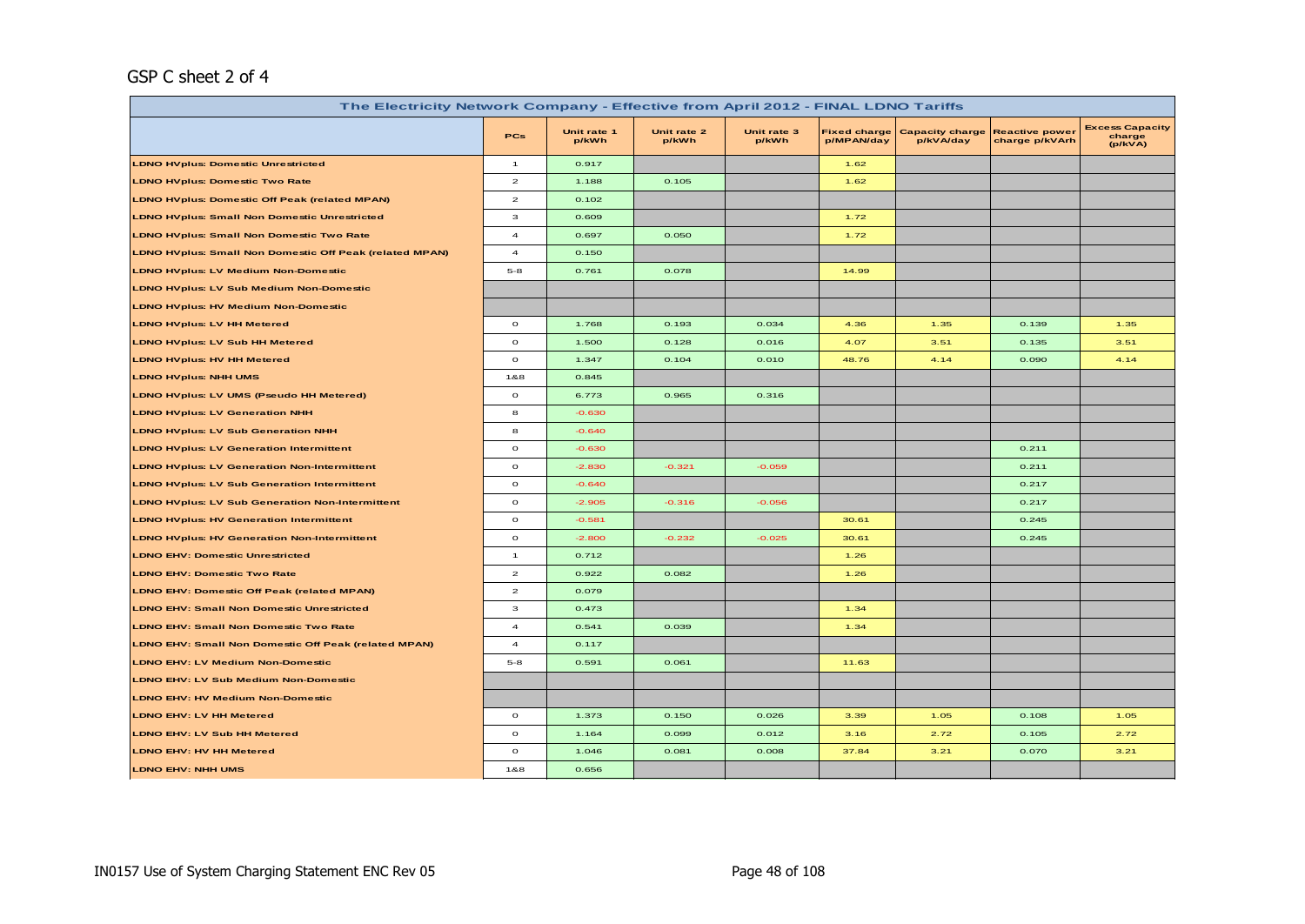## GSP C sheet 3 of 4

| The Electricity Network Company - Effective from April 2012 - FINAL LDNO Tariffs |                |                      |                      |                      |                                   |                                     |                                         |                                             |  |  |
|----------------------------------------------------------------------------------|----------------|----------------------|----------------------|----------------------|-----------------------------------|-------------------------------------|-----------------------------------------|---------------------------------------------|--|--|
|                                                                                  | <b>PCs</b>     | Unit rate 1<br>p/kWh | Unit rate 2<br>p/kWh | Unit rate 3<br>p/kWh | <b>Fixed charge</b><br>p/MPAN/day | <b>Capacity charge</b><br>p/kVA/day | <b>Reactive power</b><br>charge p/kVArh | <b>Excess Capacity</b><br>charge<br>(p/kVA) |  |  |
| LDNO EHV: LV UMS (Pseudo HH Metered)                                             | $\circ$        | 5.257                | 0.749                | 0.246                |                                   |                                     |                                         |                                             |  |  |
| <b>LDNO EHV: LV Generation NHH</b>                                               | 8              | $-0.489$             |                      |                      |                                   |                                     |                                         |                                             |  |  |
| <b>LDNO EHV: LV Sub Generation NHH</b>                                           | 8              | $-0.497$             |                      |                      |                                   |                                     |                                         |                                             |  |  |
| <b>LDNO EHV: LV Generation Intermittent</b>                                      | $\mathbf{o}$   | $-0.489$             |                      |                      |                                   |                                     | 0.163                                   |                                             |  |  |
| <b>LDNO EHV: LV Generation Non-Intermittent</b>                                  | $\mathbf{o}$   | $-2.196$             | $-0.249$             | $-0.045$             |                                   |                                     | 0.163                                   |                                             |  |  |
| <b>LDNO EHV: LV Sub Generation Intermittent</b>                                  | $\mathbf{o}$   | $-0.497$             |                      |                      |                                   |                                     | 0.168                                   |                                             |  |  |
| <b>LDNO EHV: LV Sub Generation Non-Intermittent</b>                              | $\circ$        | $-2.254$             | $-0.246$             | $-0.043$             |                                   |                                     | 0.168                                   |                                             |  |  |
| <b>LDNO EHV: HV Generation Intermittent</b>                                      | $\circ$        | $-0.451$             |                      |                      | 23.76                             |                                     | 0.190                                   |                                             |  |  |
| <b>LDNO EHV: HV Generation Non-Intermittent</b>                                  | $\circ$        | $-2.173$             | $-0.180$             | $-0.019$             | 23.76                             |                                     | 0.190                                   |                                             |  |  |
| LDNO 132kV/EHV: Domestic Unrestricted                                            | $\mathbf{1}$   | 0.418                |                      |                      | 0.74                              |                                     |                                         |                                             |  |  |
| LDNO 132kV/EHV: Domestic Two Rate                                                | $\mathbf{2}$   | 0.542                | 0.048                |                      | 0.74                              |                                     |                                         |                                             |  |  |
| LDNO 132kV/EHV: Domestic Off Peak (related MPAN)                                 | $\overline{2}$ | 0.046                |                      |                      |                                   |                                     |                                         |                                             |  |  |
| LDNO 132kV/EHV: Small Non Domestic Unrestricted                                  | з              | 0.278                |                      |                      | 0.79                              |                                     |                                         |                                             |  |  |
| LDNO 132kV/EHV: Small Non Domestic Two Rate                                      | $\overline{a}$ | 0.318                | 0.023                |                      | 0.79                              |                                     |                                         |                                             |  |  |
| LDNO 132kV/EHV: Small Non Domestic Off Peak (related MPAN)                       | $\overline{a}$ | 0.069                |                      |                      |                                   |                                     |                                         |                                             |  |  |
| LDNO 132kV/EHV: LV Medium Non-Domestic                                           | $5 - 8$        | 0.347                | 0.036                |                      | 6.83                              |                                     |                                         |                                             |  |  |
| LDNO 132kV/EHV: LV Sub Medium Non-Domestic                                       |                |                      |                      |                      |                                   |                                     |                                         |                                             |  |  |
| LDNO 132kV/EHV: HV Medium Non-Domestic                                           |                |                      |                      |                      |                                   |                                     |                                         |                                             |  |  |
| LDNO 132kV/EHV: LV HH Metered                                                    | $\circ$        | 0.806                | 0.088                | 0.015                | 1.99                              | 0.62                                | 0.063                                   | 0.62                                        |  |  |
| LDNO 132kV/EHV: LV Sub HH Metered                                                | $\circ$        | 0.684                | 0.058                | 0.007                | 1.86                              | 1.60                                | 0.061                                   | 1.60                                        |  |  |
| LDNO 132kV/EHV: HV HH Metered                                                    | $\mathbf{o}$   | 0.614                | 0.047                | 0.005                | 22.22                             | 1.89                                | 0.041                                   | 1.89                                        |  |  |
| LDNO 132kV/EHV: NHH UMS                                                          | 1&8            | 0.385                |                      |                      |                                   |                                     |                                         |                                             |  |  |
| LDNO 132kV/EHV: LV UMS (Pseudo HH Metered)                                       | $\circ$        | 3.088                | 0.440                | 0.144                |                                   |                                     |                                         |                                             |  |  |
| LDNO 132kV/EHV: LV Generation NHH                                                | 8              | $-0.287$             |                      |                      |                                   |                                     |                                         |                                             |  |  |
| LDNO 132kV/EHV: LV Sub Generation NHH                                            | 8              | $-0.292$             |                      |                      |                                   |                                     |                                         |                                             |  |  |
| LDNO 132kV/EHV: LV Generation Intermittent                                       | $\mathbf{o}$   | $-0.287$             |                      |                      |                                   |                                     | 0.096                                   |                                             |  |  |
| LDNO 132kV/EHV: LV Generation Non-Intermittent                                   | $\circ$        | $-1.290$             | $-0.146$             | $-0.027$             |                                   |                                     | 0.096                                   |                                             |  |  |
| LDNO 132kV/EHV: LV Sub Generation Intermittent                                   | $\mathbf{o}$   | $-0.292$             |                      |                      |                                   |                                     | 0.099                                   |                                             |  |  |
| LDNO 132kV/EHV: LV Sub Generation Non-Intermittent                               | $\circ$        | $-1.324$             | $-0.144$             | $-0.025$             |                                   |                                     | 0.099                                   |                                             |  |  |
| LDNO 132kV/EHV: HV Generation Intermittent                                       | $\circ$        | $-0.265$             |                      |                      | 13.95                             |                                     | 0.112                                   |                                             |  |  |
| LDNO 132kV/EHV: HV Generation Non-Intermittent                                   | $\circ$        | $-1.276$             | $-0.106$             | $-0.011$             | 13.95                             |                                     | 0.112                                   |                                             |  |  |
| LDNO 132kV: Domestic Unrestricted                                                | $\mathbf{1}$   | 0.295                |                      |                      | 0.52                              |                                     |                                         |                                             |  |  |
| LDNO 132kV: Domestic Two Rate                                                    | $\mathbf{2}$   | 0.382                | 0.034                |                      | 0.52                              |                                     |                                         |                                             |  |  |
| LDNO 132kV: Domestic Off Peak (related MPAN)                                     | $\mathbf{z}$   | 0.033                |                      |                      |                                   |                                     |                                         |                                             |  |  |
| LDNO 132kV: Small Non Domestic Unrestricted                                      | з              | 0.196                |                      |                      | 0.55                              |                                     |                                         |                                             |  |  |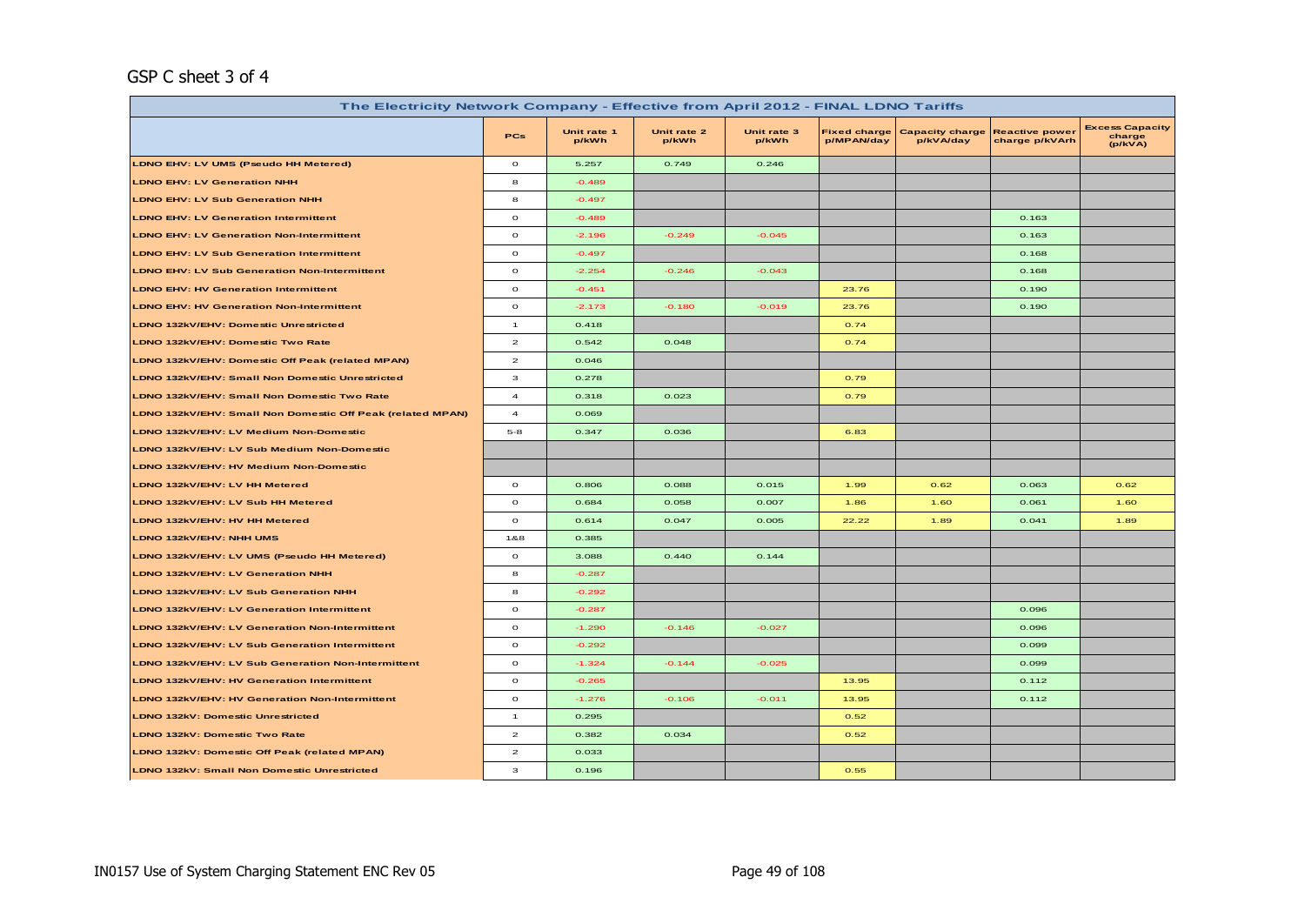#### GSP C sheet 4 of 4

| The Electricity Network Company - Effective from April 2012 - FINAL LDNO Tariffs |                         |                      |                      |                      |                                   |                                     |                                         |                                             |  |
|----------------------------------------------------------------------------------|-------------------------|----------------------|----------------------|----------------------|-----------------------------------|-------------------------------------|-----------------------------------------|---------------------------------------------|--|
|                                                                                  | PCs                     | Unit rate 1<br>p/kWh | Unit rate 2<br>p/kWh | Unit rate 3<br>p/kWh | <b>Fixed charge</b><br>p/MPAN/day | <b>Capacity charge</b><br>p/kVA/day | <b>Reactive power</b><br>charge p/kVArh | <b>Excess Capacity</b><br>charge<br>(p/kVA) |  |
| <b>LDNO 132kV: Small Non Domestic Two Rate</b>                                   | $\overline{a}$          | 0.224                | 0.016                |                      | 0.55                              |                                     |                                         |                                             |  |
| LDNO 132kV: Small Non Domestic Off Peak (related MPAN)                           | $\overline{\mathbf{4}}$ | 0.048                |                      |                      |                                   |                                     |                                         |                                             |  |
| LDNO 132kV: LV Medium Non-Domestic                                               | $5 - 8$                 | 0.245                | 0.025                |                      | 4.82                              |                                     |                                         |                                             |  |
| LDNO 132kV: LV Sub Medium Non-Domestic                                           |                         |                      |                      |                      |                                   |                                     |                                         |                                             |  |
| LDNO 132kV: HV Medium Non-Domestic                                               |                         |                      |                      |                      |                                   |                                     |                                         |                                             |  |
| LDNO 132kV: LV HH Metered                                                        | $\circ$                 | 0.568                | 0.062                | 0.011                | 1.40                              | 0.43                                | 0.045                                   | 0.43                                        |  |
| LDNO 132kV: LV Sub HH Metered                                                    | $\circ$                 | 0.482                | 0.041                | 0.005                | 1.31                              | 1.13                                | 0.043                                   | 1.13                                        |  |
| LDNO 132kV: HV HH Metered                                                        | $\circ$                 | 0.433                | 0.033                | 0.003                | 15.67                             | 1.33                                | 0.029                                   | 1.33                                        |  |
| LDNO 132kV: NHH UMS                                                              | 1&8                     | 0.272                |                      |                      |                                   |                                     |                                         |                                             |  |
| LDNO 132kV: LV UMS (Pseudo HH Metered)                                           | $\circ$                 | 2.177                | 0.310                | 0.102                |                                   |                                     |                                         |                                             |  |
| <b>LDNO 132kV: LV Generation NHH</b>                                             | 8                       | $-0.202$             |                      |                      |                                   |                                     |                                         |                                             |  |
| <b>LDNO 132kV: LV Sub Generation NHH</b>                                         | 8                       | $-0.206$             |                      |                      |                                   |                                     |                                         |                                             |  |
| <b>LDNO 132kV: LV Generation Intermittent</b>                                    | $\circ$                 | $-0.202$             |                      |                      |                                   |                                     | 0.068                                   |                                             |  |
| <b>LDNO 132kV: LV Generation Non-Intermittent</b>                                | $\circ$                 | $-0.909$             | $-0.103$             | $-0.019$             |                                   |                                     | 0.068                                   |                                             |  |
| LDNO 132kV: LV Sub Generation Intermittent                                       | $\circ$                 | $-0.206$             |                      |                      |                                   |                                     | 0.070                                   |                                             |  |
| <b>LDNO 132kV: LV Sub Generation Non-Intermittent</b>                            | $\circ$                 | $-0.933$             | $-0.102$             | $-0.018$             |                                   |                                     | 0.070                                   |                                             |  |
| <b>LDNO 132kV: HV Generation Intermittent</b>                                    | $\circ$                 | $-0.187$             |                      |                      | 9.84                              |                                     | 0.079                                   |                                             |  |
| <b>LDNO 132kV: HV Generation Non-Intermittent</b>                                | $\circ$                 | $-0.900$             | $-0.075$             | $-0.008$             | 9.84                              |                                     | 0.079                                   |                                             |  |
| <b>LDNO 0000: Domestic Unrestricted</b>                                          | $\mathbf{1}$            | 0.097                |                      |                      | 0.17                              |                                     |                                         |                                             |  |
| <b>LDNO 0000: Domestic Two Rate</b>                                              | $\mathbf{z}$            | 0.125                | 0.011                |                      | 0.17                              |                                     |                                         |                                             |  |
| <b>LDNO 0000: Domestic Off Peak (related MPAN)</b>                               | $\mathbf{z}$            | 0.011                |                      |                      |                                   |                                     |                                         |                                             |  |
| <b>LDNO 0000: Small Non Domestic Unrestricted</b>                                | з                       | 0.064                |                      |                      | 0.18                              |                                     |                                         |                                             |  |
| <b>LDNO 0000: Small Non Domestic Two Rate</b>                                    | $\overline{\mathbf{4}}$ | 0.073                | 0.005                |                      | 0.18                              |                                     |                                         |                                             |  |
| LDNO 0000: Small Non Domestic Off Peak (related MPAN)                            | $\overline{\mathbf{4}}$ | 0.016                |                      |                      |                                   |                                     |                                         |                                             |  |
| LDNO 0000: LV Medium Non-Domestic                                                | $5 - 8$                 | 0.080                | 0.008                |                      | 1.58                              |                                     |                                         |                                             |  |
| LDNO 0000: LV Sub Medium Non-Domestic                                            |                         |                      |                      |                      |                                   |                                     |                                         |                                             |  |
| <b>LDNO 0000: HV Medium Non-Domestic</b>                                         |                         |                      |                      |                      |                                   |                                     |                                         |                                             |  |
| LDNO 0000: LV HH Metered                                                         | $\circ$                 | 0.186                | 0.020                | 0.004                | 0.46                              | 0.14                                | 0.015                                   | 0.14                                        |  |
| <b>LDNO 0000: LV Sub HH Metered</b>                                              | $\circ$                 | 0.158                | 0.013                | 0.002                | O.43                              | 0.37                                | 0.014                                   | 0.37                                        |  |
| LDNO 0000: HV HH Metered                                                         | $\circ$                 | 0.142                | 0.011                | 0.001                | 5.13                              | 0.44                                | 0.010                                   | 0.44                                        |  |
| LDNO 0000: NHH UMS                                                               | 1&8                     | 0.089                |                      |                      |                                   |                                     |                                         |                                             |  |
| LDNO 0000: LV UMS (Pseudo HH Metered)                                            | $\circ$                 | 0.712                | 0.102                | 0.033                |                                   |                                     |                                         |                                             |  |
| LDNO 0000: LV Generation NHH                                                     | 8                       | $-0.066$             |                      |                      |                                   |                                     |                                         |                                             |  |
| <b>LDNO 0000: LV Sub Generation NHH</b>                                          | 8                       | $-0.067$             |                      |                      |                                   |                                     |                                         |                                             |  |
| <b>LDNO 0000: LV Generation Intermittent</b>                                     | $\circ$                 | $-0.066$             |                      |                      |                                   |                                     | 0.022                                   |                                             |  |
| <b>LDNO 0000: LV Generation Non-Intermittent</b>                                 | $\circ$                 | $-0.298$             | $-0.034$             | $-0.006$             |                                   |                                     | 0.022                                   |                                             |  |
| <b>LDNO 0000: LV Sub Generation Intermittent</b>                                 | $\circ$                 | $-0.067$             |                      |                      |                                   |                                     | 0.023                                   |                                             |  |
| <b>LDNO 0000: LV Sub Generation Non-Intermittent</b>                             | $\circ$                 | $-0.306$             | $-0.033$             | $-0.006$             |                                   |                                     | 0.023                                   |                                             |  |
| <b>LDNO 0000: HV Generation Intermittent</b>                                     | $\Omega$                | $-0.061$             |                      |                      | 3.22                              |                                     | 0.026                                   |                                             |  |
| <b>LDNO 0000: HV Generation Non-Intermittent</b>                                 | $\circ$                 | $-0.295$             | $-0.024$             | $-0.003$             | 3.22                              |                                     | 0.026                                   |                                             |  |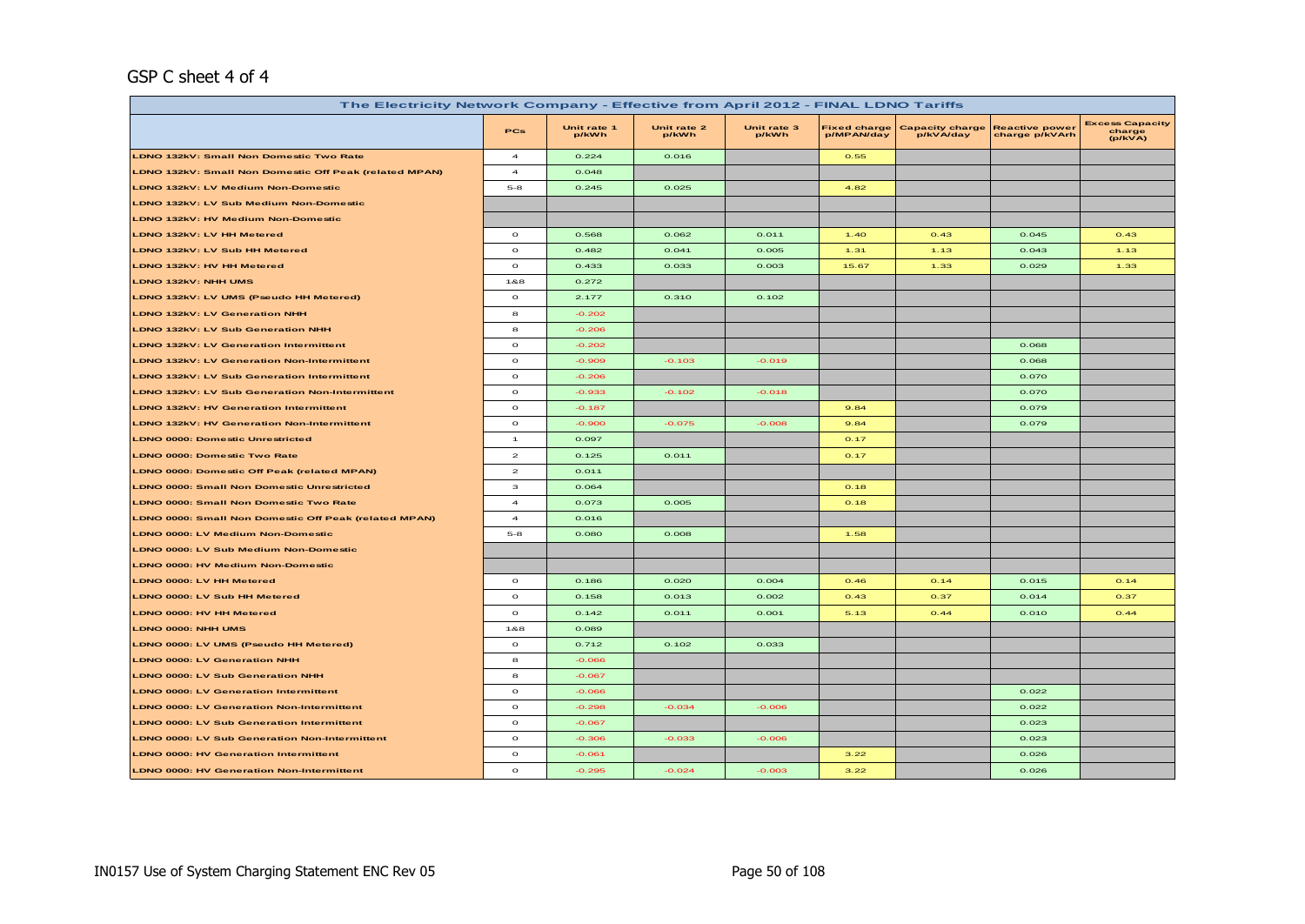# GSP D sheet 1 of 4

| The Electricity Network Company - Effective from April 2012 - FINAL LDNO Tariffs |                         |                      |                      |                      |                                   |                                     |                                         |                                             |  |
|----------------------------------------------------------------------------------|-------------------------|----------------------|----------------------|----------------------|-----------------------------------|-------------------------------------|-----------------------------------------|---------------------------------------------|--|
|                                                                                  | PCs                     | Unit rate 1<br>p/kWh | Unit rate 2<br>p/kWh | Unit rate 3<br>p/kWh | <b>Fixed charge</b><br>p/MPAN/day | <b>Capacity charge</b><br>p/kVA/day | <b>Reactive power</b><br>charge p/kVArh | <b>Excess Capacity</b><br>charge<br>(p/kVA) |  |
| <b>LDNO LV: Domestic Unrestricted</b>                                            | $\mathbf{1}$            | 2.062                |                      |                      | 2.42                              |                                     |                                         |                                             |  |
| <b>LDNO LV: Domestic Two Rate</b>                                                | $\mathbf{z}$            | 2.577                | 0.247                |                      | 2.42                              |                                     |                                         |                                             |  |
| <b>LDNO LV: Domestic Off Peak (related MPAN)</b>                                 | $\mathbf{z}$            | 0.223                |                      |                      |                                   |                                     |                                         |                                             |  |
| <b>LDNO LV: Small Non Domestic Unrestricted</b>                                  | 3                       | 1.853                |                      |                      | 3.07                              |                                     |                                         |                                             |  |
| <b>LDNO LV: Small Non Domestic Two Rate</b>                                      | $\overline{\mathbf{4}}$ | 1.990                | 0.146                |                      | 3.07                              |                                     |                                         |                                             |  |
| <b>LDNO LV: Small Non Domestic Off Peak (related MPAN)</b>                       | $\bf{4}$                | 0.168                |                      |                      |                                   |                                     |                                         |                                             |  |
| <b>LDNO LV: LV Medium Non-Domestic</b>                                           | $5 - 8$                 | 2.109                | 0.140                |                      | 15.11                             |                                     |                                         |                                             |  |
| <b>LDNO LV: LV HH Metered</b>                                                    | $\mathbf{o}$            | 8.442                | 0.618                | 0.106                | 11.81                             | 1.59                                | 0.453                                   | 1.59                                        |  |
| <b>LDNO LV: NHH UMS</b>                                                          | 1&8                     | 1.615                |                      |                      |                                   |                                     |                                         |                                             |  |
| LDNO LV: LV UMS (Pseudo HH Metered)                                              | $\circ$                 | 10.658               | 1.081                | 0.357                |                                   |                                     |                                         |                                             |  |
| <b>LDNO LV: LV Generation NHH</b>                                                | 8                       | $-1.154$             |                      |                      |                                   |                                     |                                         |                                             |  |
| <b>LDNO LV: LV Generation Intermittent</b>                                       | $\mathbf{o}$            | $-1.154$             |                      |                      |                                   |                                     | 0.434                                   |                                             |  |
| <b>LDNO LV: LV Generation Non-Intermittent</b>                                   | $\mathbf{o}$            | $-8.537$             | $-0.844$             | $-0.125$             |                                   |                                     | 0.434                                   |                                             |  |
| <b>LDNO HV: Domestic Unrestricted</b>                                            | $\mathbf{1}$            | 1.231                |                      |                      | 1.44                              |                                     |                                         |                                             |  |
| <b>LDNO HV: Domestic Two Rate</b>                                                | $\mathbf{z}$            | 1.538                | 0.147                |                      | 1.44                              |                                     |                                         |                                             |  |
| <b>LDNO HV: Domestic Off Peak (related MPAN)</b>                                 | $\overline{\mathbf{c}}$ | 0.133                |                      |                      |                                   |                                     |                                         |                                             |  |
| <b>LDNO HV: Small Non Domestic Unrestricted</b>                                  | 3                       | 1.106                |                      |                      | 1.83                              |                                     |                                         |                                             |  |
| <b>LDNO HV: Small Non Domestic Two Rate</b>                                      | $\overline{4}$          | 1.187                | 0.087                |                      | 1.83                              |                                     |                                         |                                             |  |
| LDNO HV: Small Non Domestic Off Peak (related MPAN)                              | $\overline{4}$          | 0.100                |                      |                      |                                   |                                     |                                         |                                             |  |
| <b>LDNO HV: LV Medium Non-Domestic</b>                                           | $5 - 8$                 | 1.259                | 0.084                |                      | 9.02                              |                                     |                                         |                                             |  |
| <b>LDNO HV: LV HH Metered</b>                                                    | $\mathbf{o}$            | 5.038                | 0.369                | 0.063                | 7.05                              | 0.95                                | 0.271                                   | 0.95                                        |  |
| LDNO HV: LV Sub HH Metered                                                       | $\mathbf{o}$            | 6.618                | 0.372                | 0.074                | 3.85                              | 3.05                                | 0.317                                   | 3.05                                        |  |
| LDNO HV: HV HH Metered                                                           | $\mathbf{o}$            | 5.679                | 0.255                | 0.058                | 65.04                             | 2.61                                | 0.248                                   | 2.61                                        |  |
| <b>LDNO HV: NHH UMS</b>                                                          | 1&8                     | 0.964                |                      |                      |                                   |                                     |                                         |                                             |  |
| LDNO HV: LV UMS (Pseudo HH Metered)                                              | $\mathbf{o}$            | 6.361                | 0.645                | 0.213                |                                   |                                     |                                         |                                             |  |
| <b>LDNO HV: LV Generation NHH</b>                                                | 8                       | $-1.154$             |                      |                      |                                   |                                     |                                         |                                             |  |
| <b>LDNO HV: LV Sub Generation NHH</b>                                            | 8                       | $-1.030$             |                      |                      |                                   |                                     |                                         |                                             |  |
| <b>LDNO HV: LV Generation Intermittent</b>                                       | $\mathbf{o}$            | $-1.154$             |                      |                      |                                   |                                     | 0.434                                   |                                             |  |
| <b>LDNO HV: LV Generation Non-Intermittent</b>                                   | $\mathbf{o}$            | $-8.537$             | $-0.844$             | $-0.125$             |                                   |                                     | 0.434                                   |                                             |  |
| <b>LDNO HV: LV Sub Generation Intermittent</b>                                   | $\mathbf{o}$            | $-1.030$             |                      |                      |                                   |                                     | 0.404                                   |                                             |  |
| <b>LDNO HV: LV Sub Generation Non-Intermittent</b>                               | $\mathbf{o}$            | $-7.737$             | $-0.729$             | $-0.110$             |                                   |                                     | 0.404                                   |                                             |  |
| <b>LDNO HV: HV Generation Intermittent</b>                                       | $\mathbf{o}$            | $-0.664$             |                      |                      |                                   |                                     | 0.307                                   |                                             |  |
| <b>LDNO HV: HV Generation Non-Intermittent</b>                                   | $\mathbf{o}$            | $-5.522$             | $-0.356$             | $-0.065$             |                                   |                                     | 0.307                                   |                                             |  |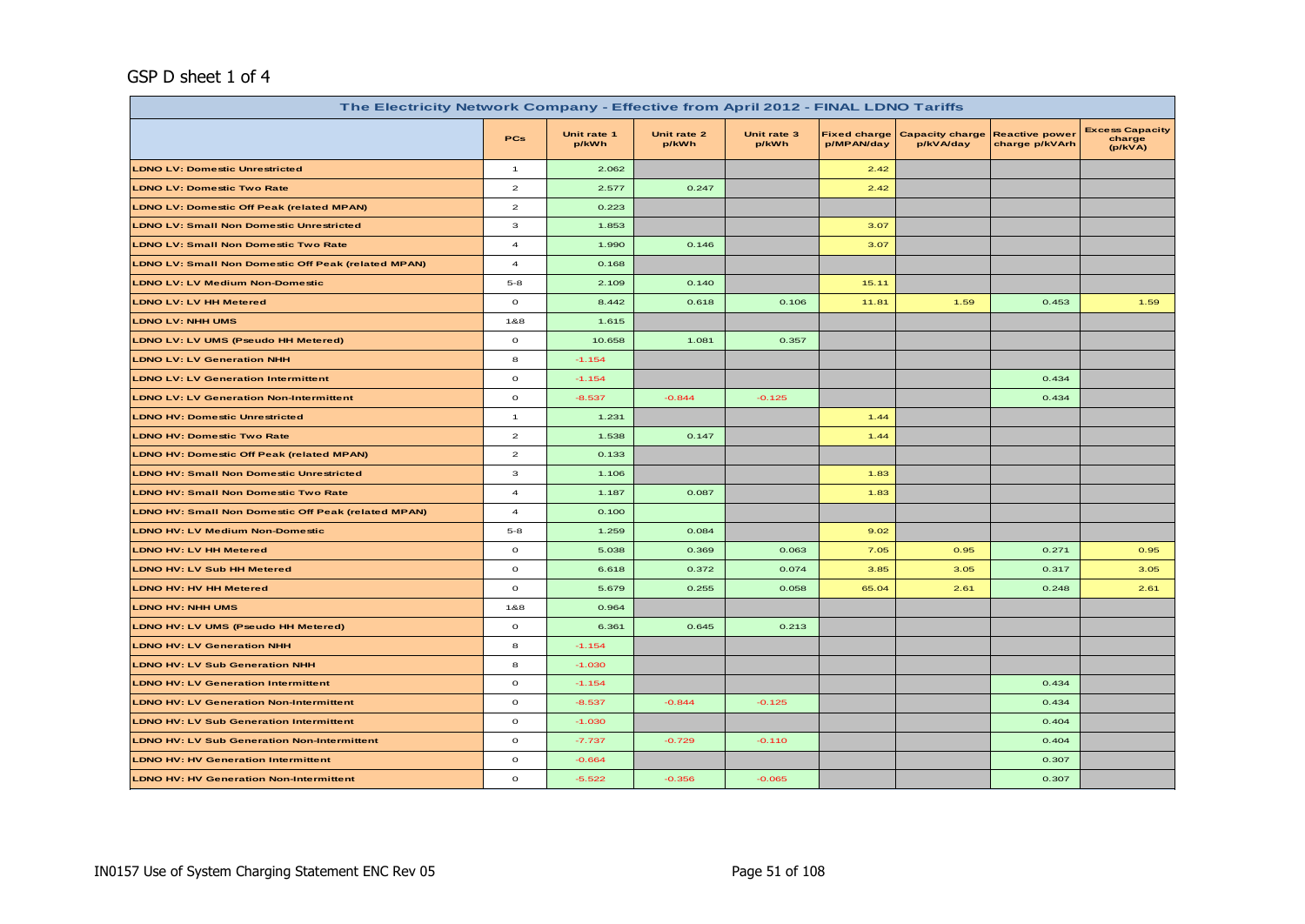# GSP D sheet 2 of 4

| The Electricity Network Company - Effective from April 2012 - FINAL LDNO Tariffs |                         |                      |                      |                      |                                   |                                     |                                         |                                             |  |
|----------------------------------------------------------------------------------|-------------------------|----------------------|----------------------|----------------------|-----------------------------------|-------------------------------------|-----------------------------------------|---------------------------------------------|--|
|                                                                                  | <b>PCs</b>              | Unit rate 1<br>p/kWh | Unit rate 2<br>p/kWh | Unit rate 3<br>p/kWh | <b>Fixed charge</b><br>p/MPAN/day | <b>Capacity charge</b><br>p/kVA/day | <b>Reactive power</b><br>charge p/kVArh | <b>Excess Capacity</b><br>charge<br>(p/kVA) |  |
| <b>LDNO HVplus: Domestic Unrestricted</b>                                        | $\mathbf{1}$            | 0.958                |                      |                      | 1.12                              |                                     |                                         |                                             |  |
| <b>LDNO HVplus: Domestic Two Rate</b>                                            | $\overline{a}$          | 1.197                | 0.115                |                      | 1.12                              |                                     |                                         |                                             |  |
| <b>LDNO HVplus: Domestic Off Peak (related MPAN)</b>                             | $\overline{a}$          | 0.103                |                      |                      |                                   |                                     |                                         |                                             |  |
| <b>LDNO HVplus: Small Non Domestic Unrestricted</b>                              | з                       | 0.861                |                      |                      | 1.43                              |                                     |                                         |                                             |  |
| <b>LDNO HVplus: Small Non Domestic Two Rate</b>                                  | $\overline{\mathbf{4}}$ | 0.924                | 0.068                |                      | 1.43                              |                                     |                                         |                                             |  |
| <b>LDNO HVplus: Small Non Domestic Off Peak (related MPAN)</b>                   | $\overline{4}$          | 0.078                |                      |                      |                                   |                                     |                                         |                                             |  |
| <b>LDNO HVplus: LV Medium Non-Domestic</b>                                       | $5 - 8$                 | 0.980                | 0.065                |                      | 7.02                              |                                     |                                         |                                             |  |
| <b>LDNO HVplus: LV Sub Medium Non-Domestic</b>                                   |                         |                      |                      |                      |                                   |                                     |                                         |                                             |  |
| LDNO HVplus: HV Medium Non-Domestic                                              |                         |                      |                      |                      |                                   |                                     |                                         |                                             |  |
| <b>LDNO HVplus: LV HH Metered</b>                                                | $\circ$                 | 3.922                | 0.287                | 0.049                | 5.49                              | 0.74                                | 0.211                                   | 0.74                                        |  |
| LDNO HVplus: LV Sub HH Metered                                                   | $\circ$                 | 5.151                | 0.290                | 0.057                | 2.99                              | 2.38                                | 0.247                                   | 2.38                                        |  |
| LDNO HVplus: HV HH Metered                                                       | $\circ$                 | 4.421                | 0.198                | 0.045                | 50.62                             | 2.03                                | 0.193                                   | 2.03                                        |  |
| LDNO HVplus: NHH UMS                                                             | 1&8                     | 0.750                |                      |                      |                                   |                                     |                                         |                                             |  |
| LDNO HVplus: LV UMS (Pseudo HH Metered)                                          | $\mathbf{o}$            | 4.951                | 0.502                | 0.166                |                                   |                                     |                                         |                                             |  |
| <b>LDNO HVplus: LV Generation NHH</b>                                            | 8                       | $-0.565$             |                      |                      | $\sim$                            |                                     |                                         |                                             |  |
| <b>LDNO HVplus: LV Sub Generation NHH</b>                                        | 8                       | $-0.562$             |                      |                      |                                   |                                     |                                         |                                             |  |
| <b>LDNO HVplus: LV Generation Intermittent</b>                                   | $\circ$                 | $-0.565$             |                      |                      | $\sim$                            |                                     | 0.212                                   |                                             |  |
| <b>LDNO HVplus: LV Generation Non-Intermittent</b>                               | $\mathbf{o}$            | $-4.176$             | $-0.413$             | $-0.061$             | $\sim$                            |                                     | 0.212                                   |                                             |  |
| <b>LDNO HVplus: LV Sub Generation Intermittent</b>                               | $\mathbf{o}$            | $-0.562$             |                      |                      | $\sim$                            |                                     | 0.221                                   |                                             |  |
| LDNO HVplus: LV Sub Generation Non-Intermittent                                  | $\mathbf{o}$            | $-4.224$             | $-0.398$             | $-0.060$             | $\sim$                            |                                     | 0.221                                   |                                             |  |
| <b>LDNO HVplus: HV Generation Intermittent</b>                                   | $\mathbf{o}$            | $-0.664$             |                      |                      | 67.71                             |                                     | 0.307                                   |                                             |  |
| <b>LDNO HVplus: HV Generation Non-Intermittent</b>                               | $\mathbf{o}$            | $-5.522$             | $-0.356$             | $-0.065$             | 67.71                             |                                     | 0.307                                   |                                             |  |
| <b>LDNO EHV: Domestic Unrestricted</b>                                           | $\mathbf{1}$            | 0.692                |                      |                      | 0.81                              |                                     |                                         |                                             |  |
| <b>LDNO EHV: Domestic Two Rate</b>                                               | $\overline{\mathbf{c}}$ | 0.865                | 0.083                |                      | 0.81                              |                                     |                                         |                                             |  |
| LDNO EHV: Domestic Off Peak (related MPAN)                                       | $\overline{\mathbf{c}}$ | 0.075                |                      |                      |                                   |                                     |                                         |                                             |  |
| <b>LDNO EHV: Small Non Domestic Unrestricted</b>                                 | з                       | 0.622                |                      |                      | 1.03                              |                                     |                                         |                                             |  |
| <b>LDNO EHV: Small Non Domestic Two Rate</b>                                     | $\overline{a}$          | 0.668                | 0.049                |                      | 1.03                              |                                     |                                         |                                             |  |
| LDNO EHV: Small Non Domestic Off Peak (related MPAN)                             | $\overline{a}$          | 0.056                |                      |                      |                                   |                                     |                                         |                                             |  |
| <b>LDNO EHV: LV Medium Non-Domestic</b>                                          | $5 - 8$                 | 0.708                | 0.047                |                      | 5.07                              |                                     |                                         |                                             |  |
| LDNO EHV: LV Sub Medium Non-Domestic                                             |                         |                      |                      |                      |                                   |                                     |                                         |                                             |  |
| <b>LDNO EHV: HV Medium Non-Domestic</b>                                          |                         |                      |                      |                      |                                   |                                     |                                         |                                             |  |
| LDNO EHV: LV HH Metered                                                          | $\circ$                 | 2.833                | 0.207                | 0.035                | 3.96                              | 0.53                                | 0.152                                   | 0.53                                        |  |
| LDNO EHV: LV Sub HH Metered                                                      | $\mathbf{o}$            | 3.721                | 0.209                | 0.041                | 2.16                              | 1.72                                | 0.178                                   | 1.72                                        |  |
| LDNO EHV: HV HH Metered                                                          | $\mathbf{o}$            | 3.193                | 0.143                | 0.032                | 36.57                             | 1.47                                | 0.139                                   | 1.47                                        |  |
| LDNO EHV: NHH UMS                                                                | 1&8                     | 0.542                |                      |                      |                                   |                                     |                                         |                                             |  |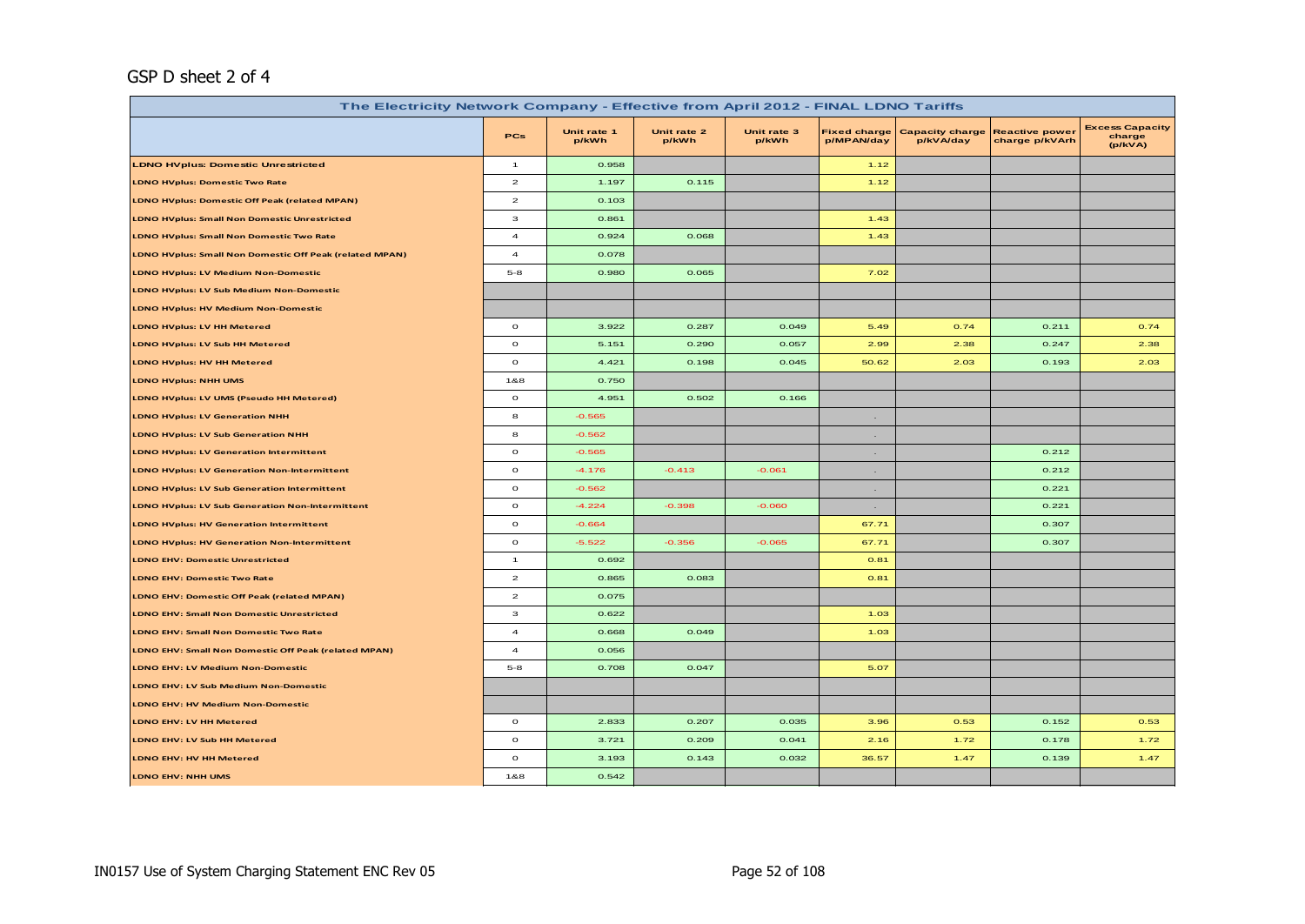# GSP D sheet 3 of 4

| The Electricity Network Company - Effective from April 2012 - FINAL LDNO Tariffs |                |                      |                      |                      |                                   |                                     |                                         |                                             |  |
|----------------------------------------------------------------------------------|----------------|----------------------|----------------------|----------------------|-----------------------------------|-------------------------------------|-----------------------------------------|---------------------------------------------|--|
|                                                                                  | <b>PCs</b>     | Unit rate 1<br>p/kWh | Unit rate 2<br>p/kWh | Unit rate 3<br>p/kWh | <b>Fixed charge</b><br>p/MPAN/day | <b>Capacity charge</b><br>p/kVA/day | <b>Reactive power</b><br>charge p/kVArh | <b>Excess Capacity</b><br>charge<br>(p/kVA) |  |
| LDNO EHV: LV UMS (Pseudo HH Metered)                                             | $\mathbf{o}$   | 3.577                | 0.363                | 0.120                |                                   |                                     |                                         |                                             |  |
| <b>LDNO EHV: LV Generation NHH</b>                                               | 8              | $-0.408$             |                      |                      | $\sim$                            |                                     |                                         |                                             |  |
| <b>LDNO EHV: LV Sub Generation NHH</b>                                           | 8              | $-0.406$             |                      |                      | $\sim$                            |                                     |                                         |                                             |  |
| <b>LDNO EHV: LV Generation Intermittent</b>                                      | $\mathbf{o}$   | $-0.408$             |                      |                      | $\sim$                            |                                     | 0.153                                   |                                             |  |
| <b>LDNO EHV: LV Generation Non-Intermittent</b>                                  | $\circ$        | $-3.017$             | $-0.298$             | $-0.044$             | $\sim$                            |                                     | 0.153                                   |                                             |  |
| <b>LDNO EHV: LV Sub Generation Intermittent</b>                                  | $\mathbf{o}$   | $-0.406$             |                      |                      | $\sim$                            |                                     | 0.159                                   |                                             |  |
| <b>LDNO EHV: LV Sub Generation Non-Intermittent</b>                              | $\circ$        | $-3.051$             | $-0.288$             | $-0.043$             | $\sim$                            |                                     | 0.159                                   |                                             |  |
| <b>LDNO EHV: HV Generation Intermittent</b>                                      | $\mathbf{o}$   | $-0.480$             |                      |                      | 48.91                             |                                     | 0.222                                   |                                             |  |
| <b>LDNO EHV: HV Generation Non-Intermittent</b>                                  | $\circ$        | $-3.989$             | $-0.257$             | $-0.047$             | 48.91                             |                                     | 0.222                                   |                                             |  |
| LDNO 132kV/EHV: Domestic Unrestricted                                            | $\mathbf{1}$   | 0.510                |                      |                      | 0.60                              |                                     |                                         |                                             |  |
| LDNO 132kV/EHV: Domestic Two Rate                                                | $\mathbf{z}$   | 0.637                | 0.061                |                      | 0.60                              |                                     |                                         |                                             |  |
| LDNO 132kV/EHV: Domestic Off Peak (related MPAN)                                 | $\overline{a}$ | 0.055                |                      |                      |                                   |                                     |                                         |                                             |  |
| LDNO 132kV/EHV: Small Non Domestic Unrestricted                                  | з              | 0.458                |                      |                      | 0.76                              |                                     |                                         |                                             |  |
| LDNO 132kV/EHV: Small Non Domestic Two Rate                                      | $\overline{a}$ | 0.492                | 0.036                |                      | 0.76                              |                                     |                                         |                                             |  |
| LDNO 132kV/EHV: Small Non Domestic Off Peak (related MPAN)                       | $\overline{a}$ | 0.042                |                      |                      |                                   |                                     |                                         |                                             |  |
| LDNO 132kV/EHV: LV Medium Non-Domestic                                           | $5 - 8$        | 0.521                | 0.035                |                      | 3.73                              |                                     |                                         |                                             |  |
| LDNO 132kV/EHV: LV Sub Medium Non-Domestic                                       |                |                      |                      |                      |                                   |                                     |                                         |                                             |  |
| LDNO 132kV/EHV: HV Medium Non-Domestic                                           |                |                      |                      |                      |                                   |                                     |                                         |                                             |  |
| LDNO 132kV/EHV: LV HH Metered                                                    | $\mathbf{o}$   | 2.086                | 0.153                | 0.026                | 2.92                              | 0.39                                | 0.112                                   | 0.39                                        |  |
| LDNO 132kV/EHV: LV Sub HH Metered                                                | $\circ$        | 2.740                | 0.154                | 0.030                | 1.59                              | 1.26                                | 0.131                                   | 1.26                                        |  |
| LDNO 132kV/EHV: HV HH Metered                                                    | $\circ$        | 2.351                | 0.105                | 0.024                | 26.93                             | 1.08                                | 0.103                                   | 1.08                                        |  |
| LDNO 132kV/EHV: NHH UMS                                                          | 1&8            | 0.399                |                      |                      |                                   |                                     |                                         |                                             |  |
| LDNO 132kV/EHV: LV UMS (Pseudo HH Metered)                                       | $\mathbf{o}$   | 2.634                | 0.267                | 0.088                |                                   |                                     |                                         |                                             |  |
| LDNO 132kV/EHV: LV Generation NHH                                                | 8              | $-0.300$             |                      |                      | $\sim$                            |                                     |                                         |                                             |  |
| LDNO 132kV/EHV: LV Sub Generation NHH                                            | 8              | $-0.299$             |                      |                      | $\sim$                            |                                     |                                         |                                             |  |
| LDNO 132kV/EHV: LV Generation Intermittent                                       | $\circ$        | $-0.300$             |                      |                      | $\sim$                            |                                     | 0.113                                   |                                             |  |
| LDNO 132kV/EHV: LV Generation Non-Intermittent                                   | $\mathbf{o}$   | $-2.221$             | $-0.220$             | $-0.033$             | $\sim$                            |                                     | 0.113                                   |                                             |  |
| LDNO 132kV/EHV: LV Sub Generation Intermittent                                   | $\mathbf{o}$   | $-0.299$             |                      |                      | $\sim$                            |                                     | 0.117                                   |                                             |  |
| LDNO 132kV/EHV: LV Sub Generation Non-Intermittent                               | $\mathbf{o}$   | $-2.247$             | $-0.212$             | $-0.032$             | $\sim$                            |                                     | 0.117                                   |                                             |  |
| LDNO 132kV/EHV: HV Generation Intermittent                                       | $\mathbf{o}$   | $-0.353$             |                      |                      | 36.01                             |                                     | 0.163                                   |                                             |  |
| LDNO 132kV/EHV: HV Generation Non-Intermittent                                   | $\mathbf{o}$   | $-2.937$             | $-0.189$             | $-0.035$             | 36.01                             |                                     | 0.163                                   |                                             |  |
| <b>LDNO 132kV: Domestic Unrestricted</b>                                         | $\mathbf{1}$   | 0.233                |                      |                      | 0.27                              |                                     |                                         |                                             |  |
| LDNO 132kV: Domestic Two Rate                                                    | $\mathbf{z}$   | 0.291                | 0.028                |                      | 0.27                              |                                     |                                         |                                             |  |
| LDNO 132kV: Domestic Off Peak (related MPAN)                                     | $\mathbf{z}$   | 0.025                |                      |                      |                                   |                                     |                                         |                                             |  |
| LDNO 132kV: Small Non Domestic Unrestricted                                      | з              | 0.209                |                      |                      | 0.35                              |                                     |                                         |                                             |  |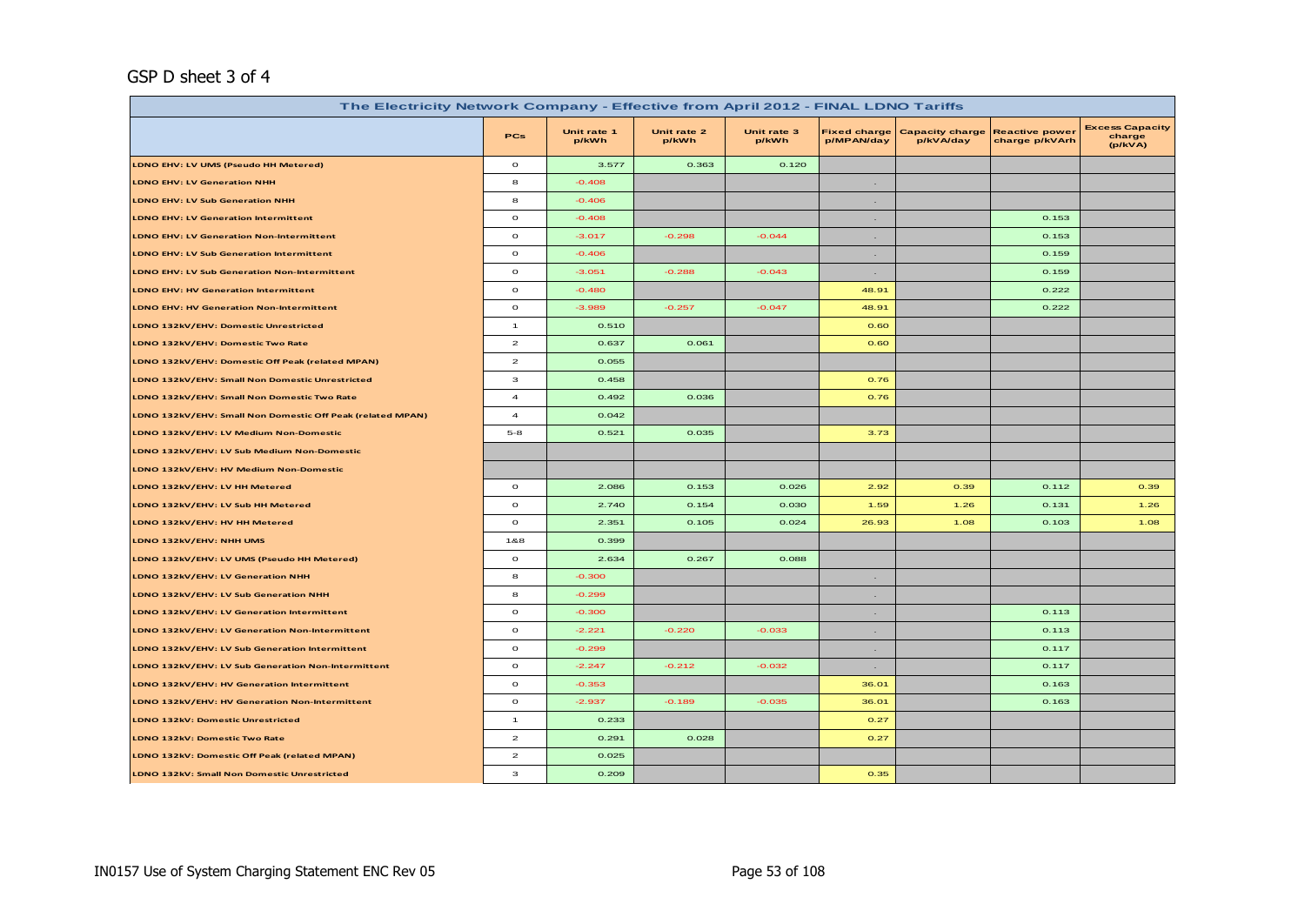## GSP D sheet 4 of 4

| The Electricity Network Company - Effective from April 2012 - FINAL LDNO Tariffs |                         |                      |                      |                      |                                   |                                     |                                         |                                             |  |
|----------------------------------------------------------------------------------|-------------------------|----------------------|----------------------|----------------------|-----------------------------------|-------------------------------------|-----------------------------------------|---------------------------------------------|--|
|                                                                                  | PCs                     | Unit rate 1<br>p/kWh | Unit rate 2<br>p/kWh | Unit rate 3<br>p/kWh | <b>Fixed charge</b><br>p/MPAN/day | <b>Capacity charge</b><br>p/kVA/day | <b>Reactive power</b><br>charge p/kVArh | <b>Excess Capacity</b><br>charge<br>(p/kVA) |  |
| LDNO 132kV: Small Non Domestic Two Rate                                          | $\overline{\mathbf{4}}$ | 0.224                | 0.016                |                      | 0.35                              |                                     |                                         |                                             |  |
| LDNO 132kV: Small Non Domestic Off Peak (related MPAN)                           | $\overline{\mathbf{4}}$ | 0.019                |                      |                      |                                   |                                     |                                         |                                             |  |
| LDNO 132kV: LV Medium Non-Domestic                                               | $5 - 8$                 | 0.238                | 0.016                |                      | 1.70                              |                                     |                                         |                                             |  |
| LDNO 132kV: LV Sub Medium Non-Domestic                                           |                         |                      |                      |                      |                                   |                                     |                                         |                                             |  |
| LDNO 132kV: HV Medium Non-Domestic                                               |                         |                      |                      |                      |                                   |                                     |                                         |                                             |  |
| LDNO 132kV: LV HH Metered                                                        | $\circ$                 | 0.952                | 0.070                | 0.012                | 1.33                              | 0.18                                | 0.051                                   | 0.18                                        |  |
| LDNO 132kV: LV Sub HH Metered                                                    | $\circ$                 | 1.251                | 0.070                | 0.014                | 0.73                              | 0.58                                | 0.060                                   | 0.58                                        |  |
| LDNO 132kV: HV HH Metered                                                        | $\circ$                 | 1.074                | 0.048                | 0.011                | 12.29                             | 0.49                                | 0.047                                   | 0.49                                        |  |
| LDNO 132kV: NHH UMS                                                              | 1&8                     | 0.182                |                      |                      |                                   |                                     |                                         |                                             |  |
| LDNO 132kV: LV UMS (Pseudo HH Metered)                                           | $\circ$                 | 1.202                | 0.122                | 0.040                |                                   |                                     |                                         |                                             |  |
| LDNO 132kV: LV Generation NHH                                                    | 8                       | $-0.137$             |                      |                      |                                   |                                     |                                         |                                             |  |
| LDNO 132kV: LV Sub Generation NHH                                                | 8                       | $-0.137$             |                      |                      |                                   |                                     |                                         |                                             |  |
| <b>LDNO 132kV: LV Generation Intermittent</b>                                    | $\circ$                 | $-0.137$             |                      |                      |                                   |                                     | 0.052                                   |                                             |  |
| LDNO 132kV: LV Generation Non-Intermittent                                       | $\circ$                 | $-1.014$             | $-0.100$             | $-0.015$             |                                   |                                     | 0.052                                   |                                             |  |
| LDNO 132kV: LV Sub Generation Intermittent                                       | $\circ$                 | $-0.137$             |                      |                      |                                   |                                     | 0.054                                   |                                             |  |
| <b>LDNO 132kV: LV Sub Generation Non-Intermittent</b>                            | $\circ$                 | $-1.026$             | $-0.097$             | $-0.015$             |                                   |                                     | 0.054                                   |                                             |  |
| <b>LDNO 132kV: HV Generation Intermittent</b>                                    | $\circ$                 | $-0.161$             |                      |                      | 16.44                             |                                     | 0.075                                   |                                             |  |
| LDNO 132kV: HV Generation Non-Intermittent                                       | $\circ$                 | $-1.341$             | $-0.086$             | $-0.016$             | 16.44                             |                                     | 0.075                                   |                                             |  |
| LDNO 0000: Domestic Unrestricted                                                 | $\mathbf{1}$            |                      |                      |                      |                                   |                                     |                                         |                                             |  |
| LDNO 0000: Domestic Two Rate                                                     | $\mathbf{z}$            |                      |                      |                      |                                   |                                     |                                         |                                             |  |
| LDNO 0000: Domestic Off Peak (related MPAN)                                      | $\mathbf{z}$            |                      |                      |                      |                                   |                                     |                                         |                                             |  |
| LDNO 0000: Small Non Domestic Unrestricted                                       | з                       |                      |                      |                      |                                   |                                     |                                         |                                             |  |
| LDNO 0000: Small Non Domestic Two Rate                                           | $\overline{4}$          |                      |                      |                      |                                   |                                     |                                         |                                             |  |
| LDNO 0000: Small Non Domestic Off Peak (related MPAN)                            | $\overline{4}$          |                      |                      |                      |                                   |                                     |                                         |                                             |  |
| LDNO 0000: LV Medium Non-Domestic                                                | $5 - 8$                 |                      |                      |                      |                                   |                                     |                                         |                                             |  |
| LDNO 0000: LV Sub Medium Non-Domestic                                            |                         |                      |                      |                      |                                   |                                     |                                         |                                             |  |
| LDNO 0000: HV Medium Non-Domestic                                                |                         |                      |                      |                      |                                   |                                     |                                         |                                             |  |
| LDNO 0000: LV HH Metered                                                         | $\circ$                 |                      |                      |                      |                                   |                                     |                                         |                                             |  |
| DNO 0000: LV Sub HH Metered                                                      | $\mathbf{o}$            |                      |                      |                      |                                   |                                     |                                         |                                             |  |
| LDNO 0000: HV HH Metered                                                         | $\circ$                 |                      |                      |                      |                                   |                                     |                                         |                                             |  |
| LDNO 0000: NHH UMS                                                               | 1&8                     |                      |                      |                      |                                   |                                     |                                         |                                             |  |
| LDNO 0000: LV UMS (Pseudo HH Metered)                                            | $\circ$                 |                      |                      |                      |                                   |                                     |                                         |                                             |  |
| LDNO 0000: LV Generation NHH                                                     | 8                       |                      |                      |                      |                                   |                                     |                                         |                                             |  |
| LDNO 0000: LV Sub Generation NHH                                                 | 8                       |                      |                      |                      |                                   |                                     |                                         |                                             |  |
| <b>LDNO 0000: LV Generation Intermittent</b>                                     | $\circ$                 |                      |                      |                      |                                   |                                     |                                         |                                             |  |
| <b>DNO 0000: LV Generation Non-Intermittent</b>                                  | $\mathbf{o}$            |                      |                      |                      |                                   |                                     |                                         |                                             |  |
| LDNO 0000: LV Sub Generation Intermittent                                        | $\mathbf{o}$            |                      |                      |                      |                                   |                                     |                                         |                                             |  |
| LDNO 0000: LV Sub Generation Non-Intermittent                                    | $\circ$                 |                      |                      |                      |                                   |                                     |                                         |                                             |  |
| LDNO 0000: HV Generation Intermittent                                            | $\mathbf{o}$            |                      |                      |                      |                                   |                                     |                                         |                                             |  |
| LDNO 0000: HV Generation Non-Intermittent                                        | $\circ$                 |                      |                      |                      |                                   |                                     |                                         |                                             |  |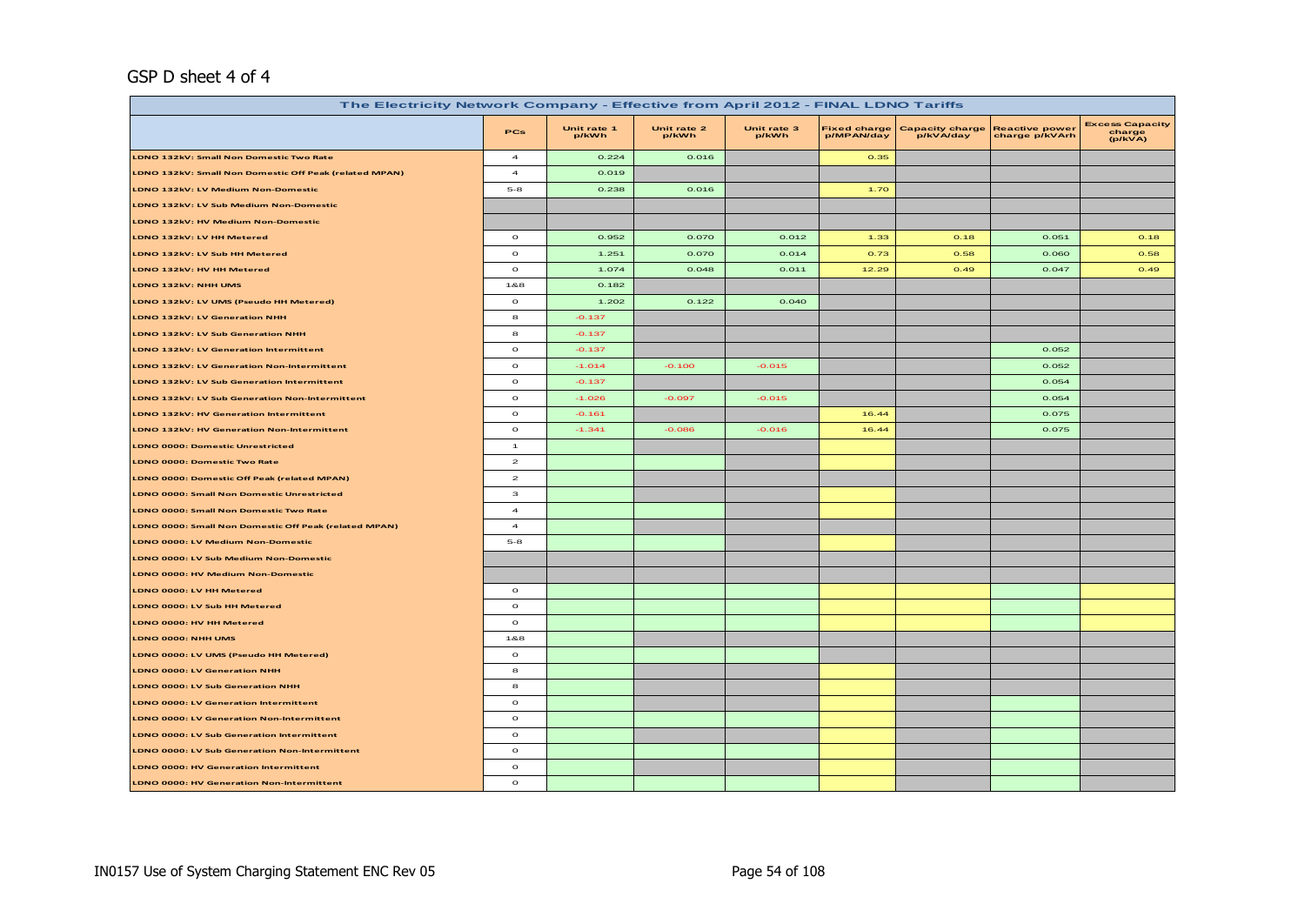# GSP E sheet 1 of 4

| The Electricity Network Company - Effective from April 2012 - FINAL LDNO Tariffs |                         |                      |                      |                      |                                   |                                     |                                         |                                             |  |
|----------------------------------------------------------------------------------|-------------------------|----------------------|----------------------|----------------------|-----------------------------------|-------------------------------------|-----------------------------------------|---------------------------------------------|--|
|                                                                                  | <b>PCs</b>              | Unit rate 1<br>p/kWh | Unit rate 2<br>p/kWh | Unit rate 3<br>p/kWh | <b>Fixed charge</b><br>p/MPAN/day | <b>Capacity charge</b><br>p/kVA/day | <b>Reactive power</b><br>charge p/kVArh | <b>Excess Capacity</b><br>charge<br>(p/kVA) |  |
| <b>LDNO LV: Domestic Unrestricted</b>                                            | $\mathbf{1}$            | 1.327                |                      |                      | 3.29                              |                                     |                                         |                                             |  |
| <b>LDNO LV: Domestic Two Rate</b>                                                | $\overline{a}$          | 1.624                | 0.066                |                      | 3.29                              |                                     |                                         |                                             |  |
| <b>LDNO LV: Domestic Off Peak (related MPAN)</b>                                 | $\overline{\mathbf{z}}$ | 0.131                |                      |                      |                                   |                                     |                                         |                                             |  |
| <b>LDNO LV: Small Non Domestic Unrestricted</b>                                  | 3                       | 1.195                |                      |                      | 4.25                              |                                     |                                         |                                             |  |
| <b>LDNO LV: Small Non Domestic Two Rate</b>                                      | $\overline{\mathbf{4}}$ | 1.387                | 0.058                |                      | 4.25                              |                                     |                                         |                                             |  |
| <b>LDNO LV: Small Non Domestic Off Peak (related MPAN)</b>                       | $\overline{\mathbf{4}}$ | 0.216                |                      |                      |                                   |                                     |                                         |                                             |  |
| <b>LDNO LV: LV Medium Non-Domestic</b>                                           | $5 - 8$                 | 1.232                | 0.050                |                      | 24.79                             |                                     |                                         |                                             |  |
| <b>LDNO LV: LV HH Metered</b>                                                    | $\circ$                 | 5.326                | 0.417                | 0.033                | 7.00                              | 2.18                                | 0.206                                   | 2.18                                        |  |
| <b>LDNO LV: NHH UMS</b>                                                          | 1&8                     | 1.728                |                      |                      |                                   |                                     |                                         |                                             |  |
| LDNO LV: LV UMS (Pseudo HH Metered)                                              | $\circ$                 | 16.867               | 1.852                | 0.567                |                                   |                                     |                                         |                                             |  |
| <b>LDNO LV: LV Generation NHH</b>                                                | 8                       | $-0.692$             |                      |                      |                                   |                                     |                                         |                                             |  |
| <b>LDNO LV: LV Generation Intermittent</b>                                       | $\mathbf{o}$            | $-0.692$             |                      |                      |                                   |                                     | 0.275                                   |                                             |  |
| <b>LDNO LV: LV Generation Non-Intermittent</b>                                   | $\mathbf{o}$            | $-5.339$             | $-0.584$             | $-0.057$             |                                   |                                     | 0.275                                   |                                             |  |
| <b>LDNO HV: Domestic Unrestricted</b>                                            | $\mathbf{1}$            | 0.936                |                      |                      | 2.32                              |                                     |                                         |                                             |  |
| <b>LDNO HV: Domestic Two Rate</b>                                                | $\overline{a}$          | 1.145                | 0.046                |                      | 2.32                              |                                     |                                         |                                             |  |
| <b>LDNO HV: Domestic Off Peak (related MPAN)</b>                                 | $\overline{\mathbf{c}}$ | 0.093                |                      |                      |                                   |                                     |                                         |                                             |  |
| <b>LDNO HV: Small Non Domestic Unrestricted</b>                                  | з                       | 0.843                |                      |                      | 3.00                              |                                     |                                         |                                             |  |
| <b>LDNO HV: Small Non Domestic Two Rate</b>                                      | $\overline{a}$          | 0.979                | 0.041                |                      | 3.00                              |                                     |                                         |                                             |  |
| <b>LDNO HV: Small Non Domestic Off Peak (related MPAN)</b>                       | $\overline{4}$          | 0.153                |                      |                      |                                   |                                     |                                         |                                             |  |
| <b>LDNO HV: LV Medium Non-Domestic</b>                                           | $5 - 8$                 | 0.869                | 0.036                |                      | 17.49                             |                                     |                                         |                                             |  |
| LDNO HV: LV HH Metered                                                           | $\circ$                 | 3.758                | 0.295                | 0.023                | 4.94                              | 1.54                                | 0.145                                   | 1.54                                        |  |
| <b>LDNO HV: LV Sub HH Metered</b>                                                | $\mathbf{o}$            | 5.179                | 0.362                | 0.021                | 7.38                              | 3.03                                | 0.170                                   | 3.03                                        |  |
| <b>LDNO HV: HV HH Metered</b>                                                    | $\mathbf{o}$            | 3.675                | 0.215                | 0.010                | 84.39                             | 4.06                                | 0.118                                   | 4.06                                        |  |
| <b>LDNO HV: NHH UMS</b>                                                          | 1&8                     | 1.219                |                      |                      |                                   |                                     |                                         |                                             |  |
| LDNO HV: LV UMS (Pseudo HH Metered)                                              | $\circ$                 | 11.900               | 1.306                | 0.400                |                                   |                                     |                                         |                                             |  |
| <b>LDNO HV: LV Generation NHH</b>                                                | 8                       | $-0.692$             |                      |                      |                                   |                                     |                                         |                                             |  |
| <b>LDNO HV: LV Sub Generation NHH</b>                                            | 8                       | $-0.583$             |                      |                      |                                   |                                     |                                         |                                             |  |
| <b>LDNO HV: LV Generation Intermittent</b>                                       | $\mathbf{o}$            | $-0.692$             |                      |                      |                                   |                                     | 0.275                                   |                                             |  |
| <b>LDNO HV: LV Generation Non-Intermittent</b>                                   | $\mathbf{o}$            | $-5.339$             | $-0.584$             | $-0.057$             |                                   |                                     | 0.275                                   |                                             |  |
| <b>LDNO HV: LV Sub Generation Intermittent</b>                                   | $\circ$                 | $-0.583$             |                      |                      |                                   |                                     | 0.248                                   |                                             |  |
| <b>LDNO HV: LV Sub Generation Non-Intermittent</b>                               | $\circ$                 | $-4.540$             | $-0.489$             | $-0.044$             |                                   |                                     | 0.248                                   |                                             |  |
| <b>LDNO HV: HV Generation Intermittent</b>                                       | $\circ$                 | $-0.379$             |                      |                      |                                   |                                     | 0.203                                   |                                             |  |
| <b>LDNO HV: HV Generation Non-Intermittent</b>                                   | $\mathbf{o}$            | $-3.046$             | $-0.309$             | $-0.020$             |                                   |                                     | 0.203                                   |                                             |  |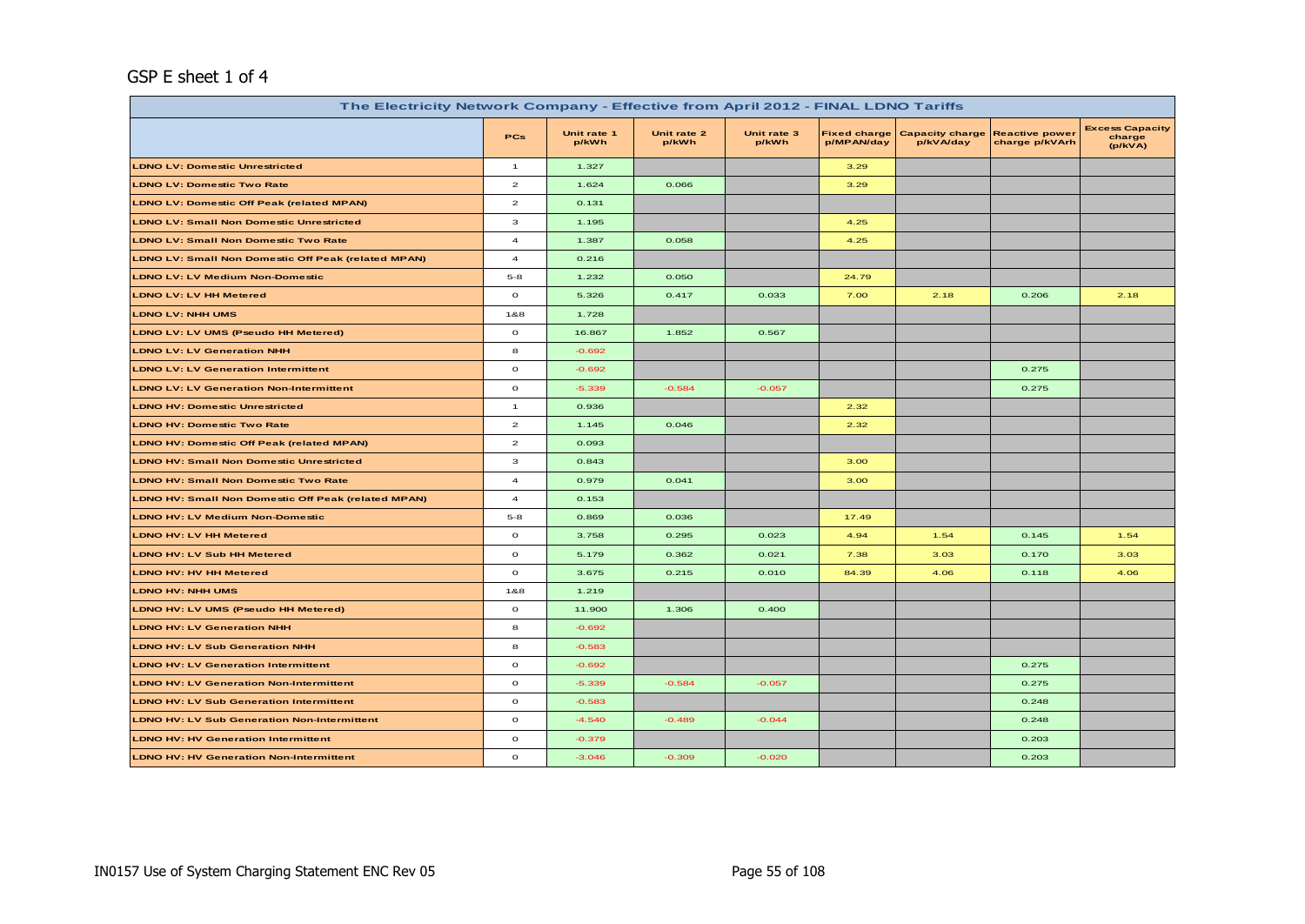## GSP E sheet 2 of 4

| The Electricity Network Company - Effective from April 2012 - FINAL LDNO Tariffs |                |                      |                      |                      |                                   |                                     |                                         |                                             |  |
|----------------------------------------------------------------------------------|----------------|----------------------|----------------------|----------------------|-----------------------------------|-------------------------------------|-----------------------------------------|---------------------------------------------|--|
|                                                                                  | <b>PCs</b>     | Unit rate 1<br>p/kWh | Unit rate 2<br>p/kWh | Unit rate 3<br>p/kWh | <b>Fixed charge</b><br>p/MPAN/day | <b>Capacity charge</b><br>p/kVA/day | <b>Reactive power</b><br>charge p/kVArh | <b>Excess Capacity</b><br>charge<br>(p/kVA) |  |
| <b>LDNO HVplus: Domestic Unrestricted</b>                                        | $\overline{1}$ | 0.808                |                      |                      | 2.00                              |                                     | 0.000                                   |                                             |  |
| <b>LDNO HVplus: Domestic Two Rate</b>                                            | $\mathbf{z}$   | 0.989                | 0.040                |                      | 2.00                              |                                     |                                         |                                             |  |
| <b>LDNO HVplus: Domestic Off Peak (related MPAN)</b>                             | $\mathbf{z}$   | 0.080                |                      |                      |                                   |                                     |                                         |                                             |  |
| <b>LDNO HVplus: Small Non Domestic Unrestricted</b>                              | 3              | 0.728                |                      |                      | 2.59                              |                                     |                                         |                                             |  |
| <b>LDNO HVplus: Small Non Domestic Two Rate</b>                                  | 4              | 0.845                | 0.035                |                      | 2.59                              |                                     |                                         |                                             |  |
| <b>LDNO HVplus: Small Non Domestic Off Peak (related MPAN)</b>                   | $\overline{4}$ | 0.132                |                      |                      |                                   |                                     |                                         |                                             |  |
| <b>LDNO HVplus: LV Medium Non-Domestic</b>                                       | $5 - 8$        | 0.751                | 0.031                |                      | 15.10                             |                                     |                                         |                                             |  |
| <b>LDNO HVplus: LV Sub Medium Non-Domestic</b>                                   |                |                      |                      |                      |                                   |                                     |                                         |                                             |  |
| <b>LDNO HVplus: HV Medium Non-Domestic</b>                                       |                |                      |                      |                      |                                   |                                     |                                         |                                             |  |
| <b>LDNO HVplus: LV HH Metered</b>                                                | $\circ$        | 3.245                | 0.254                | 0.020                | 4.27                              | 1.33                                | 0.125                                   | 1.33                                        |  |
| <b>LDNO HVplus: LV Sub HH Metered</b>                                            | $\circ$        | 4.472                | 0.313                | 0.018                | 6.37                              | 2.62                                | 0.147                                   | 2.62                                        |  |
| <b>LDNO HVplus: HV HH Metered</b>                                                | $\circ$        | 3.173                | 0.186                | 0.009                | 72.87                             | 3.50                                | 0.102                                   | 3.50                                        |  |
| <b>LDNO HVplus: NHH UMS</b>                                                      | 1&8            | 1.053                |                      |                      |                                   |                                     |                                         |                                             |  |
| LDNO HVplus: LV UMS (Pseudo HH Metered)                                          | $\mathbf{o}$   | 10.276               | 1.128                | 0.345                |                                   |                                     |                                         |                                             |  |
| <b>LDNO HVplus: LV Generation NHH</b>                                            | 8              | $-0.435$             |                      |                      |                                   |                                     |                                         |                                             |  |
| <b>LDNO HVplus: LV Sub Generation NHH</b>                                        | 8              | $-0.417$             |                      |                      |                                   |                                     |                                         |                                             |  |
| <b>LDNO HVplus: LV Generation Intermittent</b>                                   | $\circ$        | $-0.435$             |                      |                      |                                   |                                     | 0.173                                   |                                             |  |
| <b>LDNO HVplus: LV Generation Non-Intermittent</b>                               | $\circ$        | $-3.358$             | $-0.367$             | $-0.036$             |                                   |                                     | 0.173                                   |                                             |  |
| <b>LDNO HVplus: LV Sub Generation Intermittent</b>                               | $\mathbf{o}$   | $-0.417$             |                      |                      |                                   |                                     | 0.177                                   |                                             |  |
| <b>LDNO HVplus: LV Sub Generation Non-Intermittent</b>                           | $\circ$        | $-3.246$             | $-0.350$             | $-0.031$             |                                   |                                     | 0.177                                   |                                             |  |
| <b>LDNO HVplus: HV Generation Intermittent</b>                                   | $\mathbf{o}$   | $-0.379$             |                      |                      | 17.50                             |                                     | 0.203                                   |                                             |  |
| <b>LDNO HVplus: HV Generation Non-Intermittent</b>                               | $\circ$        | $-3.046$             | $-0.309$             | $-0.020$             | 17.50                             |                                     | 0.203                                   |                                             |  |
| <b>LDNO EHV: Domestic Unrestricted</b>                                           | $\mathbf{1}$   | 0.654                |                      |                      | 1.62                              |                                     |                                         |                                             |  |
| <b>LDNO EHV: Domestic Two Rate</b>                                               | $\mathbf{z}$   | 0.800                | 0.032                |                      | 1.62                              |                                     |                                         |                                             |  |
| LDNO EHV: Domestic Off Peak (related MPAN)                                       | $\overline{a}$ | 0.065                |                      |                      |                                   |                                     |                                         |                                             |  |
| <b>LDNO EHV: Small Non Domestic Unrestricted</b>                                 | з              | 0.589                |                      |                      | 2.09                              |                                     |                                         |                                             |  |
| <b>LDNO EHV: Small Non Domestic Two Rate</b>                                     | $\overline{a}$ | 0.683                | 0.029                |                      | 2.09                              |                                     |                                         |                                             |  |
| LDNO EHV: Small Non Domestic Off Peak (related MPAN)                             | 4              | 0.107                |                      |                      |                                   |                                     |                                         |                                             |  |
| <b>LDNO EHV: LV Medium Non-Domestic</b>                                          | $5 - 8$        | 0.607                | 0.025                |                      | 12.21                             |                                     |                                         |                                             |  |
| LDNO EHV: LV Sub Medium Non-Domestic                                             |                |                      |                      |                      |                                   |                                     |                                         |                                             |  |
| <b>LDNO EHV: HV Medium Non-Domestic</b>                                          |                |                      |                      |                      |                                   |                                     |                                         |                                             |  |
| LDNO EHV: LV HH Metered                                                          | $\mathbf{o}$   | 2.624                | 0.206                | 0.016                | 3.45                              | 1.08                                | 0.101                                   | 1.08                                        |  |
| LDNO EHV: LV Sub HH Metered                                                      | $\mathbf{o}$   | 3.616                | 0.253                | 0.015                | 5.15                              | 2.12                                | 0.119                                   | 2.12                                        |  |
| LDNO EHV: HV HH Metered                                                          | $\circ$        | 2.566                | 0.150                | 0.007                | 58.92                             | 2.83                                | 0.083                                   | 2.83                                        |  |
| LDNO EHV: NHH UMS                                                                | 1&8            | 0.851                |                      |                      |                                   |                                     |                                         |                                             |  |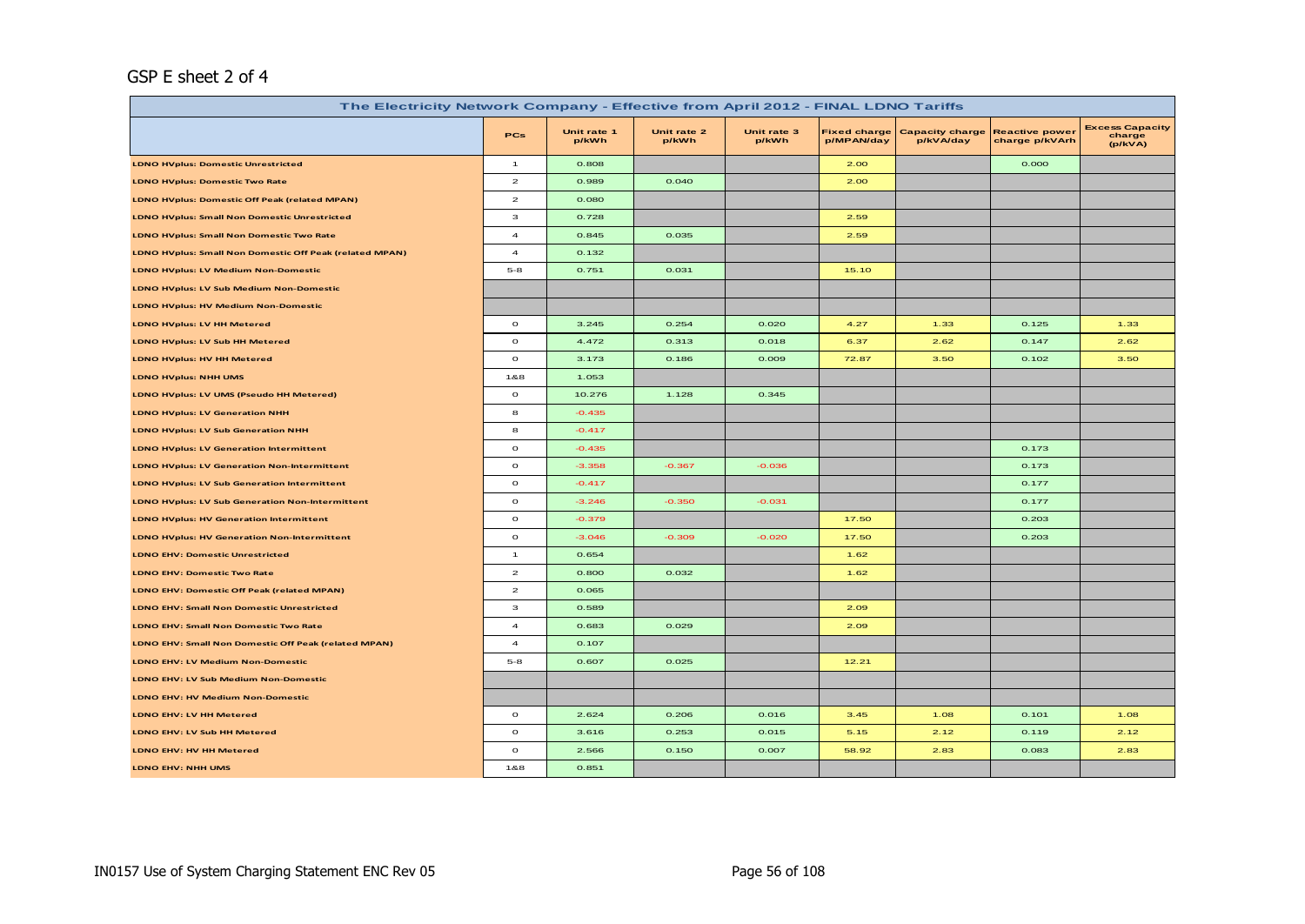# GSP E sheet 3 of 4

|                                                            | The Electricity Network Company - Effective from April 2012 - FINAL LDNO Tariffs |                      |                      |                      |                                   |                                     |                                         |                                             |  |  |  |
|------------------------------------------------------------|----------------------------------------------------------------------------------|----------------------|----------------------|----------------------|-----------------------------------|-------------------------------------|-----------------------------------------|---------------------------------------------|--|--|--|
|                                                            | <b>PCs</b>                                                                       | Unit rate 1<br>p/kWh | Unit rate 2<br>p/kWh | Unit rate 3<br>p/kWh | <b>Fixed charge</b><br>p/MPAN/day | <b>Capacity charge</b><br>p/kVA/day | <b>Reactive power</b><br>charge p/kVArh | <b>Excess Capacity</b><br>charge<br>(p/kVA) |  |  |  |
| LDNO EHV: LV UMS (Pseudo HH Metered)                       | $\circ$                                                                          | 8.308                | 0.912                | 0.279                |                                   |                                     |                                         |                                             |  |  |  |
| <b>LDNO EHV: LV Generation NHH</b>                         | 8                                                                                | $-0.352$             |                      |                      |                                   |                                     |                                         |                                             |  |  |  |
| <b>LDNO EHV: LV Sub Generation NHH</b>                     | 8                                                                                | $-0.337$             |                      |                      |                                   |                                     |                                         |                                             |  |  |  |
| <b>LDNO EHV: LV Generation Intermittent</b>                | $\circ$                                                                          | $-0.352$             |                      |                      |                                   |                                     | 0.140                                   |                                             |  |  |  |
| <b>LDNO EHV: LV Generation Non-Intermittent</b>            | $\circ$                                                                          | $-2.715$             | $-0.297$             | $-0.029$             |                                   |                                     | 0.140                                   |                                             |  |  |  |
| <b>LDNO EHV: LV Sub Generation Intermittent</b>            | $\circ$                                                                          | $-0.337$             |                      |                      |                                   |                                     | 0.143                                   |                                             |  |  |  |
| <b>LDNO EHV: LV Sub Generation Non-Intermittent</b>        | $\circ$                                                                          | $-2.625$             | $-0.283$             | $-0.025$             |                                   |                                     | 0.143                                   |                                             |  |  |  |
| <b>LDNO EHV: HV Generation Intermittent</b>                | $\circ$                                                                          | $-0.306$             |                      |                      | 14.15                             |                                     | 0.164                                   |                                             |  |  |  |
| <b>LDNO EHV: HV Generation Non-Intermittent</b>            | $\circ$                                                                          | $-2.463$             | $-0.250$             | $-0.016$             | 14.15                             |                                     | 0.164                                   |                                             |  |  |  |
| LDNO 132kV/EHV: Domestic Unrestricted                      | $\mathbf{1}$                                                                     | 0.626                |                      |                      | 1.55                              |                                     |                                         |                                             |  |  |  |
| LDNO 132kV/EHV: Domestic Two Rate                          | $\mathbf{z}$                                                                     | 0.766                | 0.031                |                      | 1.55                              |                                     |                                         |                                             |  |  |  |
| LDNO 132kV/EHV: Domestic Off Peak (related MPAN)           | $\mathbf{z}$                                                                     | 0.062                |                      |                      |                                   |                                     |                                         |                                             |  |  |  |
| LDNO 132kV/EHV: Small Non Domestic Unrestricted            | з                                                                                | 0.564                |                      |                      | 2.01                              |                                     |                                         |                                             |  |  |  |
| LDNO 132kV/EHV: Small Non Domestic Two Rate                | $\overline{\mathbf{4}}$                                                          | 0.655                | 0.027                |                      | 2.01                              |                                     |                                         |                                             |  |  |  |
| LDNO 132kV/EHV: Small Non Domestic Off Peak (related MPAN) | $\overline{a}$                                                                   | 0.102                |                      |                      |                                   |                                     |                                         |                                             |  |  |  |
| LDNO 132kV/EHV: LV Medium Non-Domestic                     | $5 - 8$                                                                          | 0.582                | 0.024                |                      | 11.70                             |                                     |                                         |                                             |  |  |  |
| LDNO 132kV/EHV: LV Sub Medium Non-Domestic                 |                                                                                  |                      |                      |                      |                                   |                                     |                                         |                                             |  |  |  |
| LDNO 132kV/EHV: HV Medium Non-Domestic                     |                                                                                  |                      |                      |                      |                                   |                                     |                                         |                                             |  |  |  |
| LDNO 132kV/EHV: LV HH Metered                              | $\circ$                                                                          | 2.513                | 0.197                | 0.016                | 3.30                              | 1.03                                | 0.097                                   | 1.03                                        |  |  |  |
| LDNO 132kV/EHV: LV Sub HH Metered                          | $\circ$                                                                          | 3.464                | 0.242                | 0.014                | 4.94                              | 2.03                                | 0.114                                   | 2.03                                        |  |  |  |
| LDNO 132kV/EHV: HV HH Metered                              | $\circ$                                                                          | 2.458                | 0.144                | 0.007                | 56.44                             | 2.71                                | 0.079                                   | 2.71                                        |  |  |  |
| LDNO 132kV/EHV: NHH UMS                                    | 1&8                                                                              | 0.815                |                      |                      |                                   |                                     |                                         |                                             |  |  |  |
| LDNO 132kV/EHV: LV UMS (Pseudo HH Metered)                 | $\circ$                                                                          | 7.960                | 0.874                | 0.267                |                                   |                                     |                                         |                                             |  |  |  |
| LDNO 132kV/EHV: LV Generation NHH                          | 8                                                                                | $-0.337$             |                      |                      |                                   |                                     |                                         |                                             |  |  |  |
| LDNO 132kV/EHV: LV Sub Generation NHH                      | 8                                                                                | $-0.323$             |                      |                      |                                   |                                     |                                         |                                             |  |  |  |
| LDNO 132kV/EHV: LV Generation Intermittent                 | $\mathbf{o}$                                                                     | $-0.337$             |                      |                      |                                   |                                     | 0.134                                   |                                             |  |  |  |
| LDNO 132kV/EHV: LV Generation Non-Intermittent             | $\mathbf{o}$                                                                     | $-2.601$             | $-0.285$             | $-0.028$             |                                   |                                     | 0.134                                   |                                             |  |  |  |
| LDNO 132kV/EHV: LV Sub Generation Intermittent             | $\circ$                                                                          | $-0.323$             |                      |                      |                                   |                                     | 0.137                                   |                                             |  |  |  |
| LDNO 132kV/EHV: LV Sub Generation Non-Intermittent         | $\circ$                                                                          | $-2.514$             | $-0.271$             | $-0.024$             |                                   |                                     | 0.137                                   |                                             |  |  |  |
| LDNO 132kV/EHV: HV Generation Intermittent                 | $\circ$                                                                          | $-0.294$             |                      |                      | 13.56                             |                                     | 0.157                                   |                                             |  |  |  |
| LDNO 132kV/EHV: HV Generation Non-Intermittent             | $\circ$                                                                          | $-2.359$             | $-0.239$             | $-0.015$             | 13.56                             |                                     | 0.157                                   |                                             |  |  |  |
| LDNO 132kV: Domestic Unrestricted                          | $\mathbf{1}$                                                                     | 0.414                |                      |                      | 1.03                              |                                     |                                         |                                             |  |  |  |
| LDNO 132kV: Domestic Two Rate                              | $\mathbf{2}$                                                                     | 0.507                | 0.021                |                      | 1.03                              |                                     |                                         |                                             |  |  |  |
| LDNO 132kV: Domestic Off Peak (related MPAN)               | $\mathbf{z}$                                                                     | 0.041                |                      |                      |                                   |                                     |                                         |                                             |  |  |  |
| LDNO 132kV: Small Non Domestic Unrestricted                | з                                                                                | 0.373                |                      |                      | 1.33                              |                                     |                                         |                                             |  |  |  |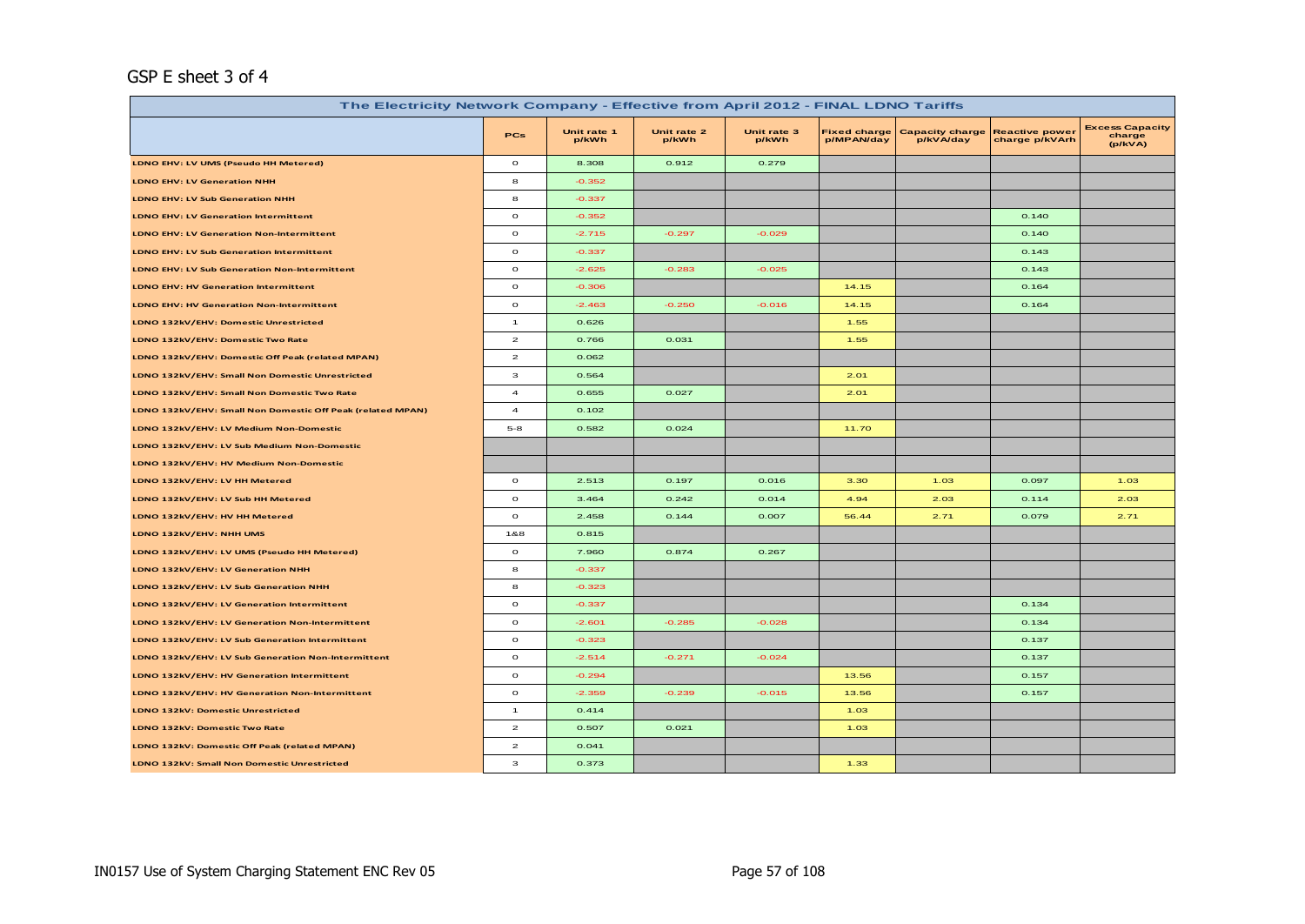## GSP E sheet 4 of 4

| The Electricity Network Company - Effective from April 2012 - FINAL LDNO Tariffs |                                                                                                                                                                                                                                                                                                                                                                                                                         |                      |                      |                      |                                   |                                     |                                         |                                             |  |
|----------------------------------------------------------------------------------|-------------------------------------------------------------------------------------------------------------------------------------------------------------------------------------------------------------------------------------------------------------------------------------------------------------------------------------------------------------------------------------------------------------------------|----------------------|----------------------|----------------------|-----------------------------------|-------------------------------------|-----------------------------------------|---------------------------------------------|--|
|                                                                                  | PCs                                                                                                                                                                                                                                                                                                                                                                                                                     | Unit rate 1<br>p/kWh | Unit rate 2<br>p/kWh | Unit rate 3<br>p/kWh | <b>Fixed charge</b><br>p/MPAN/day | <b>Capacity charge</b><br>p/kVA/day | <b>Reactive power</b><br>charge p/kVArh | <b>Excess Capacity</b><br>charge<br>(p/kVA) |  |
| LDNO 132kV: Small Non Domestic Two Rate                                          | $\overline{\mathbf{4}}$                                                                                                                                                                                                                                                                                                                                                                                                 | 0.433                | 0.018                |                      | 1.33                              |                                     |                                         |                                             |  |
| LDNO 132kV: Small Non Domestic Off Peak (related MPAN)                           | $\overline{4}$                                                                                                                                                                                                                                                                                                                                                                                                          | 0.068                |                      |                      |                                   |                                     |                                         |                                             |  |
| LDNO 132kV: LV Medium Non-Domestic                                               | $5 - 8$                                                                                                                                                                                                                                                                                                                                                                                                                 | 0.385                | 0.016                |                      | 7.74                              |                                     |                                         |                                             |  |
| LDNO 132kV: LV Sub Medium Non-Domestic                                           |                                                                                                                                                                                                                                                                                                                                                                                                                         |                      |                      |                      |                                   |                                     |                                         |                                             |  |
| LDNO 132kV: HV Medium Non-Domestic                                               |                                                                                                                                                                                                                                                                                                                                                                                                                         |                      |                      |                      |                                   |                                     |                                         |                                             |  |
| LDNO 132kV: LV HH Metered                                                        | $\circ$                                                                                                                                                                                                                                                                                                                                                                                                                 | 1.663                | 0.130                | 0.010                | 2.19                              | 0.68                                | 0.064                                   | 0.68                                        |  |
| LDNO 132kV: LV Sub HH Metered                                                    | $\circ$                                                                                                                                                                                                                                                                                                                                                                                                                 | 2.292                | 0.160                | 0.009                | 3.27                              | 1.34                                | 0.075                                   | 1.34                                        |  |
| LDNO 132kV: HV HH Metered                                                        | $\mathbf{o}$                                                                                                                                                                                                                                                                                                                                                                                                            | 1.626                | 0.095                | 0.004                | 37.35                             | 1.80                                | 0.052                                   | 1.80                                        |  |
| LDNO 132kV: NHH UMS                                                              | 1&8                                                                                                                                                                                                                                                                                                                                                                                                                     | 0.540                |                      |                      |                                   |                                     |                                         |                                             |  |
| LDNO 132kV: LV UMS (Pseudo HH Metered)                                           | $\mathbf{o}$                                                                                                                                                                                                                                                                                                                                                                                                            | 5.267                | 0.578                | 0.177                |                                   |                                     |                                         |                                             |  |
| LDNO 132kV: LV Generation NHH                                                    | 8                                                                                                                                                                                                                                                                                                                                                                                                                       | $-0.223$             |                      |                      |                                   |                                     |                                         |                                             |  |
| LDNO 132kV: LV Sub Generation NHH                                                | 8                                                                                                                                                                                                                                                                                                                                                                                                                       | $-0.214$             |                      |                      |                                   |                                     |                                         |                                             |  |
| LDNO 132kV: LV Generation Intermittent                                           | $\mathbf{o}$                                                                                                                                                                                                                                                                                                                                                                                                            | $-0.223$             |                      |                      |                                   |                                     | 0.089                                   |                                             |  |
| LDNO 132kV: LV Generation Non-Intermittent                                       | $\circ$                                                                                                                                                                                                                                                                                                                                                                                                                 | $-1.721$             | $-0.188$             | $-0.018$             |                                   |                                     | 0.089                                   |                                             |  |
| LDNO 132kV: LV Sub Generation Intermittent                                       | $\circ$                                                                                                                                                                                                                                                                                                                                                                                                                 | $-0.214$             |                      |                      |                                   |                                     | 0.091                                   |                                             |  |
| LDNO 132kV: LV Sub Generation Non-Intermittent                                   | $\circ$                                                                                                                                                                                                                                                                                                                                                                                                                 | $-1.664$             | $-0.179$             | $-0.016$             |                                   |                                     | 0.091                                   |                                             |  |
| LDNO 132kV: HV Generation Intermittent                                           | $\mathbf{o}$                                                                                                                                                                                                                                                                                                                                                                                                            | $-0.194$             |                      |                      | 8.97                              |                                     | 0.104                                   |                                             |  |
| LDNO 132kV: HV Generation Non-Intermittent                                       | $\circ$                                                                                                                                                                                                                                                                                                                                                                                                                 | $-1.561$             | $-0.158$             | $-0.010$             | 8.97                              |                                     | 0.104                                   |                                             |  |
| <b>LDNO 0000: Domestic Unrestricted</b>                                          | $\mathbf{1}$                                                                                                                                                                                                                                                                                                                                                                                                            | 0.087                |                      |                      | 0.22                              |                                     |                                         |                                             |  |
| <b>LDNO 0000: Domestic Two Rate</b>                                              | $\mathbf{2}% =\mathbf{2}+\mathbf{2}+\mathbf{3}+\mathbf{5}+\mathbf{5}+\mathbf{5}+\mathbf{6}+\mathbf{6}+\mathbf{5}+\mathbf{5}+\mathbf{6}+\mathbf{5}+\mathbf{6}+\mathbf{6}+\mathbf{5}+\mathbf{5}+\mathbf{6}+\mathbf{5}+\mathbf{6}+\mathbf{6}+\mathbf{5}+\mathbf{6}+\mathbf{6}+\mathbf{5}+\mathbf{6}+\mathbf{6}+\mathbf{6}+\mathbf{6}+\mathbf{6}+\mathbf{6}+\mathbf{6}+\mathbf{6}+\mathbf{6}+\mathbf{6}+\mathbf{6}+\mathbf$ | 0.106                | 0.004                |                      | 0.22                              |                                     |                                         |                                             |  |
| LDNO 0000: Domestic Off Peak (related MPAN)                                      | $\mathbf{z}$                                                                                                                                                                                                                                                                                                                                                                                                            | 0.009                |                      |                      |                                   |                                     |                                         |                                             |  |
| LDNO 0000: Small Non Domestic Unrestricted                                       | з                                                                                                                                                                                                                                                                                                                                                                                                                       | 0.078                |                      |                      | 0.28                              |                                     |                                         |                                             |  |
| LDNO 0000: Small Non Domestic Two Rate                                           | $\overline{\mathbf{4}}$                                                                                                                                                                                                                                                                                                                                                                                                 | 0.091                | 0.004                |                      | 0.28                              |                                     |                                         |                                             |  |
| LDNO 0000: Small Non Domestic Off Peak (related MPAN)                            | $\boldsymbol{A}$                                                                                                                                                                                                                                                                                                                                                                                                        | 0.014                |                      |                      |                                   |                                     |                                         |                                             |  |
| LDNO 0000: LV Medium Non-Domestic                                                | $5 - 8$                                                                                                                                                                                                                                                                                                                                                                                                                 | 0.081                | 0.003                |                      | 1.62                              |                                     |                                         |                                             |  |
| LDNO 0000: LV Sub Medium Non-Domestic                                            |                                                                                                                                                                                                                                                                                                                                                                                                                         |                      |                      |                      |                                   |                                     |                                         |                                             |  |
| LDNO 0000: HV Medium Non-Domestic                                                |                                                                                                                                                                                                                                                                                                                                                                                                                         |                      |                      |                      |                                   |                                     |                                         |                                             |  |
| LDNO 0000: LV HH Metered                                                         | $\circ$                                                                                                                                                                                                                                                                                                                                                                                                                 | 0.349                | 0.027                | 0.002                | 0.46                              | 0.14                                | 0.013                                   | 0.14                                        |  |
| LDNO 0000: LV Sub HH Metered                                                     | $\mathbf{o}$                                                                                                                                                                                                                                                                                                                                                                                                            | 0.480                | 0.034                | 0.002                | 0.68                              | 0.28                                | 0.016                                   | 0.28                                        |  |
| LDNO 0000: HV HH Metered                                                         | $\circ$                                                                                                                                                                                                                                                                                                                                                                                                                 | 0.341                | 0.020                | 0.001                | 7.83                              | 0.38                                | 0.011                                   | 0.38                                        |  |
| LDNO 0000: NHH UMS                                                               | 1&8                                                                                                                                                                                                                                                                                                                                                                                                                     | 0.113                |                      |                      |                                   |                                     |                                         |                                             |  |
| LDNO 0000: LV UMS (Pseudo HH Metered)                                            | $\circ$                                                                                                                                                                                                                                                                                                                                                                                                                 | 1.104                | 0.121                | 0.037                |                                   |                                     |                                         |                                             |  |
| LDNO 0000: LV Generation NHH                                                     | 8                                                                                                                                                                                                                                                                                                                                                                                                                       | $-0.047$             |                      |                      |                                   |                                     |                                         |                                             |  |
| LDNO 0000: LV Sub Generation NHH                                                 | 8                                                                                                                                                                                                                                                                                                                                                                                                                       | $-0.045$             |                      |                      |                                   |                                     |                                         |                                             |  |
| <b>LDNO 0000: LV Generation Intermittent</b>                                     | $\mathbf{o}$                                                                                                                                                                                                                                                                                                                                                                                                            | $-0.047$             |                      |                      |                                   |                                     | 0.019                                   |                                             |  |
| <b>LDNO 0000: LV Generation Non-Intermittent</b>                                 | $\circ$                                                                                                                                                                                                                                                                                                                                                                                                                 | $-0.361$             | $-0.039$             | $-0.004$             |                                   |                                     | 0.019                                   |                                             |  |
| LDNO 0000: LV Sub Generation Intermittent                                        | $\mathbf{o}$                                                                                                                                                                                                                                                                                                                                                                                                            | $-0.045$             |                      |                      |                                   |                                     | 0.019                                   |                                             |  |
| LDNO 0000: LV Sub Generation Non-Intermittent                                    | $\mathbf{o}$                                                                                                                                                                                                                                                                                                                                                                                                            | $-0.349$             | $-0.038$             | $-0.003$             |                                   |                                     | 0.019                                   |                                             |  |
| <b>LDNO 0000: HV Generation Intermittent</b>                                     | $\circ$                                                                                                                                                                                                                                                                                                                                                                                                                 | $-0.041$             |                      |                      | 1.88                              |                                     | 0.022                                   |                                             |  |
| LDNO 0000: HV Generation Non-Intermittent                                        | $\mathbf{o}$                                                                                                                                                                                                                                                                                                                                                                                                            | $-0.327$             | $-0.033$             | $-0.002$             | 1.88                              |                                     | 0.022                                   |                                             |  |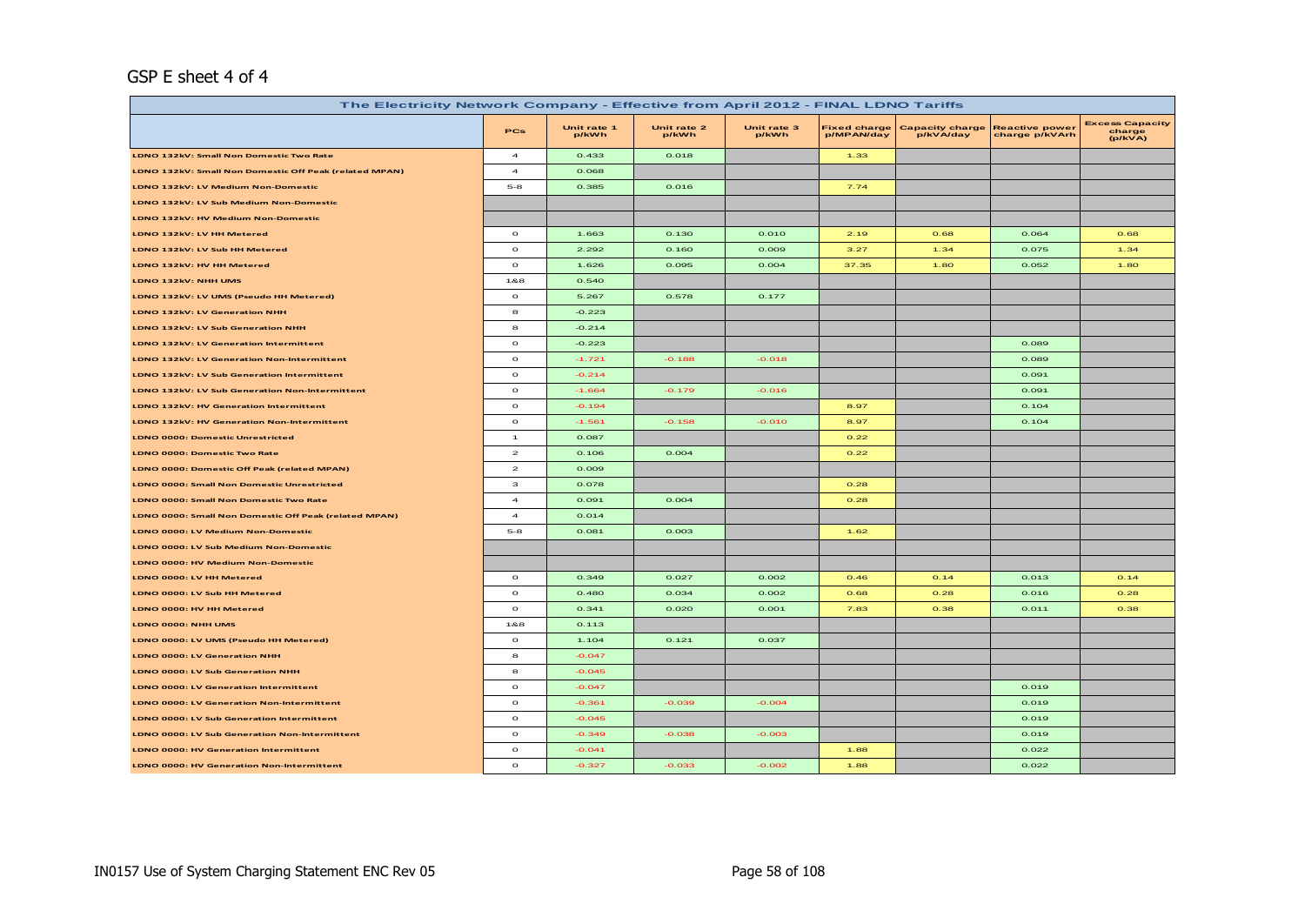# GSP F sheet 1 of 4

| The Electricity Network Company - Effective from April 2012 - FINAL LDNO Tariffs |                         |                      |                      |                      |                                   |                                     |                                         |                                             |  |
|----------------------------------------------------------------------------------|-------------------------|----------------------|----------------------|----------------------|-----------------------------------|-------------------------------------|-----------------------------------------|---------------------------------------------|--|
|                                                                                  | <b>PCs</b>              | Unit rate 1<br>p/kWh | Unit rate 2<br>p/kWh | Unit rate 3<br>p/kWh | <b>Fixed charge</b><br>p/MPAN/day | <b>Capacity charge</b><br>p/kVA/day | <b>Reactive power</b><br>charge p/kVArh | <b>Excess Capacity</b><br>charge<br>(p/kVA) |  |
| <b>LDNO LV: Domestic Unrestricted</b>                                            | $\mathbf{1}$            | 1.445                |                      |                      | 2.71                              |                                     |                                         |                                             |  |
| <b>LDNO LV: Domestic Two Rate</b>                                                | $\mathbf{z}$            | 1.722                | 0.109                |                      | 2.71                              |                                     |                                         |                                             |  |
| <b>LDNO LV: Domestic Off Peak (related MPAN)</b>                                 | $\mathbf{2}$            | 0.215                |                      |                      |                                   |                                     |                                         |                                             |  |
| <b>LDNO LV: Small Non Domestic Unrestricted</b>                                  | 3                       | 1.392                |                      |                      | 2.49                              |                                     |                                         |                                             |  |
| <b>LDNO LV: Small Non Domestic Two Rate</b>                                      | $\overline{\mathbf{4}}$ | 1.723                | 0.190                |                      | 2.49                              |                                     |                                         |                                             |  |
| <b>LDNO LV: Small Non Domestic Off Peak (related MPAN)</b>                       | $\overline{\mathbf{4}}$ | 0.246                |                      |                      |                                   |                                     |                                         |                                             |  |
| <b>LDNO LV: LV Medium Non-Domestic</b>                                           | $5 - 8$                 | 1.300                | 0.102                |                      | 14.31                             |                                     |                                         |                                             |  |
| <b>LDNO LV: LV HH Metered</b>                                                    | $\mathbf{o}$            | 5.046                | 0.688                | 0.070                | 7.52                              | 0.87                                | 0.184                                   | 0.87                                        |  |
| LDNO LV: NHH UMS                                                                 | 1&8                     | 1.360                |                      |                      |                                   |                                     |                                         |                                             |  |
| LDNO LV: LV UMS (Pseudo HH Metered)                                              | $\mathbf{o}$            | 12.003               | 1.790                | 0.195                |                                   |                                     |                                         |                                             |  |
| <b>LDNO LV: LV Generation NHH</b>                                                | 8                       | $-0.617$             |                      |                      |                                   |                                     |                                         |                                             |  |
| <b>LDNO LV: LV Generation Intermittent</b>                                       | $\mathbf{o}$            | $-0.617$             |                      |                      |                                   |                                     | 0.131                                   |                                             |  |
| <b>LDNO LV: LV Generation Non-Intermittent</b>                                   | $\circ$                 | $-2.655$             | $-0.893$             | $-0.107$             |                                   |                                     | 0.131                                   |                                             |  |
| <b>LDNO HV: Domestic Unrestricted</b>                                            | $\mathbf{1}$            | 0.816                |                      |                      | 1.53                              |                                     |                                         |                                             |  |
| <b>LDNO HV: Domestic Two Rate</b>                                                | $\mathbf{2}$            | 0.973                | 0.061                |                      | 1.53                              |                                     |                                         |                                             |  |
| <b>LDNO HV: Domestic Off Peak (related MPAN)</b>                                 | $\mathbf{z}$            | 0.121                |                      |                      |                                   |                                     |                                         |                                             |  |
| <b>LDNO HV: Small Non Domestic Unrestricted</b>                                  | з                       | 0.787                |                      |                      | 1.41                              |                                     |                                         |                                             |  |
| <b>LDNO HV: Small Non Domestic Two Rate</b>                                      | $\overline{\mathbf{4}}$ | 0.974                | 0.107                |                      | 1.41                              |                                     |                                         |                                             |  |
| LDNO HV: Small Non Domestic Off Peak (related MPAN)                              | $\overline{\mathbf{4}}$ | 0.139                |                      |                      |                                   |                                     |                                         |                                             |  |
| <b>LDNO HV: LV Medium Non-Domestic</b>                                           | $5 - 8$                 | 0.735                | 0.058                |                      | 8.09                              |                                     |                                         |                                             |  |
| LDNO HV: LV HH Metered                                                           | $\circ$                 | 2.852                | 0.389                | 0.039                | 4.25                              | 0.49                                | 0.104                                   | 0.49                                        |  |
| LDNO HV: LV Sub HH Metered                                                       | $\circ$                 | 4.192                | 0.499                | 0.044                | 22.97                             | 1.17                                | 0.138                                   | 1.17                                        |  |
| LDNO HV: HV HH Metered                                                           | $\mathbf{o}$            | 4.121                | 0.431                | 0.032                | 70.65                             | 1.27                                | 0.125                                   | 1.27                                        |  |
| <b>LDNO HV: NHH UMS</b>                                                          | 1&8                     | 0.769                |                      |                      |                                   |                                     |                                         |                                             |  |
| LDNO HV: LV UMS (Pseudo HH Metered)                                              | $\mathbf{o}$            | 6.784                | 1.012                | 0.110                |                                   |                                     |                                         |                                             |  |
| <b>LDNO HV: LV Generation NHH</b>                                                | 8                       | $-0.617$             |                      |                      |                                   |                                     |                                         |                                             |  |
| <b>LDNO HV: LV Sub Generation NHH</b>                                            | 8                       | $-0.540$             |                      |                      |                                   |                                     |                                         |                                             |  |
| <b>LDNO HV: LV Generation Intermittent</b>                                       | $\mathbf{o}$            | $-0.617$             |                      |                      |                                   |                                     | 0.131                                   |                                             |  |
| <b>LDNO HV: LV Generation Non-Intermittent</b>                                   | $\mathbf{o}$            | $-2.655$             | $-0.893$             | $-0.107$             |                                   |                                     | 0.131                                   |                                             |  |
| <b>LDNO HV: LV Sub Generation Intermittent</b>                                   | $\mathbf{o}$            | $-0.540$             |                      |                      |                                   |                                     | 0.124                                   |                                             |  |
| <b>LDNO HV: LV Sub Generation Non-Intermittent</b>                               | $\mathbf{o}$            | $-2.320$             | $-0.785$             | $-0.092$             |                                   |                                     | 0.124                                   |                                             |  |
| <b>LDNO HV: HV Generation Intermittent</b>                                       | $\circ$                 | $-0.355$             |                      |                      |                                   |                                     | 0.092                                   |                                             |  |
| <b>LDNO HV: HV Generation Non-Intermittent</b>                                   | $\mathbf{o}$            | $-1.509$             | $-0.533$             | $-0.055$             |                                   |                                     | 0.092                                   |                                             |  |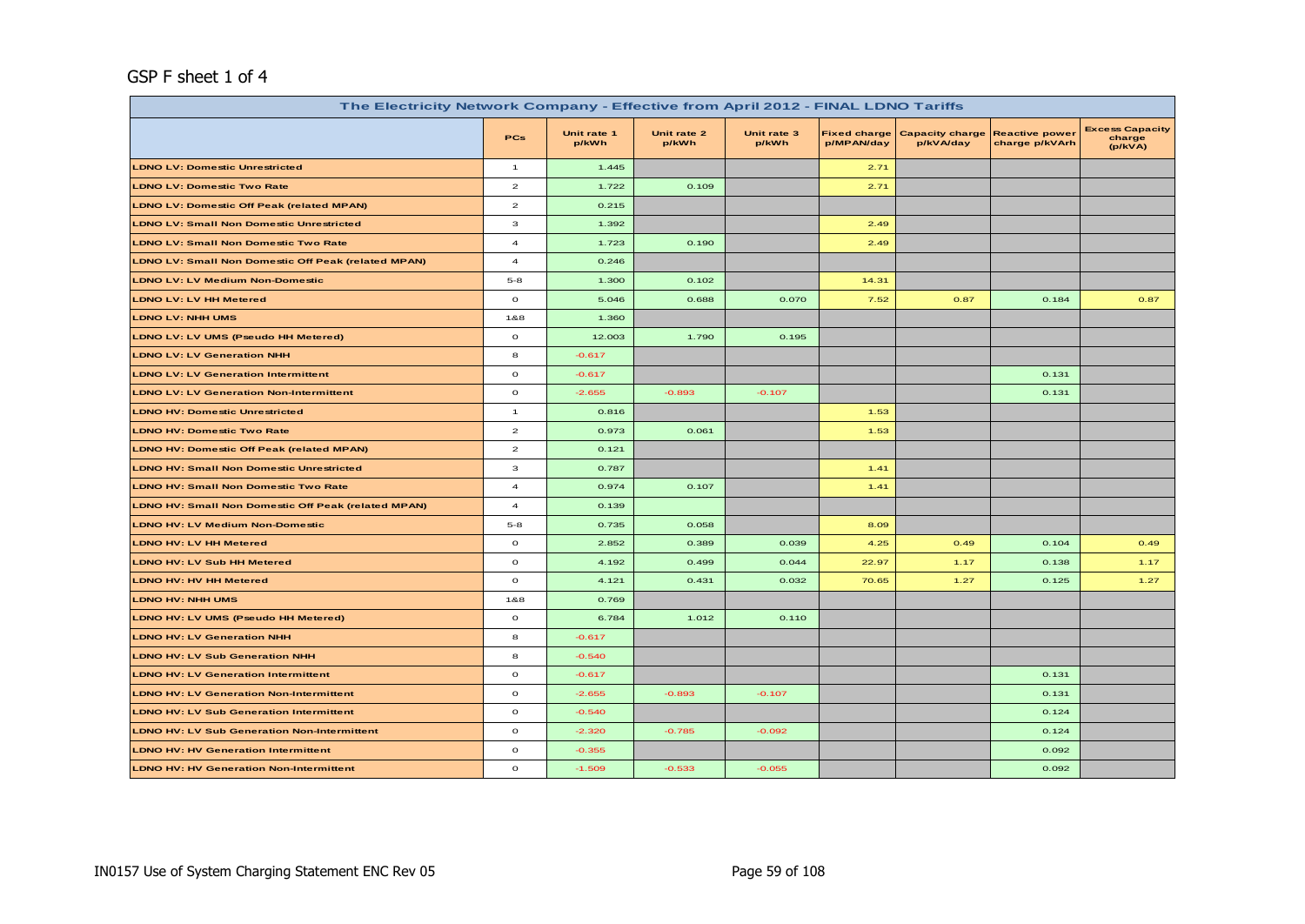# GSP F sheet 2 of 4

| The Electricity Network Company - Effective from April 2012 - FINAL LDNO Tariffs |                         |                      |                      |                      |                                   |                                     |                                         |                                             |  |
|----------------------------------------------------------------------------------|-------------------------|----------------------|----------------------|----------------------|-----------------------------------|-------------------------------------|-----------------------------------------|---------------------------------------------|--|
|                                                                                  | PCs                     | Unit rate 1<br>p/kWh | Unit rate 2<br>p/kWh | Unit rate 3<br>p/kWh | <b>Fixed charge</b><br>p/MPAN/day | <b>Capacity charge</b><br>p/kVA/day | <b>Reactive power</b><br>charge p/kVArh | <b>Excess Capacity</b><br>charge<br>(p/kVA) |  |
| <b>LDNO HVplus: Domestic Unrestricted</b>                                        | $\overline{1}$          | 0.651                |                      |                      | 1.22                              |                                     |                                         |                                             |  |
| <b>LDNO HVplus: Domestic Two Rate</b>                                            | $\mathbf{z}$            | 0.776                | 0.049                |                      | 1.22                              |                                     |                                         |                                             |  |
| <b>LDNO HVplus: Domestic Off Peak (related MPAN)</b>                             | $\mathbf{z}$            | 0.097                |                      |                      |                                   |                                     |                                         |                                             |  |
| <b>LDNO HVplus: Small Non Domestic Unrestricted</b>                              | 3                       | 0.628                |                      |                      | 1.12                              |                                     |                                         |                                             |  |
| <b>LDNO HVplus: Small Non Domestic Two Rate</b>                                  | $\overline{a}$          | 0.777                | 0.086                |                      | 1.12                              |                                     |                                         |                                             |  |
| LDNO HVplus: Small Non Domestic Off Peak (related MPAN)                          | $\overline{\mathbf{4}}$ | 0.111                |                      |                      |                                   |                                     |                                         |                                             |  |
| <b>LDNO HVplus: LV Medium Non-Domestic</b>                                       | $5-8$                   | 0.586                | 0.046                |                      | 6.45                              |                                     |                                         |                                             |  |
| <b>LDNO HVplus: LV Sub Medium Non-Domestic</b>                                   |                         |                      |                      |                      |                                   |                                     |                                         |                                             |  |
| <b>LDNO HVplus: HV Medium Non-Domestic</b>                                       |                         |                      |                      |                      |                                   |                                     |                                         |                                             |  |
| LDNO HVplus: LV HH Metered                                                       | $\circ$                 | 2.275                | 0.310                | 0.031                | 3.39                              | 0.39                                | 0.083                                   | 0.39                                        |  |
| <b>LDNO HVplus: LV Sub HH Metered</b>                                            | $\mathbf{o}$            | 3.344                | 0.398                | 0.035                | 18.33                             | 0.94                                | 0.110                                   | 0.94                                        |  |
| LDNO HVplus: HV HH Metered                                                       | $\circ$                 | 3.287                | 0.344                | 0.026                | 56.36                             | 1.01                                | 0.099                                   | 1.01                                        |  |
| <b>LDNO HVplus: NHH UMS</b>                                                      | 1&8                     | 0.613                |                      |                      |                                   |                                     |                                         |                                             |  |
| LDNO HVplus: LV UMS (Pseudo HH Metered)                                          | $\circ$                 | 5.412                | 0.807                | 0.088                |                                   |                                     |                                         |                                             |  |
| <b>LDNO HVplus: LV Generation NHH</b>                                            | 8                       | $-0.293$             |                      |                      |                                   |                                     |                                         |                                             |  |
| <b>LDNO HVplus: LV Sub Generation NHH</b>                                        | 8                       | $-0.310$             |                      |                      |                                   |                                     |                                         |                                             |  |
| <b>LDNO HVplus: LV Generation Intermittent</b>                                   | $\mathbf{o}$            | $-0.293$             |                      |                      |                                   |                                     | 0.062                                   |                                             |  |
| <b>LDNO HVplus: LV Generation Non-Intermittent</b>                               | $\mathbf{o}$            | $-1.262$             | $-0.424$             | $-0.051$             |                                   |                                     | 0.062                                   |                                             |  |
| <b>LDNO HVplus: LV Sub Generation Intermittent</b>                               | $\mathbf{o}$            | $-0.310$             |                      |                      |                                   |                                     | 0.071                                   |                                             |  |
| <b>LDNO HVplus: LV Sub Generation Non-Intermittent</b>                           | $\mathbf{o}$            | $-1.333$             | $-0.451$             | $-0.053$             |                                   |                                     | 0.071                                   |                                             |  |
| <b>LDNO HVplus: HV Generation Intermittent</b>                                   | $\mathbf{o}$            | $-0.355$             |                      |                      | 103.68                            |                                     | 0.092                                   |                                             |  |
| <b>LDNO HVplus: HV Generation Non-Intermittent</b>                               | $\circ$                 | $-1.509$             | $-0.533$             | $-0.055$             | 103.68                            |                                     | 0.092                                   |                                             |  |
| <b>LDNO EHV: Domestic Unrestricted</b>                                           | $\overline{1}$          | 0.456                |                      |                      | 0.86                              |                                     |                                         |                                             |  |
| <b>LDNO EHV: Domestic Two Rate</b>                                               | $\overline{a}$          | 0.544                | 0.034                |                      | 0.86                              |                                     |                                         |                                             |  |
| LDNO EHV: Domestic Off Peak (related MPAN)                                       | $\mathbf{z}$            | 0.068                |                      |                      |                                   |                                     |                                         |                                             |  |
| <b>LDNO EHV: Small Non Domestic Unrestricted</b>                                 | з                       | 0.439                |                      |                      | 0.79                              |                                     |                                         |                                             |  |
| <b>LDNO EHV: Small Non Domestic Two Rate</b>                                     | $\overline{a}$          | 0.544                | 0.060                |                      | 0.79                              |                                     |                                         |                                             |  |
| LDNO EHV: Small Non Domestic Off Peak (related MPAN)                             | $\overline{a}$          | 0.078                |                      |                      |                                   |                                     |                                         |                                             |  |
| <b>LDNO EHV: LV Medium Non-Domestic</b>                                          | $5 - 8$                 | 0.410                | 0.032                |                      | 4.52                              |                                     |                                         |                                             |  |
| LDNO EHV: LV Sub Medium Non-Domestic                                             |                         |                      |                      |                      |                                   |                                     |                                         |                                             |  |
| <b>LDNO EHV: HV Medium Non-Domestic</b>                                          |                         |                      |                      |                      |                                   |                                     |                                         |                                             |  |
| LDNO EHV: LV HH Metered                                                          | $\circ$                 | 1.593                | 0.217                | 0.022                | 2.37                              | 0.28                                | 0.058                                   | 0.28                                        |  |
| LDNO EHV: LV Sub HH Metered                                                      | $\mathbf{o}$            | 2.342                | 0.279                | 0.025                | 12.83                             | 0.66                                | 0.077                                   | 0.66                                        |  |
| LDNO EHV: HV HH Metered                                                          | $\mathbf{o}$            | 2.302                | 0.241                | 0.018                | 39.47                             | 0.71                                | 0.070                                   | 0.71                                        |  |
| LDNO EHV: NHH UMS                                                                | 1&8                     | 0.429                |                      |                      |                                   |                                     |                                         |                                             |  |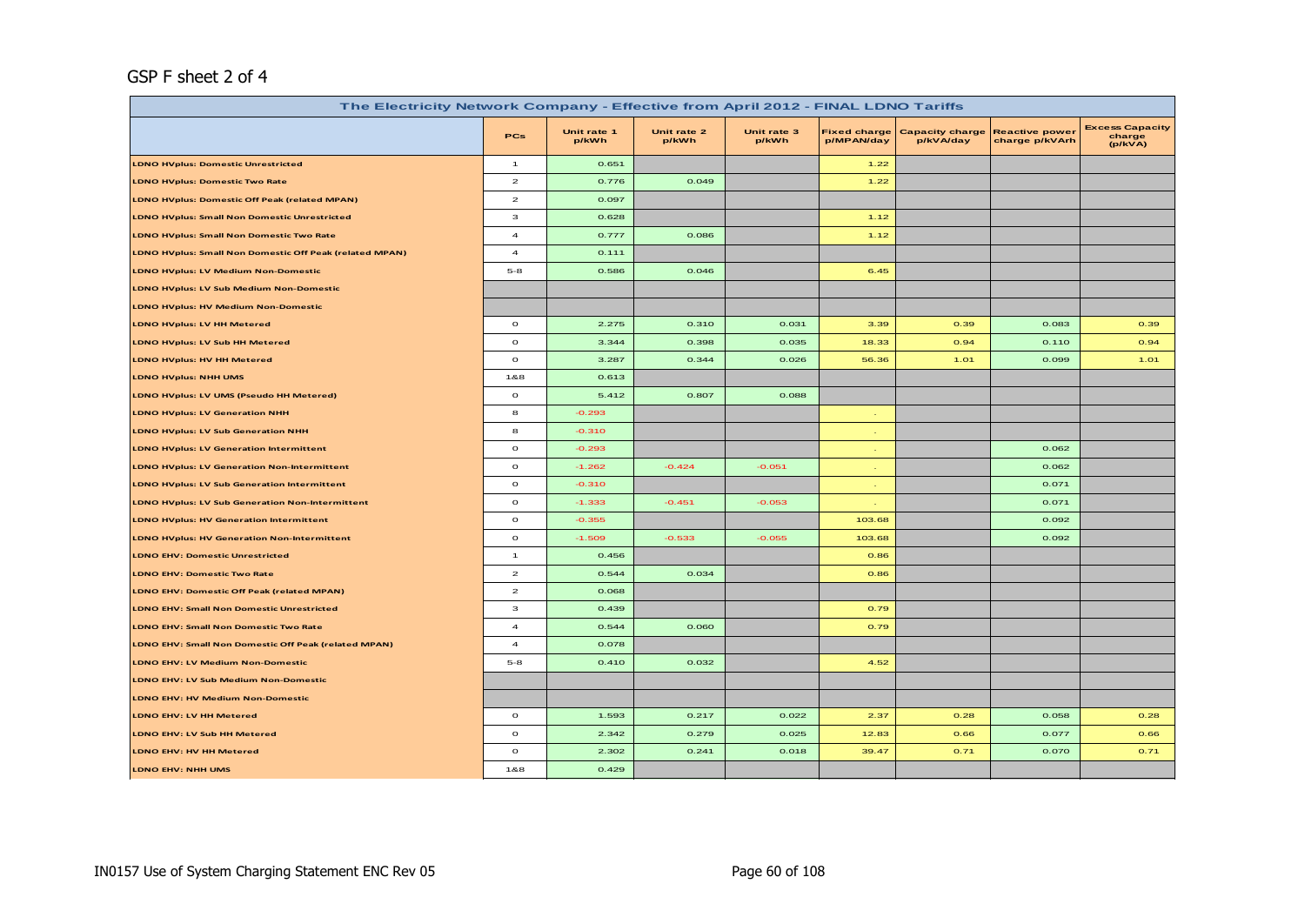# GSP F sheet 3 of 4

| The Electricity Network Company - Effective from April 2012 - FINAL LDNO Tariffs |                |                      |                      |                      |                                   |                                     |                                         |                                             |  |  |
|----------------------------------------------------------------------------------|----------------|----------------------|----------------------|----------------------|-----------------------------------|-------------------------------------|-----------------------------------------|---------------------------------------------|--|--|
|                                                                                  | <b>PCs</b>     | Unit rate 1<br>p/kWh | Unit rate 2<br>p/kWh | Unit rate 3<br>p/kWh | <b>Fixed charge</b><br>p/MPAN/day | <b>Capacity charge</b><br>p/kVA/day | <b>Reactive power</b><br>charge p/kVArh | <b>Excess Capacity</b><br>charge<br>(p/kVA) |  |  |
| LDNO EHV: LV UMS (Pseudo HH Metered)                                             | $\circ$        | 3.790                | 0.565                | 0.062                |                                   |                                     |                                         |                                             |  |  |
| <b>LDNO EHV: LV Generation NHH</b>                                               | 8              | $-0.205$             |                      |                      | $\sim$                            |                                     |                                         |                                             |  |  |
| <b>LDNO EHV: LV Sub Generation NHH</b>                                           | 8              | $-0.217$             |                      |                      | <b>A</b>                          |                                     |                                         |                                             |  |  |
| LDNO EHV: LV Generation Intermittent                                             | $\mathbf{o}$   | $-0.205$             |                      |                      | $\sim$                            |                                     | 0.044                                   |                                             |  |  |
| LDNO EHV: LV Generation Non-Intermittent                                         | $\mathbf{o}$   | $-0.883$             | $-0.297$             | $-0.036$             | $\sim$                            |                                     | 0.044                                   |                                             |  |  |
| <b>LDNO EHV: LV Sub Generation Intermittent</b>                                  | $\mathbf{o}$   | $-0.217$             |                      |                      |                                   |                                     | 0.050                                   |                                             |  |  |
| LDNO EHV: LV Sub Generation Non-Intermittent                                     | $\circ$        | $-0.934$             | $-0.316$             | $-0.037$             |                                   |                                     | 0.050                                   |                                             |  |  |
| <b>LDNO EHV: HV Generation Intermittent</b>                                      | $\circ$        | $-0.249$             |                      |                      | 72.60                             |                                     | 0.064                                   |                                             |  |  |
| <b>LDNO EHV: HV Generation Non-Intermittent</b>                                  | $\circ$        | $-1.057$             | $-0.373$             | $-0.039$             | 72.60                             |                                     | 0.064                                   |                                             |  |  |
| LDNO 132kV/EHV: Domestic Unrestricted                                            | $\mathbf{1}$   | 0.306                |                      |                      | 0.57                              |                                     |                                         |                                             |  |  |
| LDNO 132kV/EHV: Domestic Two Rate                                                | $\mathbf{2}$   | 0.365                | 0.023                |                      | 0.57                              |                                     |                                         |                                             |  |  |
| LDNO 132kV/EHV: Domestic Off Peak (related MPAN)                                 | $\mathbf{z}$   | 0.046                |                      |                      |                                   |                                     |                                         |                                             |  |  |
| LDNO 132kV/EHV: Small Non Domestic Unrestricted                                  | з              | 0.295                |                      |                      | 0.53                              |                                     |                                         |                                             |  |  |
| LDNO 132kV/EHV: Small Non Domestic Two Rate                                      | $\overline{a}$ | 0.365                | 0.040                |                      | 0.53                              |                                     |                                         |                                             |  |  |
| LDNO 132kV/EHV: Small Non Domestic Off Peak (related MPAN)                       | $\overline{a}$ | 0.052                |                      |                      |                                   |                                     |                                         |                                             |  |  |
| LDNO 132kV/EHV: LV Medium Non-Domestic                                           | $5 - 8$        | 0.276                | 0.022                |                      | 3.03                              |                                     |                                         |                                             |  |  |
| LDNO 132kV/EHV: LV Sub Medium Non-Domestic                                       |                |                      |                      |                      |                                   |                                     |                                         |                                             |  |  |
| LDNO 132kV/EHV: HV Medium Non-Domestic                                           |                |                      |                      |                      |                                   |                                     |                                         |                                             |  |  |
| LDNO 132kV/EHV: LV HH Metered                                                    | $\circ$        | 1.069                | 0.146                | 0.015                | 1.59                              | 0.18                                | 0.039                                   | 0.18                                        |  |  |
| LDNO 132kV/EHV: LV Sub HH Metered                                                | $\mathbf{o}$   | 1.572                | 0.187                | 0.017                | 8.62                              | 0.44                                | 0.052                                   | 0.44                                        |  |  |
| LDNO 132kV/EHV: HV HH Metered                                                    | $\circ$        | 1.545                | 0.162                | 0.012                | 26.50                             | 0.48                                | 0.047                                   | 0.48                                        |  |  |
| LDNO 132kV/EHV: NHH UMS                                                          | 1&8            | 0.288                |                      |                      |                                   |                                     |                                         |                                             |  |  |
| LDNO 132kV/EHV: LV UMS (Pseudo HH Metered)                                       | $\circ$        | 2.544                | 0.379                | 0.041                |                                   |                                     |                                         |                                             |  |  |
| LDNO 132kV/EHV: LV Generation NHH                                                | 8              | $-0.138$             |                      |                      | $\sim$                            |                                     |                                         |                                             |  |  |
| LDNO 132kV/EHV: LV Sub Generation NHH                                            | 8              | $-0.146$             |                      |                      | $\sim$                            |                                     |                                         |                                             |  |  |
| LDNO 132kV/EHV: LV Generation Intermittent                                       | $\circ$        | $-0.138$             |                      |                      | $\sim$                            |                                     | 0.029                                   |                                             |  |  |
| LDNO 132kV/EHV: LV Generation Non-Intermittent                                   | $\circ$        | $-0.593$             | $-0.199$             | $-0.024$             |                                   |                                     | 0.029                                   |                                             |  |  |
| LDNO 132kV/EHV: LV Sub Generation Intermittent                                   | $\circ$        | $-0.146$             |                      |                      |                                   |                                     | 0.033                                   |                                             |  |  |
| LDNO 132kV/EHV: LV Sub Generation Non-Intermittent                               | $\circ$        | $-0.627$             | $-0.212$             | $-0.025$             |                                   |                                     | 0.033                                   |                                             |  |  |
| LDNO 132kV/EHV: HV Generation Intermittent                                       | $\circ$        | $-0.167$             |                      |                      | 48.74                             |                                     | 0.043                                   |                                             |  |  |
| LDNO 132kV/EHV: HV Generation Non-Intermittent                                   | $\mathbf{o}$   | $-0.709$             | $-0.251$             | $-0.026$             | 48.74                             |                                     | 0.043                                   |                                             |  |  |
| LDNO 132kV: Domestic Unrestricted                                                | $\mathbf{1}$   | 0.161                |                      |                      | 0.30                              |                                     |                                         |                                             |  |  |
| LDNO 132kV: Domestic Two Rate                                                    | $\mathbf{z}$   | 0.192                | 0.012                |                      | 0.30                              |                                     |                                         |                                             |  |  |
| LDNO 132kV: Domestic Off Peak (related MPAN)                                     | $\mathbf{z}$   | 0.024                |                      |                      |                                   |                                     |                                         |                                             |  |  |
| LDNO 132kV: Small Non Domestic Unrestricted                                      | з              | 0.155                |                      |                      | 0.28                              |                                     |                                         |                                             |  |  |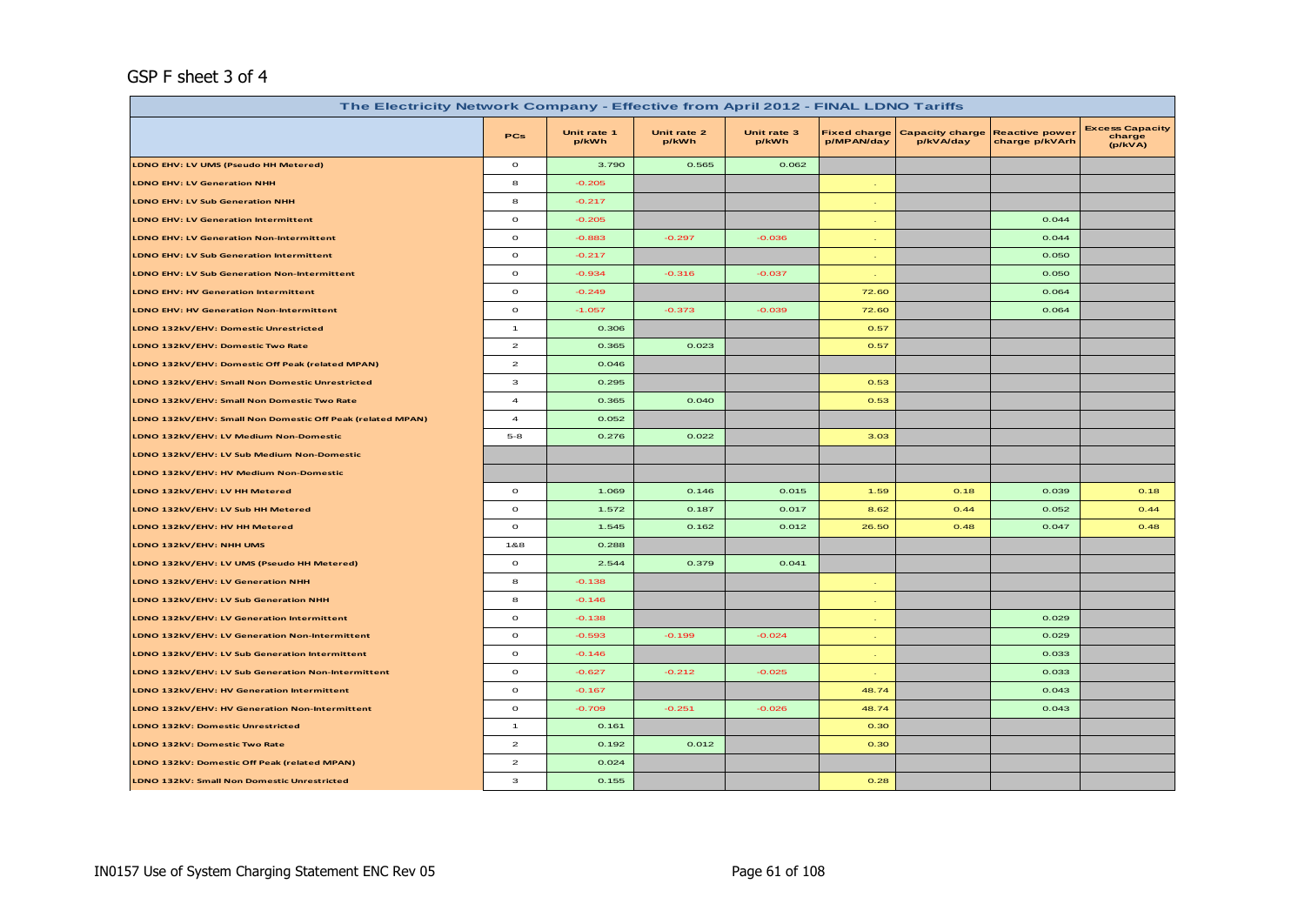## GSP F sheet 4 of 4

| The Electricity Network Company - Effective from April 2012 - FINAL LDNO Tariffs |                         |                      |                      |                      |                                   |                                     |                                         |                                             |  |
|----------------------------------------------------------------------------------|-------------------------|----------------------|----------------------|----------------------|-----------------------------------|-------------------------------------|-----------------------------------------|---------------------------------------------|--|
|                                                                                  | PCs                     | Unit rate 1<br>p/kWh | Unit rate 2<br>p/kWh | Unit rate 3<br>p/kWh | <b>Fixed charge</b><br>p/MPAN/day | <b>Capacity charge</b><br>p/kVA/day | <b>Reactive power</b><br>charge p/kVArh | <b>Excess Capacity</b><br>charge<br>(p/kVA) |  |
| LDNO 132kV: Small Non Domestic Two Rate                                          | $\overline{\mathbf{4}}$ | 0.192                | 0.021                |                      | 0.28                              |                                     |                                         |                                             |  |
| LDNO 132kV: Small Non Domestic Off Peak (related MPAN)                           | $\overline{\mathbf{4}}$ | 0.027                |                      |                      |                                   |                                     |                                         |                                             |  |
| LDNO 132kV: LV Medium Non-Domestic                                               | $5 - 8$                 | 0.145                | 0.011                |                      | 1.60                              |                                     |                                         |                                             |  |
| LDNO 132kV: LV Sub Medium Non-Domestic                                           |                         |                      |                      |                      |                                   |                                     |                                         |                                             |  |
| LDNO 132kV: HV Medium Non-Domestic                                               |                         |                      |                      |                      |                                   |                                     |                                         |                                             |  |
| LDNO 132kV: LV HH Metered                                                        | $\circ$                 | 0.563                | 0.077                | 0.008                | 0.84                              | 0.10                                | 0.020                                   | 0.10                                        |  |
| LDNO 132kV: LV Sub HH Metered                                                    | $\circ$                 | 0.827                | 0.098                | 0.009                | 4.53                              | 0.23                                | 0.027                                   | 0.23                                        |  |
| LDNO 132kV: HV HH Metered                                                        | $\mathbf{o}$            | 0.813                | 0.085                | 0.006                | 13.94                             | 0.25                                | 0.025                                   | 0.25                                        |  |
| LDNO 132kV: NHH UMS                                                              | 1&8                     | 0.152                |                      |                      |                                   |                                     |                                         |                                             |  |
| LDNO 132kV: LV UMS (Pseudo HH Metered)                                           | $\circ$                 | 1.338                | 0.200                | 0.022                |                                   |                                     |                                         |                                             |  |
| LDNO 132kV: LV Generation NHH                                                    | 8                       | $-0.073$             |                      |                      |                                   |                                     |                                         |                                             |  |
| LDNO 132kV: LV Sub Generation NHH                                                | 8                       | $-0.077$             |                      |                      |                                   |                                     |                                         |                                             |  |
| LDNO 132kV: LV Generation Intermittent                                           | $\mathbf{o}$            | $-0.073$             |                      |                      |                                   |                                     | 0.015                                   |                                             |  |
| LDNO 132kV: LV Generation Non-Intermittent                                       | $\mathbf{o}$            | $-0.312$             | $-0.105$             | $-0.013$             |                                   |                                     | 0.015                                   |                                             |  |
| LDNO 132kV: LV Sub Generation Intermittent                                       | $\circ$                 | $-0.077$             |                      |                      |                                   |                                     | 0.018                                   |                                             |  |
| LDNO 132kV: LV Sub Generation Non-Intermittent                                   | $\circ$                 | $-0.330$             | $-0.112$             | $-0.013$             |                                   |                                     | 0.018                                   |                                             |  |
| LDNO 132kV: HV Generation Intermittent                                           | $\circ$                 | $-0.088$             |                      |                      | 25.64                             |                                     | 0.023                                   |                                             |  |
| <b>LDNO 132kV: HV Generation Non-Intermittent</b>                                | $\circ$                 | $-0.373$             | $-0.132$             | $-0.014$             | 25.64                             |                                     | 0.023                                   |                                             |  |
| <b>LDNO 0000: Domestic Unrestricted</b>                                          | $\mathbf{1}$            | 0.059                |                      |                      | 0.11                              |                                     |                                         |                                             |  |
| LDNO 0000: Domestic Two Rate                                                     | $\mathbf{z}$            | 0.070                | 0.004                |                      | O.11                              |                                     |                                         |                                             |  |
| LDNO 0000: Domestic Off Peak (related MPAN)                                      | $\mathbf{z}$            | 0.009                |                      |                      |                                   |                                     |                                         |                                             |  |
| LDNO 0000: Small Non Domestic Unrestricted                                       | з                       | 0.056                |                      |                      | O.1O                              |                                     |                                         |                                             |  |
| LDNO 0000: Small Non Domestic Two Rate                                           | $\overline{\mathbf{4}}$ | 0.070                | 0.008                |                      | O.1O                              |                                     |                                         |                                             |  |
| LDNO 0000: Small Non Domestic Off Peak (related MPAN)                            | $\boldsymbol{A}$        | 0.010                |                      |                      |                                   |                                     |                                         |                                             |  |
| LDNO 0000: LV Medium Non-Domestic                                                | $5 - 8$                 | 0.053                | 0.004                |                      | 0.58                              |                                     |                                         |                                             |  |
| LDNO 0000: LV Sub Medium Non-Domestic                                            |                         |                      |                      |                      |                                   |                                     |                                         |                                             |  |
| LDNO 0000: HV Medium Non-Domestic                                                |                         |                      |                      |                      |                                   |                                     |                                         |                                             |  |
| LDNO 0000: LV HH Metered                                                         | $\mathbf{o}$            | 0.204                | 0.028                | 0.003                | 0.30                              | O.04                                | 0.007                                   | O.04                                        |  |
| LDNO 0000: LV Sub HH Metered                                                     | $\circ$                 | 0.301                | 0.036                | 0.003                | 1.65                              | 0.08                                | 0.010                                   | 0.08                                        |  |
| LDNO 0000: HV HH Metered                                                         | $\circ$                 | 0.295                | 0.031                | 0.002                | 5.07                              | 0.09                                | 0.009                                   | 0.09                                        |  |
| LDNO 0000: NHH UMS                                                               | 1&8                     | 0.055                |                      |                      |                                   |                                     |                                         |                                             |  |
| LDNO 0000: LV UMS (Pseudo HH Metered)                                            | $\circ$                 | 0.486                | 0.073                | 0.008                |                                   |                                     |                                         |                                             |  |
| LDNO 0000: LV Generation NHH                                                     | 8                       | $-0.026$             |                      |                      |                                   |                                     |                                         |                                             |  |
| LDNO 0000: LV Sub Generation NHH                                                 | 8                       | $-0.028$             |                      |                      |                                   |                                     |                                         |                                             |  |
| LDNO 0000: LV Generation Intermittent                                            | $\circ$                 | $-0.026$             |                      |                      |                                   |                                     | 0.006                                   |                                             |  |
| LDNO 0000: LV Generation Non-Intermittent                                        | $\circ$                 | $-0.113$             | $-0.038$             | $-0.005$             |                                   |                                     | 0.006                                   |                                             |  |
| LDNO 0000: LV Sub Generation Intermittent                                        | $\mathbf{o}$            | $-0.028$             |                      |                      |                                   |                                     | 0.006                                   |                                             |  |
| LDNO 0000: LV Sub Generation Non-Intermittent                                    | $\circ$                 | $-0.120$             | $-0.041$             | $-0.005$             |                                   |                                     | 0.006                                   |                                             |  |
| LDNO 0000: HV Generation Intermittent                                            | $\circ$                 | $-0.032$             |                      |                      | 9.32                              |                                     | 0.008                                   |                                             |  |
| LDNO 0000: HV Generation Non-Intermittent                                        | $\mathbf{o}$            | $-0.136$             | $-0.048$             | $-0.005$             | 9.32                              |                                     | 0.008                                   |                                             |  |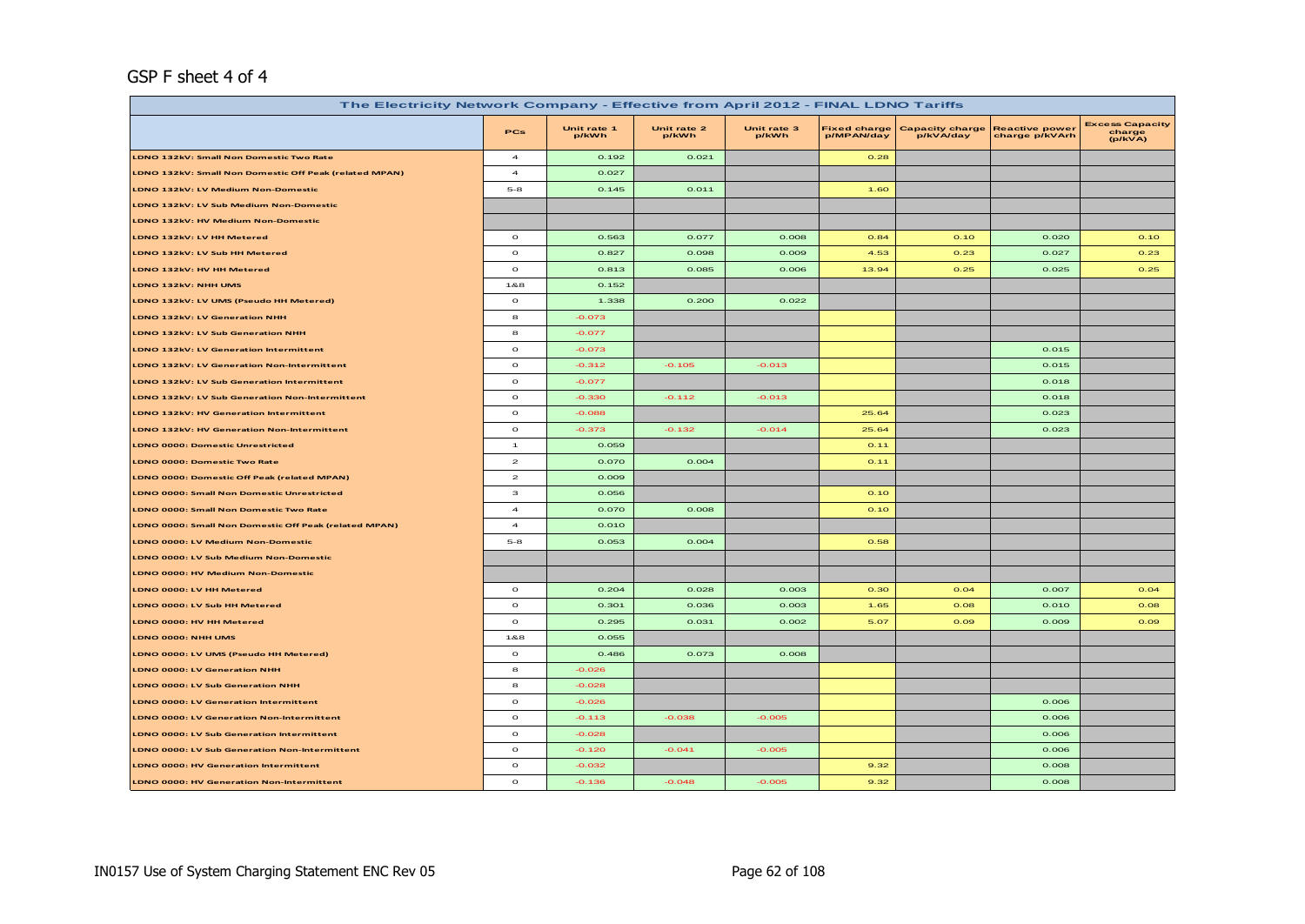# GSP G sheet 1 of 4

| The Electricity Network Company - Effective from April 2012 - FINAL LDNO Tariffs |                         |                      |                      |                      |                                   |                                     |                                         |                                             |
|----------------------------------------------------------------------------------|-------------------------|----------------------|----------------------|----------------------|-----------------------------------|-------------------------------------|-----------------------------------------|---------------------------------------------|
|                                                                                  | PCs                     | Unit rate 1<br>p/kWh | Unit rate 2<br>p/kWh | Unit rate 3<br>p/kWh | <b>Fixed charge</b><br>p/MPAN/day | <b>Capacity charge</b><br>p/kVA/day | <b>Reactive power</b><br>charge p/kVArh | <b>Excess Capacity</b><br>charge<br>(p/kVA) |
| <b>LDNO LV: Domestic Unrestricted</b>                                            | $\mathbf{1}$            | 1.715                |                      |                      | 2.24                              |                                     |                                         |                                             |
| <b>LDNO LV: Domestic Two Rate</b>                                                | $\overline{2}$          | 1.941                | 0.174                |                      | 2.24                              |                                     |                                         |                                             |
| <b>LDNO LV: Domestic Off Peak (related MPAN)</b>                                 | $\mathbf{2}$            | 0.169                |                      |                      |                                   |                                     |                                         |                                             |
| <b>LDNO LV: Small Non Domestic Unrestricted</b>                                  | $\mathbf 3$             | 1.388                |                      |                      | 2.24                              |                                     |                                         |                                             |
| <b>LDNO LV: Small Non Domestic Two Rate</b>                                      | $\overline{a}$          | 1.540                | 0.142                |                      | 2.24                              |                                     |                                         |                                             |
| <b>LDNO LV: Small Non Domestic Off Peak (related MPAN)</b>                       | $\overline{\mathbf{4}}$ | 0.151                |                      |                      |                                   |                                     |                                         |                                             |
| <b>LDNO LV: LV Medium Non-Domestic</b>                                           | $5 - 8$                 | 1.331                | 0.115                |                      | 16.90                             |                                     |                                         |                                             |
| <b>LDNO LV: LV HH Metered</b>                                                    | $\mathbf{o}$            | 6.020                | 0.420                | 0.064                | 7.76                              | 2.28                                | 0.163                                   | 2.28                                        |
| <b>LDNO LV: NHH UMS</b>                                                          | 1&8                     | 2.065                |                      |                      |                                   |                                     |                                         |                                             |
| LDNO LV: LV UMS (Pseudo HH Metered)                                              | $\circ$                 | 18.561               | 2.410                | 1.268                |                                   |                                     |                                         |                                             |
| <b>LDNO LV: LV Generation NHH</b>                                                | 8                       | $-0.903$             |                      |                      |                                   |                                     |                                         |                                             |
| <b>LDNO LV: LV Generation Intermittent</b>                                       | $\mathbf{o}$            | $-0.903$             |                      |                      |                                   |                                     | 0.231                                   |                                             |
| <b>LDNO LV: LV Generation Non-Intermittent</b>                                   | $\mathbf{o}$            | $-9.263$             | $-0.881$             | $-0.132$             |                                   |                                     | 0.231                                   |                                             |
| <b>LDNO HV: Domestic Unrestricted</b>                                            | $\mathbf{1}$            | 1.120                |                      |                      | 1.46                              |                                     |                                         |                                             |
| <b>LDNO HV: Domestic Two Rate</b>                                                | $\mathbf{z}$            | 1.268                | 0.114                |                      | 1.46                              |                                     |                                         |                                             |
| LDNO HV: Domestic Off Peak (related MPAN)                                        | $\mathbf{2}$            | 0.111                |                      |                      |                                   |                                     |                                         |                                             |
| <b>LDNO HV: Small Non Domestic Unrestricted</b>                                  | 3                       | 0.907                |                      |                      | 1.46                              |                                     |                                         |                                             |
| <b>LDNO HV: Small Non Domestic Two Rate</b>                                      | $\overline{\mathbf{4}}$ | 1.006                | 0.093                |                      | 1.46                              |                                     |                                         |                                             |
| <b>LDNO HV: Small Non Domestic Off Peak (related MPAN)</b>                       | $\overline{4}$          | 0.099                |                      |                      |                                   |                                     |                                         |                                             |
| <b>LDNO HV: LV Medium Non-Domestic</b>                                           | $5 - 8$                 | 0.870                | 0.075                |                      | 11.04                             |                                     |                                         |                                             |
| LDNO HV: LV HH Metered                                                           | $\mathbf{o}$            | 3.933                | 0.274                | 0.042                | 5.07                              | 1.49                                | 0.107                                   | 1.49                                        |
| LDNO HV: LV Sub HH Metered                                                       | $\mathbf{o}$            | 6.523                | 0.412                | 0.063                | 22.67                             | 2.21                                | 0.165                                   | 2.21                                        |
| <b>LDNO HV: HV HH Metered</b>                                                    | $\mathbf{o}$            | 5.849                | 0.297                | 0.047                | 77.76                             | 2.47                                | 0.133                                   | 2.47                                        |
| <b>LDNO HV: NHH UMS</b>                                                          | 1&8                     | 1.349                |                      |                      |                                   |                                     |                                         |                                             |
| LDNO HV: LV UMS (Pseudo HH Metered)                                              | $\mathbf{o}$            | 12.127               | 1.574                | 0.828                |                                   |                                     |                                         |                                             |
| <b>LDNO HV: LV Generation NHH</b>                                                | 8                       | $-0.903$             |                      |                      |                                   |                                     |                                         |                                             |
| <b>LDNO HV: LV Sub Generation NHH</b>                                            | 8                       | $-0.698$             |                      |                      |                                   |                                     |                                         |                                             |
| <b>LDNO HV: LV Generation Intermittent</b>                                       | $\mathbf{o}$            | $-0.903$             |                      |                      |                                   |                                     | 0.231                                   |                                             |
| <b>LDNO HV: LV Generation Non-Intermittent</b>                                   | $\mathbf{o}$            | $-9.263$             | $-0.881$             | $-0.132$             |                                   |                                     | 0.231                                   |                                             |
| <b>LDNO HV: LV Sub Generation Intermittent</b>                                   | $\circ$                 | $-0.698$             |                      |                      |                                   |                                     | 0.185                                   |                                             |
| <b>LDNO HV: LV Sub Generation Non-Intermittent</b>                               | $\circ$                 | $-7.246$             | $-0.666$             | $-0.100$             |                                   |                                     | 0.185                                   |                                             |
| <b>LDNO HV: HV Generation Intermittent</b>                                       | $\mathbf{o}$            | $-0.440$             |                      |                      |                                   |                                     | 0.125                                   |                                             |
| <b>LDNO HV: HV Generation Non-Intermittent</b>                                   | $\mathbf{o}$            | $-4.750$             | $-0.392$             | $-0.060$             |                                   |                                     | 0.125                                   |                                             |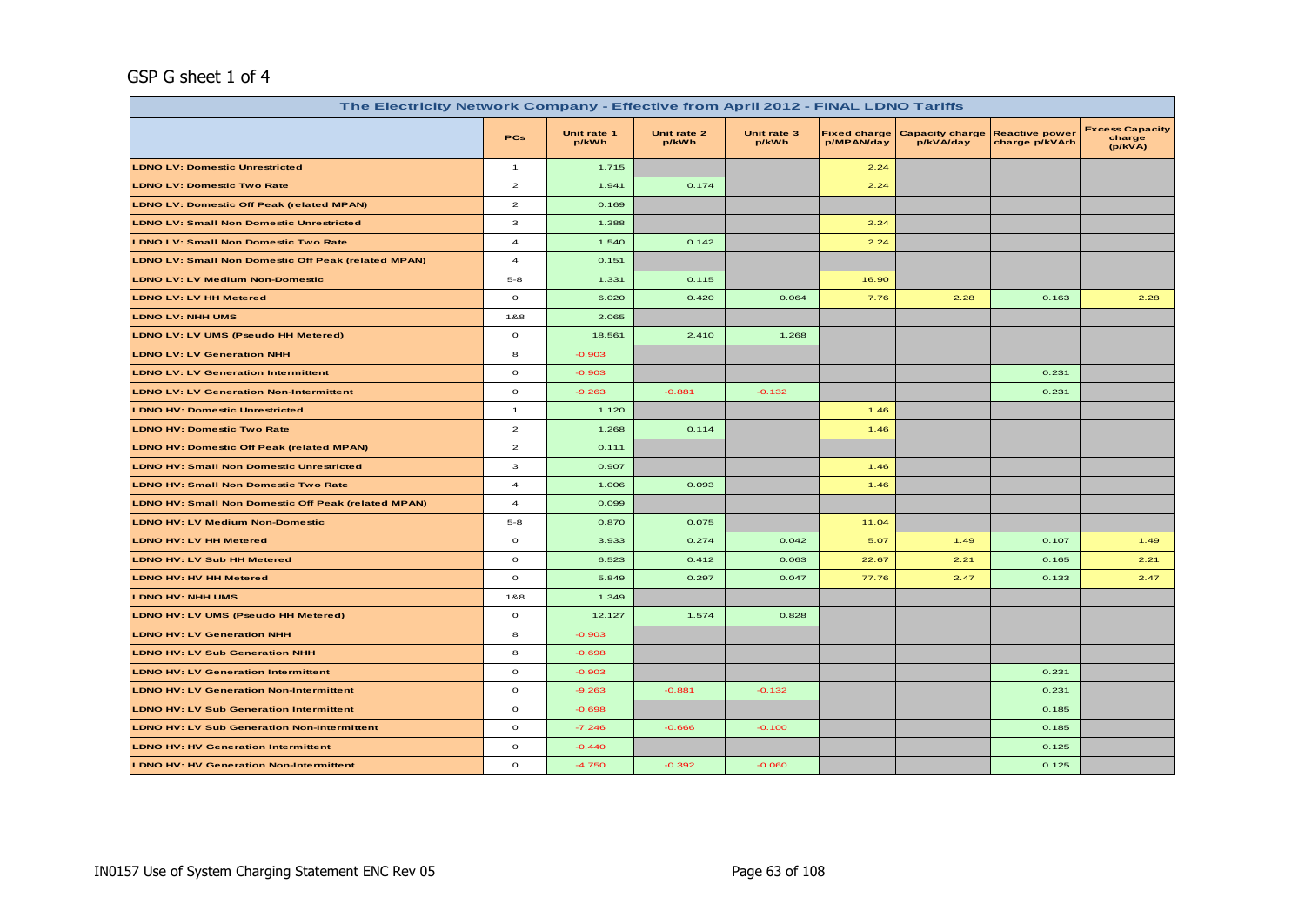# GSP G sheet 2 of 4

| The Electricity Network Company - Effective from April 2012 - FINAL LDNO Tariffs |                                    |                      |                      |                      |                                   |                                     |                                         |                                             |
|----------------------------------------------------------------------------------|------------------------------------|----------------------|----------------------|----------------------|-----------------------------------|-------------------------------------|-----------------------------------------|---------------------------------------------|
|                                                                                  | <b>PCs</b>                         | Unit rate 1<br>p/kWh | Unit rate 2<br>p/kWh | Unit rate 3<br>p/kWh | <b>Fixed charge</b><br>p/MPAN/day | <b>Capacity charge</b><br>p/kVA/day | <b>Reactive power</b><br>charge p/kVArh | <b>Excess Capacity</b><br>charge<br>(p/kVA) |
| <b>LDNO HVplus: Domestic Unrestricted</b>                                        | $\overline{1}$                     | 0.949                |                      |                      | 1.24                              |                                     |                                         |                                             |
| <b>LDNO HVplus: Domestic Two Rate</b>                                            | $\mathbf{z}$                       | 1.074                | 0.096                |                      | 1.24                              |                                     |                                         |                                             |
| <b>LDNO HVplus: Domestic Off Peak (related MPAN)</b>                             | $\mathbf{z}$                       | 0.094                |                      |                      |                                   |                                     |                                         |                                             |
| <b>LDNO HVplus: Small Non Domestic Unrestricted</b>                              | з                                  | 0.768                |                      |                      | 1.24                              |                                     |                                         |                                             |
| <b>LDNO HVplus: Small Non Domestic Two Rate</b>                                  | $\overline{\mathbf{4}}$            | 0.852                | 0.079                |                      | 1.24                              |                                     |                                         |                                             |
| LDNO HVplus: Small Non Domestic Off Peak (related MPAN)                          | $\overline{\mathbf{4}}$            | 0.084                |                      |                      |                                   |                                     |                                         |                                             |
| <b>LDNO HVplus: LV Medium Non-Domestic</b>                                       | $5 - 8$                            | 0.737                | 0.063                |                      | 9.35                              |                                     |                                         |                                             |
| <b>LDNO HVplus: LV Sub Medium Non-Domestic</b>                                   |                                    |                      |                      |                      |                                   |                                     |                                         |                                             |
| <b>LDNO HVplus: HV Medium Non-Domestic</b>                                       |                                    |                      |                      |                      |                                   |                                     |                                         |                                             |
| <b>LDNO HVplus: LV HH Metered</b>                                                | $\mathbf{o}$                       | 3.331                | 0.232                | 0.035                | 4.30                              | 1.26                                | 0.090                                   | 1.26                                        |
| LDNO HVplus: LV Sub HH Metered                                                   | $\mathbf{o}$                       | 5.528                | 0.349                | 0.054                | 19.21                             | 1.88                                | 0.140                                   | 1.88                                        |
| LDNO HVplus: HV HH Metered                                                       | $\mathbf{o}$                       | 4.959                | 0.252                | 0.040                | 65.92                             | 2.09                                | 0.113                                   | 2.09                                        |
| <b>LDNO HVplus: NHH UMS</b>                                                      | 1&8                                | 1.143                |                      |                      |                                   |                                     |                                         |                                             |
| LDNO HVplus: LV UMS (Pseudo HH Metered)                                          | $\circ$                            | 10.271               | 1.333                | 0.701                |                                   |                                     |                                         |                                             |
| <b>LDNO HVplus: LV Generation NHH</b>                                            | 8                                  | $-0.515$             |                      |                      |                                   |                                     |                                         |                                             |
| <b>LDNO HVplus: LV Sub Generation NHH</b>                                        | 8                                  | $-0.465$             |                      |                      |                                   |                                     |                                         |                                             |
| <b>LDNO HVplus: LV Generation Intermittent</b>                                   | $\circ$                            | $-0.515$             |                      |                      |                                   |                                     | 0.132                                   |                                             |
| <b>LDNO HVplus: LV Generation Non-Intermittent</b>                               | $\mathbf{o}$                       | $-5.283$             | $-0.502$             | $-0.075$             |                                   |                                     | 0.132                                   |                                             |
| <b>LDNO HVplus: LV Sub Generation Intermittent</b>                               | $\circ$                            | $-0.465$             |                      |                      |                                   |                                     | 0.123                                   |                                             |
| <b>LDNO HVplus: LV Sub Generation Non-Intermittent</b>                           | $\circ$                            | $-4.828$             | $-0.444$             | $-0.067$             |                                   |                                     | 0.123                                   |                                             |
| <b>LDNO HVplus: HV Generation Intermittent</b>                                   | $\mathbf{o}$                       | $-0.440$             |                      |                      | 6.13                              |                                     | 0.125                                   |                                             |
| <b>LDNO HVplus: HV Generation Non-Intermittent</b>                               | $\mathbf{o}$                       | $-4.750$             | $-0.392$             | $-0.060$             | 6.13                              |                                     | 0.125                                   |                                             |
| <b>LDNO EHV: Domestic Unrestricted</b>                                           | $\mathbf{1}$                       | 0.753                |                      |                      | 0.98                              |                                     |                                         |                                             |
| <b>LDNO EHV: Domestic Two Rate</b>                                               | $\mathbf{2}% ^{T}(\mathbf{1}_{T})$ | 0.852                | 0.076                |                      | 0.98                              |                                     |                                         |                                             |
| LDNO EHV: Domestic Off Peak (related MPAN)                                       | $\mathbf{z}$                       | 0.074                |                      |                      |                                   |                                     |                                         |                                             |
| <b>LDNO EHV: Small Non Domestic Unrestricted</b>                                 | з                                  | 0.609                |                      |                      | 0.98                              |                                     |                                         |                                             |
| LDNO EHV: Small Non Domestic Two Rate                                            | $\overline{\mathbf{4}}$            | 0.676                | 0.063                |                      | 0.98                              |                                     |                                         |                                             |
| LDNO EHV: Small Non Domestic Off Peak (related MPAN)                             | $\overline{a}$                     | 0.066                |                      |                      |                                   |                                     |                                         |                                             |
| <b>LDNO EHV: LV Medium Non-Domestic</b>                                          | $5 - 8$                            | 0.584                | 0.050                |                      | 7.42                              |                                     |                                         |                                             |
| <b>LDNO EHV: LV Sub Medium Non-Domestic</b>                                      |                                    |                      |                      |                      |                                   |                                     |                                         |                                             |
| <b>LDNO EHV: HV Medium Non-Domestic</b>                                          |                                    |                      |                      |                      |                                   |                                     |                                         |                                             |
| LDNO EHV: LV HH Metered                                                          | $\mathbf{o}$                       | 2.643                | 0.184                | 0.028                | 3.41                              | 1.00                                | 0.072                                   | 1.00                                        |
| LDNO EHV: LV Sub HH Metered                                                      | $\mathbf{o}$                       | 4.386                | 0.277                | 0.043                | 15.25                             | 1.49                                | 0.111                                   | 1.49                                        |
| LDNO EHV: HV HH Metered                                                          | $\mathbf{o}$                       | 3.935                | 0.200                | 0.032                | 52.31                             | 1.66                                | 0.089                                   | 1.66                                        |
| LDNO EHV: NHH UMS                                                                | 1&8                                | 0.907                |                      |                      |                                   |                                     |                                         |                                             |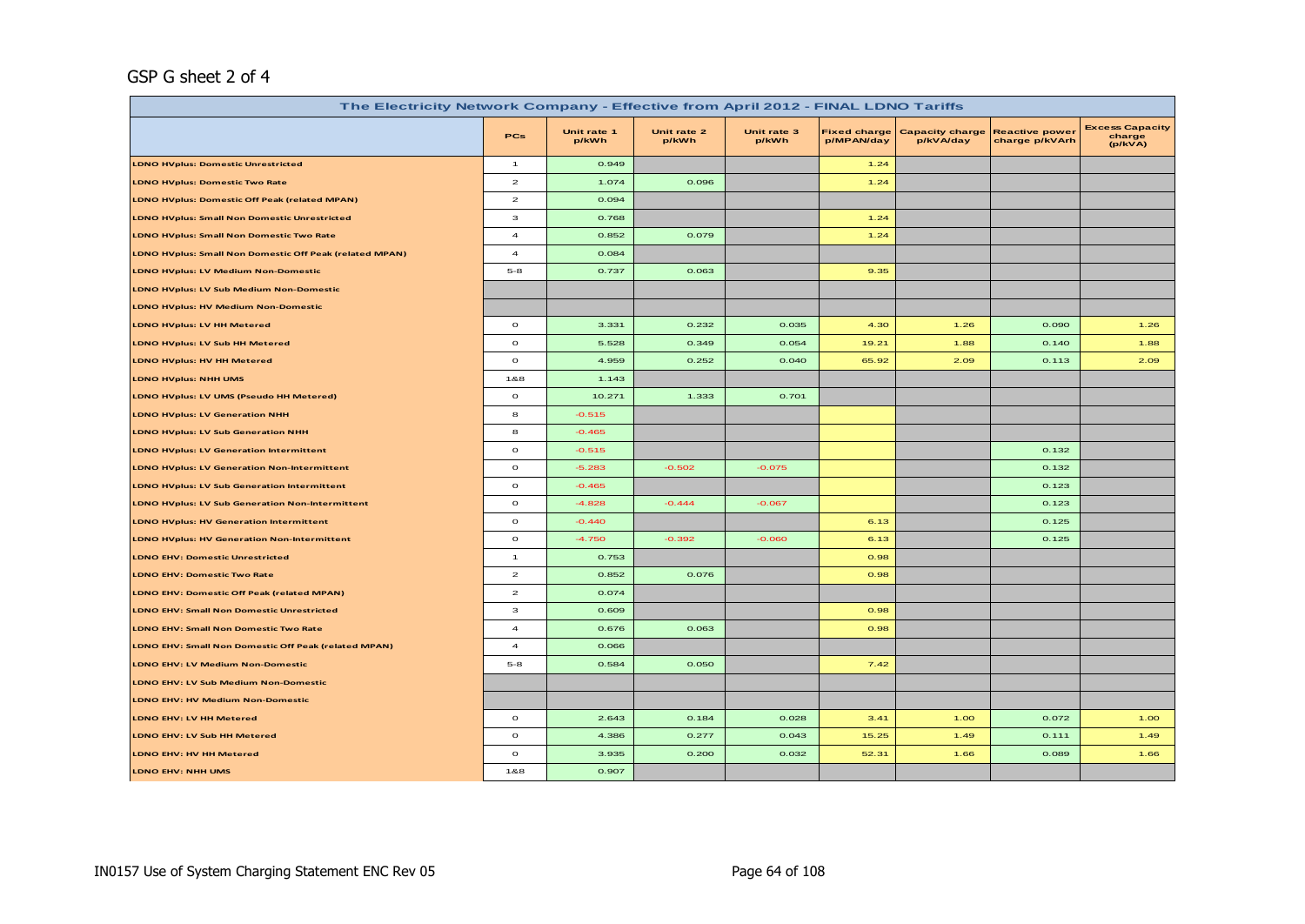# GSP G sheet 3 of 4

| The Electricity Network Company - Effective from April 2012 - FINAL LDNO Tariffs |                         |                      |                      |                      |                                   |                                     |                                         |                                             |
|----------------------------------------------------------------------------------|-------------------------|----------------------|----------------------|----------------------|-----------------------------------|-------------------------------------|-----------------------------------------|---------------------------------------------|
|                                                                                  | <b>PCs</b>              | Unit rate 1<br>p/kWh | Unit rate 2<br>p/kWh | Unit rate 3<br>p/kWh | <b>Fixed charge</b><br>p/MPAN/day | <b>Capacity charge</b><br>p/kVA/day | <b>Reactive power</b><br>charge p/kVArh | <b>Excess Capacity</b><br>charge<br>(p/kVA) |
| LDNO EHV: LV UMS (Pseudo HH Metered)                                             | $\circ$                 | 8.149                | 1.058                | 0.557                |                                   |                                     |                                         |                                             |
| <b>LDNO EHV: LV Generation NHH</b>                                               | 8                       | $-0.409$             |                      |                      |                                   |                                     |                                         |                                             |
| <b>LDNO EHV: LV Sub Generation NHH</b>                                           | 8                       | $-0.369$             |                      |                      |                                   |                                     |                                         |                                             |
| <b>LDNO EHV: LV Generation Intermittent</b>                                      | $\mathbf{o}$            | $-0.409$             |                      |                      |                                   |                                     | 0.105                                   |                                             |
| <b>LDNO EHV: LV Generation Non-Intermittent</b>                                  | $\circ$                 | $-4.192$             | $-0.399$             | $-0.060$             |                                   |                                     | 0.105                                   |                                             |
| <b>LDNO EHV: LV Sub Generation Intermittent</b>                                  | $\mathbf{o}$            | $-0.369$             |                      |                      |                                   |                                     | 0.098                                   |                                             |
| <b>LDNO EHV: LV Sub Generation Non-Intermittent</b>                              | $\mathbf{o}$            | $-3.831$             | $-0.352$             | $-0.053$             |                                   |                                     | 0.098                                   |                                             |
| <b>LDNO EHV: HV Generation Intermittent</b>                                      | $\circ$                 | $-0.349$             |                      |                      | 4.86                              |                                     | 0.099                                   |                                             |
| <b>LDNO EHV: HV Generation Non-Intermittent</b>                                  | $\mathbf{o}$            | $-3.769$             | $-0.311$             | $-0.048$             | 4.86                              |                                     | 0.099                                   |                                             |
| LDNO 132kV/EHV: Domestic Unrestricted                                            | $\mathbf{1}$            | 0.629                |                      |                      | 0.82                              |                                     |                                         |                                             |
| LDNO 132kV/EHV: Domestic Two Rate                                                | $\overline{a}$          | 0.711                | 0.064                |                      | 0.82                              |                                     |                                         |                                             |
| LDNO 132kV/EHV: Domestic Off Peak (related MPAN)                                 | $\mathbf{z}$            | 0.062                |                      |                      |                                   |                                     |                                         |                                             |
| LDNO 132kV/EHV: Small Non Domestic Unrestricted                                  | з                       | 0.509                |                      |                      | 0.82                              |                                     |                                         |                                             |
| LDNO 132kV/EHV: Small Non Domestic Two Rate                                      | $\overline{\mathbf{4}}$ | 0.565                | 0.052                |                      | 0.82                              |                                     |                                         |                                             |
| LDNO 132kV/EHV: Small Non Domestic Off Peak (related MPAN)                       | $\boldsymbol{4}$        | 0.055                |                      |                      |                                   |                                     |                                         |                                             |
| LDNO 132kV/EHV: LV Medium Non-Domestic                                           | $5 - 8$                 | 0.488                | 0.042                |                      | 6.19                              |                                     |                                         |                                             |
| LDNO 132kV/EHV: LV Sub Medium Non-Domestic                                       |                         |                      |                      |                      |                                   |                                     |                                         |                                             |
| LDNO 132kV/EHV: HV Medium Non-Domestic                                           |                         |                      |                      |                      |                                   |                                     |                                         |                                             |
| LDNO 132kV/EHV: LV HH Metered                                                    | $\circ$                 | 2.207                | 0.154                | 0.024                | 2.85                              | 0.84                                | 0.060                                   | 0.84                                        |
| LDNO 132kV/EHV: LV Sub HH Metered                                                | $\circ$                 | 3.662                | 0.231                | 0.036                | 12.73                             | 1.24                                | 0.093                                   | 1.24                                        |
| LDNO 132kV/EHV: HV HH Metered                                                    | $\mathbf{o}$            | 3.285                | 0.167                | 0.026                | 43.67                             | 1.39                                | 0.075                                   | 1.39                                        |
| LDNO 132kV/EHV: NHH UMS                                                          | 1&8                     | 0.757                |                      |                      |                                   |                                     |                                         |                                             |
| LDNO 132kV/EHV: LV UMS (Pseudo HH Metered)                                       | $\circ$                 | 6.805                | 0.883                | 0.465                |                                   |                                     |                                         |                                             |
| LDNO 132kV/EHV: LV Generation NHH                                                | 8                       | $-0.341$             |                      |                      |                                   |                                     |                                         |                                             |
| LDNO 132kV/EHV: LV Sub Generation NHH                                            | 8                       | $-0.308$             |                      |                      |                                   |                                     |                                         |                                             |
| LDNO 132kV/EHV: LV Generation Intermittent                                       | $\mathbf{o}$            | $-0.341$             |                      |                      |                                   |                                     | 0.087                                   |                                             |
| LDNO 132kV/EHV: LV Generation Non-Intermittent                                   | $\mathbf{o}$            | $-3.500$             | $-0.333$             | $-0.050$             |                                   |                                     | 0.087                                   |                                             |
| LDNO 132kV/EHV: LV Sub Generation Intermittent                                   | $\circ$                 | $-0.308$             |                      |                      |                                   |                                     | 0.082                                   |                                             |
| LDNO 132kV/EHV: LV Sub Generation Non-Intermittent                               | $\mathbf{o}$            | $-3.199$             | $-0.294$             | $-0.044$             |                                   |                                     | 0.082                                   |                                             |
| LDNO 132kV/EHV: HV Generation Intermittent                                       | $\mathbf{o}$            | $-0.292$             |                      |                      | 4.06                              |                                     | 0.083                                   |                                             |
| LDNO 132kV/EHV: HV Generation Non-Intermittent                                   | $\mathbf{o}$            | $-3.147$             | $-0.260$             | $-0.040$             | 4.06                              |                                     | 0.083                                   |                                             |
| <b>LDNO 132kV: Domestic Unrestricted</b>                                         | $\overline{1}$          | 0.477                |                      |                      | 0.62                              |                                     |                                         |                                             |
| LDNO 132kV: Domestic Two Rate                                                    | $\overline{\mathbf{c}}$ | 0.540                | 0.048                |                      | 0.62                              |                                     |                                         |                                             |
| LDNO 132kV: Domestic Off Peak (related MPAN)                                     | $\overline{a}$          | 0.047                |                      |                      |                                   |                                     |                                         |                                             |
| LDNO 132kV: Small Non Domestic Unrestricted                                      | з                       | 0.386                |                      |                      | 0.62                              |                                     |                                         |                                             |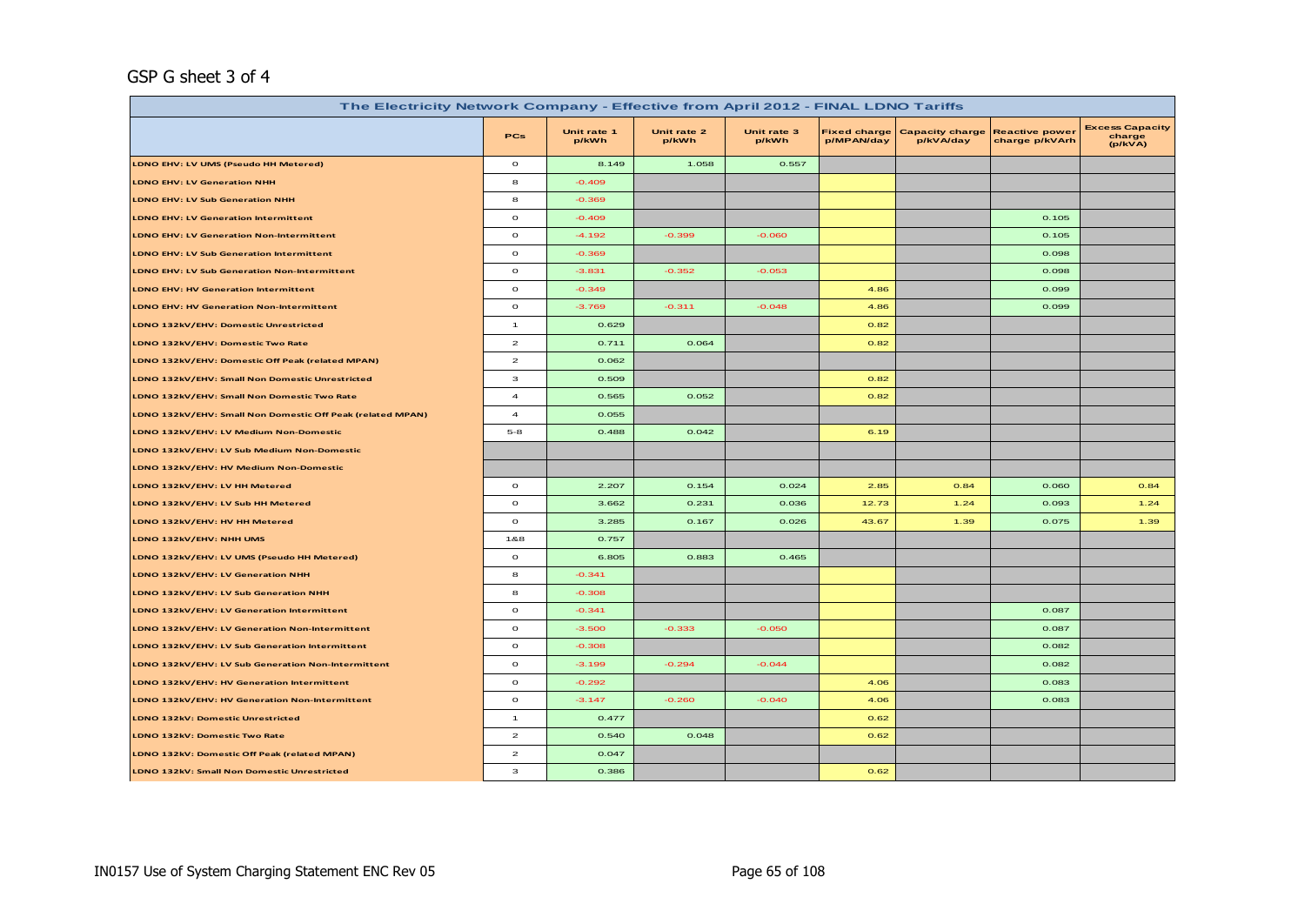## GSP G sheet 4 of 4

| The Electricity Network Company - Effective from April 2012 - FINAL LDNO Tariffs |                         |                      |                      |                      |                                   |                                     |                                         |                                             |  |  |  |
|----------------------------------------------------------------------------------|-------------------------|----------------------|----------------------|----------------------|-----------------------------------|-------------------------------------|-----------------------------------------|---------------------------------------------|--|--|--|
|                                                                                  | PCs                     | Unit rate 1<br>p/kWh | Unit rate 2<br>p/kWh | Unit rate 3<br>p/kWh | <b>Fixed charge</b><br>p/MPAN/day | <b>Capacity charge</b><br>p/kVA/day | <b>Reactive power</b><br>charge p/kVArh | <b>Excess Capacity</b><br>charge<br>(p/kVA) |  |  |  |
| LDNO 132kV: Small Non Domestic Two Rate                                          | $\overline{a}$          | 0.429                | 0.040                |                      | 0.62                              |                                     |                                         |                                             |  |  |  |
| LDNO 132kV: Small Non Domestic Off Peak (related MPAN)                           | $\overline{\mathbf{4}}$ | 0.042                |                      |                      |                                   |                                     |                                         |                                             |  |  |  |
| LDNO 132kV: LV Medium Non-Domestic                                               | $5 - 8$                 | 0.371                | 0.032                |                      | 4.70                              |                                     |                                         |                                             |  |  |  |
| LDNO 132kV: LV Sub Medium Non-Domestic                                           |                         |                      |                      |                      |                                   |                                     |                                         |                                             |  |  |  |
| LDNO 132kV: HV Medium Non-Domestic                                               |                         |                      |                      |                      |                                   |                                     |                                         |                                             |  |  |  |
| LDNO 132kV: LV HH Metered                                                        | $\mathbf{o}$            | 1.676                | 0.117                | 0.018                | 2.16                              | 0.64                                | 0.045                                   | 0.64                                        |  |  |  |
| <b>LDNO 132kV: LV Sub HH Metered</b>                                             | $\mathbf{o}$            | 2.781                | 0.176                | 0.027                | 9.67                              | 0.94                                | 0.070                                   | 0.94                                        |  |  |  |
| LDNO 132kV: HV HH Metered                                                        | $\mathbf{o}$            | 2.495                | 0.127                | 0.020                | 33.17                             | 1.05                                | 0.057                                   | 1.05                                        |  |  |  |
| LDNO 132kV: NHH UMS                                                              | 1&8                     | 0.575                |                      |                      |                                   |                                     |                                         |                                             |  |  |  |
| LDNO 132kV: LV UMS (Pseudo HH Metered)                                           | $\circ$                 | 5.168                | 0.671                | 0.353                |                                   |                                     |                                         |                                             |  |  |  |
| <b>LDNO 132kV: LV Generation NHH</b>                                             | 8                       | $-0.259$             |                      |                      |                                   |                                     |                                         |                                             |  |  |  |
| LDNO 132kV: LV Sub Generation NHH                                                | 8                       | $-0.234$             |                      |                      |                                   |                                     |                                         |                                             |  |  |  |
| <b>LDNO 132kV: LV Generation Intermittent</b>                                    | $\Omega$                | $-0.259$             |                      |                      |                                   |                                     | 0.066                                   |                                             |  |  |  |
| LDNO 132kV: LV Generation Non-Intermittent                                       | $\circ$                 | $-2.658$             | $-0.253$             | $-0.038$             |                                   |                                     | 0.066                                   |                                             |  |  |  |
| LDNO 132kV: LV Sub Generation Intermittent                                       | $\circ$                 | $-0.234$             |                      |                      |                                   |                                     | 0.062                                   |                                             |  |  |  |
| <b>LDNO 132kV: LV Sub Generation Non-Intermittent</b>                            | $\circ$                 | $-2.429$             | $-0.223$             | $-0.034$             |                                   |                                     | 0.062                                   |                                             |  |  |  |
| LDNO 132kV: HV Generation Intermittent                                           | $\mathbf{o}$            | $-0.221$             |                      |                      | 3.08                              |                                     | 0.063                                   |                                             |  |  |  |
| <b>DNO 132kV: HV Generation Non-Intermittent</b>                                 | $\mathbf{o}$            | $-2.390$             | $-0.197$             | $-0.030$             | 3.08                              |                                     | 0.063                                   |                                             |  |  |  |
| <b>LDNO 0000: Domestic Unrestricted</b>                                          | $\mathbf{1}$            | 0.171                |                      |                      | 0.22                              |                                     |                                         |                                             |  |  |  |
| LDNO 0000: Domestic Two Rate                                                     | $\mathbf{z}$            | 0.194                | 0.017                |                      | 0.22                              |                                     |                                         |                                             |  |  |  |
| LDNO 0000: Domestic Off Peak (related MPAN)                                      | $\overline{\mathbf{z}}$ | 0.017                |                      |                      |                                   |                                     |                                         |                                             |  |  |  |
| <b>LDNO 0000: Small Non Domestic Unrestricted</b>                                | з                       | 0.139                |                      |                      | 0.22                              |                                     |                                         |                                             |  |  |  |
| <b>LDNO 0000: Small Non Domestic Two Rate</b>                                    | $\overline{a}$          | 0.154                | 0.014                |                      | 0.22                              |                                     |                                         |                                             |  |  |  |
| LDNO 0000: Small Non Domestic Off Peak (related MPAN)                            | $\overline{a}$          | 0.015                |                      |                      |                                   |                                     |                                         |                                             |  |  |  |
| <b>LDNO 0000: LV Medium Non-Domestic</b>                                         | $5-8$                   | 0.133                | 0.011                |                      | 1.69                              |                                     |                                         |                                             |  |  |  |
| LDNO 0000: LV Sub Medium Non-Domestic                                            |                         |                      |                      |                      |                                   |                                     |                                         |                                             |  |  |  |
| LDNO 0000: HV Medium Non-Domestic                                                |                         |                      |                      |                      |                                   |                                     |                                         |                                             |  |  |  |
| LDNO 0000: LV HH Metered                                                         | $\mathbf{o}$            | 0.602                | 0.042                | 0.006                | 0.78                              | 0.23                                | 0.016                                   | 0.23                                        |  |  |  |
| <b>LDNO 0000: LV Sub HH Metered</b>                                              | $\circ$                 | 0.998                | 0.063                | 0.010                | 3.47                              | 0.34                                | 0.025                                   | 0.34                                        |  |  |  |
| LDNO 0000: HV HH Metered                                                         | $\circ$                 | 0.895                | 0.045                | 0.007                | 11.90                             | 0.38                                | 0.020                                   | 0.38                                        |  |  |  |
| LDNO 0000: NHH UMS                                                               | 1&8                     | 0.206                |                      |                      |                                   |                                     |                                         |                                             |  |  |  |
| LDNO 0000: LV UMS (Pseudo HH Metered)                                            | $\circ$                 | 1.855                | 0.241                | 0.127                |                                   |                                     |                                         |                                             |  |  |  |
| LDNO 0000: LV Generation NHH                                                     | $\bf{a}$                | $-0.093$             |                      |                      |                                   |                                     |                                         |                                             |  |  |  |
| LDNO 0000: LV Sub Generation NHH                                                 | $\bf{a}$                | $-0.084$             |                      |                      |                                   |                                     |                                         |                                             |  |  |  |
| LDNO 0000: LV Generation Intermittent                                            | $\mathbf{o}$            | $-0.093$             |                      |                      |                                   |                                     | 0.024                                   |                                             |  |  |  |
| <b>DNO 0000: LV Generation Non-Intermittent</b>                                  | $\circ$                 | $-0.954$             | $-0.091$             | $-0.014$             |                                   |                                     | 0.024                                   |                                             |  |  |  |
| <b>LDNO 0000: LV Sub Generation Intermittent</b>                                 | $\circ$                 | $-0.084$             |                      |                      |                                   |                                     | 0.022                                   |                                             |  |  |  |
| <b>LDNO 0000: LV Sub Generation Non-Intermittent</b>                             | $\circ$                 | $-0.872$             | $-0.080$             | $-0.012$             |                                   |                                     | 0.022                                   |                                             |  |  |  |
| LDNO 0000: HV Generation Intermittent                                            | $\circ$                 | $-0.079$             |                      |                      | 1.11                              |                                     | 0.023                                   |                                             |  |  |  |
| LDNO 0000: HV Generation Non-Intermittent                                        | $\circ$                 | $-0.858$             | $-0.071$             | $-0.011$             | 1.11                              |                                     | 0.023                                   |                                             |  |  |  |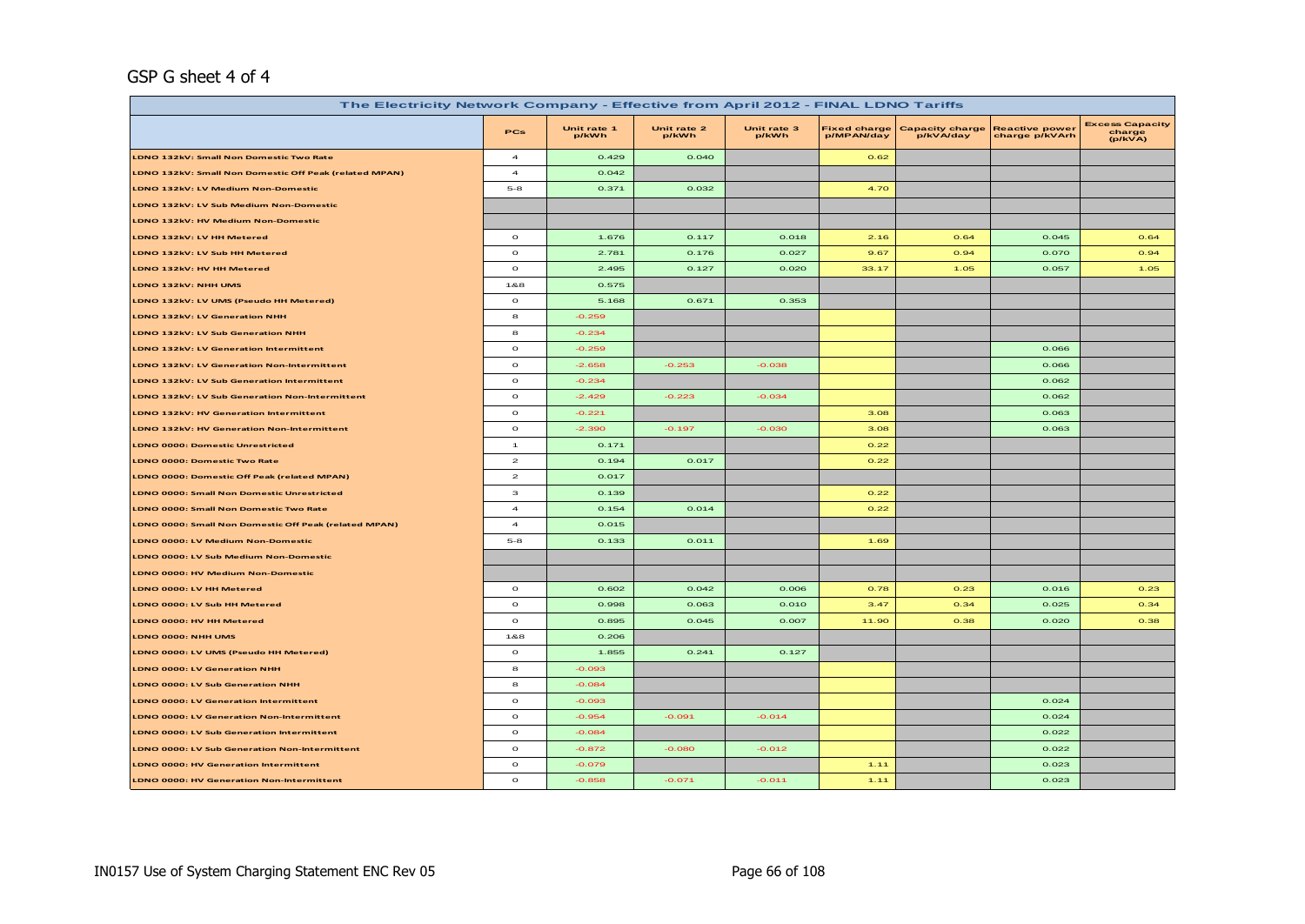# GSP H sheet 1 of 4

| The Electricity Network Company - Effective from April 2012 - FINAL LDNO Tariffs |                         |                      |                      |                      |                                   |                                     |                                         |                                             |
|----------------------------------------------------------------------------------|-------------------------|----------------------|----------------------|----------------------|-----------------------------------|-------------------------------------|-----------------------------------------|---------------------------------------------|
|                                                                                  | <b>PCs</b>              | Unit rate 1<br>p/kWh | Unit rate 2<br>p/kWh | Unit rate 3<br>p/kWh | <b>Fixed charge</b><br>p/MPAN/day | <b>Capacity charge</b><br>p/kVA/day | <b>Reactive power</b><br>charge p/kVArh | <b>Excess Capacity</b><br>charge<br>(p/kVA) |
| <b>LDNO LV: Domestic Unrestricted</b>                                            | $\mathbf{1}$            | 1.554                |                      |                      | 1.71                              |                                     |                                         |                                             |
| <b>LDNO LV: Domestic Two Rate</b>                                                | $\mathbf{2}$            | 1.677                | 0.078                |                      | 1.71                              |                                     |                                         |                                             |
| <b>LDNO LV: Domestic Off Peak (related MPAN)</b>                                 | $\mathbf{z}$            | 0.178                |                      |                      |                                   |                                     |                                         |                                             |
| <b>LDNO LV: Small Non Domestic Unrestricted</b>                                  | 3                       | 1.217                |                      |                      | 2.69                              |                                     |                                         |                                             |
| <b>LDNO LV: Small Non Domestic Two Rate</b>                                      | $\overline{\mathbf{4}}$ | 1.669                | 0.080                |                      | 2.69                              |                                     |                                         |                                             |
| <b>LDNO LV: Small Non Domestic Off Peak (related MPAN)</b>                       | $\bf{4}$                | 0.175                |                      |                      |                                   |                                     |                                         |                                             |
| <b>LDNO LV: LV Medium Non-Domestic</b>                                           | $5 - 8$                 | 1.168                | 0.062                |                      | 14.45                             |                                     |                                         |                                             |
| <b>LDNO LV: LV HH Metered</b>                                                    | $\mathbf{o}$            | 6.518                | 0.722                | 0.041                | 5.59                              | 1.59                                | 0.207                                   | 1.59                                        |
| <b>LDNO LV: NHH UMS</b>                                                          | 1&8                     | 1.660                |                      |                      |                                   |                                     |                                         |                                             |
| LDNO LV: LV UMS (Pseudo HH Metered)                                              | $\mathbf{o}$            | 14.481               | 2.208                | 0.353                |                                   |                                     |                                         |                                             |
| <b>LDNO LV: LV Generation NHH</b>                                                | 8                       | $-0.676$             |                      |                      |                                   |                                     |                                         |                                             |
| <b>LDNO LV: LV Generation Intermittent</b>                                       | $\mathbf{o}$            | $-0.676$             |                      |                      |                                   |                                     | 0.186                                   |                                             |
| <b>LDNO LV: LV Generation Non-Intermittent</b>                                   | $\mathbf{o}$            | $-4.946$             | $-0.987$             | $-0.068$             |                                   |                                     | 0.186                                   |                                             |
| <b>LDNO HV: Domestic Unrestricted</b>                                            | $\mathbf{1}$            | 0.993                |                      |                      | 1.09                              |                                     |                                         |                                             |
| <b>LDNO HV: Domestic Two Rate</b>                                                | $\mathbf{2}$            | 1.071                | 0.050                |                      | 1.09                              |                                     |                                         |                                             |
| <b>LDNO HV: Domestic Off Peak (related MPAN)</b>                                 | $\mathbf{2}$            | 0.113                |                      |                      |                                   |                                     |                                         |                                             |
| <b>LDNO HV: Small Non Domestic Unrestricted</b>                                  | 3                       | 0.778                |                      |                      | 1.72                              |                                     |                                         |                                             |
| <b>LDNO HV: Small Non Domestic Two Rate</b>                                      | $\overline{a}$          | 1.066                | 0.051                |                      | 1.72                              |                                     |                                         |                                             |
| <b>LDNO HV: Small Non Domestic Off Peak (related MPAN)</b>                       | $\overline{4}$          | 0.112                |                      |                      |                                   |                                     |                                         |                                             |
| <b>LDNO HV: LV Medium Non-Domestic</b>                                           | $5 - 8$                 | 0.746                | 0.039                |                      | 9.23                              |                                     |                                         |                                             |
| LDNO HV: LV HH Metered                                                           | $\mathbf{o}$            | 4.164                | 0.461                | 0.026                | 3.57                              | 1.02                                | 0.132                                   | 1.02                                        |
| <b>LDNO HV: LV Sub HH Metered</b>                                                | $\mathbf{o}$            | 5.399                | 0.391                | 0.017                | 2.13                              | 2.94                                | 0.157                                   | 2.94                                        |
| <b>LDNO HV: HV HH Metered</b>                                                    | $\mathbf{o}$            | 5.043                | 0.316                | 0.012                | 58.75                             | 3.74                                | 0.130                                   | 3.74                                        |
| <b>LDNO HV: NHH UMS</b>                                                          | 1&8                     | 1.061                |                      |                      |                                   |                                     |                                         |                                             |
| LDNO HV: LV UMS (Pseudo HH Metered)                                              | $\mathbf{o}$            | 9.250                | 1.411                | 0.226                |                                   |                                     |                                         |                                             |
| <b>LDNO HV: LV Generation NHH</b>                                                | 8                       | $-0.676$             |                      |                      |                                   |                                     |                                         |                                             |
| <b>LDNO HV: LV Sub Generation NHH</b>                                            | 8                       | $-0.590$             |                      |                      |                                   |                                     |                                         |                                             |
| <b>LDNO HV: LV Generation Intermittent</b>                                       | $\circ$                 | $-0.676$             |                      |                      |                                   |                                     | 0.186                                   |                                             |
| <b>LDNO HV: LV Generation Non-Intermittent</b>                                   | $\mathbf{o}$            | $-4.946$             | $-0.987$             | $-0.068$             |                                   |                                     | 0.186                                   |                                             |
| <b>LDNO HV: LV Sub Generation Intermittent</b>                                   | $\mathbf{o}$            | $-0.59$              |                      |                      |                                   |                                     | 0.173                                   |                                             |
| <b>LDNO HV: LV Sub Generation Non-Intermittent</b>                               | $\circ$                 | $-4.526$             | $-0.813$             | $-0.056$             |                                   |                                     | 0.173                                   |                                             |
| <b>LDNO HV: HV Generation Intermittent</b>                                       | $\mathbf O$             | $-0.354$             |                      |                      |                                   |                                     | 0.147                                   |                                             |
| <b>LDNO HV: HV Generation Non-Intermittent</b>                                   | $\mathbf{o}$            | $-3.408$             | $-0.330$             | $-0.020$             |                                   |                                     | 0.147                                   |                                             |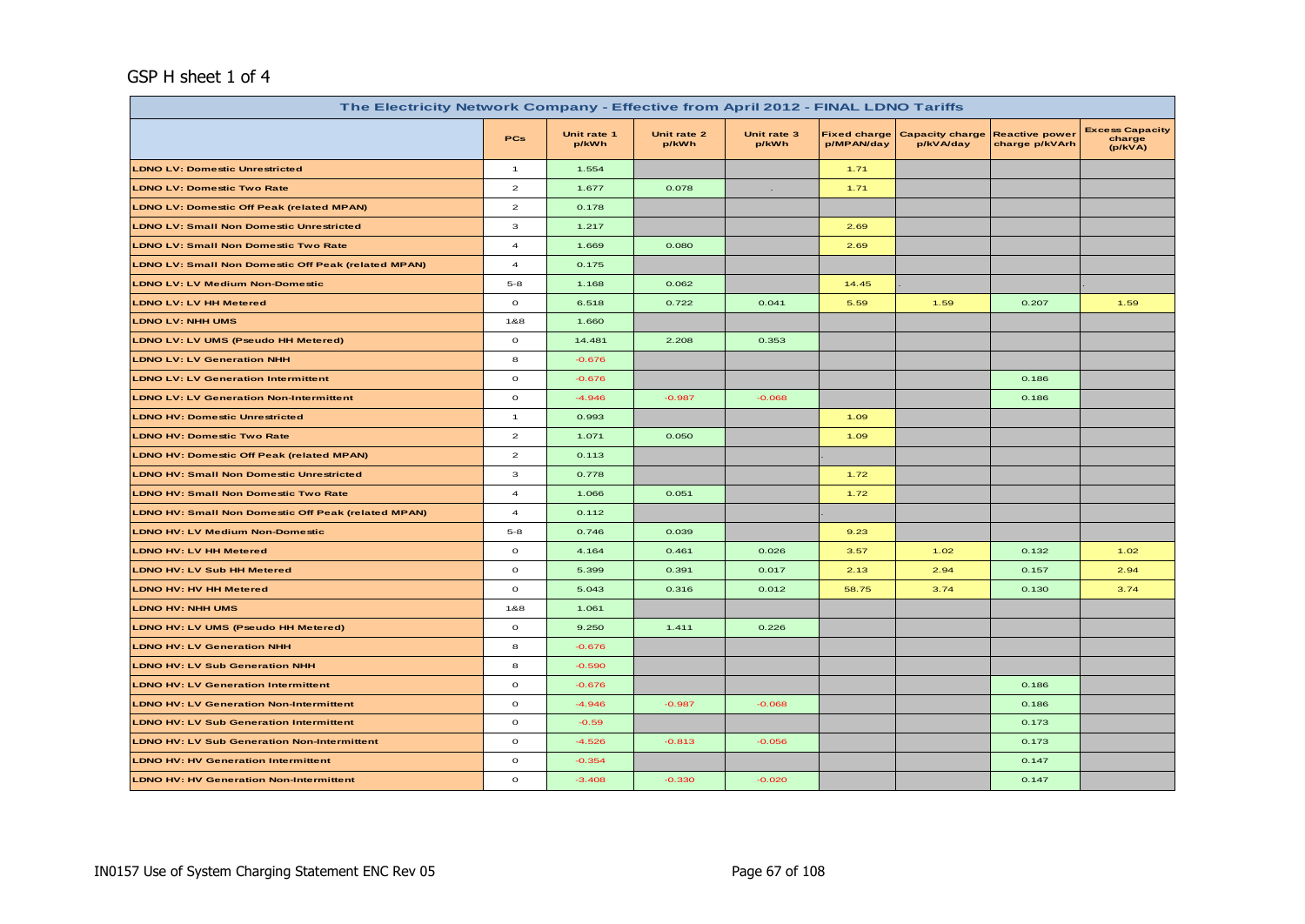# GSP H sheet 2 of 4

| The Electricity Network Company - Effective from April 2012 - FINAL LDNO Tariffs |                         |                      |                      |                      |                                   |                                     |                                         |                                             |
|----------------------------------------------------------------------------------|-------------------------|----------------------|----------------------|----------------------|-----------------------------------|-------------------------------------|-----------------------------------------|---------------------------------------------|
|                                                                                  | <b>PCs</b>              | Unit rate 1<br>p/kWh | Unit rate 2<br>p/kWh | Unit rate 3<br>p/kWh | <b>Fixed charge</b><br>p/MPAN/day | <b>Capacity charge</b><br>p/kVA/day | <b>Reactive power</b><br>charge p/kVArh | <b>Excess Capacity</b><br>charge<br>(p/kVA) |
| <b>LDNO HVplus: Domestic Unrestricted</b>                                        | $\overline{1}$          | 0.803                |                      |                      | 0.88                              |                                     |                                         |                                             |
| <b>LDNO HVplus: Domestic Two Rate</b>                                            | $\mathbf{z}$            | 0.867                | 0.041                |                      | 0.88                              |                                     |                                         |                                             |
| <b>LDNO HVplus: Domestic Off Peak (related MPAN)</b>                             | $\mathbf{z}$            | 0.092                |                      |                      |                                   |                                     |                                         |                                             |
| <b>LDNO HVplus: Small Non Domestic Unrestricted</b>                              | з                       | 0.629                |                      |                      | 1.39                              |                                     |                                         |                                             |
| <b>LDNO HVplus: Small Non Domestic Two Rate</b>                                  | $\overline{a}$          | 0.862                | 0.042                |                      | 1.39                              |                                     |                                         |                                             |
| LDNO HVplus: Small Non Domestic Off Peak (related MPAN)                          | $\overline{4}$          | 0.090                |                      |                      |                                   |                                     |                                         |                                             |
| <b>LDNO HVplus: LV Medium Non-Domestic</b>                                       | $5 - 8$                 | 0.604                | 0.032                |                      | 7.47                              |                                     |                                         |                                             |
| <b>LDNO HVplus: LV Sub Medium Non-Domestic</b>                                   |                         |                      |                      |                      |                                   |                                     |                                         |                                             |
| <b>LDNO HVplus: HV Medium Non-Domestic</b>                                       |                         |                      |                      |                      |                                   |                                     |                                         |                                             |
| <b>LDNO HVplus: LV HH Metered</b>                                                | $\circ$                 | 3.368                | 0.373                | 0.021                | 2.89                              | 0.82                                | 0.107                                   | 0.82                                        |
| LDNO HVplus: LV Sub HH Metered                                                   | $\circ$                 | 4.374                | 0.317                | 0.014                | 1.72                              | 2.38                                | 0.127                                   | 2.38                                        |
| <b>LDNO HVplus: HV HH Metered</b>                                                | $\circ$                 | 4.080                | 0.256                | 0.010                | 47.53                             | 3.02                                | 0.105                                   | 3.02                                        |
| <b>LDNO HVplus: NHH UMS</b>                                                      | 1&8                     | 0.858                |                      |                      |                                   |                                     |                                         |                                             |
| LDNO HVplus: LV UMS (Pseudo HH Metered)                                          | $\circ$                 | 7.482                | 1.141                | 0.182                |                                   |                                     |                                         |                                             |
| <b>LDNO HVplus: LV Generation NHH</b>                                            | 8                       | $-0.354$             |                      |                      |                                   |                                     |                                         |                                             |
| LDNO HVplus: LV Sub Generation NHH                                               | 8                       | $-0.350$             |                      |                      |                                   |                                     |                                         |                                             |
| <b>LDNO HVplus: LV Generation Intermittent</b>                                   | $\circ$                 | $-0.354$             |                      |                      |                                   |                                     | 0.097                                   |                                             |
| <b>LDNO HVplus: LV Generation Non-Intermittent</b>                               | $\mathbf{o}$            | $-2.589$             | $-0.517$             | $-0.036$             |                                   |                                     | 0.097                                   |                                             |
| LDNO HVplus: LV Sub Generation Intermittent                                      | $\circ$                 | $-0.350$             |                      |                      |                                   |                                     | 0.103                                   |                                             |
| <b>LDNO HVplus: LV Sub Generation Non-Intermittent</b>                           | $\mathbf{o}$            | $-2.688$             | $-0.483$             | $-0.033$             |                                   |                                     | 0.103                                   |                                             |
| <b>LDNO HVplus: HV Generation Intermittent</b>                                   | $\circ$                 | $-0.354$             |                      |                      | 99.13                             |                                     | 0.147                                   |                                             |
| <b>LDNO HVplus: HV Generation Non-Intermittent</b>                               | $\circ$                 | $-3.408$             | $-0.330$             | $-0.020$             | 99.13                             |                                     | 0.147                                   |                                             |
| <b>LDNO EHV: Domestic Unrestricted</b>                                           | $\mathbf{1}$            | 0.558                |                      |                      | 0.61                              |                                     |                                         |                                             |
| <b>LDNO EHV: Domestic Two Rate</b>                                               | $\mathbf{z}$            | 0.602                | 0.028                |                      | 0.61                              |                                     |                                         |                                             |
| LDNO EHV: Domestic Off Peak (related MPAN)                                       | $\mathbf{2}$            | 0.064                |                      |                      |                                   |                                     |                                         |                                             |
| <b>LDNO EHV: Small Non Domestic Unrestricted</b>                                 | з                       | 0.437                |                      |                      | 0.97                              |                                     |                                         |                                             |
| <b>LDNO EHV: Small Non Domestic Two Rate</b>                                     | $\overline{\mathbf{4}}$ | 0.599                | 0.029                |                      | 0.97                              |                                     |                                         |                                             |
| LDNO EHV: Small Non Domestic Off Peak (related MPAN)                             | $\overline{\mathbf{4}}$ | 0.063                |                      |                      |                                   |                                     |                                         |                                             |
| <b>LDNO EHV: LV Medium Non-Domestic</b>                                          | $5 - 8$                 | 0.420                | 0.022                |                      | 5.19                              |                                     |                                         |                                             |
| LDNO EHV: LV Sub Medium Non-Domestic                                             |                         |                      |                      |                      |                                   |                                     |                                         |                                             |
| LDNO EHV: HV Medium Non-Domestic                                                 |                         |                      |                      |                      |                                   |                                     |                                         |                                             |
| LDNO EHV: LV HH Metered                                                          | $\circ$                 | 2.340                | 0.259                | 0.015                | 2.01                              | 0.57                                | 0.074                                   | 0.57                                        |
| LDNO EHV: LV Sub HH Metered                                                      | $\mathbf{o}$            | 3.039                | 0.220                | 0.010                | 1.20                              | 1.65                                | 0.088                                   | 1.65                                        |
| LDNO EHV: HV HH Metered                                                          | $\circ$                 | 2.835                | 0.178                | 0.007                | 33.03                             | 2.10                                | 0.073                                   | 2.10                                        |
| LDNO EHV: NHH UMS                                                                | 1&8                     | 0.596                |                      |                      |                                   |                                     |                                         |                                             |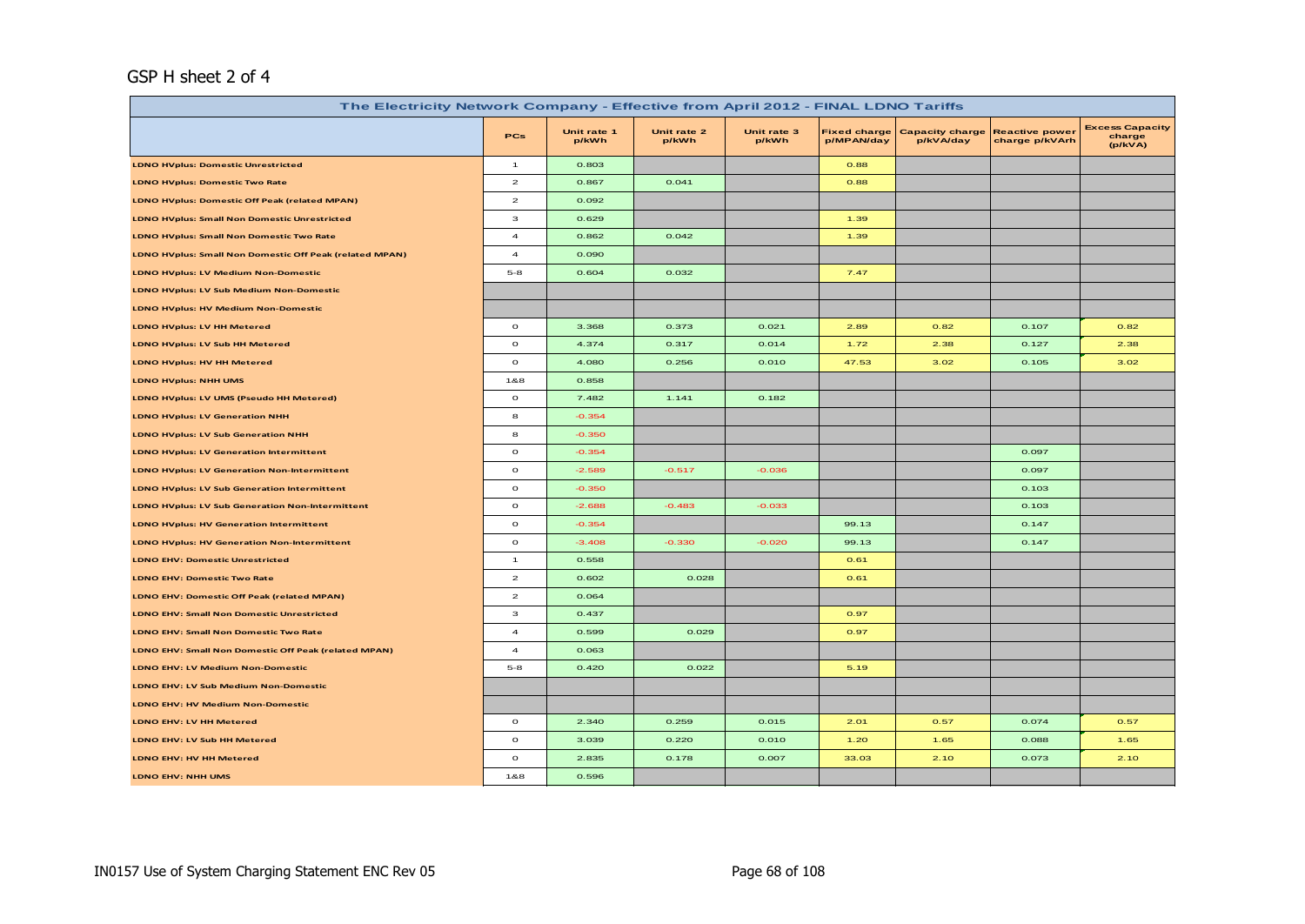# GSP H sheet 3 of 4

| The Electricity Network Company - Effective from April 2012 - FINAL LDNO Tariffs |                                    |                      |                      |                      |                                   |                                     |                                         |                                             |
|----------------------------------------------------------------------------------|------------------------------------|----------------------|----------------------|----------------------|-----------------------------------|-------------------------------------|-----------------------------------------|---------------------------------------------|
|                                                                                  | <b>PCs</b>                         | Unit rate 1<br>p/kWh | Unit rate 2<br>p/kWh | Unit rate 3<br>p/kWh | <b>Fixed charge</b><br>p/MPAN/day | <b>Capacity charge</b><br>p/kVA/day | <b>Reactive power</b><br>charge p/kVArh | <b>Excess Capacity</b><br>charge<br>(p/kVA) |
| LDNO EHV: LV UMS (Pseudo HH Metered)                                             | $\mathbf{o}$                       | 5.199                | 0.793                | 0.127                |                                   |                                     |                                         |                                             |
| <b>LDNO EHV: LV Generation NHH</b>                                               | 8                                  | $-0.246$             |                      |                      |                                   |                                     |                                         |                                             |
| <b>LDNO EHV: LV Sub Generation NHH</b>                                           | 8                                  | $-0.243$             |                      |                      |                                   |                                     |                                         |                                             |
| <b>LDNO EHV: LV Generation Intermittent</b>                                      | $\mathbf{o}$                       | $-0.246$             |                      |                      |                                   |                                     | 0.068                                   |                                             |
| <b>LDNO EHV: LV Generation Non-Intermittent</b>                                  | $\mathbf{o}$                       | $-1.799$             | $-0.359$             | $-0.025$             |                                   |                                     | 0.068                                   |                                             |
| <b>LDNO EHV: LV Sub Generation Intermittent</b>                                  | $\mathbf{o}$                       | $-0.243$             |                      |                      |                                   |                                     | 0.071                                   |                                             |
| <b>LDNO EHV: LV Sub Generation Non-Intermittent</b>                              | $\mathbf{o}$                       | $-1.868$             | $-0.335$             | $-0.023$             |                                   |                                     | 0.071                                   |                                             |
| <b>LDNO EHV: HV Generation Intermittent</b>                                      | $\mathbf{o}$                       | $-0.246$             |                      |                      | 68.88                             |                                     | 0.102                                   |                                             |
| <b>LDNO EHV: HV Generation Non-Intermittent</b>                                  | $\mathbf{o}$                       | $-2.368$             | $-0.229$             | $-0.014$             | 68.88                             |                                     | 0.102                                   |                                             |
| LDNO 132kV/EHV: Domestic Unrestricted                                            | $\mathbf{1}$                       | 0.380                |                      |                      | 0.42                              |                                     |                                         |                                             |
| LDNO 132kV/EHV: Domestic Two Rate                                                | $\mathbf{2}% ^{T}(\mathbf{1}_{T})$ | 0.410                | 0.019                |                      | 0.42                              |                                     |                                         |                                             |
| LDNO 132kV/EHV: Domestic Off Peak (related MPAN)                                 | $\overline{\mathbf{c}}$            | 0.043                |                      |                      |                                   |                                     |                                         |                                             |
| LDNO 132kV/EHV: Small Non Domestic Unrestricted                                  | з                                  | 0.298                |                      |                      | 0.66                              |                                     |                                         |                                             |
| LDNO 132kV/EHV: Small Non Domestic Two Rate                                      | $\overline{\mathbf{4}}$            | 0.408                | 0.020                |                      | 0.66                              |                                     |                                         |                                             |
| LDNO 132kV/EHV: Small Non Domestic Off Peak (related MPAN)                       | $\overline{\mathbf{4}}$            | 0.043                |                      |                      |                                   |                                     |                                         |                                             |
| LDNO 132kV/EHV: LV Medium Non-Domestic                                           | $5 - 8$                            | 0.286                | 0.015                |                      | 3.53                              |                                     |                                         |                                             |
| LDNO 132kV/EHV: LV Sub Medium Non-Domestic                                       |                                    |                      |                      |                      |                                   |                                     |                                         |                                             |
| LDNO 132kV/EHV: HV Medium Non-Domestic                                           |                                    |                      |                      |                      |                                   |                                     |                                         |                                             |
| LDNO 132kV/EHV: LV HH Metered                                                    | $\mathbf{o}$                       | 1.594                | 0.177                | 0.010                | 1.37                              | 0.39                                | 0.051                                   | 0.39                                        |
| LDNO 132kV/EHV: LV Sub HH Metered                                                | $\circ$                            | 2.070                | 0.150                | 0.007                | 0.81                              | 1.13                                | 0.060                                   | 1.13                                        |
| LDNO 132kV/EHV: HV HH Metered                                                    | $\mathbf{o}$                       | 1.931                | 0.121                | 0.005                | 22.50                             | 1.43                                | 0.050                                   | 1.43                                        |
| LDNO 132kV/EHV: NHH UMS                                                          | 1&8                                | 0.406                |                      |                      |                                   |                                     |                                         |                                             |
| LDNO 132kV/EHV: LV UMS (Pseudo HH Metered)                                       | $\mathbf{o}$                       | 3.541                | 0.540                | 0.086                |                                   |                                     |                                         |                                             |
| LDNO 132kV/EHV: LV Generation NHH                                                | 8                                  | $-0.167$             |                      |                      |                                   |                                     |                                         |                                             |
| LDNO 132kV/EHV: LV Sub Generation NHH                                            | 8                                  | $-0.166$             |                      |                      |                                   |                                     |                                         |                                             |
| LDNO 132kV/EHV: LV Generation Intermittent                                       | $\circ$                            | $-0.167$             |                      |                      |                                   |                                     | 0.046                                   |                                             |
| LDNO 132kV/EHV: LV Generation Non-Intermittent                                   | $\mathbf{o}$                       | $-1.225$             | $-0.244$             | $-0.017$             |                                   |                                     | 0.046                                   |                                             |
| LDNO 132kV/EHV: LV Sub Generation Intermittent                                   | $\mathbf{o}$                       | $-0.166$             |                      |                      |                                   |                                     | 0.049                                   |                                             |
| LDNO 132kV/EHV: LV Sub Generation Non-Intermittent                               | $\circ$                            | $-1.272$             | $-0.229$             | $-0.016$             |                                   |                                     | 0.049                                   |                                             |
| LDNO 132kV/EHV: HV Generation Intermittent                                       | $\circ$                            | $-0.168$             |                      |                      | 46.92                             |                                     | 0.070                                   |                                             |
| LDNO 132kV/EHV: HV Generation Non-Intermittent                                   | $\mathbf{o}$                       | $-1.613$             | $-0.156$             | $-0.009$             | 46.92                             |                                     | 0.070                                   |                                             |
| <b>LDNO 132kV: Domestic Unrestricted</b>                                         | $\mathbf{1}$                       | 0.269                |                      |                      | 0.30                              |                                     |                                         |                                             |
| LDNO 132kV: Domestic Two Rate                                                    | $\mathbf{z}$                       | 0.290                | 0.014                |                      | 0.30                              |                                     |                                         |                                             |
| LDNO 132kV: Domestic Off Peak (related MPAN)                                     | $\mathbf{2}% ^{T}(\mathbf{1}_{T})$ | 0.031                |                      |                      |                                   |                                     |                                         |                                             |
| LDNO 132kV: Small Non Domestic Unrestricted                                      | з                                  | 0.211                |                      |                      | 0.47                              |                                     |                                         |                                             |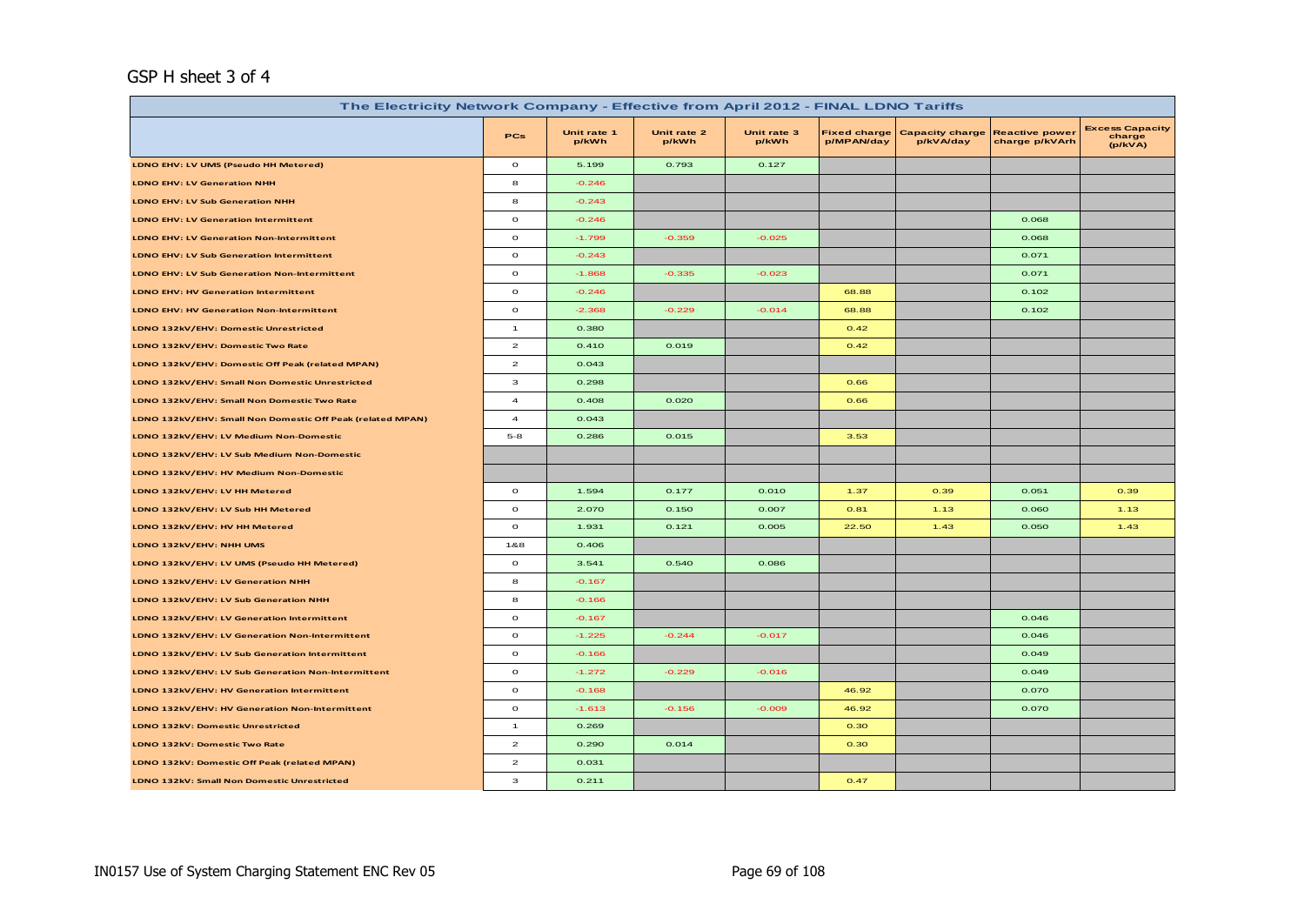## GSP H sheet 4 of 4

| The Electricity Network Company - Effective from April 2012 - FINAL LDNO Tariffs |                          |                      |                      |                      |                                   |                                     |                                         |                                             |
|----------------------------------------------------------------------------------|--------------------------|----------------------|----------------------|----------------------|-----------------------------------|-------------------------------------|-----------------------------------------|---------------------------------------------|
|                                                                                  | PCs                      | Unit rate 1<br>p/kWh | Unit rate 2<br>p/kWh | Unit rate 3<br>p/kWh | <b>Fixed charge</b><br>p/MPAN/day | <b>Capacity charge</b><br>p/kVA/day | <b>Reactive power</b><br>charge p/kVArh | <b>Excess Capacity</b><br>charge<br>(p/kVA) |
| LDNO 132kV: Small Non Domestic Two Rate                                          | $\overline{\phantom{a}}$ | 0.289                | 0.014                |                      | 0.47                              |                                     |                                         |                                             |
| LDNO 132kV: Small Non Domestic Off Peak (related MPAN)                           | $\overline{4}$           | 0.030                |                      |                      |                                   |                                     |                                         |                                             |
| LDNO 132kV: LV Medium Non-Domestic                                               | $5 - 8$                  | 0.202                | 0.011                |                      | 2.50                              |                                     |                                         |                                             |
| LDNO 132kV: LV Sub Medium Non-Domestic                                           |                          |                      |                      |                      |                                   |                                     |                                         |                                             |
| LDNO 132kV: HV Medium Non-Domestic                                               |                          |                      |                      |                      |                                   |                                     |                                         |                                             |
| LDNO 132kV: LV HH Metered                                                        | $\circ$                  | 1.127                | 0.125                | 0.007                | 0.97                              | 0.28                                | 0.036                                   | 0.28                                        |
| LDNO 132kV: LV Sub HH Metered                                                    | $\circ$                  | 1.464                | 0.106                | 0.005                | 0.58                              | 0.80                                | 0.043                                   | 0.80                                        |
| LDNO 132kV: HV HH Metered                                                        | $\mathbf{o}$             | 1.366                | 0.086                | 0.003                | 15.91                             | 1.01                                | 0.035                                   | 1.01                                        |
| LDNO 132kV: NHH UMS                                                              | 1&8                      | 0.287                |                      |                      |                                   |                                     |                                         |                                             |
| LDNO 132kV: LV UMS (Pseudo HH Metered)                                           | $\circ$                  | 2.504                | 0.382                | 0.061                |                                   |                                     |                                         |                                             |
| LDNO 132kV: LV Generation NHH                                                    | 8                        | $-0.118$             |                      |                      |                                   |                                     |                                         |                                             |
| LDNO 132kV: LV Sub Generation NHH                                                | 8                        | $-0.117$             |                      |                      |                                   |                                     |                                         |                                             |
| LDNO 132kV: LV Generation Intermittent                                           | $\circ$                  | $-0.118$             |                      |                      |                                   |                                     | 0.033                                   |                                             |
| LDNO 132kV: LV Generation Non-Intermittent                                       | $\circ$                  | $-0.866$             | $-0.173$             | $-0.012$             |                                   |                                     | 0.033                                   |                                             |
| LDNO 132kV: LV Sub Generation Intermittent                                       | $\mathbf{o}$             | $-0.117$             |                      |                      |                                   |                                     | 0.034                                   |                                             |
| LDNO 132kV: LV Sub Generation Non-Intermittent                                   | $\circ$                  | $-0.900$             | $-0.162$             | $-0.011$             |                                   |                                     | 0.034                                   |                                             |
| LDNO 132kV: HV Generation Intermittent                                           | $\mathbf{o}$             | $-0.118$             |                      |                      | 33.18                             |                                     | 0.049                                   |                                             |
| LDNO 132kV: HV Generation Non-Intermittent                                       | $\mathbf{o}$             | $-1.141$             | $-0.110$             | $-0.007$             | 33.18                             |                                     | 0.049                                   |                                             |
| <b>LDNO 0000: Domestic Unrestricted</b>                                          | $\mathbf{1}$             | 0.093                |                      |                      | O.1O                              |                                     |                                         |                                             |
| LDNO 0000: Domestic Two Rate                                                     | $\mathbf{z}$             | 0.101                | 0.005                |                      | O.1O                              |                                     |                                         |                                             |
| LDNO 0000: Domestic Off Peak (related MPAN)                                      | $\mathbf{z}$             | 0.011                |                      |                      |                                   |                                     |                                         |                                             |
| LDNO 0000: Small Non Domestic Unrestricted                                       | з                        | 0.073                |                      |                      | 0.16                              |                                     |                                         |                                             |
| LDNO 0000: Small Non Domestic Two Rate                                           | $\overline{a}$           | 0.100                | 0.005                |                      | O.16                              |                                     |                                         |                                             |
| LDNO 0000: Small Non Domestic Off Peak (related MPAN)                            | $\boldsymbol{A}$         | 0.011                |                      |                      |                                   |                                     |                                         |                                             |
| LDNO 0000: LV Medium Non-Domestic                                                | $5 - 8$                  | 0.070                | 0.004                |                      | 0.87                              |                                     |                                         |                                             |
| LDNO 0000: LV Sub Medium Non-Domestic                                            |                          |                      |                      |                      |                                   |                                     |                                         |                                             |
| LDNO 0000: HV Medium Non-Domestic                                                |                          |                      |                      |                      |                                   |                                     |                                         |                                             |
| LDNO 0000: LV HH Metered                                                         | $\circ$                  | 0.392                | 0.043                | 0.002                | 0.34                              | O.1O                                | 0.012                                   | O.1O                                        |
| LDNO 0000: LV Sub HH Metered                                                     | $\circ$                  | 0.509                | 0.037                | 0.002                | 0.20                              | 0.28                                | 0.015                                   | 0.28                                        |
| LDNO 0000: HV HH Metered                                                         | $\circ$                  | 0.475                | 0.030                | 0.001                | 5.53                              | 0.35                                | 0.012                                   | 0.35                                        |
| LDNO 0000: NHH UMS                                                               | 1&8                      | 0.100                |                      |                      |                                   |                                     |                                         |                                             |
| LDNO 0000: LV UMS (Pseudo HH Metered)                                            | $\circ$                  | 0.870                | 0.133                | 0.021                |                                   |                                     |                                         |                                             |
| LDNO 0000: LV Generation NHH                                                     | 8                        | $-0.041$             |                      |                      |                                   |                                     |                                         |                                             |
| LDNO 0000: LV Sub Generation NHH                                                 | 8                        | $-0.041$             |                      |                      |                                   |                                     |                                         |                                             |
| <b>LDNO 0000: LV Generation Intermittent</b>                                     | $\circ$                  | $-0.041$             |                      |                      |                                   |                                     | 0.011                                   |                                             |
| <b>LDNO 0000: LV Generation Non-Intermittent</b>                                 | $\circ$                  | $-0.301$             | $-0.06$              | $-0.004$             |                                   |                                     | 0.011                                   |                                             |
| LDNO 0000: LV Sub Generation Intermittent                                        | $\mathbf{o}$             | $-0.041$             |                      |                      |                                   |                                     | 0.012                                   |                                             |
| LDNO 0000: LV Sub Generation Non-Intermittent                                    | $\mathbf{o}$             | $-0.313$             | $-0.056$             | $-0.004$             |                                   |                                     | 0.012                                   |                                             |
| LDNO 0000: HV Generation Intermittent                                            | $\circ$                  | $-0.041$             |                      |                      | 11.53                             |                                     | 0.017                                   |                                             |
| LDNO 0000: HV Generation Non-Intermittent                                        | $\circ$                  | $-0.396$             | $-0.038$             | $-0.002$             | 11.53                             |                                     | 0.017                                   |                                             |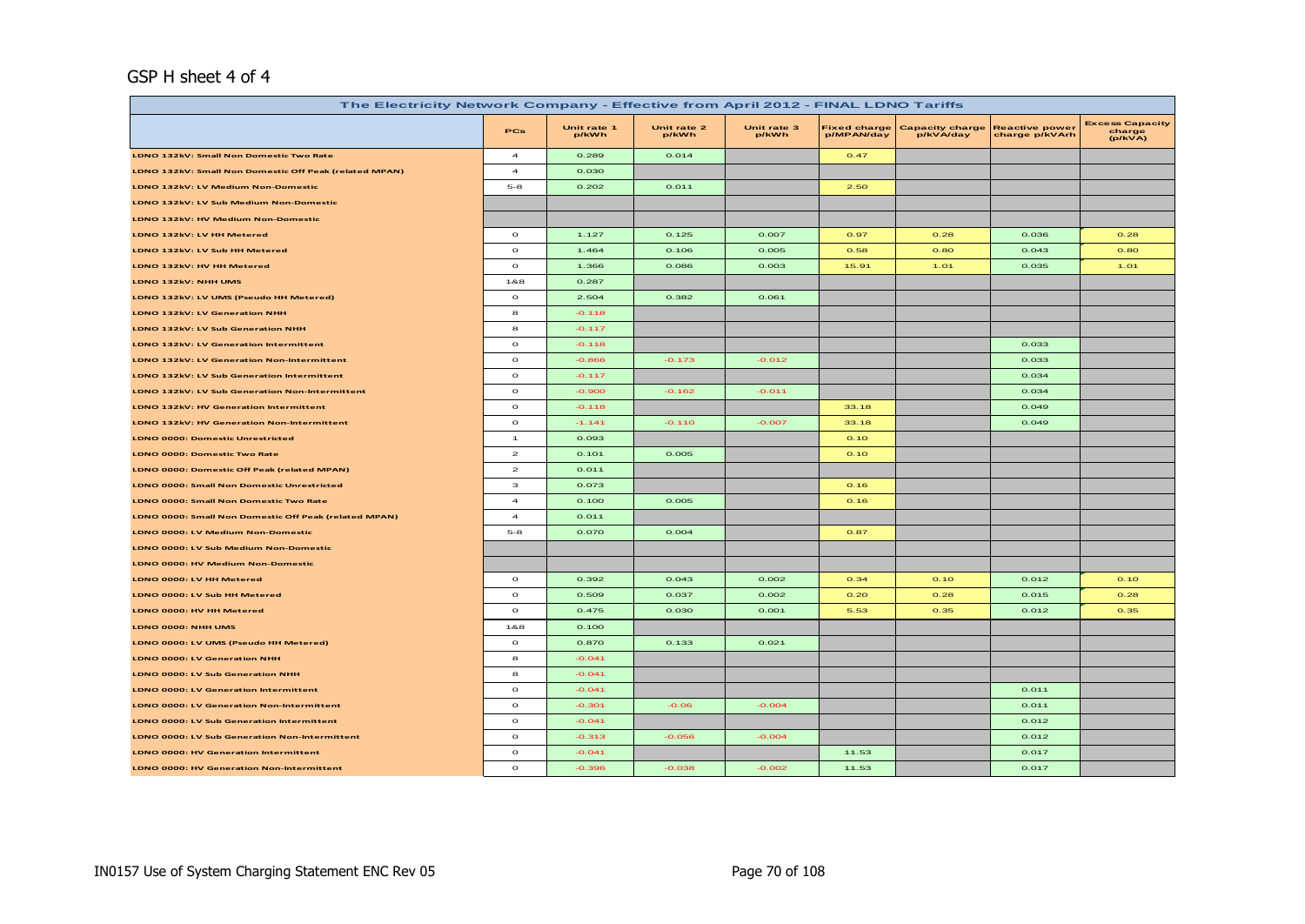# GSP J sheet 1 of 4

| The Electricity Network Company - Effective from April 2012 - FINAL LDNO Tariffs |                         |                      |                      |                      |                                   |                                     |                                         |                                             |
|----------------------------------------------------------------------------------|-------------------------|----------------------|----------------------|----------------------|-----------------------------------|-------------------------------------|-----------------------------------------|---------------------------------------------|
|                                                                                  | <b>PCs</b>              | Unit rate 1<br>p/kWh | Unit rate 2<br>p/kWh | Unit rate 3<br>p/kWh | <b>Fixed charge</b><br>p/MPAN/day | <b>Capacity charge</b><br>p/kVA/day | <b>Reactive power</b><br>charge p/kVArh | <b>Excess Capacity</b><br>charge<br>(p/kVA) |
| <b>LDNO LV: Domestic Unrestricted</b>                                            | $\mathbf{1}$            | 1.387                |                      |                      | 2.85                              |                                     |                                         |                                             |
| <b>LDNO LV: Domestic Two Rate</b>                                                | $\mathbf{z}$            | 1.759                | 0.091                |                      | 2.85                              |                                     |                                         |                                             |
| <b>LDNO LV: Domestic Off Peak (related MPAN)</b>                                 | $\mathbf{z}$            | 0.255                |                      |                      |                                   |                                     |                                         |                                             |
| <b>LDNO LV: Small Non Domestic Unrestricted</b>                                  | 3                       | 1.068                |                      |                      | 3.06                              |                                     |                                         |                                             |
| <b>LDNO LV: Small Non Domestic Two Rate</b>                                      | $\overline{\mathbf{4}}$ | 1.112                | 0.064                |                      | 3.06                              |                                     |                                         |                                             |
| <b>LDNO LV: Small Non Domestic Off Peak (related MPAN)</b>                       | $\bf{4}$                | 0.194                |                      |                      |                                   |                                     |                                         |                                             |
| <b>LDNO LV: LV Medium Non-Domestic</b>                                           | $5 - 8$                 | 1.061                | 0.057                |                      | 21.52                             |                                     |                                         |                                             |
| <b>LDNO LV: LV HH Metered</b>                                                    | $\mathbf{o}$            | 6.264                | 0.209                | 0.039                | 8.94                              | 1.68                                | 0.195                                   | 1.68                                        |
| <b>LDNO LV: NHH UMS</b>                                                          | 1&8                     | 1.437                |                      |                      |                                   |                                     |                                         |                                             |
| LDNO LV: LV UMS (Pseudo HH Metered)                                              | $\circ$                 | 13.135               | 0.830                | 0.419                |                                   |                                     |                                         |                                             |
| <b>LDNO LV: LV Generation NHH</b>                                                | 8                       | $-0.696$             |                      |                      |                                   |                                     |                                         |                                             |
| <b>LDNO LV: LV Generation Intermittent</b>                                       | $\mathbf{o}$            | $-0.696$             |                      |                      |                                   |                                     | 0.204                                   |                                             |
| <b>LDNO LV: LV Generation Non-Intermittent</b>                                   | $\mathbf{o}$            | $-6.270$             | $-0.282$             | $-0.056$             |                                   |                                     | 0.204                                   |                                             |
| <b>LDNO HV: Domestic Unrestricted</b>                                            | $\mathbf{1}$            | 0.930                |                      |                      | 1.91                              |                                     |                                         |                                             |
| <b>LDNO HV: Domestic Two Rate</b>                                                | $\mathbf{2}$            | 1.178                | 0.061                |                      | 1.91                              |                                     |                                         |                                             |
| <b>LDNO HV: Domestic Off Peak (related MPAN)</b>                                 | $\mathbf{2}$            | 0.171                |                      |                      |                                   |                                     |                                         |                                             |
| <b>LDNO HV: Small Non Domestic Unrestricted</b>                                  | 3                       | 0.716                |                      |                      | 2.05                              |                                     |                                         |                                             |
| <b>LDNO HV: Small Non Domestic Two Rate</b>                                      | $\overline{4}$          | 0.745                | 0.043                |                      | 2.05                              |                                     |                                         |                                             |
| <b>LDNO HV: Small Non Domestic Off Peak (related MPAN)</b>                       | $\overline{a}$          | 0.130                |                      |                      |                                   |                                     |                                         |                                             |
| <b>LDNO HV: LV Medium Non-Domestic</b>                                           | $5 - 8$                 | 0.711                | 0.038                |                      | 14.42                             |                                     |                                         |                                             |
| <b>LDNO HV: LV HH Metered</b>                                                    | $\circ$                 | 4.197                | 0.140                | 0.026                | 5.99                              | 1.13                                | 0.131                                   | 1.13                                        |
| <b>LDNO HV: LV Sub HH Metered</b>                                                | $\mathbf{o}$            | 6.075                | 0.162                | 0.028                | 5.99                              | 2.51                                | 0.166                                   | 2.51                                        |
| <b>LDNO HV: HV HH Metered</b>                                                    | $\mathbf{o}$            | 4.943                | 0.116                | 0.019                | 52.14                             | 2.37                                | 0.142                                   | 2.37                                        |
| <b>LDNO HV: NHH UMS</b>                                                          | 1&8                     | 0.963                |                      |                      |                                   |                                     |                                         |                                             |
| LDNO HV: LV UMS (Pseudo HH Metered)                                              | $\mathbf{o}$            | 8.802                | 0.556                | 0.281                |                                   |                                     |                                         |                                             |
| <b>LDNO HV: LV Generation NHH</b>                                                | 8                       | $-0.696$             |                      |                      |                                   |                                     |                                         |                                             |
| <b>LDNO HV: LV Sub Generation NHH</b>                                            | 8                       | $-0.632$             |                      |                      |                                   |                                     |                                         |                                             |
| <b>LDNO HV: LV Generation Intermittent</b>                                       | $\mathbf{o}$            | $-0.696$             |                      |                      |                                   |                                     | 0.204                                   |                                             |
| <b>LDNO HV: LV Generation Non-Intermittent</b>                                   | $\mathbf{o}$            | $-6.270$             | $-0.282$             | $-0.056$             |                                   |                                     | 0.204                                   |                                             |
| <b>LDNO HV: LV Sub Generation Intermittent</b>                                   | $\circ$                 | $-0.632$             |                      |                      |                                   |                                     | 0.189                                   |                                             |
| <b>LDNO HV: LV Sub Generation Non-Intermittent</b>                               | $\mathbf{o}$            | $-5.774$             | $-0.241$             | $-0.047$             |                                   |                                     | 0.189                                   |                                             |
| <b>LDNO HV: HV Generation Intermittent</b>                                       | $\mathbf O$             | $-0.473$             |                      |                      |                                   |                                     | 0.161                                   |                                             |
| <b>LDNO HV: HV Generation Non-Intermittent</b>                                   | $\mathbf{o}$            | $-4.560$             | $-0.139$             | $-0.025$             |                                   |                                     | 0.161                                   |                                             |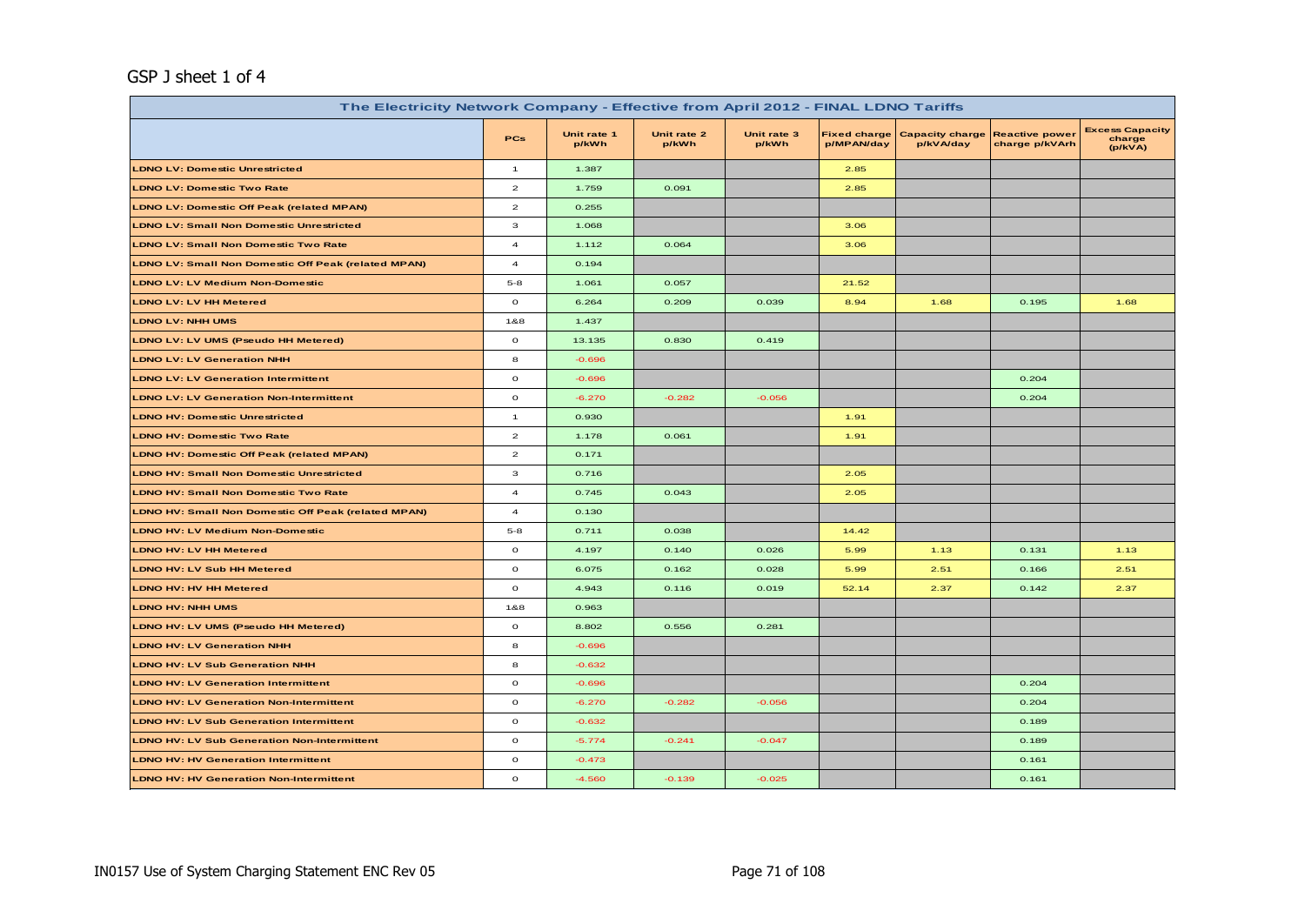# GSP J sheet 2 of 4

| The Electricity Network Company - Effective from April 2012 - FINAL LDNO Tariffs |                                    |                      |                      |                      |                                   |                                     |                                         |                                             |
|----------------------------------------------------------------------------------|------------------------------------|----------------------|----------------------|----------------------|-----------------------------------|-------------------------------------|-----------------------------------------|---------------------------------------------|
|                                                                                  | <b>PCs</b>                         | Unit rate 1<br>p/kWh | Unit rate 2<br>p/kWh | Unit rate 3<br>p/kWh | <b>Fixed charge</b><br>p/MPAN/day | <b>Capacity charge</b><br>p/kVA/day | <b>Reactive power</b><br>charge p/kVArh | <b>Excess Capacity</b><br>charge<br>(p/kVA) |
| <b>LDNO HVplus: Domestic Unrestricted</b>                                        | $\overline{1}$                     | 0.762                |                      |                      | 1.57                              |                                     |                                         |                                             |
| <b>LDNO HVplus: Domestic Two Rate</b>                                            | $\overline{a}$                     | 0.966                | 0.050                |                      | 1.57                              |                                     |                                         |                                             |
| <b>LDNO HVplus: Domestic Off Peak (related MPAN)</b>                             | $\mathbf{z}$                       | 0.140                |                      |                      |                                   |                                     |                                         |                                             |
| <b>LDNO HVplus: Small Non Domestic Unrestricted</b>                              | з                                  | 0.586                |                      |                      | 1.68                              |                                     |                                         |                                             |
| <b>LDNO HVplus: Small Non Domestic Two Rate</b>                                  | $\overline{\mathbf{4}}$            | 0.610                | 0.035                |                      | 1.68                              |                                     |                                         |                                             |
| <b>LDNO HVplus: Small Non Domestic Off Peak (related MPAN)</b>                   | $\overline{4}$                     | 0.107                |                      |                      |                                   |                                     |                                         |                                             |
| <b>LDNO HVplus: LV Medium Non-Domestic</b>                                       | $5-8$                              | 0.583                | 0.031                |                      | 11.83                             |                                     |                                         |                                             |
| <b>LDNO HVplus: LV Sub Medium Non-Domestic</b>                                   |                                    |                      |                      |                      |                                   |                                     |                                         |                                             |
| <b>LDNO HVplus: HV Medium Non-Domestic</b>                                       |                                    |                      |                      |                      |                                   |                                     |                                         |                                             |
| <b>LDNO HVplus: LV HH Metered</b>                                                | $\mathbf{o}$                       | 3.439                | 0.115                | 0.021                | 4.91                              | 0.93                                | 0.107                                   | 0.93                                        |
| <b>LDNO HVplus: LV Sub HH Metered</b>                                            | $\circ$                            | 4.977                | 0.133                | 0.023                | 4.91                              | 2.06                                | 0.137                                   | 2.06                                        |
| <b>LDNO HVplus: HV HH Metered</b>                                                | $\circ$                            | 4.049                | 0.094                | 0.016                | 42.77                             | 1.94                                | 0.116                                   | 1.94                                        |
| <b>LDNO HVplus: NHH UMS</b>                                                      | 1&8                                | 0.789                |                      |                      |                                   |                                     |                                         |                                             |
| <b>LDNO HVplus: LV UMS (Pseudo HH Metered)</b>                                   | $\circ$                            | 7.213                | 0.456                | 0.230                |                                   |                                     |                                         |                                             |
| <b>LDNO HVplus: LV Generation NHH</b>                                            | 8                                  | $-0.394$             |                      |                      |                                   |                                     |                                         |                                             |
| <b>LDNO HVplus: LV Sub Generation NHH</b>                                        | 8                                  | $-0.398$             |                      |                      |                                   |                                     |                                         |                                             |
| <b>LDNO HVplus: LV Generation Intermittent</b>                                   | $\circ$                            | $-0.394$             |                      |                      |                                   |                                     | 0.116                                   |                                             |
| <b>LDNO HVplus: LV Generation Non-Intermittent</b>                               | $\circ$                            | $-3.552$             | $-0.160$             | $-0.032$             |                                   |                                     | 0.116                                   |                                             |
| <b>LDNO HVplus: LV Sub Generation Intermittent</b>                               | $\mathbf{o}$                       | $-0.398$             |                      |                      |                                   |                                     | 0.119                                   |                                             |
| <b>LDNO HVplus: LV Sub Generation Non-Intermittent</b>                           | $\circ$                            | $-3.634$             | $-0.152$             | $-0.030$             |                                   |                                     | 0.119                                   |                                             |
| <b>LDNO HVplus: HV Generation Intermittent</b>                                   | $\circ$                            | $-0.473$             |                      |                      | 32.44                             |                                     | 0.161                                   |                                             |
| <b>LDNO HVplus: HV Generation Non-Intermittent</b>                               | $\mathbf{o}$                       | $-4.560$             | $-0.139$             | $-0.025$             | 32.44                             |                                     | 0.161                                   |                                             |
| <b>LDNO EHV: Domestic Unrestricted</b>                                           | $\mathbf{1}$                       | 0.619                |                      |                      | 1.27                              |                                     |                                         |                                             |
| <b>LDNO EHV: Domestic Two Rate</b>                                               | $\mathbf{2}% ^{T}(\mathbf{1}_{T})$ | 0.785                | 0.041                |                      | 1.27                              |                                     |                                         |                                             |
| LDNO EHV: Domestic Off Peak (related MPAN)                                       | $\mathbf{z}$                       | 0.114                |                      |                      |                                   |                                     |                                         |                                             |
| <b>LDNO EHV: Small Non Domestic Unrestricted</b>                                 | з                                  | 0.477                |                      |                      | 1.37                              |                                     |                                         |                                             |
| <b>LDNO EHV: Small Non Domestic Two Rate</b>                                     | $\overline{a}$                     | 0.496                | 0.029                |                      | 1.37                              |                                     |                                         |                                             |
| <b>LDNO EHV: Small Non Domestic Off Peak (related MPAN)</b>                      | $\overline{a}$                     | 0.087                |                      |                      |                                   |                                     |                                         |                                             |
| <b>LDNO EHV: LV Medium Non-Domestic</b>                                          | $5 - 8$                            | 0.474                | 0.025                |                      | 9.62                              |                                     |                                         |                                             |
| LDNO EHV: LV Sub Medium Non-Domestic                                             |                                    |                      |                      |                      |                                   |                                     |                                         |                                             |
| <b>LDNO EHV: HV Medium Non-Domestic</b>                                          |                                    |                      |                      |                      |                                   |                                     |                                         |                                             |
| <b>LDNO EHV: LV HH Metered</b>                                                   | $\circ$                            | 2.796                | 0.093                | 0.017                | 4.00                              | 0.75                                | 0.087                                   | 0.75                                        |
| <b>LDNO EHV: LV Sub HH Metered</b>                                               | $\mathbf{o}$                       | 4.047                | 0.108                | 0.019                | 3.99                              | 1.68                                | 0.111                                   | 1.68                                        |
| <b>LDNO EHV: HV HH Metered</b>                                                   | $\mathbf{o}$                       | 3.292                | 0.077                | 0.013                | 34.78                             | 1.58                                | 0.094                                   | 1.58                                        |
| <b>LDNO EHV: NHH UMS</b>                                                         | 1&8                                | 0.642                |                      |                      |                                   |                                     |                                         |                                             |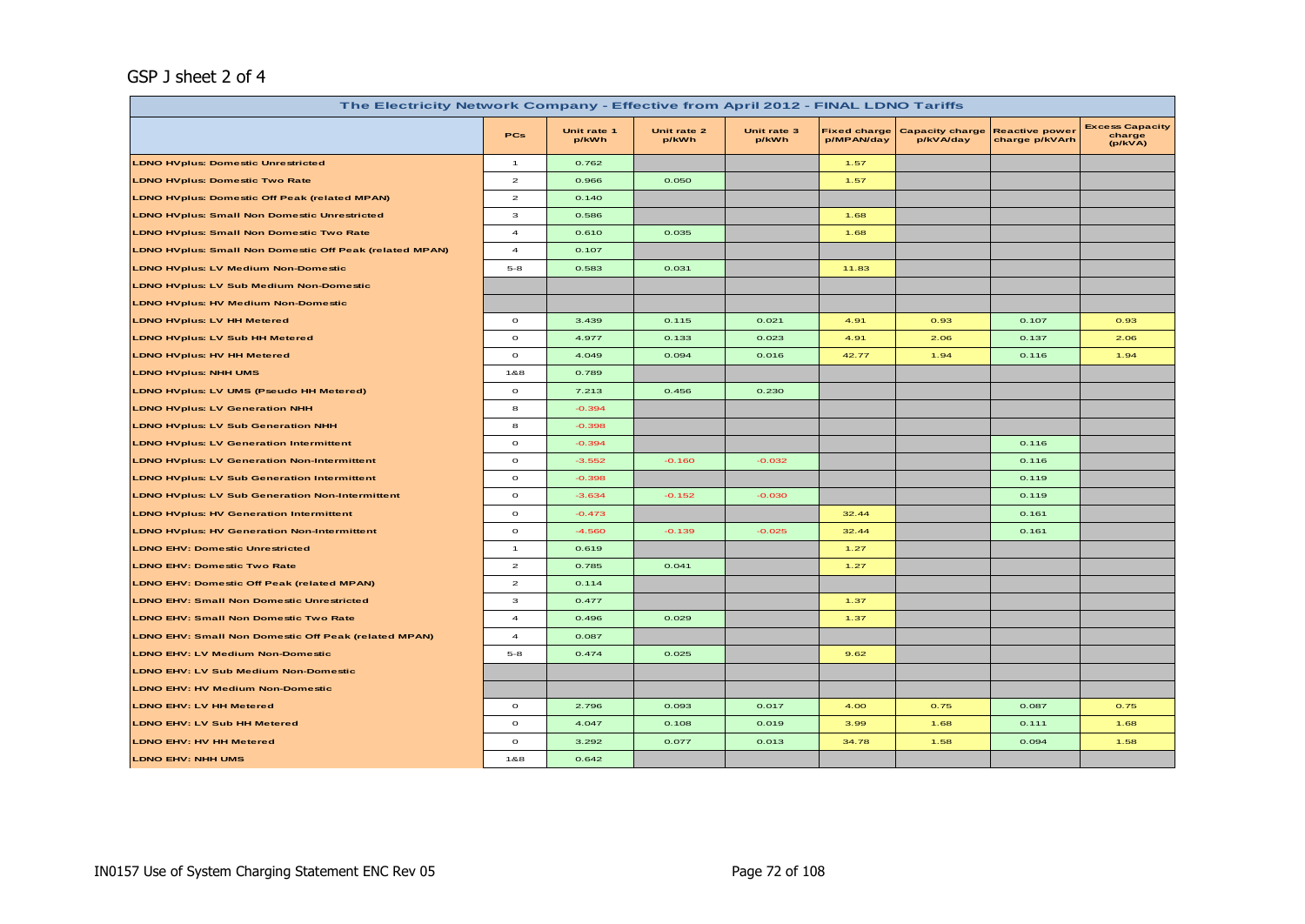#### GSP J sheet 3 of 4

| The Electricity Network Company - Effective from April 2012 - FINAL LDNO Tariffs |                         |                      |                      |                      |                                   |                                     |                                         |                                             |  |
|----------------------------------------------------------------------------------|-------------------------|----------------------|----------------------|----------------------|-----------------------------------|-------------------------------------|-----------------------------------------|---------------------------------------------|--|
|                                                                                  | <b>PCs</b>              | Unit rate 1<br>p/kWh | Unit rate 2<br>p/kWh | Unit rate 3<br>p/kWh | <b>Fixed charge</b><br>p/MPAN/day | <b>Capacity charge</b><br>p/kVA/day | <b>Reactive power</b><br>charge p/kVArh | <b>Excess Capacity</b><br>charge<br>(p/kVA) |  |
| LDNO EHV: LV UMS (Pseudo HH Metered)                                             | $\circ$                 | 5.865                | 0.371                | 0.187                |                                   |                                     |                                         |                                             |  |
| <b>LDNO EHV: LV Generation NHH</b>                                               | 8                       | $-0.321$             |                      |                      |                                   |                                     |                                         |                                             |  |
| <b>LDNO EHV: LV Sub Generation NHH</b>                                           | 8                       | $-0.323$             |                      |                      |                                   |                                     |                                         |                                             |  |
| <b>LDNO EHV: LV Generation Intermittent</b>                                      | $\mathbf{o}$            | $-0.321$             |                      |                      |                                   |                                     | 0.094                                   |                                             |  |
| <b>LDNO EHV: LV Generation Non-Intermittent</b>                                  | $\mathbf{o}$            | $-2.888$             | $-0.130$             | $-0.026$             |                                   |                                     | 0.094                                   |                                             |  |
| <b>LDNO EHV: LV Sub Generation Intermittent</b>                                  | $\mathbf{o}$            | $-0.323$             |                      |                      |                                   |                                     | 0.097                                   |                                             |  |
| <b>LDNO EHV: LV Sub Generation Non-Intermittent</b>                              | $\mathbf{o}$            | $-2.955$             | $-0.123$             | $-0.024$             |                                   |                                     | 0.097                                   |                                             |  |
| <b>LDNO EHV: HV Generation Intermittent</b>                                      | $\mathbf{o}$            | $-0.385$             |                      |                      | 26.38                             |                                     | 0.131                                   |                                             |  |
| <b>LDNO EHV: HV Generation Non-Intermittent</b>                                  | $\mathbf{o}$            | $-3.708$             | $-0.113$             | $-0.020$             | 26.38                             |                                     | 0.131                                   |                                             |  |
| LDNO 132kV/EHV: Domestic Unrestricted                                            | $\mathbf{1}$            | 0.516                |                      |                      | 1.06                              |                                     |                                         |                                             |  |
| LDNO 132kV/EHV: Domestic Two Rate                                                | $\mathbf{z}$            | 0.653                | 0.034                |                      | 1.06                              |                                     |                                         |                                             |  |
| LDNO 132kV/EHV: Domestic Off Peak (related MPAN)                                 | $\mathbf{z}$            | 0.095                |                      |                      |                                   |                                     |                                         |                                             |  |
| LDNO 132kV/EHV: Small Non Domestic Unrestricted                                  | з                       | 0.397                |                      |                      | 1.14                              |                                     |                                         |                                             |  |
| LDNO 132kV/EHV: Small Non Domestic Two Rate                                      | $\overline{\mathbf{4}}$ | 0.413                | 0.024                |                      | 1.14                              |                                     |                                         |                                             |  |
| LDNO 132kV/EHV: Small Non Domestic Off Peak (related MPAN)                       | $\overline{a}$          | 0.072                |                      |                      |                                   |                                     |                                         |                                             |  |
| LDNO 132kV/EHV: LV Medium Non-Domestic                                           | $5 - 8$                 | 0.394                | 0.021                |                      | 8.01                              |                                     |                                         |                                             |  |
| LDNO 132kV/EHV: LV Sub Medium Non-Domestic                                       |                         |                      |                      |                      |                                   |                                     |                                         |                                             |  |
| LDNO 132kV/EHV: HV Medium Non-Domestic                                           |                         |                      |                      |                      |                                   |                                     |                                         |                                             |  |
| LDNO 132kV/EHV: LV HH Metered                                                    | $\circ$                 | 2.327                | 0.078                | 0.014                | 3.33                              | 0.63                                | 0.073                                   | 0.63                                        |  |
| LDNO 132kV/EHV: LV Sub HH Metered                                                | $\mathbf{o}$            | 3.369                | 0.090                | 0.016                | 3.32                              | 1.40                                | 0.092                                   | 1.40                                        |  |
| LDNO 132kV/EHV: HV HH Metered                                                    | $\circ$                 | 2.740                | 0.064                | 0.011                | 28.95                             | 1.32                                | 0.078                                   | 1.32                                        |  |
| LDNO 132kV/EHV: NHH UMS                                                          | 1&8                     | 0.534                |                      |                      |                                   |                                     |                                         |                                             |  |
| LDNO 132kV/EHV: LV UMS (Pseudo HH Metered)                                       | $\mathbf{o}$            | 4.882                | 0.309                | 0.156                |                                   |                                     |                                         |                                             |  |
| LDNO 132kV/EHV: LV Generation NHH                                                | 8                       | $-0.267$             |                      |                      |                                   |                                     |                                         |                                             |  |
| LDNO 132kV/EHV: LV Sub Generation NHH                                            | 8                       | $-0.269$             |                      |                      |                                   |                                     |                                         |                                             |  |
| LDNO 132kV/EHV: LV Generation Intermittent                                       | $\mathbf{o}$            | $-0.267$             |                      |                      |                                   |                                     | 0.078                                   |                                             |  |
| LDNO 132kV/EHV: LV Generation Non-Intermittent                                   | $\mathbf{o}$            | $-2.404$             | $-0.108$             | $-0.021$             |                                   |                                     | 0.078                                   |                                             |  |
| LDNO 132kV/EHV: LV Sub Generation Intermittent                                   | $\circ$                 | $-0.269$             |                      |                      |                                   |                                     | 0.081                                   |                                             |  |
| LDNO 132kV/EHV: LV Sub Generation Non-Intermittent                               | $\mathbf{o}$            | $-2.460$             | $-0.103$             | $-0.020$             |                                   |                                     | 0.081                                   |                                             |  |
| LDNO 132kV/EHV: HV Generation Intermittent                                       | $\mathbf{o}$            | $-0.320$             |                      |                      | 21.96                             |                                     | 0.109                                   |                                             |  |
| LDNO 132kV/EHV: HV Generation Non-Intermittent                                   | $\mathbf{o}$            | $-3.086$             | $-0.094$             | $-0.017$             | 21.96                             |                                     | 0.109                                   |                                             |  |
| LDNO 132kV: Domestic Unrestricted                                                | $\mathbf{1}$            | 0.370                |                      |                      | 0.76                              |                                     |                                         |                                             |  |
| LDNO 132kV: Domestic Two Rate                                                    | $\overline{2}$          | 0.468                | 0.024                |                      | 0.76                              |                                     |                                         |                                             |  |
| LDNO 132kV: Domestic Off Peak (related MPAN)                                     | $\mathbf{z}$            | 0.068                |                      |                      |                                   |                                     |                                         |                                             |  |
| LDNO 132kV: Small Non Domestic Unrestricted                                      | з                       | 0.284                |                      |                      | 0.82                              |                                     |                                         |                                             |  |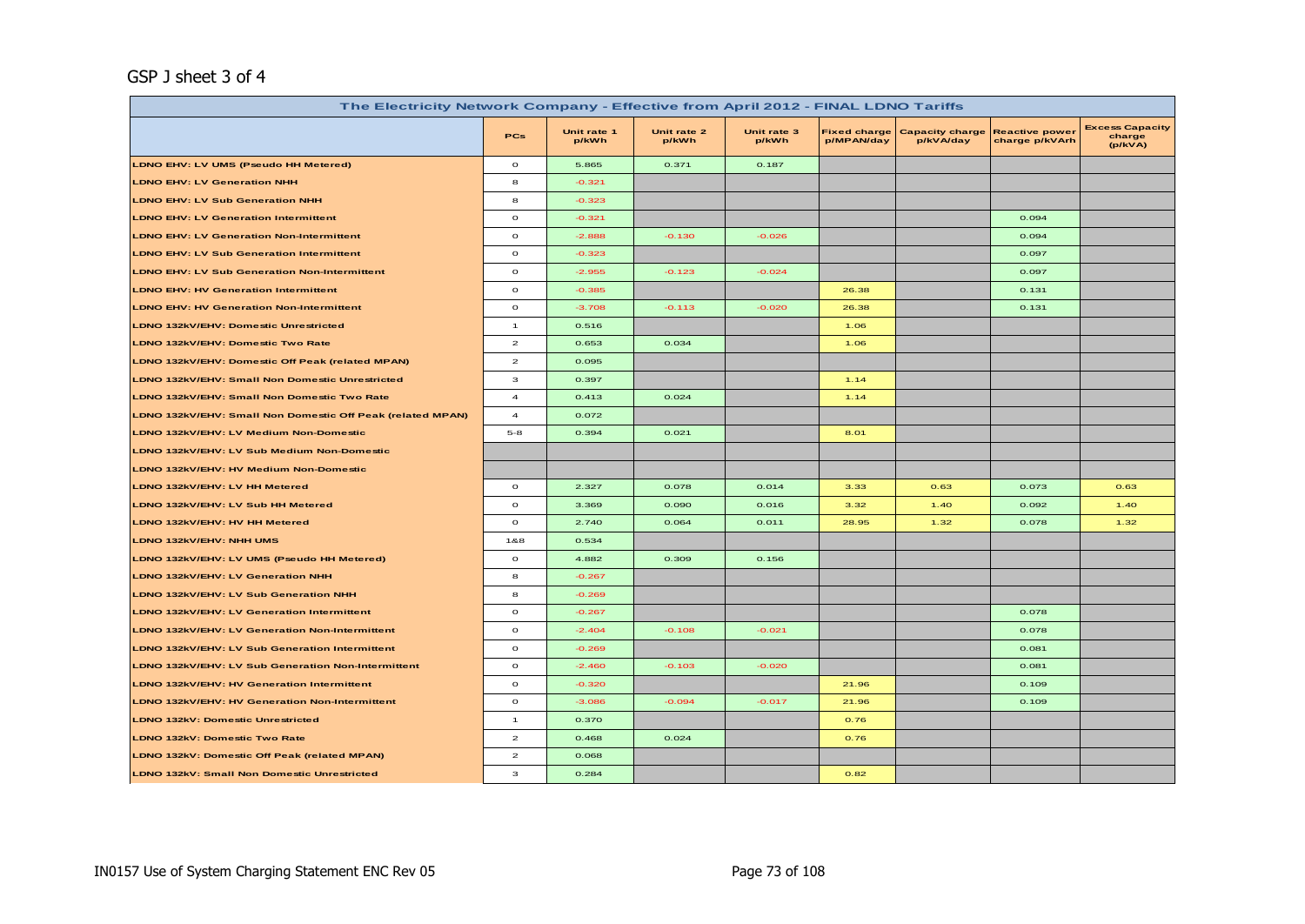#### GSP J sheet 4 of 4

| The Electricity Network Company - Effective from April 2012 - FINAL LDNO Tariffs |                         |                      |                      |                      |                                   |                                     |                                         |                                             |  |
|----------------------------------------------------------------------------------|-------------------------|----------------------|----------------------|----------------------|-----------------------------------|-------------------------------------|-----------------------------------------|---------------------------------------------|--|
|                                                                                  | PCs                     | Unit rate 1<br>p/kWh | Unit rate 2<br>p/kWh | Unit rate 3<br>p/kWh | <b>Fixed charge</b><br>p/MPAN/day | <b>Capacity charge</b><br>p/kVA/day | <b>Reactive power</b><br>charge p/kVArh | <b>Excess Capacity</b><br>charge<br>(p/kVA) |  |
| <b>LDNO 132kV: Small Non Domestic Two Rate</b>                                   | $\overline{\mathbf{4}}$ | 0.296                | 0.017                |                      | 0.82                              |                                     |                                         |                                             |  |
| LDNO 132kV: Small Non Domestic Off Peak (related MPAN)                           | $\overline{a}$          | 0.052                |                      |                      |                                   |                                     |                                         |                                             |  |
| LDNO 132kV: LV Medium Non-Domestic                                               | $5 - 8$                 | 0.283                | 0.015                |                      | 5.74                              |                                     |                                         |                                             |  |
| LDNO 132kV: LV Sub Medium Non-Domestic                                           |                         |                      |                      |                      |                                   |                                     |                                         |                                             |  |
| LDNO 132kV: HV Medium Non-Domestic                                               |                         |                      |                      |                      |                                   |                                     |                                         |                                             |  |
| LDNO 132kV: LV HH Metered                                                        | $\circ$                 | 1.668                | 0.056                | 0.010                | 2.38                              | 0.45                                | 0.052                                   | 0.45                                        |  |
| LDNO 132kV: LV Sub HH Metered                                                    | $\Omega$                | 2.415                | 0.064                | 0.011                | 2.38                              | 1.00                                | 0.066                                   | 1.00                                        |  |
| LDNO 132kV: HV HH Metered                                                        | $\circ$                 | 1.964                | 0.046                | 0.008                | 20.75                             | 0.94                                | 0.056                                   | 0.94                                        |  |
| LDNO 132kV: NHH UMS                                                              | 1&8                     | 0.383                |                      |                      |                                   |                                     |                                         |                                             |  |
| LDNO 132kV: LV UMS (Pseudo HH Metered)                                           | $\mathbf{o}$            | 3.500                | 0.221                | 0.112                |                                   |                                     |                                         |                                             |  |
| <b>LDNO 132kV: LV Generation NHH</b>                                             | 8                       | $-0.191$             |                      |                      |                                   |                                     |                                         |                                             |  |
| <b>LDNO 132kV: LV Sub Generation NHH</b>                                         | 8                       | $-0.193$             |                      |                      |                                   |                                     |                                         |                                             |  |
| <b>LDNO 132kV: LV Generation Intermittent</b>                                    | $\circ$                 | $-0.191$             |                      |                      |                                   |                                     | 0.056                                   |                                             |  |
| <b>LDNO 132kV: LV Generation Non-Intermittent</b>                                | $\circ$                 | $-1.723$             | $-0.078$             | $-0.015$             |                                   |                                     | 0.056                                   |                                             |  |
| LDNO 132kV: LV Sub Generation Intermittent                                       | $\circ$                 | $-0.193$             |                      |                      |                                   |                                     | 0.058                                   |                                             |  |
| LDNO 132kV: LV Sub Generation Non-Intermittent                                   | $\circ$                 | $-1.763$             | $-0.074$             | $-0.014$             |                                   |                                     | 0.058                                   |                                             |  |
| <b>LDNO 132kV: HV Generation Intermittent</b>                                    | $\circ$                 | $-0.229$             |                      |                      | 15.74                             |                                     | 0.078                                   |                                             |  |
| <b>LDNO 132kV: HV Generation Non-Intermittent</b>                                | $\circ$                 | $-2.213$             | $-0.067$             | $-0.012$             | 15.74                             |                                     | 0.078                                   |                                             |  |
| <b>LDNO 0000: Domestic Unrestricted</b>                                          | $\overline{1}$          | 0.132                |                      |                      | 0.27                              |                                     |                                         |                                             |  |
| <b>LDNO 0000: Domestic Two Rate</b>                                              | $\overline{\mathbf{z}}$ | 0.167                | 0.009                |                      | 0.27                              |                                     |                                         |                                             |  |
| <b>LDNO 0000: Domestic Off Peak (related MPAN)</b>                               | $\mathbf{z}$            | 0.024                |                      |                      |                                   |                                     |                                         |                                             |  |
| <b>LDNO 0000: Small Non Domestic Unrestricted</b>                                | з                       | 0.101                |                      |                      | 0.29                              |                                     |                                         |                                             |  |
| <b>LDNO 0000: Small Non Domestic Two Rate</b>                                    | $\overline{a}$          | 0.106                | 0.006                |                      | 0.29                              |                                     |                                         |                                             |  |
| LDNO 0000: Small Non Domestic Off Peak (related MPAN)                            | $\overline{\mathbf{4}}$ | 0.018                |                      |                      |                                   |                                     |                                         |                                             |  |
| LDNO 0000: LV Medium Non-Domestic                                                | $5-8$                   | 0.101                | 0.005                |                      | 2.05                              |                                     |                                         |                                             |  |
| LDNO 0000: LV Sub Medium Non-Domestic                                            |                         |                      |                      |                      |                                   |                                     |                                         |                                             |  |
| <b>LDNO 0000: HV Medium Non-Domestic</b>                                         |                         |                      |                      |                      |                                   |                                     |                                         |                                             |  |
| LDNO 0000: LV HH Metered                                                         | $\circ$                 | 0.595                | 0.020                | 0.004                | 0.85                              | 0.16                                | 0.019                                   | 0.16                                        |  |
| LDNO 0000: LV Sub HH Metered                                                     | $\circ$                 | 0.861                | 0.023                | 0.004                | 0.85                              | 0.36                                | 0.024                                   | 0.36                                        |  |
| LDNO 0000: HV HH Metered                                                         | $\circ$                 | 0.700                | 0.016                | 0.003                | 7.40                              | 0.34                                | 0.020                                   | 0.34                                        |  |
| LDNO 0000: NHH UMS                                                               | 1&8                     | 0.137                |                      |                      |                                   |                                     |                                         |                                             |  |
| LDNO 0000: LV UMS (Pseudo HH Metered)                                            | $\circ$                 | 1.248                | 0.079                | 0.040                |                                   |                                     |                                         |                                             |  |
| <b>LDNO 0000: LV Generation NHH</b>                                              | 8                       | $-0.068$             |                      |                      |                                   |                                     |                                         |                                             |  |
| LDNO 0000: LV Sub Generation NHH                                                 | 8                       | $-0.069$             |                      |                      |                                   |                                     |                                         |                                             |  |
| <b>LDNO 0000: LV Generation Intermittent</b>                                     | $\circ$                 | $-0.068$             |                      |                      |                                   |                                     | 0.020                                   |                                             |  |
| <b>LDNO 0000: LV Generation Non-Intermittent</b>                                 | $\circ$                 | $-0.614$             | $-0.028$             | $-0.005$             |                                   |                                     | 0.020                                   |                                             |  |
| <b>LDNO 0000: LV Sub Generation Intermittent</b>                                 | $\circ$                 | $-0.069$             |                      |                      |                                   |                                     | 0.021                                   |                                             |  |
| LDNO 0000: LV Sub Generation Non-Intermittent                                    | $\circ$                 | $-0.629$             | $-0.026$             | $-0.005$             |                                   |                                     | 0.021                                   |                                             |  |
| <b>LDNO 0000: HV Generation Intermittent</b>                                     | $\circ$                 | $-0.082$             |                      |                      | 5.61                              |                                     | 0.028                                   |                                             |  |
| <b>LDNO 0000: HV Generation Non-Intermittent</b>                                 | $\circ$                 | $-0.789$             | $-0.024$             | $-0.004$             | 5.61                              |                                     | 0.028                                   |                                             |  |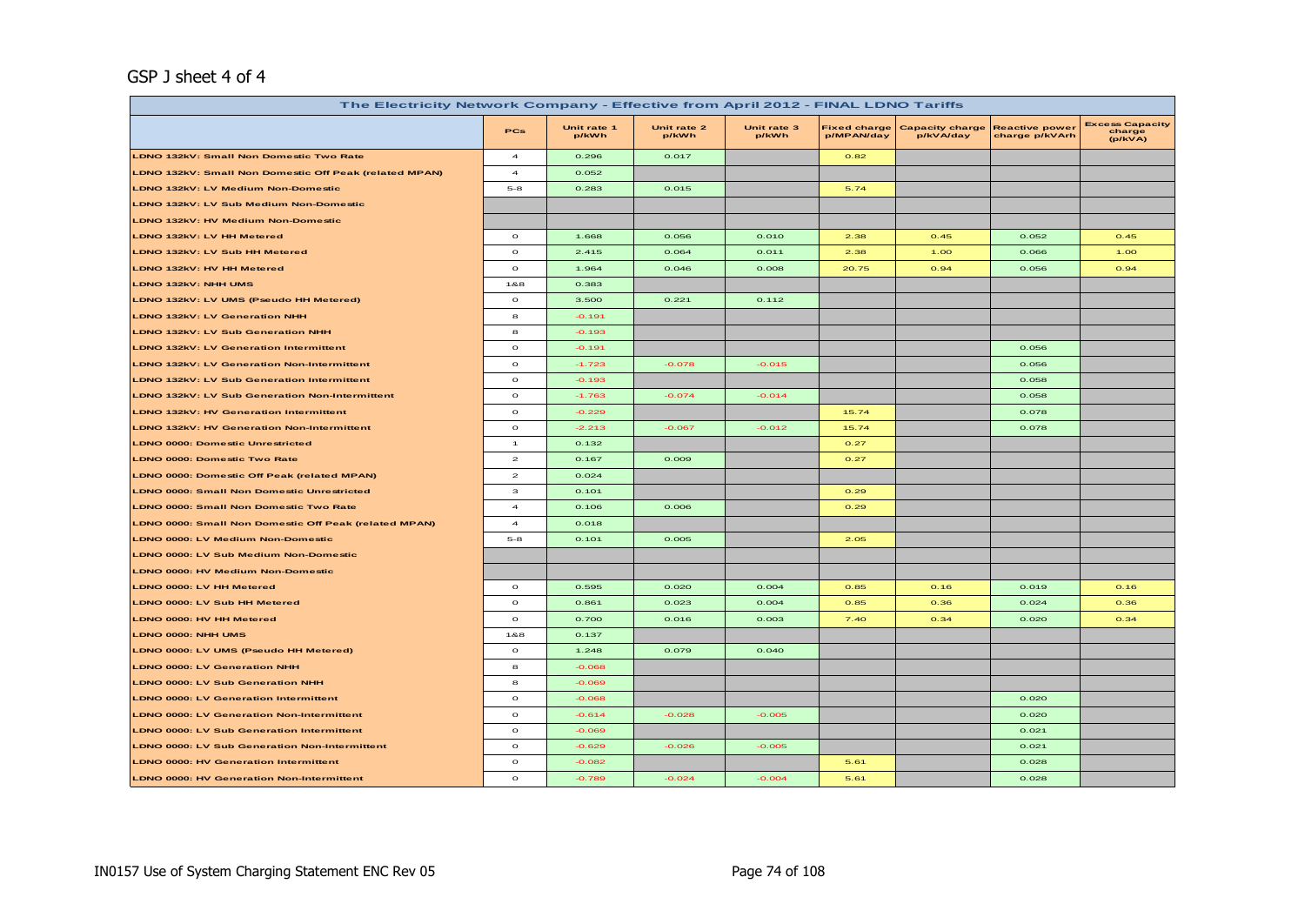#### GSP K sheet 1 of 4

| The Electricity Network Company - Effective from April 2012 - FINAL LDNO Tariffs |                         |                      |                      |                      |                                   |                                     |                                         |                                             |  |  |
|----------------------------------------------------------------------------------|-------------------------|----------------------|----------------------|----------------------|-----------------------------------|-------------------------------------|-----------------------------------------|---------------------------------------------|--|--|
|                                                                                  | <b>PCs</b>              | Unit rate 1<br>p/kWh | Unit rate 2<br>p/kWh | Unit rate 3<br>p/kWh | <b>Fixed charge</b><br>p/MPAN/day | <b>Capacity charge</b><br>p/kVA/day | <b>Reactive power</b><br>charge p/kVArh | <b>Excess Capacity</b><br>charge<br>(p/kVA) |  |  |
| <b>LDNO LV: Domestic Unrestricted</b>                                            | $\mathbf{1}$            | 1.911                |                      |                      | 2.57                              |                                     |                                         |                                             |  |  |
| <b>LDNO LV: Domestic Two Rate</b>                                                | $\mathbf{z}$            | 2.146                | 0.157                |                      | 2.57                              |                                     |                                         |                                             |  |  |
| <b>LDNO LV: Domestic Off Peak (related MPAN)</b>                                 | $\overline{2}$          | 0.160                |                      |                      |                                   |                                     |                                         |                                             |  |  |
| <b>LDNO LV: Small Non Domestic Unrestricted</b>                                  | з                       | 1.536                |                      |                      | 4.26                              |                                     |                                         |                                             |  |  |
| <b>LDNO LV: Small Non Domestic Two Rate</b>                                      | $\overline{a}$          | 1.959                | 0.182                |                      | 4.26                              |                                     |                                         |                                             |  |  |
| <b>LDNO LV: Small Non Domestic Off Peak (related MPAN)</b>                       | $\overline{\mathbf{4}}$ | 0.172                |                      |                      |                                   |                                     |                                         |                                             |  |  |
| <b>LDNO LV: LV Medium Non-Domestic</b>                                           | $5 - 8$                 | 1.796                | 0.127                |                      | 30.83                             |                                     |                                         |                                             |  |  |
| <b>LDNO LV: LV HH Metered</b>                                                    | $\mathbf{o}$            | 9.518                | 0.671                | 0.099                | 6.49                              | 1.69                                | 0.306                                   | 1.69                                        |  |  |
| <b>LDNO LV: NHH UMS</b>                                                          | 1&8                     | 2.457                |                      |                      |                                   |                                     |                                         |                                             |  |  |
| LDNO LV: LV UMS (Pseudo HH Metered)                                              | $\mathbf{o}$            | 21.319               | 2.010                | 0.709                |                                   |                                     |                                         |                                             |  |  |
| <b>LDNO LV: LV Generation NHH</b>                                                | 8                       | $-0.700$             |                      |                      |                                   |                                     |                                         |                                             |  |  |
| <b>LDNO LV: LV Generation Intermittent</b>                                       | $\mathbf{o}$            | $-0.700$             |                      |                      |                                   |                                     | 0.231                                   |                                             |  |  |
| <b>LDNO LV: LV Generation Non-Intermittent</b>                                   | $\mathbf{o}$            | $-5.570$             | $-0.550$             | $-0.103$             |                                   |                                     | 0.231                                   |                                             |  |  |
| <b>LDNO HV: Domestic Unrestricted</b>                                            | $\mathbf{1}$            | 1.006                |                      |                      | 1.35                              |                                     |                                         |                                             |  |  |
| <b>LDNO HV: Domestic Two Rate</b>                                                | $\overline{a}$          | 1.130                | 0.082                |                      | 1.35                              |                                     |                                         |                                             |  |  |
| <b>LDNO HV: Domestic Off Peak (related MPAN)</b>                                 | $\overline{\mathbf{z}}$ | 0.084                |                      |                      |                                   |                                     |                                         |                                             |  |  |
| <b>LDNO HV: Small Non Domestic Unrestricted</b>                                  | 3                       | 0.808                |                      |                      | 2.24                              |                                     |                                         |                                             |  |  |
| <b>LDNO HV: Small Non Domestic Two Rate</b>                                      | $\overline{a}$          | 1.031                | 0.096                |                      | 2.24                              |                                     |                                         |                                             |  |  |
| <b>LDNO HV: Small Non Domestic Off Peak (related MPAN)</b>                       | $\overline{a}$          | 0.091                |                      |                      |                                   |                                     |                                         |                                             |  |  |
| <b>LDNO HV: LV Medium Non-Domestic</b>                                           | $5 - 8$                 | 0.946                | 0.067                |                      | 16.23                             |                                     |                                         |                                             |  |  |
| LDNO HV: LV HH Metered                                                           | $\mathbf{o}$            | 5.010                | 0.353                | 0.052                | 3.42                              | 0.89                                | 0.161                                   | 0.89                                        |  |  |
| LDNO HV: LV Sub HH Metered                                                       | $\circ$                 | 7.454                | 0.505                | 0.076                | 3.68                              | 1.59                                | 0.209                                   | 1.59                                        |  |  |
| <b>LDNO HV: HV HH Metered</b>                                                    | $\circ$                 | 6.535                | 0.425                | 0.063                | 48.72                             | 1.90                                | 0.192                                   | 1.90                                        |  |  |
| <b>LDNO HV: NHH UMS</b>                                                          | 1&8                     | 1.293                |                      |                      |                                   |                                     |                                         |                                             |  |  |
| LDNO HV: LV UMS (Pseudo HH Metered)                                              | $\circ$                 | 11.223               | 1.058                | 0.373                |                                   |                                     |                                         |                                             |  |  |
| <b>LDNO HV: LV Generation NHH</b>                                                | 8                       | $-0.700$             |                      |                      |                                   |                                     |                                         |                                             |  |  |
| <b>LDNO HV: LV Sub Generation NHH</b>                                            | 8                       | $-0.643$             |                      |                      |                                   |                                     |                                         |                                             |  |  |
| <b>LDNO HV: LV Generation Intermittent</b>                                       | $\mathbf{o}$            | $-0.700$             |                      |                      |                                   |                                     | 0.231                                   |                                             |  |  |
| <b>LDNO HV: LV Generation Non-Intermittent</b>                                   | $\mathbf{o}$            | $-5.570$             | $-0.550$             | $-0.103$             |                                   |                                     | 0.231                                   |                                             |  |  |
| <b>LDNO HV: LV Sub Generation Intermittent</b>                                   | $\mathbf{o}$            | $-0.643$             |                      |                      |                                   |                                     | 0.202                                   |                                             |  |  |
| <b>LDNO HV: LV Sub Generation Non-Intermittent</b>                               | $\mathbf{o}$            | $-5.099$             | $-0.505$             | $-0.097$             |                                   |                                     | 0.202                                   |                                             |  |  |
| <b>LDNO HV: HV Generation Intermittent</b>                                       | $\circ$                 | $-0.425$             |                      |                      |                                   |                                     | 0.162                                   |                                             |  |  |
| <b>LDNO HV: HV Generation Non-Intermittent</b>                                   | $\mathbf{o}$            | $-3.304$             | $-0.334$             | $-0.073$             |                                   |                                     | 0.162                                   |                                             |  |  |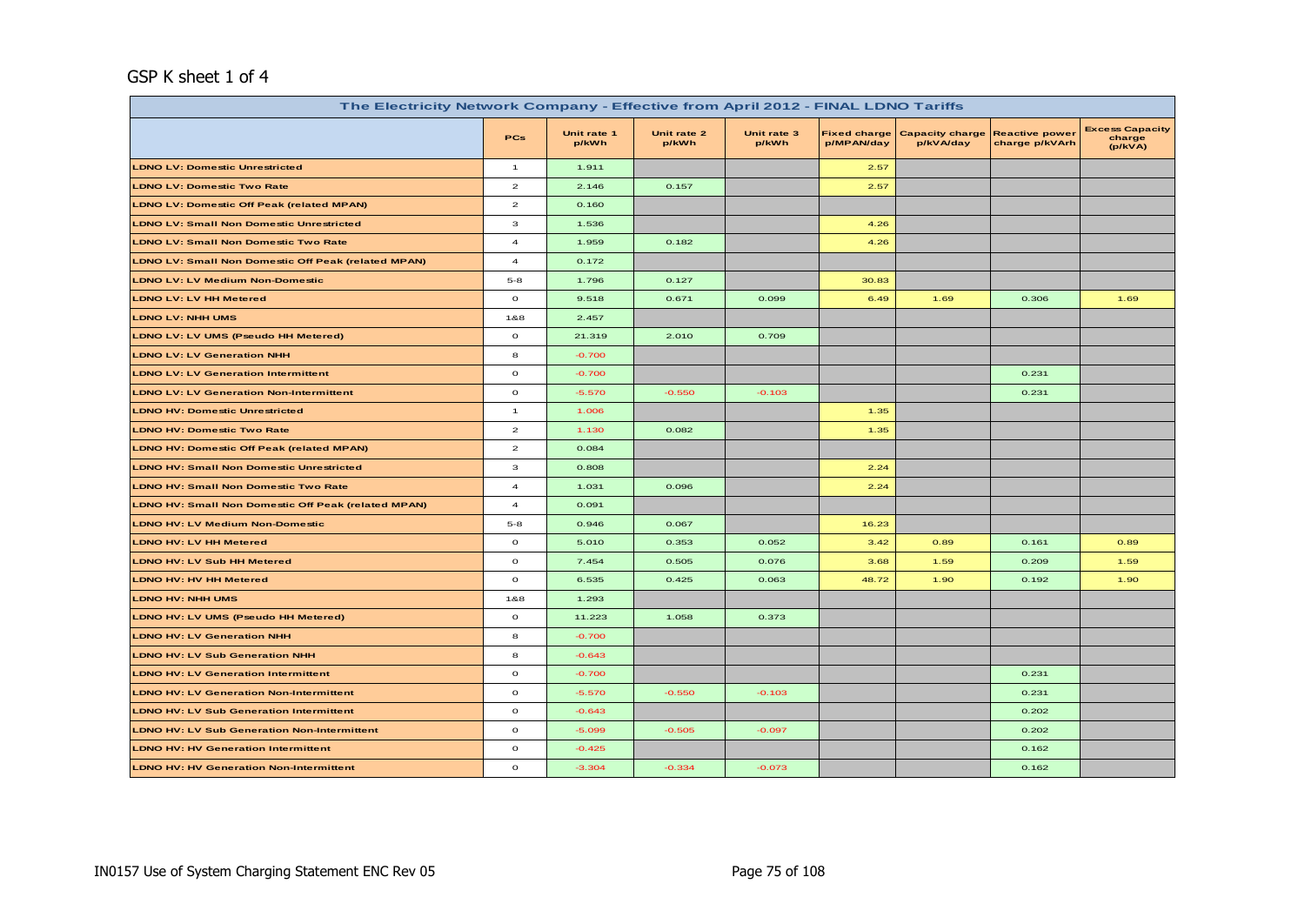#### GSP K sheet 2 of 4

| The Electricity Network Company - Effective from April 2012 - FINAL LDNO Tariffs |                         |                      |                      |                      |                                   |                                     |                                         |                                             |  |  |
|----------------------------------------------------------------------------------|-------------------------|----------------------|----------------------|----------------------|-----------------------------------|-------------------------------------|-----------------------------------------|---------------------------------------------|--|--|
|                                                                                  | <b>PCs</b>              | Unit rate 1<br>p/kWh | Unit rate 2<br>p/kWh | Unit rate 3<br>p/kWh | <b>Fixed charge</b><br>p/MPAN/day | <b>Capacity charge</b><br>p/kVA/day | <b>Reactive power</b><br>charge p/kVArh | <b>Excess Capacity</b><br>charge<br>(p/kVA) |  |  |
| <b>LDNO HVplus: Domestic Unrestricted</b>                                        | $\overline{1}$          | 0.718                |                      |                      | 0.96                              |                                     |                                         |                                             |  |  |
| <b>LDNO HVplus: Domestic Two Rate</b>                                            | $\mathbf{z}$            | 0.806                | 0.059                |                      | 0.96                              |                                     |                                         |                                             |  |  |
| <b>LDNO HVplus: Domestic Off Peak (related MPAN)</b>                             | $\mathbf{z}$            | 0.060                |                      |                      |                                   |                                     |                                         |                                             |  |  |
| <b>LDNO HVplus: Small Non Domestic Unrestricted</b>                              | з                       | 0.577                |                      |                      | 1.60                              |                                     |                                         |                                             |  |  |
| LDNO HVplus: Small Non Domestic Two Rate                                         | $\overline{\mathbf{4}}$ | 0.736                | 0.068                |                      | 1.60                              |                                     |                                         |                                             |  |  |
| <b>LDNO HVplus: Small Non Domestic Off Peak (related MPAN)</b>                   | $\overline{a}$          | 0.065                |                      |                      |                                   |                                     |                                         |                                             |  |  |
| <b>LDNO HVplus: LV Medium Non-Domestic</b>                                       | $5 - 8$                 | 0.675                | 0.048                |                      | 11.58                             |                                     |                                         |                                             |  |  |
| <b>LDNO HVplus: LV Sub Medium Non-Domestic</b>                                   |                         |                      |                      |                      |                                   |                                     |                                         |                                             |  |  |
| <b>LDNO HVplus: HV Medium Non-Domestic</b>                                       |                         |                      |                      |                      |                                   |                                     |                                         |                                             |  |  |
| LDNO HVplus: LV HH Metered                                                       | $\circ$                 | 3.576                | 0.252                | 0.037                | 2.44                              | 0.64                                | 0.115                                   | 0.64                                        |  |  |
| LDNO HVplus: LV Sub HH Metered                                                   | $\mathbf{o}$            | 5.320                | 0.361                | 0.054                | 2.63                              | 1.13                                | 0.149                                   | 1.13                                        |  |  |
| <b>LDNO HVplus: HV HH Metered</b>                                                | $\mathbf{o}$            | 4.664                | 0.304                | 0.045                | 34.78                             | 1.35                                | 0.137                                   | 1.35                                        |  |  |
| <b>LDNO HVplus: NHH UMS</b>                                                      | 1&8                     | 0.923                |                      |                      |                                   |                                     |                                         |                                             |  |  |
| LDNO HVplus: LV UMS (Pseudo HH Metered)                                          | $\mathbf{o}$            | 8.010                | 0.755                | 0.266                |                                   |                                     |                                         |                                             |  |  |
| <b>LDNO HVplus: LV Generation NHH</b>                                            | 8                       | $-0.270$             |                      |                      |                                   |                                     |                                         |                                             |  |  |
| <b>LDNO HVplus: LV Sub Generation NHH</b>                                        | 8                       | $-0.295$             |                      |                      |                                   |                                     |                                         |                                             |  |  |
| <b>LDNO HVplus: LV Generation Intermittent</b>                                   | $\mathbf{o}$            | $-0.270$             |                      |                      |                                   |                                     | 0.089                                   |                                             |  |  |
| <b>LDNO HVplus: LV Generation Non-Intermittent</b>                               | $\mathbf{o}$            | $-2.151$             | $-0.212$             | $-0.040$             |                                   |                                     | 0.089                                   |                                             |  |  |
| <b>LDNO HVplus: LV Sub Generation Intermittent</b>                               | $\mathbf{o}$            | $-0.295$             |                      |                      |                                   |                                     | 0.093                                   |                                             |  |  |
| <b>LDNO HVplus: LV Sub Generation Non-Intermittent</b>                           | $\circ$                 | $-2.339$             | $-0.232$             | $-0.044$             |                                   |                                     | 0.093                                   |                                             |  |  |
| <b>LDNO HVplus: HV Generation Intermittent</b>                                   | $\mathbf{o}$            | $-0.425$             |                      |                      | 32.59                             |                                     | 0.162                                   |                                             |  |  |
| <b>LDNO HVplus: HV Generation Non-Intermittent</b>                               | $\circ$                 | $-3.304$             | $-0.334$             | $-0.073$             | 32.59                             |                                     | 0.162                                   |                                             |  |  |
| <b>LDNO EHV: Domestic Unrestricted</b>                                           | $\mathbf{1}$            | 0.576                |                      |                      | 0.77                              |                                     |                                         |                                             |  |  |
| <b>LDNO EHV: Domestic Two Rate</b>                                               | $\mathbf{z}$            | 0.647                | 0.047                |                      | 0.77                              |                                     |                                         |                                             |  |  |
| LDNO EHV: Domestic Off Peak (related MPAN)                                       | $\overline{a}$          | 0.048                |                      |                      |                                   |                                     |                                         |                                             |  |  |
| LDNO EHV: Small Non Domestic Unrestricted                                        | з                       | 0.463                |                      |                      | 1.28                              |                                     |                                         |                                             |  |  |
| <b>LDNO EHV: Small Non Domestic Two Rate</b>                                     | $\overline{4}$          | 0.591                | 0.055                |                      | 1.28                              |                                     |                                         |                                             |  |  |
| LDNO EHV: Small Non Domestic Off Peak (related MPAN)                             | $\overline{a}$          | 0.052                |                      |                      |                                   |                                     |                                         |                                             |  |  |
| <b>LDNO EHV: LV Medium Non-Domestic</b>                                          | $5 - 8$                 | 0.542                | 0.038                |                      | 9.30                              |                                     |                                         |                                             |  |  |
| LDNO EHV: LV Sub Medium Non-Domestic                                             |                         |                      |                      |                      |                                   |                                     |                                         |                                             |  |  |
| LDNO EHV: HV Medium Non-Domestic                                                 |                         |                      |                      |                      |                                   |                                     |                                         |                                             |  |  |
| LDNO EHV: LV HH Metered                                                          | $\circ$                 | 2.870                | 0.202                | 0.030                | 1.96                              | 0.51                                | 0.092                                   | 0.51                                        |  |  |
| LDNO EHV: LV Sub HH Metered                                                      | $\circ$                 | 4.270                | 0.289                | 0.044                | 2.11                              | 0.91                                | 0.120                                   | 0.91                                        |  |  |
| LDNO EHV: HV HH Metered                                                          | $\mathbf{o}$            | 3.743                | 0.244                | 0.036                | 27.91                             | 1.09                                | 0.110                                   | 1.09                                        |  |  |
| LDNO EHV: NHH UMS                                                                | 1&8                     | 0.741                |                      |                      |                                   |                                     |                                         |                                             |  |  |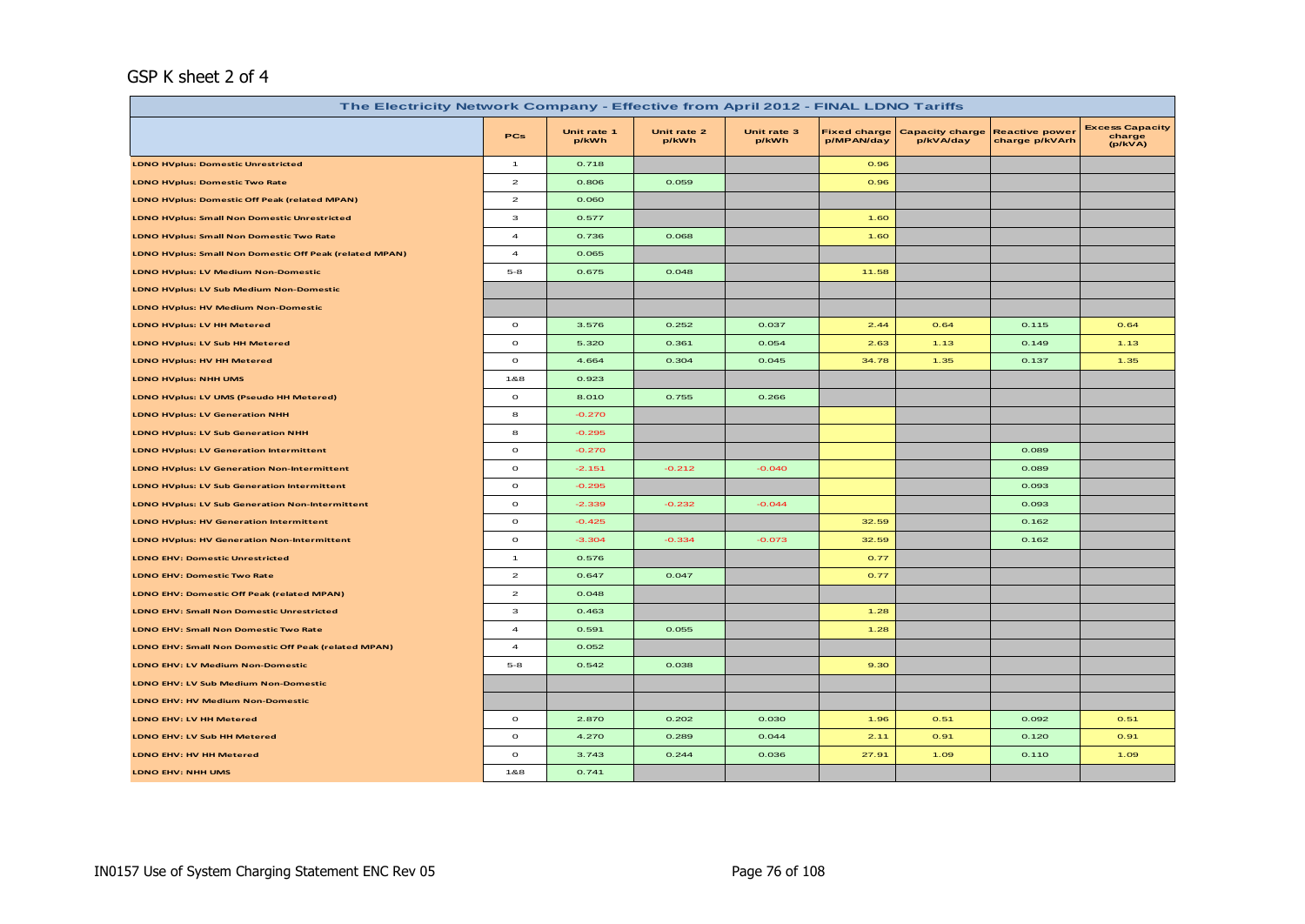#### GSP K sheet 3 of 4

| The Electricity Network Company - Effective from April 2012 - FINAL LDNO Tariffs |                                    |                      |                      |                      |                                   |                                     |                                         |                                             |  |  |
|----------------------------------------------------------------------------------|------------------------------------|----------------------|----------------------|----------------------|-----------------------------------|-------------------------------------|-----------------------------------------|---------------------------------------------|--|--|
|                                                                                  | <b>PCs</b>                         | Unit rate 1<br>p/kWh | Unit rate 2<br>p/kWh | Unit rate 3<br>p/kWh | <b>Fixed charge</b><br>p/MPAN/day | <b>Capacity charge</b><br>p/kVA/day | <b>Reactive power</b><br>charge p/kVArh | <b>Excess Capacity</b><br>charge<br>(p/kVA) |  |  |
| LDNO EHV: LV UMS (Pseudo HH Metered)                                             | $\mathbf{o}$                       | 6.429                | 0.606                | 0.214                |                                   |                                     |                                         |                                             |  |  |
| <b>LDNO EHV: LV Generation NHH</b>                                               | 8                                  | $-0.217$             |                      |                      |                                   |                                     |                                         |                                             |  |  |
| <b>LDNO EHV: LV Sub Generation NHH</b>                                           | 8                                  | $-0.237$             |                      |                      |                                   |                                     |                                         |                                             |  |  |
| <b>LDNO EHV: LV Generation Intermittent</b>                                      | $\mathbf{o}$                       | $-0.217$             |                      |                      |                                   |                                     | 0.072                                   |                                             |  |  |
| <b>LDNO EHV: LV Generation Non-Intermittent</b>                                  | $\mathbf{o}$                       | $-1.726$             | $-0.170$             | $-0.032$             |                                   |                                     | 0.072                                   |                                             |  |  |
| <b>LDNO EHV: LV Sub Generation Intermittent</b>                                  | $\mathbf{o}$                       | $-0.237$             |                      |                      |                                   |                                     | 0.074                                   |                                             |  |  |
| <b>LDNO EHV: LV Sub Generation Non-Intermittent</b>                              | $\mathbf{o}$                       | $-1.877$             | $-0.186$             | $-0.036$             |                                   |                                     | 0.074                                   |                                             |  |  |
| <b>LDNO EHV: HV Generation Intermittent</b>                                      | $\circ$                            | $-0.341$             |                      |                      | 26.15                             |                                     | 0.130                                   |                                             |  |  |
| <b>LDNO EHV: HV Generation Non-Intermittent</b>                                  | $\circ$                            | $-2.652$             | $-0.268$             | $-0.059$             | 26.15                             |                                     | 0.130                                   |                                             |  |  |
| LDNO 132kV/EHV: Domestic Unrestricted                                            | $\mathbf{1}$                       | 0.480                |                      |                      | 0.64                              |                                     |                                         |                                             |  |  |
| LDNO 132kV/EHV: Domestic Two Rate                                                | $\mathbf{2}% ^{T}(\mathbf{1}_{T})$ | 0.539                | 0.039                |                      | 0.64                              |                                     |                                         |                                             |  |  |
| LDNO 132kV/EHV: Domestic Off Peak (related MPAN)                                 | $\mathbf{z}$                       | 0.040                |                      |                      |                                   |                                     |                                         |                                             |  |  |
| LDNO 132kV/EHV: Small Non Domestic Unrestricted                                  | з                                  | 0.386                |                      |                      | 1.07                              |                                     |                                         |                                             |  |  |
| LDNO 132kV/EHV: Small Non Domestic Two Rate                                      | $\overline{a}$                     | 0.492                | 0.046                |                      | 1.07                              |                                     |                                         |                                             |  |  |
| LDNO 132kV/EHV: Small Non Domestic Off Peak (related MPAN)                       | $\overline{a}$                     | 0.043                |                      |                      |                                   |                                     |                                         |                                             |  |  |
| LDNO 132kV/EHV: LV Medium Non-Domestic                                           | $5 - 8$                            | 0.451                | 0.032                |                      | 7.75                              |                                     |                                         |                                             |  |  |
| LDNO 132kV/EHV: LV Sub Medium Non-Domestic                                       |                                    |                      |                      |                      |                                   |                                     |                                         |                                             |  |  |
| LDNO 132kV/EHV: HV Medium Non-Domestic                                           |                                    |                      |                      |                      |                                   |                                     |                                         |                                             |  |  |
| LDNO 132kV/EHV: LV HH Metered                                                    | $\circ$                            | 2.391                | 0.168                | 0.025                | 1.63                              | 0.42                                | 0.077                                   | 0.42                                        |  |  |
| LDNO 132kV/EHV: LV Sub HH Metered                                                | $\circ$                            | 3.558                | 0.241                | 0.036                | 1.76                              | 0.76                                | 0.100                                   | 0.76                                        |  |  |
| LDNO 132kV/EHV: HV HH Metered                                                    | $\mathbf{o}$                       | 3.119                | 0.203                | 0.030                | 23.25                             | 0.90                                | 0.092                                   | 0.90                                        |  |  |
| LDNO 132kV/EHV: NHH UMS                                                          | 1&8                                | 0.617                |                      |                      |                                   |                                     |                                         |                                             |  |  |
| LDNO 132kV/EHV: LV UMS (Pseudo HH Metered)                                       | $\mathbf{o}$                       | 5.357                | 0.505                | 0.178                |                                   |                                     |                                         |                                             |  |  |
| LDNO 132kV/EHV: LV Generation NHH                                                | 8                                  | $-0.181$             |                      |                      |                                   |                                     |                                         |                                             |  |  |
| LDNO 132kV/EHV: LV Sub Generation NHH                                            | 8                                  | $-0.197$             |                      |                      |                                   |                                     |                                         |                                             |  |  |
| LDNO 132kV/EHV: LV Generation Intermittent                                       | $\circ$                            | $-0.181$             |                      |                      |                                   |                                     | 0.060                                   |                                             |  |  |
| LDNO 132kV/EHV: LV Generation Non-Intermittent                                   | $\mathbf{o}$                       | $-1.438$             | $-0.142$             | $-0.027$             |                                   |                                     | 0.060                                   |                                             |  |  |
| LDNO 132kV/EHV: LV Sub Generation Intermittent                                   | $\mathbf{o}$                       | $-0.197$             |                      |                      |                                   |                                     | 0.062                                   |                                             |  |  |
| LDNO 132kV/EHV: LV Sub Generation Non-Intermittent                               | $\mathbf{o}$                       | $-1.564$             | $-0.155$             | $-0.030$             |                                   |                                     | 0.062                                   |                                             |  |  |
| LDNO 132kV/EHV: HV Generation Intermittent                                       | $\circ$                            | $-0.284$             |                      |                      | 21.79                             |                                     | 0.108                                   |                                             |  |  |
| LDNO 132kV/EHV: HV Generation Non-Intermittent                                   | $\mathbf{o}$                       | $-2.209$             | $-0.223$             | $-0.049$             | 21.79                             |                                     | 0.108                                   |                                             |  |  |
| <b>LDNO 132kV: Domestic Unrestricted</b>                                         | $\mathbf{1}$                       | 0.279                |                      |                      | 0.37                              |                                     |                                         |                                             |  |  |
| LDNO 132kV: Domestic Two Rate                                                    | $\mathbf{z}$                       | 0.313                | 0.023                |                      | 0.37                              |                                     |                                         |                                             |  |  |
| LDNO 132kV: Domestic Off Peak (related MPAN)                                     | $\mathbf{2}% ^{T}(\mathbf{1}_{T})$ | 0.023                |                      |                      |                                   |                                     |                                         |                                             |  |  |
| LDNO 132kV: Small Non Domestic Unrestricted                                      | з                                  | 0.224                |                      |                      | 0.62                              |                                     |                                         |                                             |  |  |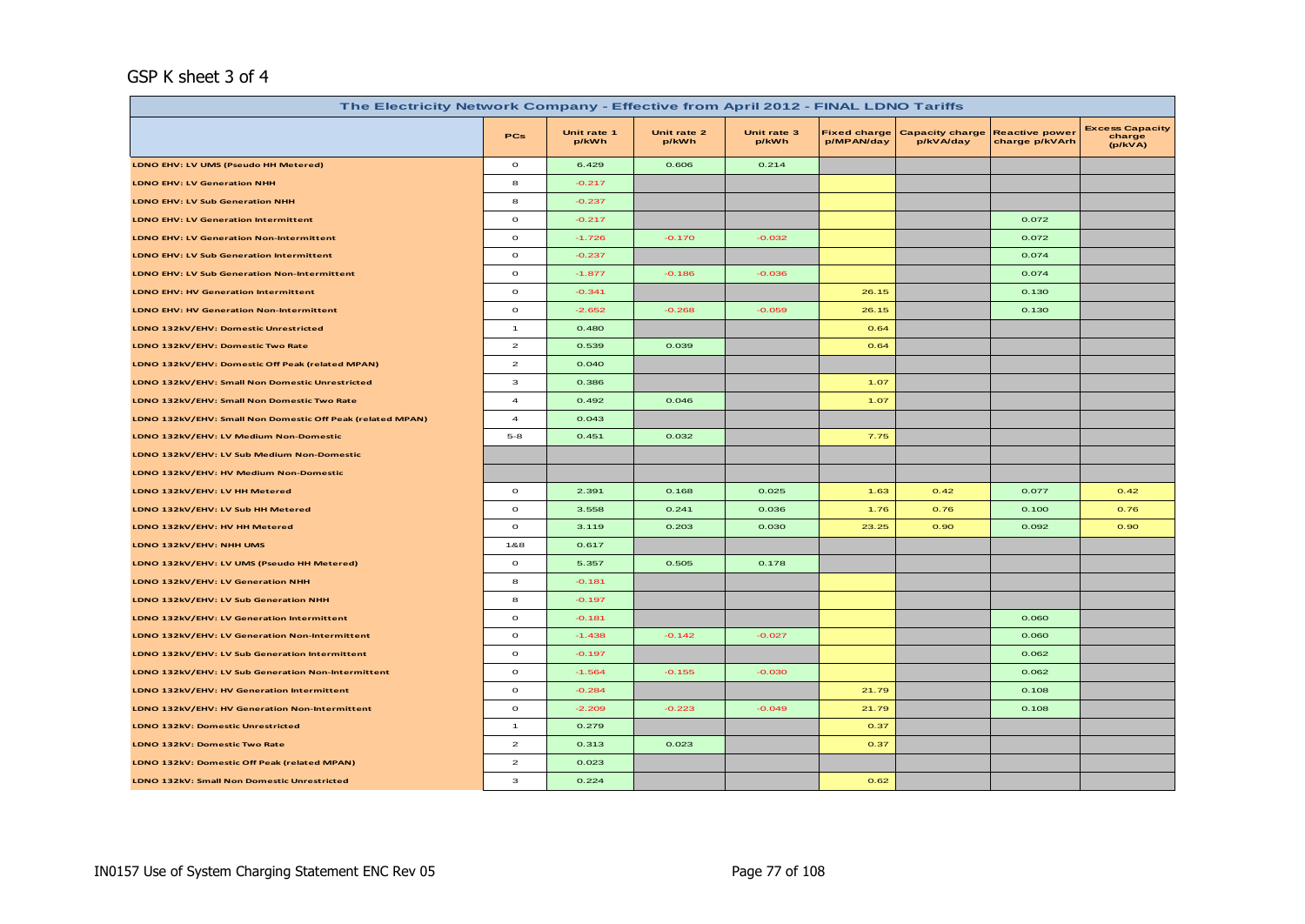#### GSP K sheet 4 of 4

| The Electricity Network Company - Effective from April 2012 - FINAL LDNO Tariffs |                         |                      |                      |                      |                                   |                                     |                                         |                                             |  |
|----------------------------------------------------------------------------------|-------------------------|----------------------|----------------------|----------------------|-----------------------------------|-------------------------------------|-----------------------------------------|---------------------------------------------|--|
|                                                                                  | PCs                     | Unit rate 1<br>p/kWh | Unit rate 2<br>p/kWh | Unit rate 3<br>p/kWh | <b>Fixed charge</b><br>p/MPAN/day | <b>Capacity charge</b><br>p/kVA/day | <b>Reactive power</b><br>charge p/kVArh | <b>Excess Capacity</b><br>charge<br>(p/kVA) |  |
| LDNO 132kV: Small Non Domestic Two Rate                                          | $\overline{\mathbf{4}}$ | 0.286                | 0.027                |                      | 0.62                              |                                     |                                         |                                             |  |
| LDNO 132kV: Small Non Domestic Off Peak (related MPAN)                           | $\overline{4}$          | 0.025                |                      |                      |                                   |                                     |                                         |                                             |  |
| LDNO 132kV: LV Medium Non-Domestic                                               | $5-8$                   | 0.262                | 0.019                |                      | 4.50                              |                                     |                                         |                                             |  |
| LDNO 132kV: LV Sub Medium Non-Domestic                                           |                         |                      |                      |                      |                                   |                                     |                                         |                                             |  |
| LDNO 132kV: HV Medium Non-Domestic                                               |                         |                      |                      |                      |                                   |                                     |                                         |                                             |  |
| LDNO 132kV: LV HH Metered                                                        | $\circ$                 | 1.390                | 0.098                | 0.015                | 0.95                              | 0.25                                | 0.045                                   | 0.25                                        |  |
| LDNO 132kV: LV Sub HH Metered                                                    | $\circ$                 | 2.068                | 0.140                | 0.021                | 1.02                              | O.44                                | 0.058                                   | O.44                                        |  |
| LDNO 132kV: HV HH Metered                                                        | $\circ$                 | 1.813                | 0.118                | 0.017                | 13.52                             | 0.53                                | 0.053                                   | 0.53                                        |  |
| LDNO 132kV: NHH UMS                                                              | 1&8                     | 0.359                |                      |                      |                                   |                                     |                                         |                                             |  |
| LDNO 132kV: LV UMS (Pseudo HH Metered)                                           | $\circ$                 | 3.114                | 0.294                | 0.104                |                                   |                                     |                                         |                                             |  |
| LDNO 132kV: LV Generation NHH                                                    | 8                       | $-0.105$             |                      |                      |                                   |                                     |                                         |                                             |  |
| LDNO 132kV: LV Sub Generation NHH                                                | 8                       | $-0.115$             |                      |                      |                                   |                                     |                                         |                                             |  |
| LDNO 132kV: LV Generation Intermittent                                           | $\mathbf{o}$            | $-0.105$             |                      |                      |                                   |                                     | 0.035                                   |                                             |  |
| LDNO 132kV: LV Generation Non-Intermittent                                       | $\circ$                 | $-0.836$             | $-0.083$             | $-0.015$             |                                   |                                     | 0.035                                   |                                             |  |
| LDNO 132kV: LV Sub Generation Intermittent                                       | $\circ$                 | $-0.115$             |                      |                      |                                   |                                     | 0.036                                   |                                             |  |
| LDNO 132kV: LV Sub Generation Non-Intermittent                                   | $\circ$                 | $-0.909$             | $-0.090$             | $-0.017$             |                                   |                                     | 0.036                                   |                                             |  |
| LDNO 132kV: HV Generation Intermittent                                           | $\mathbf{o}$            | $-0.165$             |                      |                      | 12.67                             |                                     | 0.063                                   |                                             |  |
| LDNO 132kV: HV Generation Non-Intermittent                                       | $\circ$                 | $-1.284$             | $-0.130$             | $-0.028$             | 12.67                             |                                     | 0.063                                   |                                             |  |
| <b>LDNO 0000: Domestic Unrestricted</b>                                          | $\mathbf{1}$            | 0.080                |                      |                      | O.11                              |                                     |                                         |                                             |  |
| <b>LDNO 0000: Domestic Two Rate</b>                                              | $\mathbf{z}$            | 0.090                | 0.007                |                      | 0.11                              |                                     |                                         |                                             |  |
| LDNO 0000: Domestic Off Peak (related MPAN)                                      | $\mathbf{z}$            | 0.007                |                      |                      |                                   |                                     |                                         |                                             |  |
| LDNO 0000: Small Non Domestic Unrestricted                                       | з                       | 0.064                |                      |                      | 0.18                              |                                     |                                         |                                             |  |
| LDNO 0000: Small Non Domestic Two Rate                                           | $\overline{\mathbf{4}}$ | 0.082                | 0.008                |                      | 0.18                              |                                     |                                         |                                             |  |
| LDNO 0000: Small Non Domestic Off Peak (related MPAN)                            | $\overline{4}$          | 0.007                |                      |                      |                                   |                                     |                                         |                                             |  |
| LDNO 0000: LV Medium Non-Domestic                                                | $5-8$                   | 0.075                | 0.005                |                      | 1.29                              |                                     |                                         |                                             |  |
| LDNO 0000: LV Sub Medium Non-Domestic                                            |                         |                      |                      |                      |                                   |                                     |                                         |                                             |  |
| LDNO 0000: HV Medium Non-Domestic                                                |                         |                      |                      |                      |                                   |                                     |                                         |                                             |  |
| LDNO 0000: LV HH Metered                                                         | $\circ$                 | 0.397                | 0.028                | 0.004                | 0.27                              | 0.07                                | 0.013                                   | 0.07                                        |  |
| LDNO 0000: LV Sub HH Metered                                                     | $\circ$                 | 0.591                | 0.040                | 0.006                | 0.29                              | 0.13                                | 0.017                                   | 0.13                                        |  |
| LDNO 0000: HV HH Metered                                                         | $\circ$                 | 0.518                | 0.034                | 0.005                | 3.86                              | 0.15                                | 0.015                                   | 0.15                                        |  |
| LDNO 0000: NHH UMS                                                               | 1&8                     | 0.103                |                      |                      |                                   |                                     |                                         |                                             |  |
| LDNO 0000: LV UMS (Pseudo HH Metered)                                            | $\circ$                 | 0.890                | 0.084                | 0.030                |                                   |                                     |                                         |                                             |  |
| LDNO 0000: LV Generation NHH                                                     | 8                       | $-0.030$             |                      |                      |                                   |                                     |                                         |                                             |  |
| LDNO 0000: LV Sub Generation NHH                                                 | 8                       | $-0.033$             |                      |                      |                                   |                                     |                                         |                                             |  |
| LDNO 0000: LV Generation Intermittent                                            | $\mathbf{o}$            | $-0.030$             |                      |                      |                                   |                                     | 0.010                                   |                                             |  |
| <b>LDNO 0000: LV Generation Non-Intermittent</b>                                 | $\circ$                 | $-0.239$             | $-0.024$             | $-0.004$             |                                   |                                     | 0.010                                   |                                             |  |
| LDNO 0000: LV Sub Generation Intermittent                                        | $\mathbf{o}$            | $-0.033$             |                      |                      |                                   |                                     | 0.010                                   |                                             |  |
| LDNO 0000: LV Sub Generation Non-Intermittent                                    | $\circ$                 | $-0.260$             | $-0.026$             | $-0.005$             |                                   |                                     | 0.010                                   |                                             |  |
| <b>LDNO 0000: HV Generation Intermittent</b>                                     | $\circ$                 | $-0.047$             |                      |                      | 3.62                              |                                     | 0.018                                   |                                             |  |
| LDNO 0000: HV Generation Non-Intermittent                                        | $\mathbf{o}$            | $-0.367$             | $-0.037$             | $-0.008$             | 3.62                              |                                     | 0.018                                   |                                             |  |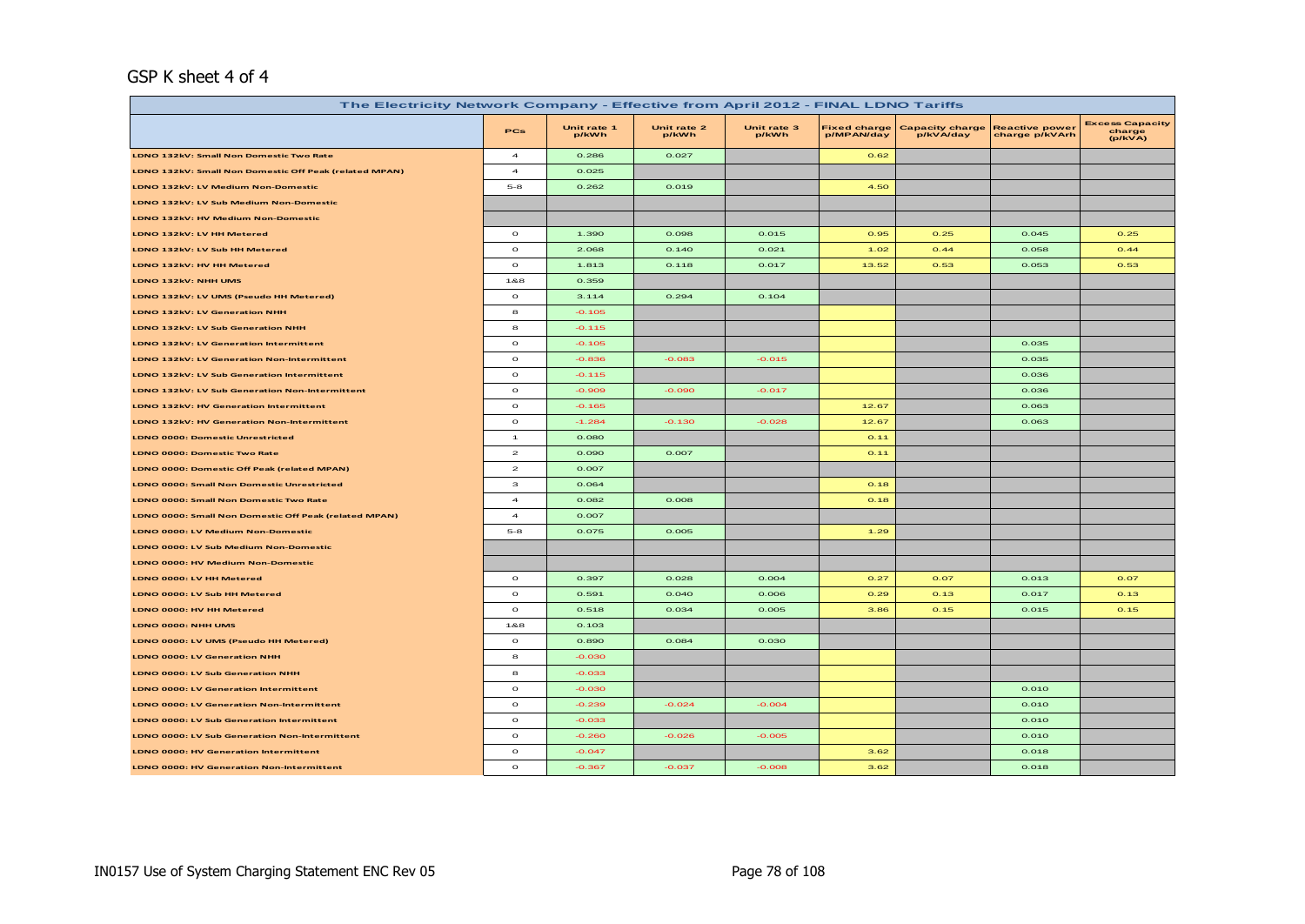#### GSP L sheet 1 of 4

| The Electricity Network Company - Effective from April 2012 - FINAL LDNO Tariffs |                         |                      |                      |                      |                                   |                                     |                                         |                                             |  |  |
|----------------------------------------------------------------------------------|-------------------------|----------------------|----------------------|----------------------|-----------------------------------|-------------------------------------|-----------------------------------------|---------------------------------------------|--|--|
|                                                                                  | PCs                     | Unit rate 1<br>p/kWh | Unit rate 2<br>p/kWh | Unit rate 3<br>p/kWh | <b>Fixed charge</b><br>p/MPAN/day | <b>Capacity charge</b><br>p/kVA/day | <b>Reactive power</b><br>charge p/kVArh | <b>Excess Capacity</b><br>charge<br>(p/kVA) |  |  |
| <b>LDNO LV: Domestic Unrestricted</b>                                            | $\mathbf{1}$            | 1.768                |                      |                      | 2.61                              |                                     |                                         |                                             |  |  |
| <b>LDNO LV: Domestic Two Rate</b>                                                | $\overline{a}$          | 2.194                | 0.159                |                      | 2.61                              |                                     |                                         |                                             |  |  |
| <b>LDNO LV: Domestic Off Peak (related MPAN)</b>                                 | $\overline{\mathbf{z}}$ | 0.146                |                      |                      |                                   |                                     |                                         |                                             |  |  |
| <b>LDNO LV: Small Non Domestic Unrestricted</b>                                  | 3                       | 1.613                |                      |                      | 4.02                              |                                     |                                         |                                             |  |  |
| <b>LDNO LV: Small Non Domestic Two Rate</b>                                      | $\overline{a}$          | 1.673                | 0.158                |                      | 4.02                              |                                     |                                         |                                             |  |  |
| LDNO LV: Small Non Domestic Off Peak (related MPAN)                              | $\overline{a}$          | 0.150                |                      |                      |                                   |                                     |                                         |                                             |  |  |
| <b>LDNO LV: LV Medium Non-Domestic</b>                                           | $5 - 8$                 | 1.459                | 0.152                |                      | 21.84                             |                                     |                                         |                                             |  |  |
| <b>LDNO LV: LV HH Metered</b>                                                    | $\circ$                 | 13.307               | 0.161                | 0.103                | 5.41                              | 1.56                                | 0.211                                   | 1.56                                        |  |  |
| <b>LDNO LV: NHH UMS</b>                                                          | 1&8                     | 2.063                |                      |                      |                                   |                                     |                                         |                                             |  |  |
| LDNO LV: LV UMS (Pseudo HH Metered)                                              | $\circ$                 | 29.672               | 0.928                | 0.709                |                                   |                                     |                                         |                                             |  |  |
| <b>LDNO LV: LV Generation NHH</b>                                                | 8                       | $-0.625$             |                      |                      |                                   |                                     |                                         |                                             |  |  |
| <b>LDNO LV: LV Generation Intermittent</b>                                       | $\circ$                 | $-0.625$             |                      |                      |                                   |                                     | 0.141                                   |                                             |  |  |
| <b>LDNO LV: LV Generation Non-Intermittent</b>                                   | $\circ$                 | $-7.363$             | $-0.260$             | $-0.156$             |                                   |                                     | 0.141                                   |                                             |  |  |
| <b>LDNO HV: Domestic Unrestricted</b>                                            | $\mathbf{1}$            | 1.029                |                      |                      | 1.52                              |                                     |                                         |                                             |  |  |
| <b>LDNO HV: Domestic Two Rate</b>                                                | $\overline{a}$          | 1.277                | 0.092                |                      | 1.52                              |                                     |                                         |                                             |  |  |
| <b>LDNO HV: Domestic Off Peak (related MPAN)</b>                                 | $\overline{a}$          | 0.085                |                      |                      |                                   |                                     |                                         |                                             |  |  |
| <b>LDNO HV: Small Non Domestic Unrestricted</b>                                  | 3                       | 0.939                |                      |                      | 2.34                              |                                     |                                         |                                             |  |  |
| <b>LDNO HV: Small Non Domestic Two Rate</b>                                      | $\overline{a}$          | 0.974                | 0.092                |                      | 2.34                              |                                     |                                         |                                             |  |  |
| <b>LDNO HV: Small Non Domestic Off Peak (related MPAN)</b>                       | $\overline{a}$          | 0.087                |                      |                      |                                   |                                     |                                         |                                             |  |  |
| <b>LDNO HV: LV Medium Non-Domestic</b>                                           | $5 - 8$                 | 0.850                | 0.088                |                      | 12.72                             |                                     |                                         |                                             |  |  |
| LDNO HV: LV HH Metered                                                           | $\mathbf{o}$            | 7.747                | 0.094                | 0.060                | 3.15                              | 0.91                                | 0.123                                   | 0.91                                        |  |  |
| <b>LDNO HV: LV Sub HH Metered</b>                                                | $\mathbf{o}$            | 11.216               | 0.089                | 0.068                | 3.65                              | 1.64                                | 0.161                                   | 1.64                                        |  |  |
| <b>LDNO HV: HV HH Metered</b>                                                    | $\mathbf{o}$            | 10.864               | 0.044                | 0.048                | 47.96                             | 1.47                                | 0.147                                   | 1.47                                        |  |  |
| <b>LDNO HV: NHH UMS</b>                                                          | 1&8                     | 1.201                |                      |                      |                                   |                                     |                                         |                                             |  |  |
| LDNO HV: LV UMS (Pseudo HH Metered)                                              | $\circ$                 | 17.275               | 0.540                | 0.413                |                                   |                                     |                                         |                                             |  |  |
| <b>LDNO HV: LV Generation NHH</b>                                                | 8                       | $-0.625$             |                      |                      |                                   |                                     |                                         |                                             |  |  |
| <b>LDNO HV: LV Sub Generation NHH</b>                                            | 8                       | $-0.577$             |                      |                      |                                   |                                     |                                         |                                             |  |  |
| <b>LDNO HV: LV Generation Intermittent</b>                                       | $\mathbf{o}$            | $-0.625$             |                      |                      |                                   |                                     | 0.141                                   |                                             |  |  |
| <b>LDNO HV: LV Generation Non-Intermittent</b>                                   | $\mathbf{o}$            | $-7.363$             | $-0.260$             | $-0.156$             |                                   |                                     | 0.141                                   |                                             |  |  |
| <b>LDNO HV: LV Sub Generation Intermittent</b>                                   | $\mathbf{o}$            | $-0.577$             |                      |                      |                                   |                                     | 0.121                                   |                                             |  |  |
| <b>LDNO HV: LV Sub Generation Non-Intermittent</b>                               | $\mathbf{o}$            | $-6.902$             | $-0.228$             | $-0.142$             |                                   |                                     | 0.121                                   |                                             |  |  |
| <b>LDNO HV: HV Generation Intermittent</b>                                       | $\mathbf{o}$            | $-0.354$             |                      |                      |                                   |                                     | 0.088                                   |                                             |  |  |
| <b>LDNO HV: HV Generation Non-Intermittent</b>                                   | $\mathbf{o}$            | $-4.708$             | $-0.083$             | $-0.076$             |                                   |                                     | 0.088                                   |                                             |  |  |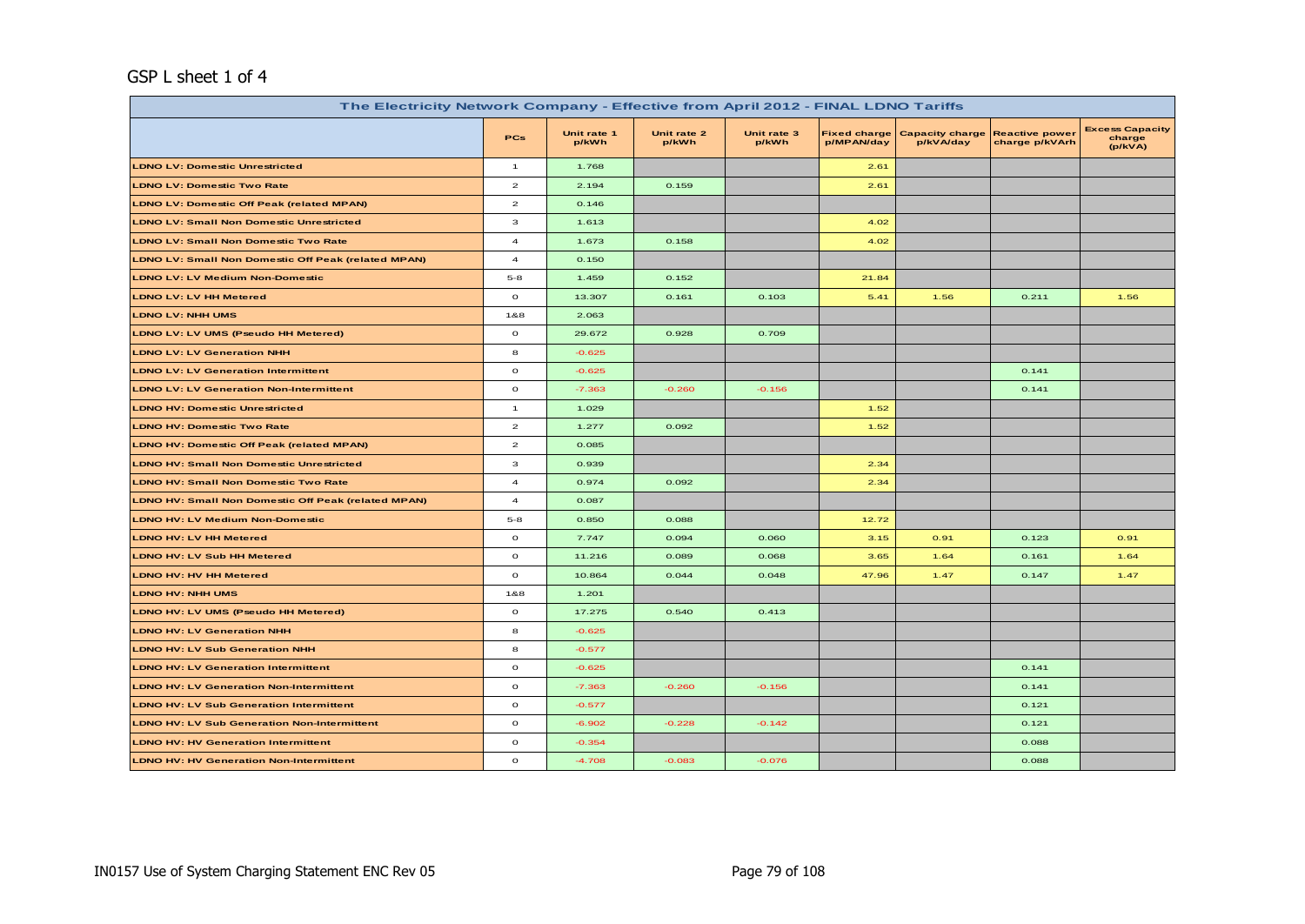#### GSP L sheet 2 of 4

| The Electricity Network Company - Effective from April 2012 - FINAL LDNO Tariffs |                         |                      |                      |                      |                                   |                                     |                                         |                                             |  |  |
|----------------------------------------------------------------------------------|-------------------------|----------------------|----------------------|----------------------|-----------------------------------|-------------------------------------|-----------------------------------------|---------------------------------------------|--|--|
|                                                                                  | <b>PCs</b>              | Unit rate 1<br>p/kWh | Unit rate 2<br>p/kWh | Unit rate 3<br>p/kWh | <b>Fixed charge</b><br>p/MPAN/day | <b>Capacity charge</b><br>p/kVA/day | <b>Reactive power</b><br>charge p/kVArh | <b>Excess Capacity</b><br>charge<br>(p/kVA) |  |  |
| <b>LDNO HVplus: Domestic Unrestricted</b>                                        | $\mathbf{1}$            | 0.806                |                      |                      | 1.19                              |                                     |                                         |                                             |  |  |
| <b>LDNO HVplus: Domestic Two Rate</b>                                            | $\mathbf{z}$            | 1.000                | 0.072                |                      | 1.19                              |                                     |                                         |                                             |  |  |
| <b>LDNO HVplus: Domestic Off Peak (related MPAN)</b>                             | $\mathbf{z}$            | 0.066                |                      |                      |                                   |                                     |                                         |                                             |  |  |
| <b>LDNO HVplus: Small Non Domestic Unrestricted</b>                              | з                       | 0.735                |                      |                      | 1.83                              |                                     |                                         |                                             |  |  |
| <b>LDNO HVplus: Small Non Domestic Two Rate</b>                                  | $\overline{\mathbf{4}}$ | 0.763                | 0.072                |                      | 1.83                              |                                     |                                         |                                             |  |  |
| LDNO HVplus: Small Non Domestic Off Peak (related MPAN)                          | $\overline{a}$          | 0.068                |                      |                      |                                   |                                     |                                         |                                             |  |  |
| <b>LDNO HVplus: LV Medium Non-Domestic</b>                                       | $5 - 8$                 | 0.665                | 0.069                |                      | 9.96                              |                                     |                                         |                                             |  |  |
| <b>LDNO HVplus: LV Sub Medium Non-Domestic</b>                                   |                         |                      |                      |                      |                                   |                                     |                                         |                                             |  |  |
| <b>LDNO HVplus: HV Medium Non-Domestic</b>                                       |                         |                      |                      |                      |                                   |                                     |                                         |                                             |  |  |
| LDNO HVplus: LV HH Metered                                                       | $\circ$                 | 6.068                | 0.073                | 0.047                | 2.47                              | 0.71                                | 0.096                                   | 0.71                                        |  |  |
| <b>LDNO HVplus: LV Sub HH Metered</b>                                            | $\circ$                 | 8.785                | 0.070                | 0.054                | 2.86                              | 1.28                                | 0.126                                   | 1.28                                        |  |  |
| LDNO HVplus: HV HH Metered                                                       | $\mathbf{o}$            | 8.509                | 0.035                | 0.038                | 37.56                             | 1.15                                | 0.115                                   | 1.15                                        |  |  |
| <b>LDNO HVplus: NHH UMS</b>                                                      | 1&8                     | 0.941                |                      |                      |                                   |                                     |                                         |                                             |  |  |
| LDNO HVplus: LV UMS (Pseudo HH Metered)                                          | $\mathbf{o}$            | 13.530               | 0.423                | 0.323                |                                   |                                     |                                         |                                             |  |  |
| <b>LDNO HVplus: LV Generation NHH</b>                                            | 8                       | $-0.294$             |                      |                      |                                   |                                     |                                         |                                             |  |  |
| <b>LDNO HVplus: LV Sub Generation NHH</b>                                        | 8                       | $-0.319$             |                      |                      |                                   |                                     |                                         |                                             |  |  |
| <b>LDNO HVplus: LV Generation Intermittent</b>                                   | $\mathbf{o}$            | $-0.294$             |                      |                      |                                   |                                     | 0.066                                   |                                             |  |  |
| <b>LDNO HVplus: LV Generation Non-Intermittent</b>                               | $\circ$                 | $-3.460$             | $-0.122$             | $-0.073$             |                                   |                                     | 0.066                                   |                                             |  |  |
| <b>LDNO HVplus: LV Sub Generation Intermittent</b>                               | $\mathbf{o}$            | $-0.319$             |                      |                      |                                   |                                     | 0.067                                   |                                             |  |  |
| <b>LDNO HVplus: LV Sub Generation Non-Intermittent</b>                           | $\mathbf{o}$            | $-3.814$             | $-0.126$             | $-0.078$             |                                   |                                     | 0.067                                   |                                             |  |  |
| <b>LDNO HVplus: HV Generation Intermittent</b>                                   | $\circ$                 | $-0.354$             |                      |                      | 29.21                             |                                     | 0.088                                   |                                             |  |  |
| <b>LDNO HVplus: HV Generation Non-Intermittent</b>                               | $\mathbf{o}$            | $-4.708$             | $-0.083$             | $-0.076$             | 29.21                             |                                     | 0.088                                   |                                             |  |  |
| <b>LDNO EHV: Domestic Unrestricted</b>                                           | $\mathbf{1}$            | 0.627                |                      |                      | 0.93                              |                                     |                                         |                                             |  |  |
| <b>LDNO EHV: Domestic Two Rate</b>                                               | $\mathbf{z}$            | 0.778                | 0.056                |                      | 0.93                              |                                     |                                         |                                             |  |  |
| LDNO EHV: Domestic Off Peak (related MPAN)                                       | $\mathbf{z}$            | 0.052                |                      |                      |                                   |                                     |                                         |                                             |  |  |
| <b>LDNO EHV: Small Non Domestic Unrestricted</b>                                 | 3                       | 0.572                |                      |                      | 1.43                              |                                     |                                         |                                             |  |  |
| <b>LDNO EHV: Small Non Domestic Two Rate</b>                                     | $\overline{a}$          | 0.594                | 0.056                |                      | 1.43                              |                                     |                                         |                                             |  |  |
| LDNO EHV: Small Non Domestic Off Peak (related MPAN)                             | $\overline{a}$          | 0.053                |                      |                      |                                   |                                     |                                         |                                             |  |  |
| <b>LDNO EHV: LV Medium Non-Domestic</b>                                          | $5 - 8$                 | 0.518                | 0.054                |                      | 7.75                              |                                     |                                         |                                             |  |  |
| <b>LDNO EHV: LV Sub Medium Non-Domestic</b>                                      |                         |                      |                      |                      |                                   |                                     |                                         |                                             |  |  |
| <b>LDNO EHV: HV Medium Non-Domestic</b>                                          |                         |                      |                      |                      |                                   |                                     |                                         |                                             |  |  |
| LDNO EHV: LV HH Metered                                                          | $\circ$                 | 4.721                | 0.057                | 0.037                | 1.92                              | 0.55                                | 0.075                                   | 0.55                                        |  |  |
| LDNO EHV: LV Sub HH Metered                                                      | $\mathbf{o}$            | 6.835                | 0.054                | 0.042                | 2.23                              | 1.00                                | 0.098                                   | 1.00                                        |  |  |
| LDNO EHV: HV HH Metered                                                          | $\mathbf{o}$            | 6.620                | 0.027                | 0.029                | 29.22                             | 0.89                                | 0.089                                   | 0.89                                        |  |  |
| LDNO EHV: NHH UMS                                                                | 1&8                     | 0.732                |                      |                      |                                   |                                     |                                         |                                             |  |  |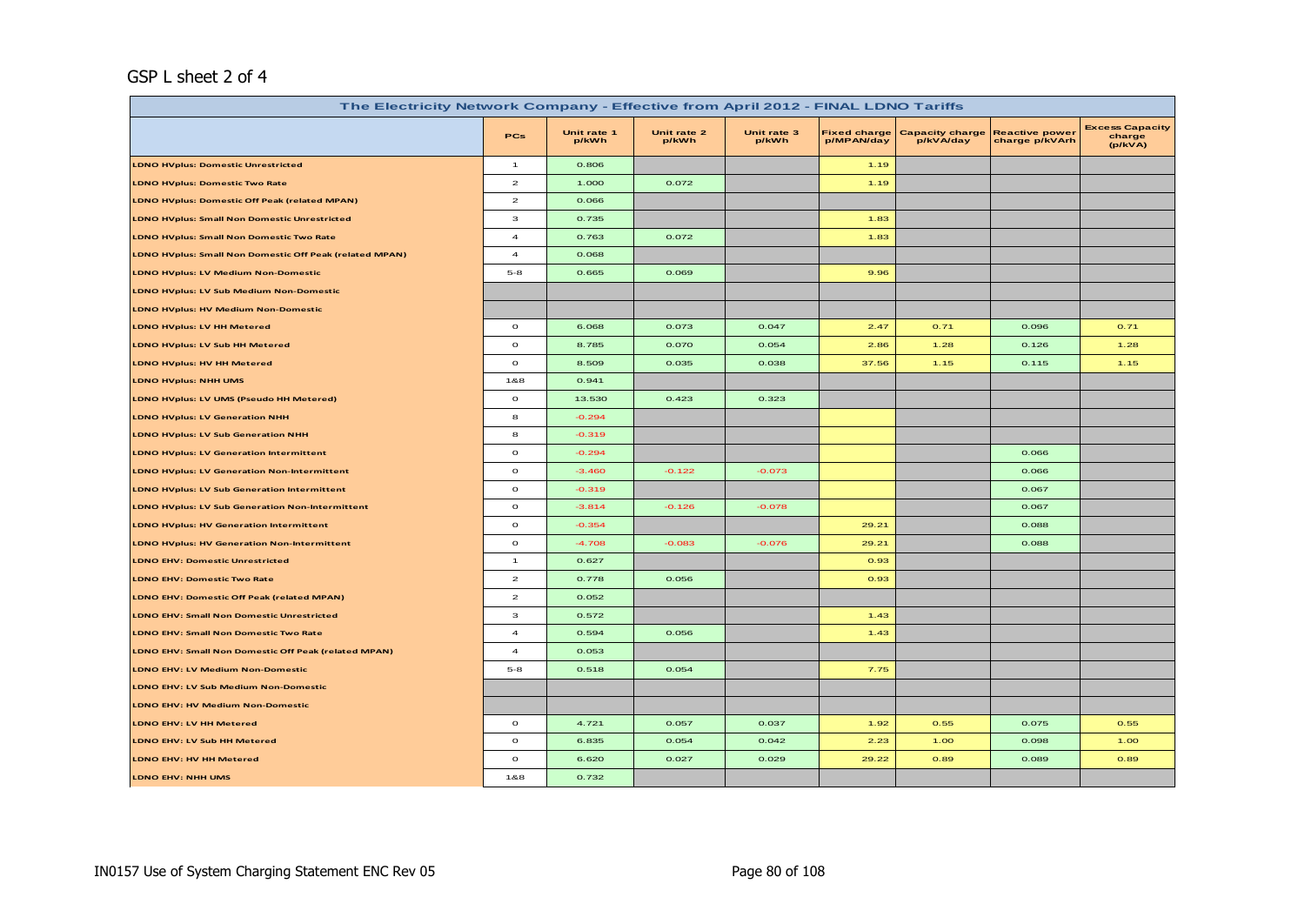#### GSP L sheet 3 of 4

| The Electricity Network Company - Effective from April 2012 - FINAL LDNO Tariffs |                         |                      |                      |                      |                                   |                                     |                                         |                                             |  |  |
|----------------------------------------------------------------------------------|-------------------------|----------------------|----------------------|----------------------|-----------------------------------|-------------------------------------|-----------------------------------------|---------------------------------------------|--|--|
|                                                                                  | <b>PCs</b>              | Unit rate 1<br>p/kWh | Unit rate 2<br>p/kWh | Unit rate 3<br>p/kWh | <b>Fixed charge</b><br>p/MPAN/day | <b>Capacity charge</b><br>p/kVA/day | <b>Reactive power</b><br>charge p/kVArh | <b>Excess Capacity</b><br>charge<br>(p/kVA) |  |  |
| LDNO EHV: LV UMS (Pseudo HH Metered)                                             | $\circ$                 | 10.527               | 0.329                | 0.251                |                                   |                                     |                                         |                                             |  |  |
| <b>LDNO EHV: LV Generation NHH</b>                                               | 8                       | $-0.229$             |                      |                      |                                   |                                     |                                         |                                             |  |  |
| <b>LDNO EHV: LV Sub Generation NHH</b>                                           | 8                       | $-0.248$             |                      |                      |                                   |                                     |                                         |                                             |  |  |
| <b>LDNO EHV: LV Generation Intermittent</b>                                      | $\mathbf{o}$            | $-0.229$             |                      |                      |                                   |                                     | 0.052                                   |                                             |  |  |
| <b>LDNO EHV: LV Generation Non-Intermittent</b>                                  | $\mathbf{o}$            | $-2.692$             | $-0.095$             | $-0.057$             |                                   |                                     | 0.052                                   |                                             |  |  |
| <b>LDNO EHV: LV Sub Generation Intermittent</b>                                  | $\mathbf{o}$            | $-0.248$             |                      |                      |                                   |                                     | 0.052                                   |                                             |  |  |
| <b>LDNO EHV: LV Sub Generation Non-Intermittent</b>                              | $\circ$                 | $-2.967$             | $-0.098$             | $-0.061$             |                                   |                                     | 0.052                                   |                                             |  |  |
| <b>LDNO EHV: HV Generation Intermittent</b>                                      | $\mathbf{o}$            | $-0.275$             |                      |                      | 22.73                             |                                     | 0.068                                   |                                             |  |  |
| <b>LDNO EHV: HV Generation Non-Intermittent</b>                                  | $\mathbf{o}$            | $-3.663$             | $-0.065$             | $-0.059$             | 22.73                             |                                     | 0.068                                   |                                             |  |  |
| LDNO 132kV/EHV: Domestic Unrestricted                                            | $\mathbf{1}$            | 0.479                |                      |                      | 0.71                              |                                     |                                         |                                             |  |  |
| LDNO 132kV/EHV: Domestic Two Rate                                                | $\overline{\mathbf{c}}$ | 0.594                | 0.043                |                      | 0.71                              |                                     |                                         |                                             |  |  |
| LDNO 132kV/EHV: Domestic Off Peak (related MPAN)                                 | $\mathbf{2}$            | 0.039                |                      |                      |                                   |                                     |                                         |                                             |  |  |
| LDNO 132kV/EHV: Small Non Domestic Unrestricted                                  | з                       | 0.437                |                      |                      | 1.09                              |                                     |                                         |                                             |  |  |
| LDNO 132kV/EHV: Small Non Domestic Two Rate                                      | $\overline{a}$          | 0.453                | 0.043                |                      | 1.09                              |                                     |                                         |                                             |  |  |
| LDNO 132kV/EHV: Small Non Domestic Off Peak (related MPAN)                       | $\overline{\mathbf{4}}$ | 0.041                |                      |                      |                                   |                                     |                                         |                                             |  |  |
| LDNO 132kV/EHV: LV Medium Non-Domestic                                           | $5 - 8$                 | 0.395                | 0.041                |                      | 5.92                              |                                     |                                         |                                             |  |  |
| LDNO 132kV/EHV: LV Sub Medium Non-Domestic                                       |                         |                      |                      |                      |                                   |                                     |                                         |                                             |  |  |
| LDNO 132kV/EHV: HV Medium Non-Domestic                                           |                         |                      |                      |                      |                                   |                                     |                                         |                                             |  |  |
| LDNO 132kV/EHV: LV HH Metered                                                    | $\mathbf{o}$            | 3.606                | 0.044                | 0.028                | 1.47                              | 0.42                                | 0.057                                   | 0.42                                        |  |  |
| LDNO 132kV/EHV: LV Sub HH Metered                                                | $\circ$                 | 5.220                | 0.042                | 0.032                | 1.70                              | 0.76                                | 0.075                                   | 0.76                                        |  |  |
| LDNO 132kV/EHV: HV HH Metered                                                    | $\mathbf{o}$            | 5.056                | 0.021                | 0.022                | 22.32                             | 0.68                                | 0.068                                   | 0.68                                        |  |  |
| LDNO 132kV/EHV: NHH UMS                                                          | 1&8                     | 0.559                |                      |                      |                                   |                                     |                                         |                                             |  |  |
| LDNO 132kV/EHV: LV UMS (Pseudo HH Metered)                                       | $\circ$                 | 8.040                | 0.252                | 0.192                |                                   |                                     |                                         |                                             |  |  |
| LDNO 132kV/EHV: LV Generation NHH                                                | 8                       | $-0.175$             |                      |                      |                                   |                                     |                                         |                                             |  |  |
| LDNO 132kV/EHV: LV Sub Generation NHH                                            | 8                       | $-0.189$             |                      |                      |                                   |                                     |                                         |                                             |  |  |
| LDNO 132kV/EHV: LV Generation Intermittent                                       | $\mathbf{o}$            | $-0.175$             |                      |                      |                                   |                                     | 0.039                                   |                                             |  |  |
| LDNO 132kV/EHV: LV Generation Non-Intermittent                                   | $\mathbf{o}$            | $-2.056$             | $-0.073$             | $-0.044$             |                                   |                                     | 0.039                                   |                                             |  |  |
| LDNO 132kV/EHV: LV Sub Generation Intermittent                                   | $\mathbf{o}$            | $-0.189$             |                      |                      |                                   |                                     | 0.040                                   |                                             |  |  |
| LDNO 132kV/EHV: LV Sub Generation Non-Intermittent                               | $\circ$                 | $-2.266$             | $-0.075$             | $-0.047$             |                                   |                                     | 0.040                                   |                                             |  |  |
| LDNO 132kV/EHV: HV Generation Intermittent                                       | $\mathbf{o}$            | $-0.210$             |                      |                      | 17.36                             |                                     | 0.052                                   |                                             |  |  |
| LDNO 132kV/EHV: HV Generation Non-Intermittent                                   | $\mathbf{o}$            | $-2.798$             | $-0.049$             | $-0.045$             | 17.36                             |                                     | 0.052                                   |                                             |  |  |
| <b>LDNO 132kV: Domestic Unrestricted</b>                                         | $\mathbf{1}$            | 0.333                |                      |                      | 0.49                              |                                     |                                         |                                             |  |  |
| LDNO 132kV: Domestic Two Rate                                                    | $\overline{\mathbf{c}}$ | 0.414                | 0.030                |                      | 0.49                              |                                     |                                         |                                             |  |  |
| LDNO 132kV: Domestic Off Peak (related MPAN)                                     | $\overline{\mathbf{c}}$ | 0.027                |                      |                      |                                   |                                     |                                         |                                             |  |  |
| LDNO 132kV: Small Non Domestic Unrestricted                                      | з                       | 0.304                |                      |                      | 0.76                              |                                     |                                         |                                             |  |  |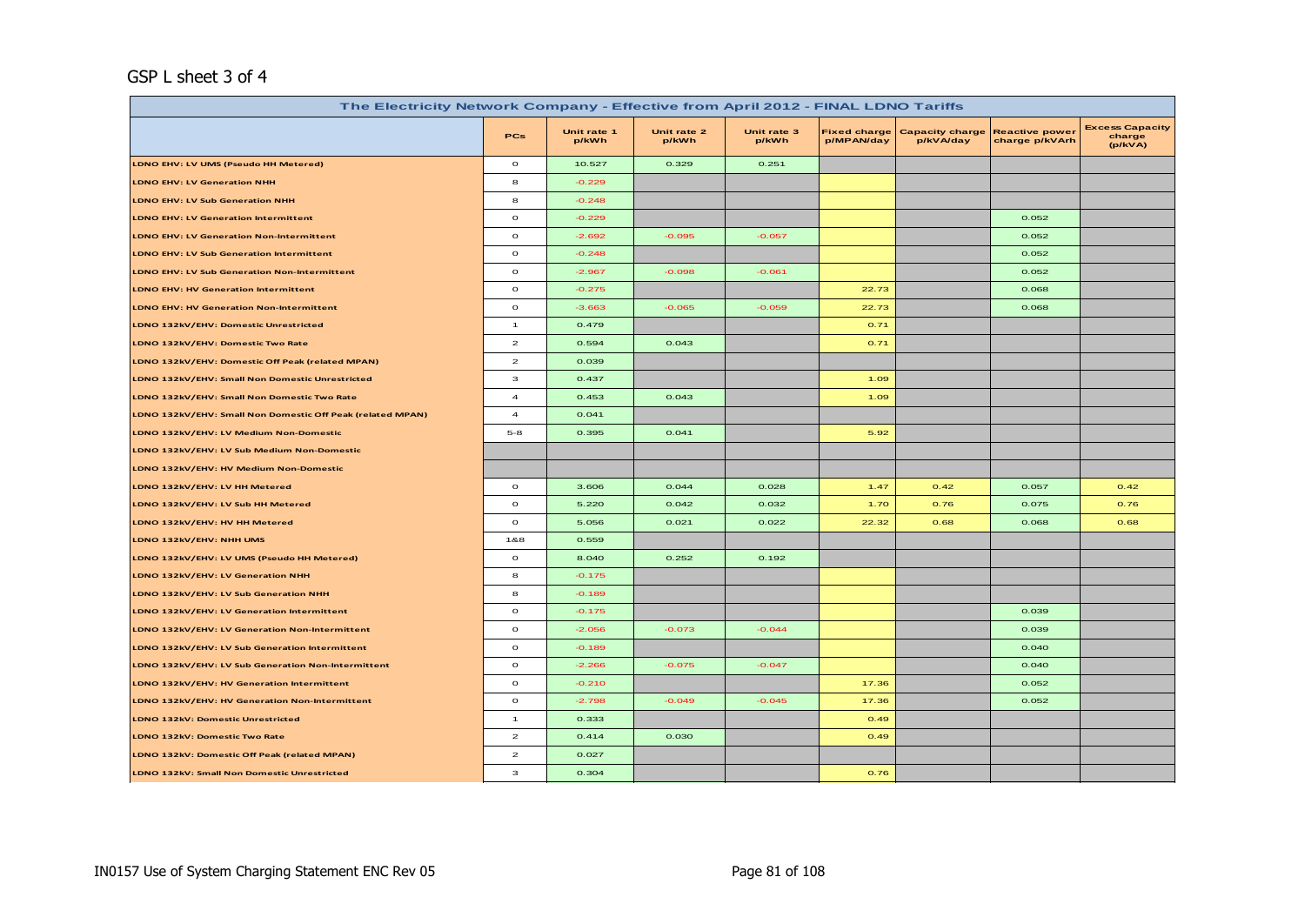#### GSP L sheet 4 of 4

| The Electricity Network Company - Effective from April 2012 - FINAL LDNO Tariffs |                         |                      |                      |                      |                                   |                                     |                                         |                                             |  |
|----------------------------------------------------------------------------------|-------------------------|----------------------|----------------------|----------------------|-----------------------------------|-------------------------------------|-----------------------------------------|---------------------------------------------|--|
|                                                                                  | PCs                     | Unit rate 1<br>p/kWh | Unit rate 2<br>p/kWh | Unit rate 3<br>p/kWh | <b>Fixed charge</b><br>p/MPAN/day | <b>Capacity charge</b><br>p/kVA/day | <b>Reactive power</b><br>charge p/kVArh | <b>Excess Capacity</b><br>charge<br>(p/kVA) |  |
| LDNO 132kV: Small Non Domestic Two Rate                                          | $\overline{a}$          | 0.315                | 0.030                |                      | 0.76                              |                                     |                                         |                                             |  |
| LDNO 132kV: Small Non Domestic Off Peak (related MPAN)                           | $\overline{\mathbf{4}}$ | 0.028                |                      |                      |                                   |                                     |                                         |                                             |  |
| LDNO 132kV: LV Medium Non-Domestic                                               | $5 - 8$                 | 0.275                | 0.029                |                      | 4.12                              |                                     |                                         |                                             |  |
| LDNO 132kV: LV Sub Medium Non-Domestic                                           |                         |                      |                      |                      |                                   |                                     |                                         |                                             |  |
| LDNO 132kV: HV Medium Non-Domestic                                               |                         |                      |                      |                      |                                   |                                     |                                         |                                             |  |
| LDNO 132kV: LV HH Metered                                                        | $\circ$                 | 2.509                | 0.030                | 0.019                | 1.02                              | 0.29                                | 0.040                                   | 0.29                                        |  |
| LDNO 132kV: LV Sub HH Metered                                                    | $\circ$                 | 3.632                | 0.029                | 0.022                | 1.18                              | 0.53                                | 0.052                                   | 0.53                                        |  |
| LDNO 132kV: HV HH Metered                                                        | $\mathbf{o}$            | 3.518                | 0.014                | 0.016                | 15.53                             | 0.48                                | 0.048                                   | 0.48                                        |  |
| LDNO 132kV: NHH UMS                                                              | 1&8                     | 0.389                |                      |                      |                                   |                                     |                                         |                                             |  |
| LDNO 132kV: LV UMS (Pseudo HH Metered)                                           | $\mathbf{o}$            | 5.594                | 0.175                | 0.134                |                                   |                                     |                                         |                                             |  |
| <b>LDNO 132kV: LV Generation NHH</b>                                             | 8                       | $-0.121$             |                      |                      |                                   |                                     |                                         |                                             |  |
| LDNO 132kV: LV Sub Generation NHH                                                | 8                       | $-0.132$             |                      |                      |                                   |                                     |                                         |                                             |  |
| LDNO 132kV: LV Generation Intermittent                                           | $\circ$                 | $-0.121$             |                      |                      |                                   |                                     | 0.027                                   |                                             |  |
| LDNO 132kV: LV Generation Non-Intermittent                                       | $\circ$                 | $-1.431$             | $-0.051$             | $-0.030$             |                                   |                                     | 0.027                                   |                                             |  |
| LDNO 132kV: LV Sub Generation Intermittent                                       | $\circ$                 | $-0.132$             |                      |                      |                                   |                                     | 0.028                                   |                                             |  |
| LDNO 132kV: LV Sub Generation Non-Intermittent                                   | $\circ$                 | $-1.577$             | $-0.052$             | $-0.032$             |                                   |                                     | 0.028                                   |                                             |  |
| LDNO 132kV: HV Generation Intermittent                                           | $\circ$                 | $-0.146$             |                      |                      | 12.08                             |                                     | 0.036                                   |                                             |  |
| LDNO 132kV: HV Generation Non-Intermittent                                       | $\mathbf{o}$            | $-1.946$             | $-0.034$             | $-0.031$             | 12.08                             |                                     | 0.036                                   |                                             |  |
| <b>LDNO 0000: Domestic Unrestricted</b>                                          | $\mathbf{1}$            | 0.138                |                      |                      | 0.20                              |                                     |                                         |                                             |  |
| <b>LDNO 0000: Domestic Two Rate</b>                                              | $\mathbf{z}$            | 0.171                | 0.012                |                      | 0.20                              |                                     |                                         |                                             |  |
| LDNO 0000: Domestic Off Peak (related MPAN)                                      | $\mathbf{z}$            | 0.011                |                      |                      |                                   |                                     |                                         |                                             |  |
| LDNO 0000: Small Non Domestic Unrestricted                                       | з                       | 0.126                |                      |                      | 0.31                              |                                     |                                         |                                             |  |
| LDNO 0000: Small Non Domestic Two Rate                                           | $\overline{a}$          | 0.131                | 0.012                |                      | 0.31                              |                                     |                                         |                                             |  |
| LDNO 0000: Small Non Domestic Off Peak (related MPAN)                            | $\overline{\mathbf{4}}$ | 0.012                |                      |                      |                                   |                                     |                                         |                                             |  |
| LDNO 0000: LV Medium Non-Domestic                                                | $5 - 8$                 | 0.114                | 0.012                |                      | 1.71                              |                                     |                                         |                                             |  |
| LDNO 0000: LV Sub Medium Non-Domestic                                            |                         |                      |                      |                      |                                   |                                     |                                         |                                             |  |
| LDNO 0000: HV Medium Non-Domestic                                                |                         |                      |                      |                      |                                   |                                     |                                         |                                             |  |
| LDNO 0000: LV HH Metered                                                         | $\circ$                 | 1.040                | 0.013                | 0.008                | 0.42                              | 0.12                                | 0.017                                   | 0.12                                        |  |
| LDNO 0000: LV Sub HH Metered                                                     | $\mathbf{o}$            | 1.506                | 0.012                | 0.009                | 0.49                              | 0.22                                | 0.022                                   | 0.22                                        |  |
| LDNO 0000: HV HH Metered                                                         | $\mathbf{o}$            | 1.458                | 0.006                | 0.006                | 6.44                              | 0.20                                | 0.020                                   | 0.20                                        |  |
| LDNO 0000: NHH UMS                                                               | 1&8                     | 0.161                |                      |                      |                                   |                                     |                                         |                                             |  |
| LDNO 0000: LV UMS (Pseudo HH Metered)                                            | $\circ$                 | 2.319                | 0.073                | 0.055                |                                   |                                     |                                         |                                             |  |
| LDNO 0000: LV Generation NHH                                                     | 8                       | $-0.050$             |                      |                      |                                   |                                     |                                         |                                             |  |
| LDNO 0000: LV Sub Generation NHH                                                 | 8                       | $-0.055$             |                      |                      |                                   |                                     |                                         |                                             |  |
| LDNO 0000: LV Generation Intermittent                                            | $\Omega$                | $-0.050$             |                      |                      |                                   |                                     | 0.011                                   |                                             |  |
| LDNO 0000: LV Generation Non-Intermittent                                        | $\circ$                 | $-0.593$             | $-0.021$             | $-0.013$             |                                   |                                     | 0.011                                   |                                             |  |
| LDNO 0000: LV Sub Generation Intermittent                                        | $\circ$                 | $-0.055$             |                      |                      |                                   |                                     | 0.011                                   |                                             |  |
| LDNO 0000: LV Sub Generation Non-Intermittent                                    | $\mathbf{o}$            | $-0.654$             | $-0.022$             | $-0.013$             |                                   |                                     | 0.011                                   |                                             |  |
| <b>LDNO 0000: HV Generation Intermittent</b>                                     | $\mathbf{o}$            | $-0.061$             |                      |                      | 5.01                              |                                     | 0.015                                   |                                             |  |
| <b>LDNO 0000: HV Generation Non-Intermittent</b>                                 | $\mathbf{o}$            | $-0.807$             | $-0.014$             | $-0.013$             | 5.01                              |                                     | 0.015                                   |                                             |  |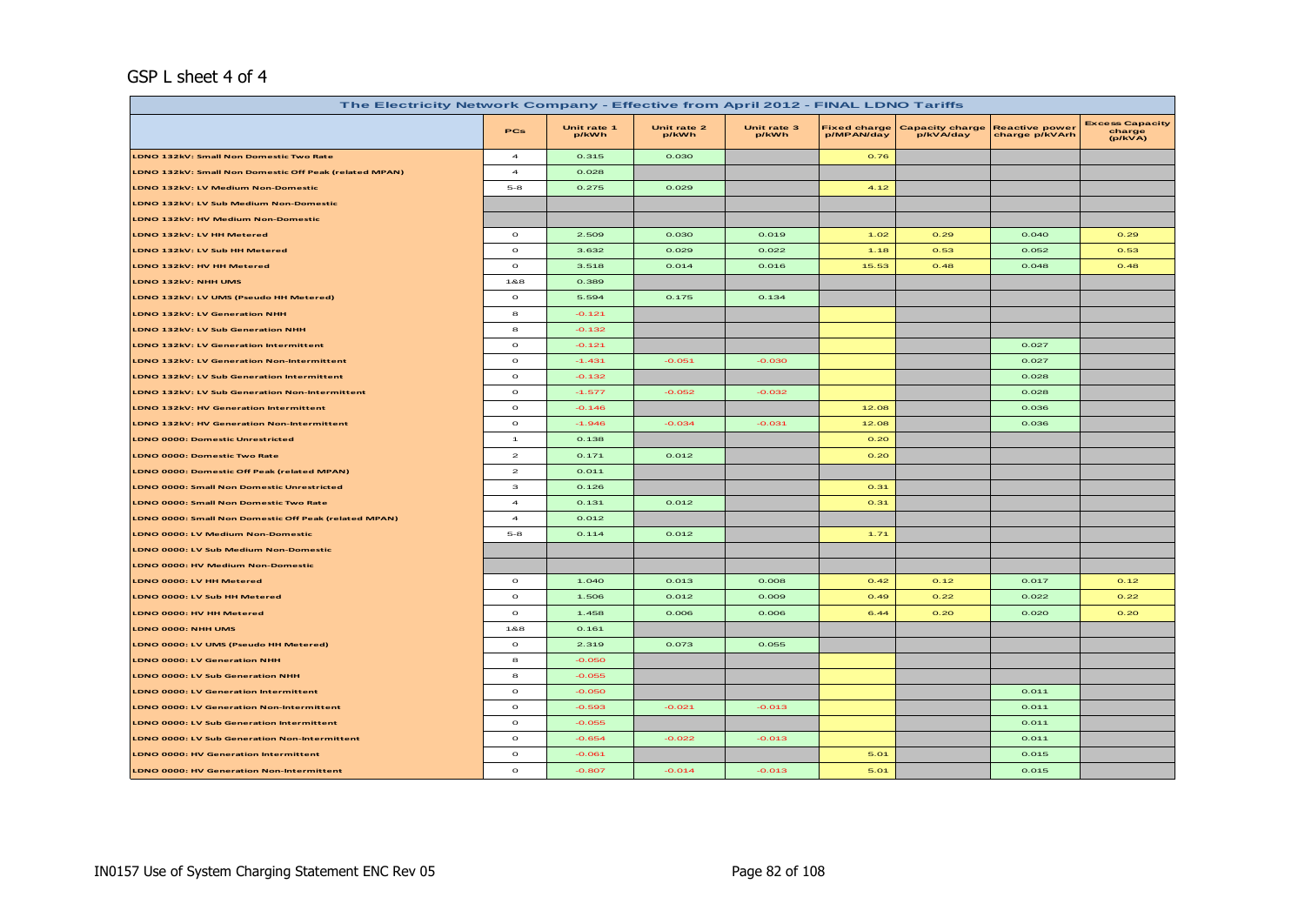#### GSP M sheet 1 of 4

| The Electricity Network Company - Effective from April 2012 - FINAL LDNO Tariffs |                         |                      |                      |                      |                                   |                                     |                                         |                                             |  |  |
|----------------------------------------------------------------------------------|-------------------------|----------------------|----------------------|----------------------|-----------------------------------|-------------------------------------|-----------------------------------------|---------------------------------------------|--|--|
|                                                                                  | <b>PCs</b>              | Unit rate 1<br>p/kWh | Unit rate 2<br>p/kWh | Unit rate 3<br>p/kWh | <b>Fixed charge</b><br>p/MPAN/day | <b>Capacity charge</b><br>p/kVA/day | <b>Reactive power</b><br>charge p/kVArh | <b>Excess Capacity</b><br>charge<br>(p/kVA) |  |  |
| <b>LDNO LV: Domestic Unrestricted</b>                                            | $\mathbf{1}$            | 1.176                |                      |                      | 2.77                              |                                     |                                         |                                             |  |  |
| <b>LDNO LV: Domestic Two Rate</b>                                                | $\overline{\mathbf{z}}$ | 1.485                | 0.052                |                      | 2.77                              |                                     |                                         |                                             |  |  |
| <b>LDNO LV: Domestic Off Peak (related MPAN)</b>                                 | $\overline{\mathbf{c}}$ | 0.268                |                      |                      |                                   |                                     |                                         |                                             |  |  |
| <b>LDNO LV: Small Non Domestic Unrestricted</b>                                  | 3                       | 1.207                |                      |                      | 2.55                              |                                     |                                         |                                             |  |  |
| <b>LDNO LV: Small Non Domestic Two Rate</b>                                      | $\overline{\mathbf{4}}$ | 1.519                | 0.172                |                      | 2.55                              |                                     |                                         |                                             |  |  |
| <b>LDNO LV: Small Non Domestic Off Peak (related MPAN)</b>                       | $\overline{\mathbf{4}}$ | 0.316                |                      |                      |                                   |                                     |                                         |                                             |  |  |
| <b>LDNO LV: LV Medium Non-Domestic</b>                                           | $5 - 8$                 | 1.165                | 0.038                |                      | 17.84                             |                                     |                                         |                                             |  |  |
| LDNO LV: LV HH Metered                                                           | $\mathbf{o}$            | 4.610                | 0.469                | 0.028                | 7.61                              | 0.82                                | 0.181                                   | 0.82                                        |  |  |
| <b>LDNO LV: NHH UMS</b>                                                          | 1&8                     | 1.189                |                      |                      |                                   |                                     |                                         |                                             |  |  |
| <b>LDNO LV: LV UMS (Pseudo HH Metered)</b>                                       | $\circ$                 | 12.205               | 1.323                | 0.085                |                                   |                                     |                                         |                                             |  |  |
| <b>LDNO LV: LV Generation NHH</b>                                                | 8                       | $-0.554$             |                      |                      |                                   |                                     |                                         |                                             |  |  |
| <b>LDNO LV: LV Generation Intermittent</b>                                       | $\mathbf{o}$            | $-0.554$             |                      |                      |                                   |                                     | 0.141                                   |                                             |  |  |
| <b>LDNO LV: LV Generation Non-Intermittent</b>                                   | $\circ$                 | $-3.511$             | $-0.533$             | $-0.039$             |                                   |                                     | 0.141                                   |                                             |  |  |
| <b>LDNO HV: Domestic Unrestricted</b>                                            | $\mathbf{1}$            | 0.701                |                      |                      | 1.65                              |                                     |                                         |                                             |  |  |
| <b>LDNO HV: Domestic Two Rate</b>                                                | $\mathbf{2}$            | 0.886                | 0.031                |                      | 1.65                              |                                     |                                         |                                             |  |  |
| <b>LDNO HV: Domestic Off Peak (related MPAN)</b>                                 | $\mathbf{2}$            | 0.160                |                      |                      |                                   |                                     |                                         |                                             |  |  |
| <b>LDNO HV: Small Non Domestic Unrestricted</b>                                  | з                       | 0.720                |                      |                      | 1.52                              |                                     |                                         |                                             |  |  |
| <b>LDNO HV: Small Non Domestic Two Rate</b>                                      | $\overline{\mathbf{4}}$ | 0.906                | 0.103                |                      | 1.52                              |                                     |                                         |                                             |  |  |
| <b>LDNO HV: Small Non Domestic Off Peak (related MPAN)</b>                       | $\overline{4}$          | 0.188                |                      |                      |                                   |                                     |                                         |                                             |  |  |
| <b>LDNO HV: LV Medium Non-Domestic</b>                                           | $5 - 8$                 | 0.695                | 0.023                |                      | 10.65                             |                                     |                                         |                                             |  |  |
| <b>LDNO HV: LV HH Metered</b>                                                    | $\mathbf{o}$            | 2.750                | 0.280                | 0.017                | 4.54                              | 0.49                                | 0.108                                   | 0.49                                        |  |  |
| LDNO HV: LV Sub HH Metered                                                       | $\mathbf{o}$            | 3.691                | 0.346                | 0.019                | 24.35                             | 1.05                                | 0.133                                   | 1.05                                        |  |  |
| LDNO HV: HV HH Metered                                                           | $\mathbf{o}$            | 3.725                | 0.320                | 0.016                | 76.14                             | 1.21                                | 0.127                                   | 1.21                                        |  |  |
| <b>LDNO HV: NHH UMS</b>                                                          | 1&8                     | 0.709                |                      |                      |                                   |                                     |                                         |                                             |  |  |
| LDNO HV: LV UMS (Pseudo HH Metered)                                              | $\mathbf{o}$            | 7.281                | 0.789                | 0.051                |                                   |                                     |                                         |                                             |  |  |
| <b>LDNO HV: LV Generation NHH</b>                                                | 8                       | $-0.554$             |                      |                      |                                   |                                     |                                         |                                             |  |  |
| <b>LDNO HV: LV Sub Generation NHH</b>                                            | 8                       | $-0.490$             |                      |                      |                                   |                                     |                                         |                                             |  |  |
| <b>LDNO HV: LV Generation Intermittent</b>                                       | $\mathbf{o}$            | $-0.554$             |                      |                      |                                   |                                     | 0.141                                   |                                             |  |  |
| <b>LDNO HV: LV Generation Non-Intermittent</b>                                   | $\mathbf{o}$            | $-3.511$             | $-0.533$             | $-0.039$             |                                   |                                     | 0.141                                   |                                             |  |  |
| <b>LDNO HV: LV Sub Generation Intermittent</b>                                   | $\mathbf{o}$            | $-0.490$             |                      |                      |                                   |                                     | 0.135                                   |                                             |  |  |
| <b>LDNO HV: LV Sub Generation Non-Intermittent</b>                               | $\mathbf O$             | $-3.121$             | $-0.469$             | $-0.034$             |                                   |                                     | 0.135                                   |                                             |  |  |
| <b>LDNO HV: HV Generation Intermittent</b>                                       | $\mathbf{o}$            | $-0.349$             |                      |                      |                                   |                                     | 0.105                                   |                                             |  |  |
| <b>LDNO HV: HV Generation Non-Intermittent</b>                                   | $\mathbf{o}$            | $-2.267$             | $-0.323$             | $-0.021$             |                                   |                                     | 0.105                                   |                                             |  |  |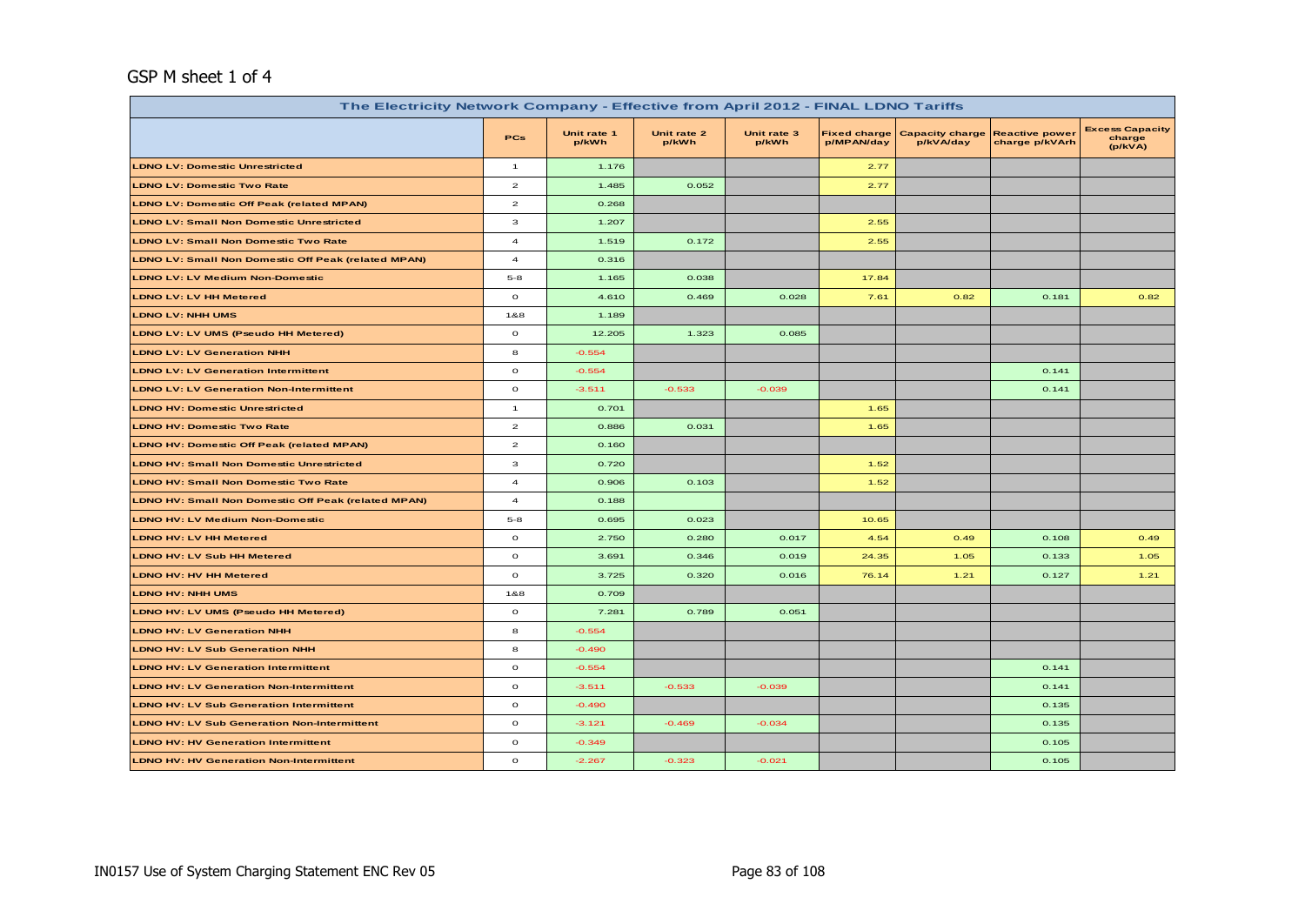#### GSP M sheet 2 of 4

| The Electricity Network Company - Effective from April 2012 - FINAL LDNO Tariffs |                         |                      |                      |                      |                                   |                                     |                                         |                                             |  |  |
|----------------------------------------------------------------------------------|-------------------------|----------------------|----------------------|----------------------|-----------------------------------|-------------------------------------|-----------------------------------------|---------------------------------------------|--|--|
|                                                                                  | <b>PCs</b>              | Unit rate 1<br>p/kWh | Unit rate 2<br>p/kWh | Unit rate 3<br>p/kWh | <b>Fixed charge</b><br>p/MPAN/day | <b>Capacity charge</b><br>p/kVA/day | <b>Reactive power</b><br>charge p/kVArh | <b>Excess Capacity</b><br>charge<br>(p/kVA) |  |  |
| <b>LDNO HVplus: Domestic Unrestricted</b>                                        | $\mathbf{1}$            | 0.554                |                      |                      | 1.31                              |                                     |                                         |                                             |  |  |
| <b>LDNO HVplus: Domestic Two Rate</b>                                            | $\overline{a}$          | 0.700                | 0.024                |                      | 1.31                              |                                     |                                         |                                             |  |  |
| <b>LDNO HVplus: Domestic Off Peak (related MPAN)</b>                             | $\mathbf{z}$            | 0.127                |                      |                      |                                   |                                     |                                         |                                             |  |  |
| <b>LDNO HVplus: Small Non Domestic Unrestricted</b>                              | з                       | 0.569                |                      |                      | 1.20                              |                                     |                                         |                                             |  |  |
| <b>LDNO HVplus: Small Non Domestic Two Rate</b>                                  | $\overline{\mathbf{4}}$ | 0.716                | 0.081                |                      | 1.20                              |                                     |                                         |                                             |  |  |
| <b>LDNO HVplus: Small Non Domestic Off Peak (related MPAN)</b>                   | $\overline{a}$          | 0.149                |                      |                      |                                   |                                     |                                         |                                             |  |  |
| LDNO HVplus: LV Medium Non-Domestic                                              | $5 - 8$                 | 0.549                | 0.018                |                      | 8.41                              |                                     |                                         |                                             |  |  |
| LDNO HVplus: LV Sub Medium Non-Domestic                                          |                         |                      |                      |                      |                                   |                                     |                                         |                                             |  |  |
| <b>LDNO HVplus: HV Medium Non-Domestic</b>                                       |                         |                      |                      |                      |                                   |                                     |                                         |                                             |  |  |
| <b>LDNO HVplus: LV HH Metered</b>                                                | $\circ$                 | 2.173                | 0.221                | 0.013                | 3.59                              | 0.39                                | 0.086                                   | 0.39                                        |  |  |
| <b>LDNO HVplus: LV Sub HH Metered</b>                                            | $\circ$                 | 2.917                | 0.274                | 0.015                | 19.24                             | 0.83                                | 0.105                                   | 0.83                                        |  |  |
| LDNO HVplus: HV HH Metered                                                       | $\mathbf{o}$            | 2.944                | 0.253                | 0.012                | 60.17                             | 0.96                                | 0.100                                   | 0.96                                        |  |  |
| LDNO HVplus: NHH UMS                                                             | 1&8                     | 0.561                |                      |                      |                                   |                                     |                                         |                                             |  |  |
| LDNO HVplus: LV UMS (Pseudo HH Metered)                                          | $\circ$                 | 5.754                | 0.624                | 0.040                |                                   |                                     |                                         |                                             |  |  |
| <b>LDNO HVplus: LV Generation NHH</b>                                            | 8                       | $-0.268$             |                      |                      |                                   |                                     |                                         |                                             |  |  |
| <b>LDNO HVplus: LV Sub Generation NHH</b>                                        | 8                       | $-0.291$             |                      |                      |                                   |                                     |                                         |                                             |  |  |
| <b>LDNO HVplus: LV Generation Intermittent</b>                                   | $\mathbf{o}$            | $-0.268$             |                      |                      | $\sim$                            |                                     | 0.068                                   |                                             |  |  |
| <b>LDNO HVplus: LV Generation Non-Intermittent</b>                               | $\mathbf{o}$            | $-1.697$             | $-0.258$             | $-0.019$             |                                   |                                     | 0.068                                   |                                             |  |  |
| <b>LDNO HVplus: LV Sub Generation Intermittent</b>                               | $\circ$                 | $-0.291$             |                      |                      |                                   |                                     | 0.080                                   |                                             |  |  |
| <b>LDNO HVplus: LV Sub Generation Non-Intermittent</b>                           | $\mathbf{o}$            | $-1.854$             | $-0.279$             | $-0.020$             |                                   |                                     | 0.080                                   |                                             |  |  |
| <b>LDNO HVplus: HV Generation Intermittent</b>                                   | $\mathbf{o}$            | $-0.349$             |                      |                      | 107.04                            |                                     | 0.105                                   |                                             |  |  |
| <b>LDNO HVplus: HV Generation Non-Intermittent</b>                               | $\mathbf{o}$            | $-2.267$             | $-0.323$             | $-0.021$             | 107.04                            |                                     | 0.105                                   |                                             |  |  |
| <b>LDNO EHV: Domestic Unrestricted</b>                                           | $\mathbf{1}$            | 0.394                |                      |                      | 0.93                              |                                     |                                         |                                             |  |  |
| <b>LDNO EHV: Domestic Two Rate</b>                                               | $\overline{a}$          | 0.498                | 0.017                |                      | 0.93                              |                                     |                                         |                                             |  |  |
| <b>LDNO EHV: Domestic Off Peak (related MPAN)</b>                                | $\mathbf{z}$            | 0.090                |                      |                      |                                   |                                     |                                         |                                             |  |  |
| <b>LDNO EHV: Small Non Domestic Unrestricted</b>                                 | з                       | 0.405                |                      |                      | 0.86                              |                                     |                                         |                                             |  |  |
| <b>LDNO EHV: Small Non Domestic Two Rate</b>                                     | $\overline{a}$          | 0.510                | 0.058                |                      | 0.86                              |                                     |                                         |                                             |  |  |
| LDNO EHV: Small Non Domestic Off Peak (related MPAN)                             | $\overline{4}$          | 0.106                |                      |                      |                                   |                                     |                                         |                                             |  |  |
| <b>LDNO EHV: LV Medium Non-Domestic</b>                                          | $5 - 8$                 | 0.391                | 0.013                |                      | 5.99                              |                                     |                                         |                                             |  |  |
| LDNO EHV: LV Sub Medium Non-Domestic                                             |                         |                      |                      |                      |                                   |                                     |                                         |                                             |  |  |
| LDNO EHV: HV Medium Non-Domestic                                                 |                         |                      |                      |                      |                                   |                                     |                                         |                                             |  |  |
| LDNO EHV: LV HH Metered                                                          | $\circ$                 | 1.546                | 0.157                | 0.009                | 2.55                              | 0.28                                | 0.061                                   | 0.28                                        |  |  |
| LDNO EHV: LV Sub HH Metered                                                      | $\circ$                 | 2.075                | 0.195                | 0.011                | 13.69                             | 0.59                                | 0.075                                   | 0.59                                        |  |  |
| LDNO EHV: HV HH Metered                                                          | $\mathbf{o}$            | 2.094                | 0.180                | 0.009                | 42.81                             | 0.68                                | 0.071                                   | 0.68                                        |  |  |
| LDNO EHV: NHH UMS                                                                | 1&8                     | 0.399                |                      |                      |                                   |                                     |                                         |                                             |  |  |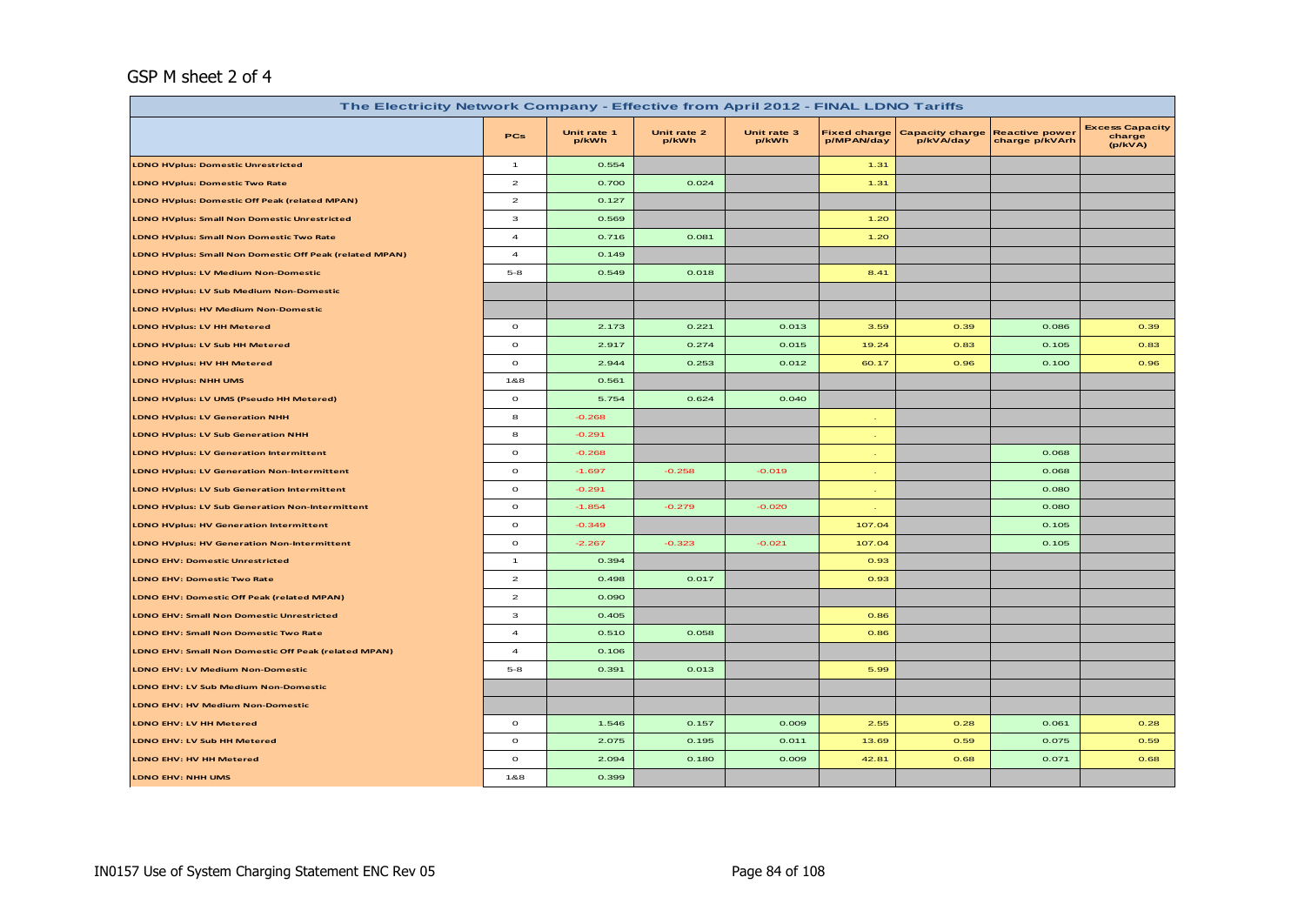#### GSP M sheet 3 of 4

| The Electricity Network Company - Effective from April 2012 - FINAL LDNO Tariffs |                         |                      |                      |                      |                                   |                                     |                                         |                                             |  |  |
|----------------------------------------------------------------------------------|-------------------------|----------------------|----------------------|----------------------|-----------------------------------|-------------------------------------|-----------------------------------------|---------------------------------------------|--|--|
|                                                                                  | <b>PCs</b>              | Unit rate 1<br>p/kWh | Unit rate 2<br>p/kWh | Unit rate 3<br>p/kWh | <b>Fixed charge</b><br>p/MPAN/day | <b>Capacity charge</b><br>p/kVA/day | <b>Reactive power</b><br>charge p/kVArh | <b>Excess Capacity</b><br>charge<br>(p/kVA) |  |  |
| LDNO EHV: LV UMS (Pseudo HH Metered)                                             | $\circ$                 | 4.094                | 0.444                | 0.029                |                                   |                                     |                                         |                                             |  |  |
| <b>LDNO EHV: LV Generation NHH</b>                                               | 8                       | $-0.190$             |                      |                      |                                   |                                     |                                         |                                             |  |  |
| <b>LDNO EHV: LV Sub Generation NHH</b>                                           | 8                       | $-0.207$             |                      |                      | $\sim$                            |                                     |                                         |                                             |  |  |
| <b>LDNO EHV: LV Generation Intermittent</b>                                      | $\mathbf{o}$            | $-0.190$             |                      |                      | $\sim$                            |                                     | 0.048                                   |                                             |  |  |
| <b>LDNO EHV: LV Generation Non-Intermittent</b>                                  | $\circ$                 | $-1.207$             | $-0.183$             | $-0.013$             | $\sim$                            |                                     | 0.048                                   |                                             |  |  |
| <b>LDNO EHV: LV Sub Generation Intermittent</b>                                  | $\circ$                 | $-0.207$             |                      |                      | $\sim$                            |                                     | 0.057                                   |                                             |  |  |
| <b>LDNO EHV: LV Sub Generation Non-Intermittent</b>                              | $\mathbf{o}$            | $-1.319$             | $-0.198$             | $-0.014$             | $\sim$                            |                                     | 0.057                                   |                                             |  |  |
| <b>LDNO EHV: HV Generation Intermittent</b>                                      | $\mathbf{o}$            | $-0.248$             |                      |                      | 76.16                             |                                     | 0.075                                   |                                             |  |  |
| <b>LDNO EHV: HV Generation Non-Intermittent</b>                                  | $\mathbf{o}$            | $-1.613$             | $-0.230$             | $-0.015$             | 76.16                             |                                     | 0.075                                   |                                             |  |  |
| LDNO 132kV/EHV: Domestic Unrestricted                                            | $\mathbf{1}$            | 0.271                |                      |                      | 0.64                              |                                     |                                         |                                             |  |  |
| LDNO 132kV/EHV: Domestic Two Rate                                                | $\mathbf{2}$            | 0.342                | 0.012                |                      | 0.64                              |                                     |                                         |                                             |  |  |
| LDNO 132kV/EHV: Domestic Off Peak (related MPAN)                                 | $\mathbf{2}$            | 0.062                |                      |                      |                                   |                                     |                                         |                                             |  |  |
| LDNO 132kV/EHV: Small Non Domestic Unrestricted                                  | з                       | 0.278                |                      |                      | 0.59                              |                                     |                                         |                                             |  |  |
| LDNO 132kV/EHV: Small Non Domestic Two Rate                                      | $\overline{a}$          | 0.350                | 0.040                |                      | 0.59                              |                                     |                                         |                                             |  |  |
| LDNO 132kV/EHV: Small Non Domestic Off Peak (related MPAN)                       | $\overline{\mathbf{4}}$ | 0.073                |                      |                      |                                   |                                     |                                         |                                             |  |  |
| LDNO 132kV/EHV: LV Medium Non-Domestic                                           | $5 - 8$                 | 0.268                | 0.009                |                      | 4.11                              |                                     |                                         |                                             |  |  |
| LDNO 132kV/EHV: LV Sub Medium Non-Domestic                                       |                         |                      |                      |                      |                                   |                                     |                                         |                                             |  |  |
| LDNO 132kV/EHV: HV Medium Non-Domestic                                           |                         |                      |                      |                      |                                   |                                     |                                         |                                             |  |  |
| LDNO 132kV/EHV: LV HH Metered                                                    | $\mathbf{o}$            | 1.062                | 0.108                | 0.006                | 1.75                              | 0.19                                | 0.042                                   | 0.19                                        |  |  |
| LDNO 132kV/EHV: LV Sub HH Metered                                                | $\mathbf{o}$            | 1.425                | 0.134                | 0.007                | 9.40                              | 0.41                                | 0.051                                   | 0.41                                        |  |  |
| LDNO 132kV/EHV: HV HH Metered                                                    | $\mathbf{o}$            | 1.438                | 0.124                | 0.006                | 29.39                             | 0.47                                | 0.049                                   | 0.47                                        |  |  |
| LDNO 132kV/EHV: NHH UMS                                                          | 1&8                     | 0.274                |                      |                      |                                   |                                     |                                         |                                             |  |  |
| LDNO 132kV/EHV: LV UMS (Pseudo HH Metered)                                       | $\mathbf{o}$            | 2.811                | 0.305                | 0.020                |                                   |                                     |                                         |                                             |  |  |
| LDNO 132kV/EHV: LV Generation NHH                                                | 8                       | $-0.131$             |                      |                      | $\sim$                            |                                     |                                         |                                             |  |  |
| LDNO 132kV/EHV: LV Sub Generation NHH                                            | 8                       | $-0.142$             |                      |                      | $\sim$                            |                                     |                                         |                                             |  |  |
| LDNO 132kV/EHV: LV Generation Intermittent                                       | $\circ$                 | $-0.131$             |                      |                      | $\sim$                            |                                     | 0.033                                   |                                             |  |  |
| LDNO 132kV/EHV: LV Generation Non-Intermittent                                   | $\mathbf{o}$            | $-0.829$             | $-0.126$             | $-0.009$             | $\sim$                            |                                     | 0.033                                   |                                             |  |  |
| LDNO 132kV/EHV: LV Sub Generation Intermittent                                   | $\mathbf{o}$            | $-0.142$             |                      |                      |                                   |                                     | 0.039                                   |                                             |  |  |
| LDNO 132kV/EHV: LV Sub Generation Non-Intermittent                               | $\mathbf{o}$            | $-0.906$             | $-0.136$             | $-0.01$              |                                   |                                     | 0.039                                   |                                             |  |  |
| LDNO 132kV/EHV: HV Generation Intermittent                                       | $\mathbf{o}$            | $-0.170$             |                      |                      | 52.29                             |                                     | 0.051                                   |                                             |  |  |
| LDNO 132kV/EHV: HV Generation Non-Intermittent                                   | $\circ$                 | $-1.107$             | $-0.158$             | $-0.01$              | 52.29                             |                                     | 0.051                                   |                                             |  |  |
| <b>LDNO 132kV: Domestic Unrestricted</b>                                         | $\mathbf{1}$            | 0.154                |                      |                      | 0.36                              |                                     |                                         |                                             |  |  |
| LDNO 132kV: Domestic Two Rate                                                    | $\mathbf{2}$            | 0.194                | 0.007                |                      | 0.36                              |                                     |                                         |                                             |  |  |
| LDNO 132kV: Domestic Off Peak (related MPAN)                                     | $\overline{\mathbf{c}}$ | 0.035                |                      |                      |                                   |                                     |                                         |                                             |  |  |
| LDNO 132kV: Small Non Domestic Unrestricted                                      | з                       | 0.158                |                      |                      | 0.33                              |                                     |                                         |                                             |  |  |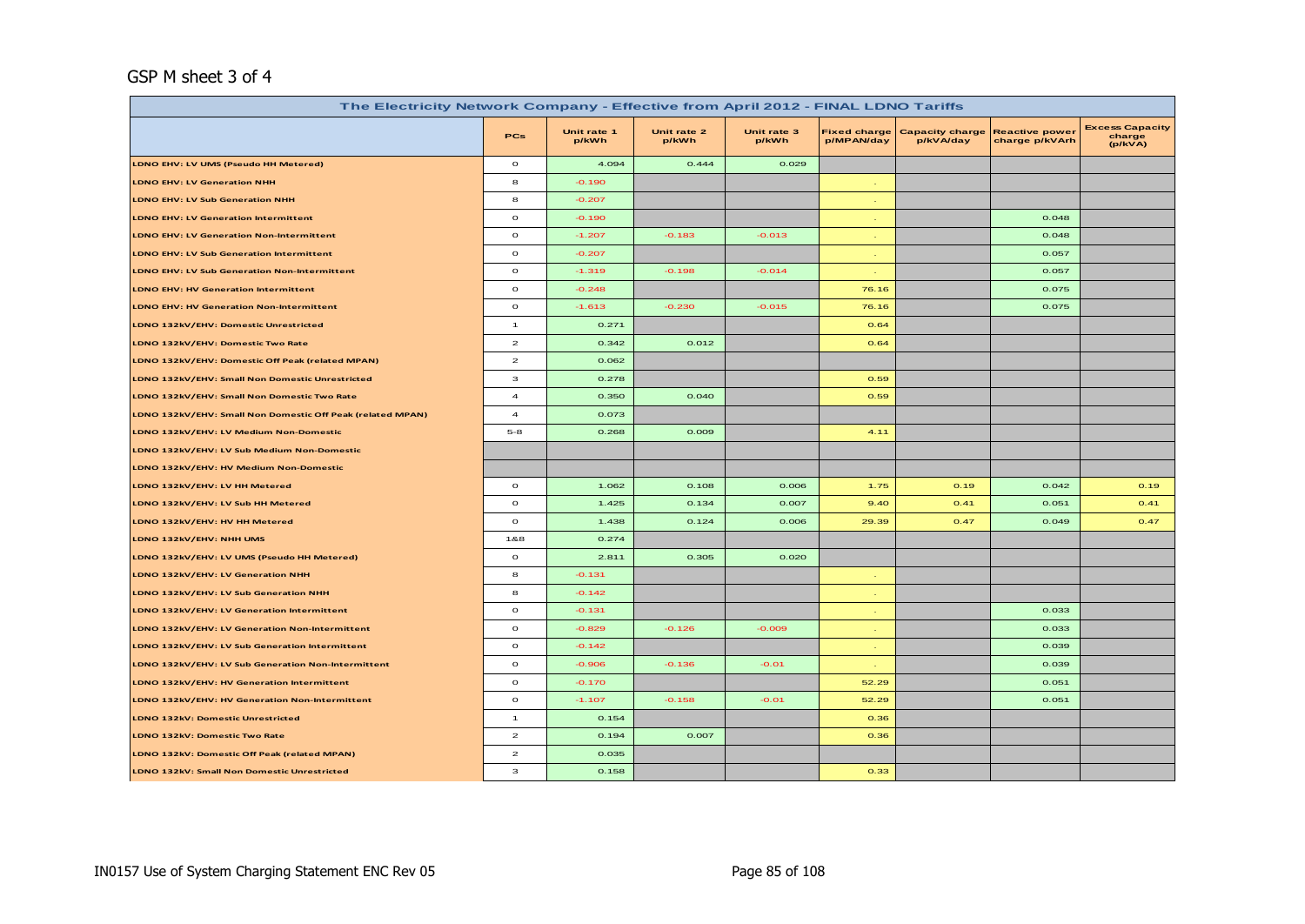#### GSP M sheet 4 of 4

| The Electricity Network Company - Effective from April 2012 - FINAL LDNO Tariffs |                         |                                   |                                     |                                         |                                             |      |       |      |  |  |
|----------------------------------------------------------------------------------|-------------------------|-----------------------------------|-------------------------------------|-----------------------------------------|---------------------------------------------|------|-------|------|--|--|
|                                                                                  | Unit rate 3<br>p/kWh    | <b>Fixed charge</b><br>p/MPAN/day | <b>Capacity charge</b><br>p/kVA/day | <b>Reactive power</b><br>charge p/kVArh | <b>Excess Capacity</b><br>charge<br>(p/kVA) |      |       |      |  |  |
| LDNO 132kV: Small Non Domestic Two Rate                                          | $\overline{a}$          | 0.198                             | 0.023                               |                                         | 0.33                                        |      |       |      |  |  |
| LDNO 132kV: Small Non Domestic Off Peak (related MPAN)                           | $\overline{a}$          | 0.041                             |                                     |                                         |                                             |      |       |      |  |  |
| LDNO 132kV: LV Medium Non-Domestic                                               | $5 - 8$                 | 0.152                             | 0.005                               |                                         | 2.33                                        |      |       |      |  |  |
| LDNO 132kV: LV Sub Medium Non-Domestic                                           |                         |                                   |                                     |                                         |                                             |      |       |      |  |  |
| LDNO 132kV: HV Medium Non-Domestic                                               |                         |                                   |                                     |                                         |                                             |      |       |      |  |  |
| LDNO 132kV: LV HH Metered                                                        | $\circ$                 | 0.602                             | 0.061                               | 0.004                                   | 0.99                                        | 0.11 | 0.024 | 0.11 |  |  |
| LDNO 132kV: LV Sub HH Metered                                                    | $\circ$                 | 0.808                             | 0.076                               | 0.004                                   | 5.33                                        | 0.23 | 0.029 | 0.23 |  |  |
| LDNO 132kV: HV HH Metered                                                        | $\mathbf{o}$            | 0.816                             | 0.070                               | 0.003                                   | 16.67                                       | 0.27 | 0.028 | 0.27 |  |  |
| LDNO 132kV: NHH UMS                                                              | 1&8                     | 0.155                             |                                     |                                         |                                             |      |       |      |  |  |
| LDNO 132kV: LV UMS (Pseudo HH Metered)                                           | $\circ$                 | 1.594                             | 0.173                               | 0.011                                   |                                             |      |       |      |  |  |
| LDNO 132kV: LV Generation NHH                                                    | 8                       | $-0.074$                          |                                     |                                         |                                             |      |       |      |  |  |
| LDNO 132kV: LV Sub Generation NHH                                                | 8                       | $-0.081$                          |                                     |                                         |                                             |      |       |      |  |  |
| LDNO 132kV: LV Generation Intermittent                                           | $\mathbf{o}$            | $-0.074$                          |                                     |                                         |                                             |      | 0.019 |      |  |  |
| LDNO 132kV: LV Generation Non-Intermittent                                       | $\mathbf{o}$            | $-0.470$                          | $-0.071$                            | $-0.005$                                |                                             |      | 0.019 |      |  |  |
| LDNO 132kV: LV Sub Generation Intermittent                                       | $\circ$                 | $-0.081$                          |                                     |                                         |                                             |      | 0.022 |      |  |  |
| LDNO 132kV: LV Sub Generation Non-Intermittent                                   | $\circ$                 | $-0.514$                          | $-0.077$                            | $-0.006$                                |                                             |      | 0.022 |      |  |  |
| LDNO 132kV: HV Generation Intermittent                                           | $\circ$                 | $-0.097$                          |                                     |                                         | 29.66                                       |      | 0.029 |      |  |  |
| LDNO 132kV: HV Generation Non-Intermittent                                       | $\circ$                 | $-0.628$                          | $-0.09$                             | $-0.006$                                | 29.66                                       |      | 0.029 |      |  |  |
| <b>LDNO 0000: Domestic Unrestricted</b>                                          | $\mathbf{1}$            | 0.076                             |                                     |                                         | 0.18                                        |      |       |      |  |  |
| LDNO 0000: Domestic Two Rate                                                     | $\mathbf{z}$            | 0.096                             | 0.003                               |                                         | 0.18                                        |      |       |      |  |  |
| LDNO 0000: Domestic Off Peak (related MPAN)                                      | $\mathbf{z}$            | 0.017                             |                                     |                                         |                                             |      |       |      |  |  |
| <b>LDNO 0000: Small Non Domestic Unrestricted</b>                                | з                       | 0.078                             |                                     |                                         | 0.16                                        |      |       |      |  |  |
| LDNO 0000: Small Non Domestic Two Rate                                           | $\overline{\mathbf{4}}$ | 0.098                             | 0.011                               |                                         | 0.16                                        |      |       |      |  |  |
| LDNO 0000: Small Non Domestic Off Peak (related MPAN)                            | $\overline{\mathbf{4}}$ | 0.020                             |                                     |                                         |                                             |      |       |      |  |  |
| LDNO 0000: LV Medium Non-Domestic                                                | $5 - 8$                 | 0.075                             | 0.002                               |                                         | 1.15                                        |      |       |      |  |  |
| LDNO 0000: LV Sub Medium Non-Domestic                                            |                         |                                   |                                     |                                         |                                             |      |       |      |  |  |
| LDNO 0000: HV Medium Non-Domestic                                                |                         |                                   |                                     |                                         |                                             |      |       |      |  |  |
| LDNO 0000: LV HH Metered                                                         | $\mathbf{o}$            | 0.297                             | 0.030                               | 0.002                                   | 0.49                                        | 0.05 | 0.012 | 0.05 |  |  |
| LDNO 0000: LV Sub HH Metered                                                     | $\circ$                 | 0.399                             | 0.037                               | 0.002                                   | 2.63                                        | 0.11 | 0.014 | 0.11 |  |  |
| LDNO 0000: HV HH Metered                                                         | $\mathbf{o}$            | 0.402                             | 0.035                               | 0.002                                   | 8.22                                        | 0.13 | 0.014 | 0.13 |  |  |
| LDNO 0000: NHH UMS                                                               | 1&8                     | 0.077                             |                                     |                                         |                                             |      |       |      |  |  |
| LDNO 0000: LV UMS (Pseudo HH Metered)                                            | $\circ$                 | 0.786                             | 0.085                               | 0.005                                   |                                             |      |       |      |  |  |
| LDNO 0000: LV Generation NHH                                                     | 8                       | $-0.037$                          |                                     |                                         |                                             |      |       |      |  |  |
| LDNO 0000: LV Sub Generation NHH                                                 | 8                       | $-0.040$                          |                                     |                                         |                                             |      |       |      |  |  |
| LDNO 0000: LV Generation Intermittent                                            | $\circ$                 | $-0.037$                          |                                     |                                         |                                             |      | 0.009 |      |  |  |
| LDNO 0000: LV Generation Non-Intermittent                                        | $\circ$                 | $-0.232$                          | $-0.035$                            | $-0.003$                                |                                             |      | 0.009 |      |  |  |
| LDNO 0000: LV Sub Generation Intermittent                                        | $\mathbf{o}$            | $-0.040$                          |                                     |                                         |                                             |      | 0.011 |      |  |  |
| LDNO 0000: LV Sub Generation Non-Intermittent                                    | $\circ$                 | $-0.253$                          | $-0.038$                            | $-0.003$                                |                                             |      | 0.011 |      |  |  |
| LDNO 0000: HV Generation Intermittent                                            | $\circ$                 | $-0.048$                          |                                     |                                         | 14.62                                       |      | 0.014 |      |  |  |
| LDNO 0000: HV Generation Non-Intermittent                                        | $\circ$                 | $-0.310$                          | $-0.044$                            | $-0.003$                                | 14.62                                       |      | 0.014 |      |  |  |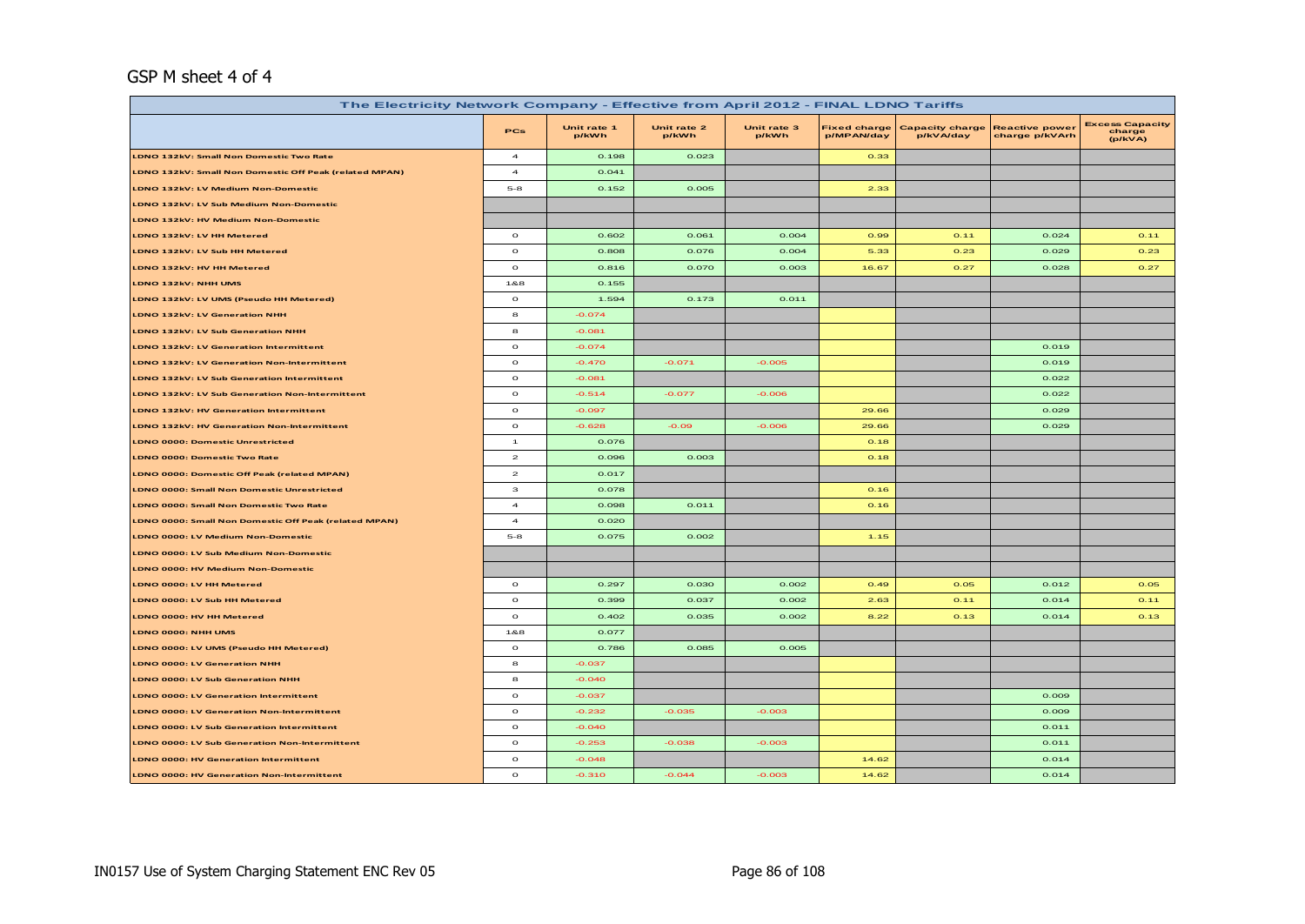#### GSP N sheet 1 of 4

| The Electricity Network Company - Effective from April 2012 - FINAL LDNO Tariffs |                         |                      |                      |                      |                                   |                                     |                                         |                                             |
|----------------------------------------------------------------------------------|-------------------------|----------------------|----------------------|----------------------|-----------------------------------|-------------------------------------|-----------------------------------------|---------------------------------------------|
|                                                                                  | PCs                     | Unit rate 1<br>p/kWh | Unit rate 2<br>p/kWh | Unit rate 3<br>p/kWh | <b>Fixed charge</b><br>p/MPAN/day | <b>Capacity charge</b><br>p/kVA/day | <b>Reactive power</b><br>charge p/kVArh | <b>Excess Capacity</b><br>charge<br>(p/kVA) |
| <b>LDNO LV: Domestic Unrestricted</b>                                            | $\mathbf{1}$            | 1.542                |                      |                      | 2.96                              |                                     |                                         |                                             |
| <b>LDNO LV: Domestic Two Rate</b>                                                | $\overline{\mathbf{z}}$ | 2.018                | 0.234                |                      | 2.96                              |                                     |                                         |                                             |
| <b>LDNO LV: Domestic Off Peak (related MPAN)</b>                                 | $\mathbf{2}$            | 0.156                |                      |                      |                                   |                                     |                                         |                                             |
| <b>LDNO LV: Small Non Domestic Unrestricted</b>                                  | 3                       | 1.386                |                      |                      | 3.75                              |                                     |                                         |                                             |
| <b>LDNO LV: Small Non Domestic Two Rate</b>                                      | $\overline{a}$          | 1.841                | 0.267                |                      | 3.75                              |                                     |                                         |                                             |
| <b>LDNO LV: Small Non Domestic Off Peak (related MPAN)</b>                       | $\overline{4}$          | 0.527                |                      |                      |                                   |                                     |                                         |                                             |
| <b>LDNO LV: LV Medium Non-Domestic</b>                                           | $5 - 8$                 | 1.018                | 0.148                |                      | 19.25                             |                                     |                                         |                                             |
| <b>LDNO LV: LV HH Metered</b>                                                    | $\circ$                 | 5.705                | 0.523                | 0.104                | 14.45                             | 1.49                                | 0.164                                   | 1.49                                        |
| <b>LDNO LV: NHH UMS</b>                                                          | 1&8                     | 1.327                |                      |                      |                                   |                                     |                                         |                                             |
| LDNO LV: LV UMS (Pseudo HH Metered)                                              | $\mathbf{o}$            | 9.762                | 1.252                | 0.491                |                                   |                                     |                                         |                                             |
| <b>LDNO LV: LV Generation NHH</b>                                                | 8                       | $-0.671$             |                      |                      |                                   |                                     |                                         |                                             |
| <b>LDNO LV: LV Generation Intermittent</b>                                       | $\circ$                 | $-0.671$             |                      |                      |                                   |                                     | 0.138                                   |                                             |
| <b>LDNO LV: LV Generation Non-Intermittent</b>                                   | $\mathbf{o}$            | $-4.381$             | $-0.535$             | $-0.140$             |                                   |                                     | 0.138                                   |                                             |
| <b>LDNO HV: Domestic Unrestricted</b>                                            | $\mathbf{1}$            | 0.795                |                      |                      | 1.53                              |                                     |                                         |                                             |
| <b>LDNO HV: Domestic Two Rate</b>                                                | $\mathbf{2}$            | 1.041                | 0.121                |                      | 1.53                              |                                     |                                         |                                             |
| <b>LDNO HV: Domestic Off Peak (related MPAN)</b>                                 | $\mathbf{z}$            | 0.080                |                      |                      |                                   |                                     |                                         |                                             |
| <b>LDNO HV: Small Non Domestic Unrestricted</b>                                  | з                       | 0.715                |                      |                      | 1.93                              |                                     |                                         |                                             |
| <b>LDNO HV: Small Non Domestic Two Rate</b>                                      | $\overline{a}$          | 0.949                | 0.138                |                      | 1.93                              |                                     |                                         |                                             |
| <b>LDNO HV: Small Non Domestic Off Peak (related MPAN)</b>                       | $\overline{4}$          | 0.272                | $\sim$               |                      |                                   |                                     |                                         |                                             |
| <b>LDNO HV: LV Medium Non-Domestic</b>                                           | $5 - 8$                 | 0.525                | 0.076                |                      | 9.93                              |                                     |                                         |                                             |
| LDNO HV: LV HH Metered                                                           | $\mathbf{o}$            | 2.943                | 0.270                | 0.053                | 7.45                              | 0.77                                | 0.085                                   | 0.77                                        |
| <b>LDNO HV: LV Sub HH Metered</b>                                                | $\circ$                 | 3.101                | 0.225                | 0.030                | 4.16                              | 2.26                                | 0.103                                   | 2.26                                        |
| <b>LDNO HV: HV HH Metered</b>                                                    | $\mathbf{o}$            | 3.438                | 0.250                | 0.033                | 71.48                             | 2.79                                | 0.086                                   | 2.79                                        |
| <b>LDNO HV: NHH UMS</b>                                                          | 1&8                     | 0.684                |                      |                      |                                   |                                     |                                         |                                             |
| LDNO HV: LV UMS (Pseudo HH Metered)                                              | $\circ$                 | 5.035                | 0.646                | 0.253                |                                   |                                     |                                         |                                             |
| <b>LDNO HV: LV Generation NHH</b>                                                | 8                       | $-0.671$             |                      |                      |                                   |                                     |                                         |                                             |
| <b>LDNO HV: LV Sub Generation NHH</b>                                            | 8                       | $-0.588$             |                      |                      |                                   |                                     |                                         |                                             |
| <b>LDNO HV: LV Generation Intermittent</b>                                       | $\circ$                 | $-0.671$             |                      |                      |                                   |                                     | 0.138                                   |                                             |
| <b>LDNO HV: LV Generation Non-Intermittent</b>                                   | $\mathbf{o}$            | $-4.381$             | $-0.535$             | $-0.140$             |                                   |                                     | 0.138                                   |                                             |
| <b>LDNO HV: LV Sub Generation Intermittent</b>                                   | $\mathbf{o}$            | $-0.588$             |                      |                      |                                   |                                     | 0.124                                   |                                             |
| <b>LDNO HV: LV Sub Generation Non-Intermittent</b>                               | $\mathbf{o}$            | $-3.953$             | $-0.455$             | $-0.114$             |                                   |                                     | 0.124                                   |                                             |
| <b>LDNO HV: HV Generation Intermittent</b>                                       | $\circ$                 | $-0.339$             |                      |                      |                                   |                                     | 0.101                                   |                                             |
| <b>LDNO HV: HV Generation Non-Intermittent</b>                                   | $\mathbf{o}$            | $-2.768$             | $-0.201$             | $-0.027$             |                                   |                                     | 0.101                                   |                                             |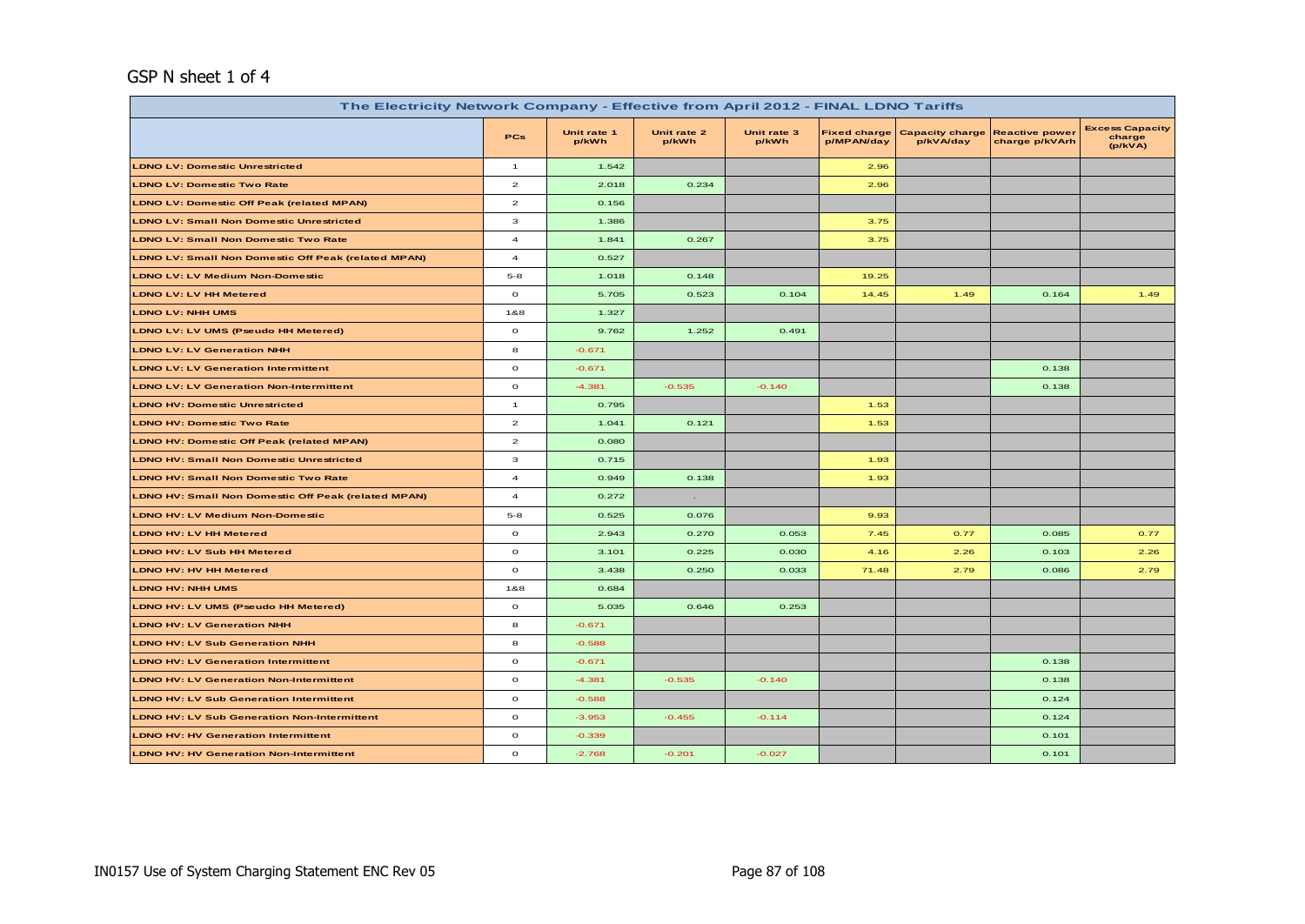#### GSP N sheet 2 of 4

| The Electricity Network Company - Effective from April 2012 - FINAL LDNO Tariffs |                                                                                                                                                                                                                                               |          |          |          |       |      |       |      |  |  |
|----------------------------------------------------------------------------------|-----------------------------------------------------------------------------------------------------------------------------------------------------------------------------------------------------------------------------------------------|----------|----------|----------|-------|------|-------|------|--|--|
|                                                                                  | <b>Excess Capacity</b><br>Unit rate 1<br>Unit rate 2<br>Unit rate 3<br><b>Fixed charge</b><br><b>Capacity charge</b><br><b>Reactive power</b><br><b>PCs</b><br>charge<br>p/kWh<br>p/kWh<br>p/kWh<br>p/MPAN/day<br>p/kVA/day<br>charge p/kVArh |          |          |          |       |      |       |      |  |  |
| <b>LDNO HVplus: Domestic Unrestricted</b>                                        | $\overline{1}$                                                                                                                                                                                                                                | 0.558    |          |          | 1.07  |      |       |      |  |  |
| <b>LDNO HVplus: Domestic Two Rate</b>                                            | $\mathbf{z}$                                                                                                                                                                                                                                  | 0.730    | 0.085    |          | 1.07  |      |       |      |  |  |
| <b>LDNO HVplus: Domestic Off Peak (related MPAN)</b>                             | $\mathbf{z}$                                                                                                                                                                                                                                  | 0.056    |          |          |       |      |       |      |  |  |
| <b>LDNO HVplus: Small Non Domestic Unrestricted</b>                              | з                                                                                                                                                                                                                                             | 0.501    |          |          | 1.36  |      |       |      |  |  |
| <b>LDNO HVplus: Small Non Domestic Two Rate</b>                                  | $\overline{a}$                                                                                                                                                                                                                                | 0.666    | 0.096    |          | 1.36  |      |       |      |  |  |
| <b>LDNO HVplus: Small Non Domestic Off Peak (related MPAN)</b>                   | $\overline{a}$                                                                                                                                                                                                                                | 0.191    |          |          |       |      |       |      |  |  |
| <b>LDNO HVplus: LV Medium Non-Domestic</b>                                       | $5 - 8$                                                                                                                                                                                                                                       | 0.368    | 0.053    |          | 6.96  |      |       |      |  |  |
| <b>LDNO HVplus: LV Sub Medium Non-Domestic</b>                                   |                                                                                                                                                                                                                                               |          |          |          |       |      |       |      |  |  |
| <b>LDNO HVplus: HV Medium Non-Domestic</b>                                       |                                                                                                                                                                                                                                               |          |          |          |       |      |       |      |  |  |
| <b>LDNO HVplus: LV HH Metered</b>                                                | $\mathbf{o}$                                                                                                                                                                                                                                  | 2.064    | 0.189    | 0.038    | 5.23  | 0.54 | 0.059 | 0.54 |  |  |
| LDNO HVplus: LV Sub HH Metered                                                   | $\mathbf{o}$                                                                                                                                                                                                                                  | 2.175    | 0.158    | 0.021    | 2.92  | 1.59 | 0.072 | 1.59 |  |  |
| LDNO HVplus: HV HH Metered                                                       | $\mathbf{o}$                                                                                                                                                                                                                                  | 2.411    | 0.175    | 0.023    | 50.13 | 1.96 | 0.060 | 1.96 |  |  |
| <b>LDNO HVplus: NHH UMS</b>                                                      | 1&8                                                                                                                                                                                                                                           | 0.480    |          |          |       |      |       |      |  |  |
| LDNO HVplus: LV UMS (Pseudo HH Metered)                                          | $\mathbf{o}$                                                                                                                                                                                                                                  | 3.531    | 0.453    | 0.178    |       |      |       |      |  |  |
| <b>LDNO HVplus: LV Generation NHH</b>                                            | 8                                                                                                                                                                                                                                             | $-0.255$ |          |          |       |      |       |      |  |  |
| <b>LDNO HVplus: LV Sub Generation NHH</b>                                        | 8                                                                                                                                                                                                                                             | $-0.254$ |          |          |       |      |       |      |  |  |
| <b>LDNO HVplus: LV Generation Intermittent</b>                                   | $\mathbf{o}$                                                                                                                                                                                                                                  | $-0.255$ |          |          |       |      | 0.052 |      |  |  |
| <b>LDNO HVplus: LV Generation Non-Intermittent</b>                               | $\mathbf{o}$                                                                                                                                                                                                                                  | $-1.667$ | $-0.204$ | $-0.053$ |       |      | 0.052 |      |  |  |
| <b>LDNO HVplus: LV Sub Generation Intermittent</b>                               | $\mathbf{o}$                                                                                                                                                                                                                                  | $-0.254$ |          |          |       |      | 0.054 |      |  |  |
| <b>LDNO HVplus: LV Sub Generation Non-Intermittent</b>                           | $\mathbf{o}$                                                                                                                                                                                                                                  | $-1.707$ | $-0.196$ | $-0.049$ |       |      | 0.054 |      |  |  |
| <b>LDNO HVplus: HV Generation Intermittent</b>                                   | $\mathbf{o}$                                                                                                                                                                                                                                  | $-0.339$ |          |          | 84.79 |      | 0.101 |      |  |  |
| <b>LDNO HVplus: HV Generation Non-Intermittent</b>                               | $\mathbf{o}$                                                                                                                                                                                                                                  | $-2.768$ | $-0.201$ | $-0.027$ | 84.79 |      | 0.101 |      |  |  |
| <b>LDNO EHV: Domestic Unrestricted</b>                                           | $\mathbf{1}$                                                                                                                                                                                                                                  | 0.257    |          |          | 0.49  |      |       |      |  |  |
| <b>LDNO EHV: Domestic Two Rate</b>                                               | $\mathbf{z}$                                                                                                                                                                                                                                  | 0.336    | 0.039    |          | 0.49  |      |       |      |  |  |
| LDNO EHV: Domestic Off Peak (related MPAN)                                       | $\mathbf{z}$                                                                                                                                                                                                                                  | 0.026    |          |          |       |      |       |      |  |  |
| <b>LDNO EHV: Small Non Domestic Unrestricted</b>                                 | з                                                                                                                                                                                                                                             | 0.231    |          |          | 0.62  |      |       |      |  |  |
| LDNO EHV: Small Non Domestic Two Rate                                            | $\overline{a}$                                                                                                                                                                                                                                | 0.307    | 0.044    |          | 0.62  |      |       |      |  |  |
| LDNO EHV: Small Non Domestic Off Peak (related MPAN)                             | $\overline{a}$                                                                                                                                                                                                                                | 0.088    |          |          |       |      |       |      |  |  |
| <b>LDNO EHV: LV Medium Non-Domestic</b>                                          | $5 - 8$                                                                                                                                                                                                                                       | 0.170    | 0.025    |          | 3.21  |      |       |      |  |  |
| LDNO EHV: LV Sub Medium Non-Domestic                                             |                                                                                                                                                                                                                                               |          |          |          |       |      |       |      |  |  |
| LDNO EHV: HV Medium Non-Domestic                                                 |                                                                                                                                                                                                                                               |          |          |          |       |      |       |      |  |  |
| LDNO EHV: LV HH Metered                                                          | $\circ$                                                                                                                                                                                                                                       | 0.951    | 0.087    | 0.017    | 2.41  | 0.25 | 0.027 | 0.25 |  |  |
| LDNO EHV: LV Sub HH Metered                                                      | $\mathbf{o}$                                                                                                                                                                                                                                  | 1.002    | 0.073    | 0.010    | 1.34  | 0.73 | 0.033 | 0.73 |  |  |
| LDNO EHV: HV HH Metered                                                          | $\mathbf{o}$                                                                                                                                                                                                                                  | 1.111    | 0.081    | 0.011    | 23.09 | 0.90 | 0.028 | 0.90 |  |  |
| LDNO EHV: NHH UMS                                                                | 1&8                                                                                                                                                                                                                                           | 0.221    |          |          |       |      |       |      |  |  |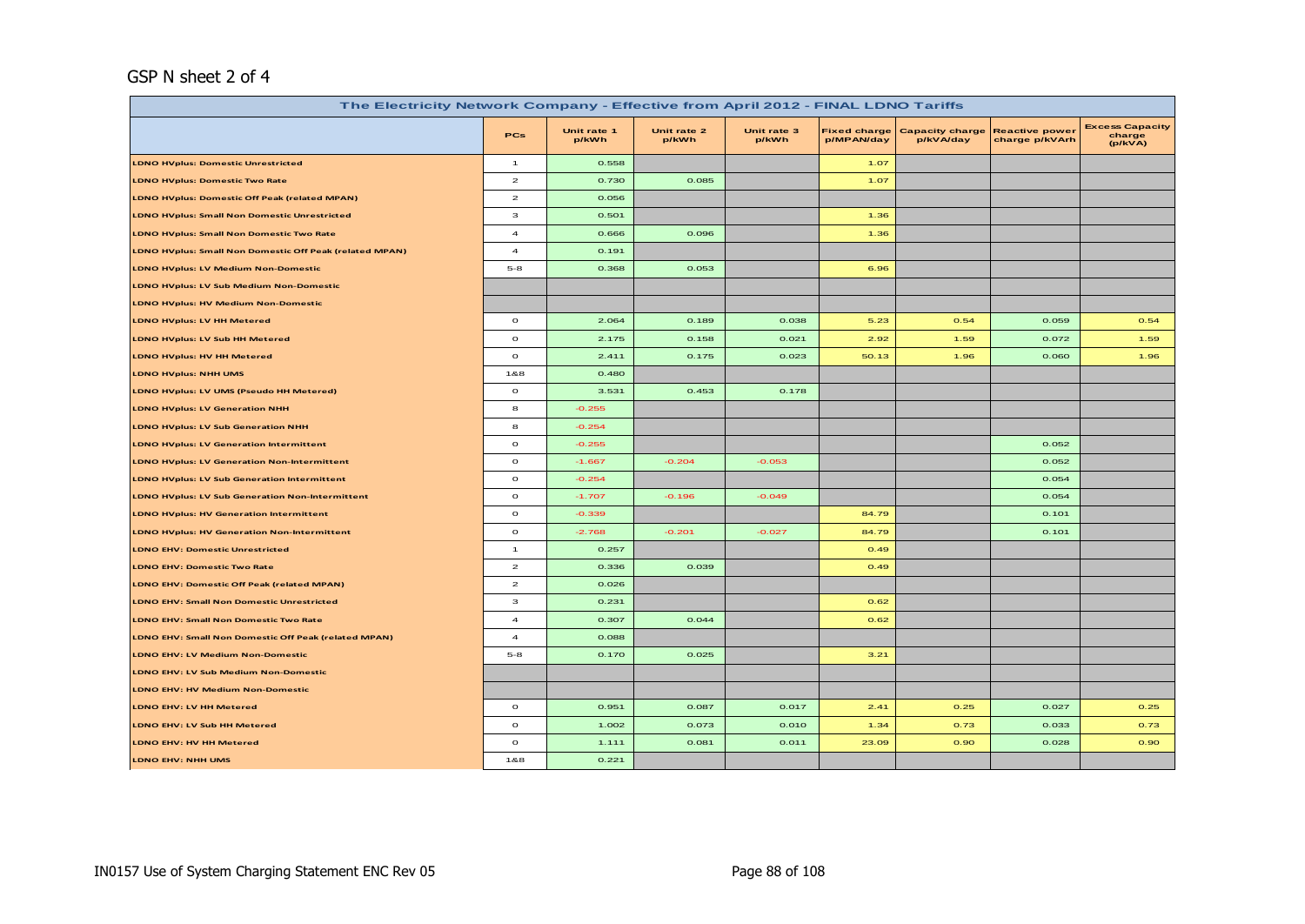#### GSP N sheet 3 of 4

| The Electricity Network Company - Effective from April 2012 - FINAL LDNO Tariffs |                           |                      |                      |                      |                                   |                                     |                                         |                                             |  |  |  |
|----------------------------------------------------------------------------------|---------------------------|----------------------|----------------------|----------------------|-----------------------------------|-------------------------------------|-----------------------------------------|---------------------------------------------|--|--|--|
|                                                                                  | <b>PCs</b>                | Unit rate 1<br>p/kWh | Unit rate 2<br>p/kWh | Unit rate 3<br>p/kWh | <b>Fixed charge</b><br>p/MPAN/day | <b>Capacity charge</b><br>p/kVA/day | <b>Reactive power</b><br>charge p/kVArh | <b>Excess Capacity</b><br>charge<br>(p/kVA) |  |  |  |
| LDNO EHV: LV UMS (Pseudo HH Metered)                                             | $\mathbf{o}$              | 1.627                | 0.209                | 0.082                |                                   |                                     |                                         |                                             |  |  |  |
| <b>LDNO EHV: LV Generation NHH</b>                                               | 8                         | $-0.118$             |                      |                      |                                   |                                     |                                         |                                             |  |  |  |
| LDNO EHV: LV Sub Generation NHH                                                  | 8                         | $-0.117$             |                      |                      |                                   |                                     |                                         |                                             |  |  |  |
| <b>LDNO EHV: LV Generation Intermittent</b>                                      | $\circ$                   | $-0.118$             |                      |                      |                                   |                                     | 0.024                                   |                                             |  |  |  |
| <b>LDNO EHV: LV Generation Non-Intermittent</b>                                  | $\circ$                   | $-0.768$             | $-0.094$             | $-0.025$             |                                   |                                     | 0.024                                   |                                             |  |  |  |
| <b>LDNO EHV: LV Sub Generation Intermittent</b>                                  | $\circ$                   | $-0.117$             |                      |                      |                                   |                                     | 0.025                                   |                                             |  |  |  |
| <b>LDNO EHV: LV Sub Generation Non-Intermittent</b>                              | $\circ$                   | $-0.786$             | $-0.090$             | $-0.023$             |                                   |                                     | 0.025                                   |                                             |  |  |  |
| <b>LDNO EHV: HV Generation Intermittent</b>                                      | $\circ$                   | $-0.156$             |                      |                      | 39.06                             |                                     | 0.047                                   |                                             |  |  |  |
| <b>LDNO EHV: HV Generation Non-Intermittent</b>                                  | $\circ$                   | $-1.275$             | $-0.093$             | $-0.012$             | 39.06                             |                                     | 0.047                                   |                                             |  |  |  |
| <b>LDNO 0000: Domestic Unrestricted</b>                                          | $\mathbf{1}$              |                      |                      |                      |                                   |                                     |                                         |                                             |  |  |  |
| LDNO 0000: Domestic Two Rate                                                     | $\overline{2}$            |                      |                      |                      |                                   |                                     |                                         |                                             |  |  |  |
| LDNO 0000: Domestic Off Peak (related MPAN)                                      | $\overline{2}$            |                      |                      |                      |                                   |                                     |                                         |                                             |  |  |  |
| LDNO 0000: Small Non Domestic Unrestricted                                       | $\ensuremath{\mathsf{3}}$ |                      |                      |                      |                                   |                                     |                                         |                                             |  |  |  |
| LDNO 0000: Small Non Domestic Two Rate                                           | $\overline{a}$            |                      |                      |                      |                                   |                                     |                                         |                                             |  |  |  |
| LDNO 0000: Small Non Domestic Off Peak (related MPAN)                            | $\overline{\mathbf{4}}$   |                      |                      |                      |                                   |                                     |                                         |                                             |  |  |  |
| LDNO 0000: LV Medium Non-Domestic                                                | $5-8$                     |                      |                      |                      |                                   |                                     |                                         |                                             |  |  |  |
| LDNO 0000: LV Sub Medium Non-Domestic                                            |                           |                      |                      |                      |                                   |                                     |                                         |                                             |  |  |  |
| LDNO 0000: HV Medium Non-Domestic                                                |                           |                      |                      |                      |                                   |                                     |                                         |                                             |  |  |  |
| LDNO 0000: LV HH Metered                                                         | $\circ$                   |                      |                      |                      |                                   |                                     |                                         |                                             |  |  |  |
| LDNO 0000: LV Sub HH Metered                                                     | $\mathbf{o}$              |                      |                      |                      |                                   |                                     |                                         | $\sim$                                      |  |  |  |
| LDNO 0000: HV HH Metered                                                         | $\mathbf{o}$              |                      |                      |                      |                                   |                                     |                                         |                                             |  |  |  |
| LDNO 0000: NHH UMS                                                               | 1&8                       |                      |                      |                      |                                   |                                     |                                         |                                             |  |  |  |
| LDNO 0000: LV UMS (Pseudo HH Metered)                                            | $\mathbf{o}$              |                      |                      |                      |                                   |                                     |                                         |                                             |  |  |  |
| LDNO 0000: LV Generation NHH                                                     | 8                         |                      |                      |                      |                                   |                                     |                                         |                                             |  |  |  |
| LDNO 0000: LV Sub Generation NHH                                                 | 8                         |                      |                      |                      |                                   |                                     |                                         |                                             |  |  |  |
| <b>LDNO 0000: LV Generation Intermittent</b>                                     | $\circ$                   |                      |                      |                      |                                   |                                     |                                         |                                             |  |  |  |
| LDNO 0000: LV Generation Non-Intermittent                                        | $\mathbf{o}$              |                      |                      |                      |                                   |                                     |                                         |                                             |  |  |  |
| LDNO 0000: LV Sub Generation Intermittent                                        | $\circ$                   |                      |                      |                      |                                   |                                     |                                         |                                             |  |  |  |
| <b>LDNO 0000: LV Sub Generation Non-Intermittent</b>                             | $\circ$                   |                      |                      |                      |                                   |                                     |                                         |                                             |  |  |  |
| LDNO 0000: HV Generation Intermittent                                            | $\mathbf{o}$              |                      |                      |                      |                                   |                                     |                                         |                                             |  |  |  |
| LDNO 0000: HV Generation Non-Intermittent                                        | $\mathbf{o}$              |                      |                      |                      |                                   |                                     |                                         |                                             |  |  |  |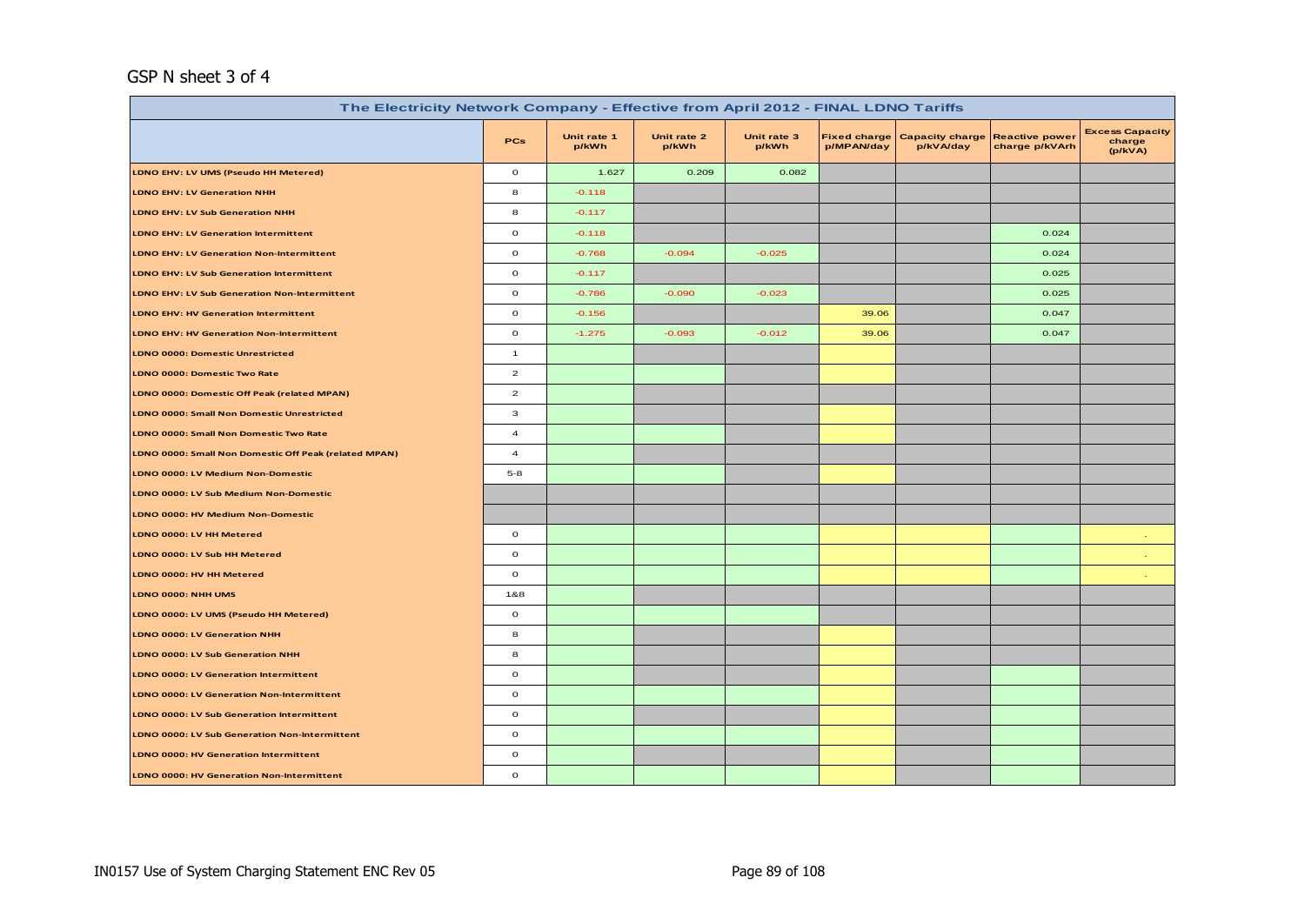#### GSP P sheet 1 of 4

| The Electricity Network Company - Effective from April 2012 - LDNO Tariffs |                         |                      |                      |                      |                                   |                                     |                                         |                                             |
|----------------------------------------------------------------------------|-------------------------|----------------------|----------------------|----------------------|-----------------------------------|-------------------------------------|-----------------------------------------|---------------------------------------------|
|                                                                            | <b>PCs</b>              | Unit rate 1<br>p/kWh | Unit rate 2<br>p/kWh | Unit rate 3<br>p/kWh | <b>Fixed charge</b><br>p/MPAN/day | <b>Capacity charge</b><br>p/kVA/day | <b>Reactive power</b><br>charge p/kVArh | <b>Excess Capacity</b><br>charge<br>(p/kVA) |
| <b>LDNO LV: Domestic Unrestricted</b>                                      | $\mathbf{1}$            | 2.638                |                      |                      | 4.63                              |                                     |                                         |                                             |
| <b>LDNO LV: Domestic Two Rate</b>                                          | $\overline{\mathbf{c}}$ | 3.053                | 1.585                |                      | 4.63                              |                                     |                                         |                                             |
| <b>LDNO LV: Domestic Off Peak (related MPAN)</b>                           | $\overline{\mathbf{z}}$ | 1.180                |                      |                      |                                   |                                     |                                         |                                             |
| <b>LDNO LV: Small Non Domestic Unrestricted</b>                            | 3                       | 2.202                |                      |                      | 7.20                              |                                     |                                         |                                             |
| <b>LDNO LV: Small Non Domestic Two Rate</b>                                | $\overline{\mathbf{4}}$ | 3.075                | 0.766                |                      | 7.20                              |                                     |                                         |                                             |
| <b>LDNO LV: Small Non Domestic Off Peak (related MPAN)</b>                 | $\overline{a}$          | 1.060                |                      |                      |                                   |                                     |                                         |                                             |
| <b>LDNO LV: LV Medium Non-Domestic</b>                                     | $5 - 8$                 | 2.525                | 0.828                |                      | 44.90                             |                                     |                                         |                                             |
| <b>LDNO LV: LV HH Metered</b>                                              | $\mathbf{o}$            | 4.733                | 1.382                | 0.396                | 14.33                             | 2.58                                | 0.305                                   | 2.58                                        |
| <b>LDNO LV: NHH UMS</b>                                                    | 1&8                     | 3.212                |                      |                      |                                   |                                     |                                         |                                             |
| LDNO LV: LV UMS (Pseudo HH Metered)                                        | $\mathbf{o}$            | 12.727               | 4.059                | 1.497                |                                   |                                     |                                         |                                             |
| <b>LDNO LV: LV Generation NHH</b>                                          | 8                       | $-0.916$             |                      |                      |                                   |                                     |                                         |                                             |
| <b>LDNO LV: LV Generation Intermittent</b>                                 | $\mathbf{o}$            | $-0.916$             |                      |                      |                                   |                                     | 0.195                                   |                                             |
| <b>LDNO LV: LV Generation Non-Intermittent</b>                             | $\mathbf{o}$            | $-3.065$             | $-0.845$             | $-0.171$             |                                   |                                     | 0.195                                   |                                             |
| <b>LDNO HV: Domestic Unrestricted</b>                                      | $\mathbf{1}$            | 1.499                |                      |                      | 2.63                              |                                     |                                         |                                             |
| <b>LDNO HV: Domestic Two Rate</b>                                          | $\mathbf{2}$            | 1.735                | 0.901                |                      | 2.63                              |                                     |                                         |                                             |
| <b>LDNO HV: Domestic Off Peak (related MPAN)</b>                           | $\overline{\mathbf{z}}$ | 0.671                |                      |                      |                                   |                                     |                                         |                                             |
| <b>LDNO HV: Small Non Domestic Unrestricted</b>                            | 3                       | 1.251                |                      |                      | 4.09                              |                                     |                                         |                                             |
| <b>LDNO HV: Small Non Domestic Two Rate</b>                                | $\overline{4}$          | 1.747                | 0.435                |                      | 4.09                              |                                     |                                         |                                             |
| <b>LDNO HV: Small Non Domestic Off Peak (related MPAN)</b>                 | $\overline{\mathbf{4}}$ | 0.602                |                      |                      |                                   |                                     |                                         |                                             |
| <b>LDNO HV: LV Medium Non-Domestic</b>                                     | $5 - 8$                 | 1.434                | 0.471                |                      | 25.51                             |                                     |                                         |                                             |
| <b>LDNO HV: LV HH Metered</b>                                              | $\mathbf{o}$            | 2.689                | 0.785                | 0.225                | 8.14                              | 1.47                                | 0.173                                   | 1.47                                        |
| <b>LDNO HV: LV Sub HH Metered</b>                                          | $\mathbf{o}$            | 3.001                | 0.890                | 0.277                | 4.37                              | 3.62                                | 0.187                                   | 3.62                                        |
| <b>LDNO HV: HV HH Metered</b>                                              | $\mathbf{o}$            | 2.309                | 0.697                | 0.233                | 116.01                            | 5.76                                | 0.146                                   | 5.76                                        |
| <b>LDNO HV: NHH UMS</b>                                                    | 1&8                     | 1.825                |                      |                      |                                   |                                     |                                         |                                             |
| LDNO HV: LV UMS (Pseudo HH Metered)                                        | $\circ$                 | 7.231                | 2.306                | 0.850                |                                   |                                     |                                         |                                             |
| <b>LDNO HV: LV Generation NHH</b>                                          | 8                       | $-0.916$             |                      |                      |                                   |                                     |                                         |                                             |
| <b>LDNO HV: LV Sub Generation NHH</b>                                      | 8                       | $-0.816$             |                      |                      |                                   |                                     |                                         |                                             |
| <b>LDNO HV: LV Generation Intermittent</b>                                 | $\mathbf{o}$            | $-0.916$             |                      |                      |                                   |                                     | 0.195                                   |                                             |
| <b>LDNO HV: LV Generation Non-Intermittent</b>                             | $\mathbf{o}$            | $-3.065$             | $-0.845$             | $-0.171$             |                                   |                                     | 0.195                                   |                                             |
| <b>LDNO HV: LV Sub Generation Intermittent</b>                             | $\circ$                 | $-0.816$             |                      |                      |                                   |                                     | 0.170                                   |                                             |
| <b>LDNO HV: LV Sub Generation Non-Intermittent</b>                         | $\mathbf{o}$            | $-2.728$             | $-0.753$             | $-0.154$             |                                   |                                     | 0.170                                   |                                             |
| <b>LDNO HV: HV Generation Intermittent</b>                                 | $\mathbf{o}$            | $-0.422$             |                      |                      |                                   |                                     | 0.154                                   |                                             |
| <b>LDNO HV: HV Generation Non-Intermittent</b>                             | $\mathbf{o}$            | $-1.393$             | $-0.389$             | $-0.086$             |                                   |                                     | 0.154                                   |                                             |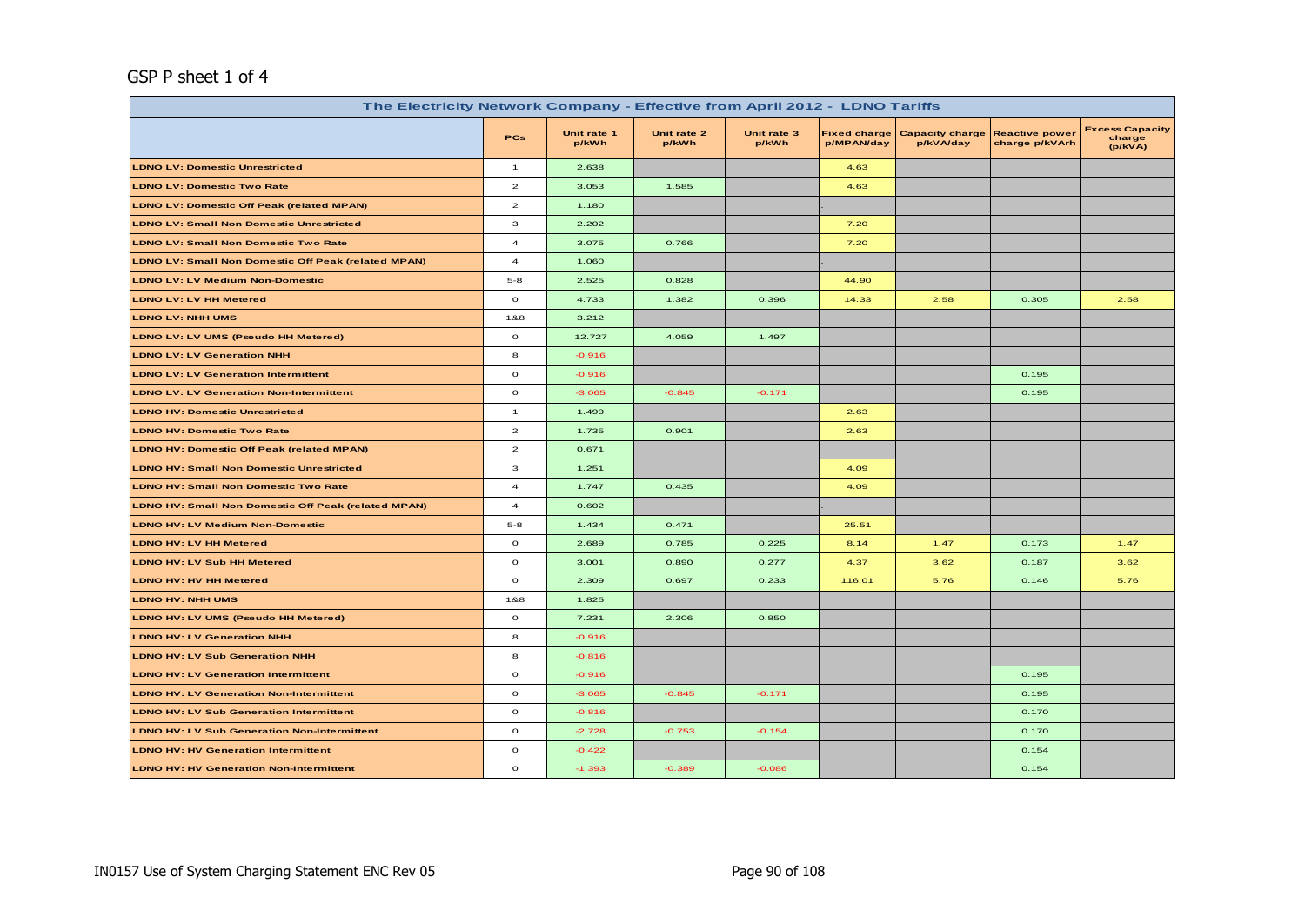#### GSP P sheet 2 of 4

| The Electricity Network Company - Effective from April 2012 - LDNO Tariffs |                          |                      |                      |                      |                                   |                                     |                                         |                                             |
|----------------------------------------------------------------------------|--------------------------|----------------------|----------------------|----------------------|-----------------------------------|-------------------------------------|-----------------------------------------|---------------------------------------------|
|                                                                            | <b>PCs</b>               | Unit rate 1<br>p/kWh | Unit rate 2<br>p/kWh | Unit rate 3<br>p/kWh | <b>Fixed charge</b><br>p/MPAN/day | <b>Capacity charge</b><br>p/kVA/day | <b>Reactive power</b><br>charge p/kVArh | <b>Excess Capacity</b><br>charge<br>(p/kVA) |
| <b>LDNO HVplus: Domestic Unrestricted</b>                                  | $\overline{1}$           | 1.115                |                      |                      | 1.96                              |                                     |                                         |                                             |
| <b>LDNO HVplus: Domestic Two Rate</b>                                      | $\mathbf{2}$             | 1.291                | 0.670                |                      | 1.96                              |                                     |                                         |                                             |
| LDNO HVplus: Domestic Off Peak (related MPAN)                              | $\mathbf{z}$             | 0.499                |                      |                      |                                   |                                     |                                         |                                             |
| <b>LDNO HVplus: Small Non Domestic Unrestricted</b>                        | з                        | 0.931                |                      |                      | 3.05                              |                                     |                                         |                                             |
| <b>LDNO HVplus: Small Non Domestic Two Rate</b>                            | $\overline{\mathcal{A}}$ | 1.300                | 0.324                |                      | 3.05                              |                                     |                                         |                                             |
| <b>LDNO HVplus: Small Non Domestic Off Peak (related MPAN)</b>             | $\overline{\mathcal{A}}$ | 0.448                |                      |                      |                                   |                                     |                                         |                                             |
| LDNO HVplus: LV Medium Non-Domestic                                        | $5 - 8$                  | 1.067                | 0.350                |                      | 18.99                             |                                     |                                         |                                             |
| <b>LDNO HVplus: LV Sub Medium Non-Domestic</b>                             |                          |                      |                      |                      |                                   |                                     |                                         |                                             |
| <b>LDNO HVplus: HV Medium Non-Domestic</b>                                 |                          |                      |                      |                      |                                   |                                     |                                         |                                             |
| <b>LDNO HVplus: LV HH Metered</b>                                          | $\circ$                  | 2.001                | 0.584                | 0.168                | 6.06                              | 1.09                                | 0.129                                   | 1.09                                        |
| <b>LDNO HVplus: LV Sub HH Metered</b>                                      | $\circ$                  | 2.232                | 0.662                | 0.206                | 3.25                              | 2.69                                | 0.139                                   | 2.69                                        |
| <b>LDNO HVplus: HV HH Metered</b>                                          | $\mathbf{o}$             | 1.718                | 0.518                | 0.173                | 86.28                             | 4.29                                | 0.108                                   | 4.29                                        |
| <b>LDNO HVplus: NHH UMS</b>                                                | 1&8                      | 1.358                |                      |                      |                                   |                                     |                                         |                                             |
| LDNO HVplus: LV UMS (Pseudo HH Metered)                                    | $\mathbf{o}$             | 5.381                | 1.716                | 0.633                |                                   |                                     |                                         |                                             |
| <b>LDNO HVplus: LV Generation NHH</b>                                      | 8                        | $-0.390$             |                      |                      |                                   |                                     |                                         |                                             |
| <b>LDNO HVplus: LV Sub Generation NHH</b>                                  | 8                        | $-0.379$             |                      |                      |                                   |                                     |                                         |                                             |
| <b>LDNO HVplus: LV Generation Intermittent</b>                             | $\circ$                  | $-0.390$             |                      |                      |                                   |                                     | 0.083                                   |                                             |
| <b>LDNO HVplus: LV Generation Non-Intermittent</b>                         | $\circ$                  | $-1.306$             | $-0.360$             | $-0.073$             |                                   |                                     | 0.083                                   |                                             |
| <b>LDNO HVplus: LV Sub Generation Intermittent</b>                         | $\mathbf{o}$             | $-0.379$             |                      |                      |                                   |                                     | 0.079                                   |                                             |
| <b>LDNO HVplus: LV Sub Generation Non-Intermittent</b>                     | $\circ$                  | $-1.268$             | $-0.350$             | $-0.072$             |                                   |                                     | 0.079                                   |                                             |
| <b>LDNO HVplus: HV Generation Intermittent</b>                             | $\circ$                  | $-0.422$             |                      |                      | 229.88                            |                                     | 0.154                                   |                                             |
| <b>LDNO HVplus: HV Generation Non-Intermittent</b>                         | $\mathbf{o}$             | $-1.393$             | $-0.389$             | $-0.086$             | 229.88                            |                                     | 0.154                                   |                                             |
| <b>LDNO EHV: Domestic Unrestricted</b>                                     | $\mathbf{1}$             | 0.630                |                      |                      | 1.11                              |                                     |                                         |                                             |
| <b>LDNO EHV: Domestic Two Rate</b>                                         | $\mathbf{z}$             | 0.729                | 0.379                |                      | 1.11                              |                                     |                                         |                                             |
| LDNO EHV: Domestic Off Peak (related MPAN)                                 | $\mathbf{z}$             | 0.282                |                      |                      |                                   |                                     |                                         |                                             |
| LDNO EHV: Small Non Domestic Unrestricted                                  | з                        | 0.526                |                      |                      | 1.72                              |                                     |                                         |                                             |
| LDNO EHV: Small Non Domestic Two Rate                                      | $\overline{a}$           | 0.735                | 0.183                |                      | 1.72                              |                                     |                                         |                                             |
| LDNO EHV: Small Non Domestic Off Peak (related MPAN)                       | $\overline{a}$           | 0.253                |                      |                      |                                   |                                     |                                         |                                             |
| <b>LDNO EHV: LV Medium Non-Domestic</b>                                    | $5 - 8$                  | 0.603                | 0.198                |                      | 10.73                             |                                     |                                         |                                             |
| LDNO EHV: LV Sub Medium Non-Domestic                                       |                          |                      |                      |                      |                                   |                                     |                                         |                                             |
| LDNO EHV: HV Medium Non-Domestic                                           |                          |                      |                      |                      |                                   |                                     |                                         |                                             |
| LDNO EHV: LV HH Metered                                                    | $\circ$                  | 1.131                | 0.330                | 0.095                | 3.42                              | 0.62                                | 0.073                                   | 0.62                                        |
| LDNO EHV: LV Sub HH Metered                                                | $\mathbf{o}$             | 1.261                | 0.374                | 0.116                | 1.83                              | 1.52                                | 0.079                                   | 1.52                                        |
| LDNO EHV: HV HH Metered                                                    | $\mathbf{o}$             | 0.970                | 0.293                | 0.098                | 48.75                             | 2.42                                | 0.061                                   | 2.42                                        |
| LDNO EHV: NHH UMS                                                          | 1&8                      | 0.767                |                      |                      |                                   |                                     |                                         |                                             |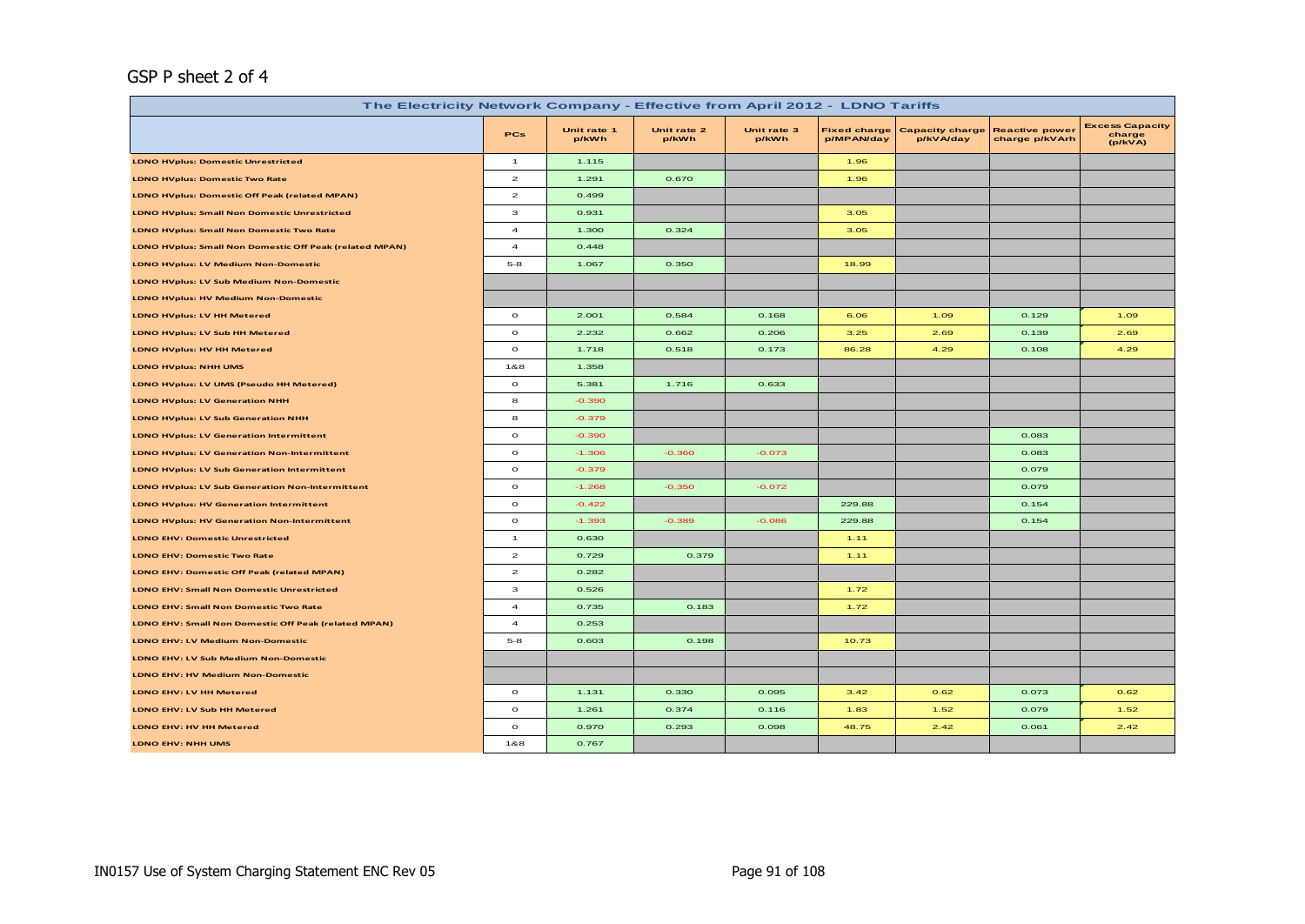#### GSP P sheet 3 of 4

| The Electricity Network Company - Effective from April 2012 - LDNO Tariffs |                                                                                                                                                                                                                                                                                                                                                                                                                         |                      |                      |                      |                                   |                                     |                                         |                                             |  |  |  |
|----------------------------------------------------------------------------|-------------------------------------------------------------------------------------------------------------------------------------------------------------------------------------------------------------------------------------------------------------------------------------------------------------------------------------------------------------------------------------------------------------------------|----------------------|----------------------|----------------------|-----------------------------------|-------------------------------------|-----------------------------------------|---------------------------------------------|--|--|--|
|                                                                            | <b>PCs</b>                                                                                                                                                                                                                                                                                                                                                                                                              | Unit rate 1<br>p/kWh | Unit rate 2<br>p/kWh | Unit rate 3<br>p/kWh | <b>Fixed charge</b><br>p/MPAN/day | <b>Capacity charge</b><br>p/kVA/day | <b>Reactive power</b><br>charge p/kVArh | <b>Excess Capacity</b><br>charge<br>(p/kVA) |  |  |  |
| LDNO EHV: LV UMS (Pseudo HH Metered)                                       | $\circ$                                                                                                                                                                                                                                                                                                                                                                                                                 | 3.040                | 0.970                | 0.358                |                                   |                                     |                                         |                                             |  |  |  |
| <b>LDNO EHV: LV Generation NHH</b>                                         | 8                                                                                                                                                                                                                                                                                                                                                                                                                       | $-0.221$             |                      |                      |                                   |                                     |                                         |                                             |  |  |  |
| <b>LDNO EHV: LV Sub Generation NHH</b>                                     | 8                                                                                                                                                                                                                                                                                                                                                                                                                       | $-0.214$             |                      |                      |                                   |                                     |                                         |                                             |  |  |  |
| LDNO EHV: LV Generation Intermittent                                       | $\mathbf{o}$                                                                                                                                                                                                                                                                                                                                                                                                            | $-0.221$             |                      |                      |                                   |                                     | 0.047                                   |                                             |  |  |  |
| <b>LDNO EHV: LV Generation Non-Intermittent</b>                            | $\circ$                                                                                                                                                                                                                                                                                                                                                                                                                 | $-0.738$             | $-0.203$             | $-0.041$             |                                   |                                     | 0.047                                   |                                             |  |  |  |
| <b>LDNO EHV: LV Sub Generation Intermittent</b>                            | $\mathbf{o}$                                                                                                                                                                                                                                                                                                                                                                                                            | $-0.214$             |                      |                      |                                   |                                     | 0.045                                   |                                             |  |  |  |
| <b>LDNO EHV: LV Sub Generation Non-Intermittent</b>                        | $\mathbf{o}$                                                                                                                                                                                                                                                                                                                                                                                                            | $-0.716$             | $-0.198$             | $-0.040$             |                                   |                                     | 0.045                                   |                                             |  |  |  |
| <b>LDNO EHV: HV Generation Intermittent</b>                                | $\mathbf{o}$                                                                                                                                                                                                                                                                                                                                                                                                            | $-0.238$             |                      |                      | 129.87                            |                                     | 0.087                                   |                                             |  |  |  |
| <b>LDNO EHV: HV Generation Non-Intermittent</b>                            | $\mathbf{o}$                                                                                                                                                                                                                                                                                                                                                                                                            | $-0.787$             | $-0.220$             | $-0.049$             | 129.87                            |                                     | 0.087                                   |                                             |  |  |  |
| LDNO 132kV/EHV: Domestic Unrestricted                                      | $\mathbf{1}$                                                                                                                                                                                                                                                                                                                                                                                                            | 0.221                |                      |                      | 0.39                              |                                     |                                         |                                             |  |  |  |
| LDNO 132kV/EHV: Domestic Two Rate                                          | $\overline{2}$                                                                                                                                                                                                                                                                                                                                                                                                          | 0.255                | 0.133                |                      | 0.39                              |                                     |                                         |                                             |  |  |  |
| LDNO 132kV/EHV: Domestic Off Peak (related MPAN)                           | $\mathbf{2}% =\mathbf{2}+\mathbf{2}+\mathbf{3}+\mathbf{5}+\mathbf{5}+\mathbf{5}+\mathbf{6}+\mathbf{6}+\mathbf{5}+\mathbf{5}+\mathbf{6}+\mathbf{6}+\mathbf{5}+\mathbf{6}+\mathbf{5}+\mathbf{5}+\mathbf{6}+\mathbf{5}+\mathbf{6}+\mathbf{6}+\mathbf{5}+\mathbf{6}+\mathbf{6}+\mathbf{6}+\mathbf{6}+\mathbf{6}+\mathbf{6}+\mathbf{6}+\mathbf{6}+\mathbf{6}+\mathbf{6}+\mathbf{6}+\mathbf{6}+\mathbf{6}+\mathbf{6}+\mathbf$ | 0.099                |                      |                      |                                   |                                     |                                         |                                             |  |  |  |
| LDNO 132kV/EHV: Small Non Domestic Unrestricted                            | з                                                                                                                                                                                                                                                                                                                                                                                                                       | 0.184                |                      |                      | 0.60                              |                                     |                                         |                                             |  |  |  |
| LDNO 132kV/EHV: Small Non Domestic Two Rate                                | $\overline{\mathbf{4}}$                                                                                                                                                                                                                                                                                                                                                                                                 | 0.257                | 0.064                |                      | 0.60                              |                                     |                                         |                                             |  |  |  |
| LDNO 132kV/EHV: Small Non Domestic Off Peak (related MPAN)                 | $\overline{a}$                                                                                                                                                                                                                                                                                                                                                                                                          | 0.089                |                      |                      |                                   |                                     |                                         |                                             |  |  |  |
| LDNO 132kV/EHV: LV Medium Non-Domestic                                     | $5 - 8$                                                                                                                                                                                                                                                                                                                                                                                                                 | 0.211                | 0.069                |                      | 3.76                              |                                     |                                         |                                             |  |  |  |
| LDNO 132kV/EHV: LV Sub Medium Non-Domestic                                 |                                                                                                                                                                                                                                                                                                                                                                                                                         |                      |                      |                      |                                   |                                     |                                         |                                             |  |  |  |
| LDNO 132kV/EHV: HV Medium Non-Domestic                                     |                                                                                                                                                                                                                                                                                                                                                                                                                         |                      |                      |                      |                                   |                                     |                                         |                                             |  |  |  |
| LDNO 132kV/EHV: LV HH Metered                                              | $\circ$                                                                                                                                                                                                                                                                                                                                                                                                                 | 0.396                | 0.116                | 0.033                | 1.20                              | 0.22                                | 0.026                                   | 0.22                                        |  |  |  |
| LDNO 132kV/EHV: LV Sub HH Metered                                          | $\mathbf{o}$                                                                                                                                                                                                                                                                                                                                                                                                            | 0.442                | 0.131                | 0.041                | 0.64                              | 0.53                                | 0.027                                   | 0.53                                        |  |  |  |
| LDNO 132kV/EHV: HV HH Metered                                              | $\circ$                                                                                                                                                                                                                                                                                                                                                                                                                 | 0.340                | 0.103                | 0.034                | 17.07                             | 0.85                                | 0.021                                   | 0.85                                        |  |  |  |
| LDNO 132kV/EHV: NHH UMS                                                    | 1&8                                                                                                                                                                                                                                                                                                                                                                                                                     | 0.269                |                      |                      |                                   |                                     |                                         |                                             |  |  |  |
| LDNO 132kV/EHV: LV UMS (Pseudo HH Metered)                                 | $\circ$                                                                                                                                                                                                                                                                                                                                                                                                                 | 1.065                | 0.340                | 0.125                |                                   |                                     |                                         |                                             |  |  |  |
| LDNO 132kV/EHV: LV Generation NHH                                          | 8                                                                                                                                                                                                                                                                                                                                                                                                                       | $-0.077$             |                      |                      |                                   |                                     |                                         |                                             |  |  |  |
| LDNO 132kV/EHV: LV Sub Generation NHH                                      | 8                                                                                                                                                                                                                                                                                                                                                                                                                       | $-0.075$             |                      |                      |                                   |                                     |                                         |                                             |  |  |  |
| LDNO 132kV/EHV: LV Generation Intermittent                                 | $\mathbf{o}$                                                                                                                                                                                                                                                                                                                                                                                                            | $-0.077$             |                      |                      |                                   |                                     | 0.016                                   |                                             |  |  |  |
| LDNO 132kV/EHV: LV Generation Non-Intermittent                             | $\circ$                                                                                                                                                                                                                                                                                                                                                                                                                 | $-0.258$             | $-0.071$             | $-0.014$             |                                   |                                     | 0.016                                   |                                             |  |  |  |
| LDNO 132kV/EHV: LV Sub Generation Intermittent                             | $\mathbf{o}$                                                                                                                                                                                                                                                                                                                                                                                                            | $-0.075$             |                      |                      |                                   |                                     | 0.016                                   |                                             |  |  |  |
| LDNO 132kV/EHV: LV Sub Generation Non-Intermittent                         | $\circ$                                                                                                                                                                                                                                                                                                                                                                                                                 | $-0.251$             | $-0.069$             | $-0.014$             |                                   |                                     | 0.016                                   |                                             |  |  |  |
| LDNO 132kV/EHV: HV Generation Intermittent                                 | $\mathbf{o}$                                                                                                                                                                                                                                                                                                                                                                                                            | $-0.083$             |                      |                      | 45.47                             |                                     | 0.030                                   |                                             |  |  |  |
| LDNO 132kV/EHV: HV Generation Non-Intermittent                             | $\circ$                                                                                                                                                                                                                                                                                                                                                                                                                 | $-0.276$             | $-0.077$             | $-0.017$             | 45.47                             |                                     | 0.030                                   |                                             |  |  |  |
| LDNO 132kV: Domestic Unrestricted                                          | $\mathbf{1}$                                                                                                                                                                                                                                                                                                                                                                                                            | 0.221                |                      |                      | 0.39                              |                                     |                                         |                                             |  |  |  |
| LDNO 132kV: Domestic Two Rate                                              | $\mathbf{z}$                                                                                                                                                                                                                                                                                                                                                                                                            | 0.255                | 0.133                |                      | 0.39                              |                                     |                                         |                                             |  |  |  |
| LDNO 132kV: Domestic Off Peak (related MPAN)                               | $\mathbf{2}% =\mathbf{2}+\mathbf{2}+\mathbf{3}+\mathbf{5}+\mathbf{5}+\mathbf{5}+\mathbf{6}+\mathbf{6}+\mathbf{5}+\mathbf{5}+\mathbf{6}+\mathbf{6}+\mathbf{5}+\mathbf{6}+\mathbf{5}+\mathbf{5}+\mathbf{6}+\mathbf{5}+\mathbf{6}+\mathbf{6}+\mathbf{5}+\mathbf{6}+\mathbf{6}+\mathbf{6}+\mathbf{6}+\mathbf{6}+\mathbf{6}+\mathbf{6}+\mathbf{6}+\mathbf{6}+\mathbf{6}+\mathbf{6}+\mathbf{6}+\mathbf{6}+\mathbf{6}+\mathbf$ | 0.099                |                      |                      |                                   |                                     |                                         |                                             |  |  |  |
| LDNO 132kV: Small Non Domestic Unrestricted                                | з                                                                                                                                                                                                                                                                                                                                                                                                                       | 0.184                |                      |                      | 0.60                              |                                     |                                         |                                             |  |  |  |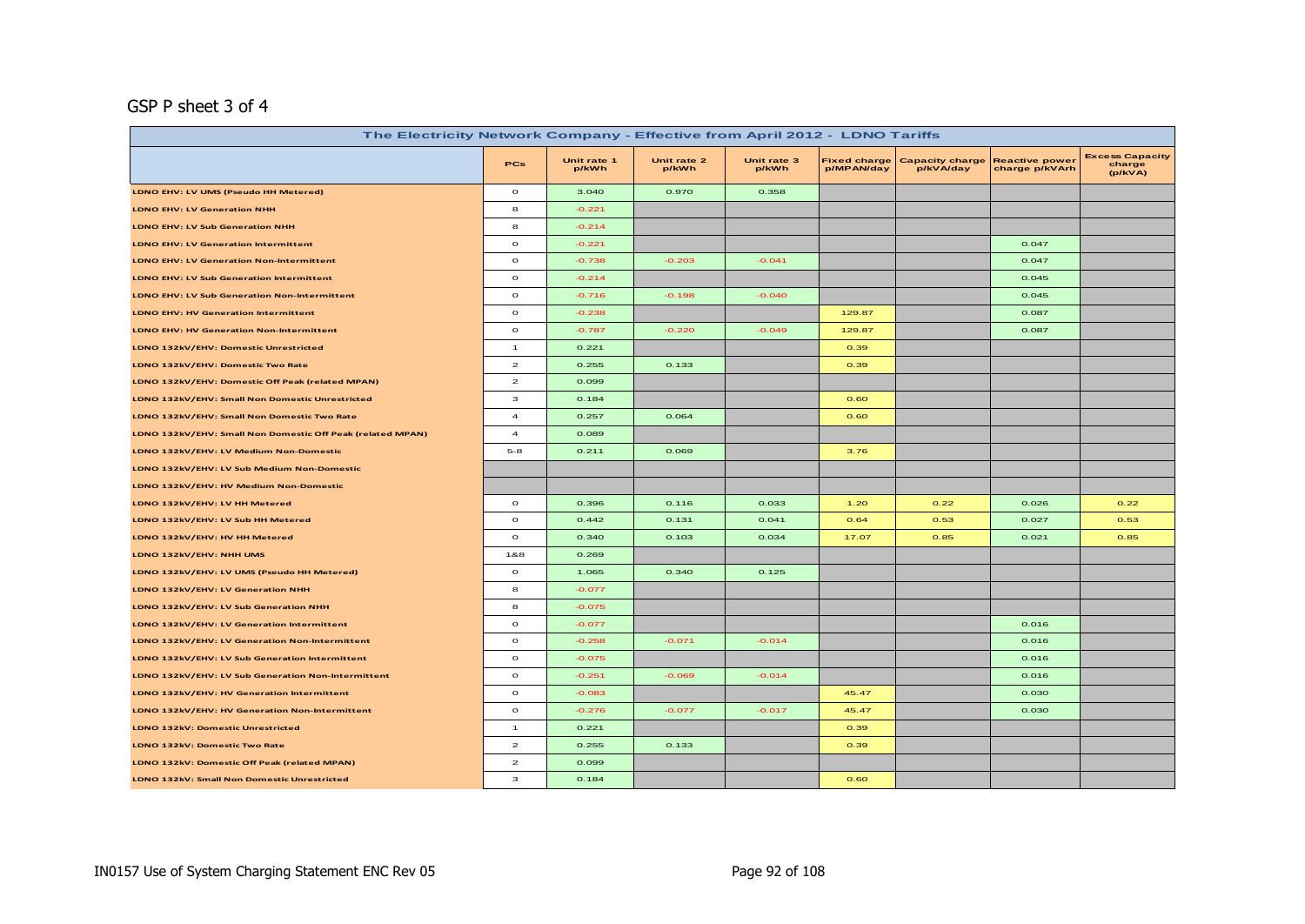#### GSP P sheet 4 of 4

| The Electricity Network Company - Effective from April 2012 - LDNO Tariffs |                  |                      |                      |                      |                                   |                                     |                                         |                                             |  |
|----------------------------------------------------------------------------|------------------|----------------------|----------------------|----------------------|-----------------------------------|-------------------------------------|-----------------------------------------|---------------------------------------------|--|
|                                                                            | <b>PCs</b>       | Unit rate 1<br>p/kWh | Unit rate 2<br>p/kWh | Unit rate 3<br>p/kWh | <b>Fixed charge</b><br>p/MPAN/day | <b>Capacity charge</b><br>p/kVA/day | <b>Reactive power</b><br>charge p/kVArh | <b>Excess Capacity</b><br>charge<br>(p/kVA) |  |
| LDNO 132kV: Small Non Domestic Two Rate                                    | $\overline{a}$   | 0.257                | 0.064                |                      | 0.60                              |                                     |                                         |                                             |  |
| LDNO 132kV: Small Non Domestic Off Peak (related MPAN)                     | $\boldsymbol{4}$ | 0.089                |                      |                      |                                   |                                     |                                         |                                             |  |
| LDNO 132kV: LV Medium Non-Domestic                                         | $5 - 8$          | 0.211                | 0.069                |                      | 3.76                              |                                     |                                         |                                             |  |
| LDNO 132kV: LV Sub Medium Non-Domestic                                     |                  |                      |                      |                      |                                   |                                     |                                         |                                             |  |
| LDNO 132kV: HV Medium Non-Domestic                                         |                  |                      |                      |                      |                                   |                                     |                                         |                                             |  |
| LDNO 132kV: LV HH Metered                                                  | $\circ$          | 0.396                | 0.116                | 0.033                | 1.20                              | 0.22                                | 0.026                                   | 0.22                                        |  |
| LDNO 132kV: LV Sub HH Metered                                              | $\circ$          | 0.442                | 0.131                | 0.041                | 0.64                              | 0.53                                | 0.027                                   | 0.53                                        |  |
| LDNO 132kV: HV HH Metered                                                  | $\mathbf{o}$     | 0.340                | 0.103                | 0.034                | 17.07                             | 0.85                                | 0.021                                   | 0.85                                        |  |
| LDNO 132kV: NHH UMS                                                        | 1&8              | 0.269                |                      |                      |                                   |                                     |                                         |                                             |  |
| LDNO 132kV: LV UMS (Pseudo HH Metered)                                     | $\circ$          | 1.065                | 0.340                | 0.125                |                                   |                                     |                                         |                                             |  |
| LDNO 132kV: LV Generation NHH                                              | 8                | $-0.077$             |                      |                      |                                   |                                     |                                         |                                             |  |
| LDNO 132kV: LV Sub Generation NHH                                          | 8                | $-0.075$             |                      |                      |                                   |                                     |                                         |                                             |  |
| LDNO 132kV: LV Generation Intermittent                                     | $\circ$          | $-0.077$             |                      |                      |                                   |                                     | 0.016                                   |                                             |  |
| LDNO 132kV: LV Generation Non-Intermittent                                 | $\circ$          | $-0.258$             | $-0.071$             | $-0.014$             |                                   |                                     | 0.016                                   |                                             |  |
| LDNO 132kV: LV Sub Generation Intermittent                                 | $\mathbf{o}$     | $-0.075$             |                      |                      |                                   |                                     | 0.016                                   |                                             |  |
| LDNO 132kV: LV Sub Generation Non-Intermittent                             | $\Omega$         | $-0.251$             | $-0.069$             | $-0.014$             |                                   |                                     | 0.016                                   |                                             |  |
| LDNO 132kV: HV Generation Intermittent                                     | $\mathbf{o}$     | $-0.083$             |                      |                      | 45.47                             |                                     | 0.030                                   |                                             |  |
| LDNO 132kV: HV Generation Non-Intermittent                                 | $\circ$          | $-0.276$             | $-0.077$             | $-0.017$             | 45.47                             |                                     | 0.030                                   |                                             |  |
| <b>LDNO 0000: Domestic Unrestricted</b>                                    | $\mathbf{1}$     | 0.221                |                      |                      | 0.39                              |                                     |                                         |                                             |  |
| <b>LDNO 0000: Domestic Two Rate</b>                                        | $\mathbf{z}$     | 0.255                | 0.133                |                      | 0.39                              |                                     |                                         |                                             |  |
| LDNO 0000: Domestic Off Peak (related MPAN)                                | $\mathbf{z}$     | 0.099                |                      |                      |                                   |                                     |                                         |                                             |  |
| LDNO 0000: Small Non Domestic Unrestricted                                 | з                | 0.184                |                      |                      | 0.60                              |                                     |                                         |                                             |  |
| LDNO 0000: Small Non Domestic Two Rate                                     | $\overline{a}$   | 0.257                | 0.064                |                      | 0.60                              |                                     |                                         |                                             |  |
| LDNO 0000: Small Non Domestic Off Peak (related MPAN)                      | $\boldsymbol{A}$ | 0.089                |                      |                      |                                   |                                     |                                         |                                             |  |
| LDNO 0000: LV Medium Non-Domestic                                          | $5-8$            | 0.211                | 0.069                |                      | 3.76                              |                                     |                                         |                                             |  |
| LDNO 0000: LV Sub Medium Non-Domestic                                      |                  |                      |                      |                      |                                   |                                     |                                         |                                             |  |
| LDNO 0000: HV Medium Non-Domestic                                          |                  |                      |                      |                      |                                   |                                     |                                         |                                             |  |
| LDNO 0000: LV HH Metered                                                   | $\circ$          | 0.396                | 0.116                | 0.033                | 1,20                              | 0.22                                | 0.026                                   | 0.22                                        |  |
| LDNO 0000: LV Sub HH Metered                                               | $\circ$          | 0.442                | 0.131                | 0.041                | 0.64                              | 0.53                                | 0.027                                   | 0.53                                        |  |
| LDNO 0000: HV HH Metered                                                   | $\circ$          | 0.340                | 0.103                | 0.034                | 17.07                             | 0.85                                | 0.021                                   | 0.85                                        |  |
| LDNO 0000: NHH UMS                                                         | 1&8              | 0.269                |                      |                      |                                   |                                     |                                         |                                             |  |
| LDNO 0000: LV UMS (Pseudo HH Metered)                                      | $\circ$          | 1.065                | 0.340                | 0.125                |                                   |                                     |                                         |                                             |  |
| LDNO 0000: LV Generation NHH                                               | 8                | $-0.077$             |                      |                      |                                   |                                     |                                         |                                             |  |
| LDNO 0000: LV Sub Generation NHH                                           | 8                | $-0.075$             |                      |                      |                                   |                                     |                                         |                                             |  |
| LDNO 0000: LV Generation Intermittent                                      | $\circ$          | $-0.077$             |                      |                      |                                   |                                     | 0.016                                   |                                             |  |
| <b>LDNO 0000: LV Generation Non-Intermittent</b>                           | $\circ$          | $-0.258$             | $-0.071$             | $-0.014$             |                                   |                                     | 0.016                                   |                                             |  |
| LDNO 0000: LV Sub Generation Intermittent                                  | $\mathbf{o}$     | $-0.075$             |                      |                      |                                   |                                     | 0.016                                   |                                             |  |
| LDNO 0000: LV Sub Generation Non-Intermittent                              | $\mathbf{o}$     | $-0.251$             | $-0.069$             | $-0.014$             |                                   |                                     | 0.016                                   |                                             |  |
| LDNO 0000: HV Generation Intermittent                                      | $\circ$          | $-0.083$             |                      |                      | 45.47                             |                                     | 0.030                                   |                                             |  |
| LDNO 0000: HV Generation Non-Intermittent                                  | $\mathbf{o}$     | $-0.276$             | $-0.077$             | $-0.017$             | 45.47                             |                                     | 0.030                                   |                                             |  |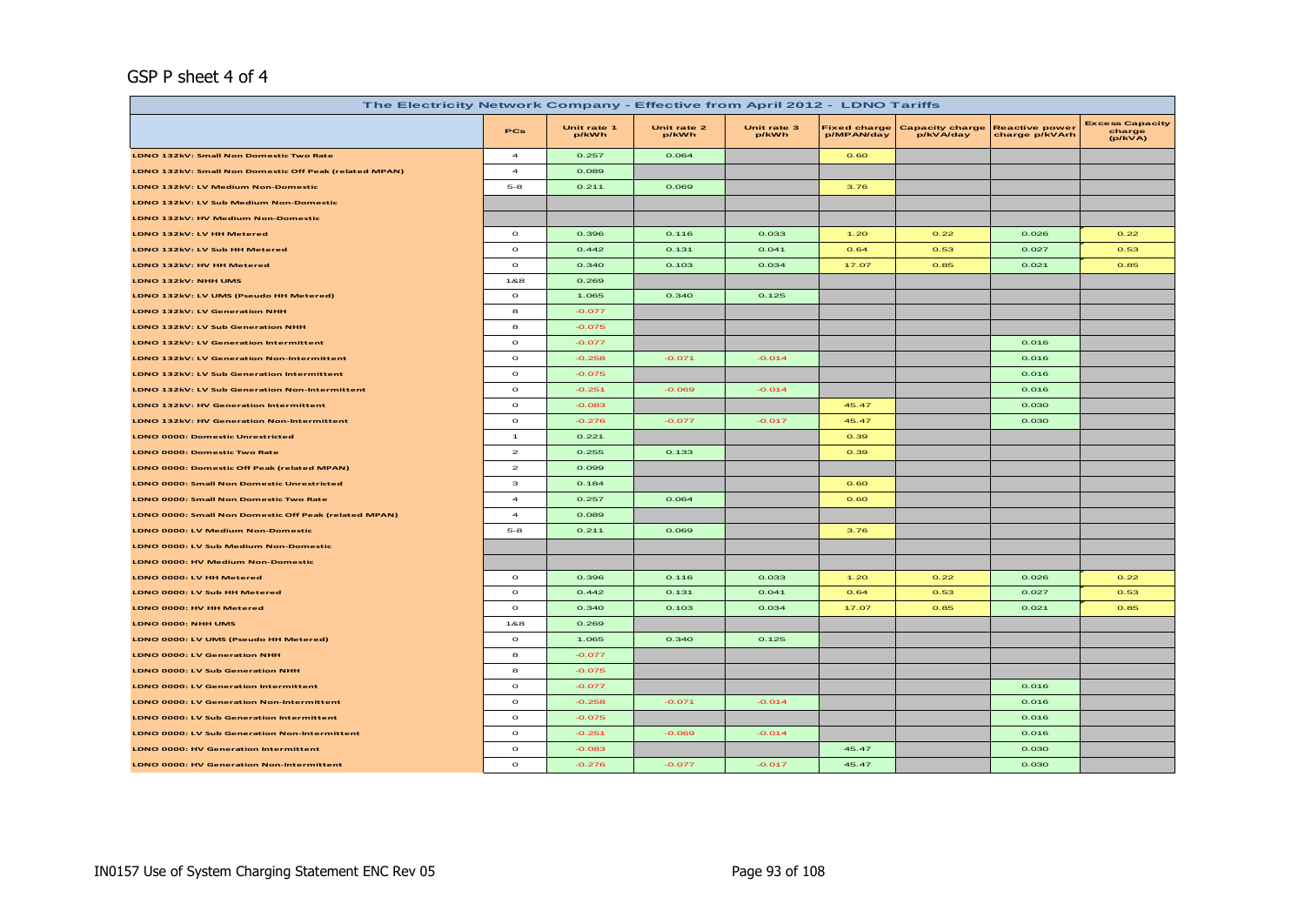#### **Annex 5 – Schedule of Line Loss Factors**

GSP A

|                                                        | The Electricity Network Company - Effective from April 2012 - INDICATIVE LLF Time Periods |                    |                        |                 |                 |
|--------------------------------------------------------|-------------------------------------------------------------------------------------------|--------------------|------------------------|-----------------|-----------------|
|                                                        | <b>Period 1</b>                                                                           | <b>Period 2</b>    | <b>Period 3</b>        | Period 4        | <b>Period 5</b> |
| <b>Time periods</b>                                    | <b>Peak</b>                                                                               | <b>Summer Peak</b> | <b>Winter Shoulder</b> | <b>Night</b>    | <b>Other</b>    |
| <b>Monday to Friday</b><br><b>November to February</b> | 16:00 - 19:59                                                                             |                    | $07:00 - 15:59$        |                 |                 |
| <b>Monday to Friday</b><br>June to August              |                                                                                           | $07:00 - 19:59$    |                        |                 |                 |
| <b>Monday to Friday</b><br><b>March</b>                |                                                                                           |                    | $07:00 - 19:59$        |                 |                 |
| <b>All Year</b>                                        |                                                                                           |                    |                        | $00:00 - 06:59$ | All Other Times |
| <b>Notes</b>                                           | All the above times are in UK Clock time                                                  |                    |                        |                 |                 |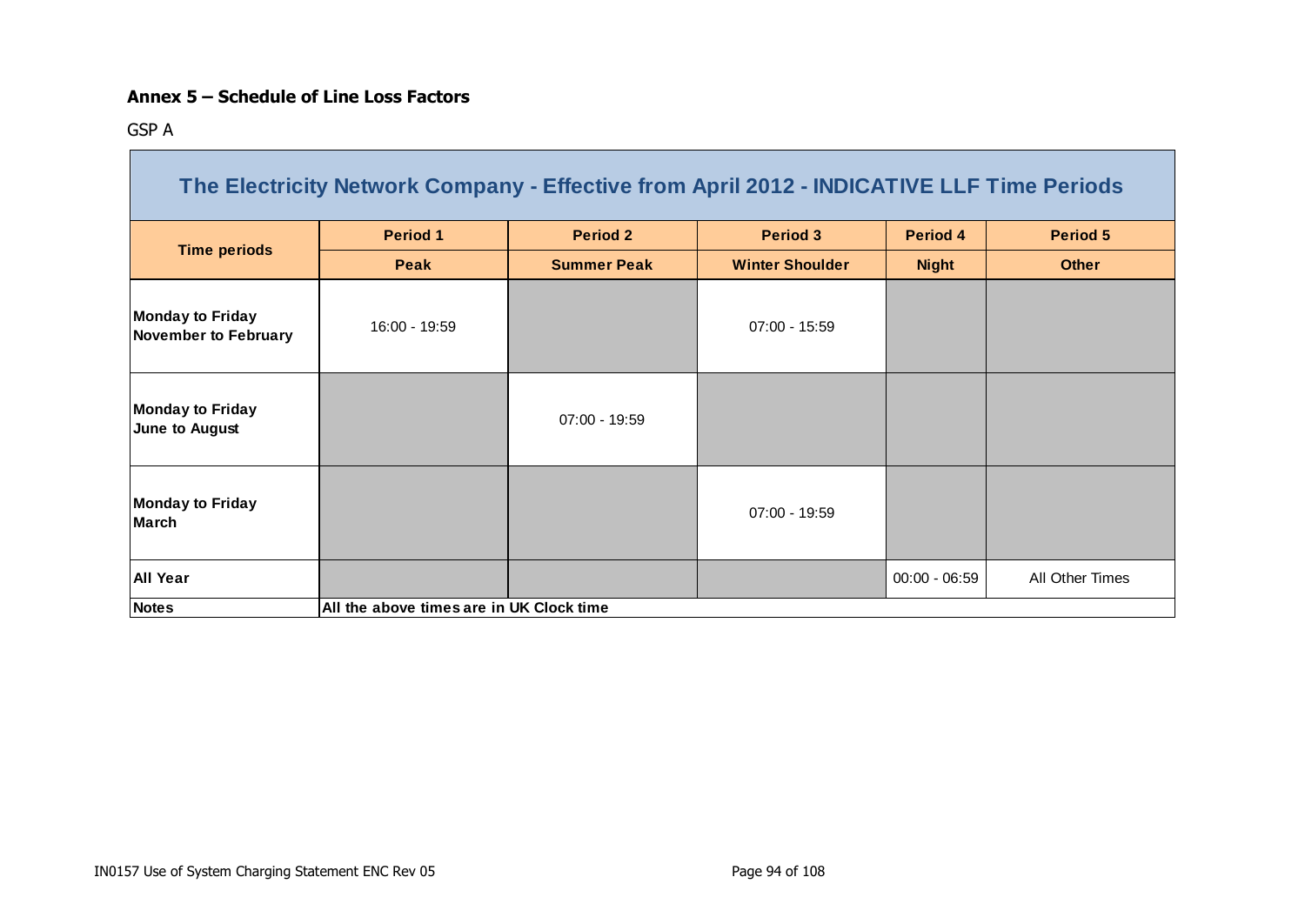|                                               | <b>Period 1</b>                          | <b>Period 2</b> | <b>Period 3</b>                    | Period 4        |
|-----------------------------------------------|------------------------------------------|-----------------|------------------------------------|-----------------|
| <b>Time periods</b>                           | <b>Night</b>                             | <b>Peak</b>     | <b>Semi-Peak</b>                   | <b>Other</b>    |
| <b>Monday to Friday</b><br><b>Mar to Oct</b>  | $00:30 - 07:30$                          |                 |                                    | $07:30 - 00:30$ |
| <b>Monday to Friday</b><br>Nov to Feb         | $00:30 - 07:30$                          | $16:00 - 19:00$ | $07:30 - 16:00$<br>$19:00 - 20:00$ | $20:00 - 00:30$ |
| <b>Saturday and Sunday</b><br><b>All Year</b> | $00:30 - 07:30$                          |                 |                                    | $07:30 - 00:30$ |
| <b>Notes</b>                                  | All the above times are in UK Clock time |                 |                                    |                 |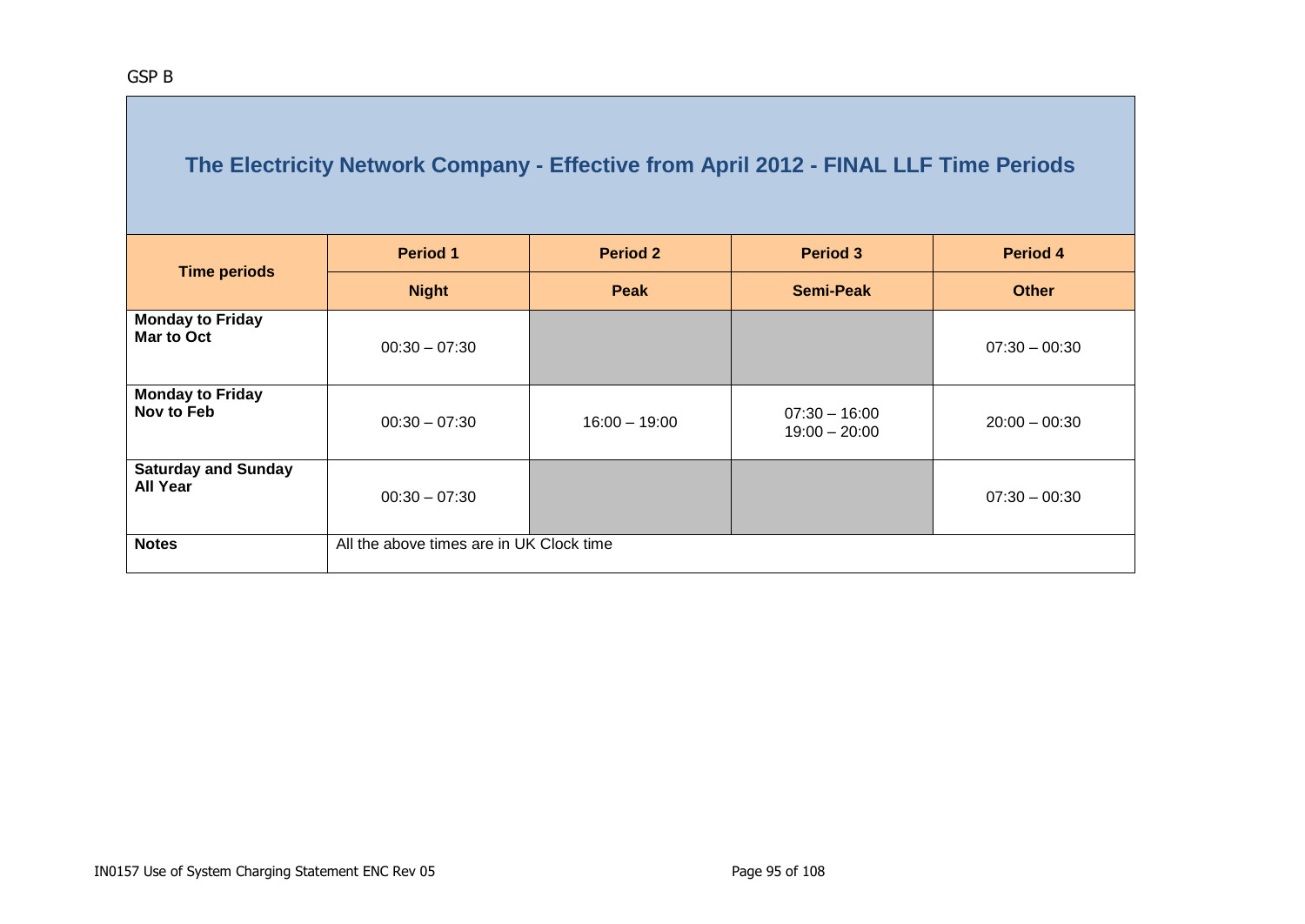| <b>Time periods</b>                                    | <b>Period 1</b>                          | <b>Period 2</b>    | <b>Period 3</b>        | Period 4        | <b>Period 5</b> |  |  |  |  |
|--------------------------------------------------------|------------------------------------------|--------------------|------------------------|-----------------|-----------------|--|--|--|--|
|                                                        | Peak                                     | <b>Summer Peak</b> | <b>Winter Shoulder</b> | <b>Night</b>    | <b>Other</b>    |  |  |  |  |
| <b>Monday to Friday</b><br><b>November to February</b> | 16:00 - 19:59                            |                    | $07:00 - 15:59$        |                 |                 |  |  |  |  |
| <b>Monday to Friday</b><br><b>June to August</b>       |                                          | $07:00 - 19:59$    |                        |                 |                 |  |  |  |  |
| <b>Monday to Friday</b><br><b>March</b>                |                                          |                    | $07:00 - 19:59$        |                 |                 |  |  |  |  |
| <b>All Year</b>                                        |                                          |                    |                        | $00:00 - 06:59$ | All Other Times |  |  |  |  |
| <b>Notes</b>                                           | All the above times are in UK Clock time |                    |                        |                 |                 |  |  |  |  |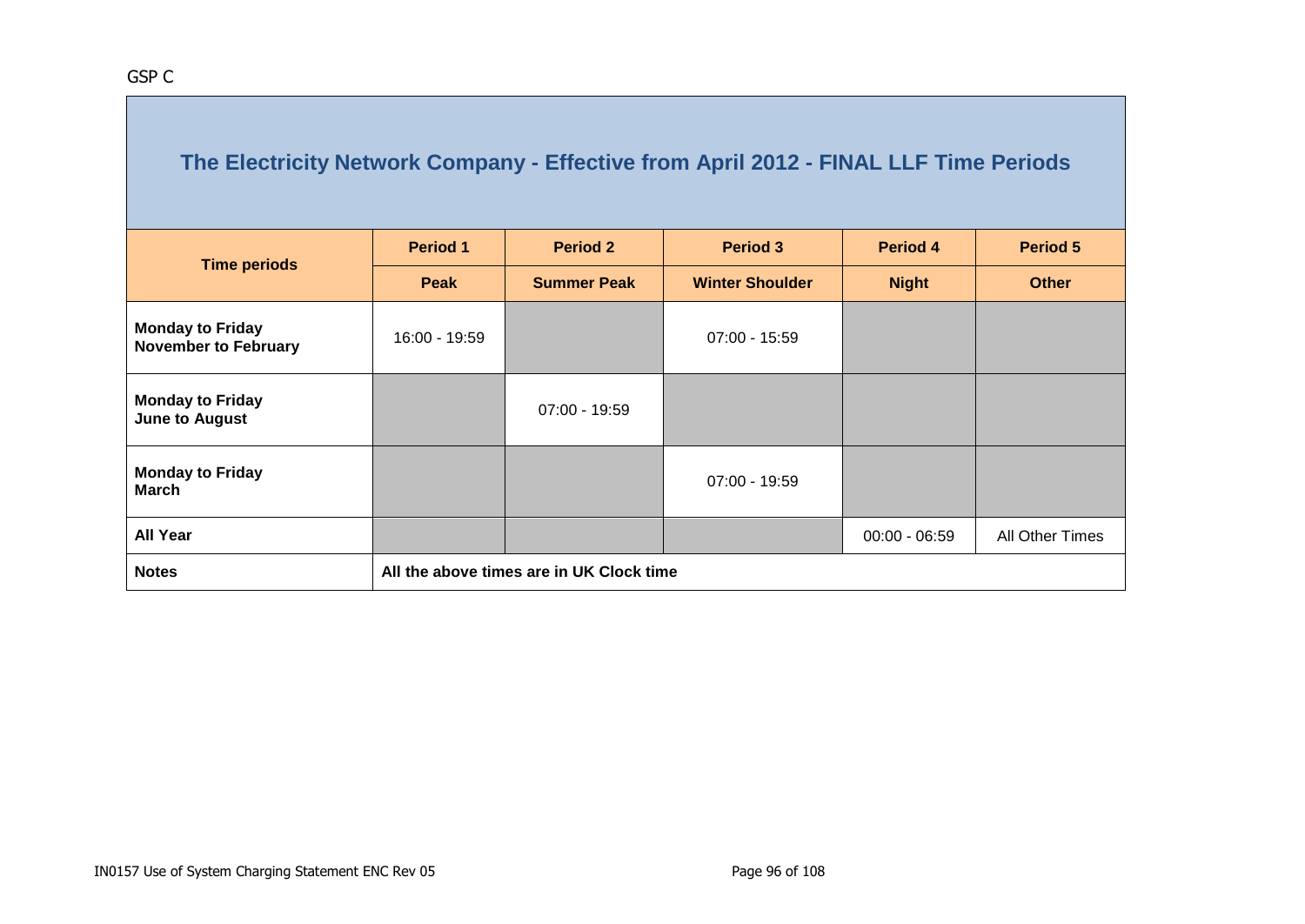| The Electricity Network Company - Effective from April 2012 - FINAL LLF Time Periods |                                          |                 |                                    |                 |  |  |
|--------------------------------------------------------------------------------------|------------------------------------------|-----------------|------------------------------------|-----------------|--|--|
| <b>Time periods</b>                                                                  | <b>Period 1</b>                          | <b>Period 2</b> | <b>Period 3</b>                    | Period 4        |  |  |
| <b>Monday to Friday</b><br>Apr - Oct and Mar                                         | $23:30 - 07:30$                          | $07:30 - 23:30$ |                                    |                 |  |  |
| <b>Monday to Friday</b><br>Nov to Feb                                                | $23:30 - 07:30$                          | $20:00 - 23:30$ | $07:30 - 16:00$<br>$19:00 - 20:00$ | $16:00 - 19:00$ |  |  |
| <b>Saturday and Sunday</b><br><b>All Year</b>                                        | $23:30 - 07:30$                          | $07:30 - 23:30$ |                                    |                 |  |  |
| <b>Notes</b>                                                                         | All the above times are in UK Clock time |                 |                                    |                 |  |  |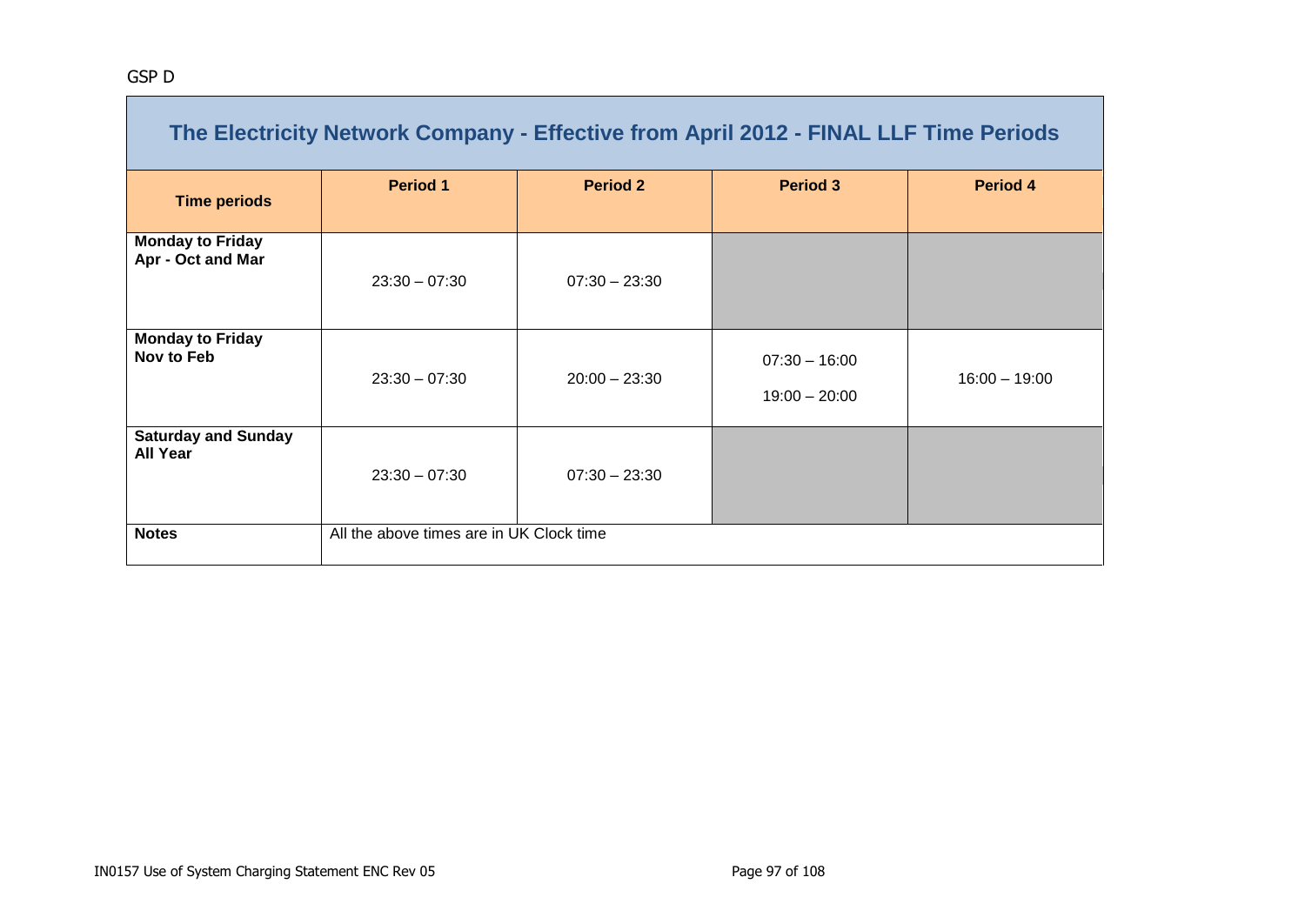| <b>Time periods</b>                           | <b>Period 1</b>                          | <b>Period 2</b> | <b>Period 3</b>                    | Period 4        |
|-----------------------------------------------|------------------------------------------|-----------------|------------------------------------|-----------------|
|                                               | <b>Night</b>                             | <b>Peak</b>     | <b>Semi-Peak</b>                   | <b>Other</b>    |
| <b>Monday to Friday</b><br>Mar to Oct         | $00:30 - 07:30$                          |                 |                                    | $07:30 - 00:30$ |
| <b>Monday to Friday</b><br>Nov to Feb         | $00:30 - 07:30$                          | $16:00 - 19:00$ | $07:30 - 16:00$<br>$19:00 - 20:00$ | $20:00 - 00:30$ |
| <b>Saturday and Sunday</b><br><b>All Year</b> | $00:30 - 07:30$                          |                 |                                    | $07:30 - 00:30$ |
| <b>Notes</b>                                  | All the above times are in UK Clock time |                 |                                    |                 |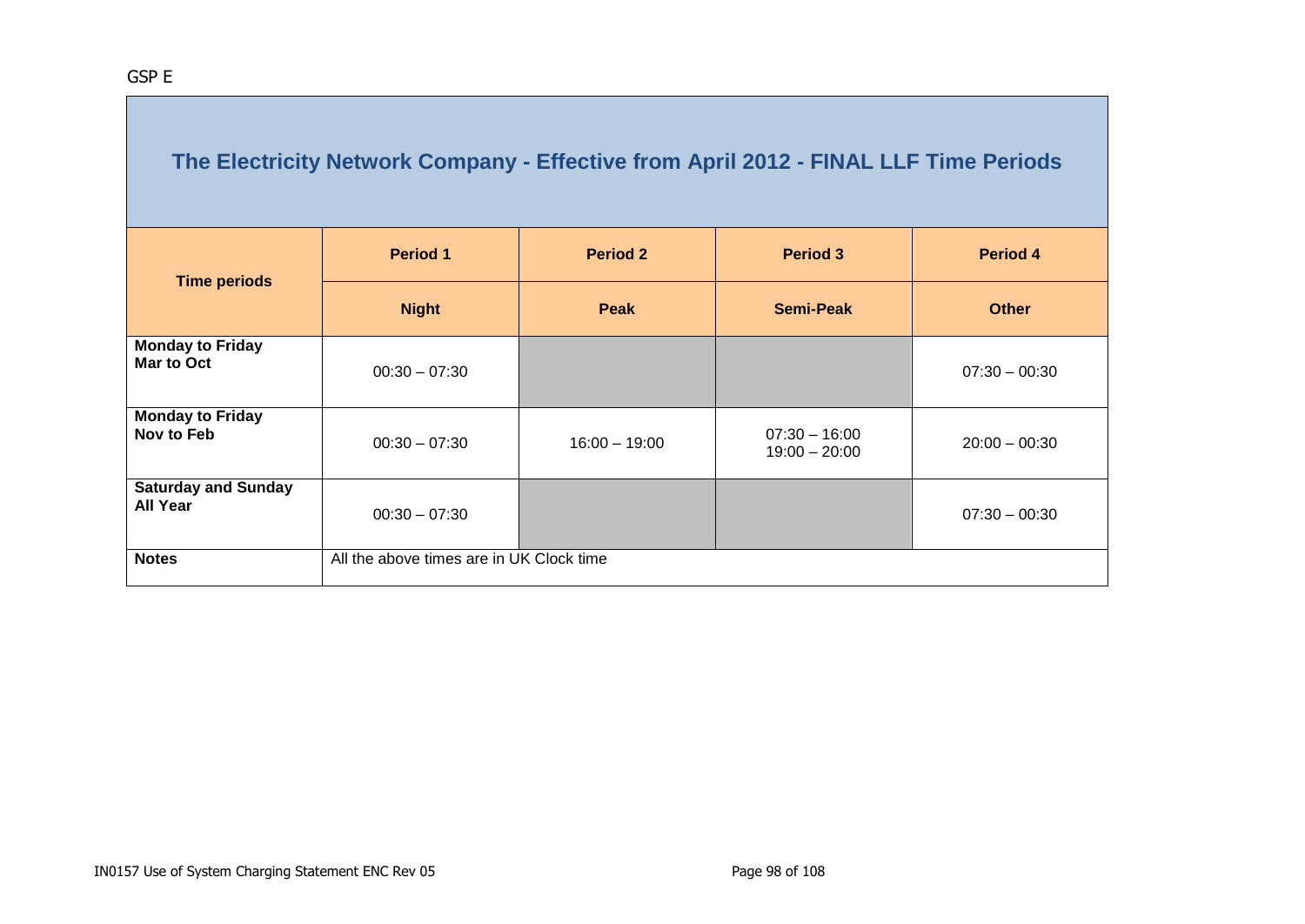|                                      | <b>Period 1</b>                          | <b>Period 2</b>                    | <b>Period 3</b> | Period 4                         |
|--------------------------------------|------------------------------------------|------------------------------------|-----------------|----------------------------------|
| <b>Time periods</b>                  | <b>Winter Peak</b>                       | <b>Other Winter Weekday</b>        | <b>Night</b>    | <b>All other times</b>           |
| Monday - Friday (Apr-<br>Oct)        |                                          |                                    | $00:30 - 07:30$ | $00:00 - 00:3007:30 -$<br>24:00  |
| Monday - Friday (Nov)                |                                          | $07:30 - 20:00$                    | $00:30 - 07:30$ | $00:00 - 00:3020:00 -$<br>24:00  |
| Monday - Friday (Dec -<br>Feb)       | $16:30 - 18:30$                          | $07:30 - 16:30$<br>$18:30 - 20:00$ | $00:30 - 07:30$ | $00:00 - 00:30 20:00 -$<br>24:00 |
| Monday - Friday (Mar)                |                                          |                                    | $00:30 - 07:30$ | $00:00 - 00:3007:30 -$<br>24:00  |
| <b>Saturday - Sunday All</b><br>Year |                                          |                                    | $00:30 - 07:30$ | $00:00 - 00:3007:30 -$<br>24:00  |
| <b>Notes</b>                         | All the above times are in UK Clock time |                                    |                 |                                  |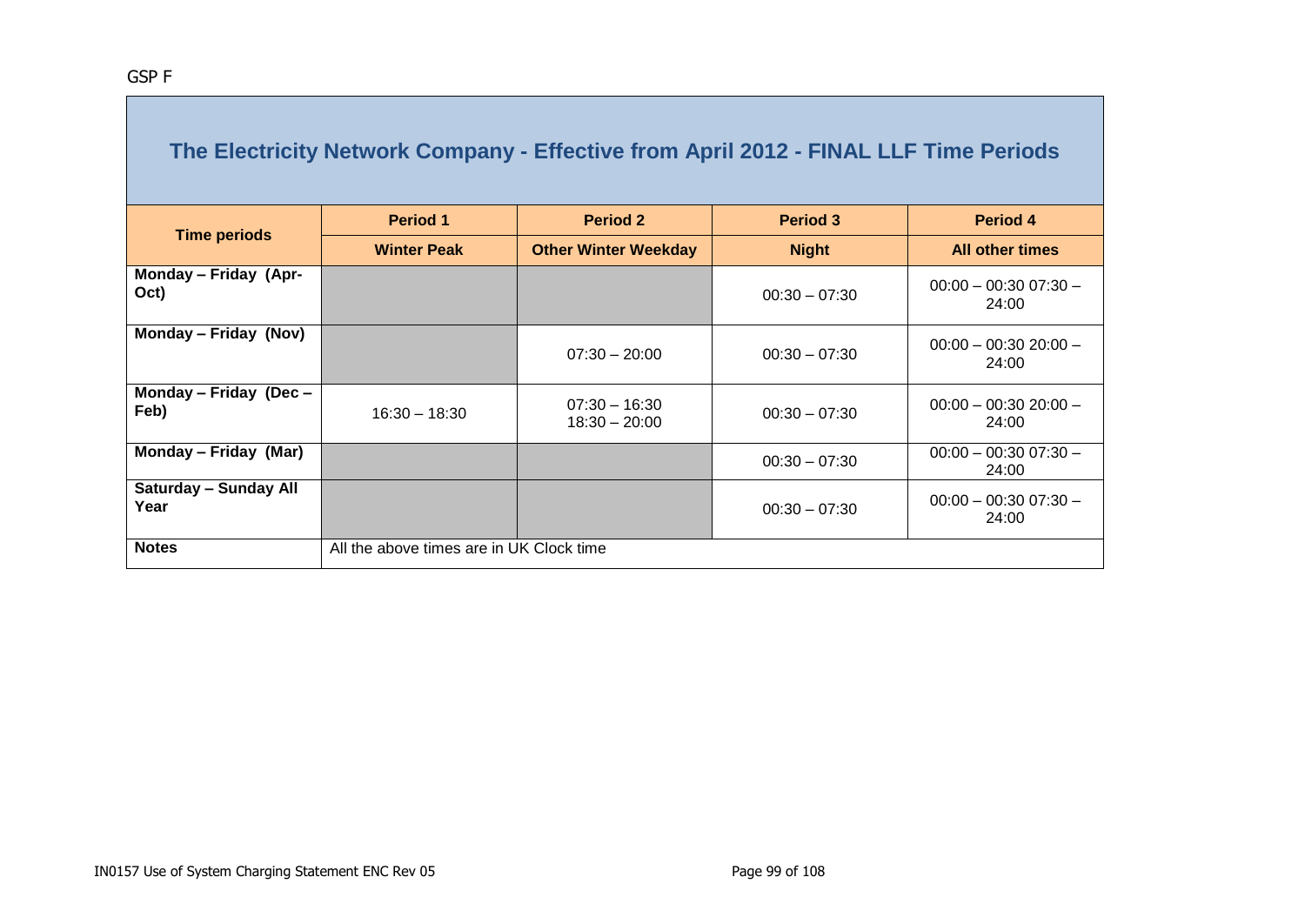|                                               | The Electricity Network Company - Effective from April 2012 - FINAL LLF Time Periods |                 |                                    |                 |
|-----------------------------------------------|--------------------------------------------------------------------------------------|-----------------|------------------------------------|-----------------|
|                                               | <b>Period 1</b>                                                                      | <b>Period 2</b> | <b>Period 3</b>                    | <b>Period 4</b> |
| <b>Time periods</b>                           | (Peak)                                                                               | (Day)           | (Day Off Peak)                     | (Day Peak)      |
| <b>Monday to Friday</b><br>Mar to Oct         | $24:00 - 07:00$                                                                      | $07:00 - 24:00$ |                                    |                 |
| <b>Monday to Friday</b><br>Nov to Feb         | $24:00 - 07:00$                                                                      |                 | $07:00 - 16:00$<br>$19:00 - 24:00$ | $16:00 - 19:00$ |
| <b>Saturday and Sunday</b><br><b>All Year</b> | 24:00 - 07:00                                                                        | $07:00 - 24:00$ |                                    |                 |
| <b>Notes</b>                                  | All the above times are in UK Clock time                                             |                 |                                    |                 |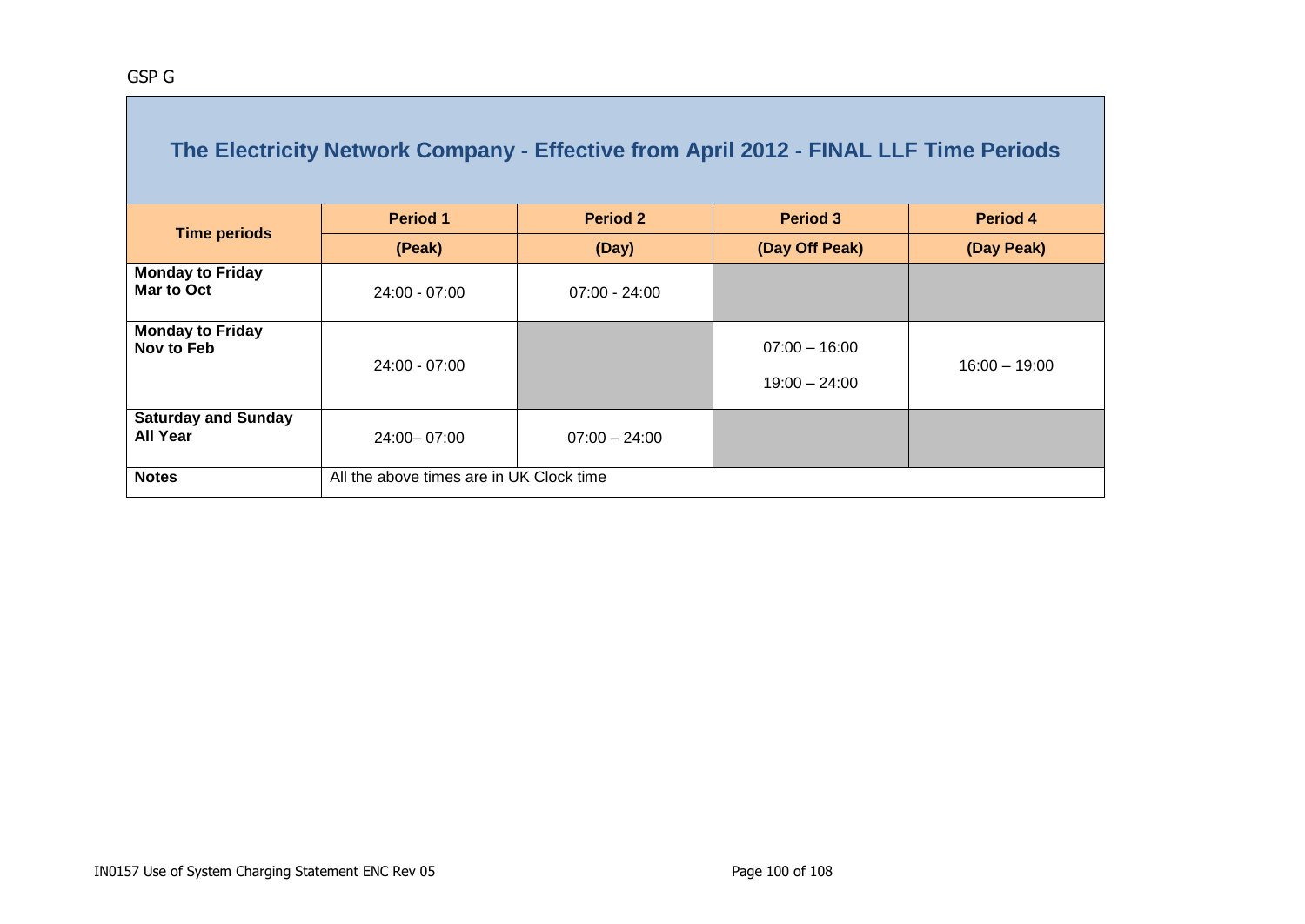| <b>Time periods</b>                           | <b>Period 1</b>                          | <b>Period 2</b>                    | <b>Period 3</b>                   | Period 4     |
|-----------------------------------------------|------------------------------------------|------------------------------------|-----------------------------------|--------------|
|                                               | <b>Winter Weekday Peak</b>               | <b>Winter Weekday</b>              | <b>Other</b>                      | <b>Night</b> |
| <b>Monday to Friday</b><br>Nov to Feb         | $16:00 - 19:00$                          | $07:30 - 16:00$<br>$19:00 - 20:00$ | Any time out with Periods 1, 2, 4 | 00.30-07.30  |
| <b>Saturday and Sunday</b><br><b>All Year</b> |                                          |                                    | Any time out with Periods 1, 2, 4 | 00.30-07.30  |
| <b>Notes</b>                                  | All the above times are in UK Clock time |                                    |                                   |              |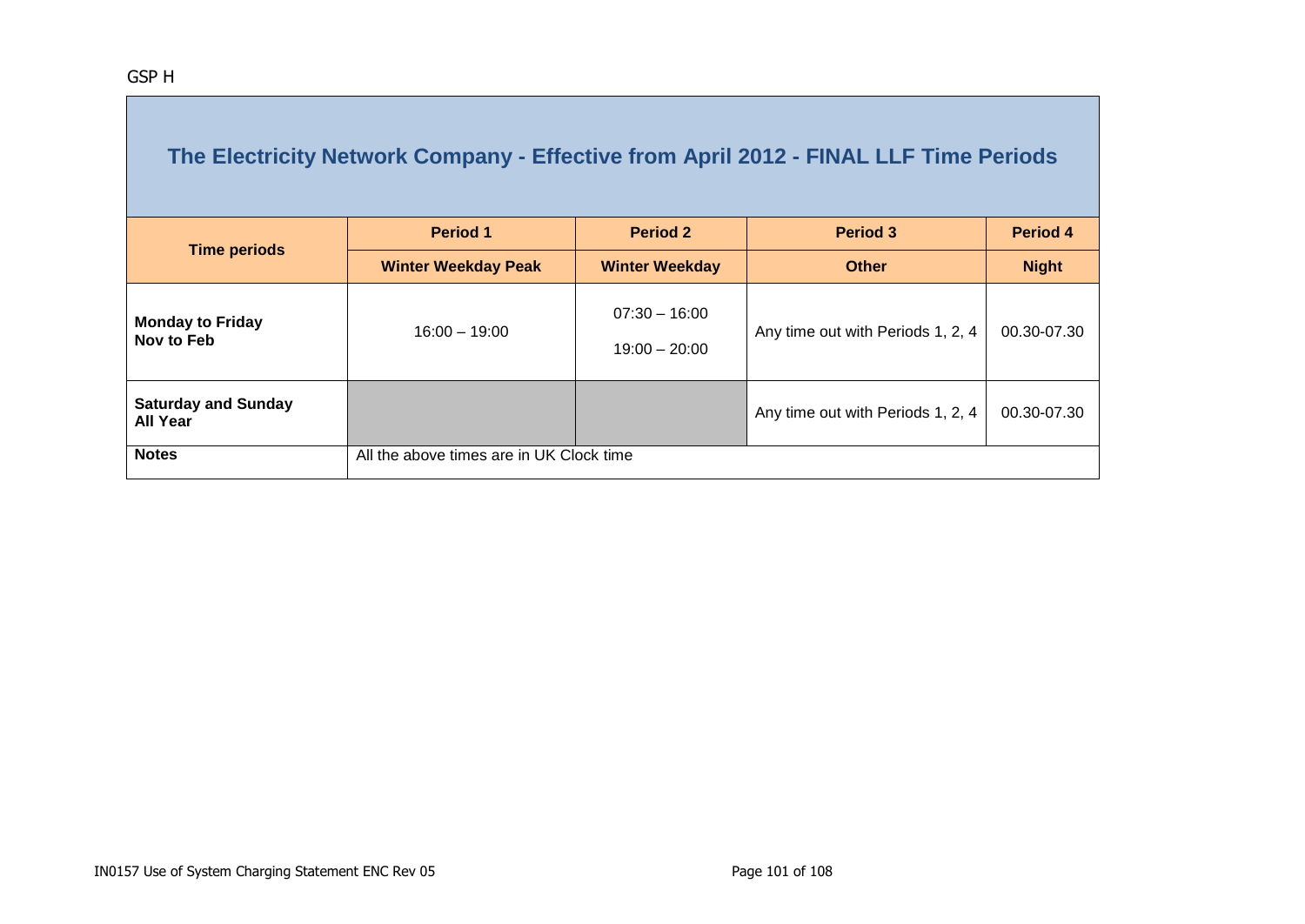#### GSP J

| The Electricity Network Company - Effective from April 2012 - FINAL LLF Time Periods |                 |                                          |                        |                 |                 |  |  |
|--------------------------------------------------------------------------------------|-----------------|------------------------------------------|------------------------|-----------------|-----------------|--|--|
| <b>Time periods</b>                                                                  | <b>Period 1</b> | Period 2                                 | <b>Period 3</b>        | Period 4        | <b>Period 5</b> |  |  |
|                                                                                      | <b>Peak</b>     | <b>Summer Peak</b>                       | <b>Winter Shoulder</b> | <b>Night</b>    | <b>Other</b>    |  |  |
| <b>Monday to Friday</b><br><b>November to February</b>                               | 16:00 - 19:59   |                                          | $07:00 - 15:59$        |                 |                 |  |  |
| <b>Monday to Friday</b><br><b>June to August</b>                                     |                 | $07:00 - 19:59$                          |                        |                 |                 |  |  |
| <b>Monday to Friday</b><br><b>March</b>                                              | $07:00 - 19:59$ |                                          |                        |                 |                 |  |  |
| <b>All Year</b>                                                                      |                 |                                          |                        | $00:00 - 06:59$ | All Other Times |  |  |
| <b>Notes</b>                                                                         |                 | All the above times are in UK Clock time |                        |                 |                 |  |  |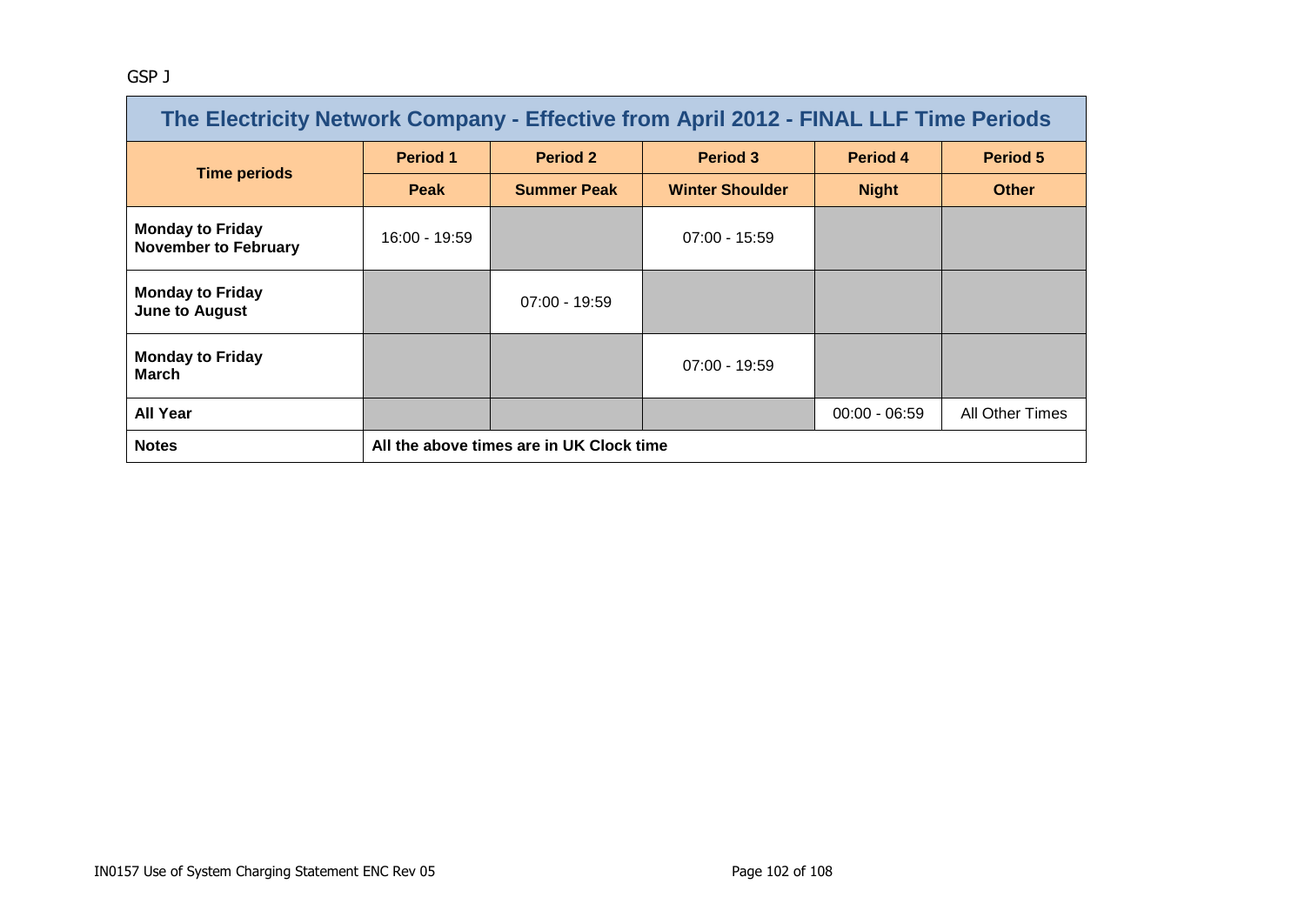#### GSP K

| The Electricity Network Company - Effective from April 2012 - FINAL LLF Time Periods |                                                       |                 |                 |                                    |  |  |
|--------------------------------------------------------------------------------------|-------------------------------------------------------|-----------------|-----------------|------------------------------------|--|--|
| <b>Time periods</b>                                                                  | <b>Period 1</b>                                       | <b>Period 2</b> | Period 3        | Period 4                           |  |  |
|                                                                                      |                                                       |                 |                 |                                    |  |  |
| <b>Monday to Friday</b><br>Mar to Oct                                                |                                                       |                 | $00:30 - 07:30$ | $00:00 - 00:30$<br>$07:30 - 24:00$ |  |  |
| <b>Monday to Friday</b><br>Nov to Feb                                                | $16:00 - 19:00$                                       | $07:30 - 16:00$ | $00:30 - 07:30$ | $00:00 - 00:30$<br>19:00 - 24:00   |  |  |
| <b>Saturday and Sunday</b><br><b>All Year</b>                                        | $00:00 - 00:30$<br>$00:30 - 07:30$<br>$07:30 - 24:00$ |                 |                 |                                    |  |  |
| <b>Notes</b>                                                                         | All the above times are in UK Clock time              |                 |                 |                                    |  |  |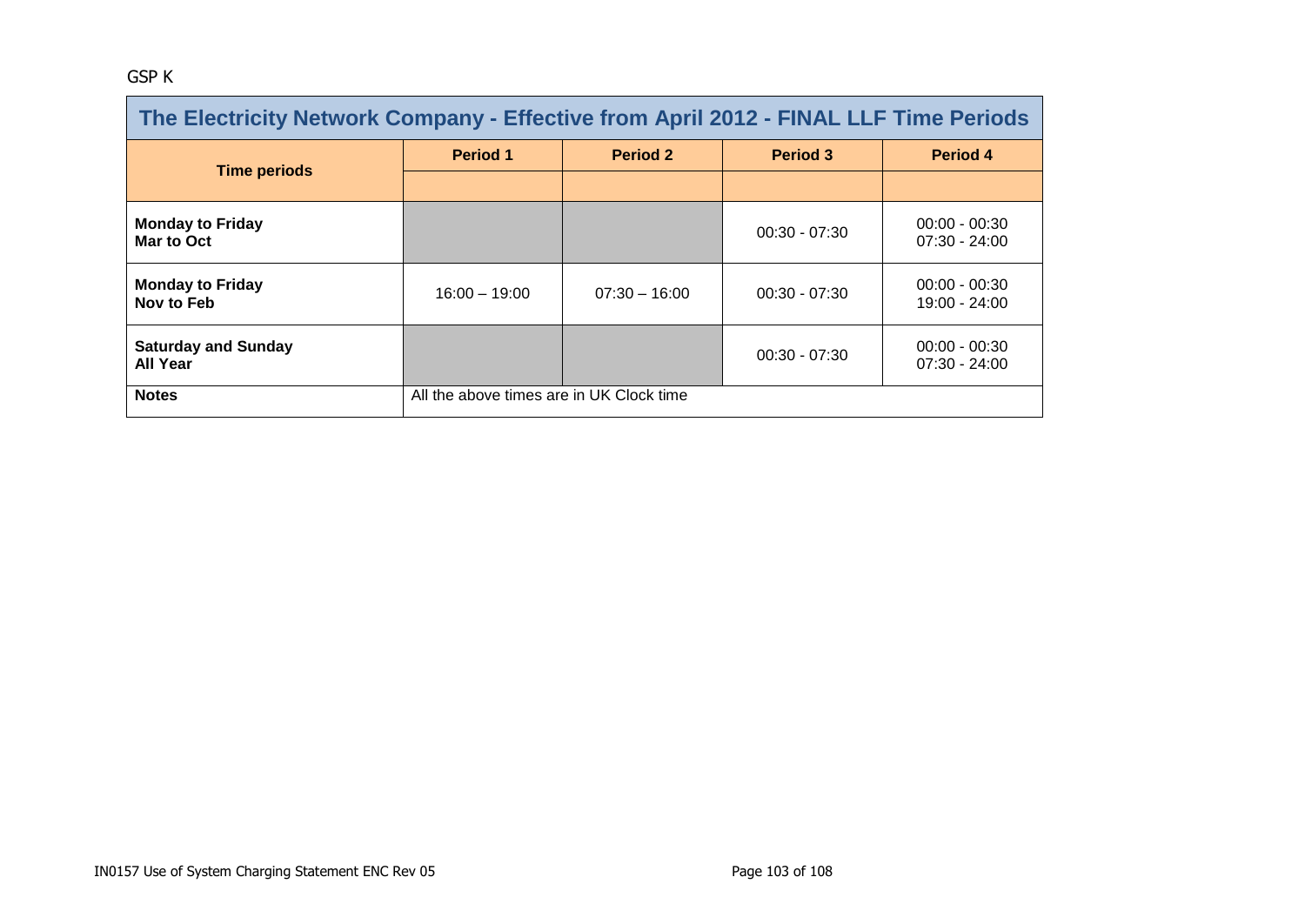#### GSP L

| The Electricity Network Company - Effective from April 2012 - FINAL LLF Time Periods |                                          |                 |                                    |                 |  |
|--------------------------------------------------------------------------------------|------------------------------------------|-----------------|------------------------------------|-----------------|--|
| <b>Time periods</b>                                                                  | <b>Period 1</b>                          | <b>Period 2</b> | <b>Period 3</b>                    | <b>Period 4</b> |  |
|                                                                                      |                                          |                 |                                    |                 |  |
| <b>Monday to Friday</b><br>Mar to Oct                                                |                                          |                 | $00:00 - 06:30$<br>$23:30 - 24:00$ | $06:30 - 23:30$ |  |
| <b>Monday to Friday</b><br>Nov to Feb                                                | $16:00 - 19:00$                          | $06:30 - 16:00$ | $00:00 - 06:30$<br>$23:30 - 24:00$ | $19:00 - 23:30$ |  |
| <b>Saturday and Sunday</b><br><b>All Year</b>                                        |                                          |                 | $00:00 - 06:30$<br>$23:30 - 24:00$ | $06:30 - 23:30$ |  |
| <b>Notes</b>                                                                         | All the above times are in UK Clock time |                 |                                    |                 |  |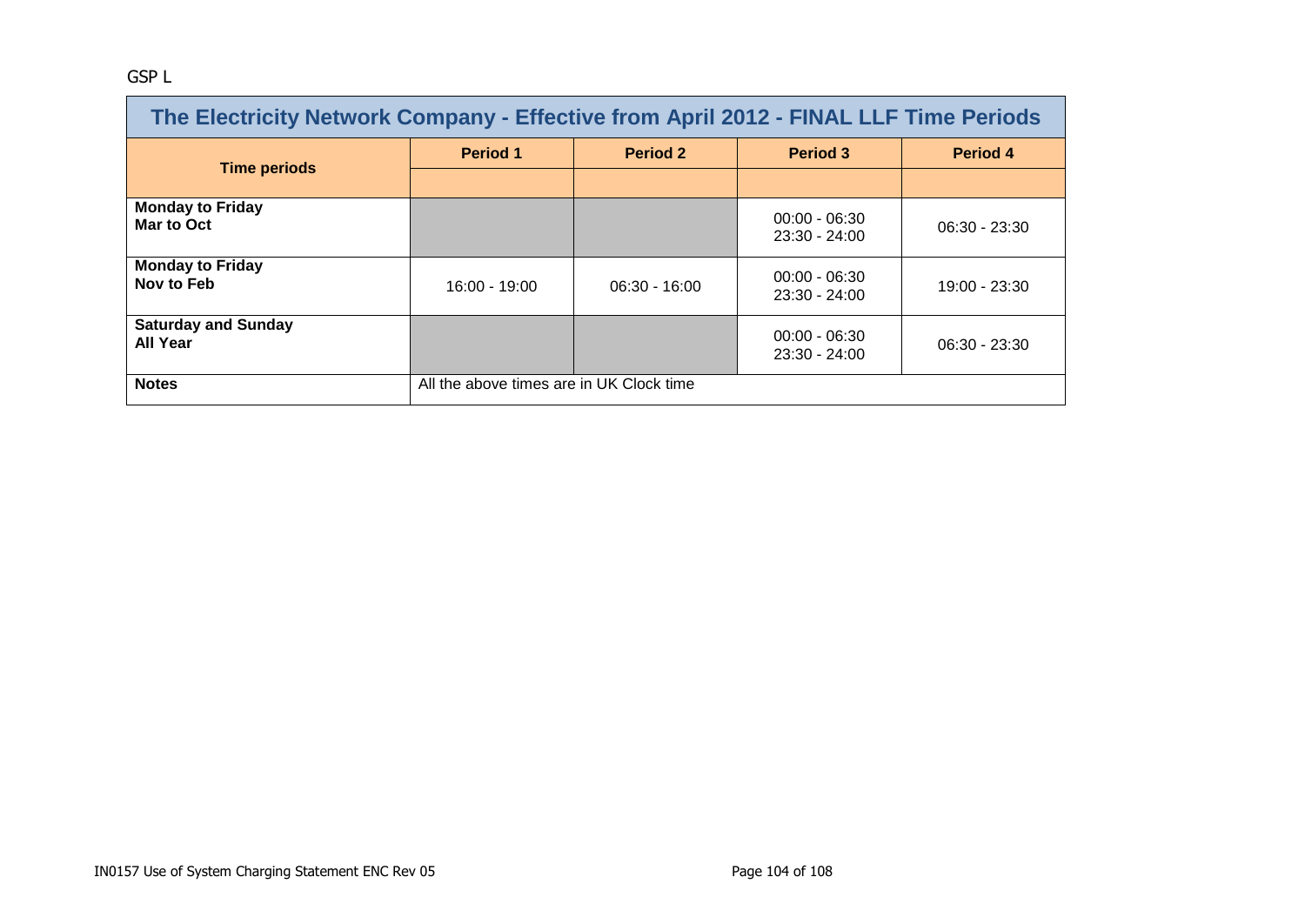|                                          |                    | The Electricity Network Company - Effective from April 2012 - FINAL LLF Time Periods |                 |                        |  |  |
|------------------------------------------|--------------------|--------------------------------------------------------------------------------------|-----------------|------------------------|--|--|
|                                          | <b>Period 1</b>    | <b>Period 2</b>                                                                      | <b>Period 3</b> | Period 4               |  |  |
| <b>Time periods</b>                      | <b>Winter Peak</b> | <b>Other Winter Weekday</b>                                                          | <b>Night</b>    | <b>All other times</b> |  |  |
| Monday - Friday (Apr -<br>Oct)           |                    |                                                                                      | $00:00 - 07:00$ | $07:00 - 24:00$        |  |  |
| Monday - Friday (Nov -<br>Feb)           | $16:00 - 19:00$    | $07:00 - 16:00 19:00 -$<br>20:00                                                     | $00:00 - 07:00$ | $20:00 - 24:00$        |  |  |
| Monday – Friday (Mar)                    |                    |                                                                                      | $00:00 - 07:00$ | $07:00 - 24:00$        |  |  |
| <b>Saturday and Sunday</b><br>(All Year) |                    |                                                                                      | $00:00 - 07:00$ | $07:00 - 24:00$        |  |  |
| <b>Notes</b>                             |                    | All the above times are in UK Clock time                                             |                 |                        |  |  |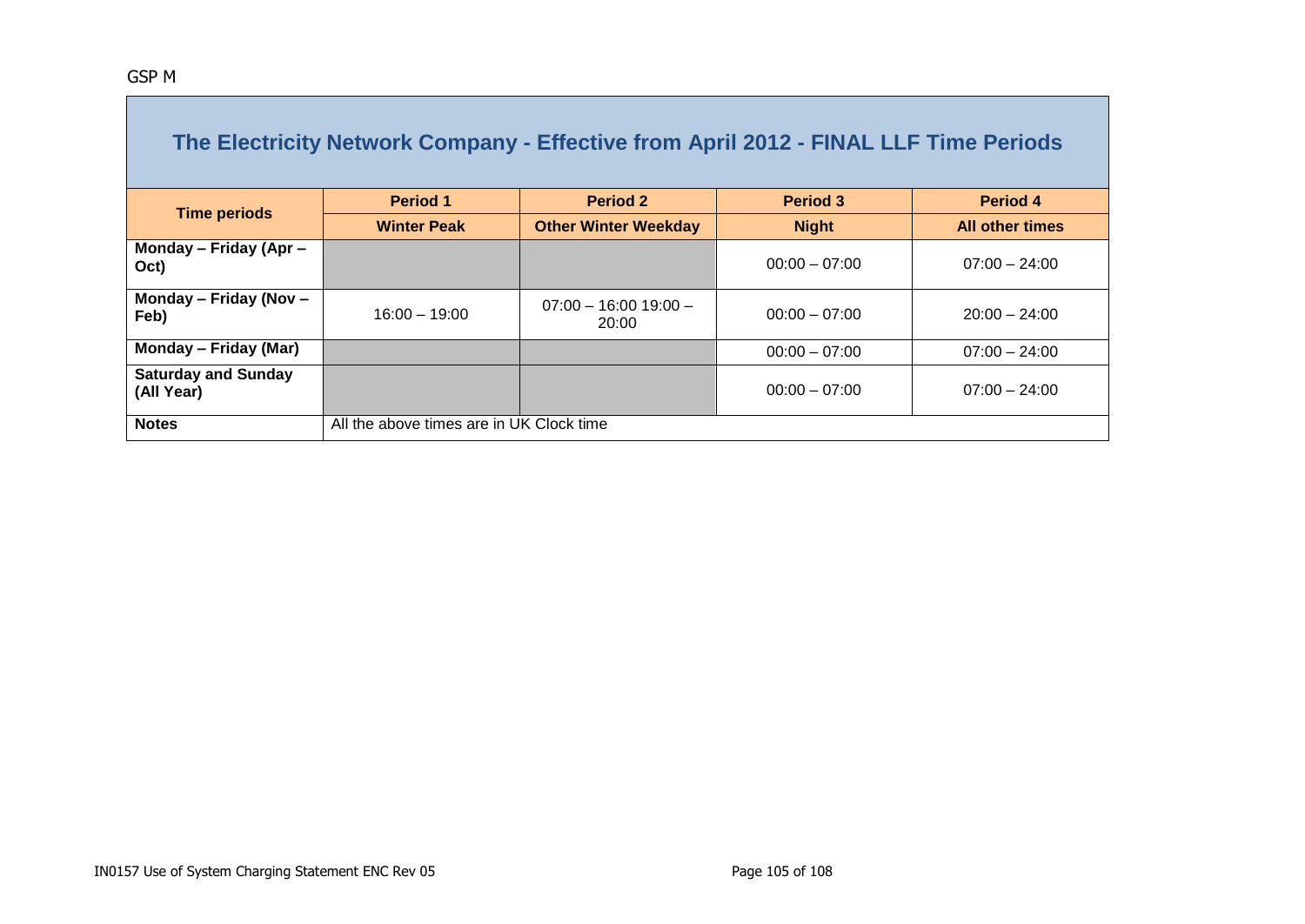#### GSP N

| The Electricity Network Company - Effective from April 2012 - FINAL LLF Time Periods |                                          |                 |                                    |                 |  |  |
|--------------------------------------------------------------------------------------|------------------------------------------|-----------------|------------------------------------|-----------------|--|--|
| <b>Time periods</b>                                                                  | <b>Period 1</b>                          | <b>Period 2</b> | <b>Period 3</b>                    | <b>Period 4</b> |  |  |
| <b>Monday to Friday</b><br><b>April - Oct and Mar</b>                                | $23:30 - 07:30$                          | $07:30 - 23:30$ |                                    |                 |  |  |
| <b>Monday to Friday</b><br>Nov to Feb                                                | $23:30 - 07:30$                          | $20:00 - 23:30$ | $07:30 - 16:00$<br>$19:00 - 20:00$ | $16:00 - 19:00$ |  |  |
| <b>Saturday and Sunday</b><br>All Year                                               | $23:30 - 07:30$                          | $07:30 - 23:30$ |                                    |                 |  |  |
| <b>Notes</b>                                                                         | All the above times are in UK Clock time |                 |                                    |                 |  |  |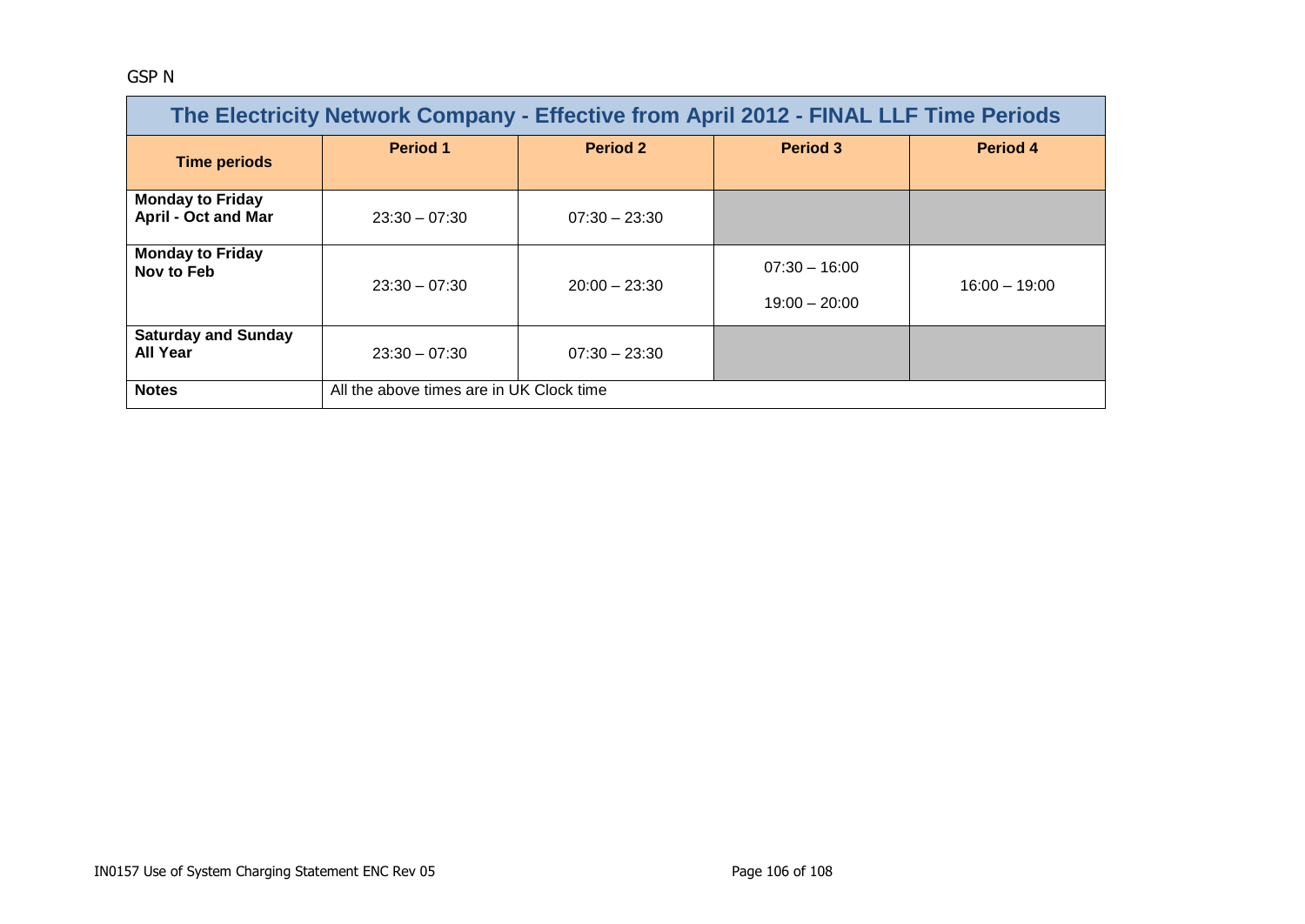#### GSP P

| The Electricity Network Company - Effective from April 2012 - FINAL LLF Time Periods |                                          |                       |                                      |              |  |  |
|--------------------------------------------------------------------------------------|------------------------------------------|-----------------------|--------------------------------------|--------------|--|--|
|                                                                                      | <b>Period 1</b>                          | <b>Period 2</b>       | <b>Period 3</b>                      | Period 4     |  |  |
| <b>Time periods</b>                                                                  | <b>Winter Weekday Peak</b>               | <b>Winter Weekday</b> | <b>Other</b>                         | <b>Night</b> |  |  |
| <b>Monday to Friday</b><br>Nov to Feb                                                | $16:00 - 19:00$                          | $07:30 - 16:00$       | Any time out with Periods            | 00.30-07.30  |  |  |
|                                                                                      |                                          | $19:00 - 20:00$       | 1, 2, 4                              |              |  |  |
| <b>Saturday and Sunday</b><br><b>All Year</b>                                        |                                          |                       | Any time out with Periods<br>1, 2, 4 | 00.30-07.30  |  |  |
| <b>Notes</b>                                                                         | All the above times are in UK Clock time |                       |                                      |              |  |  |
|                                                                                      |                                          |                       |                                      |              |  |  |